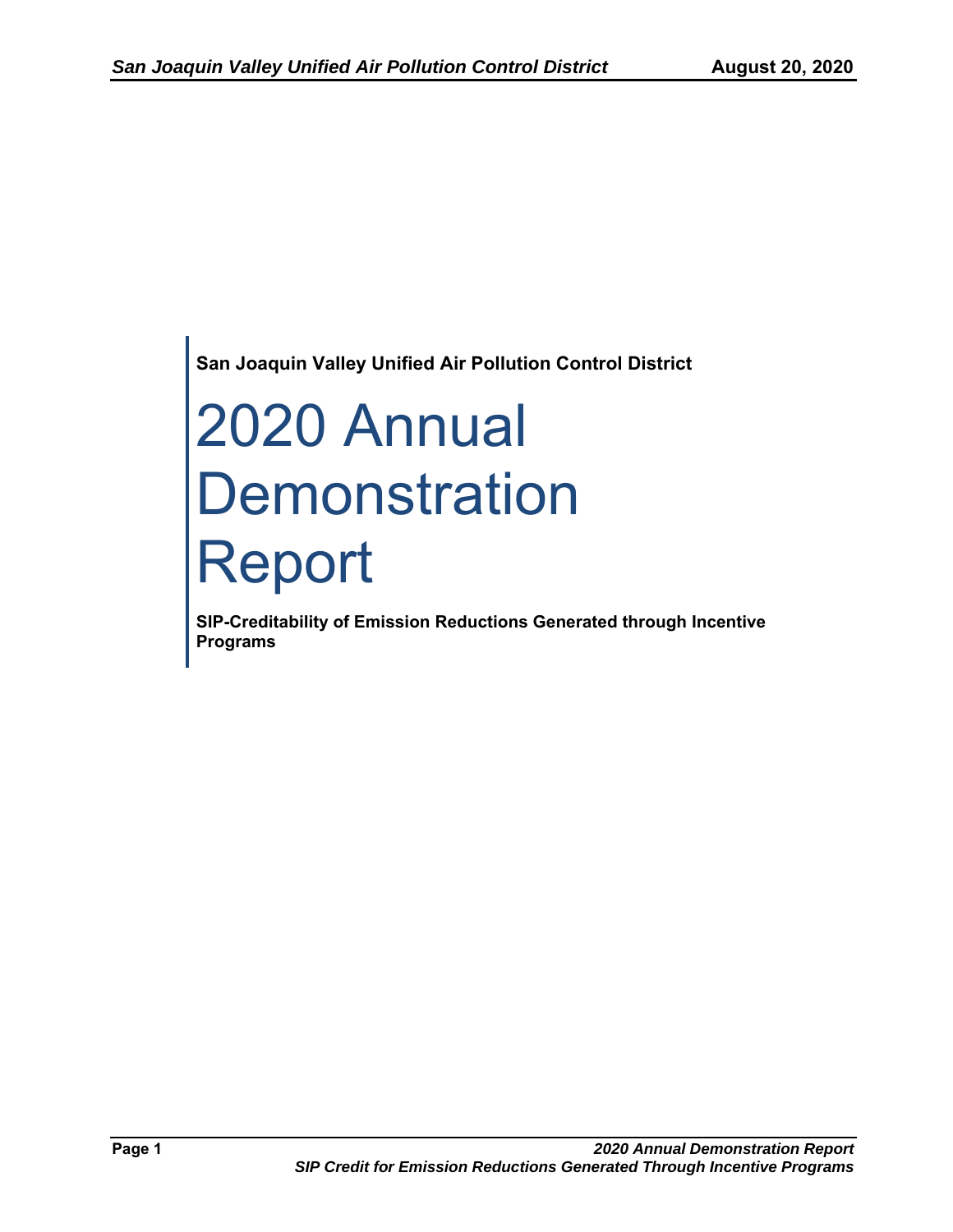This page intentionally blank.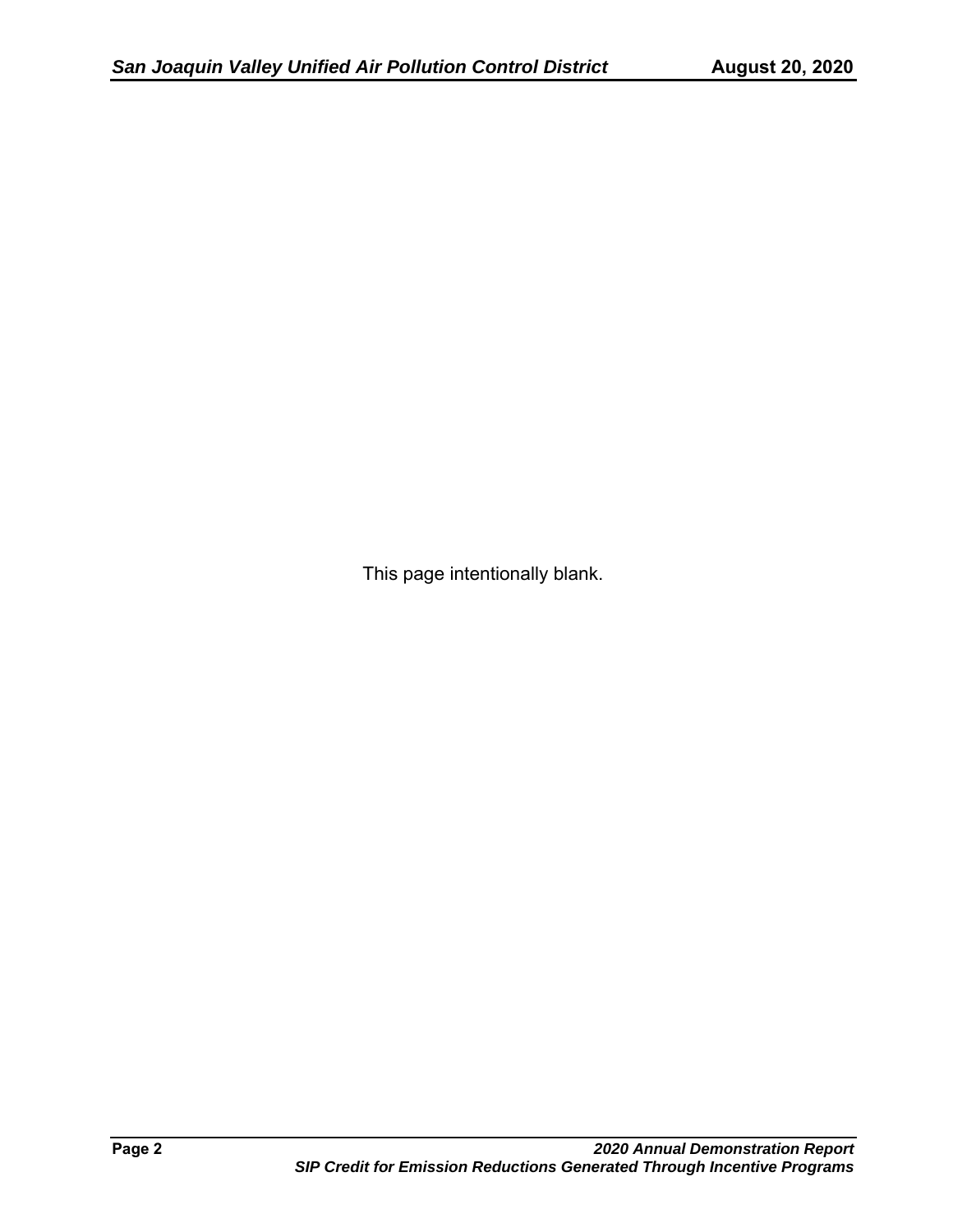# **Contents**

| L.   |                                                                                |  |
|------|--------------------------------------------------------------------------------|--|
| II.  |                                                                                |  |
|      |                                                                                |  |
| В.   |                                                                                |  |
|      | CARB Carl Moyer Memorial Air Quality Standards Attainment Program Guidelines13 |  |
|      | 2. CARB Proposition 1B: Goods Movement Emission Reduction Program Guidelines16 |  |
|      |                                                                                |  |
|      | 4. USDA NRCS Combustion Systems Improvement of Mobile Engines Incentive        |  |
|      |                                                                                |  |
| III. |                                                                                |  |
|      |                                                                                |  |
|      |                                                                                |  |
|      |                                                                                |  |
| IV.  |                                                                                |  |
|      | Carl Moyer Program Specific Monitoring and Enforcement Activities  34          |  |
|      | C. Proposition 1B Program Monitoring and Enforcement Activities 34             |  |
|      | D. Combustion Systems Improvement of Mobile Engines Program Monitoring and     |  |
| V.   |                                                                                |  |
| VI.  |                                                                                |  |
|      |                                                                                |  |
|      | NRCS Combustion System Improvement Program Project Information1                |  |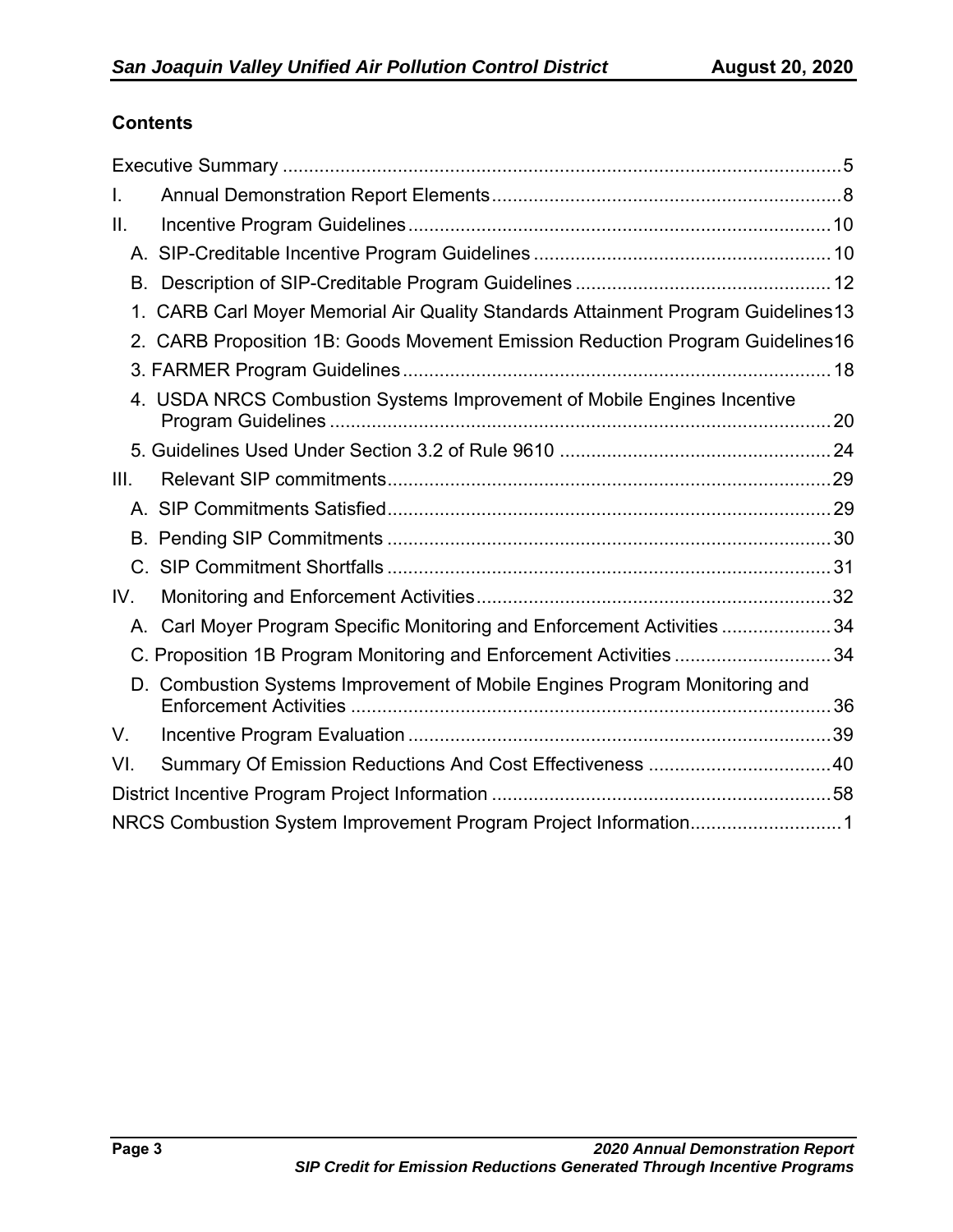# **List of Tables**

| Table 1: Total SIP-Creditable Incentive-Based Emission Reductions Generated Through   |    |
|---------------------------------------------------------------------------------------|----|
|                                                                                       |    |
| Table 2: Cumulative Total SIP-Creditable Incentive-Based Emission Reductions          |    |
|                                                                                       |    |
|                                                                                       |    |
|                                                                                       |    |
|                                                                                       |    |
|                                                                                       |    |
|                                                                                       |    |
|                                                                                       |    |
| Table 9: Carl Moyer Program Projects with Contractual Violations34                    |    |
| Table 10: Proposition 1B Program Projects with Contractual Violations 35              |    |
|                                                                                       |    |
| Table 12: Total SIP-Creditable Incentive-Based Emission Reductions Generated          |    |
|                                                                                       |    |
| Table 13: Emission Reductions Claimed through use of Incentive Program Guidelines     |    |
|                                                                                       |    |
| Table 14: Emission Reductions Claimed through use of Incentive Program Guidelines     |    |
|                                                                                       |    |
| Table 15: Summary of District-Administered Incentive Programs 45                      |    |
| Table 16: Total Claimed SIP-Creditable Incentive-Based Emission Reductions Using the  |    |
|                                                                                       |    |
| Table 17: SIP-Creditable Incentive-Based Emission Reductions for Off-Road             |    |
| Compression-Ignition Equipment Replacement Claimed Pursuant to Section 3.1  47        |    |
| Table 18: SIP-Creditable Incentive-Based Emission Reductions for Off-Road             |    |
| Compression-Ignition Equipment Repower and Retrofit Claimed Pursuant to Section 3.1   |    |
| . 49                                                                                  |    |
| Table 19: SIP-Creditable Incentive-Based Emission Reductions for Repower of           |    |
|                                                                                       |    |
| Table 20: SIP-Creditable Incentive-Based Emission Reductions for Purchase of New      |    |
|                                                                                       |    |
| Electric Agricultural Pump Motors Claimed Pursuant to Section 3.1 51                  |    |
| Table 21: SIP-Creditable Incentive-Based Emission Reductions for Locomotives and      |    |
| New Electric Forklift Purchase Claimed Pursuant to Section 3.2                        | 52 |
| Table 22: SIP-Creditable Incentive-Based Emission Reductions for On-Road Trucks53     |    |
| Table 23: SIP-Creditable Incentive-Based Emission Reductions for Locomotive           |    |
|                                                                                       | 54 |
| Table 24: SIP-Creditable Incentive-Based Emission Reductions for Agricultural UTV and |    |
|                                                                                       |    |
| Table 25: SIP-Creditable Incentive-Based Emission Reductions for Agricultural         |    |
|                                                                                       |    |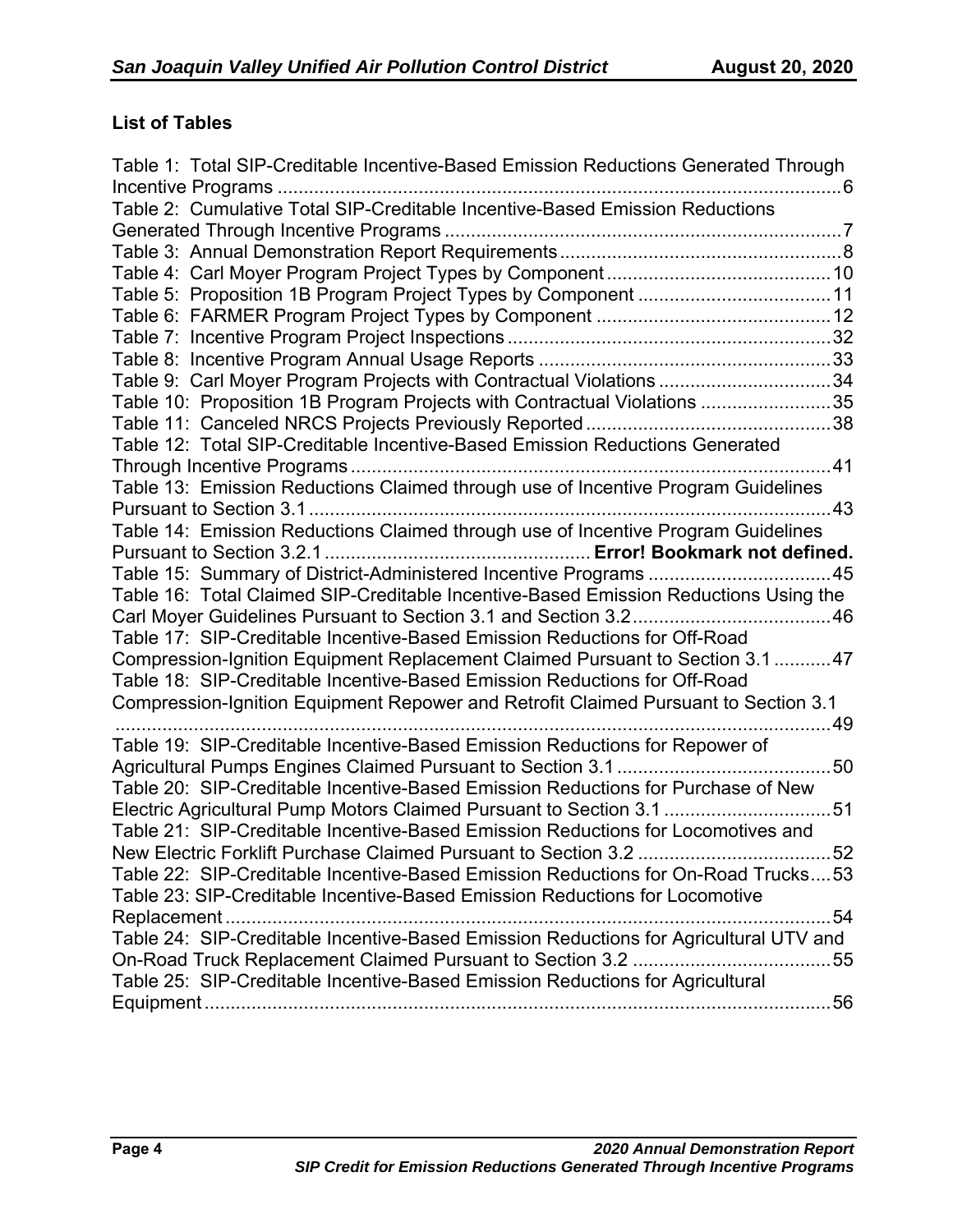#### **EXECUTIVE SUMMARY**

The San Joaquin Valley Unified Air Pollution Control District (District) currently operates one of the largest and most well-respected incentive programs in California. Since 1992, the District's incentive programs have provided over \$1.4 billion in incentive funds. This has been matched by cost-sharing on the part of participating businesses, public agencies, and residents, who together have invested over \$1.6 billion, for a total public/private investment of well over \$3 billion in low and zero emissions equipment and operations. These combined efforts have accelerated the adoption of cleaner technologies (beyond that achieved by stringent regulations alone) achieved over 173,100 tons of lifetime emission reductions, improved air quality and public health, and progressed the San Joaquin Valley (Valley) towards attainment of increasingly stringent federal air quality standards. In addition to District-administered incentive programs, the California Air Resources Board (CARB) and the United States Department of Agriculture (USDA) Natural Resources Conservation Service (NRCS) also implement highly effective incentive programs, further reducing emissions in the Valley.

Although incentive programs result in real air quality benefits, the emission reductions resulting from voluntary incentive programs have generally not been quantified for or provided credit in attainment plans to meet federal Clean Air Act (CAA) requirements. District Rule 9610 (State Implementation Plan Credit for Emission Reductions Generated through Incentive Programs) serves as an administrative mechanism for crediting emission reductions achieved in the Valley through incentive programs for use in state implementation plans (SIPs). The future year emission reductions claimed in District SIPs through Rule 9610 are to be quantified through annual demonstration reports, such as this Annual Demonstration Report.

The emission reductions quantified and claimed for SIP credit as part of this report are accounted for in Table 1 and Table 2 below and include reductions of oxides of nitrogen (NOx), particulate matter (PM), and reactive organic gases (ROG). Extensive documentation of these reductions, related SIP commitments, and other Rule 9610 requirements are included in the remainder of this report and in supporting data provided in the Annual Demonstration Report Data Sheet that accompanies this report.

On Thursday April 9, 2015, EPA finalized a limited approval and limited disapproval of Rule 9610 as a revision to the California SIP1. The associated Technical Support Document<sup>2</sup> contained recommendations for implementation for the Manual of Procedures (MOP) and the Annual Demonstration Report. The District evaluated these recommendations and incorporated them throughout this Annual Demonstration Report as appropriate.

<sup>1</sup> 1 EPA. 40 CFR Part 52. *Revision to the California State Implementation Plan; San Joaquin Valley Unified Air Pollution Control District; Quantification of Emission Reductions From Incentive programs* Retrieved on April 9, 2015 from https://www.regulations.gov/document?D=EPA-R09-OAR-2013-0754-0056*.* 

<sup>2</sup> EPA. *EPA's Notice of Proposed Rulemaking for the California State Implementation Plan San Joaquin Valley Unified Air Pollution Control District's Rule 9610, State Implementation Plan Credit for Emission Reductions Generated through Incentive Programs*. Retrieved on June 19, 2014 from http://www.regulations.gov/.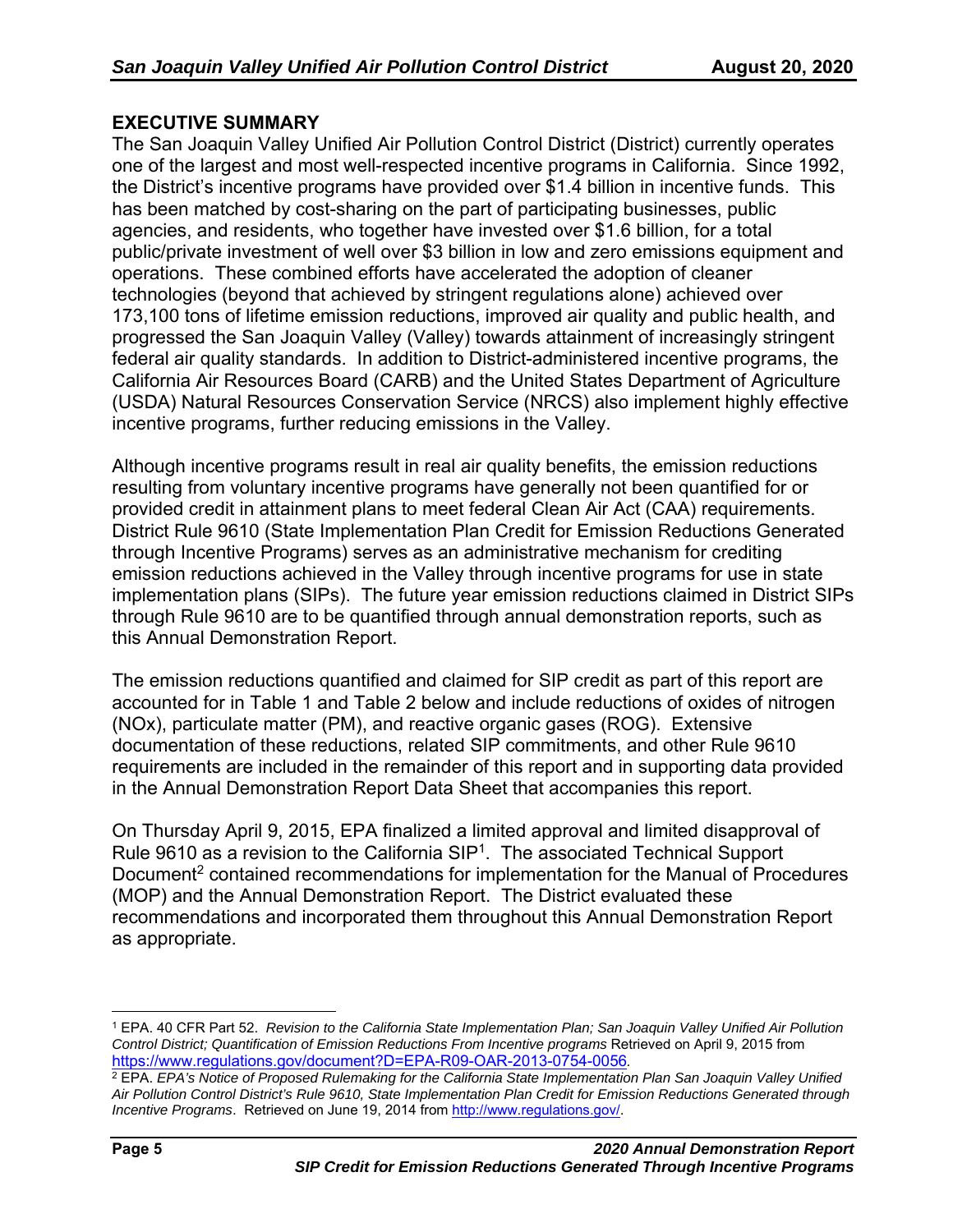Table 1 summarizes the total SIP-creditable incentive-based emission reductions generated through incentive programs, expressed in tons per year and tons per day, claimed within the 2020 Annual Demonstration Report. The data also includes 615 District projects and 101 NRCS projects that were implemented during the timeframes covered under previous reports but were not included in those data sets at the time.

|      | <b>Current Reporting Period</b> |                 |                          |                |           |            |
|------|---------------------------------|-----------------|--------------------------|----------------|-----------|------------|
|      | <b>Emissions Reduced</b>        |                 | <b>Emissions Reduced</b> |                |           |            |
| Year |                                 | (tons per year) |                          | (tons per day) |           |            |
|      | <b>NOx</b>                      | <b>PM</b>       | <b>ROG</b>               | <b>NOx</b>     | <b>PM</b> | <b>ROG</b> |
| 2009 | 0.00                            | 0.00            | 0.00                     | 0.00           | 0.00      | 0.00       |
| 2010 | 0.00                            | 0.00            | 0.00                     | 0.00           | 0.00      | 0.00       |
| 2011 | 0.00                            | 0.00            | 0.00                     | 0.00           | 0.00      | 0.00       |
| 2012 | 0.64                            | 0.03            | 0.07                     | 0.00           | 0.00      | 0.00       |
| 2013 | 0.64                            | 0.03            | 0.07                     | 0.00           | 0.00      | 0.00       |
| 2014 | 0.64                            | 0.03            | 0.07                     | 0.00           | 0.00      | 0.00       |
| 2015 | 0.64                            | 0.03            | 0.07                     | 0.00           | 0.00      | 0.00       |
| 2016 | 0.64                            | 0.03            | 0.07                     | 0.00           | 0.00      | 0.00       |
| 2017 | 0.64                            | 0.03            | 0.07                     | 0.00           | 0.00      | 0.00       |
| 2018 | 37.99                           | 2.27            | 3.59                     | 0.10           | 0.01      | 0.01       |
| 2019 | 940.48                          | 58.66           | 112.31                   | 2.58           | 0.16      | 0.31       |
| 2020 | 1061.23                         | 66.15           | 125.65                   | 2.91           | 0.18      | 0.34       |
| 2021 | 1057.10                         | 66.07           | 125.43                   | 2.90           | 0.18      | 0.34       |
| 2022 | 997.77                          | 63.07           | 118.82                   | 2.73           | 0.17      | 0.33       |
| 2023 | 992.85                          | 63.01           | 118.36                   | 2.72           | 0.17      | 0.32       |
| 2024 | 974.42                          | 62.86           | 100.26                   | 2.67           | 0.17      | 0.27       |
| 2025 | 973.51                          | 62.85           | 99.07                    | 2.67           | 0.17      | 0.27       |
| 2026 | 959.73                          | 61.95           | 97.59                    | 2.63           | 0.17      | 0.27       |
| 2027 | 959.73                          | 61.95           | 97.59                    | 2.63           | 0.17      | 0.27       |
| 2028 | 924.51                          | 59.71           | 94.15                    | 2.53           | 0.16      | 0.26       |
| 2029 | 150.49                          | 8.63            | 14.23                    | 0.41           | 0.02      | 0.04       |
| 2030 | 42.60                           | 1.41            | 3.04                     | 0.12           | 0.00      | 0.01       |
| 2031 | 42.60                           | 1.41            | 3.04                     | 0.12           | 0.00      | 0.01       |

#### **Table 1: Total SIP-Creditable Incentive-Based Emission Reductions Generated Through Incentive Programs**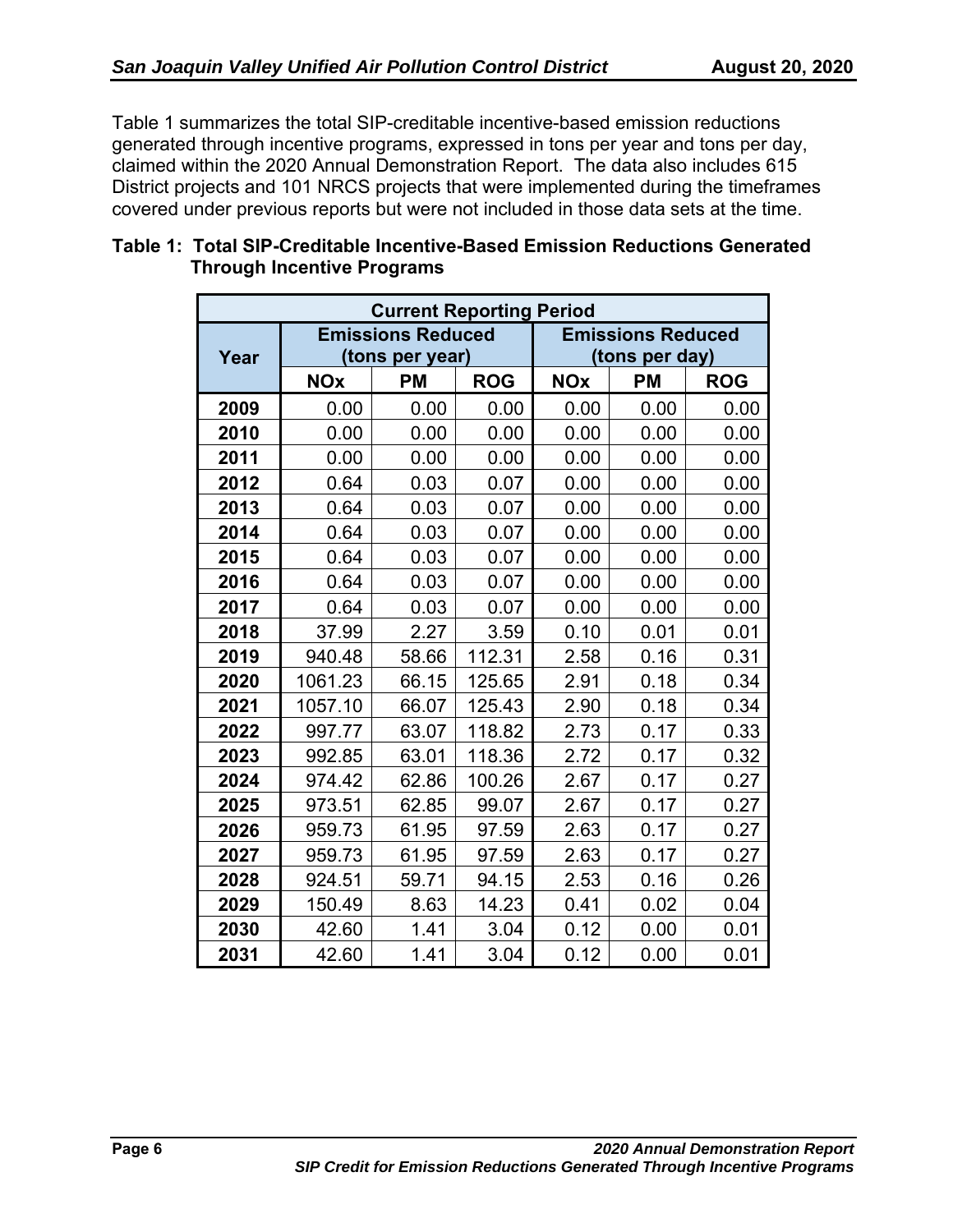Table 2 summarizes the cumulative total SIP-creditable incentive-based emission reductions generated through incentive programs, expressed in tons per year and tons per day, claimed in the 2013 -2020 Annual Demonstration Reports.

#### **Table 2: Cumulative Total SIP-Creditable Incentive-Based Emission Reductions Generated Through Incentive Programs**

| <b>Cumulative Reporting Period</b> |                          |           |                |            |                          |            |
|------------------------------------|--------------------------|-----------|----------------|------------|--------------------------|------------|
|                                    | <b>Emissions Reduced</b> |           |                |            | <b>Emissions Reduced</b> |            |
| Year                               | (tons per year)          |           | (tons per day) |            |                          |            |
|                                    | <b>NOx</b>               | <b>PM</b> | <b>ROG</b>     | <b>NOx</b> | <b>PM</b>                | <b>ROG</b> |
| 2009                               | 1098.99                  | 35.78     | 116.17         | 3.01       | 0.10                     | 0.32       |
| 2010                               | 2655.71                  | 82.02     | 237.29         | 7.28       | 0.22                     | 0.65       |
| 2011                               | 4112.25                  | 141.11    | 364.96         | 11.27      | 0.39                     | 1.00       |
| 2012                               | 5804.68                  | 210.38    | 477.51         | 15.90      | 0.58                     | 1.31       |
| 2013                               | 6699.86                  | 248.37    | 572.27         | 18.36      | 0.68                     | 1.57       |
| 2014                               | 6494.06                  | 243.85    | 564.13         | 17.79      | 0.67                     | 1.55       |
| 2015                               | 6528.68                  | 252.86    | 620.84         | 17.89      | 0.69                     | 1.70       |
| 2016                               | 6491.76                  | 256.09    | 673.48         | 17.79      | 0.70                     | 1.85       |
| 2017                               | 6142.10                  | 250.86    | 719.09         | 16.83      | 0.69                     | 1.97       |
| 2018                               | 6687.46                  | 288.06    | 783.66         | 18.32      | 0.79                     | 2.15       |
| 2019                               | 6956.63                  | 333.61    | 841.19         | 19.06      | 0.91                     | 2.30       |
| 2020                               | 6148.65                  | 312.69    | 756.51         | 16.85      | 0.86                     | 2.07       |
| 2021                               | 5336.82                  | 280.43    | 647.73         | 14.62      | 0.77                     | 1.77       |
| 2022                               | 4609.62                  | 247.13    | 546.58         | 12.63      | 0.68                     | 1.50       |
| 2023                               | 3979.18                  | 219.94    | 465.49         | 10.90      | 0.60                     | 1.28       |
| 2024                               | 3364.05                  | 192.95    | 363.51         | 9.22       | 0.53                     | 1.00       |
| 2025                               | 2755.68                  | 165.90    | 287.50         | 7.55       | 0.45                     | 0.79       |
| 2026                               | 2326.44                  | 142.10    | 237.62         | 6.37       | 0.39                     | 0.65       |
| 2027                               | 1727.83                  | 111.00    | 173.62         | 4.73       | 0.30                     | 0.48       |
| 2028                               | 1045.27                  | 67.21     | 103.06         | 2.86       | 0.18                     | 0.28       |
| 2029                               | 191.98                   | 10.68     | 14.23          | 0.53       | 0.03                     | 0.04       |
| 2030                               | 84.09                    | 3.47      | 3.04           | 0.23       | 0.01                     | 0.01       |
| 2031                               | 84.09                    | 3.47      | 3.04           | 0.23       | 0.01                     | 0.01       |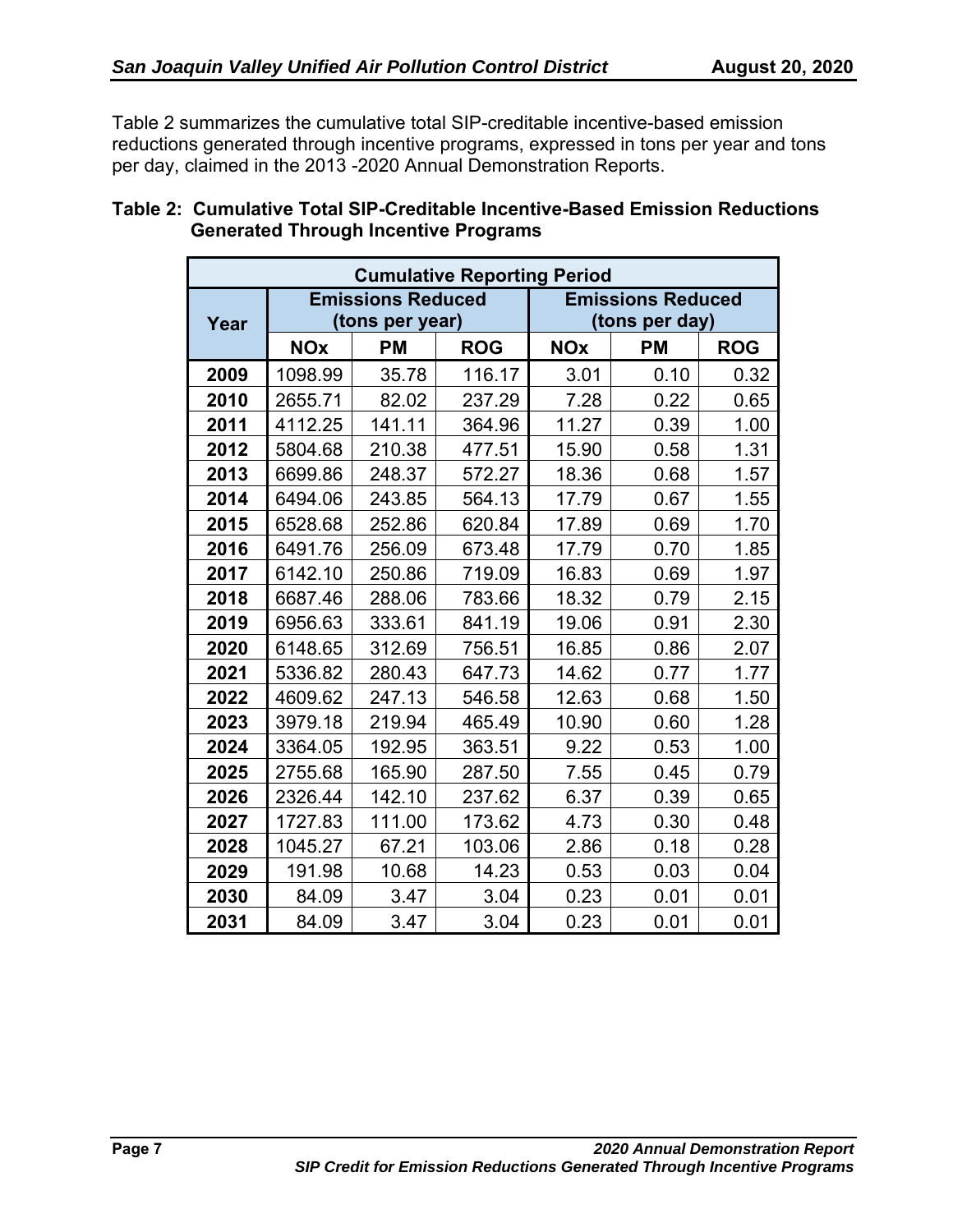#### **I. ANNUAL DEMONSTRATION REPORT ELEMENTS**

This District-prepared report will demonstrate the quantity of emission reductions achieved through SIP-creditable incentive programs. District Rule 9610 has several requirements to demonstrate that the claimed incentive-based emission reductions are SIP-creditable. Section 4.0 of Rule 9610 presents the elements that this 2020 Annual Demonstration Report must include, which are summarized in Table 3 below.

#### **Table 3: Annual Demonstration Report Requirements**

| <b>Element</b>                                                                                                                                                                                                                                                                                                                                                                                                                                                                                                                        | <b>Where</b><br>satisfied                                                                                                              |
|---------------------------------------------------------------------------------------------------------------------------------------------------------------------------------------------------------------------------------------------------------------------------------------------------------------------------------------------------------------------------------------------------------------------------------------------------------------------------------------------------------------------------------------|----------------------------------------------------------------------------------------------------------------------------------------|
| Description of guidelines used, how the guidelines ensure that the claimed<br>emission reductions are SIP-creditable, and a list of any procedures being<br>used for the first time under the rule                                                                                                                                                                                                                                                                                                                                    | Section II of<br>this report                                                                                                           |
| Quantification of emission reductions generated through incentive programs,<br>summarized by pollutant and by years and including:<br>Cost-effectiveness<br>Funding amount<br>$\bullet$<br>Incentive program guideline<br>$\bullet$<br>Project type                                                                                                                                                                                                                                                                                   | Section VI of<br>this report                                                                                                           |
| Adjustments to reductions claimed in prior annual demonstration reports                                                                                                                                                                                                                                                                                                                                                                                                                                                               | <b>NA</b>                                                                                                                              |
| Identification of SIP commitments in District adopted SIP(s) which the District<br>has satisfied in whole or in part through Rule 9610, including identification and<br>quantification of, and remedies for, any shortfalls                                                                                                                                                                                                                                                                                                           | Section III of<br>this report                                                                                                          |
| Project information, including the following, as applicable:<br>Project identification number<br>Project location<br>$\bullet$<br>Project type<br>$\bullet$<br>Project life<br>$\bullet$<br>Implementation date<br>$\bullet$<br>Funding provided by the District, NRCS, or CARB<br>$\bullet$<br>Guidelines used<br>$\bullet$<br>Quantified emission reductions per year, and aggregated over the<br>$\bullet$<br>project life, by pollutant<br>Description of baseline and new equipment<br>$\bullet$<br>Additional details as needed | Appendices A<br>and B of this<br>report, Manual<br>of Procedures,<br>and Annual<br>Demonstration<br><b>Report Data</b><br><b>Sheet</b> |
| Summary of monitoring and enforcement activities for the reporting period for<br>incentive programs for which SIP-creditable emission reductions are being<br>claimed, including:<br>Identification of project audits, usage reports, inspections, and other<br>$\bullet$<br>monitoring activities<br>List of projects that do not satisfy contractual requirements and<br>$\bullet$<br>associated enforcement actions/remedies<br>Incentive Program Evaluation: retrospective assessment of the incentive                            | Section IV of<br>this report<br>Section V of                                                                                           |
| program performance and recommendations, if any, for future enhancements                                                                                                                                                                                                                                                                                                                                                                                                                                                              | this report                                                                                                                            |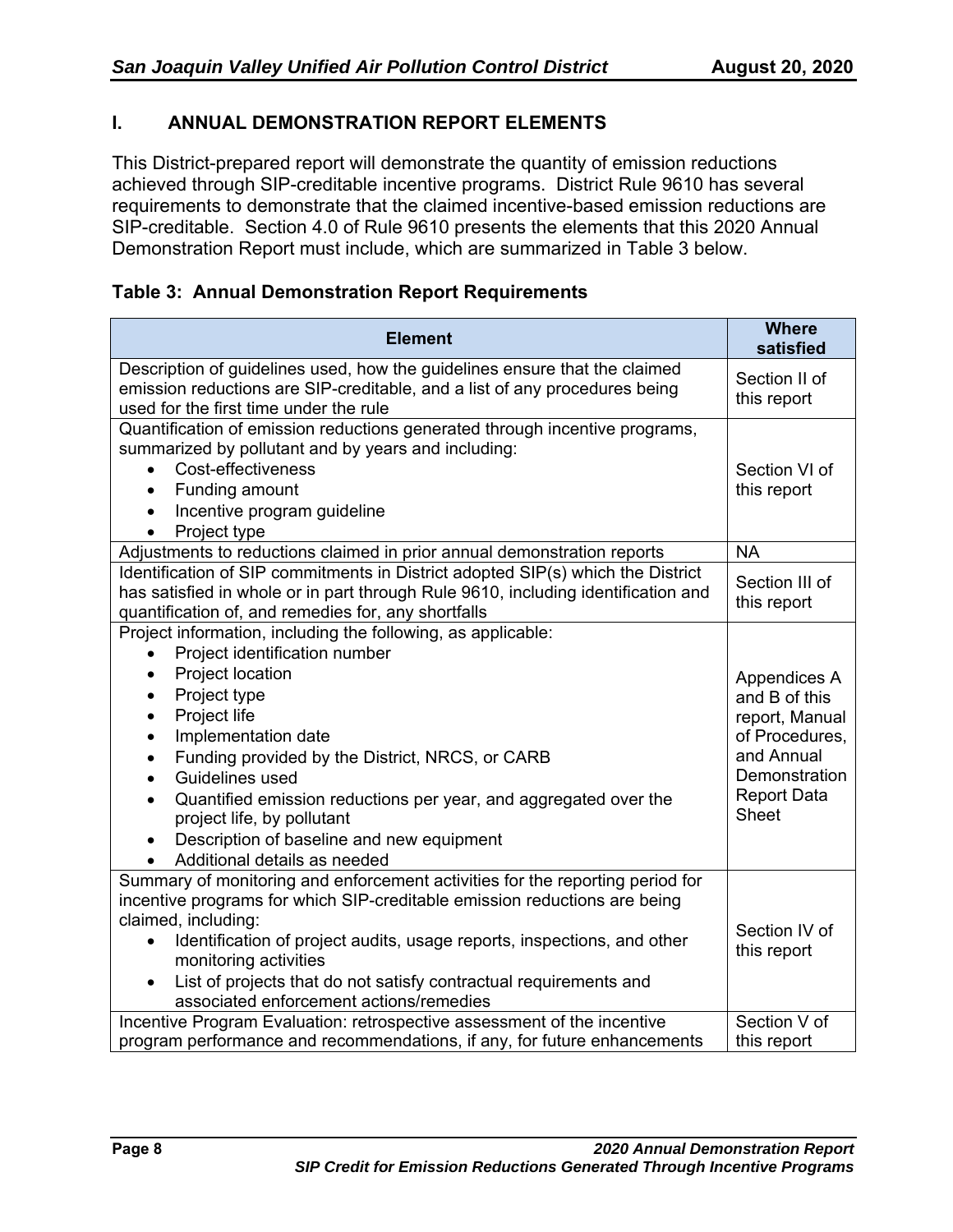#### Annual Demonstration Report Process

The Draft Annual Demonstration Report is released to the public for review and comment. Upon close of the comment period all comments received are addressed accordingly. The APCO then presents the Draft Annual Demonstration Report to the District Governing Board for review followed by submittal to CARB and EPA for concurrence prior to the August 31 deadline of each year. The public has an additional opportunity to comment on the draft report at the Governing Board public hearing. All previous versions of the Annual Demonstration Report, the Rule and the Manual of Procedures are available on the District's website.

#### Recordkeeping Requirements

Section 6.0 of Rule 9610 requires all documents created and/or used in implementing the requirements of Section 4.0 shall be kept and maintained as required by the applicable incentive program guidelines. Consistent with the California Public Records Act and other related requirements, such records shall be made available for public review. The public may request records through the District's Public Records Release Request, available on the District website at:

http://www.valleyair.org/General\_info/public\_records\_release\_request.htm. However, the records related to implementation of the USDA NRCS Combustion Systems Improvement of Mobile Engines incentive program are prohibited from mandatory disclosure pursuant to the Food, Conservation, and Energy Act of 2008 (7 U.S.C. § 8791).

This section intentionally blank.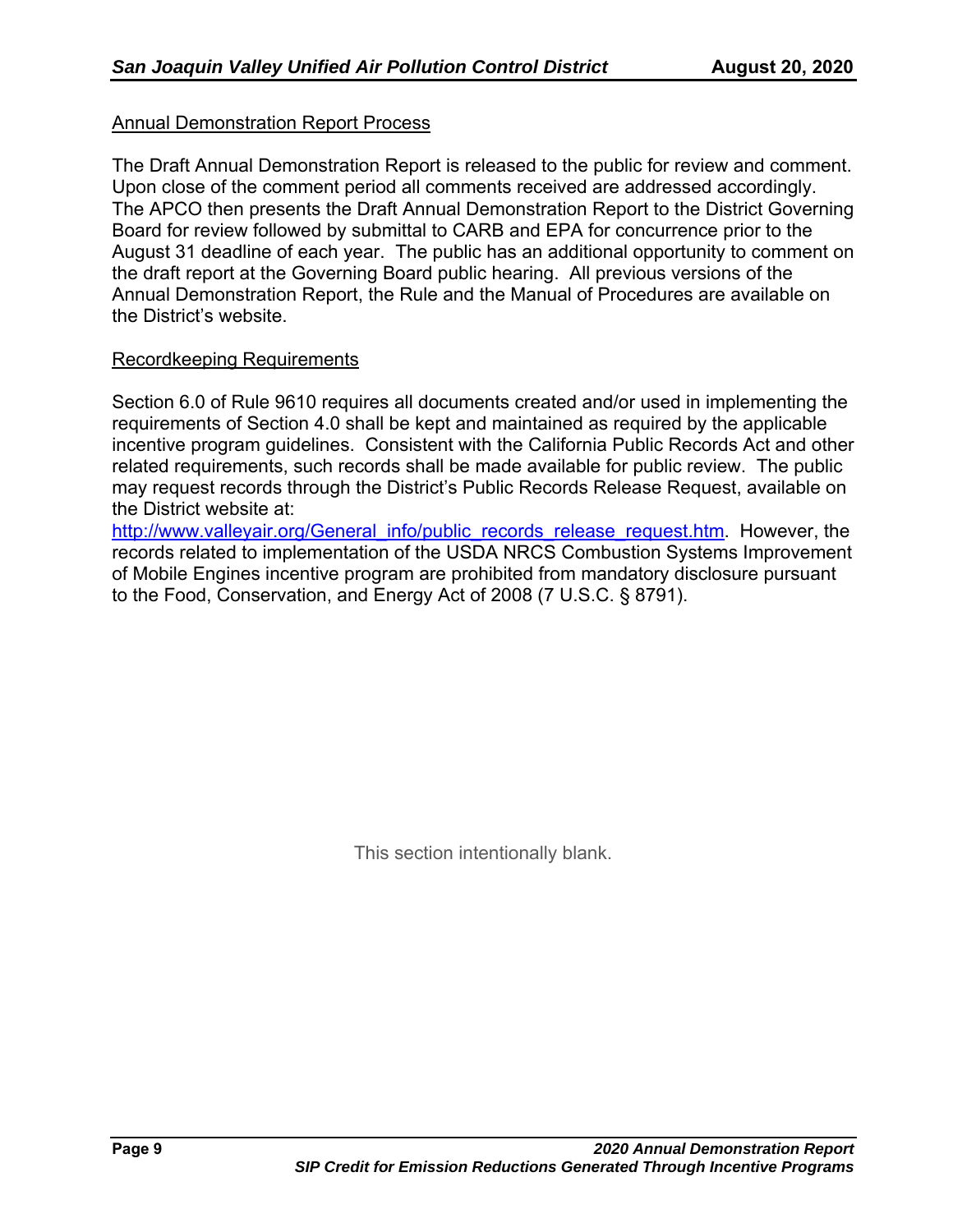#### **II. INCENTIVE PROGRAM GUIDELINES**

#### **A. SIP-Creditable Incentive Program Guidelines**

Pursuant to Section 4.1 of Rule 9610, the annual demonstration report shall contain a list of any incentive program guidelines that are being used to claim SIP credit under this rule.

This year the District is also utilizing projects under the Funding Agricultural Replacement Measures for Emission Reductions (FARMER) program guidelines.

Section 3.1 of Rule 9610 identifies pre-approved incentive program guidelines from which the District can claim credit for incentive-based emission reductions. These guidelines include:

 CARB Carl Moyer Memorial Air Quality Standards Attainment Program (Carl Moyer Program) Guidelines for incentive projects funded by either the Carl Moyer Program or non-Carl Moyer funding sources, for the project types listed in Table 4.

|                                          |                                           | 2005<br><b>Guidelines</b><br>(approved<br>11/17/2005) | 2008<br><b>Guidelines</b><br>(approved<br>3/27/2008) | 2011<br><b>Guidelines</b><br>(approved<br>4/28/2011) | 2017<br><b>Guidelines</b><br>(approved<br>4/27/2017) |
|------------------------------------------|-------------------------------------------|-------------------------------------------------------|------------------------------------------------------|------------------------------------------------------|------------------------------------------------------|
| <b>Component</b>                         | <b>Component</b><br><b>Option</b>         | <b>Chapter</b>                                        | <b>Chapter</b>                                       | <b>Chapter</b>                                       | <b>Chapter</b>                                       |
| On-Road Heavy-Duty                       | <b>New Vehicle</b><br>Purchase            |                                                       | 3                                                    | 4                                                    | 4                                                    |
| Vehicle (On-Road)                        | Repower                                   | 1                                                     | 3                                                    | 4                                                    | 4                                                    |
|                                          | Retrofit                                  | 4                                                     | 3                                                    | 4                                                    | n/a                                                  |
| On-Road Heavy-Duty<br>Vehicles (On-Road) | <b>Fleet Modernization</b><br>Replacement | $\overline{2}$                                        | 4                                                    | 5                                                    | n/a                                                  |
| Off-Road<br>Compression-Ignition         | Vehicle<br>Replacement                    | n/a                                                   | 7                                                    | 9                                                    | 5                                                    |
| Equipment                                | <b>Engine Repower</b>                     | 5                                                     | 5                                                    | 7                                                    | 5                                                    |
| Off-Road)                                | <b>Engine Retrofit</b>                    | 5                                                     | 5                                                    | 7                                                    | 5                                                    |
| Portable and                             | Repower                                   | 10                                                    | 10                                                   | 10                                                   | 5                                                    |
| <b>Stationary Agricultural</b>           | <b>New Purchase</b>                       | 10                                                    | 10                                                   | 10                                                   | n/a                                                  |
| Sources<br>(Ag Engine)                   | <b>Engine Retrofit</b>                    | 10                                                    | 10                                                   | 10                                                   | 5                                                    |

## **Table 4: Carl Moyer Program Project Types by Component**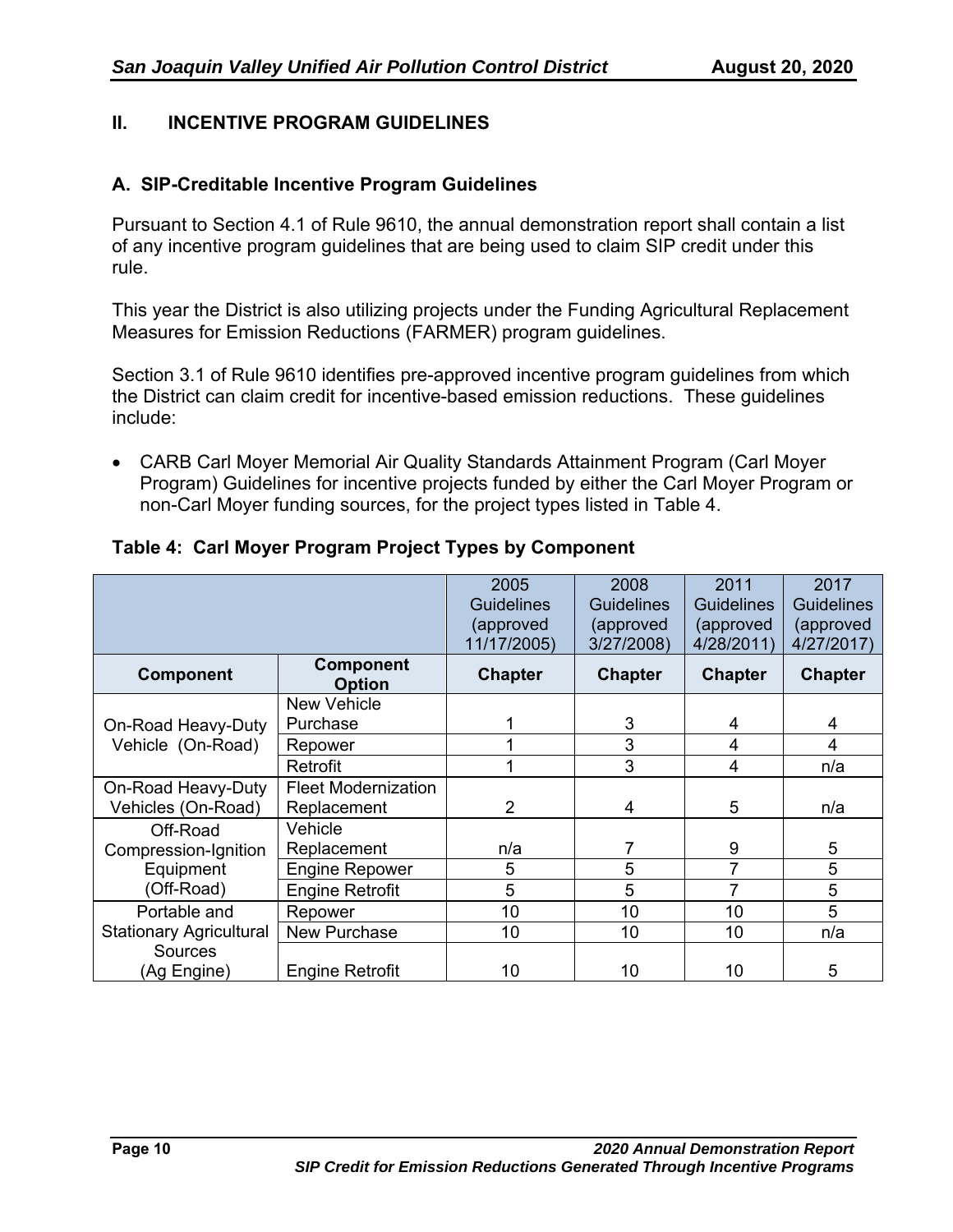CARB Proposition 1B Goods Movement Emission Reduction Program (Proposition 1B) Guidelines for Heavy-Duty Diesel Trucks, for the project types listed in table 5.

|                  |                         | 2008              | 2010              | 2013              | 2015              |
|------------------|-------------------------|-------------------|-------------------|-------------------|-------------------|
|                  |                         | <b>Guidelines</b> | <b>Guidelines</b> | <b>Guidelines</b> | <b>Guidelines</b> |
|                  |                         | (approved         | (approved         | (approved         | (approved         |
|                  |                         | 02/28/2008)       | 03/25/2010)       | 01/25/2013)       | 6/25/2015         |
| <b>Component</b> | <b>Component Option</b> | <b>Appendix</b>   | <b>Appendix</b>   | <b>Appendix</b>   | <b>Appendix</b>   |
|                  | Repower                 | Α                 |                   | Α                 |                   |
| On-Road          | Replacement             |                   |                   |                   |                   |
|                  | Vehicle Replacement)    | A                 | A                 | A                 | A                 |
| Prop 1B          | PM retrofit             | A                 | A                 | Α                 | n/a               |
|                  | PM + NOx Retrofit       | А                 | A                 | A                 | n/a               |
| Locomotive       | Locomotive              |                   |                   |                   |                   |
| Prop 1B          | Replacement             |                   |                   |                   | B                 |

#### **Table 5: Proposition 1B Program Project Types by Component**

• NRCS Conservation Practice Standard 372 - Combustion System Improvement (approved September 2010); Conservation Practice Standard 723 – Combustion System Air Emission Management (approved May 2009); NRCS General Manual, Title 450, Part 401 – Conservation Practice Standards (approved October 18, 2009); NRCS General Manual, Title 450, Part 407 – Documentation, Certification, and Spot Checking (approved October 17, 2009); Conservation Practice Standard 372 Specification (approved September 2010); NRCS Interim Conservation Practice Standard 723 – Combustion System Air Emission management (approved May 2009); and associated NRCS Program Combustion System Improvement of Mobile Engines Guidelines for incentive projects funded by EQIP funds and accompanying calculation, emission factors, and destruction certification worksheets.

This section intentionally blank.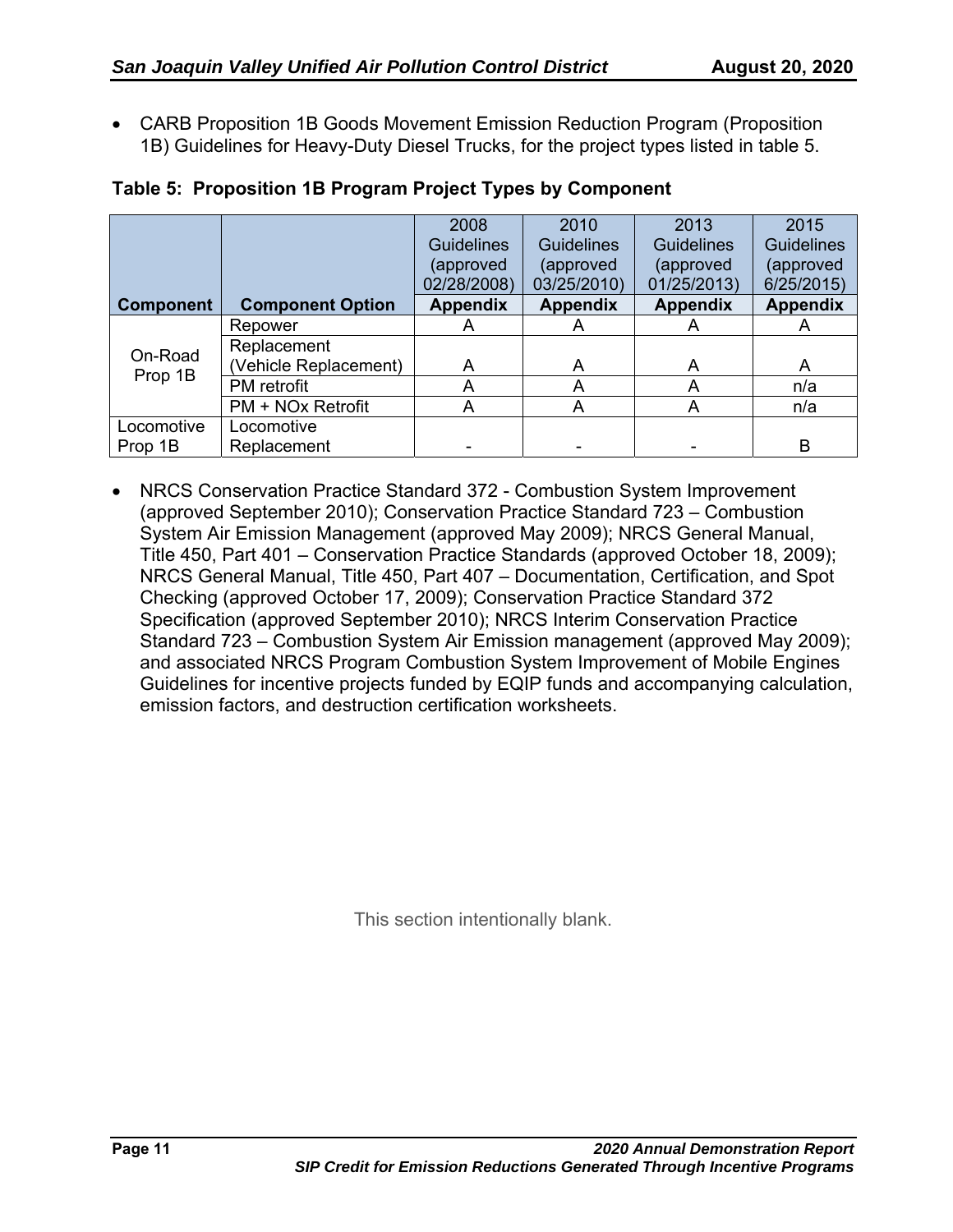Funding Agricultural Replacement Measures for Emission Reductions (FARMER) Program Guidelines for incentive projects funded by the FARMER sources, for the project types listed in Table 6.

| <b>Component</b>                                                                        | <b>Component Option</b>                 | 2018<br><b>Guidelines</b><br>(approved<br>3/23/2018) |
|-----------------------------------------------------------------------------------------|-----------------------------------------|------------------------------------------------------|
|                                                                                         |                                         | <b>Chapter</b>                                       |
| Ag UTV                                                                                  | Replacement<br>(Vehicle<br>Replacement) | 3.2.2                                                |
| On-Road Heavy-Duty<br>Vehicle (On-Road)                                                 | Ag Truck<br>Replacement                 | 3.2.1                                                |
| <b>Off-Road Compression-</b><br>Ignition Equipment (Off-<br><b>Road Cotton Pickers)</b> | Ag Vehicle<br>Replacement 2 for 1       | 3.2.1                                                |

# **Table 6: FARMER Program Project Types by Component**

The summaries of SIP-creditable incentive-based emission reductions claimed under Section 3.1 of Rule 9610 are included in Section VI of this annual demonstration report, and the detailed information for each project is presented in the Annual Demonstration Report Data Sheet that accompanies this report. To identify the specific guideline reference applicable to an individual project in the data sheet, reference the "Applicable Guideline", "Component" and "Component Option" fields from the data sheet to the corresponding list of pre-approved guidelines identified in the tables above.

#### **B. Description of SIP-Creditable Program Guidelines**

Sections B(1) through B(4) below describe the specific incentive program guidelines identified in Rule 9610 that were used to reduce emissions and calculate the emission reductions included in this annual demonstration report. These guidelines are developed and periodically revised through a public process with opportunity for public review and commenting. In cases where more than one version of an incentive program guideline was used for a given incentive project, the specific version is identified and included within the detailed project information provided in the Annual Demonstration Report Data Sheet.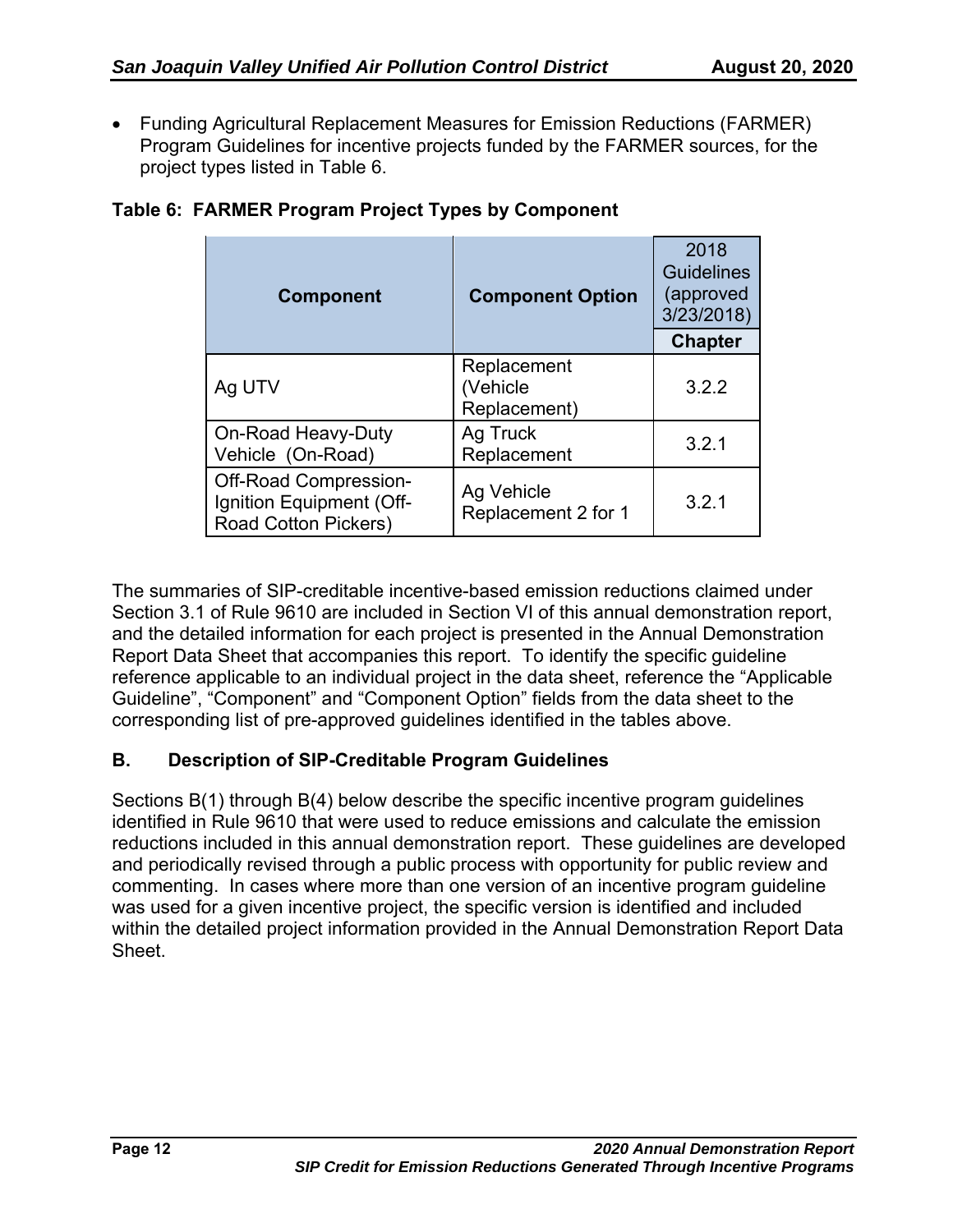#### **1. CARB Carl Moyer Memorial Air Quality Standards Attainment Program Guidelines**

The Carl Moyer Program is a grant program that funds the incremental cost of cleanerthan-required engines and equipment. Adopted in 1999 by CARB, this program was created through a public process and provides incentives to help obtain early or extra emission reductions, especially from emission sources in environmental justice communities and areas disproportionately impacted by air pollution with a primary objective of obtaining cost-effective and surplus emission reductions.

The Carl Moyer Program has been successfully implemented through the cooperative efforts of CARB and air districts in California. As directed by the California Health and Safety Code, CARB's role is to oversee the Carl Moyer Program by managing program funds, developing and maintaining guidelines, and determining cost-effectiveness methodologies. Air districts use the Carl Moyer Program Guidelines to select, fund, and monitor projects in their jurisdiction by providing grants to public and private entities.

The Carl Moyer Program guidelines include robust administrative requirements to ensure that emission reductions are enforceable and are achieved throughout the life of a project. The District has used the Carl Moyer Program Guidelines to develop the practices that are currently in place to ensure all EPA integrity principles of Surplus, Quantifiable, Enforceable, and Permanent are met. The following is a summary of how the Carl Moyer Program Guidelines meet each SIP-creditability criterion:

#### **Surplus**

The Carl Moyer Program Guidelines ensure that projects are surplus to regulations by only allowing projects to be selected that are not required by any federal, state, or local regulation, memorandum of agreement/understanding with a regulatory agency, settlement agreement, mitigation requirement, or other legal mandate. For example, the guidelines have accounted for each adopted regulation to determine the compliance dates of any affected engines and emission benefits claimed by each regulation have been determined. Minimum project lives are established in each component to ensure that the program does not fund actions taken to comply with regulatory deadlines. The minimum project life requirement also ensures the overall cost effectiveness of the program and that the emission reductions are real for the life of the project.

In some cases, a split project life methodology is utilized to properly account for all possible emission reductions while still ensuring that the emission reductions being claimed are surplus. In the case of split project life calculations, the first calculation captures the surplus between the baseline (tier 1 or tier 2) technology and a new tier 4 for the length of time until the rule compliance deadline. The second calculation captures the surplus from tier 4 (compliance requirement baseline) to electric for the remainder of the project life. Projects that are subject to the split life calculation methodology typically have a total project life of ten (10) years.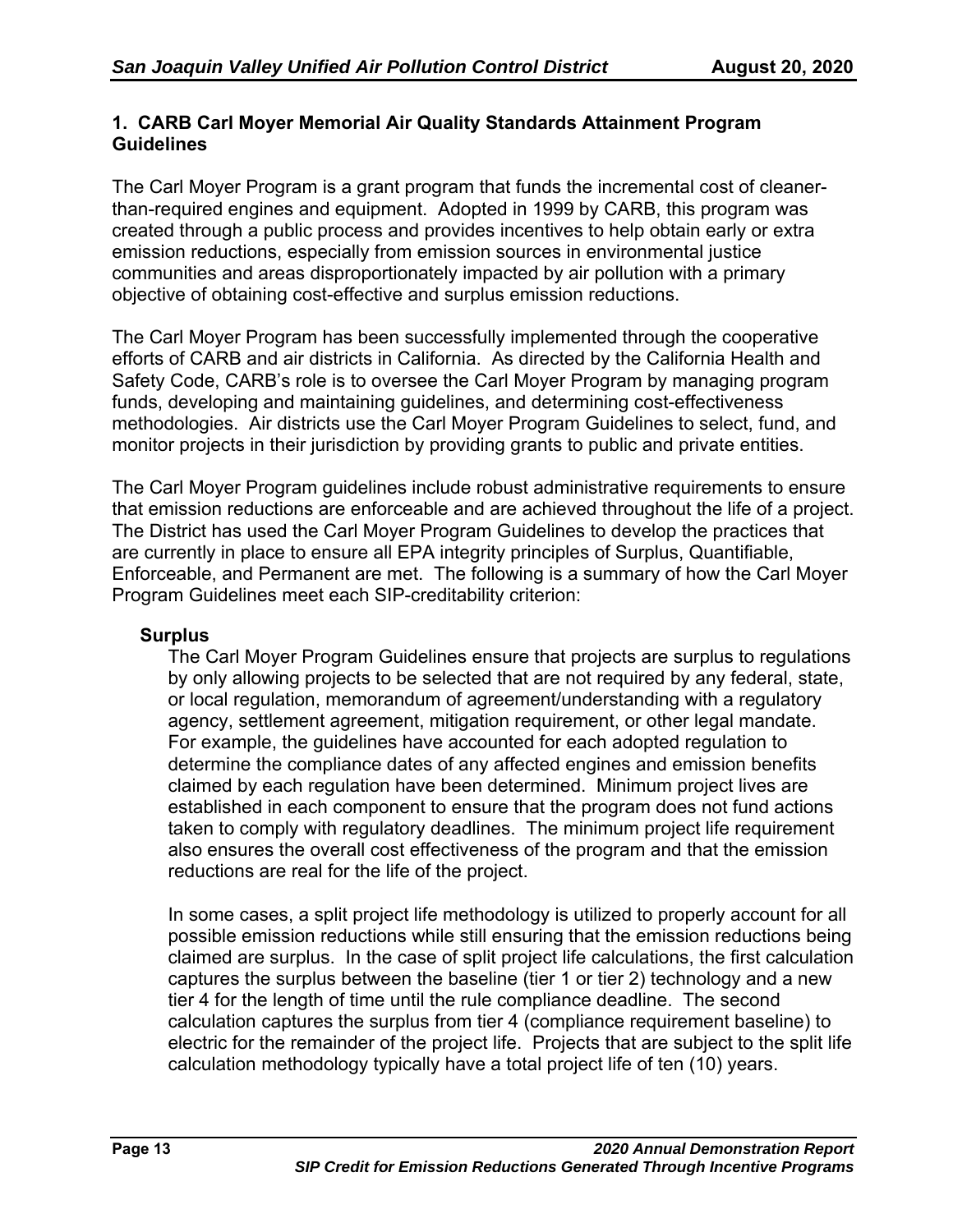The District has utilized a split project life for tier 1 and tier 2 diesel agricultural irrigation pumps being replaced with new electric motors. These diesel engines are required by the District's Rule 4702 to upgrade to a tier 4 diesel engine by 12/31/2013. The project life is split between the surplus time for Rule 4702 (baseline to tier 4) and the remainder of the allowable 10 years for the reduced technology to the electric motor (tier 4 to electric).

The summary below provides more detail about how the 2017 Carl Moyer Program Guidelines ensure that the SIP-creditability integrity principle of "Surplus" is fulfilled:

- o *Requirement that emission reductions generated by incentive programs are not required by other regulation* 
	- (2011 Moyer Guidelines Chapter 2, Project Criteria A, H, I, MM)
	- (2017 Moyer Guidelines, Chapter 2, Project Criteria A, B, C, D, G, K).
- o *Protocols for quantifying maximum project life and maximum emission reductions which account for upcoming regulatory deadlines for a given source category* 
	- (2011 Moyer Guidelines Chapter 2, Project Criteria B, I and MM)
	- (2017 Moyer Guidelines Chapter 2, Project Criteria B, C, D).
- o *Assurance that baseline equipment was in use* 
	- (2011 Moyer Guidelines Chapter 3, Section Z.6(B) and AA.2.)
	- (2017 Moyer Guidelines, Chapter 3, Section V.6(B) and W.2.)
- o *Assurance that new/upgraded equipment is not already accounted for in future-year inventories underlying a SIP attainment demonstration by natural fleet turnover, finite equipment life or incentives* 
	- The definition of surplus in the Moyer guidelines requires that the emission reductions achieved are above and beyond those required under existing regulations that are incorporated into a SIP. As part of the SIP development process, CARB reviews the Moyer project mix to ensure that the amount of emission reductions credited to the program are not included in the future year inventories specific to each individual attainment demonstration.
- o *Procedures that ensure that old equipment was used in the geographic area of interest* 
	- (2011 Moyer Guidelines, Chapter 2, Section S and Chapter 3, Section Z.6.(B))
	- (2017 Moyer Guidelines, Chapter 2, Section S and Chapter 3 Section  $T.3$  and  $V.6(B)$ ).

#### **Quantifiable**

The District evaluates the potential emission reductions that would be achieved by replacing the old equipment with the new equipment using the established calculation methodologies and emissions factors in the program guidelines. The calculation methodology, including calculation formulas, assumptions, emission factors and sample calculations are part of the Carl Moyer Program Guidelines and have been approved through a public process. To ensure that real, quantifiable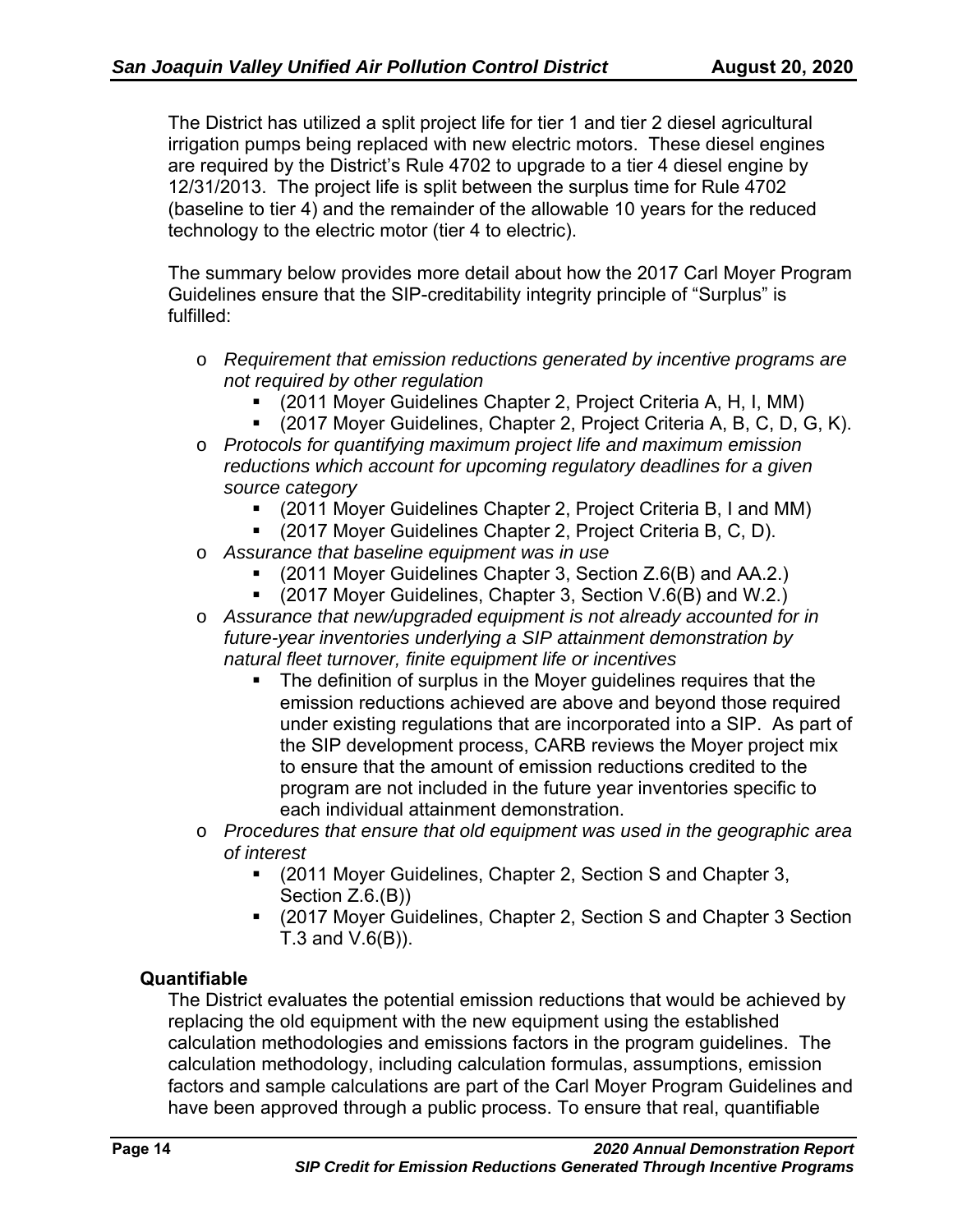emission reductions are achieved over the life of a project, the program guidelines require that emission control technologies be certified or verified by CARB (certification or verification by the EPA or International Maritime Organization may be allowed for some source categories for which CARB does not have a certification or verification program). The summary below provides more detail about how the 2017 Carl Moyer Program Guidelines ensure that the SIPcreditability integrity principle of "Quantifiable" is fulfilled:

- *Emissions data needed to calculate emission reductions must be publicly available, current, and accurate. This should include appropriate emission factors, load factors, and other conversion factors.* 
	- o 2011 Moyer Guidelines, Appendix D (Publicly Available) and Chapter 1, Section E.7 (Allows CARB Executive Officer to modify the Guidelines under a public process, to keep them effective and up-to-date.)
	- o 2017 Moyer Guidelines, Appendix D (Publicly Available) and Chapter 1, (Guidelines modified under a public process, to keep them effective and up-to-date.)
- *Guidelines include necessary formulas and instructions to calculate emission reductions based on above data, and explicit instructions to ensure appropriate data are used in calculations* 
	- o 2011 and 2017 Moyer Guidelines, Appendix C (contains formulas and instructions)
	- o 2011 and 2017 Moyer Guidelines, Supplemental document, "Sample Calculations" (contains formulas and instructions)
	- o 2011 Moyer Guidelines, Appendix C, Section B.5, and Supplemental document, "Sample Calculations" (contains explicit instructions regarding inputs)
	- o 2017 Moyer Guidelines, Appendix C, Section B.1(b), and Supplemental document, "Sample Calculations" (contains explicit instructions regarding inputs)
- *Requirement to provide activity data sufficient to determine actual emission reductions* 
	- o 2011 Moyer Guidelines, Chapter 3, Section Z.6.(B)
	- o 2017 Moyer Guidelines, Chapter 3, Section V.6.
- *Requirement to demonstrate the percentage of emission reductions that occur in the geographic area of interest, and that emission reductions are therefore SIP creditable* 
	- o 2011 Moyer Guidelines, Chapter 2, Section S and Chapter 3, Section Z.6.(B)
	- o 2017 Moyer Guidelines, Chapter 2, Section S
- *Requirement to periodically audit completed projects to verify emission reduction projections are fulfilled* 
	- o 2011 Moyer Guidelines Chapter 3, Sections Z.10 and EE.
	- o 2017 Moyer Guidelines Chapter 3, Section V.10 and AA.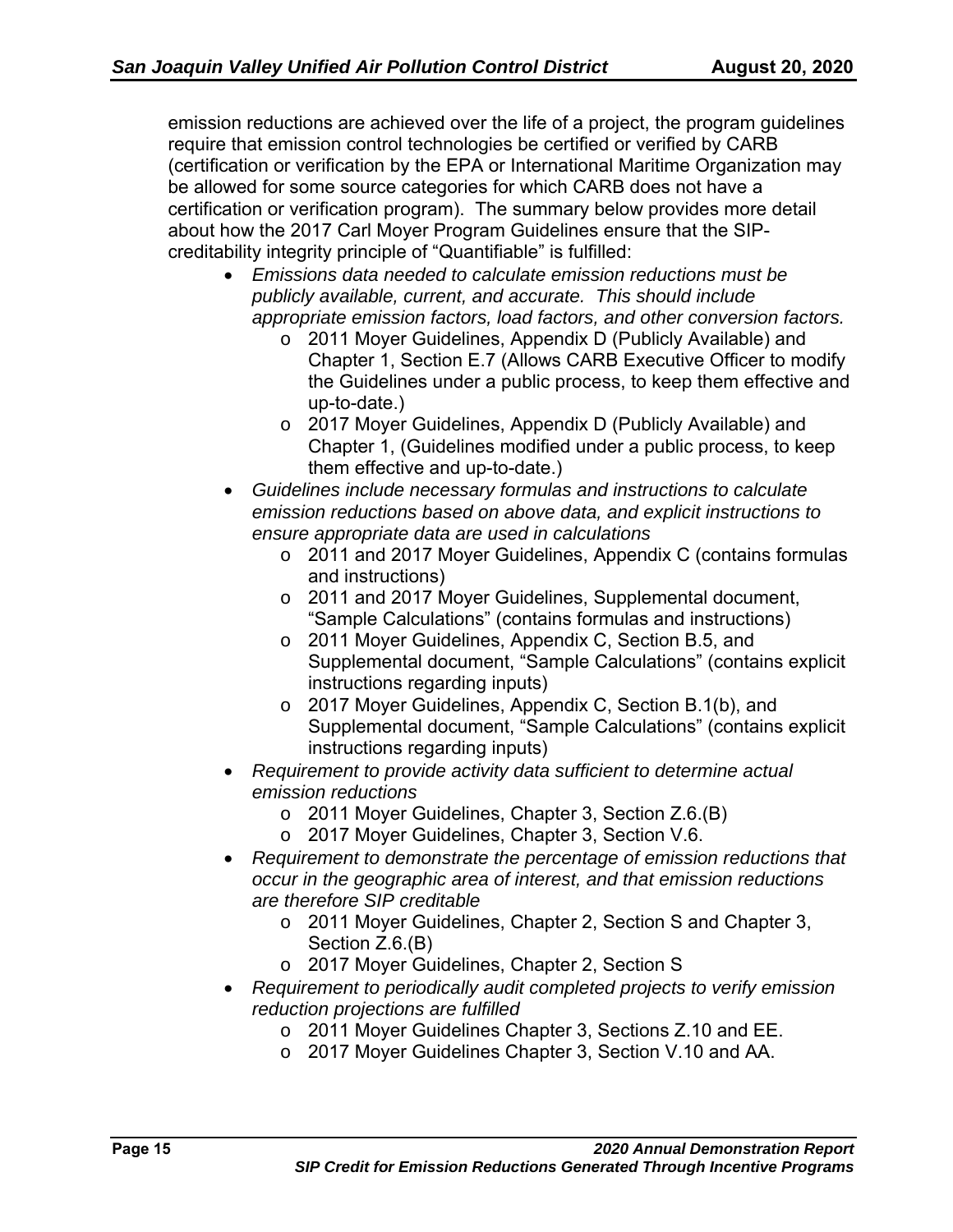## **Enforceable**

Emission reductions and other required actions are enforceable if: they are independently verifiable; program violations and those liable are defined; information needed to determine emission reductions is available to the public; and they are practicably enforceable in accordance with other EPA guidance on practicable enforceability. The summary below provides more detail about how the 2017 Carl Moyer Program Guidelines ensure that the SIP-creditability integrity principle of "Enforceable" is fulfilled:

- *Require Grantees to provide all necessary recordkeeping and reporting needed to verify emission reductions* 
	- o 2011 Moyer Guidelines, Chapter 3, Section Z.9 and DD
	- o 2017 Moyer Guidelines, Chapter 3, Section V.9 and Z
- *Require inspections to ensure incentive program information is consistent with actual operating equipment* 
	- o Moyer Guidelines Chapter 3, Sections AA and BB.
- *Identify liable parties and liability associated with contract noncompliance* 
	- o Moyer Guidelines Chapter 3, Section Z.11.

#### **Permanent**

To ensure that the SIP-creditable emission reductions are permanent, actions such as pre-inspections and post-inspections of the new equipment and verification that the baseline equipment has been destroyed through the required process as described in the program guidelines are performed. The summary below provides more detail about how the 2017 Carl Moyer Program Guidelines ensure that the SIP-creditability integrity principle of "Permanent" is fulfilled:

- *Data needed to determine and track location of activity* 
	- o 2011 Moyer Guidelines, Chapter 3, Section DD
	- o 2017 Moyer Guidelines, Chapter 3, Section Z
- *Provisions for ensuring that the project was completed, including the verification of disposition of baseline equipment.* 
	- o 2011 Moyer Guidelines Chapter 3, Sections AA and BB
	- o 2017 Moyer Guidelines Chapter 3, Sections W and X

A summary of emission reductions achieved through the use of the Carl Moyer Program Guidelines is included in Section VII of this report. The complete Carl Moyer Program Guidelines can be found online at: www.arb.ca.gov/msprog/moyer/guidelines/current.htm.

#### **2. CARB Proposition 1B: Goods Movement Emission Reduction Program Guidelines**

In November 2006, California voters approved Proposition 1B authorizing \$1 billion in bond funding to reduce air pollution associated with the movement of freight along California's major trade corridors. Subsequent implementing legislation established standards and procedures for the expenditure of these funds. Governor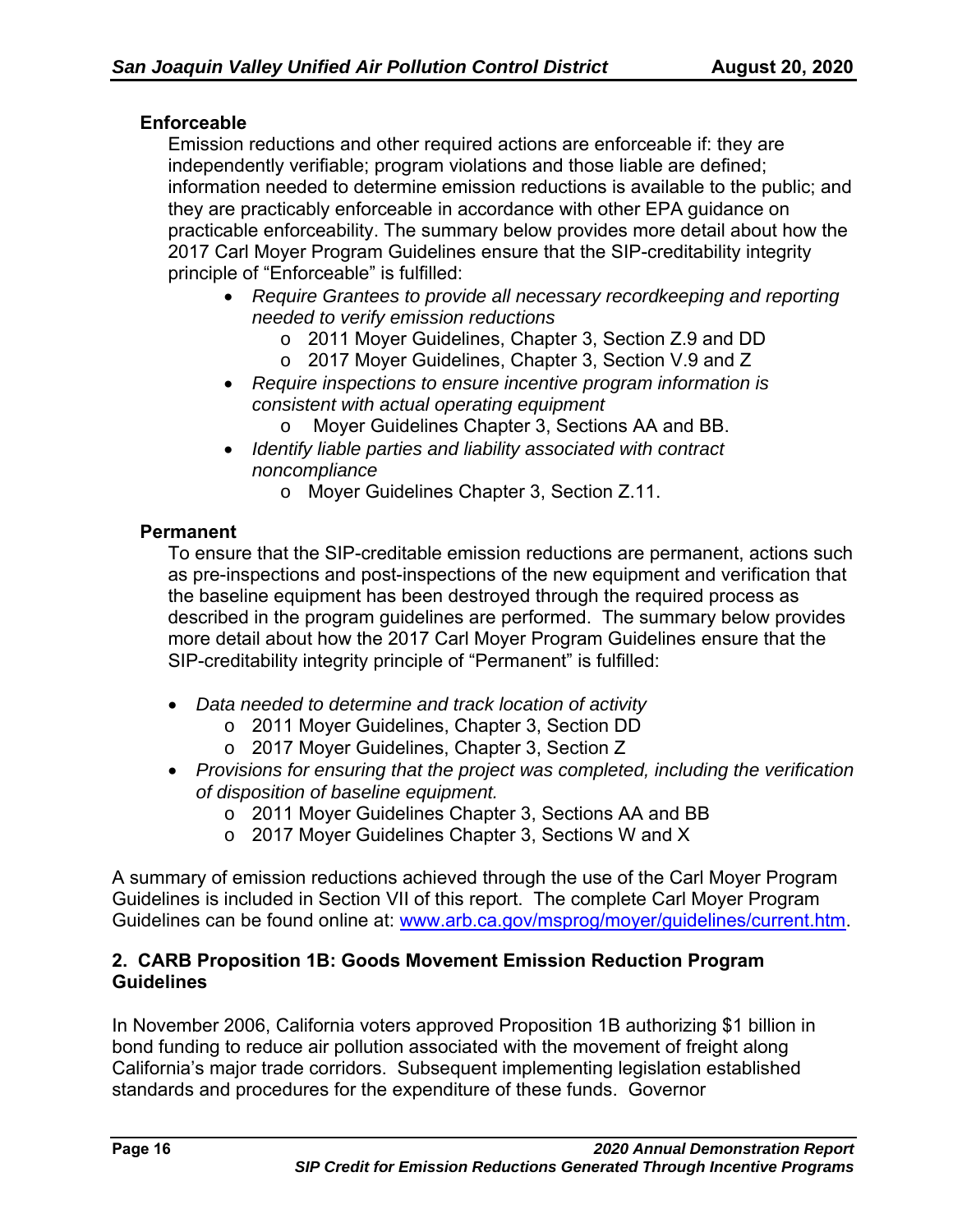Schwarzenegger's Executive Order S-02-07 provides further direction to ensure accountability and transparency in administering bond-funded programs.

CARB developed the *Proposition 1B: Goods Movement Emission Reduction Program Guidelines for Implementation* (Proposition 1B Guidelines),through a public process in consultation with stakeholders, including: air districts, metropolitan planning organizations, port authorities, shipping lines, railroad companies, trucking companies, harbor craft owners, freight distributors, terminal operators, local port community advisory groups, community interest groups, and airports. The Proposition 1B Guidelines ensure that the District funds qualifying projects that achieve the following results:

- Reduce emissions and health risks;
- Incorporate simplicity and efficiency;
- Ensure cost effectiveness;
- Leverage other funding sources; and
- Provide transparency and accountability.

CARB, under direction from Executive Order S-02-07, established transparency and accountability measures for administering the bond funding. CARB has made all program materials including, but not limited to; guidelines, Board Resolutions, Notice of Funding Availability, summary tables, recommendations for funding, materials from public workshops, and completed applications submitted by local and state agencies available on their website.

The program is designed to supplement CARB's diesel regulations by funding early compliance or providing extra emission reductions beyond those required by current rules. The guidelines include robust administrative requirements to ensure that emission reductions are enforceable and are achieved throughout the life of a project. The District has used the Proposition 1B Guidelines to develop the practices that are currently in place to ensure all EPA integrity principles are met. The following is a summary of how the Proposition 1B Guidelines meet each SIP-creditability criterion:

#### **Surplus**

The Carl Moyer Program Guidelines ensure that projects are surplus to regulations by only allowing projects to be selected that are not required by any federal, state, or local regulation, memorandum of agreement/understanding with a regulatory agency, settlement agreement, mitigation requirement, or other legal mandate. For example, the guidelines have accounted for each adopted regulation to determine the compliance dates of any affected engines and emission benefits claimed by each regulation have been determined. Minimum project lives are established in each component to ensure that the program does not fund actions taken to comply with regulatory deadlines. The minimum project life requirement also ensures the overall cost effectiveness of the program and that the emission reductions are real for the life of the project.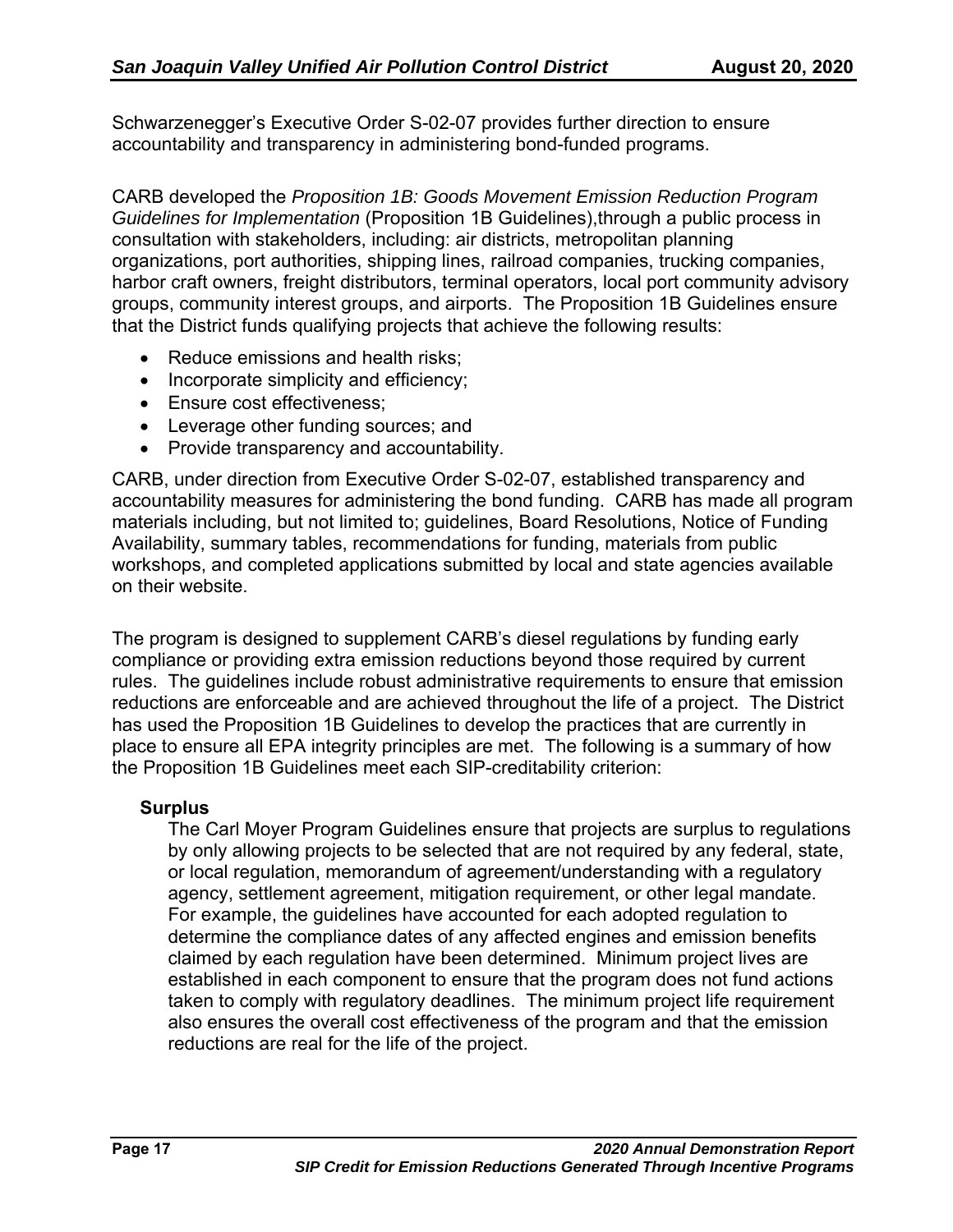#### **Quantifiable**

The District evaluates the potential reductions that would be achieved by replacing the old equipment with the new equipment using the Project Benefits Calculator created by CARB. The calculator is available to the public on CARB's website at http://www.arb.ca.gov/bonds/gmbond/gmbond.htm and is updated by CARB on a regular basis. Chapter 2 Section C discusses Proposition 1B program emission reduction calculations.

## **Enforceable**

The District has created enforceable contracts, based on requirements in the Proposition 1B Program Guidelines, which are signed by both District management and the Grantee to ensure that projects are fully accomplished and the integrity principles are met. The legally binding contracts include, but are not limited to, usage reporting requirements for the Grantee, operating location requirements for the new vehicle, the destruction requirements of the baseline equipment/engine, and an allowance for the District to conduct an audit of the project at any time during the project life. Chapter 4 Section A and Appendix A of Proposition 1B Program guidelines details contract requirements for truck projects.

# **Permanent**

To ensure that the SIP-creditable emission reductions are permanent, actions such as post-inspections of the new equipment and verification that the baseline equipment has been destroyed through the required process as described in the program guidelines are performed. Chapter 4 Section A of the Proposition 1B program discusses scrap and post inspection requirements.

A summary of emission reductions achieved through the use of the Proposition 1B Program Guidelines is included in Section VI of this report. The complete Proposition 1B Program Guidelines can be found online at:

http://www.arb.ca.gov/bonds/gmbond/gmbond.htm.

# **3. FARMER Program Guidelines**

The FARMER Program is a grant program that funds the incremental cost of cleanerthan-required engines and equipment. In September 2017, Assembly Bill (AB) 134 (Committee on Budget, Chapter 254, Statutes of 2017) and AB 109 (Ting, Chapter 249, Statutes of 2017) appropriated \$135 million from the State Budget for Fiscal Year (FY) 2017-18 to the California Air Resources Board (CARB or Board) for the reduction of criteria, toxic, and greenhouse gas (GHG) emissions from the agricultural sector. CARB staff developed these proposed *Funding Agricultural Replacement Measures for Emission Reductions (FARMER) Program Guidelines* (Guidelines) to cover the three related sources of funding included in AB 134 and AB 109.

The FARMER Program has been successfully implemented through the cooperative efforts of CARB and air districts in California. As directed by the California Health and Safety Code, CARB's role is to oversee the FARMER Program by managing program funds, developing and maintaining guidelines, and determining cost-effectiveness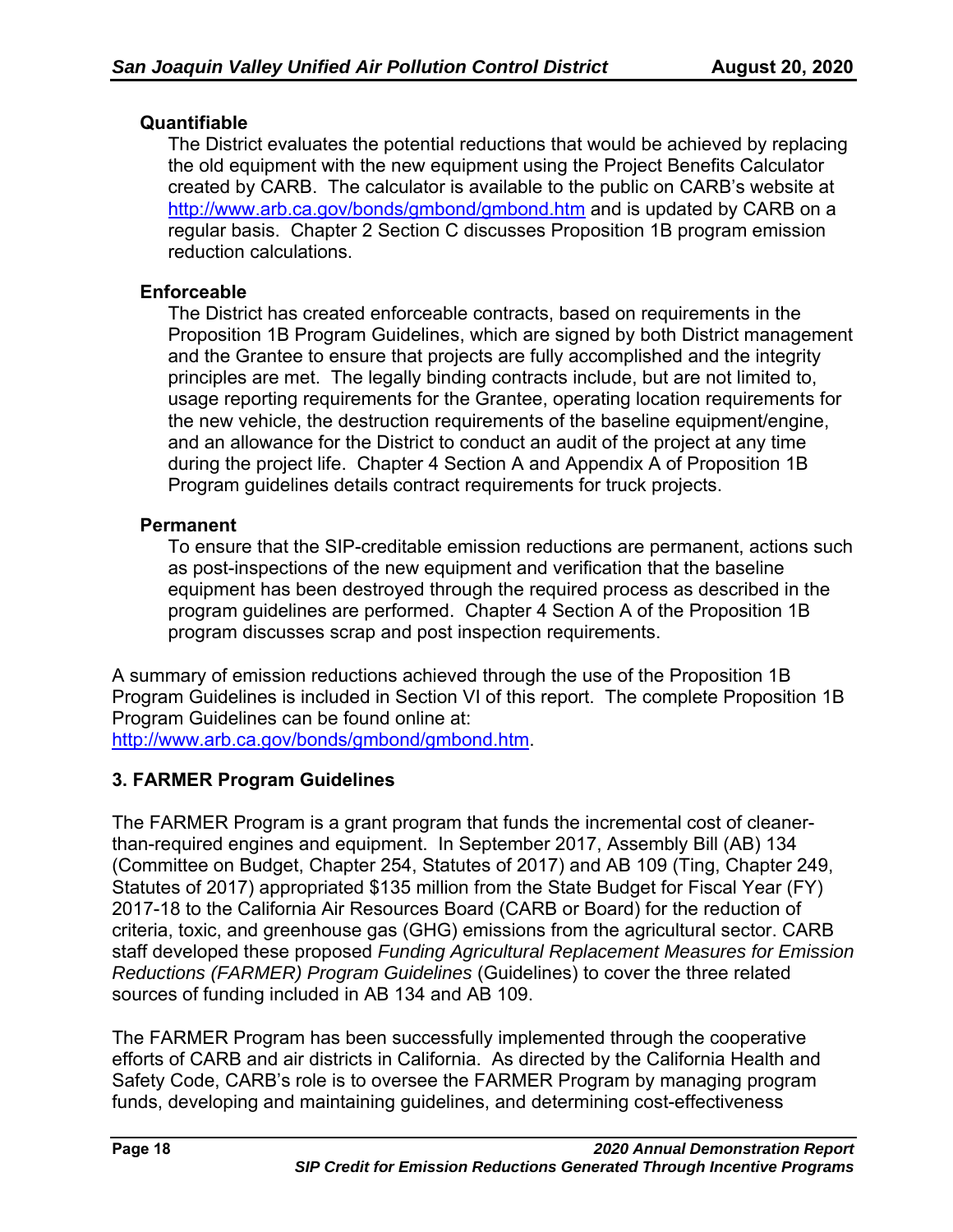methodologies. Air districts use the FARMER Program Guidelines to select, fund, and monitor projects in their jurisdiction by providing grants to public and private entities.

The FARMER Program guidelines include robust administrative requirements to ensure that emission reductions are enforceable and are achieved throughout the life of a project. The District has used the FARMER Program Guidelines to develop the practices that are currently in place to ensure all EPA integrity principles of Surplus, Quantifiable, Enforceable, and Permanent are met. The following is a summary of how the FARMER Program Guidelines meet each SIP-creditability criterion:

## **Surplus**

 The FARMER Guidelines ensure that projects are surplus to regulations by only allowing projects to be selected that are not required by any federal, state, or local regulation, memorandum of agreement/understanding with a regulatory agency, settlement agreement, mitigation requirement, or other legal mandate. All calculated emissions are in excess of the baseline emission inventory, attainment year, and progress milestone year forecasts that include adopted regulations. Minimum project lives are established in each component's guidelines to ensure that the program does not fund actions taken to comply with regulatory deadlines. The minimum project life requirement also ensures that the emission reductions are real for the life of the project.

# **Quantifiable**

The District evaluates the potential emission reductions that would be achieved by replacing the old equipment with the new equipment using the established calculation methodologies and emissions factors in the program guidelines. The calculation methodology, including calculation formulas, assumptions, emission factors and sample calculations are part of the current Carl Moyer or FARMER Program Guidelines and have been approved through a public process. To ensure that real, quantifiable emission reductions are achieved over the life of a project, the program guidelines require that emission control technologies be certified or verified by CARB (certification or verification by the EPA) or be verified to emit zero tailpipe emissions. The summary below provides more detail about how the 2018 FARMER Guidelines ensure that the SIP-creditability integrity principle of "Quantifiable" is fulfilled:

 The District has created enforceable contracts/vouchers, based on requirements in the FARMER Guidelines, which are signed by both District management and the Grantee to ensure that projects are fully accomplished and the integrity principles are met. The legally binding contracts/vouchers include, but are not limited to, usage reporting requirements for the Grantee, operating location requirements for the new vehicle, the destruction requirements of the baseline equipment/engine, and an allowance for the District to conduct an audit of the project at any time during the project life.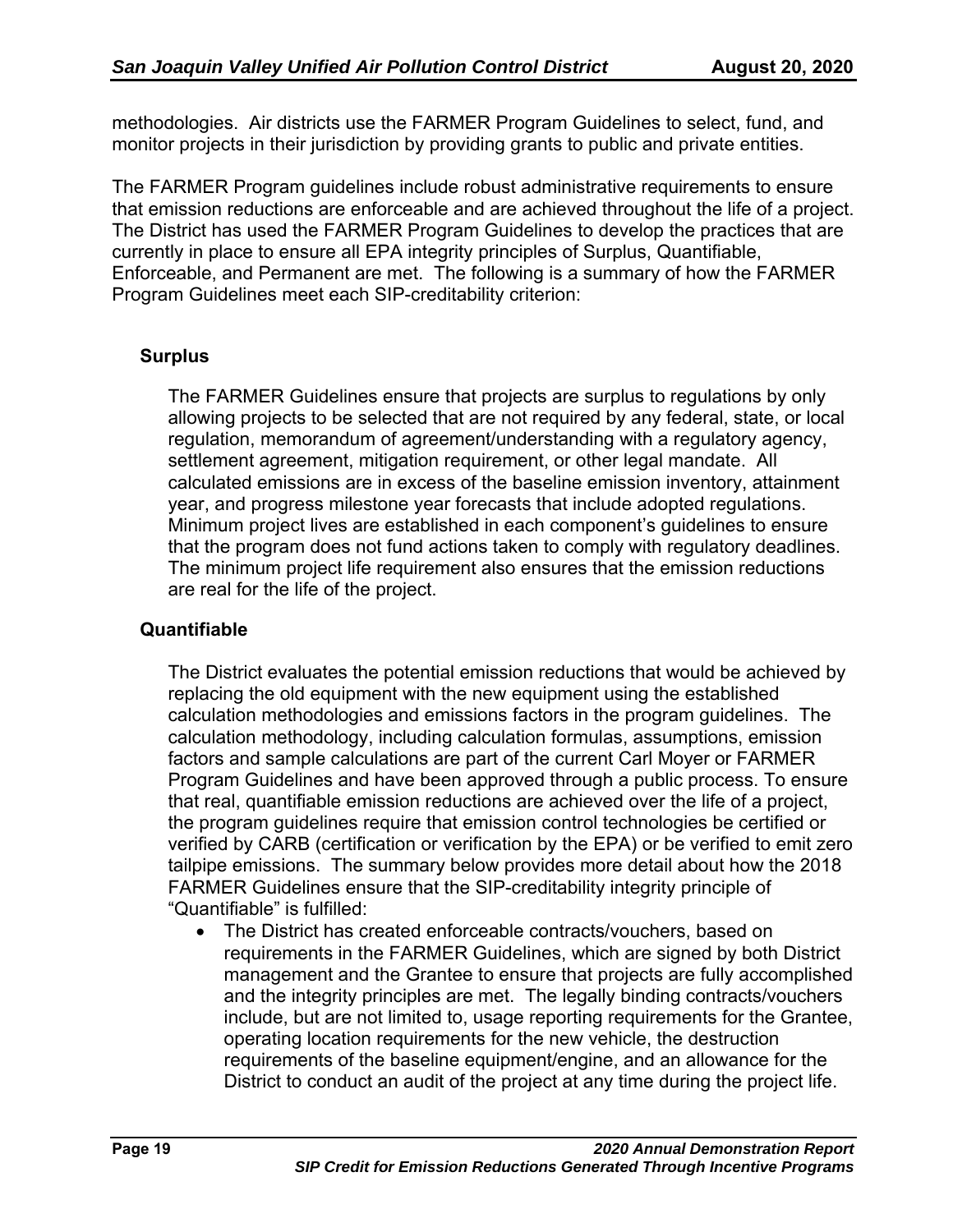## **Enforceable**

Enforceable means emission reductions are enforceable if the incentive program guidelines include provisions for ensuring the following:

- The emission reductions are independently and practicably verifiable through reporting, inspections, monitoring, and other mechanisms;
- Incentive program requirements are defined through legally binding contracts, including identifying the party or parties responsible for ensuring that emission reductions are achieved;
- Funding recipients are obligated to provide all records needed to demonstrate that emission reductions are achieved; and
- The air district provides public access to all emissions-related information for reductions claimed.

#### **Permanent**

To ensure that the SIP-creditable emission reductions are permanent, actions such as post-inspections of the new equipment and verification that the baseline equipment has been destroyed through the required process as described in the program guidelines are performed.

## **4. USDA NRCS Combustion Systems Improvement of Mobile Engines Incentive Program Guidelines**

Under the Food Conservation and Energy Act of 2008, the USDA Secretary provides eligible producers with program support to address serious air quality concerns from agricultural operations and help meet regulatory requirements through the Environmental Quality Incentives Program (EQIP). The National Air Quality Initiative (NAQI, once referred to as "CIG-b") is a voluntary incentive program with the primary goal to achieve and maintain the health-based National Ambient Air Quality Standards (NAAQS) within designated non-attainment areas of California. Financial assistance is targeted to counties that have been identified as having significant air quality resource concerns by being designated as non-attainment for Ozone and/or Particulate Matter (PM10 / PM2.5). These areas experience air pollution levels that persistently exceed the NAAQS established by the CAA.

http://www.nrcs.usda.gov/wps/portal/nrcs/detail/ca/programs/financial/eqip/?cid=stelprdb1 247012

Given its experience in running similar incentive programs, the District provided assistance to NRCS in developing this new program. Through this program, NRCS provides incentive funds to assist farmers in replacing diesel powered agricultural equipment with the goal of ensuring the resulting emission reductions meet the SIPcreditability criteria of being surplus, quantifiable, enforceable, and permanent. Eligible participants are owners of land in agricultural or forest production or persons who are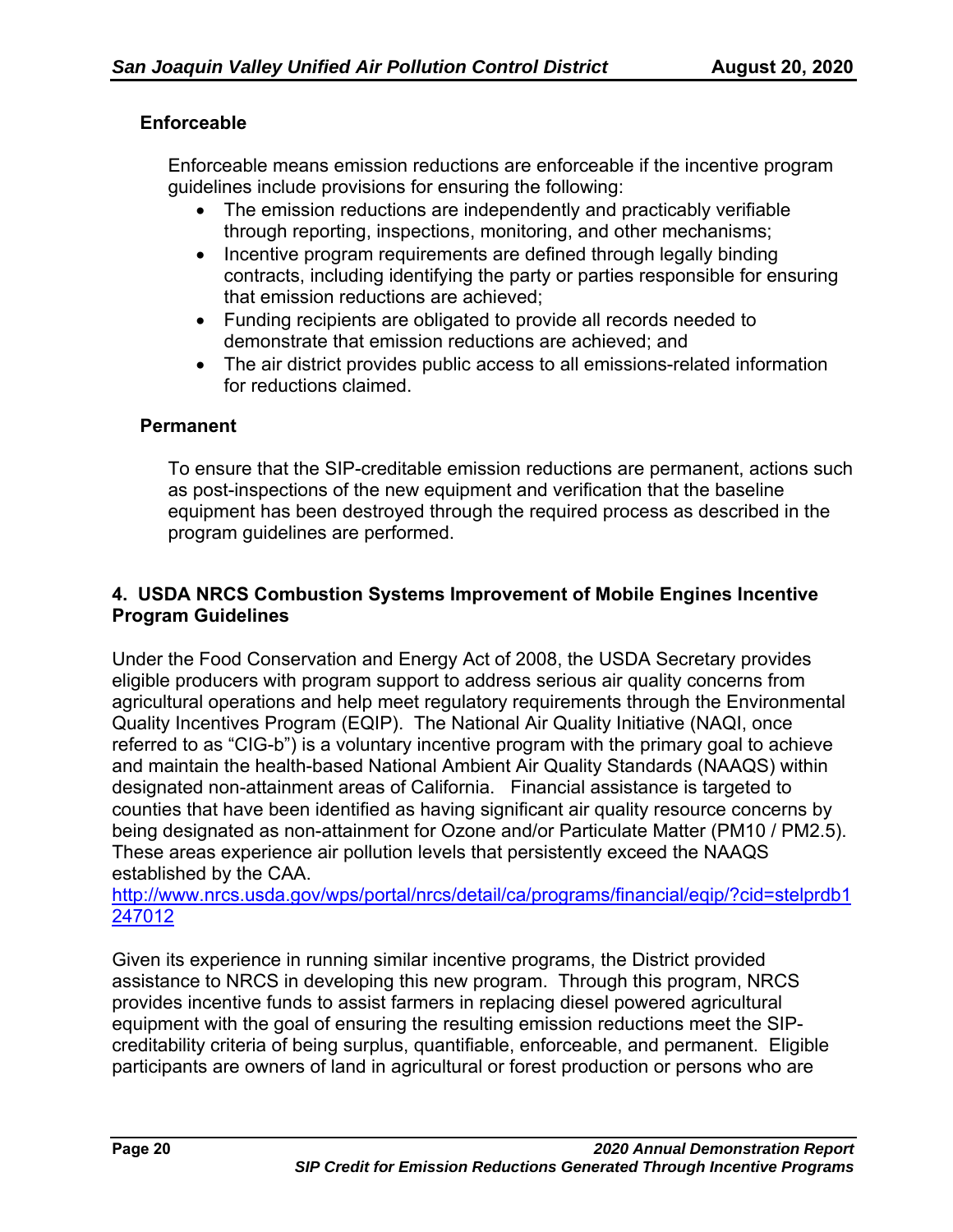engaged in livestock, agriculture, or forest production on eligible land and that have a natural resource concern on the land.

Applications are accepted on a continuous basis with periodic application ranking cut-offs. The NRCS has specific expertise regarding agricultural practices and operations and works closely with agricultural stakeholders in reviewing applications for eligibility. Applications are ranked for funding based upon ranking criteria developed with input from Local Work Groups, Stakeholders, and the State Technical Advisory Committee (STAC). The ranking score of a project is based on multiple factors including but not limited to:

- Whether or not the project location is in an area that has an EPA NAAQS nonattainment designation for PM2.5, PM10, and/or Ozone and what type of designation that area has (for example "extreme" nonattainment).
- If there are currently any local or state agriculturally based air emission regulatory requirements for the area that the project is located.
- The emission level of the baseline equipment/engine and the emission factors of the new/replacement equipment/engine.
- The amount of NOx, ROG, and PM that is projected to be reduced by funding the project.

The ranking criteria ensure that the projects with the greatest amount of reductions, resulting in the highest air quality benefit will be selected for funding.

NRCS has created robust administrative requirements based on those in the Carl Moyer Program Guidelines to ensure that emission reductions are enforceable, are achieved throughout the life of a project, and ensure all EPA integrity principles are met. These requirements are contained in Conservation Practice Standard (CPS) 372 – Combustion System Improvement and associated specifications and procedures. The following is a summary of how the NRCS Guidelines meet each SIP-creditability criterion:

# **Surplus**

Under the NAQI, page 3 of the CA-NRCS program guidelines specifies that SIP creditable emission reductions are "achieved from contracts or parts of contracts funded under the air quality initiative [that] are not required by any federal, state, or local regulation, settlement agreement, mitigation requirement, or other legal mandate." A rule or regulation does not currently exist for off-road mobile agricultural equipment, so the emission reductions resulting from replacing existing mobile off-road agricultural engines funded under the NAQI per CPS 372- Combustion Systems Improvement are surplus. The National Air Quality Initiative Programs Description is posted on-line at:

http://www.nrcs.usda.gov/wps/portal/nrcs/detail/ca/programs/financial/eqip/?cid=st elprdb1247003.

The 2012 CA-NRCS program guidelines are posted on-line at: http://www.nrcs.usda.gov/Internet/FSE\_DOCUMENTS/nrcs144p2\_063865.pdf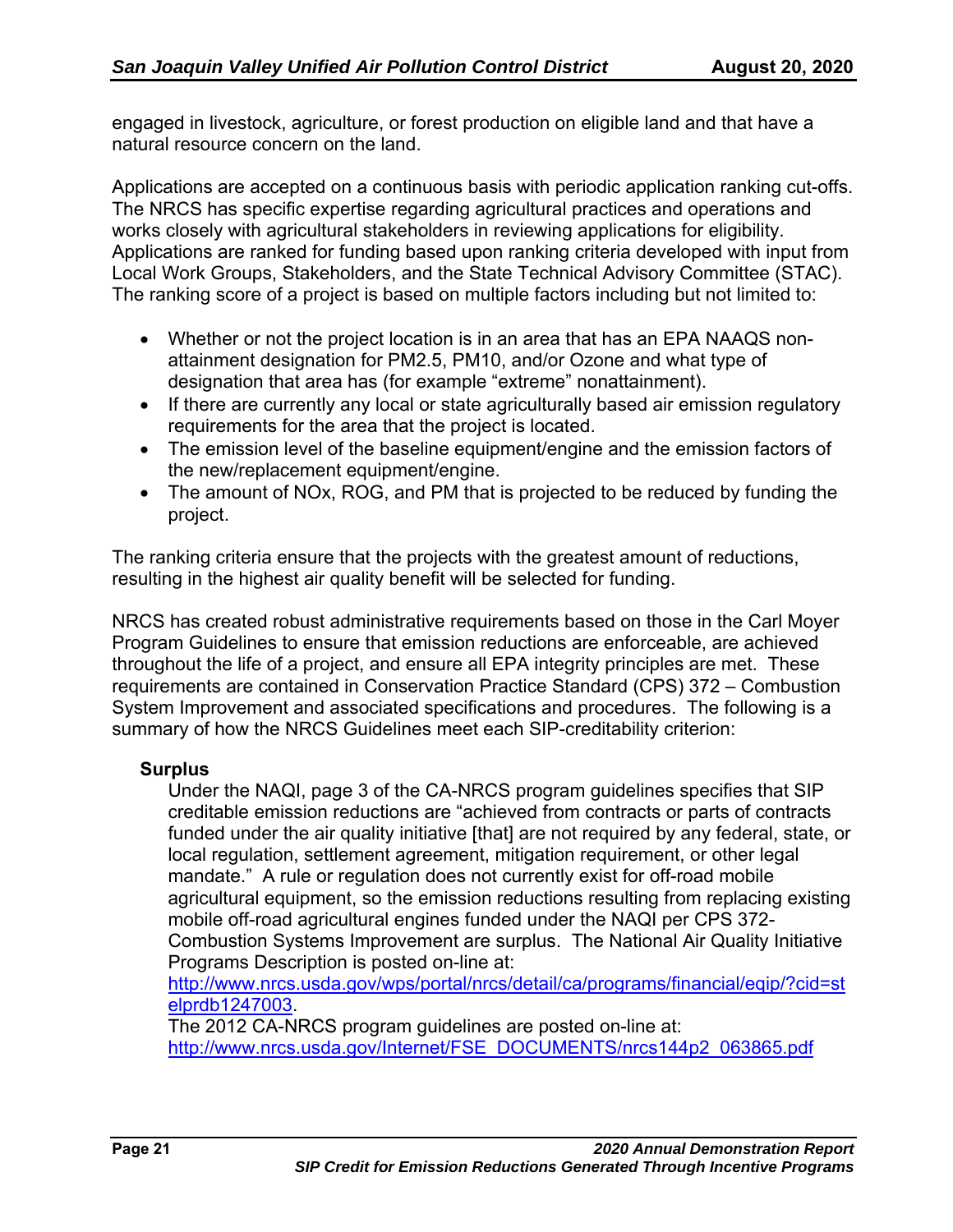#### **Quantifiable**

The District provided technical assistance to CA-NRCS in developing their calculation methodologies. The methodologies from the Carl Moyer Program are the basis for components included in CPS-372 and its supporting documents for the NAQI, including the CA-NRCS program guidelines. The District provided technical assistance to CA-NRCS in developing their calculation methodologies, which are consistent with the Carl Moyer Program. The NRCS Field Office Technical Guide places a ten-year lifespan for projects implemented under CPS 372 – Combustion System Improvement, which is also consistent with the Carl Moyer program. A conservation practice lifespan is the minimum time (in years) the implemented practice is expected to be fully functional for its intended purpose (NRCS General Manual, Title 450, Part 401.15)

http://directives.sc.egov.usda.gov/viewerFS.aspx?hid=19430. A list of California NRCS practice standard life-spans are posted on-line at:

https://efotg.sc.egov.usda.gov/references/public/CA/Section-IV-Practice-List-Lifespan\_03-18.xlsx.

The emission reductions for each project, including projects with multiple old units for one new unit, are calculated using the methodologies outlined in the Carl Moyer Guidelines. All equipment engines are cross-referenced against a CARB executive order that verifies the emission of every equipment engine. The NRCS calculation worksheets and emission factors are posted on-line at: https://efotg.sc.egov.usda.gov/references/public/CA/TN-AQ-04\_CPS-372\_Estimating\_Emissions-SIP\_Reporting.pdf

#### **Enforceable**

The NRCS inspects equipment in proposals prior to contract development to verify the existing mobile off-road agricultural equipment is operational per CPS-372 specifications. Destruction of existing equipment is certified by the disposal operator and participant and date-stamped photos are provided. The Destruction Certification worksheet is posted on-line at:

https://efotg.sc.egov.usda.gov/references/public/CA/CA\_Destruction\_Certification Worksheet.docx

On an annual basis NRCS reviews at least 5% of all active projects. From these project reviews NRCS verifies that the new equipment is still operational. http://directives.sc.egov.usda.gov/RollupViewer.aspx?hid=25728.

Per Subpart C, 512.22, participants have control of the land for the length of the proposed contract through deed, lease, or other written authorization. If the applicant does not own the land, the landowner must give written consent to install, operate, and maintain the practice through the lifespan of the practice. This is conducted through a partnership with the USDA Farm Service Agency, who is responsible for program eligibility support.

Subpart F covers Contract Administration and provides for recovering liquidated damages for certain deviations to a contract. Handling contract violations is addressed in Subpart H where violations of contract terms must be corrected by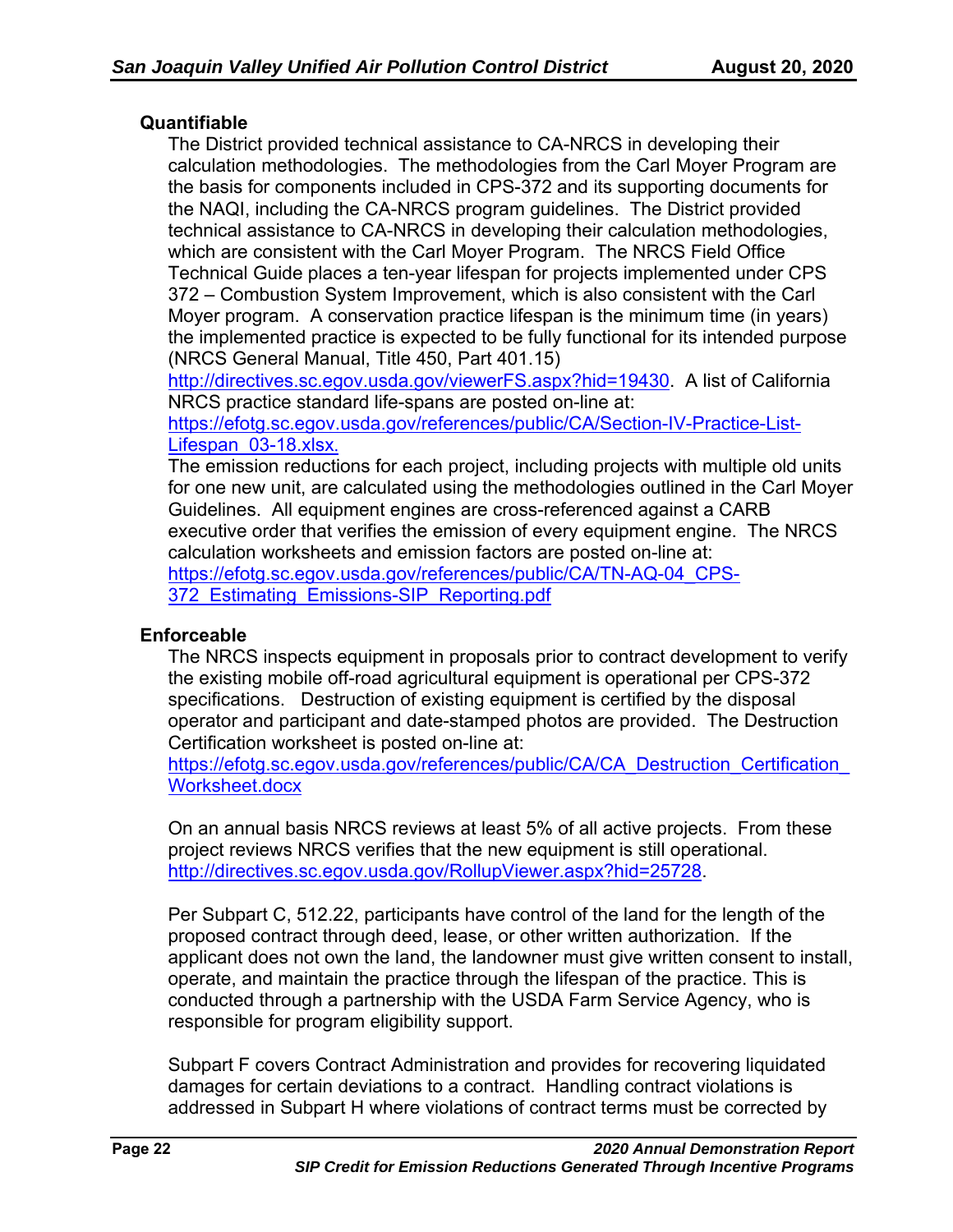the participant within a reasonable period of time to comply. If the violation continues, the contract may be terminated and future program participation deferred.

#### **Permanent**

NRCS eligibility is based on the county that the tractor resides in; in this case, the tractor has to reside within one of the eight counties of the San Joaquin Valley. Under the NAQI, the NRCS prioritizes applications based on a county's nonattainment designation within California. Applications received from attainment areas are not eligible. Currently, only the emission reductions originating from within the eight San Joaquin Valley counties are seeking SIP credit under this proposal. The destruction of the existing mobile off-road engines and equipment are verified per CPS 372 specifications, posted on-line at: https://efotg.sc.egov.usda.gov/references/public/CA/372-CA-PS-11-2018.docx

Destruction certification worksheets are posted on-line at: https://efotg.sc.egov.usda.gov/references/public/CA/CA\_Destruction\_Certification\_ Worksheet.docx. The NRCS also has a stipulation that the tractor has to be tied to the land where it is in use. This requires that the tractor be used 100% of the time in the San Joaquin Valley. Under the NAQI, NRCS staff verifies by site visit the operational condition of the existing mobile off-road agricultural equipment. Destruction of the existing equipment and emissions certification verifications are performed to determine contract compliance.

The Combustion Systems Improvement of Mobile Engines incentive program is unique from other incentive programs in that NRCS is explicitly prohibited from identifying Grantees by name under the Food, Conservation, and Energy Act of 2008 (7 U.S.C. § 8791). NRCS must maintain the confidentiality of information provided by an agricultural producer participating in the NRCS Combustion Systems Improvement of Mobile Engines incentive program. The information is exempt from mandatory disclosure and may not be used in judicial or administrative proceedings without the consent of the person involved. However, in March 2014, NRCS, EPA, the District and CARB signed the "Addendum to the December 2010 Statement of Principles Regarding the Approach to State Implementation Plan Creditability of Agricultural Equipment Replacement Incentive Programs Implemented by the USDA NRCS and the San Joaquin Valley Air Pollution Control District" (Addendum). The purpose of this Addendum is to identify information that NRCS will make available to EPA and the District, consistent with NRCS's statutory responsibilities under Section 1619 of the Farm Bill, to ensure that both EPA and the District can carry out their respective implementation responsibilities under the CAA and Rule 9610.

A summary of emission reductions achieved through the use of the NRCS Combustion System Improvement of Mobile Engines incentive program guidelines is included in Section VI of this report. The NRCS Combustion System Improvement of Mobile Engines incentive program can be found online at: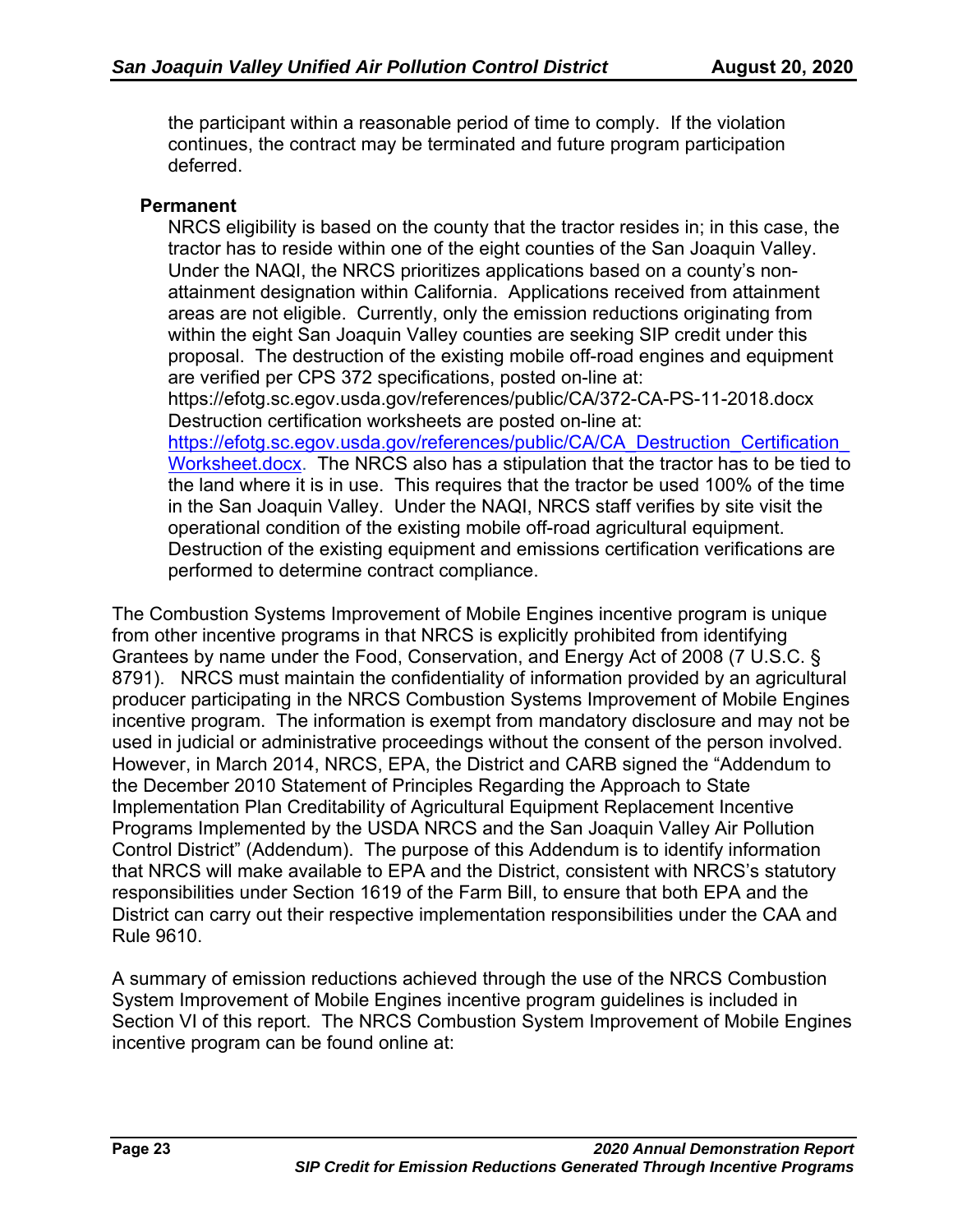Practice Standard:

- CPS 372, Sept 2010: https://efotg.sc.egov.usda.gov/references/public/CA/Archived\_372-std-09-2010.pdf
- Interim 723, May 2009: https://efotg.sc.egov.usda.gov/references/public/CA/723std-5-09.pdf

CPS 372 Specifications:

- Nov 2014: https://efotg.sc.egov.usda.gov/references/public/CA/372-spec-11- 14.doc
- Aug 2013: https://efotg.sc.egov.usda.gov/references/public/CA/372-spec-8-13.doc
- Sept 2010: https://efotg.sc.egov.usda.gov/references/public/CA/372-spec-09- 10.doc

CPS 372 O&M:

 Sept 2010: https://efotg.sc.egov.usda.gov/references/public/CA/372-OM-09- 10.doc

# **5. Guidelines Used Under Section 3.2 of Rule 9610**

The Annual Demonstration Report employs Section 3.2 of the Rule 9610 by claiming SIP credit for incentive-based emission reductions from the FARMER Guidelines for Agricultural UTV Replacement, Agricultural On-Road Heavy-Duty Truck Replacement and Off-Road Cotton Picker replacement. The CARB Carl Moyer Program Guidelines (2005, 2008, 2011) for locomotive alternative technology switchers and new electric forklift purchases and the reductions from the Proposition 1B Guidelines for Locomotive Replacement. The summaries of these SIP-creditable incentive-based emission reductions claimed under Section 3.2 of Rule 9610 are included in Section VI of this annual demonstration report and the detailed information for each project is presented in the Annual Demonstration Report Data Sheet that accompanies this report.

The following discussion demonstrates that each such incentive program guideline provides for SIP-creditable emission reductions.

# **Agricultural UTV Replacement**

Projects funded with the FARMER Guidelines followed all required steps to ensure SIP-creditability criteria were met as follows:

*Surplus –* There are currently no federal, state, or local rules or regulations pertaining to the emissions of agriculturally used off-road UTVs in the state of California. Therefore, all incentive-based emission reductions are surplus.

*Quantifiable* – The FARMER Guidelines provide calculation methodologies and emission factors for UTV projects. These methodologies have been reviewed and adopted through a public process. All UTV projects in this Annual Demonstration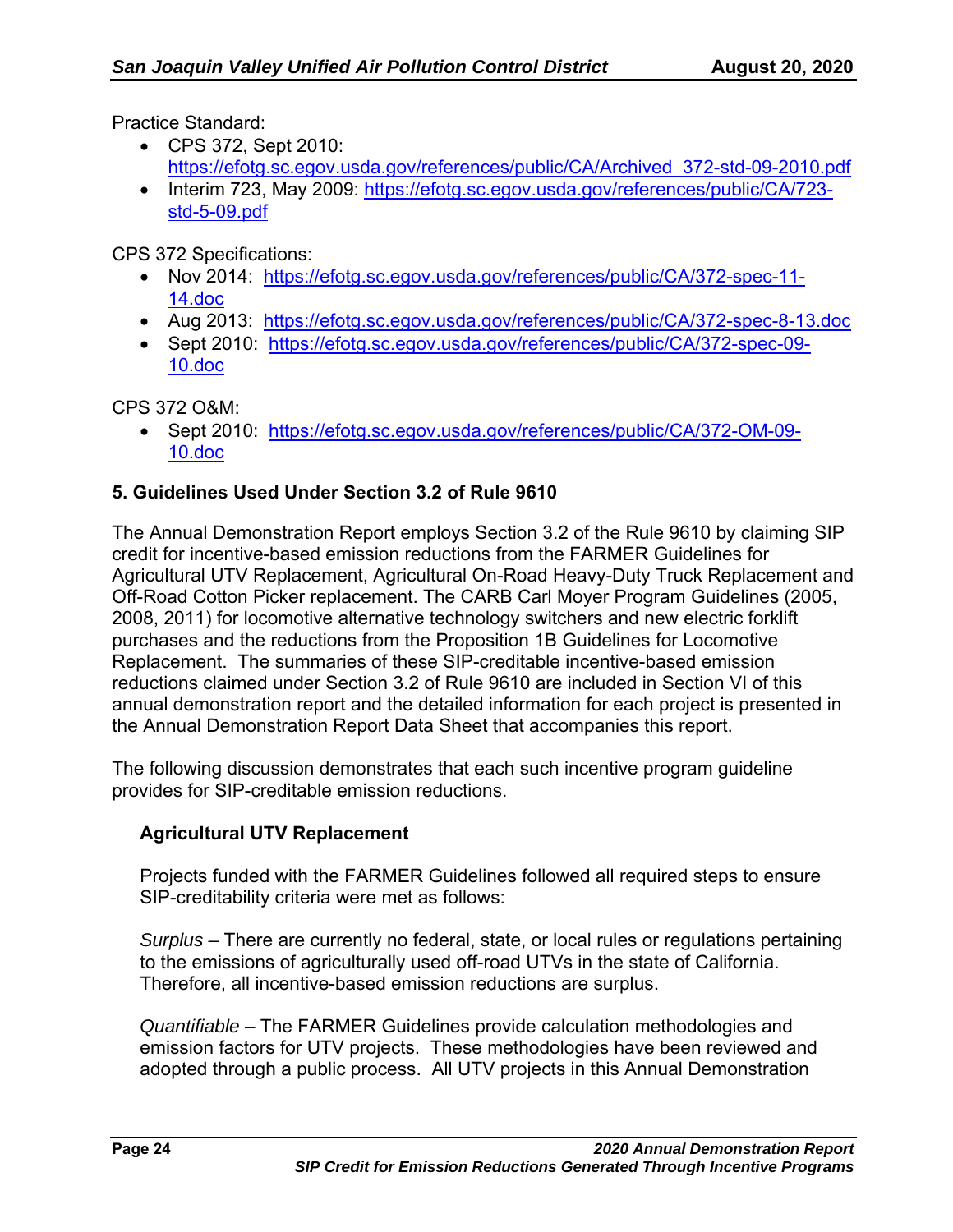Report were quantified using these SIP-creditable calculation methodologies found in Appendix A.

*Enforceable –*These projects included legally binding contracts between the grantee and the District that identified the party or parties responsible for ensuring that the emission reductions were achieved. These contracts also obligated the grantee to provide all records needed to demonstrate the emissions reduced.

*Permanent* – Per contractual requirements, the electric UTV is required to be operated for the duration of the project life and the old UTV is required to be permanently disabled at a District contracted dismantling facility.

# **Agricultural Heavy-Duty On-Road Truck Replacement**

Projects funded with the FARMER Guidelines followed all required steps to ensure SIP-creditability criteria were met as follows:

*Surplus –* The on-road trucks that were funded are used for agricultural purposes and were verified to be in compliance at the time of application, and therefore any emissions calculated are surplus to the final state regulation in 2024.

*Quantifiable* – The FARMER Guidelines refer to the current Carl Moyer guidelines that provide calculation methodologies and emission factors for on-road projects. These methodologies have been reviewed and adopted through a public process. All onroad projects in this Annual Demonstration Report were quantified using these SIPcreditable calculation methodologies.

*Enforceable –*These projects included legally binding contracts between the grantee and the District that identified the party or parties responsible for ensuring that the emission reductions were achieved. These contracts also obligated the grantee to provide all records needed to demonstrate the emissions reduced.

*Permanent* – Per contractual requirements, the cleaner truck is required to be operated for the duration of the project life and the old truck is required to be permanently disabled at a District contracted dismantling facility.

#### **Cotton Pickers**

Projects funded with the FARMER Guidelines followed all required steps to ensure SIP-creditability criteria were met as follows:

*Surplus –* There are currently no federal, state, or local rules or regulations pertaining to the emissions of agriculturally used off-road cotton pickers in the state of California. Therefore, all incentive-based emission reductions are surplus.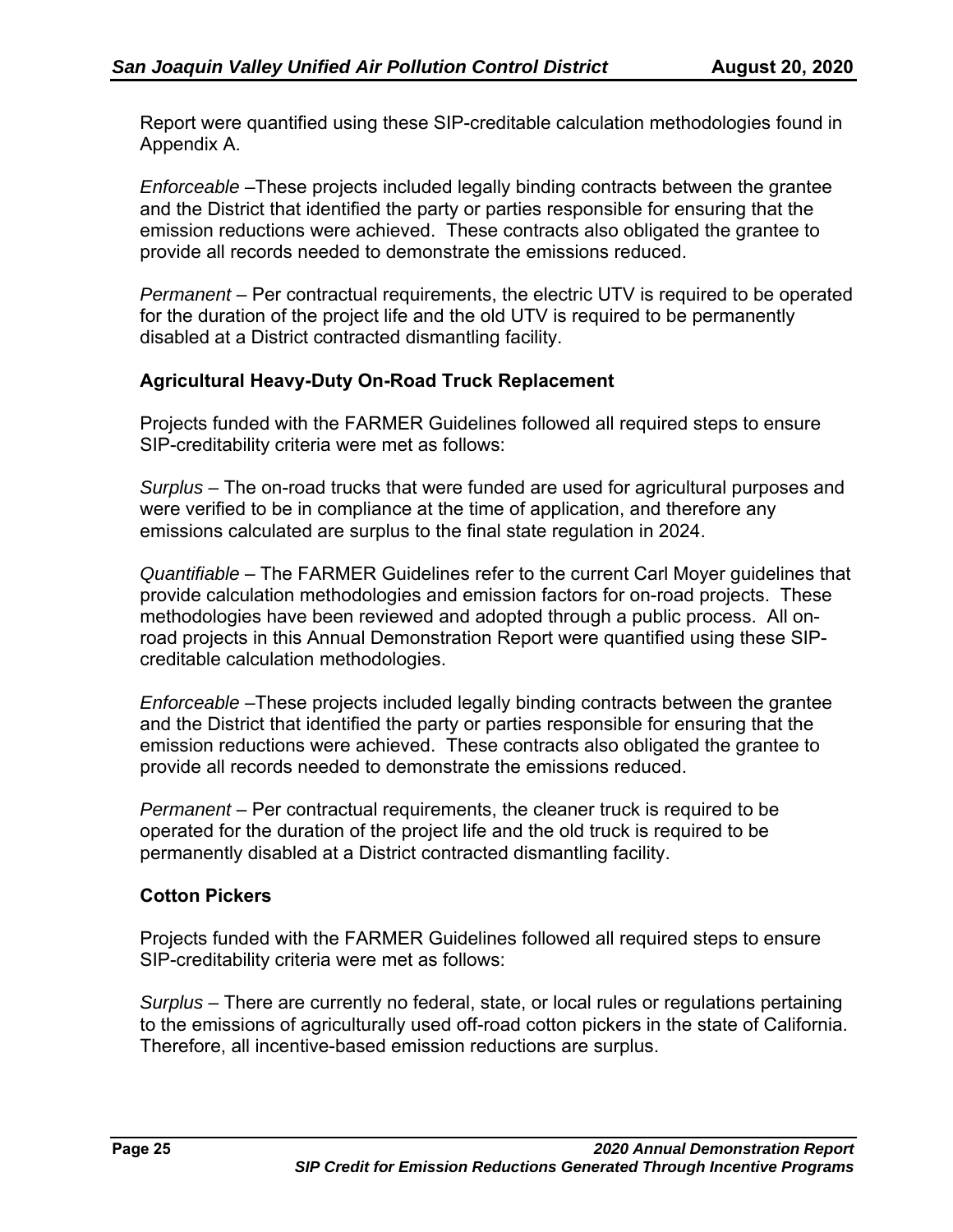*Quantifiable* – The FARMER Guidelines provide calculation methodologies and emission factors for cotton picker projects. These methodologies have been reviewed and adopted through a public process. All cotton picker projects in this Annual Demonstration Report were quantified using these SIP-creditable calculation methodologies found in Appendix A.

*Enforceable –*These projects included legally binding contracts between the grantee and the District that identified the party or parties responsible for ensuring that the emission reductions were achieved. These contracts also obligated the grantee to provide all records needed to demonstrate the emissions reduced.

*Permanent* – Per contractual requirements, the cotton picker is required to be operated for the duration of the project life and the old cotton picker(s) is/are required to be permanently disabled at a District contracted dismantling facility

#### **Locomotive Repower**

Projects funded with the 2008 and 2011 Carl Moyer Program Guidelines followed all required steps to ensure SIP-creditability criteria were met as follows:

*Surplus –* There are currently no federal, state, or local rules or regulations pertaining to the emissions of locomotives in the state of California. Therefore, all incentivebased emission reductions are surplus.

*Quantifiable* – The Carl Moyer Guidelines provide calculation methodologies and emission factors for locomotive projects. These methodologies have been reviewed and adopted through a public process. All locomotive projects in this Annual Demonstration Report were quantified using these SIP-creditable calculation methodologies, as referenced on the Manual of Procedures website.

*Enforceable –* The District performed inspections pursuant to Carl Moyer Guideline requirements and satisfied enforceability requirements under Section 4.0 of Rule 9610. These inspections verified contractual requirements were followed thus ensuring projected emission reductions were achieved. These projects included legally binding contracts between the grantee and the District that identified the party or parties responsible for ensuring that the emission reductions were achieved. These contracts also obligated the grantee to provide all records needed to demonstrate the emissions reduced.

*Permanent* – Per contractual requirements, the cleaner locomotive is required to be operated for the duration of the project life.

#### **Purchase of New Electric Forklifts**

Projects funded with the 2008 Carl Moyer Program Guidelines followed all required steps to ensure SIP-creditability criteria were met, as follows: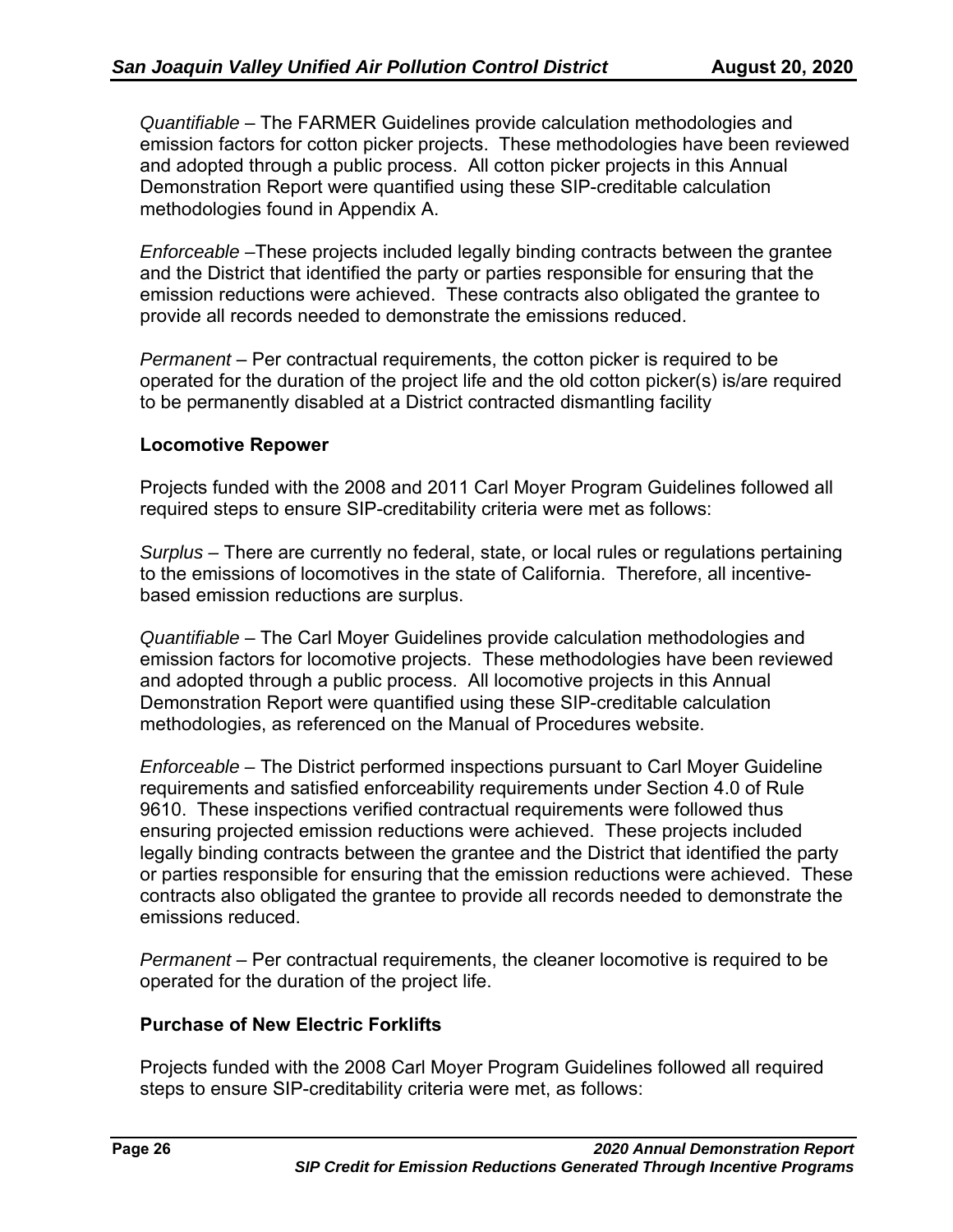*Surplus –* The current regulation for off-road mobile equipment has an exemption for agricultural-use vehicles. The forklifts that were funded are used solely for agricultural purposes, and therefore are surplus to the state regulation.

*Quantifiable* – The Carl Moyer Guidelines provide calculation methodologies and emission factors for forklift projects. These methodologies have been reviewed and adopted through a public process. All forklift projects in this report were quantified using these SIP-creditable calculation methodologies. This methodology assumes the baseline equipment to be a new diesel forklift. Therefore, new purchases of electric forklifts are calculated based on the difference in emissions between a new diesel forklift and a new electric forklift.

*Enforceable –* The District performed inspections pursuant to Carl Moyer Guideline requirements and satisfied enforceability requirements under Section 4.0 of Rule 9610. These inspections verified contractual requirements were followed thus ensuring projected emission reductions were achieved. These projects included legally binding contracts between the grantee and the District that identified the party or parties responsible for ensuring that the emission reductions were achieved. These contracts also obligated the grantee to provide all records needed to demonstrate the emissions reduced.

*Permanent* – Per contractual requirements, the new electric forklift is required to be operated for the duration of the project life.

#### **Proposition 1B Locomotive Replacement**

Projects funded with the Proposition 1B Program Guidelines followed all required steps to ensure SIP-creditability criteria were met as follows:

*Surplus –* There are currently no federal, state, or local rules or regulations pertaining to the emissions of locomotives in the state of California. Therefore, all incentivebased emission reductions are surplus.

*Quantifiable* – The Proposition 1B Guidelines provide calculation methodologies and emission factors for locomotive projects. These methodologies have been reviewed and adopted through a public process. All locomotive projects in this Annual Demonstration Report were quantified using these SIP-creditable calculation methodologies, as referenced on the Manual of Procedures website.

*Enforceable –* The District performed inspections pursuant to Proposition 1B Guideline requirements and satisfied enforceability requirements under Section 4.0 of Rule 9610. These inspections verified contractual requirements were followed thus ensuring projected emission reductions were achieved. These projects included legally binding contracts between the grantee and the District that identified the party or parties responsible for ensuring that the emission reductions were achieved. These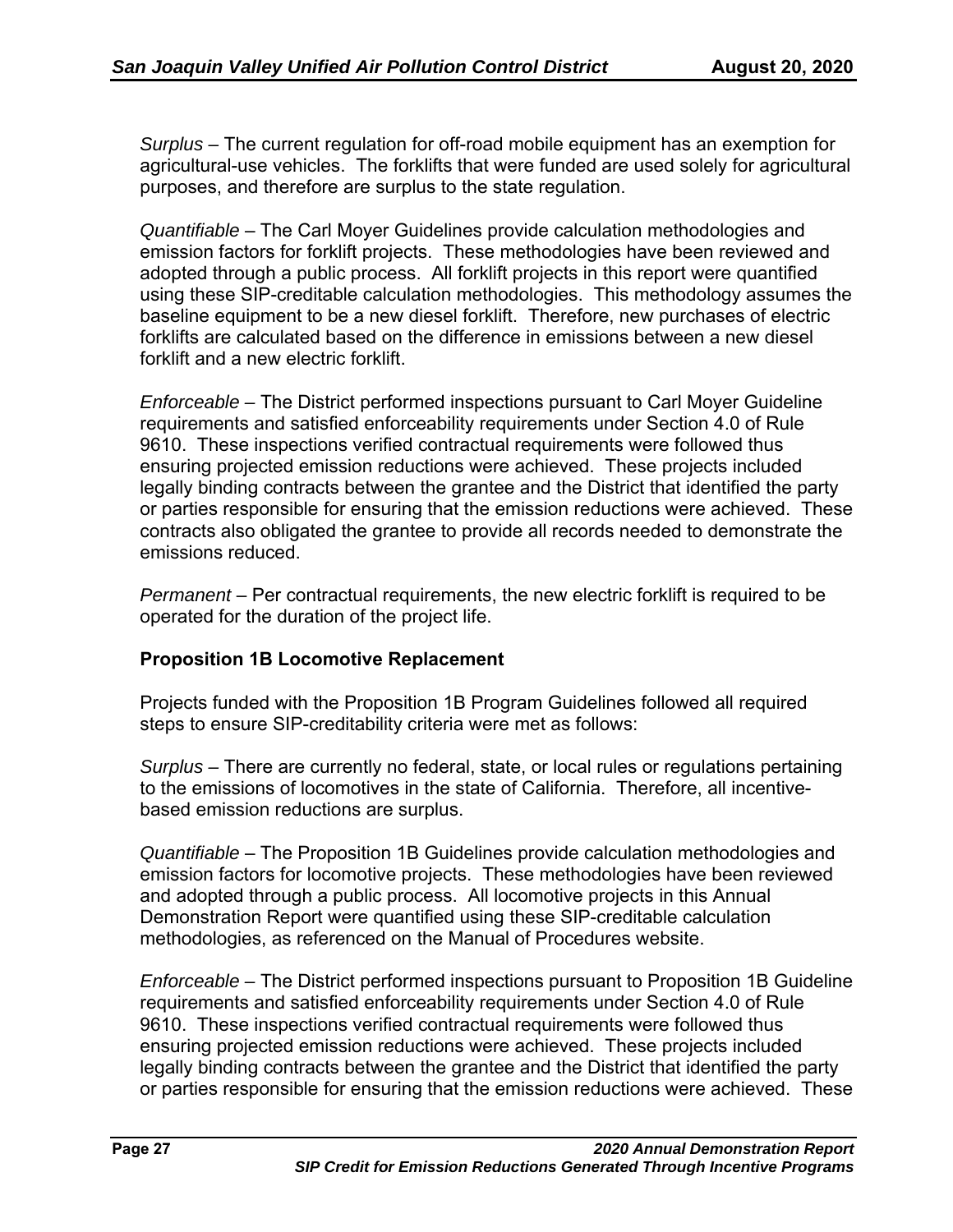contracts also obligated the grantee to provide all records needed to demonstrate the emissions reduced.

*Permanent* – Per contractual requirements, the locomotive(s) is/are required to be operated for the duration of the project life and the old locomotive(s) is/are required to be permanently disabled.

This section intentionally blank.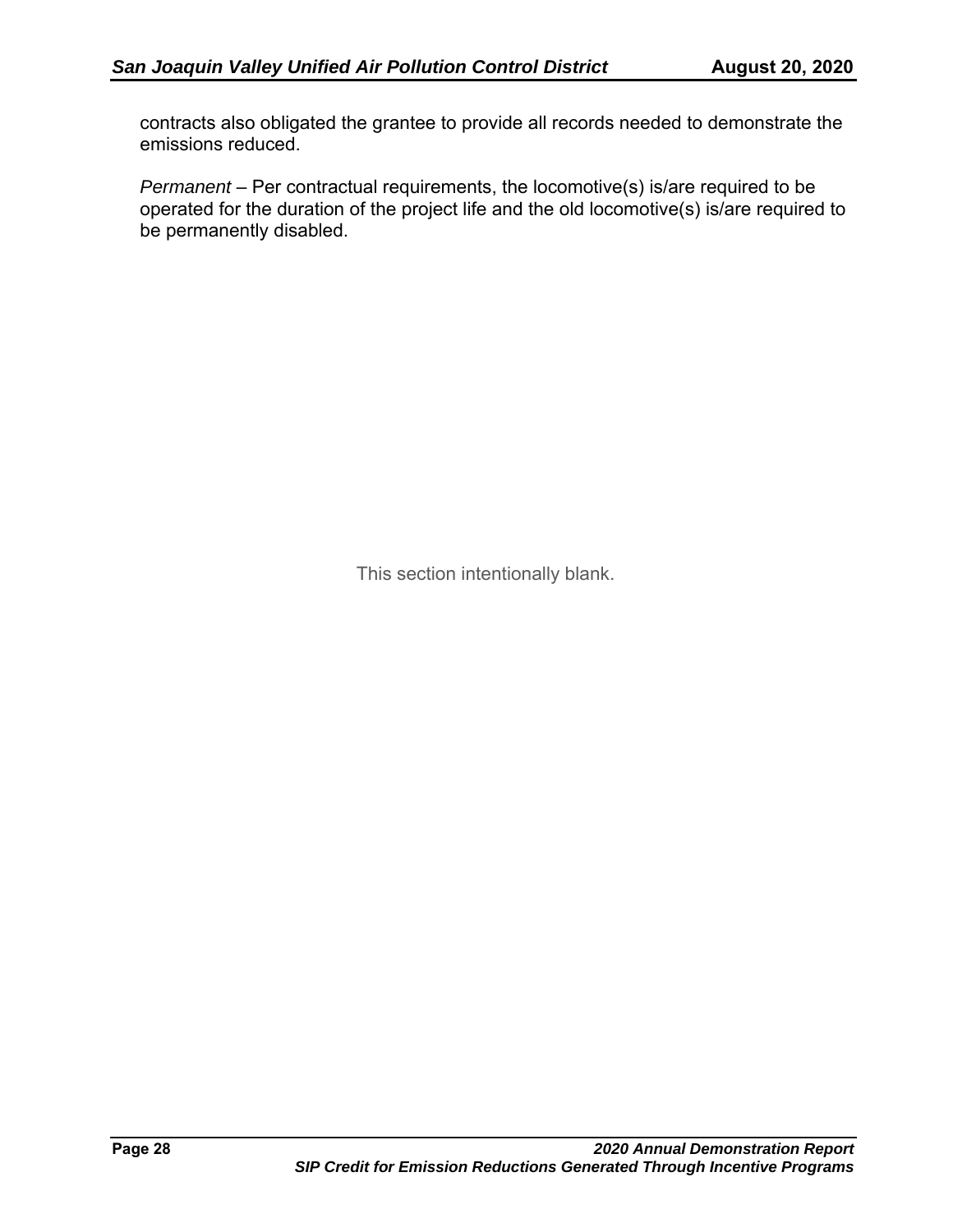## **III. RELEVANT SIP COMMITMENTS**

Through Rule 9610, the District may rely on SIP-creditable incentive-based emission reductions to satisfy federal CAA requirements, including the demonstration of attainment, Reasonable Further Progress, Rate of Progress, contingency measures, and/or black box reductions (Section 182(e)(5) of the CAA). For such SIP commitments, the District identifies specific amounts of SIP-creditable emission reductions by year in the relevant SIP. This annual demonstration report then identifies the SIP commitments included in District adopted SIPs (by year, pollutant, and magnitude) which the District has satisfied, in whole or in part, through SIP-creditable emission reductions. This annual demonstration report also identifies and quantifies any SIP commitment shortfalls and remedies for which incentives are used to address those shortfalls.

## **A. SIP Commitments Satisfied**

*2008 PM2.5 Plan* **(Contingency Quantification, 2015):** The District met its *2008 PM2.5 Plan* commitment to quantify an adequate amount of contingency emissions reductions, including SIP-creditable emissions reductions from incentive programs quantified in this report. On May 22, 2014, EPA approved a SIP revision to address CAA nonattainment area contingency measure requirements for the 1997 annual and 24-hour fine particulate matter (PM2.5) NAAQS in the San Joaquin Valley.<sup>3</sup> SIP-creditable incentive-based emission reductions accounted for by EPA in this proposed approval include on-road vehicle replacement projects that have been funded through the Prop 1B program and agricultural off-road vehicle replacement projects funded through the Carl Moyer Program. However, EPA then proposed to withdraw the approval of the *2008 PM2.5 Plan*  contingencies finding that the requirement had become moot because the District had already met the RFP requirements relevant to the *2008 PM2.5 Plan* by the time of EPA's May 22, 2014 action.<sup>4</sup> Then, on May 12, 2016, EPA took final action to withdraw its approval of the 2008 PM2.5 contingencies and disapproved the SIP submission<sup>5</sup> in response to a court case.6 EPA determined the identified deficiency in the *2008 PM2.5 Plan* has been addressed and permanently stopped associated sanctions clocks effective December 14, 2017.<sup>7</sup> However, it is important to note that this attainment plan is still not an approved plan in the California SIP.

 $\overline{a}$ 3 EPA, Approval and Promulgation of Implementation Plans; California; San Joaquin Valley; Contingency Measures for the 1997 PM2.5 Standards, 79 Fed. Reg. 99, pp. 29327 - 29351. (2014, May 22). (to be codified at 40 CFR Part 52). Retrieved July 2014 at http://www.gpo.gov/fdsys/pkg/FR-2014-05-22/pdf/2014-11681.pdf

<sup>&</sup>lt;sup>4</sup> EPA, Withdrawal of Approval and Disapproval of Air Quality Implementation Plans; California; San Joaquin Valley; Contingency Measures for the 1997 PM2.5 Standards. 80 Fed, Reg. 158, pp. 49190-49193. (2015, August 17). https://www.gpo.gov/fdsys/pkg/FR-2015-08-17/pdf/2015-20240.pdf

<sup>5</sup> EPA, Withdrawal of Approval and Disapproval of Air Quality Implementation Plans; California, San Joaquin Valley; Contingency Measures for the 1997 PM2.5 Standards; Final Rule. 81 Fed. Reg. 92. pp.29498-29501 (2016, May 12). (to be codified at 40 CFR Part52) https://www.gpo.gov/fdsys/pkg/FR-2016-05-12/pdf/2016-11125.pdf

<sup>&</sup>lt;sup>6</sup> U.S. Court of Appeals for the Ninth Circuit (*Committee for a Better Arvin v. EPA, 786 F.3d 1169 (9<sup>th</sup> Cir. 2015))* <sup>7</sup>Contingency Measures for the 1997 PM2.5 Standards; California; San Joaquin Valley; Correction of Deficiency; Final Rule. 82 Fed. Reg. 239, pp. 58747-58750. (2017, December 14). (to be codified at 40 CFR Part 52). https://www.gpo.gov/fdsys/pkg/FR-2017-12- 14/pdf/2017-26899.pdf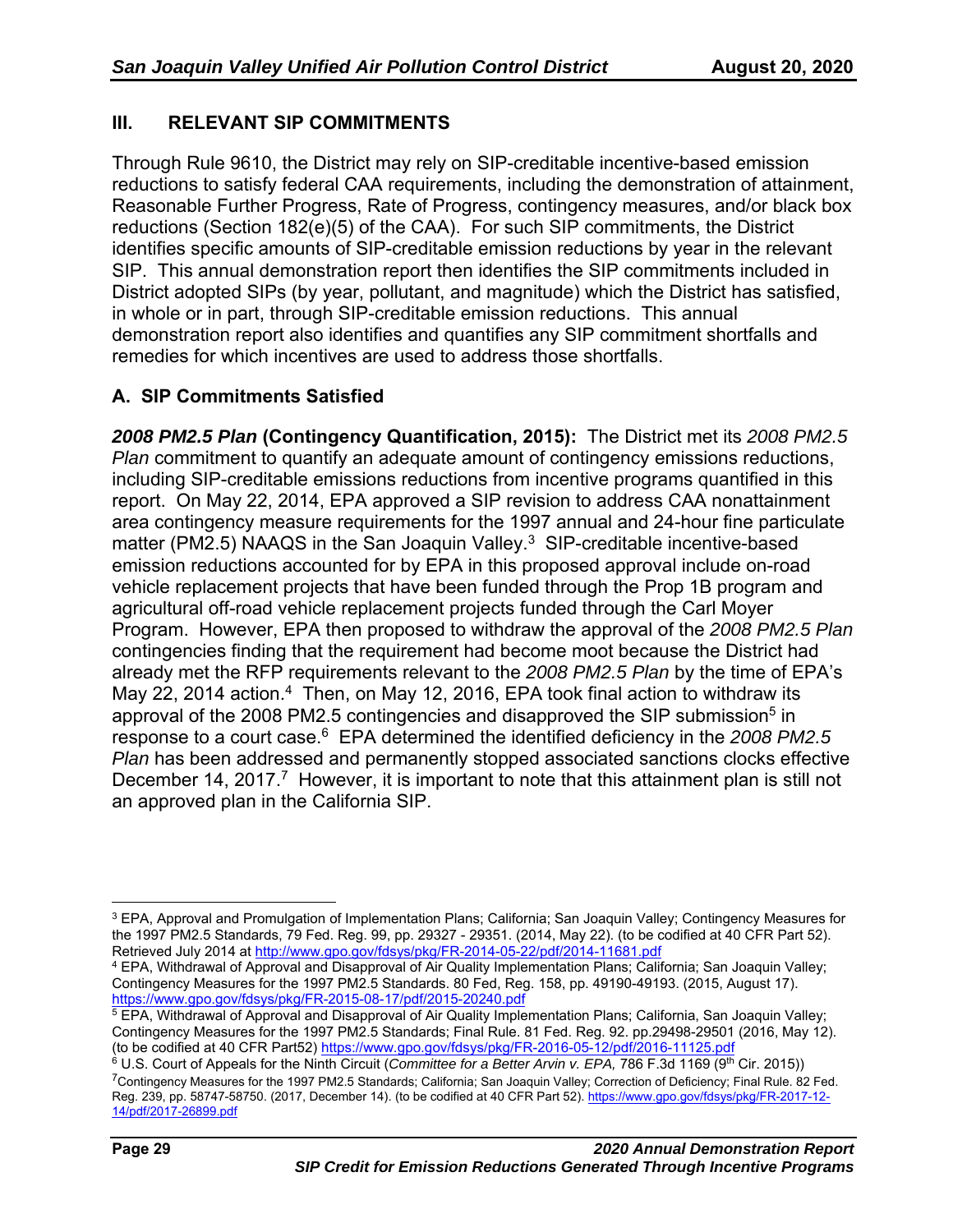*2007 Ozone Plan* **(Agricultural Equipment, 2017):** The District met its 2007 Ozone Plan commitment to achieve SIP-creditable emissions reductions from incentive reductions, as demonstrated in the 2018 annual demonstration report.

The 2007 San Joaquin Valley 8-Hour Ozone SIP (*2007 Ozone Plan)*, approved by EPA, contained a commitment by CARB to achieve emissions reductions of 5 to10 tpd of NOx from mobile agricultural equipment in the Valley by 2017 to accelerate progress toward attainment of the ozone standard. The attainment deadline is 2024, using data from 2021-2023. In October 2013, CARB adopted the *State Implementation Plan Credit from Mobile Agricultural Equipment Regulation* which provides the administrative mechanism for emission reductions resulting from mobile agricultural equipment program projects funded by the Carl Moyer Program to be eligible for SIP credit. The CARB Office of Administrative Law (OAL) approved the rulemaking and filed it with the Secretary of State on October 8, 2014. The rulemaking became effective on January 1, 2015.<sup>8</sup>

Beginning in 2009, the District and NRCS, in partnership with agricultural stakeholders, launched incentive programs aimed at reducing emissions from agricultural equipment. These programs have been well-funded and have achieved significant emission reductions since 2009. As documented in the 2018 Annual Demonstration Report and by CARB at their May 2017 Public Hearing<sup>9</sup>, agricultural equipment replacement projects implemented by the District and NRCS achieved SIP-creditable emissions reductions far in excess of the NOx commitment in the *2007 Ozone Plan* ahead of the 2017 target.

The District and NRCS are continuing to invest significant additional funding to replace agricultural equipment, and the total emissions reductions achieved will continue to grow substantially in the next several years.

# **B. Pending SIP Commitments**

*State Implementation Plans to Address the 1997, 2006, and 2012 PM2.5* 

*Standards10:* On September 15, 2016, the District adopted the *2016 Moderate Area Plan for the 2012 PM2.5 Standard (2016 PM2.5 Plan*)*.* On November 15, 2018, the District adopted the *2018 Plan for the 1997, 2006, and 2012 PM2.5 Standards (2018 PM2.5 Plan*) to address the EPA federal 1997 annual PM2.5 standard of 15 μg/m<sup>3</sup> and 24-hour PM2.5 standard of 65  $\mu$ g/m<sup>3</sup>; the 2006 24-hour PM2.5 standard of 35  $\mu$ g/m<sup>3</sup>; and the 2012 annual PM2.5 standard of 12  $\mu$ g/m<sup>3</sup>. On January 24, 2019, CARB approved these plans, and CARB submitted both plans to EPA for approval on May 9, 2019. On July 22, 2020, EPA took final action to approve the portions of the *2018 PM2.5* Plan that pertain to the 2006 24-hour PM2.5 standard11. The *2018 PM2.5 Plan* includes a comprehensive suite

<sup>1</sup> 8 CARB, *State Implementation Plan Credit from Mobile Agricultural Equipment*. Resolution 12-42, Agenda Item No.: 13- 9-7 (2013, October 25). <u>https://www.arb.ca.gov/regact/2013/sipmobileag2013/res13-42.pdf</u><br><sup>9</sup> CARB May 25, 2017 Public Hearing, <u>https://ww3.arb.ca.gov/board/books/2017/052517/17-5-3pres.pdf</u><br><sup>10</sup> SJVAPCD. *2018 PM2.5 Plan* 

from: http://valleyair.org/pmplans/documents/2018/pm-plan-adopted/2018-Plan-for-the-1997-2006-and-2012-PM2.5- Standards.pdf

<sup>11</sup> *Clean Air Plans; 2006 Fine Particulate Matter Nonattainment Area Requirements; San Joaquin Valley, California*; Final Rule. https://www.govinfo.gov/content/pkg/FR-2020-07-22/pdf/2020-14471.pdf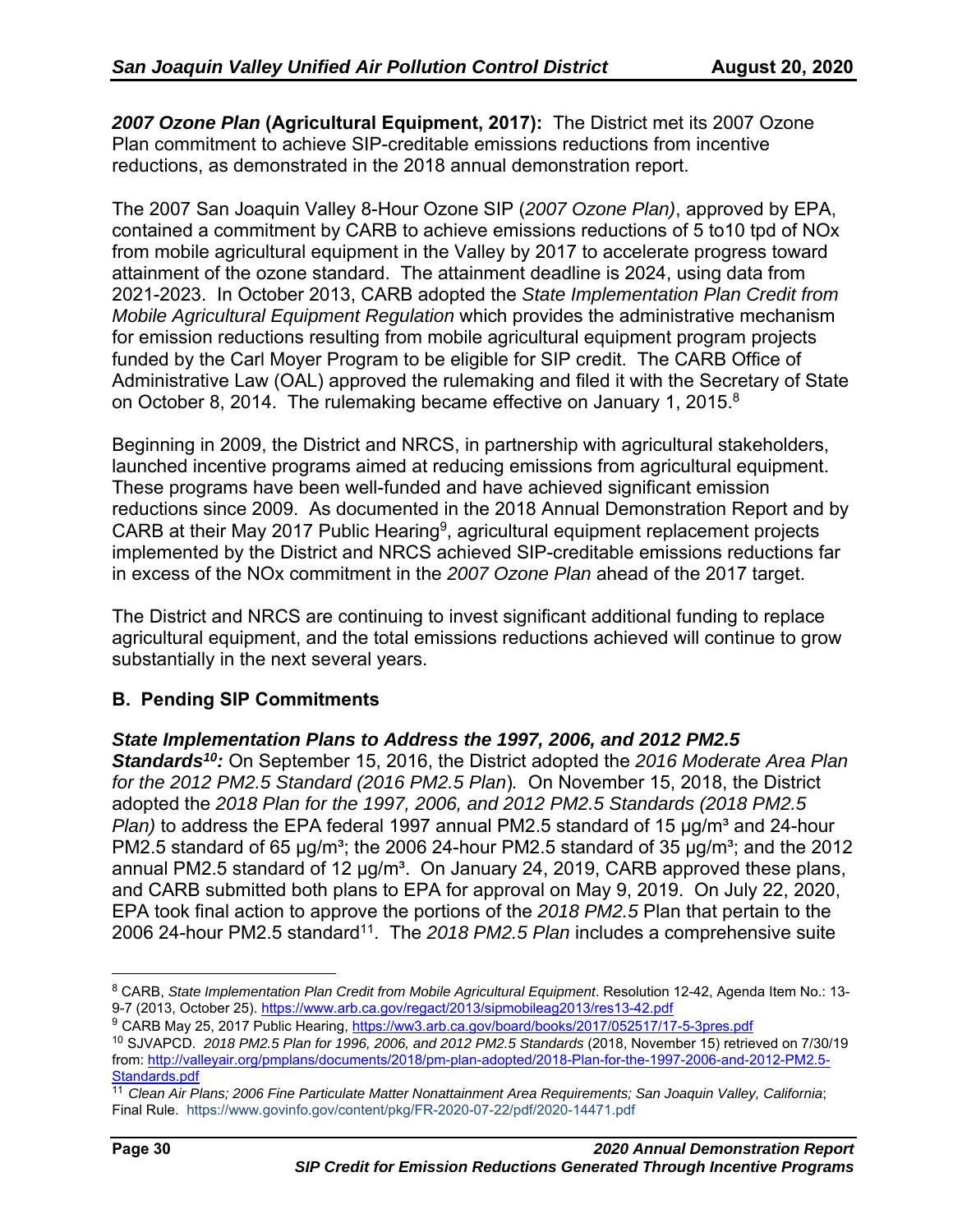of regulatory and incentive-based measures for both stationary and mobile sources, and also includes a targeted Hot-Spot Strategy that achieves additional reductions from residential wood burning and commercial charbroiling. The plan includes commitments from the District and CARB to attain an aggregate amount of emissions reductions from local measures for stationary sources and mobile sources. District measures are anticipated to achieve emissions reductions of 1.30 tons per day of NOx and 1.88 tons per day of PM2.5 by the applicable attainment deadlines of 2024 and 2025. Additionally, state measures implemented by CARB are anticipated to achieve 32.0 tons per day of NOx and 1.0 tons per day of PM2.5. The total emissions reductions achieved towards aforementioned SIP commitments will be documented in future annual demonstration reports.

## **C. SIP Commitment Shortfalls**

There are no shortfalls at this time; therefore, there are no remedy actions to be taken.

This section intentionally blank.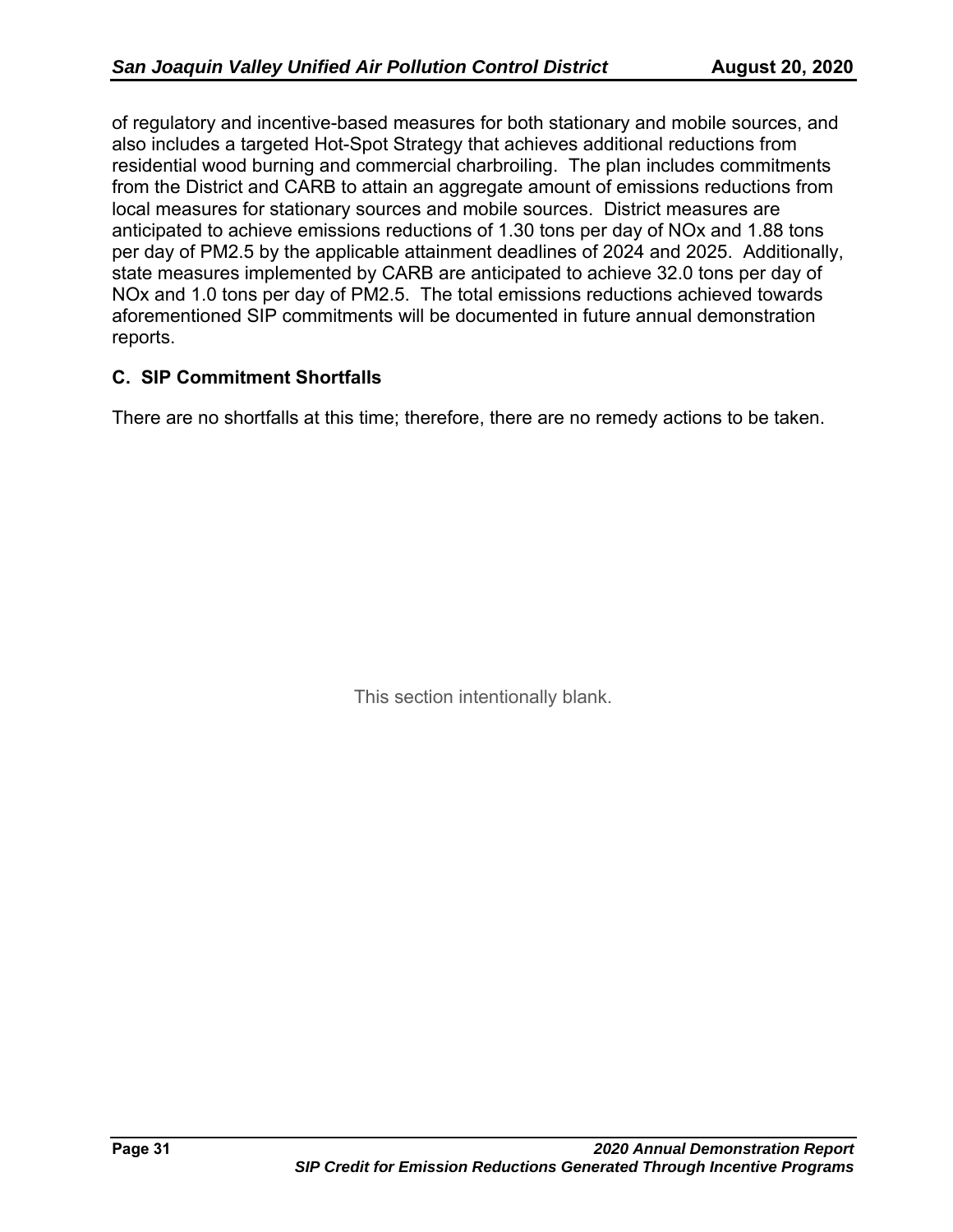## **IV. MONITORING AND ENFORCEMENT ACTIVITIES**

Pursuant to Section 4.6 of Rule 9610 this annual demonstration report includes a summary of monitoring and enforcement activities that were conducted during the reporting period from 05/14/2009 – 05/21/2020. Monitoring is performed on all projects in the form of pre-inspections prior to contract, post-inspections prior to payment and annual usage surveys filled out by the grantee for the life of the project.

Inspections are performed or reviewed by District staff and include visual verification and photographically document equipment information such as but not limited to:

- Make, model, and model year of the engine and/or vehicle or equipment,
- Vehicle, equipment, and/or engine identification and serial numbers,
- Operational condition of vehicle, equipment, and engine

The District reviews all inspection information to ensure that the submitted information is true and accurate prior to contracting a new project and prior to payment of reimbursement requests from grantees. The table below illustrates the number of preinspection and post-inspection that were conducted during the reporting period.

| Year | <b>Pre-Inspections</b> | <b>Post-Inspections</b> |
|------|------------------------|-------------------------|
| 2009 | 924                    | 147                     |
| 2010 | 790                    | 887                     |
| 2011 | 1144                   | 966                     |
| 2012 | 2298                   | 1372                    |
| 2013 | 2184                   | 1533                    |
| 2014 | 2034                   | 1240                    |
| 2015 | 521                    | 1329                    |
| 2016 | 1028                   | 1021                    |
| 2017 | 2032                   | 1091                    |
| 2018 | 2172                   | 1597                    |
| 2019 | 2164                   | 3467                    |
| 2020 | $917*$                 | 1311*                   |

#### **Table 7: Incentive Program Project Inspections**

 *\*As of May 22, 2020* 

District incentive project contractual agreements specify that Grantees must provide data to the District on an annual basis for the duration of their contract period. The required data includes usage data (mileage, hours of operation, percent utilization within the District, etc). The usage data is analyzed by the District to ensure that the incentive projects are achieving the projected emission reductions. The table below illustrates the quantity of usage report surveys distributed from the District to Grantees and the quantity of Grantee completed usage report surveys returned to the District.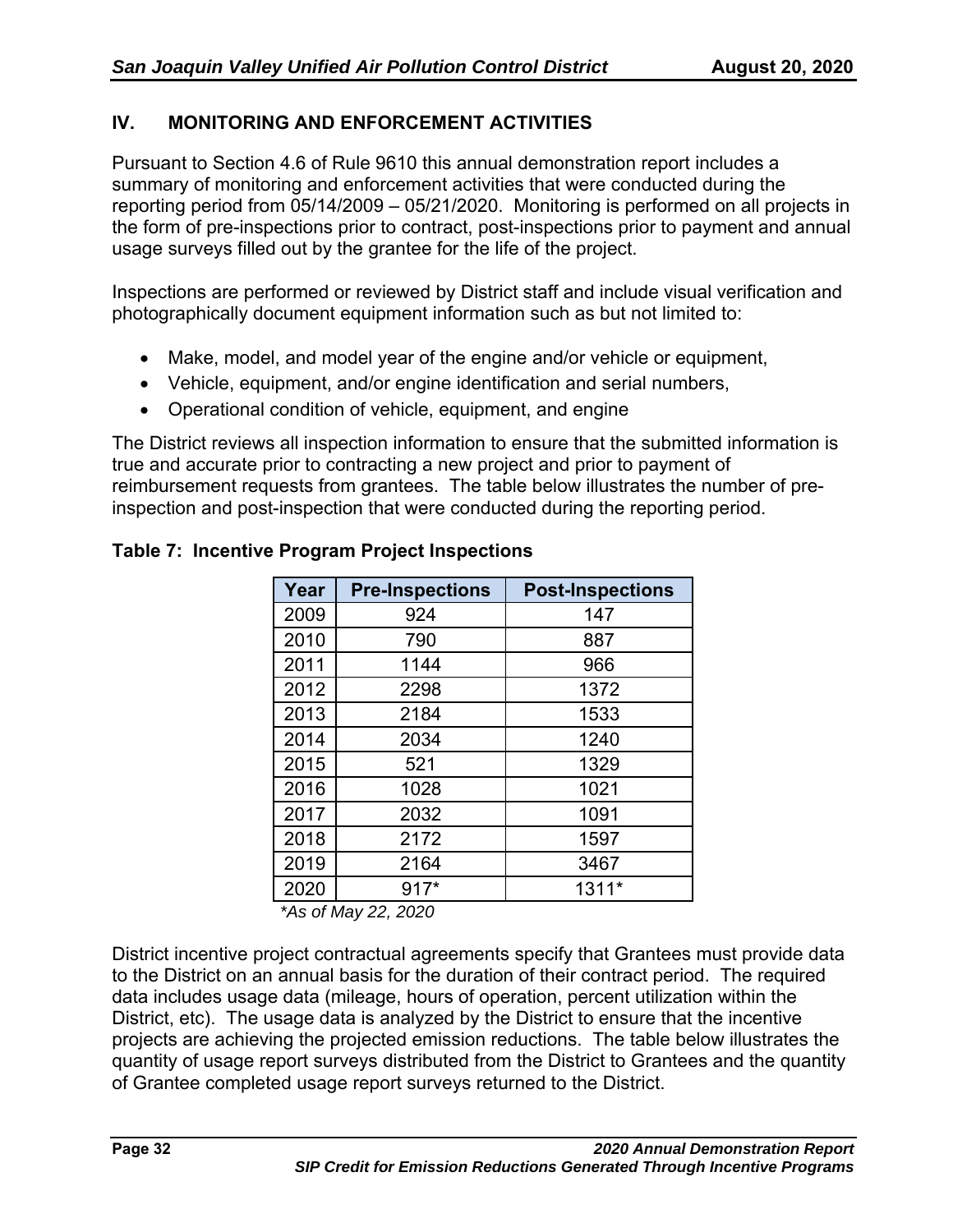| Year | <b>Usage Report Surveys</b><br><b>Distributed to Grantees</b> | <b>Completed Usage Report</b><br><b>Surveys Returned to the District</b> |
|------|---------------------------------------------------------------|--------------------------------------------------------------------------|
| 2011 | 3245                                                          | 2948                                                                     |
| 2012 | 3426                                                          | 3668                                                                     |
| 2013 | 4591                                                          | 4033                                                                     |
| 2014 | 5421                                                          | 4931                                                                     |
| 2015 | 5553                                                          | 4631                                                                     |
| 2016 | 5683                                                          | 5782                                                                     |
| 2017 | 6095                                                          | 5270                                                                     |
| 2018 | 7460                                                          | 5237                                                                     |
| 2019 | 6762                                                          | 5439                                                                     |
| 2020 | 2558*                                                         | 2619*                                                                    |

#### **Table 8: Incentive Program Annual Usage Reports**

 *\*As of May 22, 2020* 

The District maintains a robust process of collecting and analyzing annual usage data for incentive projects from grantees (e.g. – annual mileage, fuel usage, hours of operation, etc.) This information is collected for the duration of the project life of each individual project. Annual usage of individual projects can vary due to a variety of factors. For example, current drought conditions in the Valley significantly affect the use of agricultural irrigation pump engines causing usage to vary due to increased or decreased pumping needs, crop changes, surface water delivery, etc. Since annual variations can change over the course of the project life, any shortages/overages from the projected use on a yearly basis will likely be resolved when usage is quantified at the end of the project life. The District closely monitors and analyzes annual usage for each project over their respective project lives to ensure that the projects are achieving their expected overall usage and associated emission reductions. Annual usage reports are distributed to Grantees and received from Grantees on a monthly to daily basis throughout the year. Because of the variability in the number of annual reports distributed and received during the reporting period, the number of reports distributed and received will differ. For example, a number of annual reports distributed towards the end of the 2019 reporting period were not received back by the District by the cut-off date for this report. These annual reports are accounted for in the 2020 Annual Demonstration Report. To date, the overall annual usage associated with the project categories included in this report are performing as expected, meeting approximately 85% of their claimed annual usage. The District will continue to monitor annual usage and make any adjustments to claimed emission reductions in the future, as necessary.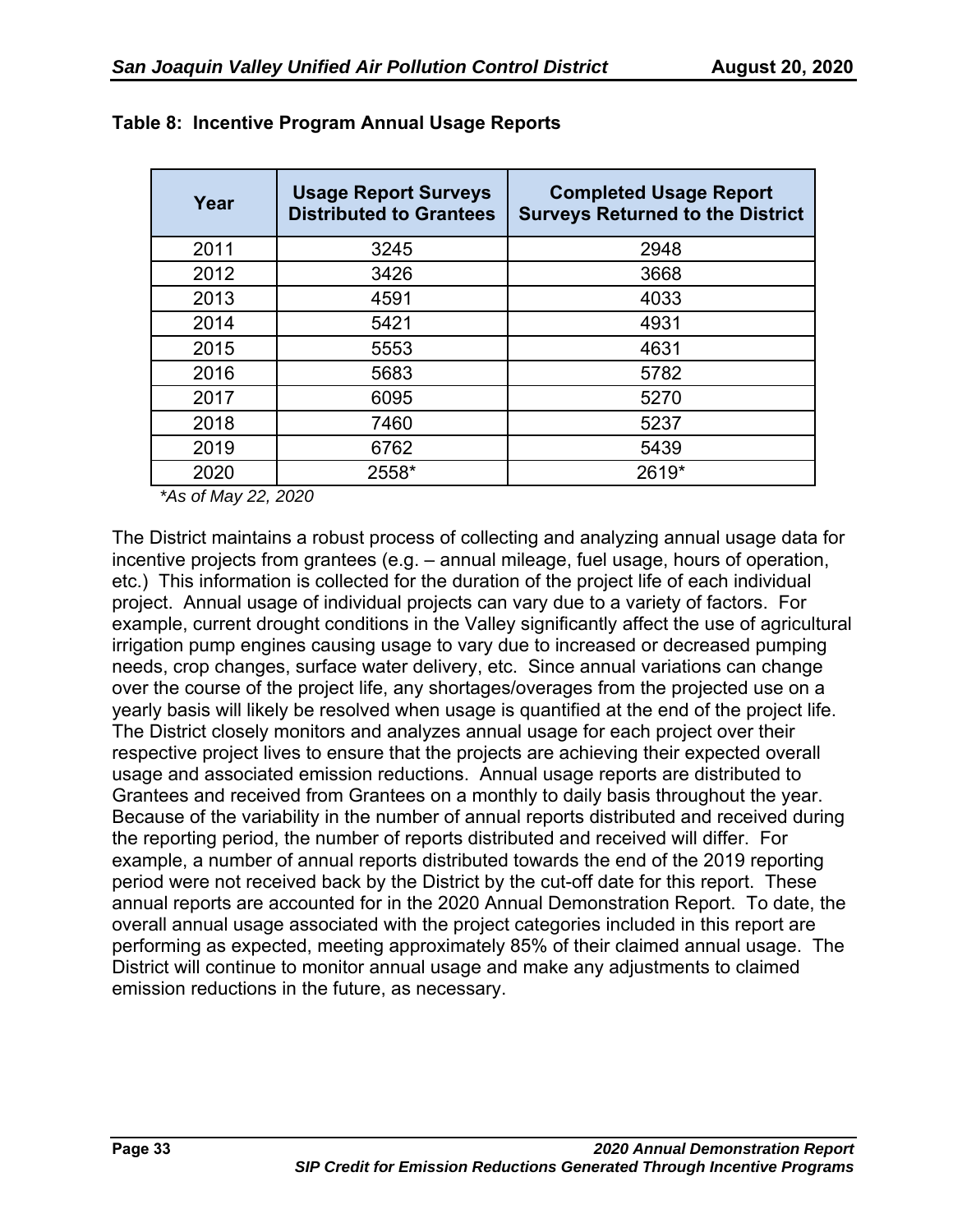## **A. Carl Moyer Program Specific Monitoring and Enforcement Activities**

Project specific audits are conducted in addition to the monitoring and enforcement activities mentioned above. The project specific audits are conducted between November and December each calendar year and cover all Carl Moyer Program projects that have been implemented and are at least one year into their contracted project life but have not concluded their contracted project life. Projects selected for audit review consist of a 5% random sample of active projects or 20 projects (whichever is less) and all projects that are at least 6 months past due with their most recent annual usage survey. These audits follow procedures set forth in the Carl Moyer Program Guidelines. Projects selected for auditing are reviewed to ensure contract terms are fulfilled; emission reduction calculations are verified and project information is confirmed against the District database for accuracy. An inspection is conducted for each project to verify that the equipment, vehicle or practice is still owned (or in practice) by the Grantee and operational in the same piece of equipment and/or intended use as was contracted. Inspections also verify engine/equipment serial numbers, operational condition and verification of functioning odometer, hour meter/usage device, fuel receipts, or electronic monitoring unit.

If deficiencies are discovered as part of an incentive project audit, the District utilizes remedies identified in section IV (A) above.

## **2013 – 2019 Calendar Year Carl Moyer Project Specific Audit:**

The following table shows audited projects that were determined to be in violation of their contractual terms and the enforcement actions that were taken by the District. For the current 2019 report, there are no new projects to report.

| <b>Project</b><br><b>Number</b> | <b>Annual Demonstration</b><br><b>Report Year</b> | <b>Contractual Violation</b>               | <b>Action Taken</b>                                   |
|---------------------------------|---------------------------------------------------|--------------------------------------------|-------------------------------------------------------|
| $C-2326$                        | 2013                                              | Did not meet minimum<br>usage requirements | <b>Extended contract</b><br>term 1 additional<br>vear |
| N/A                             | 2014                                              | No projects to report                      |                                                       |
| N/A                             | 2015                                              | No projects to report                      |                                                       |
| N/A                             | 2016                                              | No projects to report                      |                                                       |
| N/A                             | 2017                                              | No projects to report                      |                                                       |
| N/A                             | 2018                                              | No projects to report                      |                                                       |
| N/A                             | 2019                                              | No projects to report                      |                                                       |

#### **Table 9: Carl Moyer Program Projects with Contractual Violations**

#### **C. Proposition 1B Program Monitoring and Enforcement Activities**

In January 2007, Governor Schwarzenegger signed Executive Order S-02-07 which highlighted the importance of transparency and accountability in administering over \$40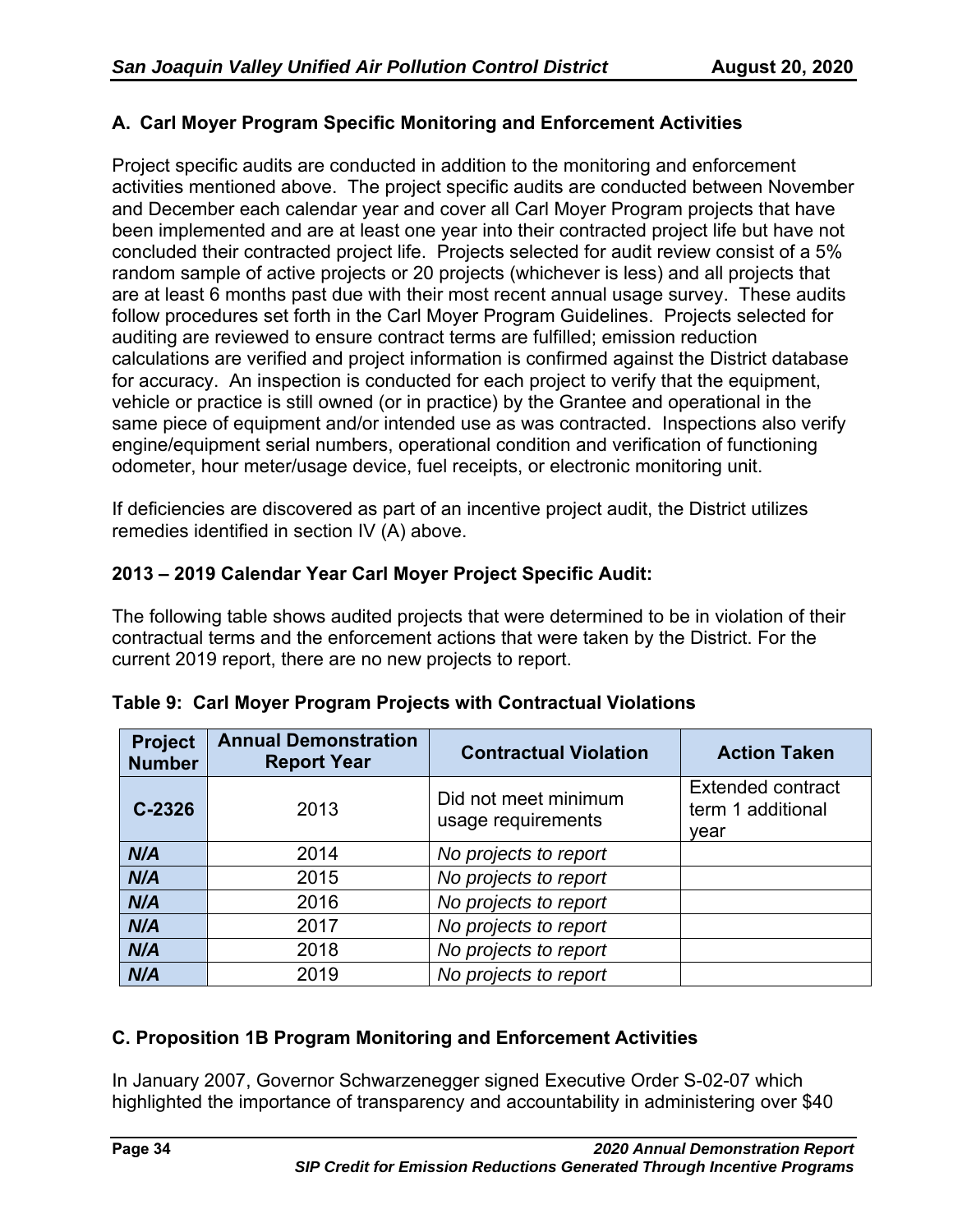billion in bond funding approved by California voters in 2006. The Executive Order directs all State government entities responsible for expending bond proceeds to establish and document a three part accountability structure. In 2008 Department of Finance (DOF) approved the accountability plan that CARB developed for the Proposition 1B Program which includes:

- Front-end accountability, which defines the criteria for expending bond funds as well as the outcomes that the funds are intended to achieve.
- In-progress accountability, which documents actions to ensure projects are staying within scope and cost, and requires semi-annual reports to the Department of Finance.
- Follow up accountability, which requires Program review or fiscal audits to ensure expenditures achieved the intended outcomes and were consistent with legal requirements.

The District evaluates Proposition 1B equipment projects on an ongoing basis though desk reviews of reports and equipment project updates provided by equipment owners, review of electronic monitoring unit data (as applicable), site inspections, equipment inspections, review of equipment maintenance and activity logs, and other measures deemed appropriate. In addition, equipment project contracts require that equipment owners permit the District, CARB, DOF, the Bureau of State Audits, or any authorize designees, access during normal business hours, to conduct ongoing evaluations for the purpose of monitoring the program. The following table shows audited projects that were determined to be in violation of their contractual terms and the enforcement actions that were taken by the District. For the current 2020 report, there are no new projects to report.

| <b>Project</b><br><b>Number</b> | Annual<br><b>Demonstration</b><br><b>Report Year</b> | <b>Contractual Violation</b>                                                                                                               | <b>Action Taken</b>                                                                                                                            |
|---------------------------------|------------------------------------------------------|--------------------------------------------------------------------------------------------------------------------------------------------|------------------------------------------------------------------------------------------------------------------------------------------------|
| $P-0314-A$                      | 2013                                                 | Unit 1 Annual Usage reports<br>incomplete and/or missing.<br>Unable to reach applicant,<br>certified mail returned<br>undeliverable.       | Sent to Legal for review and<br>possible further action,<br>associated reductions were<br>removed from the cumulative<br>totals in this report |
| $P-0463-A$                      | 2013                                                 | Units 11 & 13 Annual Usage<br>reports incomplete and/or<br>missing. Unable to reach<br>applicant, certified mail<br>returned undeliverable | Sent to Legal for review and<br>possible further action,<br>associated reductions were<br>removed from the cumulative<br>totals in this report |

|  |  | Table 10: Proposition 1B Program Projects with Contractual Violations |  |
|--|--|-----------------------------------------------------------------------|--|
|  |  |                                                                       |  |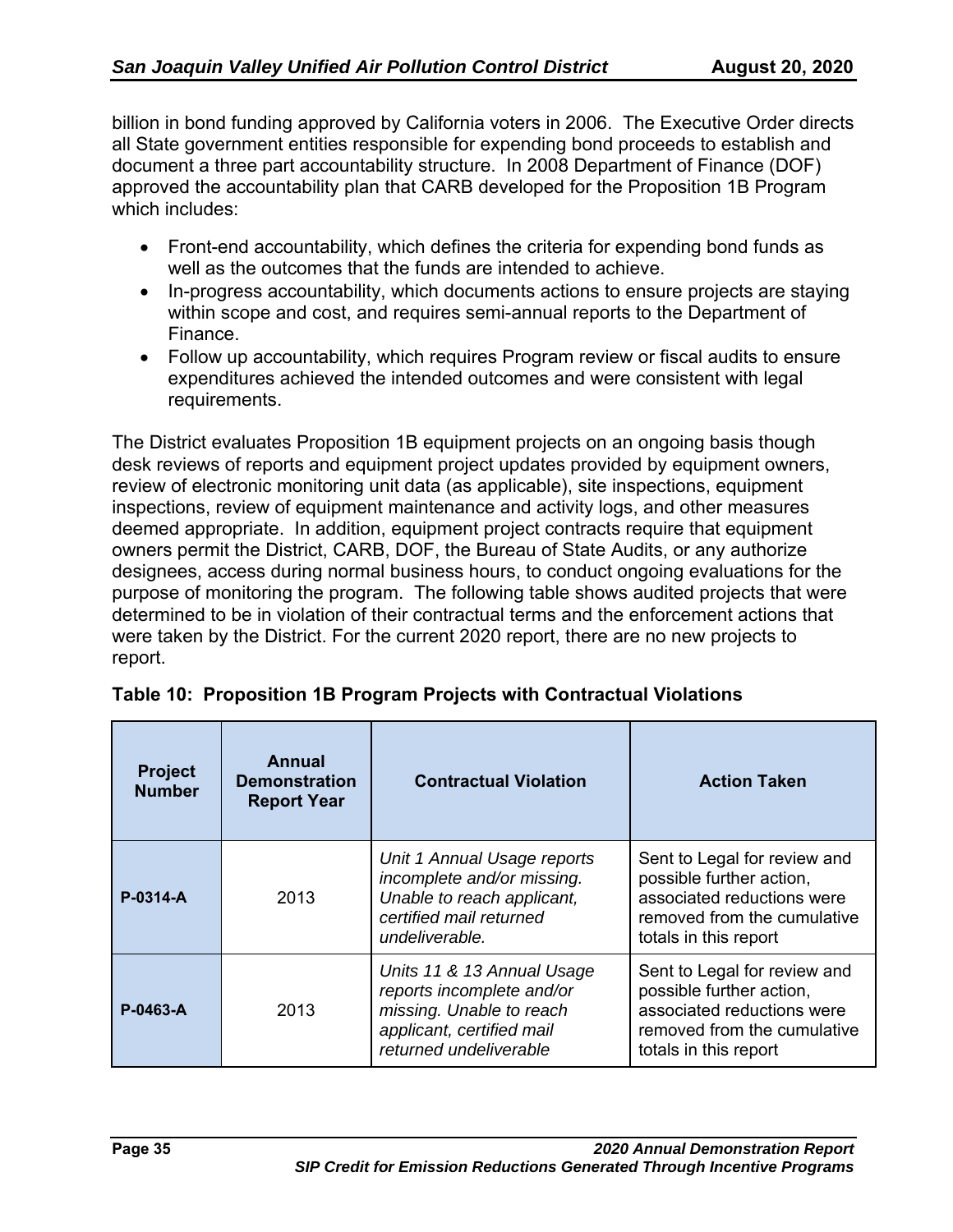| C-14326-A | 2013 | Units 1-2 Annual Usage reports<br>incomplete and/or missing.<br>Unable to reach applicant,<br>certified mail returned<br>undeliverable | Sent to Legal for review and<br>possible further action,<br>associated reductions were<br>removed from the cumulative<br>totals in this report |
|-----------|------|----------------------------------------------------------------------------------------------------------------------------------------|------------------------------------------------------------------------------------------------------------------------------------------------|
| P-0610-A  | 2013 | Units 11, 14, 31, 37, 40, 49, 53,<br>& 67 Equipment was no longer<br>owned by applicant due to re-<br>possession                       | Sent to Legal for review and<br>possible further action,<br>associated reductions were<br>removed from the cumulative<br>totals in this report |
| C-14254-A | 2013 | Unit 1 Equipment was no<br>longer owned by applicant due<br>to re-possession                                                           | Sent to Legal for review and<br>possible further action,<br>associated reductions were<br>removed from the cumulative<br>totals in this report |
| C-14348-A | 2013 | Units 5 & 10, No annual usage<br>reports received, Unable to<br>locate applicant or associated<br>business.                            | Sent to Legal for review and<br>possible further action,<br>associated reductions were<br>removed from the cumulative<br>totals in this report |
| P-0346    | 2013 | Did not purchase eligible<br>equipment as stated in contract                                                                           | District took legal action,<br>received judgment by court<br>for amount funded                                                                 |
| N/A       | 2014 | No projects to report                                                                                                                  |                                                                                                                                                |
| N/A       | 2015 | No projects to report                                                                                                                  |                                                                                                                                                |
| P-0368-A  | 2016 | Units 18-20, 24. Equipment<br>was no longer owned by<br>applicant due to re-possession                                                 | Projects were closed and<br>associated reductions were<br>removed from the cumulative<br>totals in this report                                 |
| N/A       | 2017 | No projects to report                                                                                                                  |                                                                                                                                                |
| N/A       | 2018 | No projects to report                                                                                                                  |                                                                                                                                                |
| N/A       | 2019 | No projects to report                                                                                                                  |                                                                                                                                                |

## **D. Combustion Systems Improvement of Mobile Engines Program Monitoring and Enforcement Activities**

The USDA NRCS webpage at

https://www.nrcs.usda.gov/wps/portal/nrcs/detail/national/programs/financial/eqip/?cid=nr cseprd1342638 summarizes program eligibility. The guidelines state the following: The Grantee has control of the land for the length of the proposed contract through deed, lease, or other written authorization. If the Grantee does not own the land, the landowner must give written consent to install, operate, and maintain the practice through the lifespan of the practice. Engine improvements are covered under Conservation Practice Standard 372 – Combustion System Improvement, posted on-line in the NRCS Field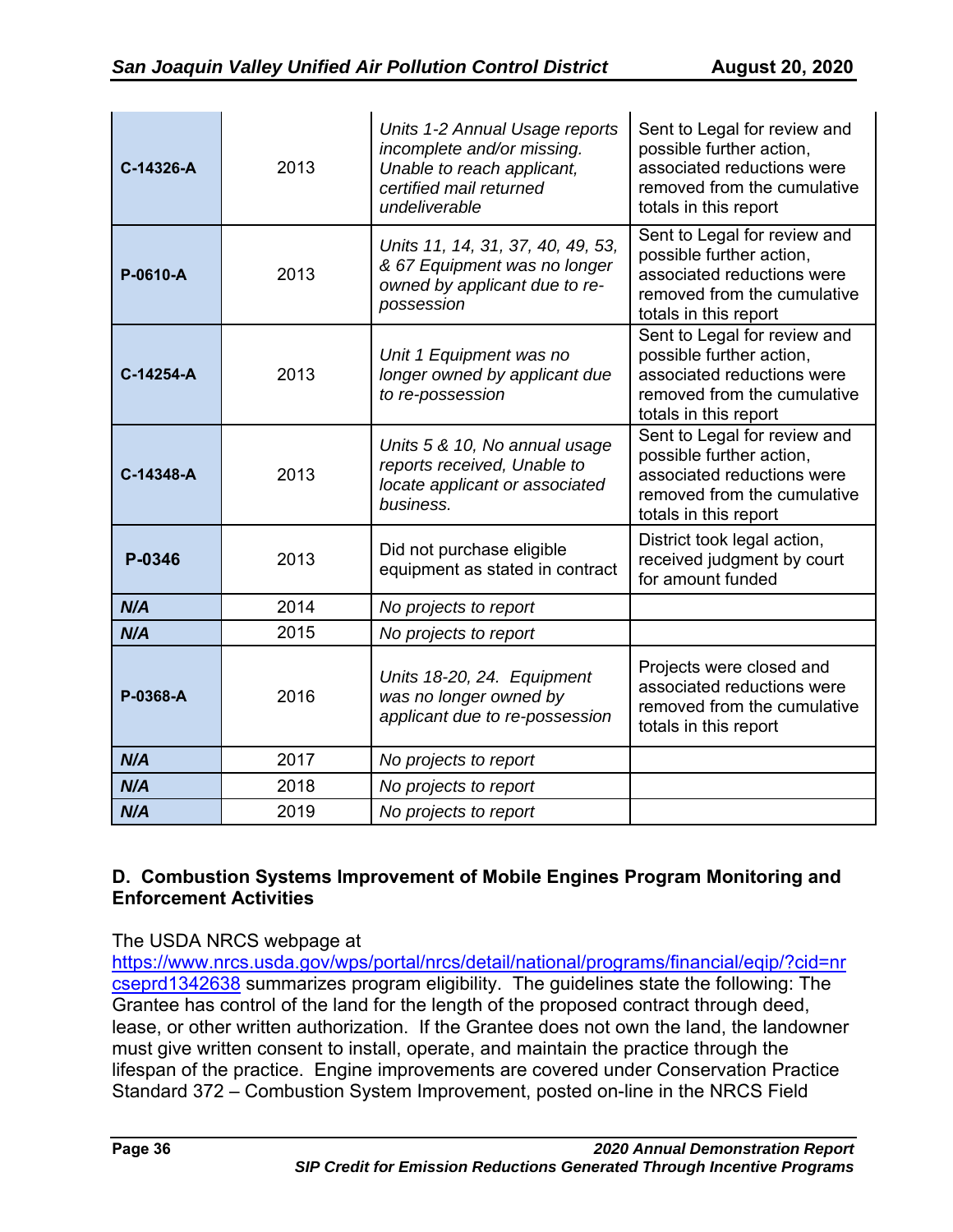### Office Technical Guide (FOTG) at:

https://efotg.sc.egov.usda.gov/references/public/CA/372-std-11-2019.pdf. The CPS 372 practice life is 10 years as described on the FOTG spreadsheet at: https://efotg.sc.egov.usda.gov/references/public/CA/Practices\_Lifespans\_2012-12 CA.xlsx . NRCS incentive program contracts state that if the tractor is not retained for 10-years then the Grantee will owe a pro-rated amount back to the NRCS.

With regards to the identification of project audits, usage reports, inspections, and other project monitoring activities including enforcement actions as required to Section 4.6 of Rule 9610, the Combustion Systems Improvement of Mobile Engines incentive program is unique from other incentive programs in that NRCS is explicitly prohibited from identifying grantees by name.

Under section 1619 of the Food Conservation, and Energy Act of 2008, Congress has prohibited the Secretary of the USDA and any officer or employee of the USDA from disclosing "information provided by an agricultural producer or owner of agricultural land concerning the agricultural operation, farming or conservation practices, or the land itself, in order to participate in" a USDA program. 7 U.S.C. 8791. Any contractor or cooperator of the USDA is similarly prohibited from disclosing such information. There are several exceptions to this prohibition, including that USDA may disclose information if it is transformed into a statistical or aggregate form without naming any individual owner, operator or producer or a specific data gathering site.

Taking these statutory prohibitions into account, in March 2014, NRCS, EPA, CARB, and the District signed the "Addendum to the December 2010 Statement of Principles Regarding the Approach to State Implementation Plan Creditability of Agricultural Equipment Replacement Incentive Programs Implemented by the USDA Natural Resources Conservation Service and the San Joaquin Valley Air Pollution Control District" (2014 Addendum). The purpose of the 2014 Addendum is to identify information and documentation that NRCS will, consistent with its statutory responsibilities under 7 U.S.C. 8791, make publicly available to ensure that EPA and the District can carry out respective implementation responsibilities under the CAA and Rule 9610. Among other things, the 2014 Addendum states that NRCS will provide EPA and the District with an annual report that includes information regarding emission reductions achieved by individual EQIP projects and that will be certified by the NRCS California State Conservationist by March 31 of each year. Any information provided to the public specific to NRCS grant programs shall be in accordance with the 2014 Addendum.

This section intentionally blank.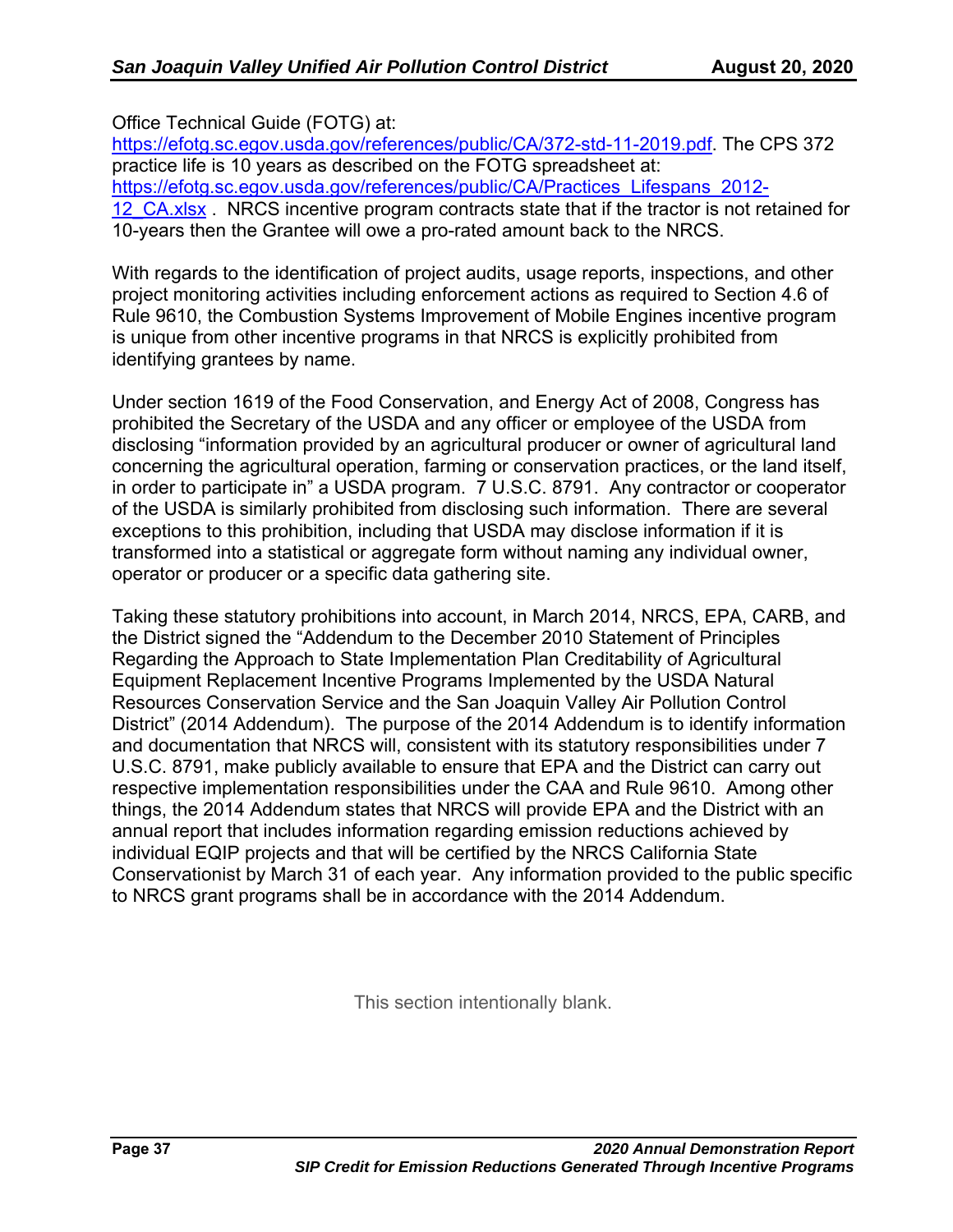| <b>Project</b><br><b>Number</b> | <b>Annual Demonstration</b><br><b>Report Year</b> | <b>Status</b>        | <b>Related Emissions</b><br><b>Reductions</b><br>(total tons/year) |
|---------------------------------|---------------------------------------------------|----------------------|--------------------------------------------------------------------|
| 47                              | 2014                                              | Cancelled            | 2.90                                                               |
| 268                             | 2014                                              | Cancelled            | 0.27                                                               |
| 269                             | 2014                                              | Cancelled            | 1.15                                                               |
| 270                             | 2014                                              | Cancelled            | 0.72                                                               |
| 546                             | 2013                                              | Sold Equipment       | 2.59                                                               |
| 574                             | 2013                                              | Sold Equipment       | 1.40                                                               |
| 784                             | 2014                                              | Cancelled            | 3.29                                                               |
| 1209                            | 2016                                              | Sold Equipment       | 0.12                                                               |
| 1221                            | 2016                                              | Sold Equipment       | 1.38                                                               |
| 1558                            | 2016                                              | Sold Equipment       | 0.55                                                               |
| 1750                            | 2016                                              | Sold Equipment       | 0.37                                                               |
| 2368                            | 2018                                              | Sold Equipment       | 1.53                                                               |
| 2448                            | 2018                                              | <b>Equip Failure</b> | 0.61                                                               |

This section intentionally blank.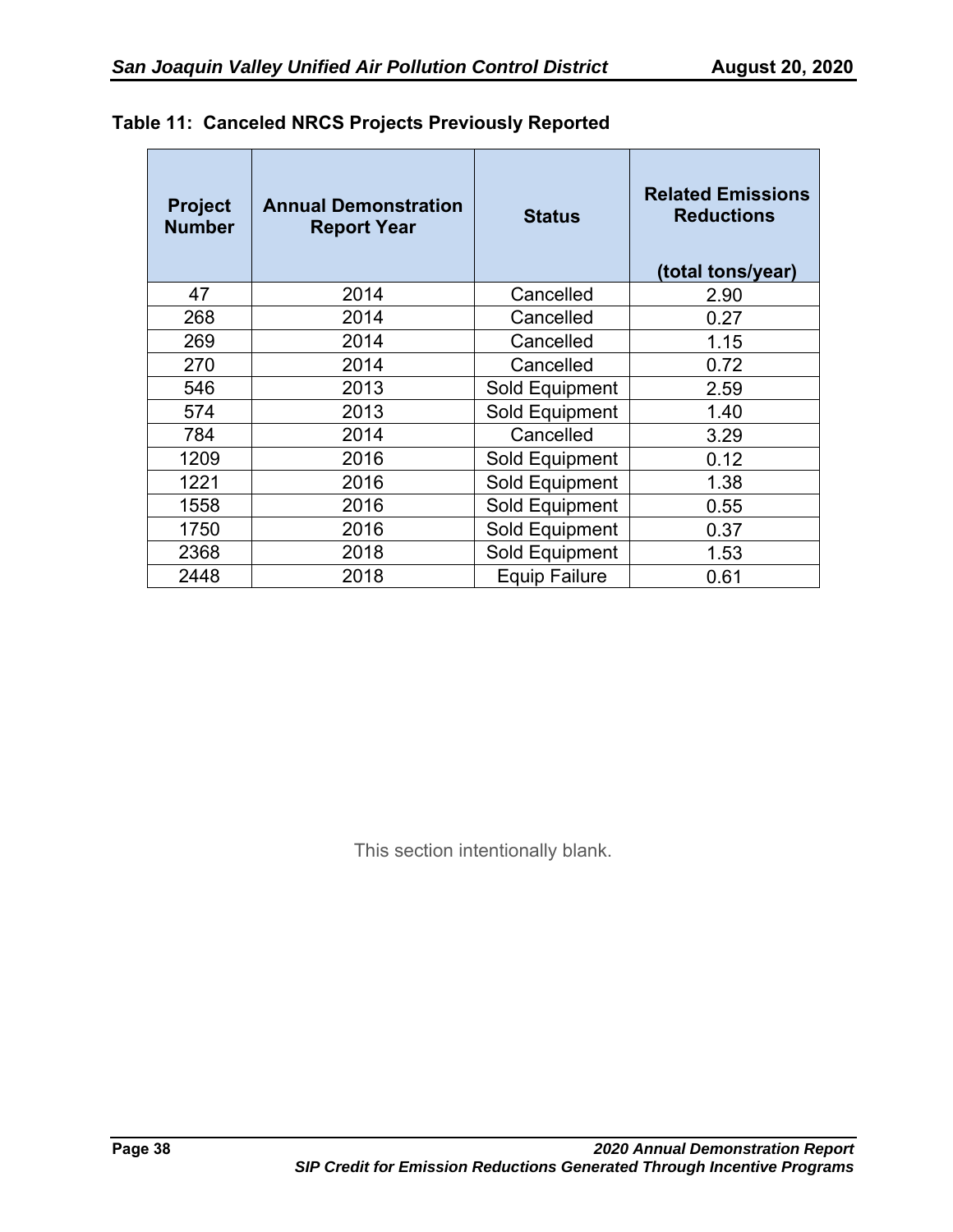### **V. INCENTIVE PROGRAM EVALUATION**

The District's incentive programs have been developed around several core principles, including cost-effectiveness, integrity, effective program administration, excellent customer service, the efficient use of District resources, fiscal transparency and public accountability. As a result of these focused efforts, the District has become a statewide leader in incentive programs with several elements of these programs being held as models for other air districts' incentive programs throughout California. In fact, the CARB routinely calls upon the District to administer statewide incentive programs on their behalf and on behalf of other local air districts. Recent examples include administering the Lower Emission School Bus Program on behalf of CARB and 18 other air districts, the statewide School Bus Retrofit Program and administering the Carl Moyer Program on behalf of two other air districts.

The District is regularly audited by independent outside agencies including professional accountancy corporations on behalf of the federal government, CARB, the California DOF and the California Bureau of State Audits.<sup>12</sup> These comprehensive and rigorous independent audits focus on every aspect of our incentive programs including District programmatic and fiscal controls. These audits are conducted to ensure that the public funds to which the District has been entrusted are spent appropriately and in the manner in which they were intended. The District welcomes these opportunities to gain valuable feedback regarding implementation of these critical programs. Periodic evaluations such as these are important tools that the District uses to ensure continuous improvement in operation of these core emission reduction strategies. Towards that end, the District's incentive programs were audited by CARB and DOF in 2011, including a thorough review of several of the District's largest and most complex incentive programs totaling more than \$215 million over a four year period. The audits focused on the District's implementation of the following programs:

- Carl Moyer Memorial Air Quality Standards Attainment Program,
- Air Quality Improvement Program,
- Proposition 1B: Goods Movement Emission Reduction Program,
- Proposition 1B: Lower Emission School Bus Program, and
- Federal Diesel Emission Reductions Act School Bus Program

These audits included an extensive desk review of specific projects, a thorough review of District internal programmatic and fiscal policies and procedures, and field validation of projects to ensure that the expected emission reductions were being achieved in practice. Overall, the results of the audits confirmed that the District's incentive programs are fiscally sound and are "efficiently and effectively achieving their emission reduction objectives." CARB's audit report concluded that the District is meeting or exceeding all requirements for the expenditure of funds and commended the District for administering the Proposition 1B Lower Emission School Bus Program on behalf of 18 other local air districts. However, the District is continually identifying opportunities to refine its incentive programs and improve the operational efficiency and effectiveness.

 $\overline{a}$ 

 $12$  The most recent audits of District administered incentive programs can be found online at http://www.arb.ca.gov/msprog/moyer/audits/2011/san\_joaquin\_valley.htm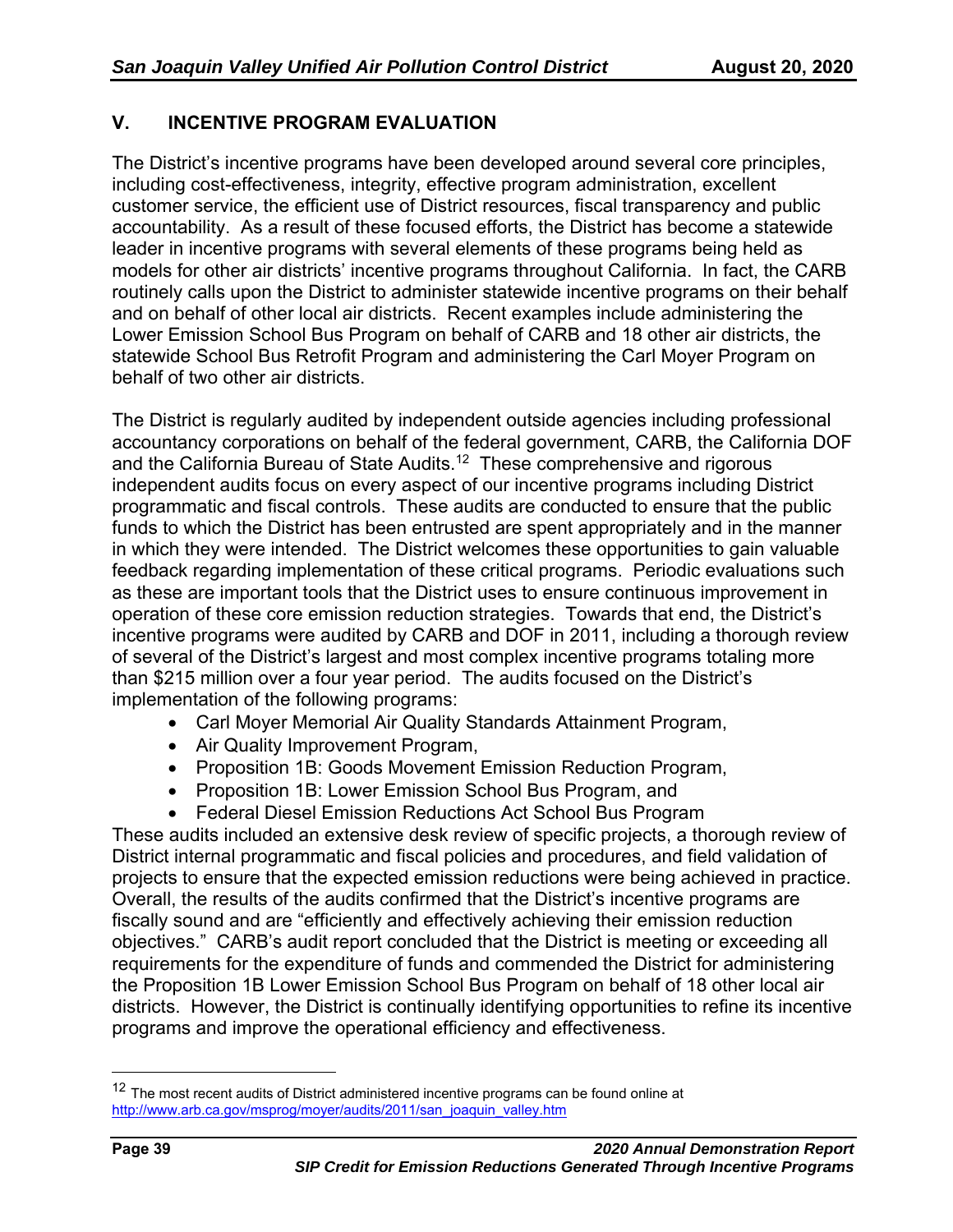### **VI. SUMMARY OF EMISSION REDUCTIONS AND COST EFFECTIVENESS**

The SIP-creditable incentive-based emission reductions represented in this Annual Demonstration Report are from incentive projects implemented 05/22/2019 through 5/21/2020. The data also includes 615 District projects and 101 NRCS projects that were implemented during the timeframes covered under previous reports but were not included in those data sets at the time. The data represented in these tables will continue to be updated through each annual demonstration report as more projects are implemented each year. Although the purpose of District Rule 9610 is to claim SIP credit for incentive-based emission reductions in the Valley through incentive programs administered by the District, NRCS, or CARB, this Annual Demonstration Report only claims SIP credit for those programs administered by the District and NRCS. Future annual demonstration reports may include programs administered by CARB. For the detailed data used to create the following summary tables, refer to the associated Annual Demonstration Report Data Sheet, available electronically with this annual demonstration report.

### *Program Summaries*

The following table summarizes the total SIP-creditable incentive-based emission reductions generated through incentive programs, expressed in tons per year and tons per day, claimed in this Annual Demonstration Report. This summary includes SIP-creditable incentive-based emission reductions claimed through incentive program guidelines identified in Sections 3.1 and 3.2 of Rule 9610.

This section intentionally blank.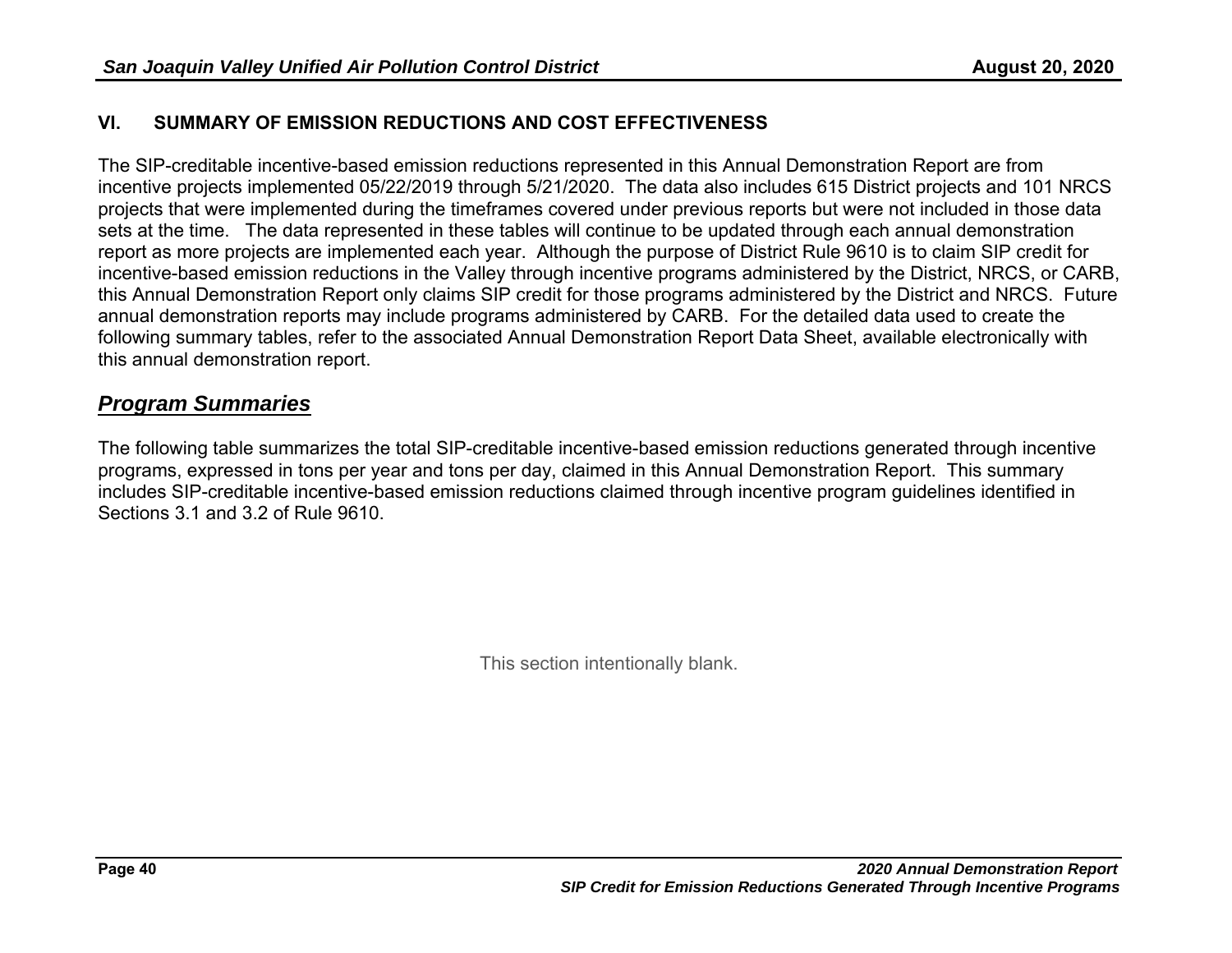|      |            |                                             | <b>Current Reporting Period</b> |                                                      |      |            | <b>Cumulative Reporting Period</b> |                                             |            |                                            |            |      |  |
|------|------------|---------------------------------------------|---------------------------------|------------------------------------------------------|------|------------|------------------------------------|---------------------------------------------|------------|--------------------------------------------|------------|------|--|
| Year |            | <b>Emissions Reduced</b><br>(tons per year) |                                 | <b>Emissions</b><br><b>Reduced</b><br>(tons per day) |      |            |                                    | <b>Emissions Reduced</b><br>(tons per year) |            | <b>Emissions Reduced</b><br>(tons per day) |            |      |  |
|      | <b>NOx</b> | <b>PM</b>                                   | <b>ROG</b>                      | <b>NOx</b><br><b>PM</b><br><b>ROG</b>                |      | <b>NOx</b> | <b>PM</b>                          | <b>ROG</b>                                  | <b>NOx</b> | <b>PM</b>                                  | <b>ROG</b> |      |  |
| 2009 | 0.00       | 0.00                                        | 0.00                            | 0.00                                                 | 0.00 | 0.00       | 1098.99                            | 35.78                                       | 116.17     | 3.01                                       | 0.10       | 0.32 |  |
| 2010 | 0.00       | 0.00                                        | 0.00                            | 0.00                                                 | 0.00 | 0.00       | 2655.71                            | 82.02                                       | 237.29     | 7.28                                       | 0.22       | 0.65 |  |
| 2011 | 0.00       | 0.00                                        | 0.00                            | 0.00                                                 | 0.00 | 0.00       | 4112.25                            | 141.11                                      | 364.96     | 11.27                                      | 0.39       | 1.00 |  |
| 2012 | 0.64       | 0.03                                        | 0.07                            | 0.00                                                 | 0.00 | 0.00       | 5804.68                            | 210.38                                      | 477.51     | 15.90                                      | 0.58       | 1.31 |  |
| 2013 | 0.64       | 0.03                                        | 0.07                            | 0.00                                                 | 0.00 | 0.00       | 6699.86                            | 248.37                                      | 572.27     | 18.36                                      | 0.68       | 1.57 |  |
| 2014 | 0.64       | 0.03                                        | 0.07                            | 0.00                                                 | 0.00 | 0.00       | 6494.06                            | 243.85                                      | 564.13     | 17.79                                      | 0.67       | 1.55 |  |
| 2015 | 0.64       | 0.03                                        | 0.07                            | 0.00                                                 | 0.00 | 0.00       | 6528.68                            | 252.86                                      | 620.84     | 17.89                                      | 0.69       | 1.70 |  |
| 2016 | 0.64       | 0.03                                        | 0.07                            | 0.00                                                 | 0.00 | 0.00       | 6491.76                            | 256.09                                      | 673.48     | 17.79                                      | 0.70       | 1.85 |  |
| 2017 | 0.64       | 0.03                                        | 0.07                            | 0.00                                                 | 0.00 | 0.00       | 6142.10                            | 250.86                                      | 719.09     | 16.83                                      | 0.69       | 1.97 |  |
| 2018 | 37.99      | 2.27                                        | 3.59                            | 0.10                                                 | 0.01 | 0.01       | 6687.46                            | 288.06                                      | 783.66     | 18.32                                      | 0.79       | 2.15 |  |
| 2019 | 940.48     | 58.66                                       | 112.31                          | 2.58                                                 | 0.16 | 0.31       | 6956.63                            | 333.61                                      | 841.19     | 19.06                                      | 0.91       | 2.30 |  |
| 2020 | 1061.23    | 66.15                                       | 125.65                          | 2.91                                                 | 0.18 | 0.34       | 6148.65                            | 312.69                                      | 756.51     | 16.85                                      | 0.86       | 2.07 |  |
| 2021 | 1057.10    | 66.07                                       | 125.43                          | 2.90                                                 | 0.18 | 0.34       | 5336.82                            | 280.43                                      | 647.73     | 14.62                                      | 0.77       | 1.77 |  |
| 2022 | 997.77     | 63.07                                       | 118.82                          | 2.73                                                 | 0.17 | 0.33       | 4609.62                            | 247.13                                      | 546.58     | 12.63                                      | 0.68       | 1.50 |  |
| 2023 | 992.85     | 63.01                                       | 118.36                          | 2.72                                                 | 0.17 | 0.32       | 3979.18                            | 219.94                                      | 465.49     | 10.90                                      | 0.60       | 1.28 |  |
| 2024 | 974.42     | 62.86                                       | 100.26                          | 2.67                                                 | 0.17 | 0.27       | 3364.05                            | 192.95                                      | 363.51     | 9.22                                       | 0.53       | 1.00 |  |
| 2025 | 973.51     | 62.85                                       | 99.07                           | 2.67                                                 | 0.17 | 0.27       | 2755.68                            | 165.90                                      | 287.50     | 7.55                                       | 0.45       | 0.79 |  |
| 2026 | 959.73     | 61.95                                       | 97.59                           | 2.63                                                 | 0.17 | 0.27       | 2326.44                            | 142.10                                      | 237.62     | 6.37                                       | 0.39       | 0.65 |  |
| 2027 | 959.73     | 61.95                                       | 97.59                           | 2.63                                                 | 0.17 | 0.27       | 1727.83                            | 111.00                                      | 173.62     | 4.73                                       | 0.30       | 0.48 |  |
| 2028 | 924.51     | 59.71                                       | 94.15                           | 2.53                                                 | 0.16 | 0.26       | 1045.27                            | 67.21                                       | 103.06     | 2.86                                       | 0.18       | 0.28 |  |
| 2029 | 150.49     | 8.63                                        | 14.23                           | 0.41                                                 | 0.02 | 0.04       | 191.98                             | 10.68                                       | 14.23      | 0.53                                       | 0.03       | 0.04 |  |
| 2030 | 42.60      | 1.41                                        | 3.04                            | 0.12                                                 | 0.00 | 0.01       | 84.09                              | 3.47                                        | 3.04       | 0.23                                       | 0.01       | 0.01 |  |
| 2031 | 42.60      | 1.41                                        | 3.04                            | 0.12                                                 | 0.00 | 0.01       | 84.09                              | 3.47                                        | 3.04       | 0.23                                       | 0.01       | 0.01 |  |

### **Table 12: Total SIP-Creditable Incentive-Based Emission Reductions Generated Through Incentive Programs**

 $\blacksquare$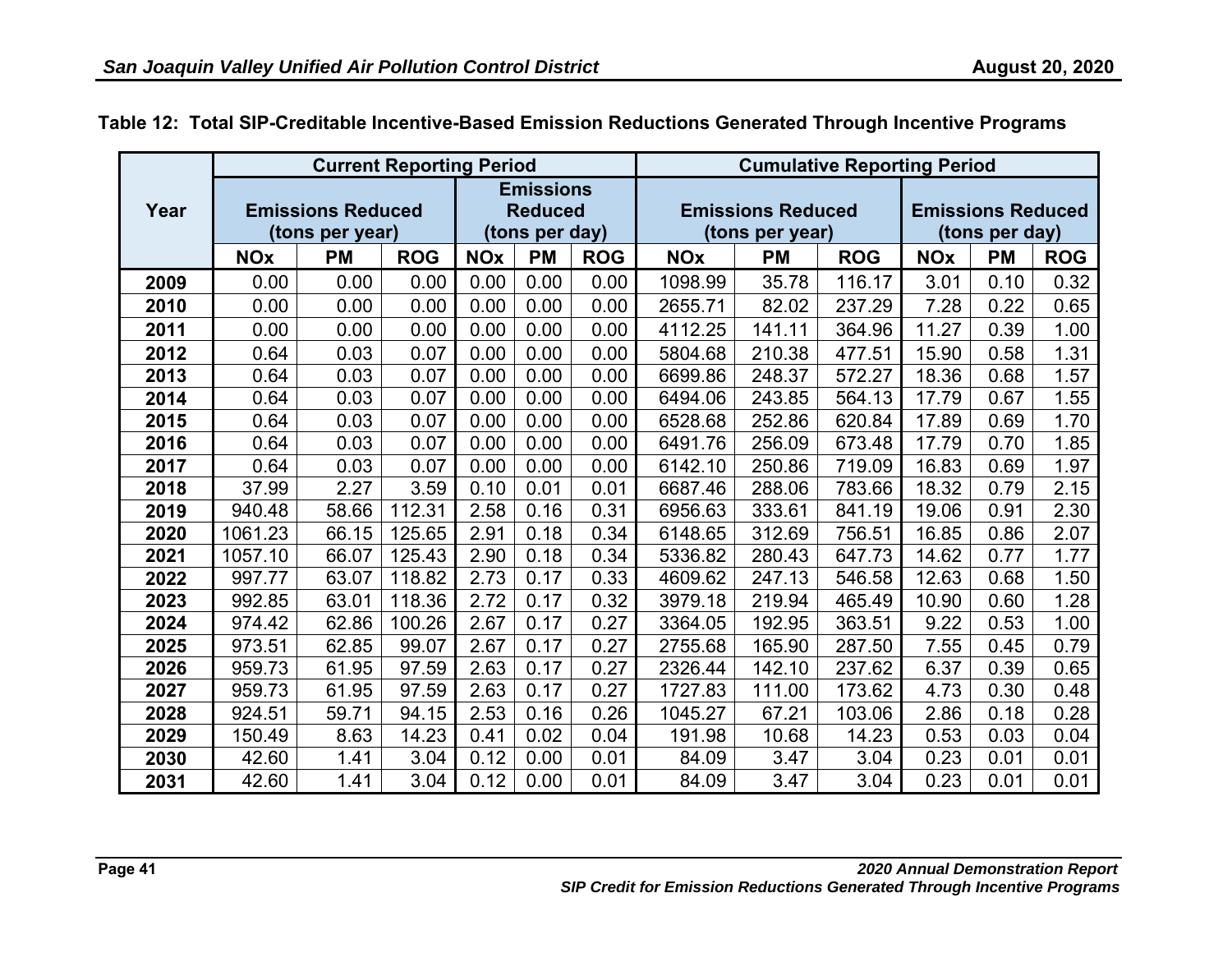Tables 13 and 14 below are the subsets of the summary provided in Table 12. Table 13 identifies emission reductions claimed through incentive program guidelines pursuant to Section 3.1 of Rule 9610. Table 14 identifies emission reductions claimed through incentive program guidelines pursuant to Section 3.2 of Rule 9610.

This section intentionally blank.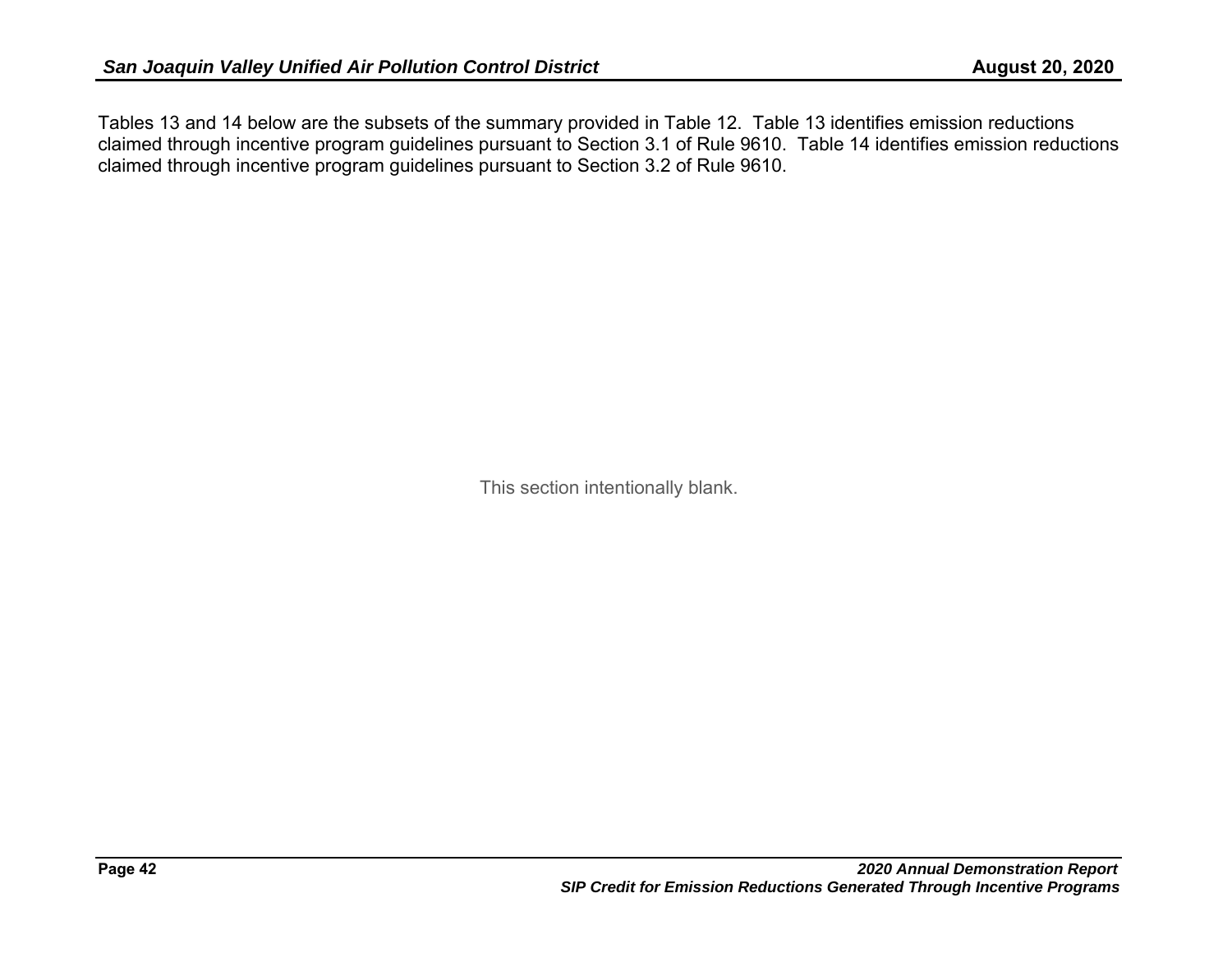|      |            |                          | <b>Current Reporting Period</b> |            |                |                          | <b>Cumulative Reporting Period</b> |                          |            |            |                |                          |
|------|------------|--------------------------|---------------------------------|------------|----------------|--------------------------|------------------------------------|--------------------------|------------|------------|----------------|--------------------------|
| Year |            | <b>Emissions Reduced</b> |                                 |            |                | <b>Emissions Reduced</b> |                                    | <b>Emissions Reduced</b> |            |            |                | <b>Emissions Reduced</b> |
|      |            | (tons per year)          |                                 |            | (tons per day) |                          |                                    | (tons per year)          |            |            | (tons per day) |                          |
|      | <b>Nox</b> | <b>PM</b>                | <b>ROG</b>                      | <b>Nox</b> | <b>PM</b>      | <b>ROG</b>               | <b>Nox</b>                         | <b>PM</b>                | <b>ROG</b> | <b>Nox</b> | <b>PM</b>      | <b>ROG</b>               |
| 2009 | 0.00       | 0.00                     | 0.00                            | 0.00       | 0.00           | 0.00                     | 1082.28                            | 35.22                    | 114.57     | 2.96       | 0.10           | 0.32                     |
| 2010 | 0.00       | 0.00                     | 0.00                            | 0.00       | 0.00           | 0.00                     | 2639.00                            | 81.46                    | 235.69     | 7.23       | 0.22           | 0.65                     |
| 2011 | 0.00       | 0.00                     | 0.00                            | 0.00       | 0.00           | 0.00                     | 4089.89                            | 140.21                   | 363.01     | 11.21      | 0.39           | 0.99                     |
| 2012 | 0.64       | 0.03                     | 0.07                            | 0.00       | 0.00           | 0.00                     | 5721.88                            | 206.47                   | 469.23     | 15.67      | 0.57           | 1.29                     |
| 2013 | 0.64       | 0.03                     | 0.07                            | 0.00       | 0.00           | 0.00                     | 6611.93                            | 244.33                   | 563.80     | 18.12      | 0.67           | 1.55                     |
| 2014 | 0.64       | 0.03                     | 0.07                            | 0.00       | 0.00           | 0.00                     | 6406.08                            | 239.80                   | 555.66     | 17.55      | 0.66           | 1.53                     |
| 2015 | 0.64       | 0.03                     | 0.07                            | 0.00       | 0.00           | 0.00                     | 6426.59                            | 248.48                   | 611.52     | 17.61      | 0.68           | 1.67                     |
| 2016 | 0.64       | 0.03                     | 0.07                            | 0.00       | 0.00           | 0.00                     | 6389.62                            | 251.70                   | 664.16     | 17.51      | 0.69           | 1.82                     |
| 2017 | 0.64       | 0.03                     | 0.07                            | 0.00       | 0.00           | 0.00                     | 5998.43                            | 244.41                   | 709.76     | 16.44      | 0.67           | 1.94                     |
| 2018 | 36.80      | 2.27                     | 3.51                            | 0.10       | 0.01           | 0.01                     | 6541.24                            | 281.58                   | 773.70     | 17.92      | 0.77           | 2.12                     |
| 2019 | 876.16     | 56.65                    | 89.75                           | 2.40       | 0.16           | 0.25                     | 6737.28                            | 324.76                   | 801.38     | 18.46      | 0.89           | 2.19                     |
| 2020 | 984.05     | 63.86                    | 100.94                          | 2.70       | 0.17           | 0.28                     | 5916.44                            | 303.56                   | 714.55     | 16.21      | 0.83           | 1.96                     |
| 2021 | 981.12     | 63.78                    | 100.80                          | 2.69       | 0.17           | 0.28                     | 5106.37                            | 271.30                   | 605.89     | 13.99      | 0.74           | 1.66                     |
| 2022 | 933.69     | 61.44                    | 96.04                           | 2.56       | 0.17           | 0.26                     | 4395.30                            | 238.95                   | 507.27     | 12.04      | 0.66           | 1.39                     |
| 2023 | 932.75     | 61.44                    | 96.04                           | 2.56       | 0.17           | 0.26                     | 3769.68                            | 211.85                   | 427.15     | 10.33      | 0.58           | 1.17                     |
| 2024 | 930.91     | 61.44                    | 96.04                           | 2.55       | 0.17           | 0.26                     | 3193.68                            | 185.65                   | 351.57     | 8.75       | 0.51           | 0.97                     |
| 2025 | 930.91     | 61.44                    | 96.04                           | 2.55       | 0.17           | 0.26                     | 2657.42                            | 162.09                   | 283.61     | 7.28       | 0.44           | 0.78                     |
| 2026 | 917.14     | 60.54                    | 94.55                           | 2.51       | 0.17           | 0.26                     | 2242.30                            | 138.63                   | 234.58     | 6.14       | 0.38           | 0.64                     |
| 2027 | 917.14     | 60.54                    | 94.55                           | 2.51       | 0.17           | 0.26                     | 1643.74                            | 107.53                   | 170.58     | 4.50       | 0.29           | 0.47                     |
| 2028 | 881.91     | 58.30                    | 91.11                           | 2.42       | 0.16           | 0.25                     | 961.18                             | 63.74                    | 100.02     | 2.63       | 0.17           | 0.27                     |
| 2029 | 107.89     | 7.21                     | 11.20                           | 0.30       | 0.02           | 0.03                     | 107.89                             | 7.21                     | 11.19      | 0.30       | 0.02           | 0.03                     |
| 2030 | 0.00       | 0.00                     | 0.00                            | 0.00       | 0.00           | 0.00                     | 0.00                               | 0.00                     | 0.00       | 0.00       | 0.00           | 0.00                     |
| 2031 | 0.00       | 0.00                     | 0.00                            | 0.00       | 0.00           | 0.00                     | 0.00                               | 0.00                     | 0.00       | 0.00       | 0.00           | 0.00                     |

### **Table 13: Emission Reductions Claimed through use of Incentive Program Guidelines Pursuant to Section 3.1**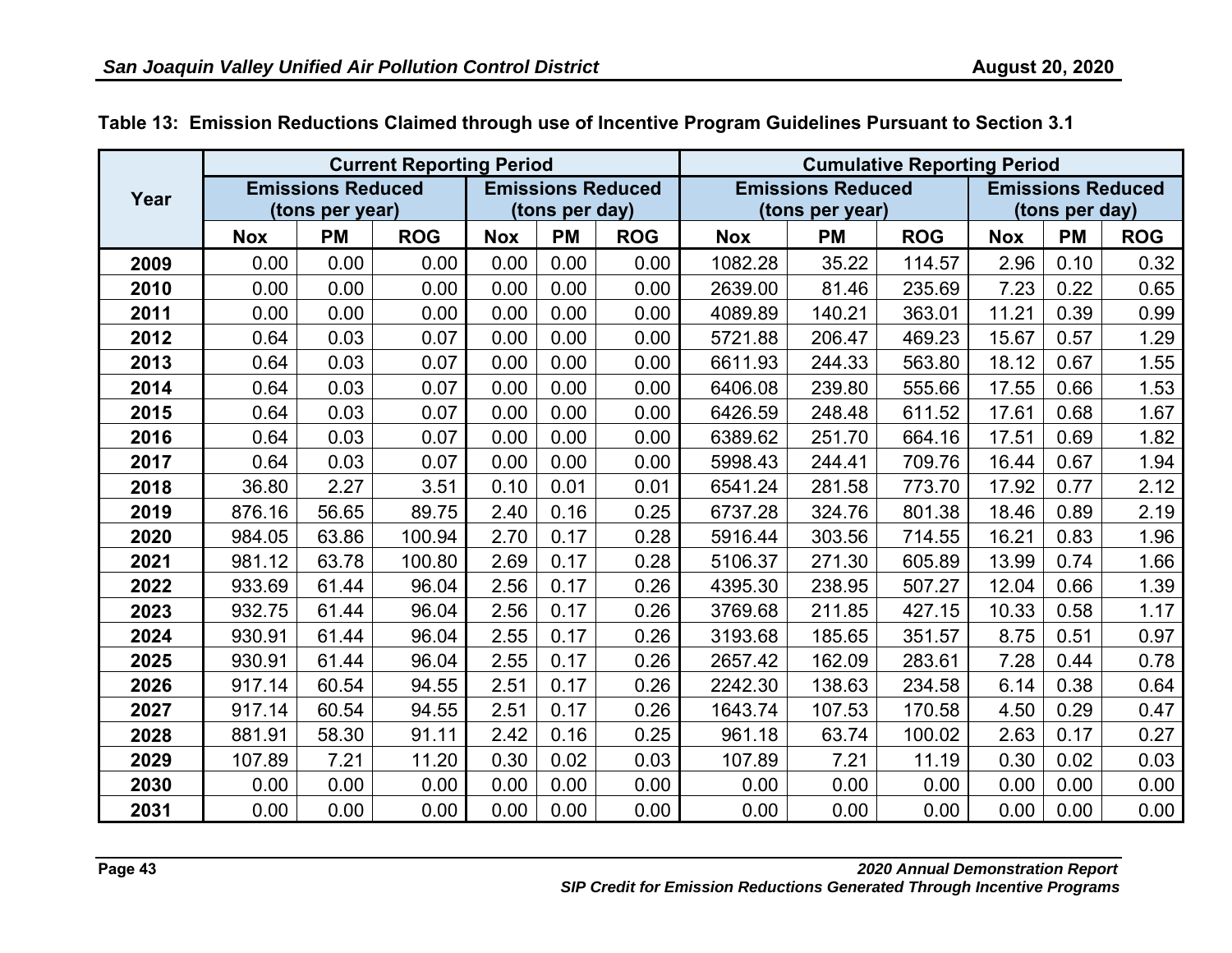|      |            |                                             | <b>Current Reporting Period</b> |            |                                            |            | <b>Cumulative Reporting Period</b> |                 |            |            |                                            |            |
|------|------------|---------------------------------------------|---------------------------------|------------|--------------------------------------------|------------|------------------------------------|-----------------|------------|------------|--------------------------------------------|------------|
| Year |            | <b>Emissions Reduced</b><br>(tons per year) |                                 |            | <b>Emissions Reduced</b><br>(tons per day) |            | <b>Emissions Reduced</b>           | (tons per year) |            |            | <b>Emissions Reduced</b><br>(tons per day) |            |
|      | <b>Nox</b> | <b>PM</b>                                   | <b>ROG</b>                      | <b>Nox</b> | <b>PM</b>                                  | <b>ROG</b> | <b>Nox</b>                         | <b>PM</b>       | <b>ROG</b> | <b>Nox</b> | <b>PM</b>                                  | <b>ROG</b> |
| 2009 | 0.00       | 0.00                                        | 0.00                            | 0.00       | 0.00                                       | 0.00       | 16.71                              | 0.56            | 1.60       | 0.05       | 0.00                                       | 0.00       |
| 2010 | 0.00       | 0.00                                        | 0.00                            | 0.00       | 0.00                                       | 0.00       | 16.71                              | 0.56            | 1.60       | 0.05       | 0.00                                       | 0.00       |
| 2011 | 0.00       | 0.00                                        | 0.00                            | 0.00       | 0.00                                       | 0.00       | 22.36                              | 0.90            | 1.95       | 0.06       | 0.00                                       | 0.01       |
| 2012 | 0.00       | 0.00                                        | 0.00                            | 0.00       | 0.00                                       | 0.00       | 82.80                              | 3.91            | 8.28       | 0.23       | 0.01                                       | 0.02       |
| 2013 | 0.00       | 0.00                                        | 0.00                            | 0.00       | 0.00                                       | 0.00       | 87.93                              | 4.04            | 8.47       | 0.24       | 0.01                                       | 0.02       |
| 2014 | 0.00       | 0.00                                        | 0.00                            | 0.00       | 0.00                                       | 0.00       | 87.98                              | 4.05            | 8.47       | 0.24       | 0.01                                       | 0.02       |
| 2015 | 0.00       | 0.00                                        | 0.00                            | 0.00       | 0.00                                       | 0.00       | 102.09                             | 4.38            | 9.32       | 0.28       | 0.01                                       | 0.03       |
| 2016 | 0.00       | 0.00                                        | 0.00                            | 0.00       | 0.00                                       | 0.00       | 102.14                             | 4.39            | 9.32       | 0.28       | 0.01                                       | 0.03       |
| 2017 | 0.00       | 0.00                                        | 0.00                            | 0.00       | 0.00                                       | 0.00       | 143.67                             | 6.45            | 9.33       | 0.39       | 0.02                                       | 0.03       |
| 2018 | 1.19       | 0.00                                        | 0.08                            | 0.00       | 0.00                                       | 0.00       | 146.22                             | 6.48            | 9.96       | 0.40       | 0.02                                       | 0.03       |
| 2019 | 64.32      | 2.01                                        | 22.56                           | 0.18       | 0.01                                       | 0.06       | 219.35                             | 8.85            | 39.81      | 0.60       | 0.02                                       | 0.11       |
| 2020 | 77.18      | 2.29                                        | 24.71                           | 0.21       | 0.01                                       | 0.07       | 232.21                             | 9.13            | 41.96      | 0.64       | 0.03                                       | 0.11       |
| 2021 | 75.99      | 2.29                                        | 24.63                           | 0.21       | 0.01                                       | 0.07       | 230.45                             | 9.13            | 41.84      | 0.63       | 0.03                                       | 0.11       |
| 2022 | 64.08      | 1.63                                        | 22.78                           | 0.18       | 0.00                                       | 0.06       | 214.32                             | 8.18            | 39.31      | 0.59       | 0.02                                       | 0.11       |
| 2023 | 60.10      | 1.57                                        | 22.33                           | 0.16       | 0.00                                       | 0.06       | 209.50                             | 8.09            | 38.34      | 0.57       | 0.02                                       | 0.11       |
| 2024 | 43.51      | 1.42                                        | 4.22                            | 0.12       | 0.00                                       | 0.01       | 170.37                             | 7.30            | 11.94      | 0.47       | 0.02                                       | 0.03       |
| 2025 | 42.60      | 1.41                                        | 3.04                            | 0.12       | 0.00                                       | 0.01       | 98.26                              | 3.81            | 3.89       | 0.27       | 0.01                                       | 0.01       |
| 2026 | 42.60      | 1.41                                        | 3.04                            | 0.12       | 0.00                                       | 0.01       | 84.14                              | 3.47            | 3.04       | 0.23       | 0.01                                       | 0.01       |
| 2027 | 42.60      | 1.41                                        | 3.04                            | 0.12       | 0.00                                       | 0.01       | 84.09                              | 3.47            | 3.04       | 0.23       | 0.01                                       | 0.01       |
| 2028 | 42.60      | 1.41                                        | 3.04                            | 0.12       | 0.00                                       | 0.01       | 84.09                              | 3.47            | 3.04       | 0.23       | 0.01                                       | 0.01       |
| 2029 | 42.60      | 1.41                                        | 3.04                            | 0.12       | 0.00                                       | 0.01       | 84.09                              | 3.47            | 3.04       | 0.23       | 0.01                                       | 0.01       |
| 2030 | 42.60      | 1.41                                        | 3.04                            | 0.12       | 0.00                                       | 0.01       | 84.09                              | 3.47            | 3.04       | 0.23       | 0.01                                       | 0.01       |
| 2031 | 42.60      | 1.41                                        | 3.04                            | 0.12       | 0.00                                       | 0.01       | 84.09                              | 3.47            | 3.04       | 0.23       | 0.01                                       | 0.01       |

|  |  | Table 14: Emission Reductions Claimed through use of Incentive Program Guidelines Pursuant to Section 3.2.1 |  |
|--|--|-------------------------------------------------------------------------------------------------------------|--|
|--|--|-------------------------------------------------------------------------------------------------------------|--|

1. Prop1B Locomotive projects are contracted with a 15 year project life, Ag Trucks have a 3 year project life, and Ag UTVs have a 5 year project life. Moyer locomotive projects were contracted with a 20-year project life.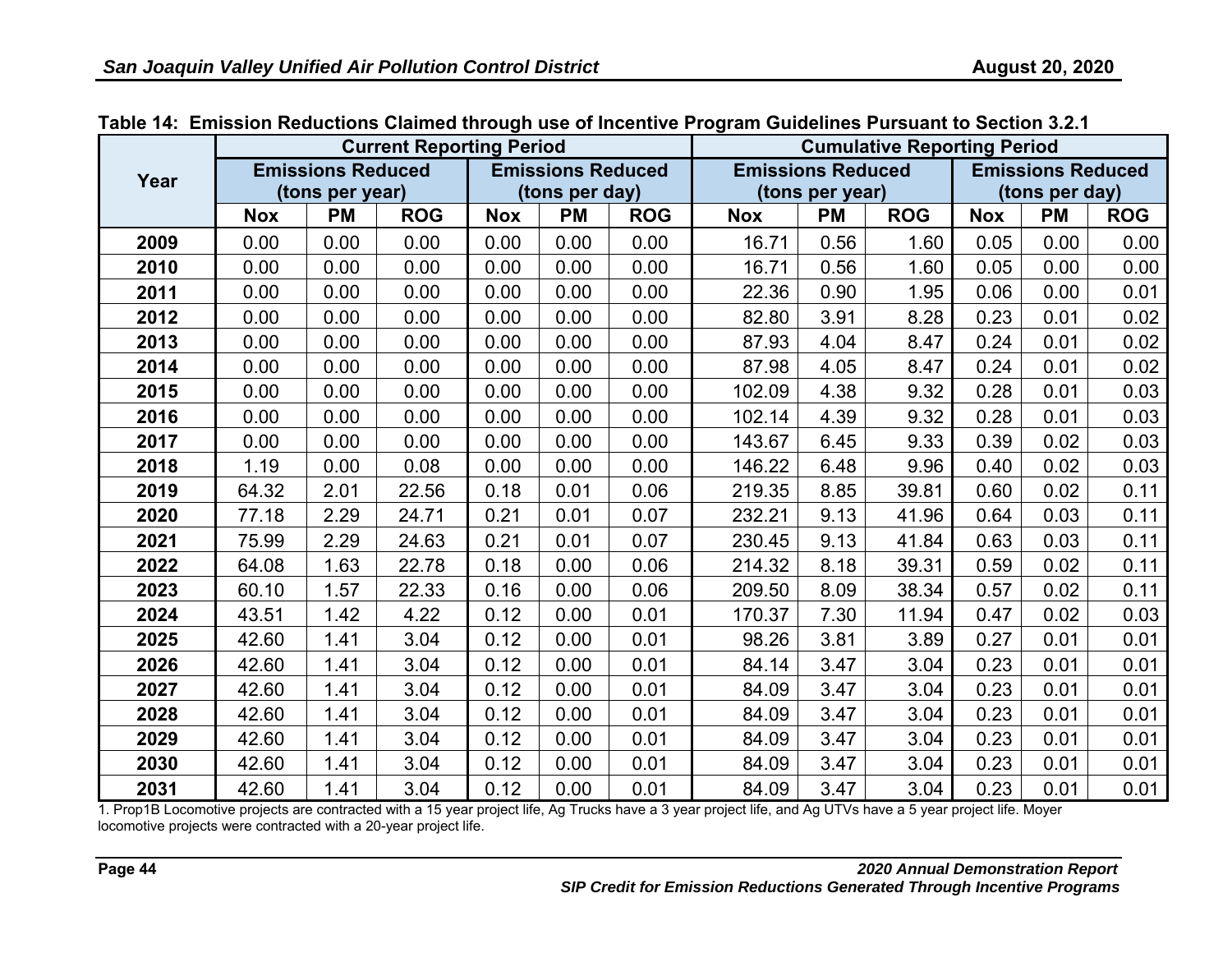### *Cost Effectiveness*

The table below is a summary of the overall cost effectiveness (expressed as dollars per ton of emissions reduced), including incentive contributions, and total lifetime emission reductions, for District-administered incentive programs claimed in this annual demonstration report that utilized the Carl Moyer, Proposition 1B, and FARMER incentive program guidelines as identified in Sections 3.1 and 3.2 of Rule 9610. Because each incentive program guideline calculates cost effectiveness differently, the cost-effectiveness represented in Table 15 was calculated by dividing the Incentive Contribution by the total program reductions.

### **Table 15: Summary of District-Administered Incentive Programs**

| <b>Project Type</b>                                                      | <b>Incentive</b><br><b>Contribution</b><br><b>Provided</b> | <b>Grantee</b><br><b>Investment</b> | <b>Total Emissions</b><br><b>Reductions</b><br>(Lifetime tons) | <b>Cost</b><br><b>Effectiveness</b><br>(\$/tons) |
|--------------------------------------------------------------------------|------------------------------------------------------------|-------------------------------------|----------------------------------------------------------------|--------------------------------------------------|
| <b>Off-Road Mobile Equipment</b><br>Replacement/Repower/Retrofit<br>1, 2 | \$96,620,585.65                                            | \$92,525,803.15                     | 9,830.20                                                       | \$9,828.95                                       |
| Agricultural Pump Repower <sup>1</sup>                                   | \$236,760.00                                               | \$319,022.62                        | 88.38                                                          | \$2,678.89                                       |
| New Electric Agricultural Pump <sup>1</sup>                              | \$0.00                                                     | \$0.00                              | 0.00                                                           | \$0.00                                           |
| Truck Replacement <sup>1</sup>                                           | \$1,100,000.00                                             | \$827,255.37                        | 28.22                                                          | \$38,984.28                                      |
| Locomotive Repower <sup>2</sup>                                          | \$14,981,193.80                                            | \$15,338,557.18                     | 656.77                                                         | \$22,810.30                                      |
| Locomotive Replacement <sup>2</sup>                                      | \$5,200,000.00                                             | \$3,811,923.04                      | 799.51                                                         | \$6,504.00                                       |
| <b>Off-Road Agricultural UTV</b><br>Replacement <sup>2</sup>             | \$11,634,947.59                                            | \$3,931,243.78                      | 184.76                                                         | \$62,974.77                                      |
| <b>Truck Replacement-</b><br>Agricultural <sup>2</sup>                   | \$8,949,100.67                                             | \$4,952,267.94                      | 62.03                                                          | \$144,277.50                                     |
| <b>New Off-Road Mobile</b><br>Equipment <sup>2,3</sup>                   | \$0.00                                                     | \$0.00                              | 0.00                                                           | \$0.00                                           |

1. SIP-creditable incentive-based emission reductions claimed through incentive program guidelines identified in Section 3.1 of Rule 9610.

2. SIP-creditable incentive-based emission reductions claimed through incentive program guidelines identified in Section 3.2 of Rule 9610.

3. New Off-Road Mobile Equipment is specific to the new purchase of electric large spark ignition (LSI) forklifts.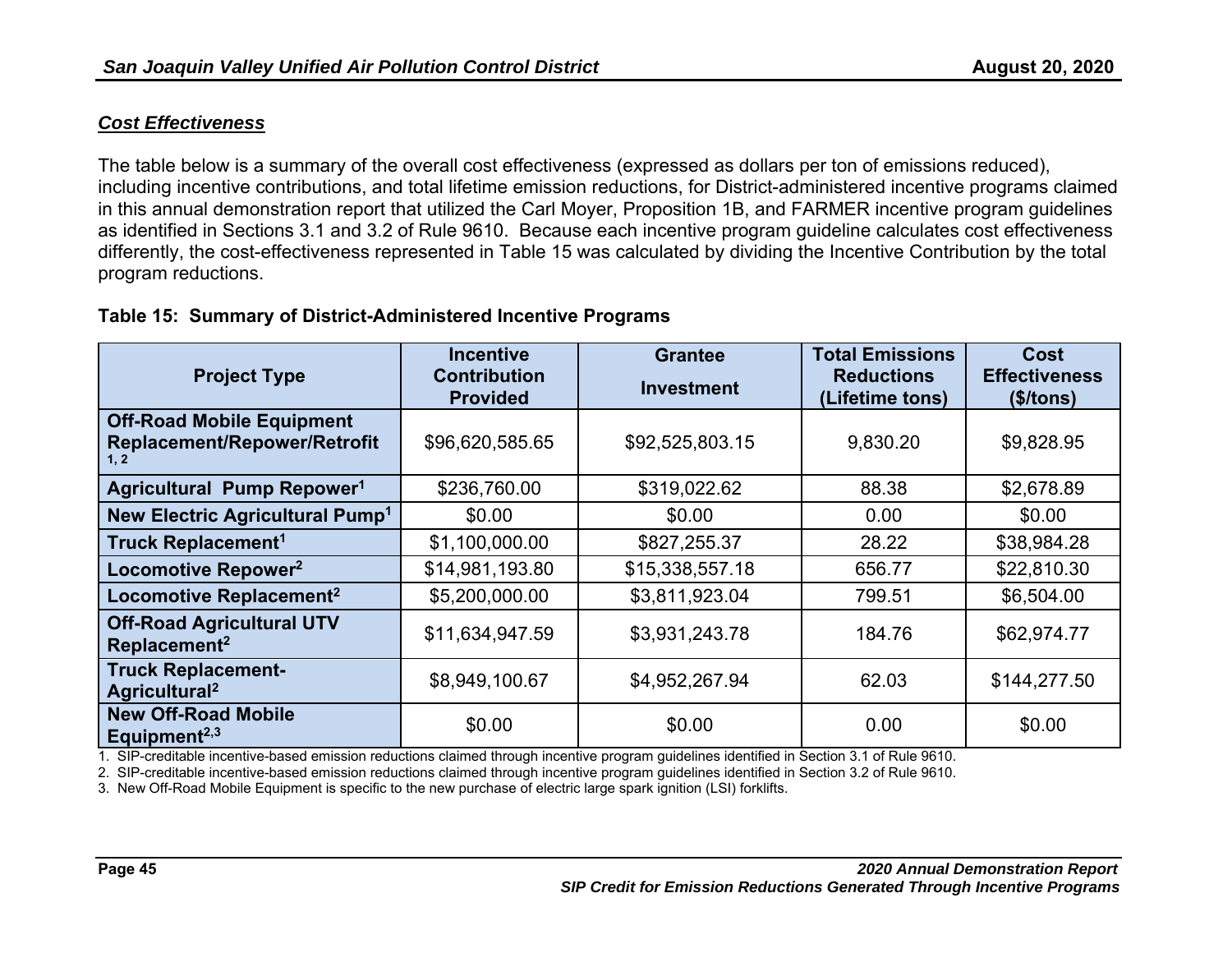### *Carl Moyer Incentive Program Guidelines*

The following set of tables summarizes the emission reductions claimed in the SIP under Rule 9610 for incentive programs administered by the District using the Carl Moyer Incentive Program Guidelines. Table 16 summarizes the total SIPcreditable incentive-based emission reductions claimed under Sections 3.1 and 3.2 of Rule 9610. Tables 17 through 20 summarize the emission reductions claimed in the SIP from incentive program guidelines identified in Section 3.1 of Rule 9610, while Table 21 summarizes emission reductions claimed in the SIP for locomotive alternative technology switcher projects and new electric forklift purchases, pursuant to Section 3.2 of the rule.

### **Table 16: Total Claimed SIP-Creditable Incentive-Based Emission Reductions Using the Carl Moyer Guidelines Pursuant to Section 3.1 and Section 3.2**

|      |            |                                             | <b>Current Reporting Period</b> |            |                                            |            | <b>Cumulative Reporting Period</b> |                                             |            |            |                |                          |
|------|------------|---------------------------------------------|---------------------------------|------------|--------------------------------------------|------------|------------------------------------|---------------------------------------------|------------|------------|----------------|--------------------------|
| Year |            | <b>Emissions Reduced</b><br>(tons per year) |                                 |            | <b>Emissions Reduced</b><br>(tons per day) |            |                                    | <b>Emissions Reduced</b><br>(tons per year) |            |            | (tons per day) | <b>Emissions Reduced</b> |
|      | <b>NOx</b> | <b>PM</b>                                   | <b>ROG</b>                      | <b>NOx</b> | <b>PM</b>                                  | <b>ROG</b> | <b>NOx</b>                         | <b>PM</b>                                   | <b>ROG</b> | <b>NOx</b> | <b>PM</b>      | <b>ROG</b>               |
| 2009 | 0.00       | 0.00                                        | 0.00                            | 0.00       | 0.00                                       | 0.00       | 865.21                             | 22.52                                       | 96.41      | 2.37       | 0.06           | 0.26                     |
| 2010 | 0.00       | 0.00                                        | 0.00                            | 0.00       | 0.00                                       | 0.00       | 1179.70                            | 31.19                                       | 124.29     | 3.23       | 0.09           | 0.34                     |
| 2011 | 0.00       | 0.00                                        | 0.00                            | 0.00       | 0.00                                       | 0.00       | 1568.04                            | 46.24                                       | 170.21     | 4.30       | 0.13           | 0.47                     |
| 2012 | 0.00       | 0.00                                        | 0.00                            | 0.00       | 0.00                                       | 0.00       | 2105.25                            | 69.28                                       | 236.50     | 5.77       | 0.19           | 0.65                     |
| 2013 | 0.00       | 0.00                                        | 0.00                            | 0.00       | 0.00                                       | 0.00       | 2626.55                            | 90.80                                       | 295.16     | 7.20       | 0.25           | 0.81                     |
| 2014 | 0.00       | 0.00                                        | 0.00                            | 0.00       | 0.00                                       | 0.00       | 1971.03                            | 81.41                                       | 258.71     | 5.40       | 0.22           | 0.71                     |
| 2015 | 0.00       | 0.00                                        | 0.00                            | 0.00       | 0.00                                       | 0.00       | 2119.97                            | 90.28                                       | 281.55     | 5.81       | 0.25           | 0.77                     |
| 2016 | 0.00       | 0.00                                        | 0.00                            | 0.00       | 0.00                                       | 0.00       | 2334.71                            | 100.68                                      | 307.80     | 6.40       | 0.28           | 0.84                     |
| 2017 | 0.00       | 0.00                                        | 0.00                            | 0.00       | 0.00                                       | 0.00       | 2613.00                            | 113.87                                      | 336.06     | 7.16       | 0.31           | 0.92                     |
| 2018 | 32.50      | 1.99                                        | 3.07                            | 0.09       | 0.01                                       | 0.01       | 3074.35                            | 142.98                                      | 378.74     | 8.42       | 0.39           | 1.04                     |
| 2019 | 790.78     | 49.56                                       | 78.65                           | 2.17       | 0.14                                       | 0.22       | 3651.43                            | 187.06                                      | 413.76     | 10.00      | 0.51           | 1.13                     |
| 2020 | 906.64     | 56.99                                       | 90.36                           | 2.48       | 0.16                                       | 0.25       | 3704.95                            | 191.76                                      | 420.69     | 10.15      | 0.53           | 1.15                     |
| 2021 | 903.70     | 56.91                                       | 90.21                           | 2.48       | 0.16                                       | 0.25       | 3507.44                            | 183.14                                      | 393.78     | 9.61       | 0.50           | 1.08                     |
| 2022 | 856.92     | 54.60                                       | 85.52                           | 2.35       | 0.15                                       | 0.23       | 3139.68                            | 165.33                                      | 341.44     | 8.60       | 0.45           | 0.94                     |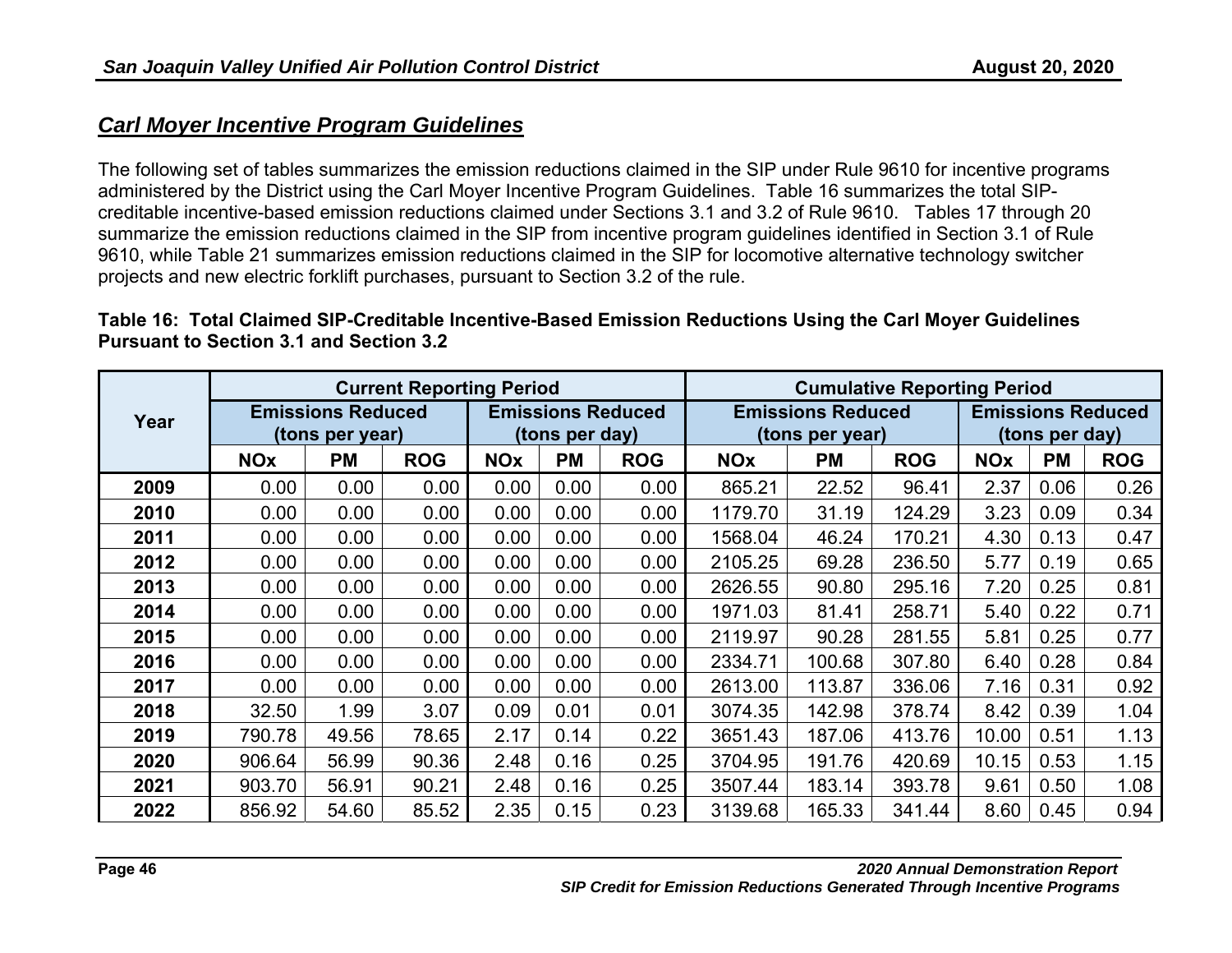|      |                       | <b>Current Reporting Period</b>             |            |                                            |           |            |                                             | <b>Cumulative Reporting Period</b> |            |                                            |           |            |  |
|------|-----------------------|---------------------------------------------|------------|--------------------------------------------|-----------|------------|---------------------------------------------|------------------------------------|------------|--------------------------------------------|-----------|------------|--|
| Year |                       | <b>Emissions Reduced</b><br>(tons per year) |            | <b>Emissions Reduced</b><br>(tons per day) |           |            | <b>Emissions Reduced</b><br>(tons per year) |                                    |            | <b>Emissions Reduced</b><br>(tons per day) |           |            |  |
|      | <b>NO<sub>x</sub></b> | PМ                                          | <b>ROG</b> | <b>NO<sub>x</sub></b>                      | <b>PM</b> | <b>ROG</b> | <b>NOx</b>                                  | <b>PM</b>                          | <b>ROG</b> | <b>NOx</b>                                 | <b>PM</b> | <b>ROG</b> |  |
| 2023 | 856.92                | 54.60                                       | 85.52      | 2.35                                       | 0.15      | 0.23       | 2795.14                                     | 150.12                             | 297.40     | 7.66                                       | 0.41      | 0.81       |  |
| 2024 | 856.92                | 54.60                                       | 85.52      | 2.35                                       | 0.15      | 0.23       | 2411.11                                     | 132.93                             | 248.53     | 6.61                                       | 0.36      | 0.68       |  |
| 2025 | 856.92                | 54.60                                       | 85.52      | 2.35                                       | 0.15      | 0.23       | 2060.04                                     | 117.69                             | 207.58     | 5.64                                       | 0.32      | 0.57       |  |
| 2026 | 843.14                | 53.70                                       | 84.04      | 2.31                                       | 0.15      | 0.23       | 1747.40                                     | 104.18                             | 172.58     | 4.79                                       | 0.29      | 0.47       |  |
| 2027 | 843.14                | 53.70                                       | 84.04      | 2.31                                       | 0.15      | 0.23       | 1384.94                                     | 87.38                              | 137.43     | 3.79                                       | 0.24      | 0.38       |  |
| 2028 | 810.65                | 51.71                                       | 80.97      | 2.22                                       | 0.14      | 0.22       | 877.32                                      | 56.19                              | 88.12      | 2.40                                       | 0.15      | 0.24       |  |

This section intentionally blank.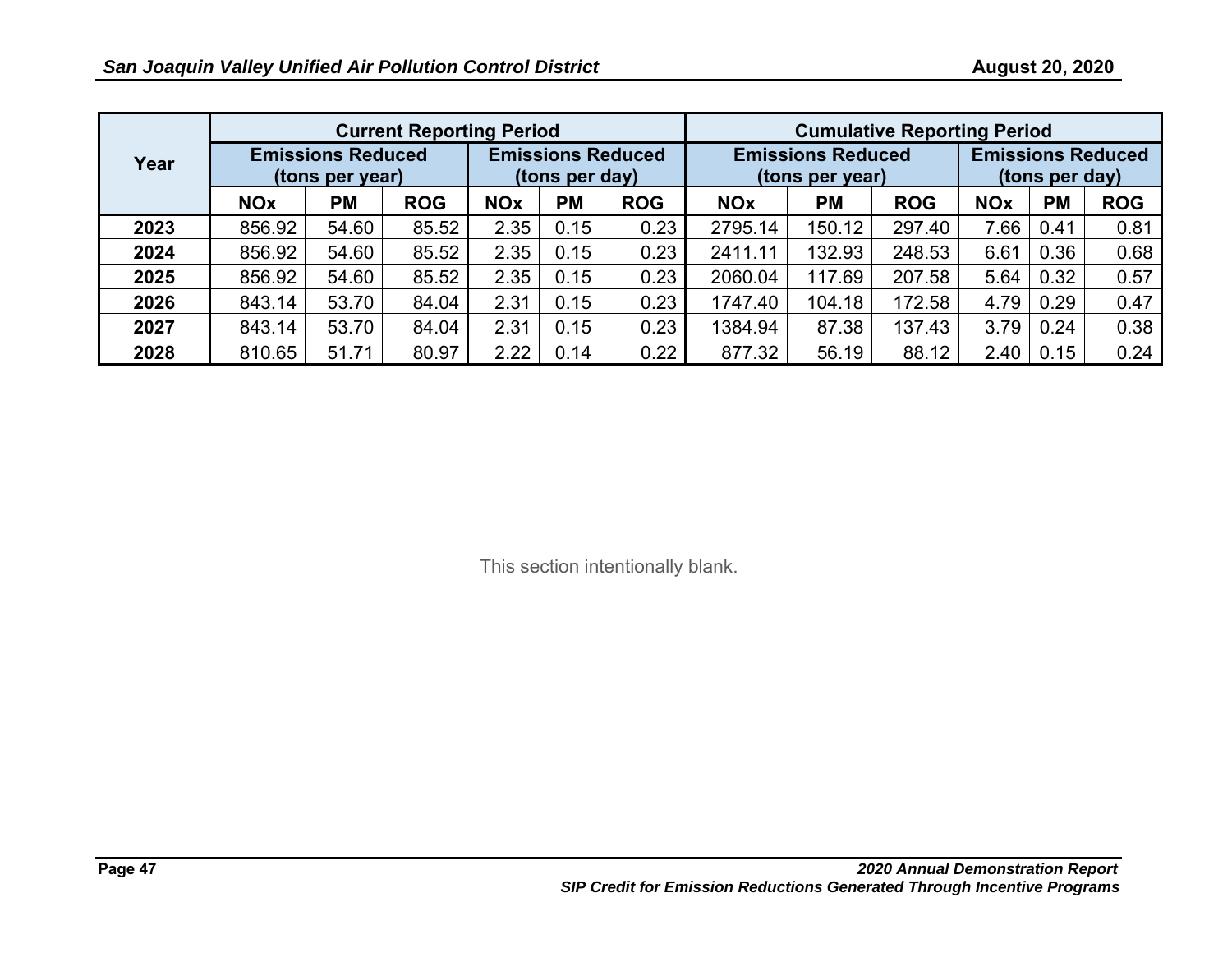|  | Table 17: SIP-Creditable Incentive-Based Emission Reductions for Off-Road Compression-Ignition Equipment |  |  |
|--|----------------------------------------------------------------------------------------------------------|--|--|
|  | <b>Replacement Claimed Pursuant to Section 3.1</b>                                                       |  |  |

|      |            |                          | <b>Current Reporting Period</b> |            | <b>Cumulative Reporting Period</b> |                          |            |                          |            |            |                |                          |
|------|------------|--------------------------|---------------------------------|------------|------------------------------------|--------------------------|------------|--------------------------|------------|------------|----------------|--------------------------|
| Year |            | <b>Emissions Reduced</b> |                                 |            |                                    | <b>Emissions Reduced</b> |            | <b>Emissions Reduced</b> |            |            |                | <b>Emissions Reduced</b> |
|      |            | (tons per year)          |                                 |            | (tons per day)                     |                          |            | (tons per year)          |            |            | (tons per day) |                          |
|      | <b>NOx</b> | <b>PM</b>                | <b>ROG</b>                      | <b>NOx</b> | <b>PM</b>                          | <b>ROG</b>               | <b>NOx</b> | <b>PM</b>                | <b>ROG</b> | <b>NOx</b> | <b>PM</b>      | <b>ROG</b>               |
| 2009 | 0.00       | 0.00                     | 0.00                            | 0.00       | 0.00                               | 0.00                     | 0.00       | 0.00                     | 0.00       | 0.00       | 0.00           | 0.00                     |
| 2010 | 0.00       | 0.00                     | 0.00                            | 0.00       | 0.00                               | 0.00                     | 0.00       | 0.00                     | 0.00       | 0.00       | 0.00           | 0.00                     |
| 2011 | 0.00       | 0.00                     | 0.00                            | 0.00       | 0.00                               | 0.00                     | 170.33     | 7.73                     | 25.47      | 0.47       | 0.02           | 0.07                     |
| 2012 | 0.00       | 0.00                     | 0.00                            | 0.00       | 0.00                               | 0.00                     | 469.96     | 22.81                    | 72.08      | 1.29       | 0.06           | 0.20                     |
| 2013 | 0.00       | 0.00                     | 0.00                            | 0.00       | 0.00                               | 0.00                     | 778.93     | 37.26                    | 113.80     | 2.13       | 0.10           | 0.31                     |
| 2014 | 0.00       | 0.00                     | 0.00                            | 0.00       | 0.00                               | 0.00                     | 1045.82    | 50.83                    | 152.58     | 2.87       | 0.14           | 0.42                     |
| 2015 | 0.00       | 0.00                     | 0.00                            | 0.00       | 0.00                               | 0.00                     | 1268.58    | 60.89                    | 181.90     | 3.48       | 0.17           | 0.50                     |
| 2016 | 0.00       | 0.00                     | 0.00                            | 0.00       | 0.00                               | 0.00                     | 1536.31    | 72.62                    | 212.55     | 4.21       | 0.20           | 0.58                     |
| 2017 | 0.00       | 0.00                     | 0.00                            | 0.00       | 0.00                               | 0.00                     | 1885.13    | 88.77                    | 246.43     | 5.16       | 0.24           | 0.68                     |
| 2018 | 32.50      | 1.99                     | 3.07                            | 0.09       | 0.01                               | 0.01                     | 2375.32    | 119.00                   | 293.54     | 6.51       | 0.33           | 0.80                     |
| 2019 | 701.19     | 45.39                    | 69.62                           | 1.92       | 0.12                               | 0.19                     | 3108.75    | 166.86                   | 367.12     | 8.52       | 0.46           | 1.01                     |
| 2020 | 809.08     | 52.61                    | 80.82                           | 2.22       | 0.14                               | 0.22                     | 3212.73    | 174.01                   | 378.09     | 8.80       | 0.48           | 1.04                     |
| 2021 | 809.08     | 52.61                    | 80.82                           | 2.22       | 0.14                               | 0.22                     | 3042.40    | 166.27                   | 352.63     | 8.34       | 0.46           | 0.97                     |
| 2022 | 809.08     | 52.61                    | 80.82                           | 2.22       | 0.14                               | 0.22                     | 2738.88    | 151.10                   | 305.91     | 7.50       | 0.41           | 0.84                     |
| 2023 | 809.08     | 52.61                    | 80.82                           | 2.22       | 0.14                               | 0.22                     | 2429.05    | 136.63                   | 264.22     | 6.65       | 0.37           | 0.72                     |
| 2024 | 809.08     | 52.61                    | 80.82                           | 2.22       | 0.14                               | 0.22                     | 2160.96    | 122.99                   | 225.38     | 5.92       | 0.34           | 0.62                     |
| 2025 | 809.08     | 52.61                    | 80.82                           | 2.22       | 0.14                               | 0.22                     | 1942.10    | 112.99                   | 196.28     | 5.32       | 0.31           | 0.54                     |
| 2026 | 809.08     | 52.61                    | 80.82                           | 2.22       | 0.14                               | 0.22                     | 1677.47    | 101.33                   | 165.68     | 4.60       | 0.28           | 0.45                     |
| 2027 | 809.08     | 52.61                    | 80.82                           | 2.22       | 0.14                               | 0.22                     | 1329.57    | 85.24                    | 131.92     | 3.64       | 0.23           | 0.36                     |
| 2028 | 776.59     | 50.62                    | 77.75                           | 2.13       | 0.14                               | 0.21                     | 843.27     | 55.09                    | 84.91      | 2.31       | 0.15           | 0.23                     |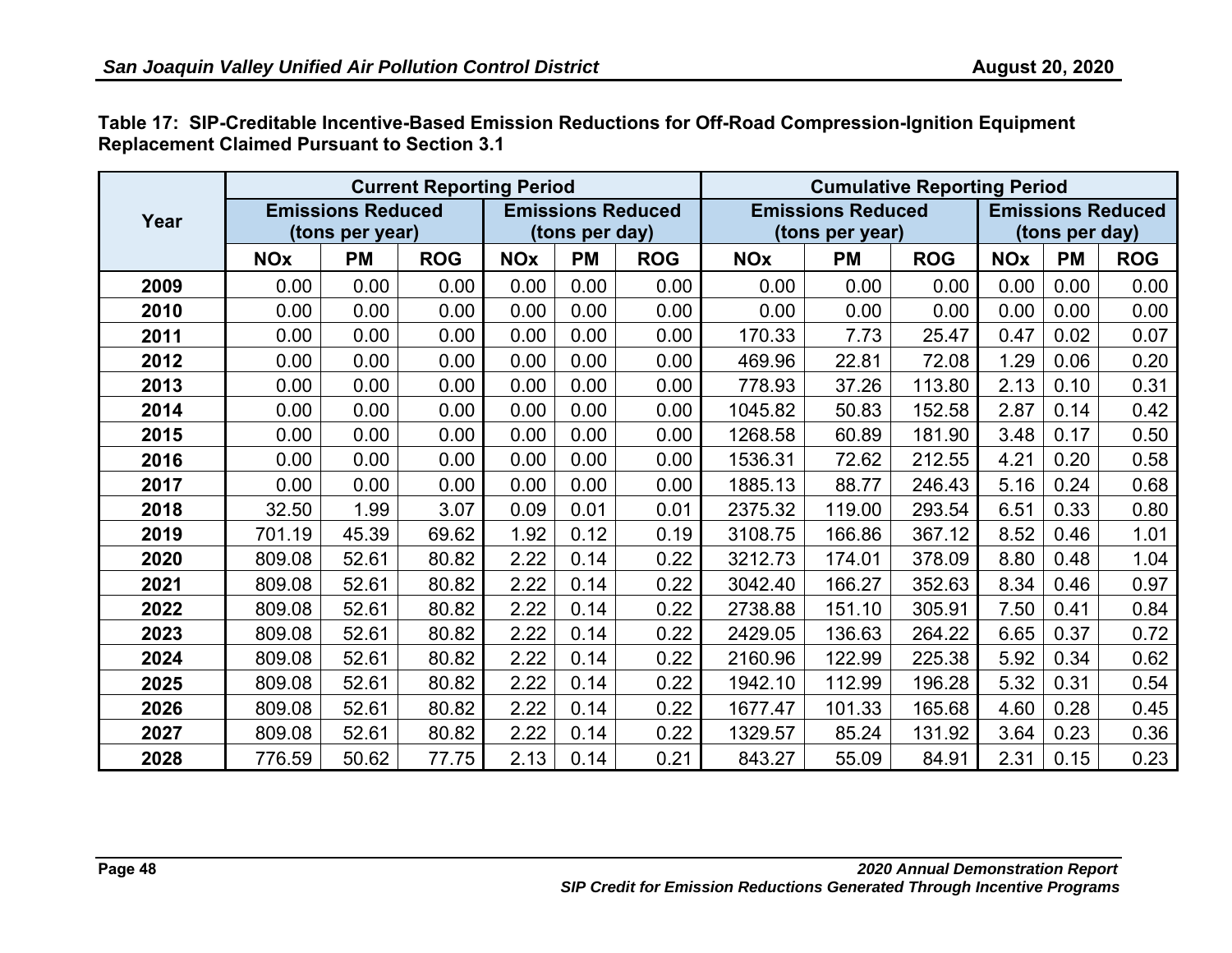|      |            | <b>Current Reporting Period</b>             |            |                                            |           |            |                                             | <b>Cumulative Reporting Period</b> |            |            |                                            |            |  |
|------|------------|---------------------------------------------|------------|--------------------------------------------|-----------|------------|---------------------------------------------|------------------------------------|------------|------------|--------------------------------------------|------------|--|
| Year |            | <b>Emissions Reduced</b><br>(tons per year) |            | <b>Emissions Reduced</b><br>(tons per day) |           |            | <b>Emissions Reduced</b><br>(tons per year) |                                    |            |            | <b>Emissions Reduced</b><br>(tons per day) |            |  |
|      | <b>NOx</b> | <b>PM</b>                                   | <b>ROG</b> | <b>NOx</b>                                 | <b>PM</b> | <b>ROG</b> | <b>NOx</b>                                  | <b>PM</b>                          | <b>ROG</b> | <b>NOx</b> | <b>PM</b>                                  | <b>ROG</b> |  |
| 2009 | 0.00       | 0.00                                        | 0.00       | 0.00                                       | 0.00      | 0.00       | 57.54                                       | 1.57                               | 6.30       | 0.16       | 0.00                                       | 0.02       |  |
| 2010 | 0.00       | 0.00                                        | 0.00       | 0.00                                       | 0.00      | 0.00       | 108.86                                      | 4.12                               | 12.41      | 0.30       | 0.01                                       | 0.03       |  |
| 2011 | 0.00       | 0.00                                        | 0.00       | 0.00                                       | 0.00      | 0.00       | 158.88                                      | 6.38                               | 19.36      | 0.44       | 0.02                                       | 0.05       |  |
| 2012 | 0.00       | 0.00                                        | 0.00       | 0.00                                       | 0.00      | 0.00       | 209.04                                      | 8.05                               | 25.51      | 0.57       | 0.02                                       | 0.07       |  |
| 2013 | 0.00       | 0.00                                        | 0.00       | 0.00                                       | 0.00      | 0.00       | 227.46                                      | 8.77                               | 27.87      | 0.62       | 0.02                                       | 0.08       |  |
| 2014 | 0.00       | 0.00                                        | 0.00       | 0.00                                       | 0.00      | 0.00       | 252.91                                      | 9.69                               | 31.24      | 0.69       | 0.03                                       | 0.09       |  |
| 2015 | 0.00       | 0.00                                        | 0.00       | 0.00                                       | 0.00      | 0.00       | 265.86                                      | 10.10                              | 32.82      | 0.73       | 0.03                                       | 0.09       |  |
| 2016 | 0.00       | 0.00                                        | 0.00       | 0.00                                       | 0.00      | 0.00       | 223.23                                      | 9.13                               | 28.24      | 0.61       | 0.03                                       | 0.08       |  |
| 2017 | 0.00       | 0.00                                        | 0.00       | 0.00                                       | 0.00      | 0.00       | 177.10                                      | 6.82                               | 22.69      | 0.49       | 0.02                                       | 0.06       |  |
| 2018 | 0.00       | 0.00                                        | 0.00       | 0.00                                       | 0.00      | 0.00       | 130.15                                      | 4.62                               | 16.07      | 0.36       | 0.01                                       | 0.04       |  |
| 2019 | 55.25      | 2.58                                        | 5.21       | 0.15                                       | 0.01      | 0.01       | 137.02                                      | 5.56                               | 15.20      | 0.38       | 0.02                                       | 0.04       |  |
| 2020 | 55.25      | 2.58                                        | 5.21       | 0.15                                       | 0.01      | 0.01       | 120.49                                      | 4.88                               | 13.16      | 0.33       | 0.01                                       | 0.04       |  |
| 2021 | 52.31      | 2.50                                        | 5.06       | 0.14                                       | 0.01      | 0.01       | 117.56                                      | 4.80                               | 13.02      | 0.32       | 0.01                                       | 0.04       |  |
| 2022 | 5.53       | 0.18                                        | 0.37       | 0.02                                       | 0.00      | 0.00       | 69.02                                       | 2.44                               | 8.23       | 0.19       | 0.01                                       | 0.02       |  |
| 2023 | 5.53       | 0.18                                        | 0.37       | 0.02                                       | 0.00      | 0.00       | 64.88                                       | 2.30                               | 7.76       | 0.18       | 0.01                                       | 0.02       |  |
| 2024 | 5.53       | 0.18                                        | 0.37       | 0.02                                       | 0.00      | 0.00       | 31.97                                       | 1.08                               | 3.56       | 0.09       | 0.00                                       | 0.01       |  |
| 2025 | 5.53       | 0.18                                        | 0.37       | 0.02                                       | 0.00      | 0.00       | 16.12                                       | 0.50                               | 1.59       | 0.04       | 0.00                                       | 0.00       |  |
| 2026 | 0.63       | 0.01                                        | 0.03       | 0.00                                       | 0.00      | 0.00       | 3.81                                        | 0.04                               | 0.37       | 0.01       | 0.00                                       | 0.00       |  |
| 2027 | 0.63       | 0.01                                        | 0.03       | 0.00                                       | 0.00      | 0.00       | 2.36                                        | 0.02                               | 0.27       | 0.01       | 0.00                                       | 0.00       |  |
| 2028 | 0.63       | 0.01                                        | 0.03       | 0.00                                       | 0.00      | 0.00       | 0.63                                        | 0.01                               | 0.03       | 0.00       | 0.00                                       | 0.00       |  |

**Table 18: SIP-Creditable Incentive-Based Emission Reductions for Off-Road Compression-Ignition Equipment Repower and Retrofit Claimed Pursuant to Section 3.1**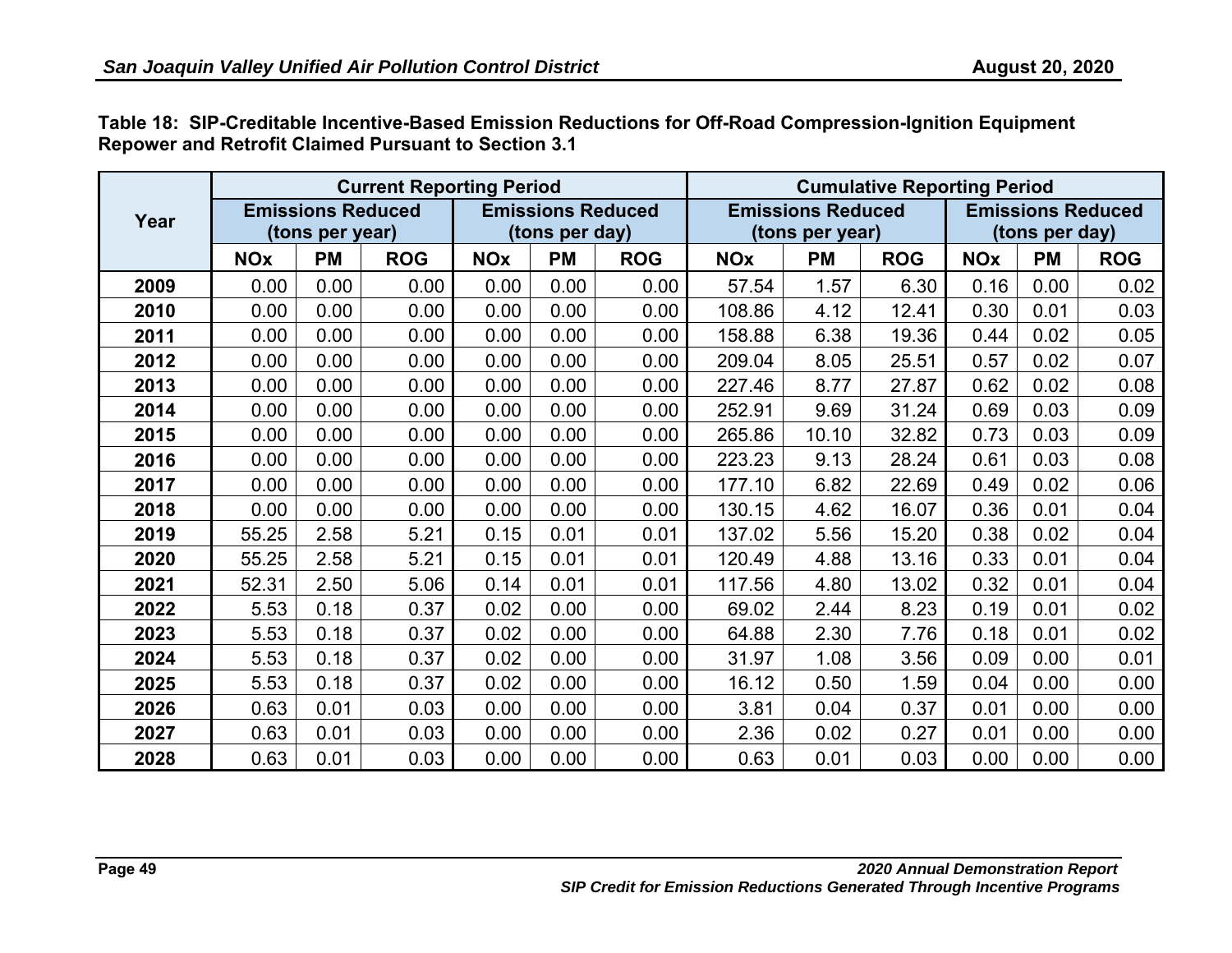|      |            |                                             | <b>Current Reporting Period</b> |            |                                            |            |            |                                             | <b>Cumulative Reporting Period</b> |            |                |                          |
|------|------------|---------------------------------------------|---------------------------------|------------|--------------------------------------------|------------|------------|---------------------------------------------|------------------------------------|------------|----------------|--------------------------|
| Year |            | <b>Emissions Reduced</b><br>(tons per year) |                                 |            | <b>Emissions Reduced</b><br>(tons per day) |            |            | <b>Emissions Reduced</b><br>(tons per year) |                                    |            | (tons per day) | <b>Emissions Reduced</b> |
|      | <b>NOx</b> | <b>PM</b>                                   | <b>ROG</b>                      | <b>NOx</b> | <b>PM</b>                                  | <b>ROG</b> | <b>NOx</b> | <b>PM</b>                                   | <b>ROG</b>                         | <b>NOx</b> | <b>PM</b>      | <b>ROG</b>               |
| 2009 | 0.00       | 0.00                                        | 0.00                            | 0.00       | 0.00                                       | 0.00       | 790.60     | 20.38                                       | 88.49                              | 2.17       | 0.06           | 0.24                     |
| 2010 | 0.00       | 0.00                                        | 0.00                            | 0.00       | 0.00                                       | 0.00       | 1036.20    | 25.64                                       | 109.36                             | 2.84       | 0.07           | 0.30                     |
| 2011 | 0.00       | 0.00                                        | 0.00                            | 0.00       | 0.00                                       | 0.00       | 1190.57    | 30.22                                       | 122.05                             | 3.26       | 0.08           | 0.33                     |
| 2012 | 0.00       | 0.00                                        | 0.00                            | 0.00       | 0.00                                       | 0.00       | 1307.24    | 33.46                                       | 128.73                             | 3.58       | 0.09           | 0.35                     |
| 2013 | 0.00       | 0.00                                        | 0.00                            | 0.00       | 0.00                                       | 0.00       | 1489.44    | 39.63                                       | 142.78                             | 4.08       | 0.11           | 0.39                     |
| 2014 | 0.00       | 0.00                                        | 0.00                            | 0.00       | 0.00                                       | 0.00       | 530.19     | 15.52                                       | 63.33                              | 1.45       | 0.04           | 0.17                     |
| 2015 | 0.00       | 0.00                                        | 0.00                            | 0.00       | 0.00                                       | 0.00       | 413.29     | 13.41                                       | 53.43                              | 1.13       | 0.04           | 0.15                     |
| 2016 | 0.00       | 0.00                                        | 0.00                            | 0.00       | 0.00                                       | 0.00       | 397.03     | 12.95                                       | 52.88                              | 1.09       | 0.04           | 0.14                     |
| 2017 | 0.00       | 0.00                                        | 0.00                            | 0.00       | 0.00                                       | 0.00       | 369.62     | 12.15                                       | 52.10                              | 1.01       | 0.03           | 0.14                     |
| 2018 | 0.00       | 0.00                                        | 0.00                            | 0.00       | 0.00                                       | 0.00       | 383.01     | 13.20                                       | 54.15                              | 1.05       | 0.04           | 0.15                     |
| 2019 | 9.98       | 0.78                                        | 1.30                            | 0.03       | 0.00                                       | 0.00       | 195.80     | 7.68                                        | 13.96                              | 0.54       | 0.02           | 0.04                     |
| 2020 | 9.98       | 0.78                                        | 1.30                            | 0.03       | 0.00                                       | 0.00       | 171.46     | 6.56                                        | 12.35                              | 0.47       | 0.02           | 0.03                     |
| 2021 | 9.98       | 0.78                                        | 1.30                            | 0.03       | 0.00                                       | 0.00       | 155.19     | 5.89                                        | 11.51                              | 0.43       | 0.02           | 0.03                     |
| 2022 | 9.98       | 0.78                                        | 1.30                            | 0.03       | 0.00                                       | 0.00       | 149.80     | 5.66                                        | 11.17                              | 0.41       | 0.02           | 0.03                     |
| 2023 | 9.98       | 0.78                                        | 1.30                            | 0.03       | 0.00                                       | 0.00       | 125.89     | 5.12                                        | 9.66                               | 0.34       | 0.01           | 0.03                     |
| 2024 | 9.98       | 0.78                                        | 1.30                            | 0.03       | 0.00                                       | 0.00       | 70.95      | 3.57                                        | 6.27                               | 0.19       | 0.01           | 0.02                     |
| 2025 | 9.98       | 0.78                                        | 1.30                            | 0.03       | 0.00                                       | 0.00       | 43.13      | 2.61                                        | 4.30                               | 0.12       | 0.01           | 0.01                     |
| 2026 | 1.11       | 0.06                                        | 0.15                            | 0.00       | 0.00                                       | 0.00       | 26.07      | 1.61                                        | 2.63                               | 0.07       | 0.00           | 0.01                     |
| 2027 | 1.11       | 0.06                                        | 0.15                            | 0.00       | 0.00                                       | 0.00       | 15.98      | 1.08                                        | 2.06                               | 0.04       | 0.00           | 0.01                     |

### **Table 19: SIP-Creditable Incentive-Based Emission Reductions for Repower of Agricultural Pumps Engines Claimed Pursuant to Section 3.1**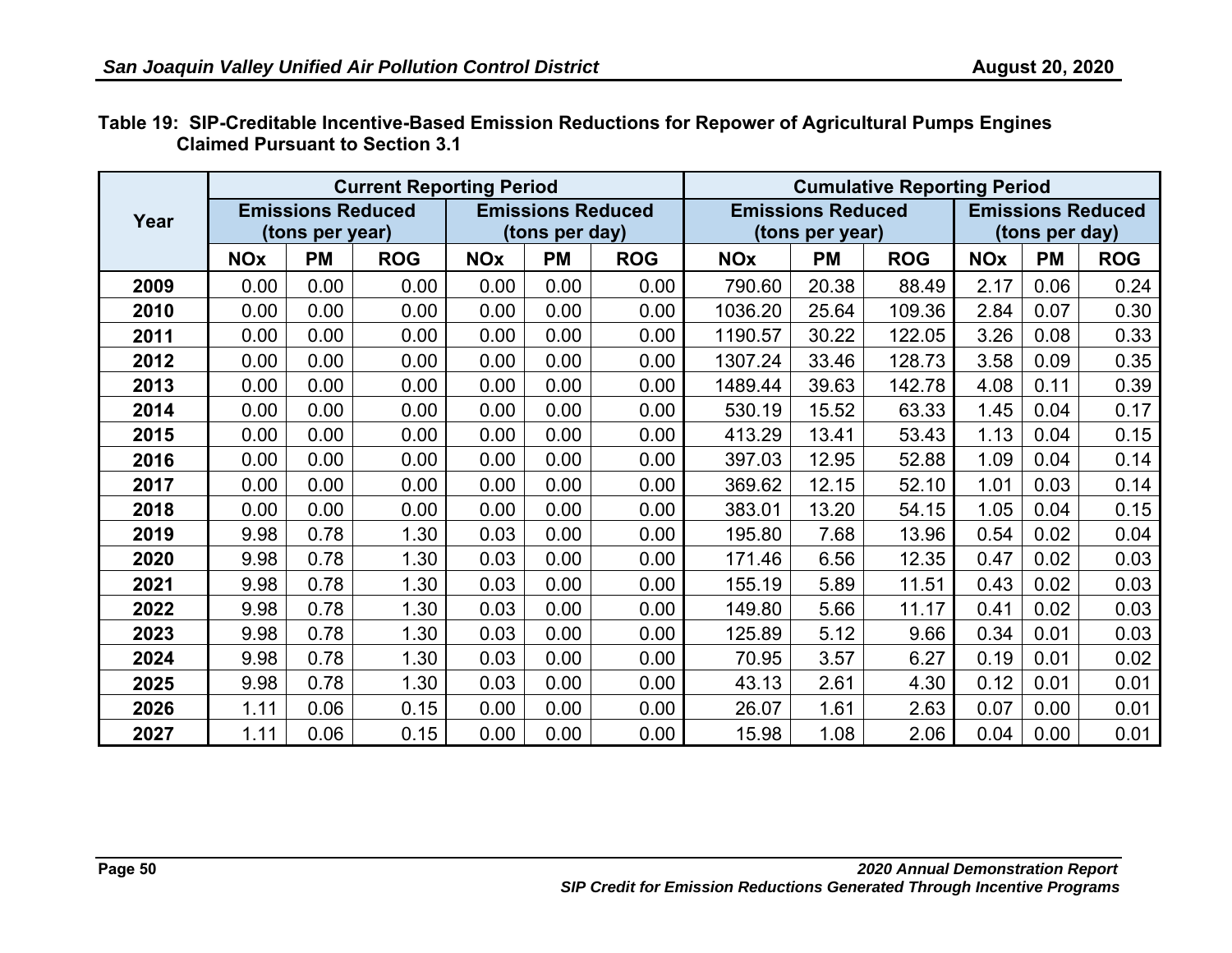|                                               |  | Table 20: SIP-Creditable Incentive-Based Emission Reductions for Purchase of New Electric Agricultural Pump |  |
|-----------------------------------------------|--|-------------------------------------------------------------------------------------------------------------|--|
| <b>Motors Claimed Pursuant to Section 3.1</b> |  |                                                                                                             |  |

|      |            |                                             | <b>Current Reporting Period</b> |            |                                            |            | <b>Cumulative Reporting Period</b><br><b>Emissions Reduced</b><br><b>Emissions Reduced</b><br>(tons per day)<br>(tons per year)<br><b>PM</b><br><b>ROG</b><br><b>NOx</b><br><b>NOx</b><br><b>PM</b><br>0.00<br>0.00<br>0.00<br>0.00<br>0.00<br>0.00<br>0.00<br>0.85<br>0.05<br>17.57<br>0.91<br>0.00<br>25.54<br>0.99<br>1.37<br>0.07<br>0.00<br>0.00 |      |      |      |      |            |
|------|------------|---------------------------------------------|---------------------------------|------------|--------------------------------------------|------------|-------------------------------------------------------------------------------------------------------------------------------------------------------------------------------------------------------------------------------------------------------------------------------------------------------------------------------------------------------|------|------|------|------|------------|
| Year |            | <b>Emissions Reduced</b><br>(tons per year) |                                 |            | <b>Emissions Reduced</b><br>(tons per day) |            |                                                                                                                                                                                                                                                                                                                                                       |      |      |      |      |            |
|      | <b>NOx</b> | <b>PM</b>                                   | <b>ROG</b>                      | <b>NOx</b> | <b>PM</b>                                  | <b>ROG</b> |                                                                                                                                                                                                                                                                                                                                                       |      |      |      |      | <b>ROG</b> |
| 2009 | 0.00       | 0.00                                        | 0.00                            | 0.00       | 0.00                                       |            |                                                                                                                                                                                                                                                                                                                                                       |      |      |      |      | 0.00       |
| 2010 | 0.00       | 0.00                                        | 0.00                            | 0.00       | 0.00                                       |            |                                                                                                                                                                                                                                                                                                                                                       |      |      |      |      | 0.00       |
| 2011 | 0.00       | 0.00                                        | 0.00                            | 0.00       | 0.00                                       |            |                                                                                                                                                                                                                                                                                                                                                       |      |      |      |      | 0.00       |
| 2012 | 0.00       | 0.00                                        | 0.00                            | 0.00       | 0.00                                       | 0.00       | 35.86                                                                                                                                                                                                                                                                                                                                                 | 1.04 | 1.88 | 0.10 | 0.00 | 0.01       |
| 2013 | 0.00       | 0.00                                        | 0.00                            | 0.00       | 0.00                                       | 0.00       | 42.45                                                                                                                                                                                                                                                                                                                                                 | 1.08 | 2.21 | 0.12 | 0.00 | 0.01       |
| 2014 | 0.00       | 0.00                                        | 0.00                            | 0.00       | 0.00                                       | 0.00       | 53.78                                                                                                                                                                                                                                                                                                                                                 | 1.30 | 3.06 | 0.15 | 0.00 | 0.01       |
| 2015 | 0.00       | 0.00                                        | 0.00                            | 0.00       | 0.00                                       | 0.00       | 69.80                                                                                                                                                                                                                                                                                                                                                 | 1.47 | 4.05 | 0.19 | 0.00 | 0.01       |
| 2016 | 0.00       | 0.00                                        | 0.00                            | 0.00       | 0.00                                       | 0.00       | 75.65                                                                                                                                                                                                                                                                                                                                                 | 1.57 | 4.77 | 0.21 | 0.00 | 0.01       |
| 2017 | 0.00       | 0.00                                        | 0.00                            | 0.00       | 0.00                                       | 0.00       | 78.61                                                                                                                                                                                                                                                                                                                                                 | 1.72 | 5.49 | 0.22 | 0.00 | 0.02       |
| 2018 | 0.00       | 0.00                                        | 0.00                            | 0.00       | 0.00                                       | 0.00       | 83.86                                                                                                                                                                                                                                                                                                                                                 | 1.76 | 5.67 | 0.23 | 0.00 | 0.02       |
| 2019 | 0.00       | 0.00                                        | 0.00                            | 0.00       | 0.00                                       | 0.00       | 83.86                                                                                                                                                                                                                                                                                                                                                 | 1.76 | 5.67 | 0.23 | 0.00 | 0.02       |
| 2020 | 0.00       | 0.00                                        | 0.00                            | 0.00       | 0.00                                       | 0.00       | 66.29                                                                                                                                                                                                                                                                                                                                                 | 0.91 | 4.76 | 0.18 | 0.00 | 0.01       |
| 2021 | 0.00       | 0.00                                        | 0.00                            | 0.00       | 0.00                                       | 0.00       | 58.32                                                                                                                                                                                                                                                                                                                                                 | 0.77 | 4.30 | 0.16 | 0.00 | 0.01       |
| 2022 | 0.00       | 0.00                                        | 0.00                            | 0.00       | 0.00                                       | 0.00       | 48.00                                                                                                                                                                                                                                                                                                                                                 | 0.72 | 3.79 | 0.13 | 0.00 | 0.01       |
| 2023 | 0.00       | 0.00                                        | 0.00                            | 0.00       | 0.00                                       | 0.00       | 41.41                                                                                                                                                                                                                                                                                                                                                 | 0.68 | 3.46 | 0.11 | 0.00 | 0.01       |
| 2024 | 0.00       | 0.00                                        | 0.00                            | 0.00       | 0.00                                       | 0.00       | 30.08                                                                                                                                                                                                                                                                                                                                                 | 0.46 | 2.61 | 0.08 | 0.00 | 0.01       |
| 2025 | 0.00       | 0.00                                        | 0.00                            | 0.00       | 0.00                                       | 0.00       | 14.06                                                                                                                                                                                                                                                                                                                                                 | 0.29 | 1.62 | 0.04 | 0.00 | 0.00       |
| 2026 | 0.00       | 0.00                                        | 0.00                            | 0.00       | 0.00                                       | 0.00       | 8.21                                                                                                                                                                                                                                                                                                                                                  | 0.18 | 0.90 | 0.02 | 0.00 | 0.00       |
| 2027 | 0.00       | 0.00                                        | 0.00                            | 0.00       | 0.00                                       | 0.00       | 5.25                                                                                                                                                                                                                                                                                                                                                  | 0.04 | 0.19 | 0.01 | 0.00 | 0.00       |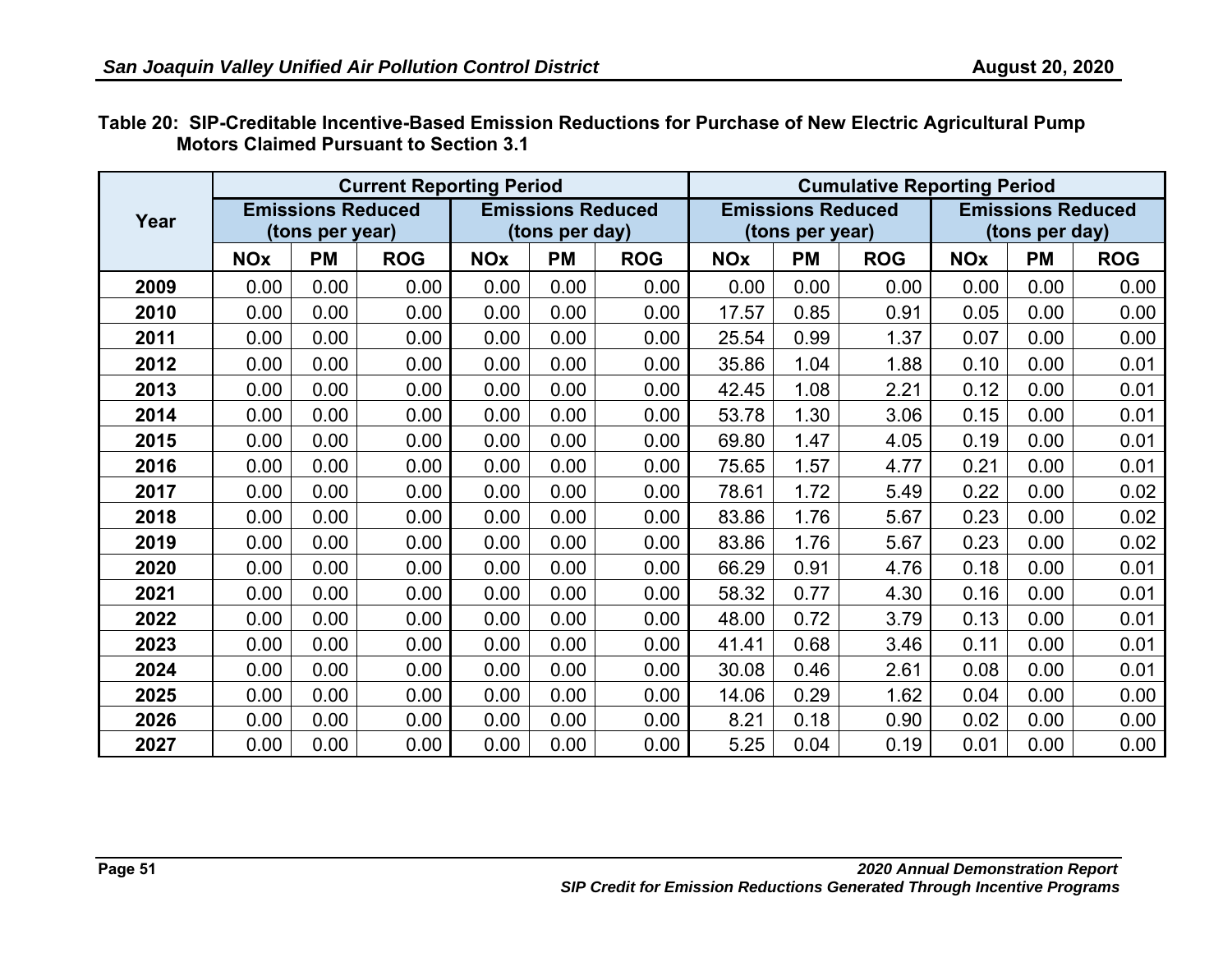| Table 21: SIP-Creditable Incentive-Based Emission Reductions for Locomotives and New Electric Forklift |  |  |
|--------------------------------------------------------------------------------------------------------|--|--|
| <b>Purchase Claimed Pursuant to Section 3.2</b>                                                        |  |  |

|      |            |                          | <b>Current Reporting Period</b> |            |                |                          |                          |                 | <b>Cumulative Reporting Period</b> |            | <b>Emissions Reduced</b> |            |
|------|------------|--------------------------|---------------------------------|------------|----------------|--------------------------|--------------------------|-----------------|------------------------------------|------------|--------------------------|------------|
| Year |            | <b>Emissions Reduced</b> |                                 |            |                | <b>Emissions Reduced</b> | <b>Emissions Reduced</b> |                 |                                    |            |                          |            |
|      |            | (tons per year)          |                                 |            | (tons per day) |                          |                          | (tons per year) |                                    |            | (tons per day)           |            |
|      | <b>NOx</b> | <b>PM</b>                | <b>ROG</b>                      | <b>NOx</b> | PM             | <b>ROG</b>               | <b>NOx</b>               | <b>PM</b>       | <b>ROG</b>                         | <b>NOx</b> | <b>PM</b>                | <b>ROG</b> |
| 2009 | 0.00       | 0.00                     | 0.00                            | 0.00       | 0.00           | 0.00                     | 16.71                    | 0.56            | 1.60                               | 0.05       | 0.00                     | 0.00       |
| 2010 | 0.00       | 0.00                     | 0.00                            | 0.00       | 0.00           | 0.00                     | 16.71                    | 0.56            | 1.60                               | 0.05       | 0.00                     | 0.00       |
| 2011 | 0.00       | 0.00                     | 0.00                            | 0.00       | 0.00           | 0.00                     | 22.36                    | 0.90            | 1.95                               | 0.06       | 0.00                     | 0.01       |
| 2012 | 0.00       | 0.00                     | 0.00                            | 0.00       | 0.00           | 0.00                     | 82.80                    | 3.91            | 8.28                               | 0.23       | 0.01                     | 0.02       |
| 2013 | 0.00       | 0.00                     | 0.00                            | 0.00       | 0.00           | 0.00                     | 87.93                    | 4.04            | 8.47                               | 0.24       | 0.01                     | 0.02       |
| 2014 | 0.00       | 0.00                     | 0.00                            | 0.00       | 0.00           | 0.00                     | 87.98                    | 4.05            | 8.47                               | 0.24       | 0.01                     | 0.02       |
| 2015 | 0.00       | 0.00                     | 0.00                            | 0.00       | 0.00           | 0.00                     | 102.09                   | 4.38            | 9.32                               | 0.28       | 0.01                     | 0.03       |
| 2016 | 0.00       | 0.00                     | 0.00                            | 0.00       | 0.00           | 0.00                     | 102.14                   | 5.18            | 9.32                               | 0.28       | 0.01                     | 0.03       |
| 2017 | 0.00       | 0.00                     | 0.00                            | 0.00       | 0.00           | 0.00                     | 102.18                   | 5.98            | 9.33                               | 0.28       | 0.02                     | 0.03       |
| 2018 | 0.00       | 0.00                     | 0.00                            | 0.00       | 0.00           | 0.00                     | 102.18                   | 5.98            | 9.33                               | 0.28       | 0.02                     | 0.03       |
| 2019 | 24.35      | 0.82                     | 2.52                            | 0.07       | 0.00           | 0.01                     | 126.53                   | 6.80            | 11.85                              | 0.35       | 0.02                     | 0.03       |
| 2020 | 32.32      | 1.03                     | 3.04                            | 0.09       | 0.00           | 0.01                     | 134.50                   | 7.01            | 12.37                              | 0.37       | 0.02                     | 0.03       |
| 2021 | 32.32      | 1.03                     | 3.04                            | 0.09       | 0.00           | 0.01                     | 134.50                   | 7.01            | 12.37                              | 0.37       | 0.02                     | 0.03       |
| 2022 | 32.32      | 1.03                     | 3.04                            | 0.09       | 0.00           | 0.01                     | 134.50                   | 7.01            | 12.37                              | 0.37       | 0.02                     | 0.03       |
| 2023 | 32.32      | 1.03                     | 3.04                            | 0.09       | 0.00           | 0.01                     | 134.45                   | 7.00            | 12.36                              | 0.37       | 0.02                     | 0.03       |
| 2024 | 32.32      | 1.03                     | 3.04                            | 0.09       | 0.00           | 0.01                     | 117.69                   | 6.44            | 10.76                              | 0.32       | 0.02                     | 0.03       |
| 2025 | 32.32      | 1.03                     | 3.04                            | 0.09       | 0.00           | 0.01                     | 46.49                    | 2.96            | 3.89                               | 0.13       | 0.01                     | 0.01       |
| 2026 | 32.32      | 1.03                     | 3.04                            | 0.09       | 0.00           | 0.01                     | 32.37                    | 1.83            | 3.04                               | 0.09       | 0.01                     | 0.01       |
| 2027 | 32.32      | 1.03                     | 3.04                            | 0.09       | 0.00           | 0.01                     | 32.32                    | 1.03            | 3.04                               | 0.09       | 0.00                     | 0.01       |

1. Locomotive projects are contracted with a 20 year project life and Forklifts are contracted with a 10 year project life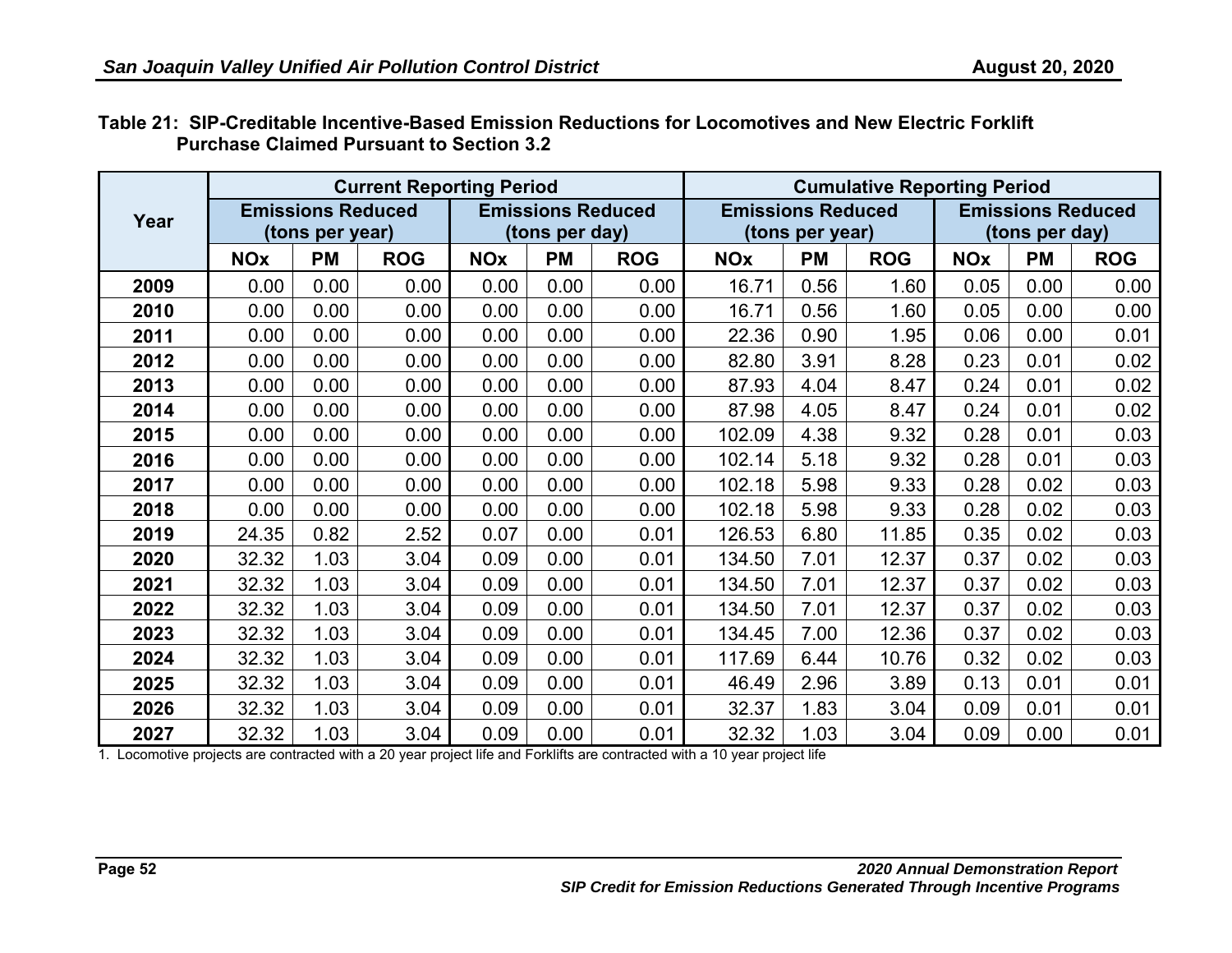### *Proposition 1B Incentive Program Guidelines*

The following table is a summary of incentive-based emission reductions claimed in the SIP from incentive programs administered by the District using the Proposition 1B incentive program guidelines, as identified in Section 3.1 and 3.2 of Rule 9610.

|      |                          |                 |            | <b>Current Reporting Period</b> |                | <b>Cumulative Reporting Period</b><br><b>Emissions Reduced</b><br><b>Emissions Reduced</b><br>(tons per year)<br>(tons per day)<br><b>ROG</b><br><b>NOx</b><br><b>PM</b><br><b>NO<sub>x</sub></b><br><b>PM</b><br><b>ROG</b><br>8.35<br>0.00<br>91.80<br>0.00<br>0.25<br>0.02<br>1.83<br>0.00<br>20.76<br>0.00<br>0.06<br>668.19<br>3.21<br>0.00<br>1170.35<br>41.17<br>0.00<br>0.11<br>72.93<br>0.00<br>1986.48<br>0.00<br>5.44<br>0.20<br>2095.95<br>77.49<br>0.00<br>5.74<br>0.21<br>0.00 |         |       |      |      |      |            |
|------|--------------------------|-----------------|------------|---------------------------------|----------------|----------------------------------------------------------------------------------------------------------------------------------------------------------------------------------------------------------------------------------------------------------------------------------------------------------------------------------------------------------------------------------------------------------------------------------------------------------------------------------------------|---------|-------|------|------|------|------------|
| Year | <b>Emissions Reduced</b> | (tons per year) |            | <b>Emissions Reduced</b>        | (tons per day) |                                                                                                                                                                                                                                                                                                                                                                                                                                                                                              |         |       |      |      |      |            |
|      | <b>NOx</b>               | <b>PM</b>       | <b>ROG</b> | <b>NOx</b>                      | <b>PM</b>      |                                                                                                                                                                                                                                                                                                                                                                                                                                                                                              |         |       |      |      |      | <b>ROG</b> |
| 2009 | 0.00                     | 0.00            | 0.00       | 0.00                            | 0.00           |                                                                                                                                                                                                                                                                                                                                                                                                                                                                                              |         |       |      |      |      | 0.00       |
| 2010 | 0.00                     | 0.00            | 0.00       | 0.00                            | 0.00           |                                                                                                                                                                                                                                                                                                                                                                                                                                                                                              |         |       |      |      |      | 0.00       |
| 2011 | 0.00                     | 0.00            | 0.00       | 0.00                            | 0.00           |                                                                                                                                                                                                                                                                                                                                                                                                                                                                                              |         |       |      |      |      | 0.00       |
| 2012 | 0.00                     | 0.00            | 0.00       | 0.00                            | 0.00           |                                                                                                                                                                                                                                                                                                                                                                                                                                                                                              |         |       |      |      |      | 0.00       |
| 2013 | 0.00                     | 0.00            | 0.00       | 0.00                            | 0.00           |                                                                                                                                                                                                                                                                                                                                                                                                                                                                                              |         |       |      |      |      | 0.00       |
| 2014 | 0.00                     | 0.00            | 0.00       | 0.00                            | 0.00           | 0.00                                                                                                                                                                                                                                                                                                                                                                                                                                                                                         | 2351.60 | 72.73 | 0.00 | 6.44 | 0.20 | 0.00       |
| 2015 | 0.00                     | 0.00            | 0.00       | 0.00                            | 0.00           | 0.00                                                                                                                                                                                                                                                                                                                                                                                                                                                                                         | 1968.05 | 61.07 | 0.00 | 5.39 | 0.17 | 0.00       |
| 2016 | 0.00                     | 0.00            | 0.00       | 0.00                            | 0.00           | 0.00                                                                                                                                                                                                                                                                                                                                                                                                                                                                                         | 1508.28 | 39.50 | 0.00 | 4.13 | 0.11 | 0.00       |
| 2017 | 0.00                     | 0.00            | 0.00       | 0.00                            | 0.00           | 0.00                                                                                                                                                                                                                                                                                                                                                                                                                                                                                         | 694.20  | 8.83  | 0.00 | 1.90 | 0.02 | 0.00       |
| 2018 | 0.93                     | 0.00            | 0.00       | 0.00                            | 0.00           | 0.00                                                                                                                                                                                                                                                                                                                                                                                                                                                                                         | 600.74  | 4.31  | 0.00 | 1.65 | 0.01 | 0.00       |
| 2019 | 2.78                     | 0.00            | 0.00       | 0.01                            | 0.00           | 0.00                                                                                                                                                                                                                                                                                                                                                                                                                                                                                         | 269.85  | 0.55  | 0.00 | 0.74 | 0.00 | 0.00       |
| 2020 | 2.78                     | 0.00            | 0.00       | 0.01                            | 0.00           | 0.00                                                                                                                                                                                                                                                                                                                                                                                                                                                                                         | 69.82   | 0.00  | 0.00 | 0.19 | 0.00 | 0.00       |
| 2021 | 2.78                     | 0.00            | 0.00       | 0.01                            | 0.00           | 0.00                                                                                                                                                                                                                                                                                                                                                                                                                                                                                         | 23.31   | 0.00  | 0.00 | 0.06 | 0.00 | 0.00       |
| 2022 | 2.78                     | 0.00            | 0.00       | 0.01                            | 0.00           | 0.00                                                                                                                                                                                                                                                                                                                                                                                                                                                                                         | 21.26   | 0.00  | 0.00 | 0.06 | 0.00 | 0.00       |
| 2023 | 1.84                     | 0.00            | 0.00       | 0.01                            | 0.00           | 0.00                                                                                                                                                                                                                                                                                                                                                                                                                                                                                         | 3.65    | 0.00  | 0.00 | 0.01 | 0.00 | 0.00       |
| 2024 | 0.00                     | 0.00            | 0.00       | 0.00                            | 0.00           | 0.00                                                                                                                                                                                                                                                                                                                                                                                                                                                                                         | 0.00    | 0.00  | 0.00 | 0.00 | 0.00 | 0.00       |
| 2025 | 0.00                     | 0.00            | 0.00       | 0.00                            | 0.00           | 0.00                                                                                                                                                                                                                                                                                                                                                                                                                                                                                         | 0.00    | 0.00  | 0.00 | 0.00 | 0.00 | 0.00       |
| 2026 | 0.00                     | 0.00            | 0.00       | 0.00                            | 0.00           | 0.00                                                                                                                                                                                                                                                                                                                                                                                                                                                                                         | 0.00    | 0.00  | 0.00 | 0.00 | 0.00 | 0.00       |

### **Table 22: SIP-Creditable Incentive-Based Emission Reductions for On-Road Trucks**

**Page 53** *2020 Annual Demonstration Report SIP Credit for Emission Reductions Generated Through Incentive Programs*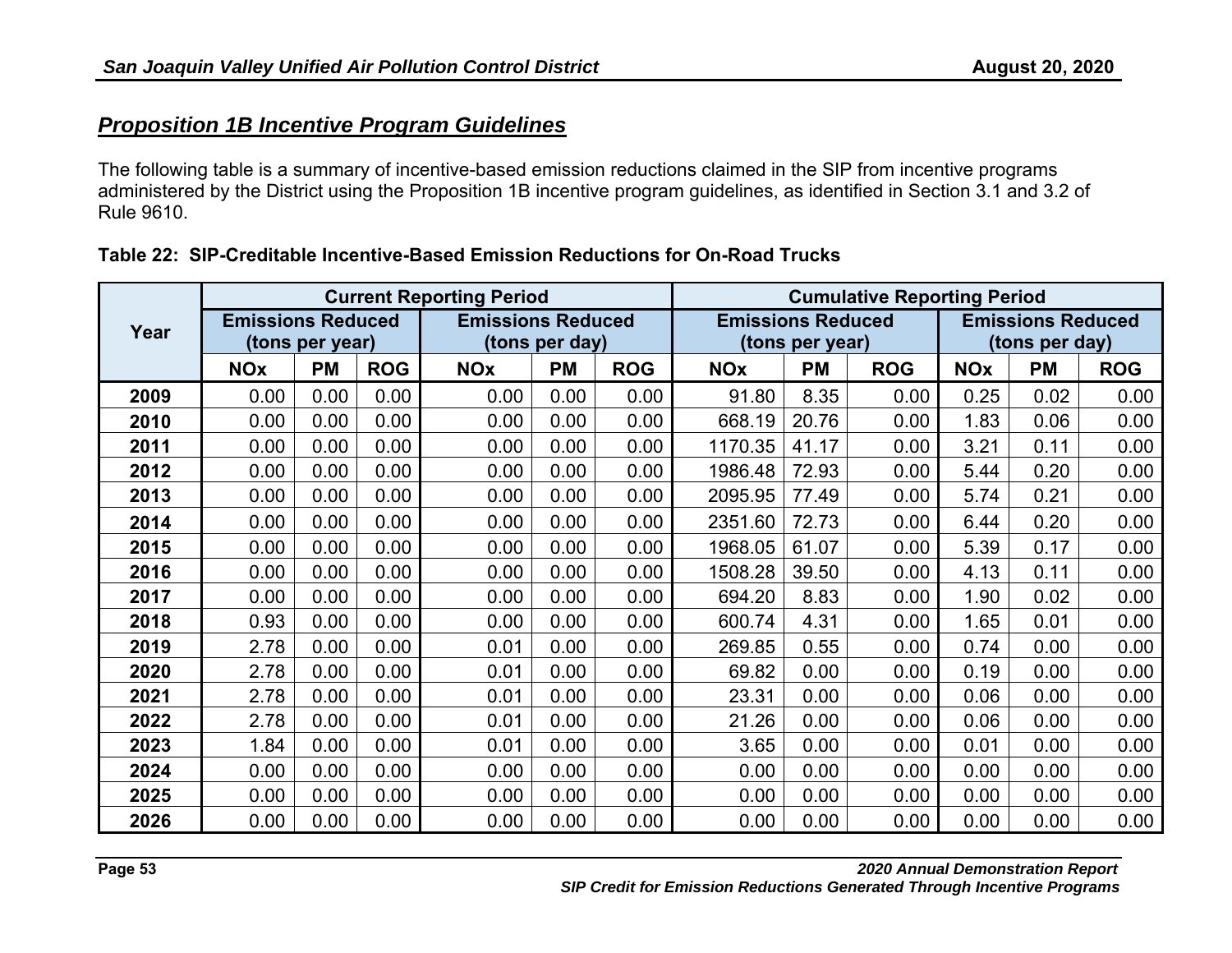| <b>Current Reporting Period</b><br><b>Cumulative Reporting Period</b><br><b>Emissions Reduced</b><br><b>Emissions Reduced</b><br><b>Emissions Reduced</b> |            |                 |            |            |                |            |            |                 |            |                       |                          |            |
|-----------------------------------------------------------------------------------------------------------------------------------------------------------|------------|-----------------|------------|------------|----------------|------------|------------|-----------------|------------|-----------------------|--------------------------|------------|
| Year                                                                                                                                                      |            |                 |            |            |                |            |            |                 |            |                       | <b>Emissions Reduced</b> |            |
|                                                                                                                                                           |            | (tons per year) |            |            | (tons per day) |            |            | (tons per year) |            |                       | (tons per day)           |            |
|                                                                                                                                                           | <b>NOx</b> | <b>PM</b>       | <b>ROG</b> | <b>NOx</b> | <b>PM</b>      | <b>ROG</b> | <b>NOx</b> | <b>PM</b>       | <b>ROG</b> | <b>NO<sub>x</sub></b> | <b>PM</b>                | <b>ROG</b> |
| 2009                                                                                                                                                      | 0.00       | 0.00            | 0.00       | 0.00       | 0.00           | 0.00       | 0.00       | 0.00            | 0.00       | 0.00                  | 0.00                     | 0.00       |
| 2010                                                                                                                                                      | 0.00       | 0.00            | 0.00       | 0.00       | 0.00           | 0.00       | 0.00       | 0.00            | 0.00       | 0.00                  | 0.00                     | 0.00       |
| 2011                                                                                                                                                      | 0.00       | 0.00            | 0.00       | 0.00       | 0.00           | 0.00       | 0.00       | 0.00            | 0.00       | 0.00                  | 0.00                     | 0.00       |
| 2012                                                                                                                                                      | 0.00       | 0.00            | 0.00       | 0.00       | 0.00           | 0.00       | 0.00       | 0.00            | 0.00       | 0.00                  | 0.00                     | 0.00       |
| 2013                                                                                                                                                      | 0.00       | 0.00            | 0.00       | 0.00       | 0.00           | 0.00       | 0.00       | 0.00            | 0.00       | 0.00                  | 0.00                     | 0.00       |
| 2014                                                                                                                                                      | 0.00       | 0.00            | 0.00       | 0.00       | 0.00           | 0.00       | 0.00       | 0.00            | 0.00       | 0.00                  | 0.00                     | 0.00       |
| 2015                                                                                                                                                      | 0.00       | 0.00            | 0.00       | 0.00       | 0.00           | 0.00       | 0.00       | 0.00            | 0.00       | 0.00                  | 0.00                     | 0.00       |
| 2016                                                                                                                                                      | 0.00       | 0.00            | 0.00       | 0.00       | 0.00           | 0.00       | 0.00       | 0.00            | 0.00       | 0.00                  | 0.00                     | 0.00       |
| 2017                                                                                                                                                      | 0.00       | 0.00            | 0.00       | 0.00       | 0.00           | 0.00       | 41.49      | 2.05            | 0.00       | 0.11                  | 0.01                     | 0.00       |
| 2018                                                                                                                                                      | 0.00       | 0.00            | 0.00       | 0.00       | 0.00           | 0.00       | 41.49      | 2.05            | 0.00       | 0.11                  | 0.01                     | 0.00       |
| 2019                                                                                                                                                      | 10.28      | 0.38            | 0.00       | 0.03       | 0.00           | 0.00       | 51.77      | 2.44            | 0.00       | 0.14                  | 0.01                     | 0.00       |
| 2020                                                                                                                                                      | 10.28      | 0.38            | 0.00       | 0.03       | 0.00           | 0.00       | 51.77      | 2.44            | 0.00       | 0.14                  | 0.01                     | 0.00       |
| 2021                                                                                                                                                      | 10.28      | 0.38            | 0.00       | 0.03       | 0.00           | 0.00       | 51.77      | 2.44            | 0.00       | 0.14                  | 0.01                     | 0.00       |
| 2022                                                                                                                                                      | 10.28      | 0.38            | 0.00       | 0.03       | 0.00           | 0.00       | 51.77      | 2.44            | 0.00       | 0.14                  | 0.01                     | 0.00       |
| 2023                                                                                                                                                      | 10.28      | 0.38            | 0.00       | 0.03       | 0.00           | 0.00       | 51.77      | 2.44            | 0.00       | 0.14                  | 0.01                     | 0.00       |
| 2024                                                                                                                                                      | 10.28      | 0.38            | 0.00       | 0.03       | 0.00           | 0.00       | 51.77      | 2.44            | 0.00       | 0.14                  | 0.01                     | 0.00       |
| 2025                                                                                                                                                      | 10.28      | 0.38            | 0.00       | 0.03       | 0.00           | 0.00       | 51.77      | 2.44            | 0.00       | 0.14                  | 0.01                     | 0.00       |
| 2026                                                                                                                                                      | 10.28      | 0.38            | 0.00       | 0.03       | 0.00           | 0.00       | 51.77      | 2.44            | 0.00       | 0.14                  | 0.01                     | 0.00       |
| 2027                                                                                                                                                      | 10.28      | 0.38            | 0.00       | 0.03       | 0.00           | 0.00       | 51.77      | 2.44            | 0.00       | 0.14                  | 0.01                     | 0.00       |
| 2028                                                                                                                                                      | 10.28      | 0.38            | 0.00       | 0.03       | 0.00           | 0.00       | 51.77      | 2.44            | 0.00       | 0.14                  | 0.01                     | 0.00       |
| 2029                                                                                                                                                      | 10.28      | 0.38            | 0.00       | 0.03       | 0.00           | 0.00       | 51.77      | 2.44            | 0.00       | 0.14                  | 0.01                     | 0.00       |
| 2030                                                                                                                                                      | 10.28      | 0.38            | 0.00       | 0.03       | 0.00           | 0.00       | 51.77      | 2.44            | 0.00       | 0.14                  | 0.01                     | 0.00       |
| 2031                                                                                                                                                      | 10.28      | 0.38            | 0.00       | 0.03       | 0.00           | 0.00       | 51.77      | 2.44            | 0.00       | 0.14                  | 0.01                     | 0.00       |

### **Table 23: SIP-Creditable Incentive-Based Emission Reductions for Locomotive Replacement**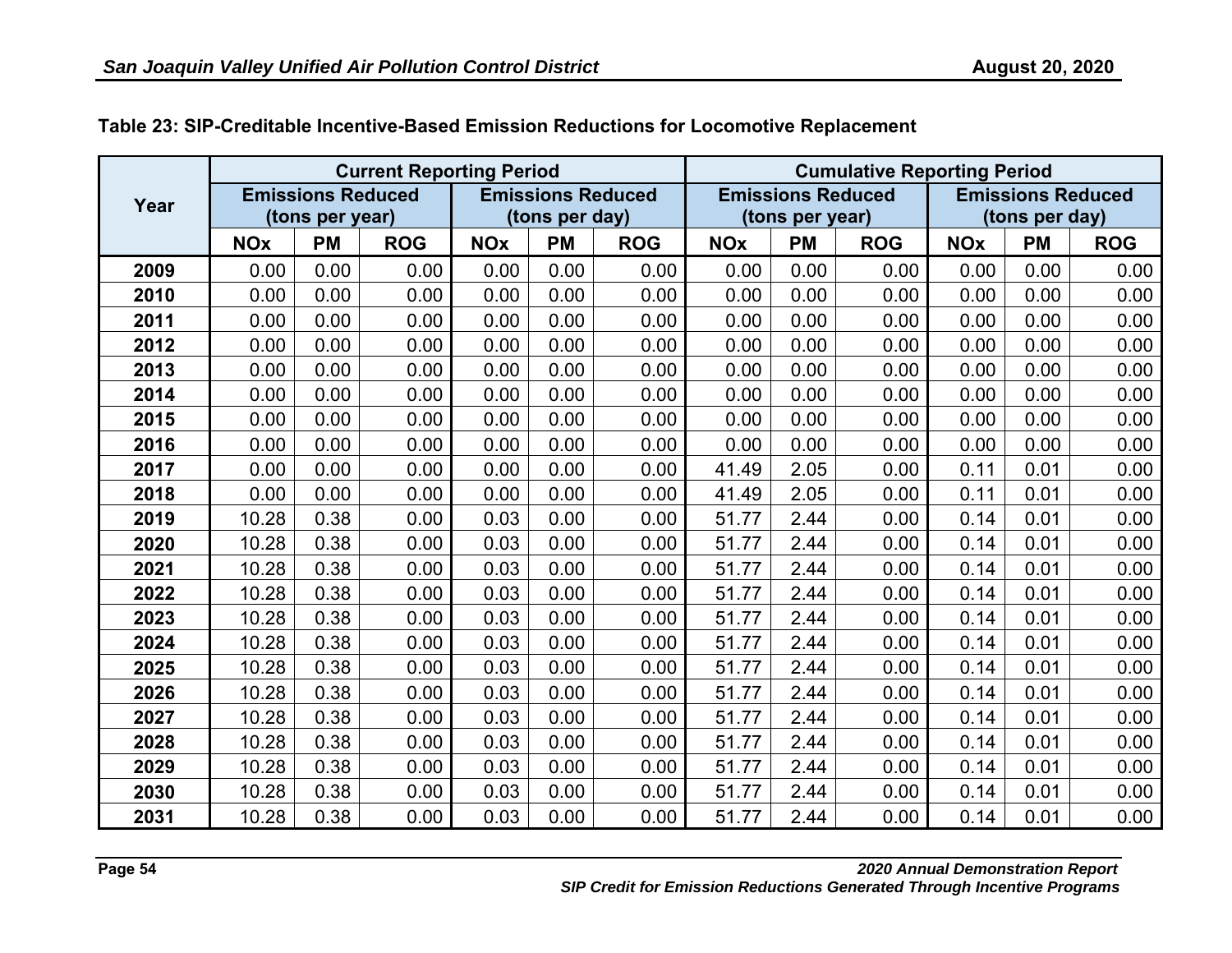### *Funding Agricultural Replacement Measures for Emission Reductions (FARMER) Program*

*Guidelines* The following table is a summary of incentive-based emission reductions claimed in the SIP from incentive programs administered by the District using the FARMER program guidelines, as identified in 3.2 of Rule 9610.

### **Table 24: SIP-Creditable Incentive-Based Emission Reductions for Agricultural UTV and On-Road Truck Replacement Claimed Pursuant to Section 3.2**

|      |            |                          | <b>Current Reporting Period</b> |            |                          |            |            |                 |                          |                                                                                                                                                                                                                                                                                                                                                                                             |      |            |
|------|------------|--------------------------|---------------------------------|------------|--------------------------|------------|------------|-----------------|--------------------------|---------------------------------------------------------------------------------------------------------------------------------------------------------------------------------------------------------------------------------------------------------------------------------------------------------------------------------------------------------------------------------------------|------|------------|
| Year |            | <b>Emissions Reduced</b> |                                 |            | <b>Emissions Reduced</b> |            |            |                 | <b>Emissions Reduced</b> |                                                                                                                                                                                                                                                                                                                                                                                             |      |            |
|      |            | (tons per year)          |                                 |            | (tons per day)           |            |            | (tons per year) |                          | <b>Cumulative Reporting Period</b><br><b>Emissions Reduced</b><br>(tons per day)<br><b>NOx</b><br><b>PM</b><br>0.00<br>0.00<br>0.00<br>0.00<br>0.00<br>0.00<br>0.00<br>0.00<br>0.00<br>0.00<br>0.00<br>0.00<br>0.00<br>0.00<br>0.00<br>0.00<br>0.00<br>0.00<br>0.00<br>0.01<br>0.11<br>0.00<br>0.00<br>0.13<br>0.12<br>0.00<br>0.08<br>0.00<br>0.00<br>0.06<br>0.00<br>0.00<br>0.00<br>0.00 |      |            |
|      | <b>NOx</b> | <b>PM</b>                | <b>ROG</b>                      | <b>NOx</b> | <b>PM</b>                | <b>ROG</b> | <b>NOx</b> | <b>PM</b>       | <b>ROG</b>               |                                                                                                                                                                                                                                                                                                                                                                                             |      | <b>ROG</b> |
| 2009 | 0.00       | 0.00                     | 0.00                            | 0.00       | 0.00                     | 0.00       | 0.00       | 0.00            | 0.00                     |                                                                                                                                                                                                                                                                                                                                                                                             |      | 0.00       |
| 2010 | 0.00       | 0.00                     | 0.00                            | 0.00       | 0.00                     | 0.00       | 0.00       | 0.00            | 0.00                     |                                                                                                                                                                                                                                                                                                                                                                                             |      | 0.00       |
| 2011 | 0.00       | 0.00                     | 0.00                            | 0.00       | 0.00                     | 0.00       | 0.00       | 0.00            | 0.00                     |                                                                                                                                                                                                                                                                                                                                                                                             |      | 0.00       |
| 2012 | 0.00       | 0.00                     | 0.00                            | 0.00       | 0.00                     | 0.00       | 0.00       | 0.00            | 0.00                     |                                                                                                                                                                                                                                                                                                                                                                                             |      | 0.00       |
| 2013 | 0.00       | 0.00                     | 0.00                            | 0.00       | 0.00                     | 0.00       | 0.00       | 0.00            | 0.00                     |                                                                                                                                                                                                                                                                                                                                                                                             |      | 0.00       |
| 2014 | 0.00       | 0.00                     | 0.00                            | 0.00       | 0.00                     | 0.00       | 0.00       | 0.00            | 0.00                     |                                                                                                                                                                                                                                                                                                                                                                                             |      | 0.00       |
| 2015 | 0.00       | 0.00                     | 0.00                            | 0.00       | 0.00                     | 0.00       | 0.00       | 0.00            | 0.00                     |                                                                                                                                                                                                                                                                                                                                                                                             |      | 0.00       |
| 2016 | 0.00       | 0.00                     | 0.00                            | 0.00       | 0.00                     | 0.00       | 0.00       | 0.00            | 0.00                     |                                                                                                                                                                                                                                                                                                                                                                                             |      | 0.00       |
| 2017 | 0.00       | 0.00                     | 0.00                            | 0.00       | 0.00                     | 0.00       | 0.00       | 0.00            | 0.00                     |                                                                                                                                                                                                                                                                                                                                                                                             |      | 0.00       |
| 2018 | 1.19       | 0.00                     | 0.08                            | 0.00       | 0.00                     | 0.00       | 2.54       | 0.02            | 0.64                     |                                                                                                                                                                                                                                                                                                                                                                                             |      | 0.00       |
| 2019 | 29.69      | 0.81                     | 20.04                           | 0.08       | 0.00                     | 0.05       | 41.05      | 1.19            | 27.97                    |                                                                                                                                                                                                                                                                                                                                                                                             |      | 0.08       |
| 2020 | 34.58      | 0.88                     | 21.68                           | 0.09       | 0.00                     | 0.06       | 45.94      | 1.26            | 29.60                    |                                                                                                                                                                                                                                                                                                                                                                                             |      | 0.08       |
| 2021 | 33.39      | 0.88                     | 21.59                           | 0.09       | 0.00                     | 0.06       | 44.18      | 1.26            | 29.48                    |                                                                                                                                                                                                                                                                                                                                                                                             |      | 0.08       |
| 2022 | 21.48      | 0.22                     | 19.74                           | 0.06       | 0.00                     | 0.05       | 28.05      | 0.32            | 26.95                    |                                                                                                                                                                                                                                                                                                                                                                                             |      | 0.07       |
| 2023 | 17.50      | 0.16                     | 19.29                           | 0.05       | 0.00                     | 0.05       | 23.29      | 0.24            | 25.98                    |                                                                                                                                                                                                                                                                                                                                                                                             |      | 0.07       |
| 2024 | 0.91       | 0.01                     | 1.18                            | 0.00       | 0.00                     | 0.00       | 0.91       | 0.01            | 1.18                     |                                                                                                                                                                                                                                                                                                                                                                                             |      | 0.00       |
| 2025 | 0.00       | 0.00                     | 0.00                            | 0.00       | 0.00                     | 0.00       | 0.00       | 0.00            | 0.00                     |                                                                                                                                                                                                                                                                                                                                                                                             |      | 0.00       |
| 2026 | 0.00       | 0.00                     | 0.00                            | 0.00       | 0.00                     | 0.00       | 0.00       | 0.00            | 0.00                     | 0.00                                                                                                                                                                                                                                                                                                                                                                                        | 0.00 | 0.00       |
| 2027 | 0.00       | 0.00                     | 0.00                            | 0.00       | 0.00                     | 0.00       | 0.00       | 0.00            | 0.00                     | 0.00                                                                                                                                                                                                                                                                                                                                                                                        | 0.00 | 0.00       |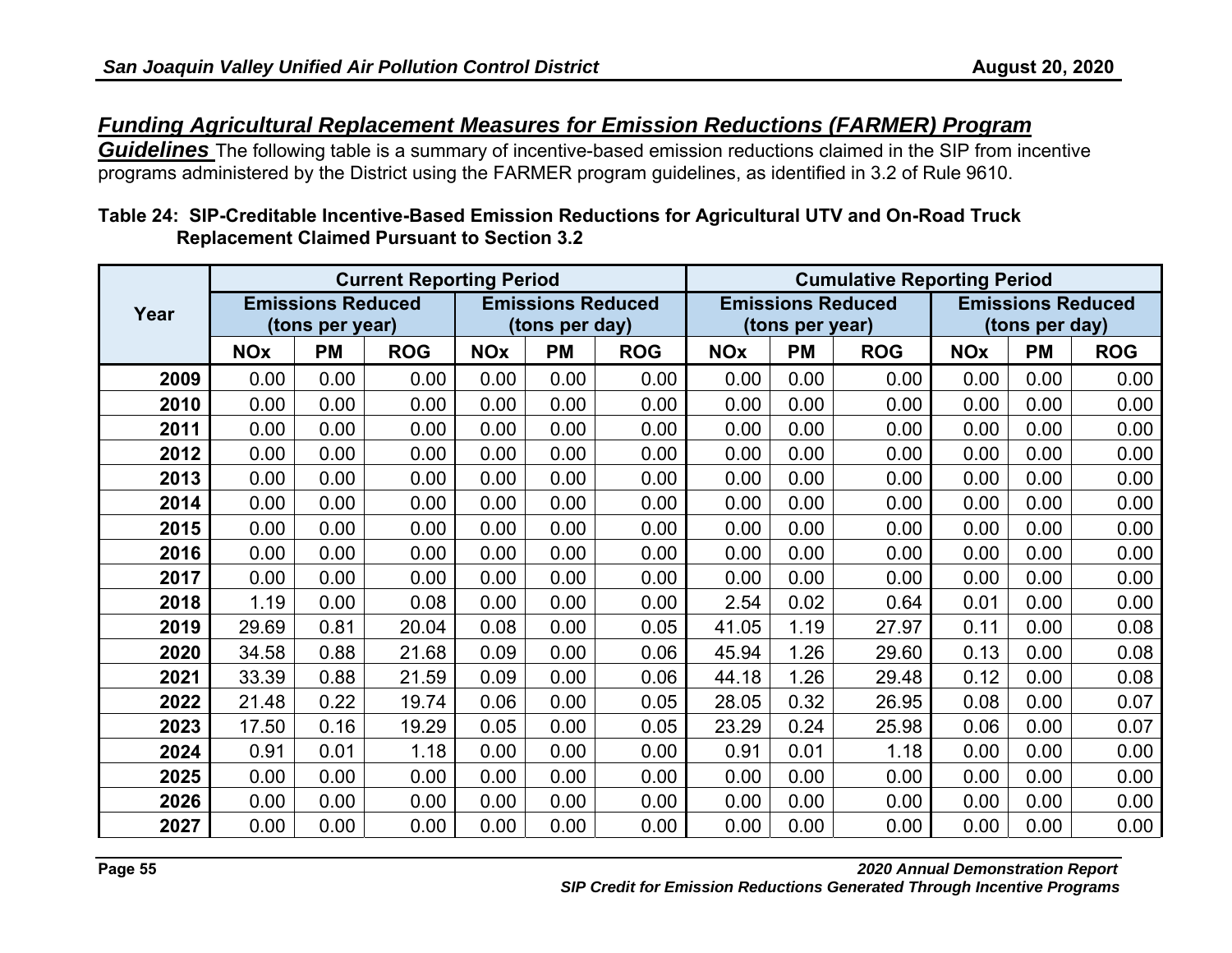|      |            |                                             | <b>Current Reporting Period</b> |            |                                            |            |              |                 |                                                                                                                                                                               |  |            |
|------|------------|---------------------------------------------|---------------------------------|------------|--------------------------------------------|------------|--------------|-----------------|-------------------------------------------------------------------------------------------------------------------------------------------------------------------------------|--|------------|
| Year |            | <b>Emissions Reduced</b><br>(tons per year) |                                 |            | <b>Emissions Reduced</b><br>(tons per day) |            |              | (tons per year) | <b>Cumulative Reporting Period</b><br><b>Emissions Reduced</b><br><b>Emissions Reduced</b><br>(tons per day)<br><b>ROG</b><br><b>PM</b><br><b>NOx</b><br>0.00<br>0.00<br>0.00 |  |            |
|      | <b>NOx</b> | <b>PM</b>                                   | <b>ROG</b>                      | <b>NOx</b> | <b>PM</b>                                  | <b>ROG</b> | <b>NOx</b>   | <b>PM</b>       |                                                                                                                                                                               |  | <b>ROG</b> |
| 2028 | $0.00\,$   | 0.00<br>0.00                                |                                 | $0.00\,$   | 0.00                                       | 0.00       | 0.00<br>0.00 |                 |                                                                                                                                                                               |  | 0.00       |

### *NRCS Combustion Systems Improvement of Mobile Equipment Incentive Program Guidelines*

The following table provides a summary of the SIP-creditable incentive-based emission reductions claimed in the SIP for incentive projects administered by the NRCS, as identified in Section 3.1 of Rule 9610.

### **Table 25: SIP-Creditable Incentive-Based Emission Reductions for Agricultural Equipment**

|      |                          |                 | <b>Current Reporting Period</b> |            |                |                          |            |                          | <b>Cumulative Reporting Period</b> |            |                |                          |
|------|--------------------------|-----------------|---------------------------------|------------|----------------|--------------------------|------------|--------------------------|------------------------------------|------------|----------------|--------------------------|
| Year | <b>Emissions Reduced</b> |                 |                                 |            |                | <b>Emissions Reduced</b> |            | <b>Emissions Reduced</b> |                                    |            |                | <b>Emissions Reduced</b> |
|      |                          | (tons per year) |                                 |            | (tons per day) |                          |            | (tons per year)          |                                    |            | (tons per day) |                          |
|      | <b>NOx</b>               | РM              | <b>ROG</b>                      | <b>NOx</b> | PМ             | <b>ROG</b>               | <b>NOx</b> | <b>PM</b>                | <b>ROG</b>                         | <b>NOx</b> | PМ             | <b>ROG</b>               |
| 2009 | 0.00                     | 0.00            | 0.00                            | 0.00       | 0.00           | 0.00                     | 141.98     | 4.91                     | 19.76                              | 0.39       | 0.01           | 0.05                     |
| 2010 | 0.00                     | 0.00            | 0.00                            | 0.00       | 0.00           | 0.00                     | 807.82     | 30.07                    | 113.00                             | 2.21       | 0.08           | 0.31                     |
| 2011 | 0.00                     | 0.00            | 0.00                            | 0.00       | 0.00           | 0.00                     | 1373.86    | 53.70                    | 194.75                             | 3.76       | 0.15           | 0.53                     |
| 2012 | 0.64                     | 0.03            | 0.07                            | 0.00       | 0.00           | 0.00                     | 1712.94    | 68.17                    | 241.01                             | 4.69       | 0.19           | 0.66                     |
| 2013 | 0.64                     | 0.03            | 0.07                            | 0.00       | 0.00           | 0.00                     | 1977.35    | 80.08                    | 277.11                             | 5.42       | 0.22           | 0.76                     |
| 2014 | 0.64                     | 0.03            | 0.07                            | 0.00       | 0.00           | 0.00                     | 2183.73    | 89.71                    | 305.42                             | 5.98       | 0.25           | 0.84                     |
| 2015 | 0.64                     | 0.03            | 0.07                            | 0.00       | 0.00           | 0.00                     | 2440.13    | 101.50                   | 339.29                             | 6.69       | 0.28           | 0.93                     |
| 2016 | 0.64                     | 0.03            | 0.07                            | 0.00       | 0.00           | 0.00                     | 2648.23    | 115.91                   | 365.67                             | 7.26       | 0.32           | 1.00                     |
| 2017 | 0.64                     | 0.03            | 0.07                            | 0.00       | 0.00           | 0.00                     | 2792.87    | 126.10                   | 383.02                             | 7.65       | 0.35           | 1.05                     |
| 2018 | 3.37                     | 0.28            | 0.44                            | 0.01       | 0.00           | 0.00                     | 2967.81    | 138.69                   | 404.28                             | 8.13       | 0.38           | 1.11                     |
| 2019 | 106.96                   | 7.90            | 13.62                           | 0.29       | 0.02           | 0.04                     | 2942.01    | 142.37                   | 399.46                             | 8.06       | 0.39           | 1.09                     |
| 2020 | 106.96                   | 7.90            | 13.62                           | 0.29       | 0.02           | 0.04                     | 2276.17    | 117.22                   | 306.21                             | 6.24       | 0.32           | 0.84                     |
| 2021 | 106.96                   | 7.90            | 13.62                           | 0.29       | 0.02           | 0.04                     | 1710.13    | 93.59                    | 224.46                             | 4.69       | 0.26           | 0.61                     |
| 2022 | 106.32                   | 7.87            | 13.55                           | 0.29       | 0.02           | 0.04                     | 1368.87    | 79.04                    | 178.20                             | 3.75       | 0.22           | 0.49                     |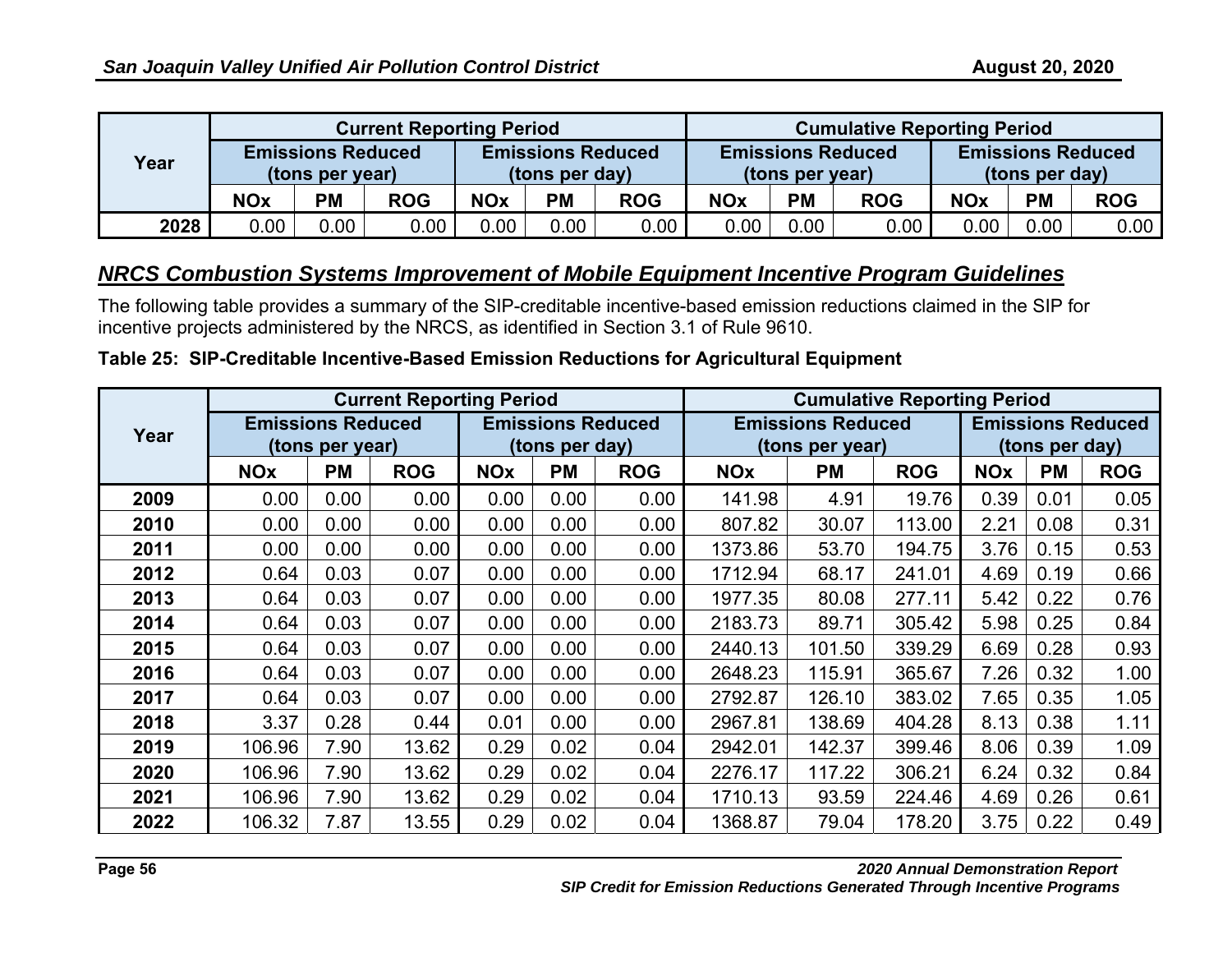|                                                     |            |                         | <b>Current Reporting Period</b> |                       |                |                          |            |                                             | <b>Cumulative Reporting Period</b> |                                            |           |            |
|-----------------------------------------------------|------------|-------------------------|---------------------------------|-----------------------|----------------|--------------------------|------------|---------------------------------------------|------------------------------------|--------------------------------------------|-----------|------------|
| <b>Emissions Reduced</b><br>Year<br>(tons per year) |            |                         |                                 |                       | (tons per day) | <b>Emissions Reduced</b> |            | <b>Emissions Reduced</b><br>(tons per year) |                                    | <b>Emissions Reduced</b><br>(tons per day) |           |            |
|                                                     | <b>NOx</b> | <b>PM</b><br><b>ROG</b> |                                 | <b>NO<sub>x</sub></b> | <b>PM</b>      | <b>ROG</b>               | <b>NOx</b> | <b>PM</b>                                   | <b>ROG</b>                         | <b>NO<sub>x</sub></b>                      | <b>PM</b> | <b>ROG</b> |
| 2023                                                | 106.32     | 7.87                    | 13.55                           | 0.29                  | 0.02           | 0.04                     | 1105.34    | 67.14                                       | 142.11                             | 3.03                                       | 0.18      | 0.39       |
| 2024                                                | 106.32     | 1.87                    | 13.55                           | 0.29                  | 0.02           | 0.04                     | 900.27     | 57.57                                       | 113.79                             | 2.47                                       | 0.16      | 0.31       |
| 2025                                                | 106.32     | 7.87                    | 13.55                           | 0.29                  | 0.02           | 0.04                     | 643.87     | 45.78                                       | 79.92                              | .76                                        | 0.13      | 0.22       |
| 2026                                                | 106.32     | .87                     | 13.55                           | 0.29                  | 0.02           | 0.04                     | 435.76     | 31.37                                       | 53.54                              | 1.19                                       | 0.09      | 0.15       |
| 2027                                                | 106.32     | $'$ .87                 | 13.55                           | 0.29                  | 0.02           | 0.04                     | 291.12     | 21.18                                       | 36.19                              | 0.80                                       | 0.06      | 0.10       |
| 2028                                                | 103.59     | .62                     | 13.18                           | 0.28                  | 0.02           | 0.04                     | 116.18     | 8.59                                        | 14.93                              | 0.32                                       | 0.02      | 0.04       |

This section intentionally blank.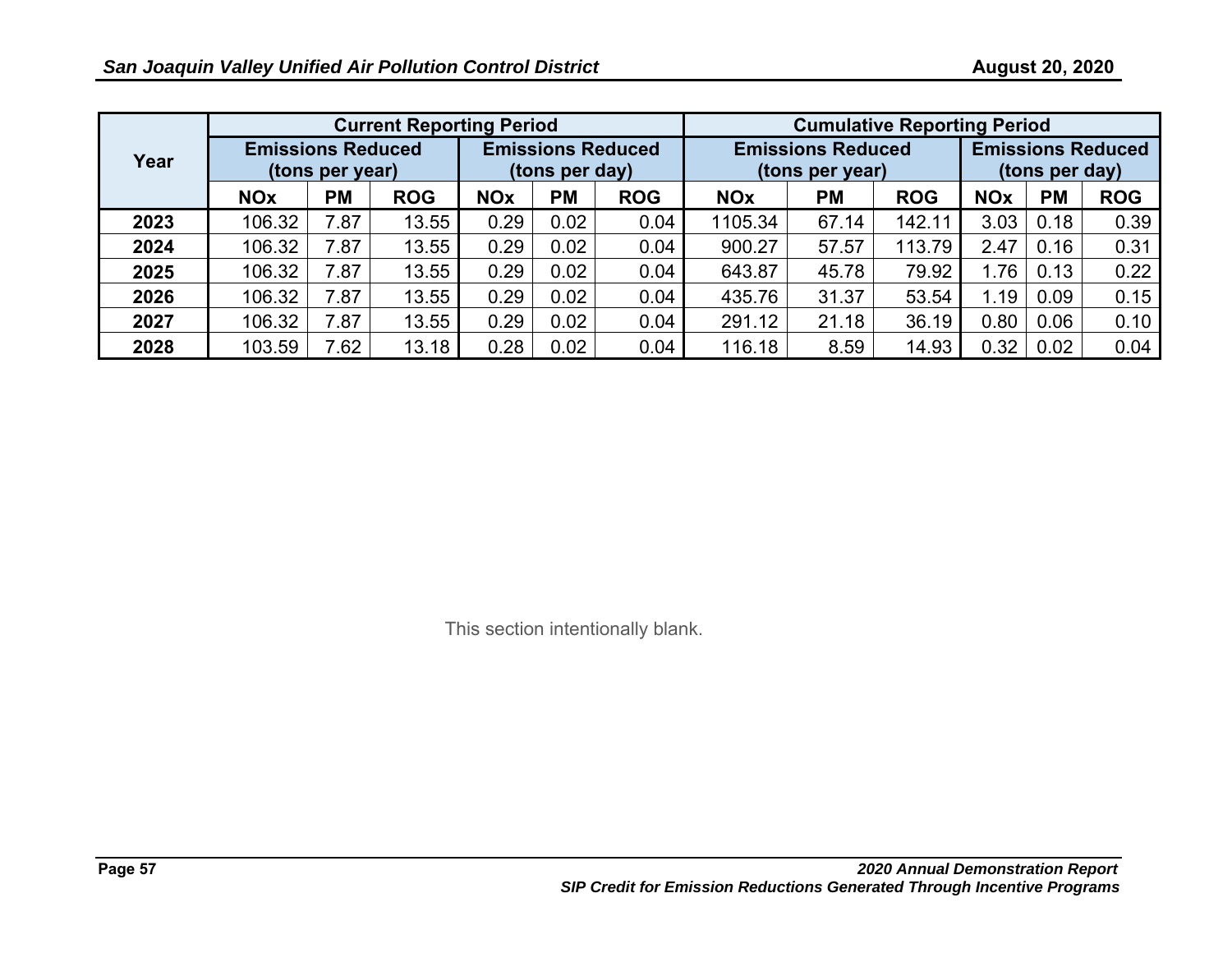**Appendix A District Incentive Program Project Information**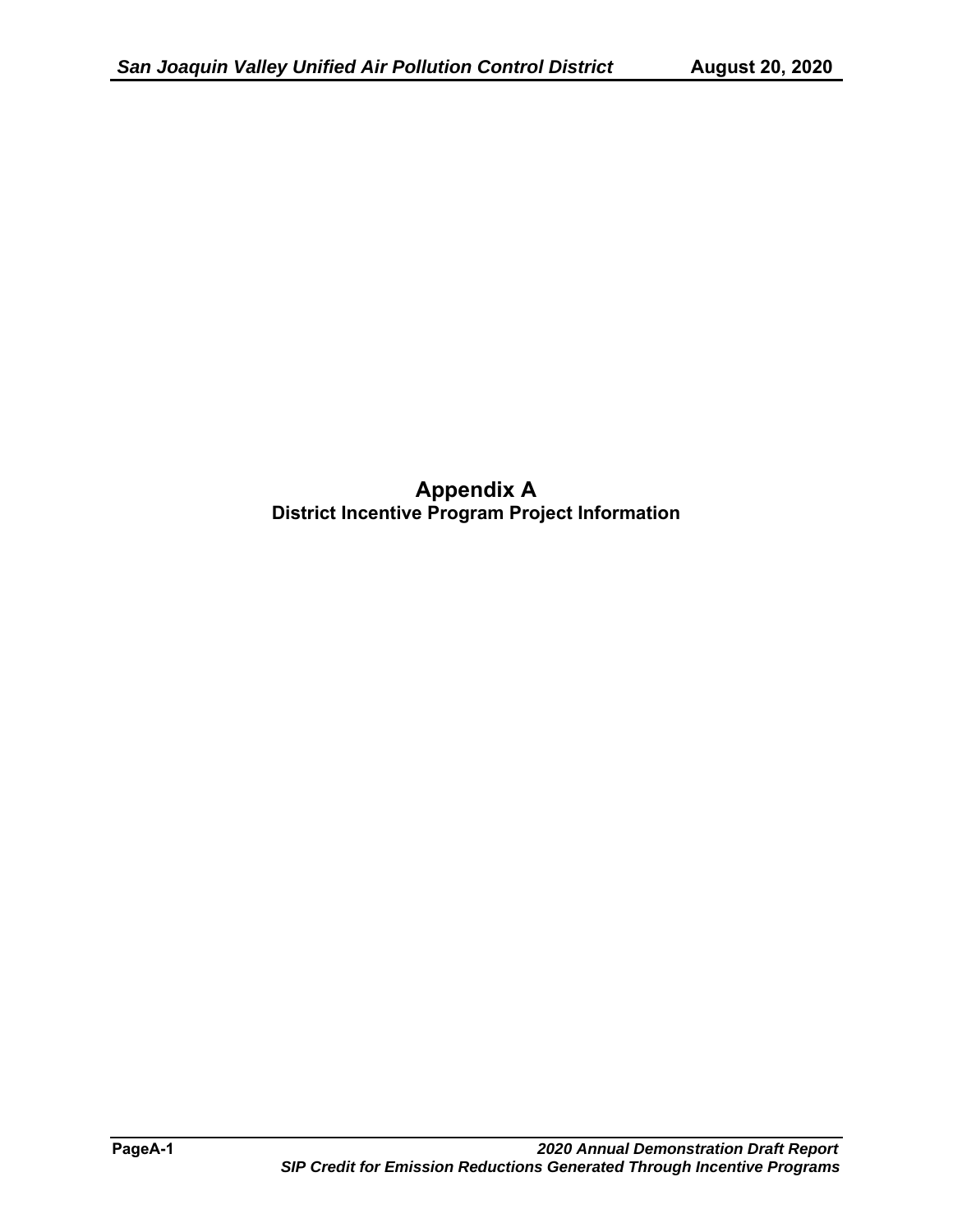|                         |                                   |             |                 |     |                   |            |                               |                         | Annual       | <b>Annual Annual</b> |                           |              |
|-------------------------|-----------------------------------|-------------|-----------------|-----|-------------------|------------|-------------------------------|-------------------------|--------------|----------------------|---------------------------|--------------|
|                         |                                   | <b>Fuel</b> | <b>Baseline</b> |     |                   | <b>New</b> |                               |                         | <b>Usage</b> |                      | Usage Usage Project       | Location     |
| Project#                | <b>Primary Function</b>           | Type        | Yr              |     |                   |            | Old HP Old Tier Eng Yr New HP | <b>New Tier</b>         | (Hours)      |                      | (Miles) (Fuel) Life (Yrs) | (County)     |
|                         | C-21213-1-A1 Agricultural Tractor | Diesel 1991 |                 | 54  | Tier <sub>0</sub> | 2019       | 66                            | Tier 4 Final            | 250          |                      | 10                        | Fresno       |
|                         | C-21593-1-A1 Agricultural Tractor | Diesel 1973 |                 | 76  | Tier 0            | 2019       | 114                           | Tier 4 Final            | 150          |                      | 10                        | Fresno       |
|                         | C-24968-1-A1 Agricultural Tractor | Diesel 1988 |                 | 102 | Tier <sub>0</sub> | 2018 115   |                               | Tier 4 Final            | 600          |                      | 10                        | Merced       |
| C-25720-1A              | <b>Agricultural Tractor</b>       | Diesel 2005 |                 | 67  | Tier 2            | 2019 73    |                               | Tier 4 Final            | 800          |                      | 10                        | Madera       |
| C-26007-1A              | Combine                           | Diesel 1997 |                 | 240 | Tier 1            | 2019       | 333                           | <b>Tier 4 Final</b>     | 500          |                      | 10                        | Fresno       |
|                         | C-28195-2-A1 Agricultural Tractor | Diesel 1990 |                 | 81  | Tier <sub>0</sub> | 2018       | 114                           | Tier 4 Final            | 500          |                      | 10                        | Fresno       |
|                         | C-30330-1-A1 Wheel Loader         | Diesel 2000 |                 | 151 | Tier 1            | 2018       | 140                           | Tier 4 Final            | 3285         |                      | 10                        | Merced       |
|                         | C-30419-1-A1 Wheel Loader         | Diesel 1999 |                 | 170 | Tier 1            | 2018       | 186                           | Tier 4 Final            | 1200         |                      | 10                        | Merced       |
| C-30646-2B              | <b>Agricultural Tractor</b>       | Diesel 1991 |                 | 97  | Tier <sub>0</sub> | 2018 114   |                               | Tier 4 Final            | 250          |                      | 10                        | <b>Kings</b> |
|                         | C-31146-1-A1 Agricultural Tractor | Diesel 1990 |                 | 95  | Tier <sub>0</sub> | 2018 89    |                               | Tier 4 Final            | 150          |                      | 10                        | Fresno       |
| C-32387-1A              | <b>Almond Harvester</b>           | Diesel 1982 |                 | 104 | Tier <sub>0</sub> | 2018 174   |                               | <b>Tier 4 Final</b>     | 600          |                      | 10                        | Merced       |
| C-32388-1A              | <b>Almond Harvester</b>           | Diesel 1980 |                 | 104 | Tier <sub>0</sub> | 2018       | 174                           | Tier 4 Final            | 600          |                      | 10                        | Merced       |
|                         | C-37898-1-A1 Agricultural Tractor | Diesel 1998 |                 | 88  | Tier 1            | 2018 115   |                               | Tier 4 Final            | 500          |                      | 10                        | Tulare       |
| C-39041-1A              | <b>Agricultural Tractor</b>       | Diesel 1998 |                 | 90  | Tier 1            | 2017       | 106                           | Tier 4 Phase In/Alt NOx | 250          |                      | 10                        | Tulare       |
| C-39399-1A              | <b>Agricultural Tractor</b>       | Diesel 1983 |                 | 90  | Tier <sub>0</sub> | 2017 106   |                               | <b>Tier 4 Final</b>     | 205          |                      | 10                        | Tulare       |
| C-39486-1A              | <b>Agricultural Tractor</b>       | Diesel 1978 |                 | 80  | Tier 0            | 2018 73    |                               | Tier 4 Final            | 150          |                      | 10                        | Fresno       |
|                         | C-40134-1-A1 Agricultural Tractor | Diesel 1995 |                 | 216 | Tier <sub>0</sub> | 2018 115   |                               | Tier 4 Final            | 525          |                      | 10                        | Tulare       |
|                         | C-40135-1-A1 Agricultural Tractor | Diesel 1991 |                 | 109 | Tier <sub>0</sub> | 2019       | 115                           | Tier 4 Final            | 525          |                      | 10                        | Tulare       |
| C-41695-1-A1 Bale Wagon |                                   | Diesel 1985 |                 | 170 | Tier 0            | 2017       | 190                           | Tier 4 Final            | 700          |                      | 10                        | Fresno       |
| C-42413-1A              | Wheel Loader                      | Diesel 2004 |                 | 160 | Tier 2            | 2019       | 192                           | Tier 4 Final            | 2000         |                      | 10                        | Tulare       |
| C-42668-1A              | <b>Agricultural Tractor</b>       | Diesel 1973 |                 | 76  | Tier <sub>0</sub> | 2019       | 108                           | Tier 4 Final            | 200          |                      | 10                        | Fresno       |
| C-43261-1A              | <b>Agricultural Tractor</b>       | Diesel 1995 |                 | 114 | Tier 0            | 2018       | 123                           | Tier 4 Final            | 1200         |                      | 10                        | Fresno       |
|                         | C-43545-1-A1 Agricultural Tractor | Diesel 1975 |                 | 76  | Tier <sub>0</sub> | 2017 114   |                               | Tier 4 Final            | 400          |                      | 10                        | Stanislaus   |
|                         | C-44306-1-A1 Wheel Loader         | Diesel 1989 |                 | 130 | Tier <sub>0</sub> | 2019       | 166                           | Tier 4 Final            | 350          |                      | 10                        | Tulare       |
|                         | C-45208-1-A1 Agricultural Tractor | Diesel 1974 |                 | 151 | Tier <sub>0</sub> | 2018       | 106                           | Tier 4 Phase In/Alt NOx | 800          |                      | 10                        | Tulare       |
|                         | C-45211-1-A1 Agricultural Tractor | Diesel 1983 |                 | 168 | Tier <sub>0</sub> | 2018       | 115                           | Tier 4 Final            | 800          |                      | 10                        | Tulare       |
|                         | C-45219-1-A1 Agricultural Tractor | Diesel 2003 |                 | 199 | Tier 2            | 2019       | 114                           | <b>Tier 4 Final</b>     | 500          |                      | 10                        | Fresno       |
| C-45427-1-A1 Chopper    |                                   | Diesel 2004 |                 | 525 | Tier 2            | 2018 764   |                               | Tier 4 Final            | 850          |                      | 10                        | Tulare       |
|                         | C-46002-1-A1 Agricultural Tractor | Diesel 2004 |                 | 300 | Tier 2            | 2019 123   |                               | Tier 4 Final            | 350          |                      | 10                        | Fresno       |
| C-46305-1A              | <b>Agricultural Tractor</b>       | Diesel 2000 |                 | 89  | Tier 1            | 2018 73    |                               | Tier 4 Final            | 1200         |                      | 10                        | Fresno       |
| C-46337-1A              | <b>Agricultural Tractor</b>       | Diesel 1983 |                 | 108 | Tier <sub>0</sub> | 2018       | 114                           | Tier 4 Final            | 300          |                      | 10                        | Fresno       |
| C-46400-1A              | Wheel Loader                      | Diesel 1999 |                 | 142 | Tier 1            | 2018       | 166                           | Tier 4 Final            | 1825         |                      | 10                        | Madera       |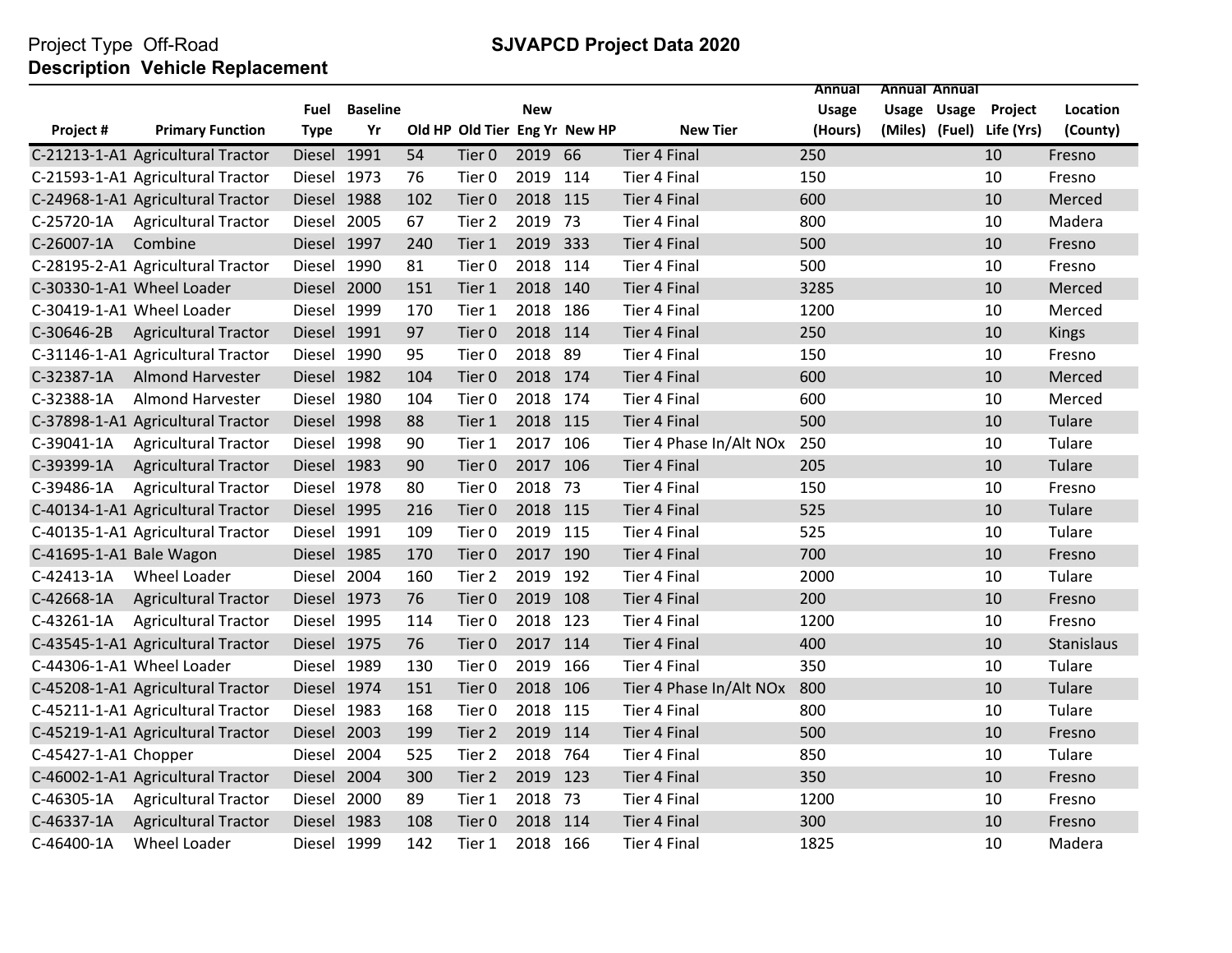|                    |                                   |             |                 |     |                   |            |                               |                         | Annual       | <b>Annual Annual</b> |                           |              |
|--------------------|-----------------------------------|-------------|-----------------|-----|-------------------|------------|-------------------------------|-------------------------|--------------|----------------------|---------------------------|--------------|
|                    |                                   | Fuel        | <b>Baseline</b> |     |                   | <b>New</b> |                               |                         | <b>Usage</b> |                      | Usage Usage Project       | Location     |
| <b>Project #</b>   | <b>Primary Function</b>           | <b>Type</b> | Yr              |     |                   |            | Old HP Old Tier Eng Yr New HP | <b>New Tier</b>         | (Hours)      |                      | (Miles) (Fuel) Life (Yrs) | (County)     |
|                    | C-46878-1-A1 Crop Chopper         | Diesel 2007 |                 | 757 | Tier 2            | 2018 818   |                               | <b>Tier 4 Final</b>     | 800          |                      | 10                        | Fresno       |
| C-47000-1A         | <b>Agricultural Tractor</b>       | Diesel 1976 |                 | 75  | Tier 0            | 2018 74    |                               | Tier 4 Final            | 400          |                      | 10                        | Fresno       |
|                    | C-47417-1-A1 Wheel Loader         | Diesel 1977 |                 | 290 | Tier <sub>0</sub> | 2018 163   |                               | <b>Tier 4 Final</b>     | 1050         |                      | 10                        | Fresno       |
| C-48140-1A         | <b>Agricultural Tractor</b>       | Diesel 1969 |                 | 66  | Tier 0            | 2019       | 99                            | Tier 4 Final            | 250          |                      | 10                        | Fresno       |
| C-48141-1A         | <b>Agricultural Tractor</b>       | Diesel 1981 |                 | 84  | Tier 0            | 2018 99    |                               | Tier 4 Final            | 250          |                      | 10                        | Fresno       |
| C-48151-1A         | <b>Agricultural Tractor</b>       | Diesel 1979 |                 | 108 | Tier 0            | 2019 120   |                               | Tier 4 Final            | 250          |                      | 10                        | Fresno       |
| C-48451-1A         | <b>Agricultural Tractor</b>       | Diesel 1974 |                 | 57  | Tier <sub>0</sub> | 2018 73    |                               | Tier 4 Final            | 800          |                      | 10                        | Fresno       |
| C-48479-1A         | <b>Agricultural Tractor</b>       | Diesel 1998 |                 | 89  | Tier 1            | 2018 73    |                               | Tier 4 Final            | 1000         |                      | 10                        | Fresno       |
|                    | C-48844-1-A1 Cotton Picker        | Diesel 2000 |                 | 325 | Tier 1            | 2019 560   |                               | Tier 4 Final            | 700          |                      | 10                        | <b>Kings</b> |
|                    | C-48844-1-A1 Cotton Picker        | Diesel      | 2004            | 325 | Tier 1            |            |                               |                         |              |                      |                           | Kings        |
|                    | C-49374-1A Agricultural Tractor   | Diesel 2006 |                 | 99  | Tier 2            | 2018 114   |                               | Tier 4 Final            | 296          |                      | 10                        | Fresno       |
|                    | C-49579-1-A1 Agricultural Tractor | Diesel 2004 |                 | 135 | Tier 2            | 2019 145   |                               | Tier 4 Final            | 500          |                      | 10                        | Fresno       |
|                    | C-49580-1-A1 Agricultural Tractor | Diesel 2006 |                 | 54  | Tier 2            | 2018 59    |                               | Tier 4 Final            | 500          |                      | 10                        | Fresno       |
| C-50792-1A Chopper |                                   | Diesel 2004 |                 | 601 | Tier 2            | 2019 759   |                               | Tier 4 Final            | 750          |                      | 10                        | Kern         |
|                    | C-50883-1-A1 Wheel Loader         | Diesel 1999 |                 | 160 | Tier 1            | 2019 192   |                               | Tier 4 Final            | 1000         |                      | 10                        | San Joaquin  |
|                    | C-51063-1A Wheel Loader           | Diesel 1992 |                 | 100 | Tier 0            | 2019 166   |                               | Tier 4 Final            | 1200         |                      | 10                        | Stanislaus   |
|                    | C-51070-1-A1 Agricultural Tractor | Diesel 1979 |                 | 60  | Tier 0            | 2019 114   |                               | Tier 4 Final            | 300          |                      | 10                        | Merced       |
|                    | C-51072-1-A1 Agricultural Tractor | Diesel 1975 |                 | 66  | Tier 0            | 2019       | 106                           | Tier 4 Final            | 300          |                      | 10                        | Merced       |
|                    | C-51258-1A Agricultural Tractor   | Diesel 2003 |                 | 117 | Tier <sub>2</sub> | 2018 130   |                               | Tier 4 Final            | 900          |                      | 10                        | Stanislaus   |
| C-51260-1A         | <b>Agricultural Tractor</b>       | Diesel 2005 |                 | 139 | Tier 2            | 2018 155   |                               | Tier 4 Final            | 1100         |                      | 10                        | Stanislaus   |
| C-51264-1A         | <b>Agricultural Tractor</b>       | Diesel 2003 |                 | 129 | Tier 1            | 2018 155   |                               | Tier 4 Final            | 600          |                      | 10                        | Stanislaus   |
| C-51267-1A         | <b>Agricultural Tractor</b>       | Diesel 2006 |                 | 117 | Tier 2            | 2018 145   |                               | Tier 4 Final            | 1000         |                      | 10                        | Stanislaus   |
| C-51269-1A         | <b>Agricultural Tractor</b>       | Diesel 2006 |                 | 117 | Tier 2            | 2018 145   |                               | Tier 4 Final            | 850          |                      | 10                        | Stanislaus   |
|                    | C-51271-1-A1 Agricultural Tractor | Diesel      | 2005            | 225 | Tier 2            | 2019       | 370                           | Tier 4 Final            | 800          |                      | 10                        | Merced       |
|                    | C-51272-1-A1 Agricultural Tractor | Diesel 2004 |                 | 225 | Tier 2            | 2019       | 370                           | Tier 4 Final            | 800          |                      | 10                        | Merced       |
|                    | C-51552-1A Agricultural Tractor   | Diesel 1967 |                 | 76  | Tier 0            | 2018 99    |                               | Tier 4 Final            | 150          |                      | 10                        | Fresno       |
| C-51696-1A         | <b>Agricultural Tractor</b>       | Diesel 2000 |                 | 89  | Tier 1            | 2018 123   |                               | Tier 4 Final            | 500          |                      | 10                        | Fresno       |
|                    | C-51722-1-A1 Wheel Loader         | Diesel 1988 |                 | 138 | Tier 0            | 2019 163   |                               | Tier 4 Final            | 1500         |                      | 10                        | Tulare       |
|                    | C-51742-1-A1 Agricultural Tractor | Diesel 1991 |                 | 88  | Tier <sub>0</sub> | 2019 114   |                               | Tier 4 Final            | 1500         |                      | 10                        | Madera       |
|                    | C-51771-1-A1 Agricultural Tractor | Diesel      | 2005            | 113 | Tier 2            | 2016       | 125                           | Tier 4 Phase In/Alt NOx | 1000         |                      | 10                        | Fresno       |
|                    | C-51798-1-A1 Agricultural Tractor | Diesel 1986 |                 | 114 | Tier 0            | 2018 114   |                               | Tier 4 Final            | 300          |                      | 10                        | Stanislaus   |
|                    | C-51815-1-A1 Agricultural Tractor | Diesel 1995 |                 | 127 | Tier 0            | 2017 125   |                               | <b>Tier 4 Final</b>     | 1000         |                      | 10                        | Stanislaus   |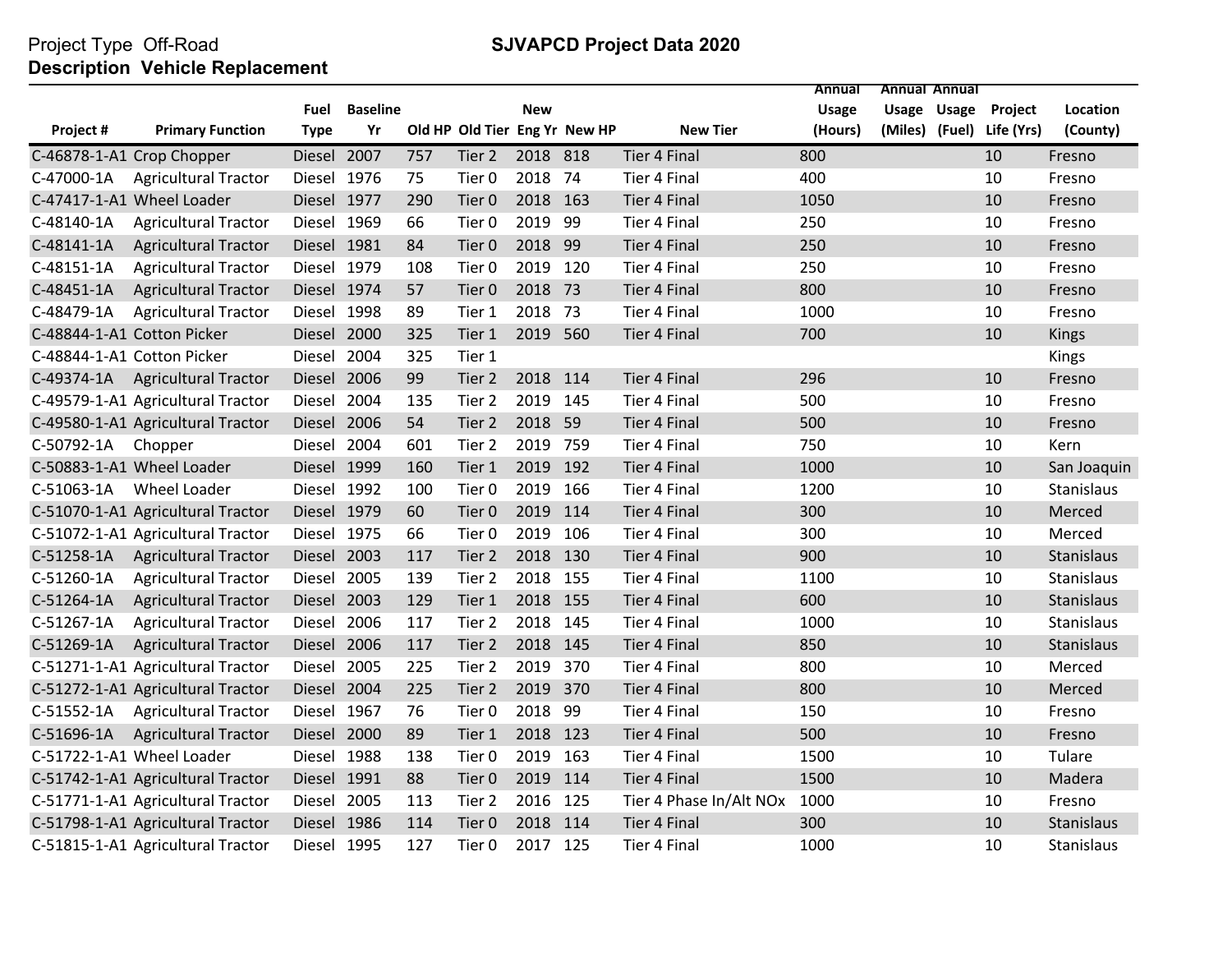|                            |                                   |             |                 |     |                   |            |                               |                         | Annual       | <b>Annual Annual</b> |                           |              |
|----------------------------|-----------------------------------|-------------|-----------------|-----|-------------------|------------|-------------------------------|-------------------------|--------------|----------------------|---------------------------|--------------|
|                            |                                   | <b>Fuel</b> | <b>Baseline</b> |     |                   | <b>New</b> |                               |                         | <b>Usage</b> |                      | Usage Usage Project       | Location     |
| Project #                  | <b>Primary Function</b>           | <b>Type</b> | Yr              |     |                   |            | Old HP Old Tier Eng Yr New HP | <b>New Tier</b>         | (Hours)      |                      | (Miles) (Fuel) Life (Yrs) | (County)     |
|                            | C-51818-1-A1 Agricultural Tractor | Diesel 1994 |                 | 103 | Tier <sub>0</sub> | 2018 114   |                               | Tier 4 Final            | 350          |                      | 10                        | <b>Kings</b> |
|                            | C-51820-1-A1 Wheel Loader         | Diesel 1959 |                 | 170 | Tier 0            | 2018       | 141                           | <b>Tier 4 Final</b>     | 350          |                      | 10                        | Kings        |
|                            | C-51823-1-A1 Agricultural Tractor | Diesel 1975 |                 | 58  | Tier <sub>0</sub> | 2019 58    |                               | Tier 4 Final            | 350          |                      | 10                        | <b>Kings</b> |
|                            | C-51825-1-A1 Agricultural Tractor | Diesel 1986 |                 | 48  | Tier <sub>0</sub> | 2019       | 58                            | Tier 4 Final            | 350          |                      | 10                        | Kings        |
|                            | C-51827-1-A1 Agricultural Tractor | Diesel 1962 |                 | 49  | Tier <sub>0</sub> | 2018 52    |                               | Tier 4 Final            | 350          |                      | 10                        | <b>Kings</b> |
|                            | C-51912-1A Agricultural Tractor   | Diesel 1980 |                 | 160 | Tier <sub>0</sub> | 2018       | 110                           | Tier 4 Final            | 2000         |                      | 10                        | Kings        |
|                            | C-51934-1-A1 Agricultural Tractor | Diesel 1991 |                 | 97  | Tier <sub>0</sub> | 2019       | 119                           | Tier 4 Final            | 1000         |                      | 10                        | Merced       |
|                            | C-51937-1-A1 Agricultural Tractor | Diesel 1994 |                 | 258 | Tier <sub>0</sub> | 2018       | 230                           | Tier 4 Final            | 600          |                      | 10                        | Fresno       |
|                            | C-51940-1A Agricultural Tractor   | Diesel 1981 |                 | 186 | Tier <sub>0</sub> | 2017 230   |                               | Tier 4 Final            | 400          |                      | 10                        | Fresno       |
|                            | C-51944-1-A1 Wheel Loader         | Diesel 2004 |                 | 65  | Tier 2            | 2019 73    |                               | Tier 4 Final            | 500          |                      | 10                        | Kings        |
|                            | C-51945-1-A1 Wheel Loader         | Diesel 2004 |                 | 80  | Tier 2            | 2018 71    |                               | Tier 4 Final            | 500          |                      | 10                        | Fresno       |
|                            | C-51946-1-A1 Wheel Loader         | Diesel 2004 |                 | 173 | Tier 2            | 2018       | 225                           | <b>Tier 4 Final</b>     | 1000         |                      | 10                        | Fresno       |
|                            | C-51950-1-A1 Wheel Loader         | Diesel 1990 |                 | 168 | Tier <sub>0</sub> | 2018 182   |                               | Tier 4 Final            | 1440         |                      | 10                        | Fresno       |
|                            | C-51951-1-A1 Wheel Loader         | Diesel 2000 |                 | 200 | Tier 1            | 2018       | 182                           | Tier 4 Final            | 1500         |                      | 10                        | Fresno       |
|                            | C-51966-1-A1 Wheel Loader         | Diesel 1980 |                 | 165 | Tier <sub>0</sub> | 2018 166   |                               | Tier 4 Final            | 1500         |                      | 10                        | Tulare       |
|                            | C-51970-1-A1 Wheel Loader         | Diesel 1992 |                 | 138 | Tier <sub>0</sub> | 2019       | 166                           | Tier 4 Final            | 1500         |                      | 10                        | Tulare       |
|                            | C-52042-1-A1 Wheel Loader         | Diesel 2005 |                 | 140 | Tier 2            | 2018 165   |                               | Tier 4 Final            | 2000         |                      | 10                        | Merced       |
|                            | C-52043-1-A1 Wheel Loader         | Diesel 2004 |                 | 140 | Tier 2            | 2018       | 165                           | Tier 4 Final            | 2000         |                      | 10                        | Merced       |
|                            | C-52044-1-A1 Wheel Loader         | Diesel 2005 |                 | 140 | Tier 2            | 2019       | 161                           | <b>Tier 4 Final</b>     | 2200         |                      | 10                        | Merced       |
|                            | C-52046-1-A1 Agricultural Tractor | Diesel 2002 |                 | 181 | Tier 1            | 2019       | 270                           | Tier 4 Final            | 1000         |                      | 10                        | Kings        |
| C-52063-1A                 | Wheel Loader                      | Diesel 2002 |                 | 170 | Tier 1            | 2018       | 186                           | <b>Tier 4 Final</b>     | 900          |                      | 10                        | Tulare       |
| C-52117-1A                 | <b>Agricultural Tractor</b>       | Diesel 2004 |                 | 57  | Tier 2            | 2016 70    |                               | Tier 4 Final            | 500          |                      | 10                        | Fresno       |
|                            | C-52123-1-A1 Agricultural Tractor | Diesel 1992 |                 | 81  | Tier <sub>0</sub> | 2018 115   |                               | Tier 4 Final            | 600          |                      | 10                        | Tulare       |
|                            | C-52162-1-A1 Agricultural Tractor | Diesel 2001 |                 | 89  | Tier 1            | 2019       | 114                           | Tier 4 Final            | 300          |                      | 10                        | Stanislaus   |
|                            | C-52277-1-A1 Wheel Loader         | Diesel 1989 |                 | 138 | Tier <sub>0</sub> | 2018       | 166                           | Tier 4 Final            | 800          |                      | 10                        | Stanislaus   |
|                            | C-52282-1-A1 Agricultural Tractor | Diesel 1975 |                 | 80  | Tier <sub>0</sub> | 2016       | 114                           | Tier 4 Final            | 175          |                      | 10                        | Fresno       |
| C-52291-1-A1 Cotton Picker |                                   | Diesel 1996 |                 | 250 | Tier 1            | 2019 560   |                               | Tier 4 Final            | 580          |                      | 10                        | Merced       |
| C-52291-1-A1 Cotton Picker |                                   | Diesel 1997 |                 | 250 | Tier 1            |            |                               |                         |              |                      |                           | Merced       |
|                            | C-52293-1-A1 Agricultural Tractor | Diesel 1976 |                 | 72  | Tier <sub>0</sub> | 2017       | 106                           | Tier 4 Phase In/Alt NOx | 300          |                      | 10                        | Stanislaus   |
|                            | C-52316-1-A1 Agricultural Tractor | Diesel 1998 |                 | 99  | Tier 1            | 2019       | 100                           | Tier 4 Final            | 450          |                      | 10                        | Fresno       |
|                            | C-52319-1-A1 Agricultural Tractor | Diesel 1989 |                 | 115 | Tier <sub>0</sub> | 2020       | 100                           | Tier 4 Final            | 550          |                      | 10                        | Fresno       |
|                            | C-52321-1A Wheel Loader           | Diesel 1999 |                 | 160 | Tier 1            | 2019       | 184                           | Tier 4 Final            | 1500         |                      | 10                        | Tulare       |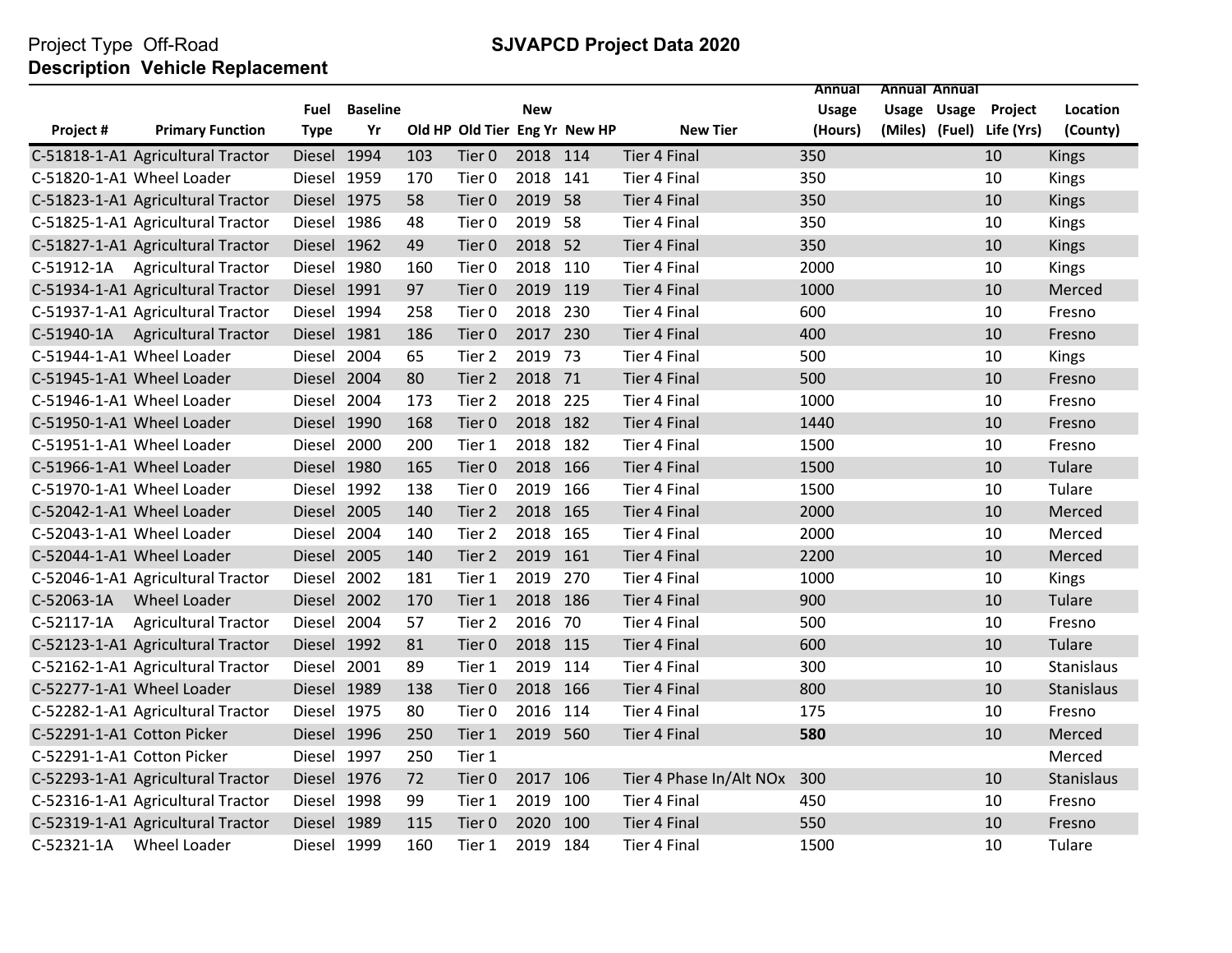|                       |                                   |             |                 |     |                               |            |     |                     | Annual       | <b>Annual Annual</b> |                           |               |
|-----------------------|-----------------------------------|-------------|-----------------|-----|-------------------------------|------------|-----|---------------------|--------------|----------------------|---------------------------|---------------|
|                       |                                   | <b>Fuel</b> | <b>Baseline</b> |     |                               | <b>New</b> |     |                     | <b>Usage</b> |                      | Usage Usage Project       | Location      |
| Project #             | <b>Primary Function</b>           | <b>Type</b> | Yr              |     | Old HP Old Tier Eng Yr New HP |            |     | <b>New Tier</b>     | (Hours)      |                      | (Miles) (Fuel) Life (Yrs) | (County)      |
| C-52401-1A            | <b>Wheel Loader</b>               | Diesel 2004 |                 | 153 | Tier 2                        | 2018 163   |     | Tier 4 Final        | 2000         |                      | 10                        | San Joaquin   |
|                       | C-52471-1-A1 Wheel Loader         | Diesel 1971 |                 | 260 | Tier 0                        | 2018 331   |     | Tier 4 Final        | 2000         |                      | 10                        | Fresno        |
|                       | C-52472-1-A1 Agricultural Tractor | Diesel 1980 |                 | 126 | Tier <sub>0</sub>             | 2019 175   |     | Tier 4 Final        | 500          |                      | 10                        | <b>Kings</b>  |
|                       | C-52474-1-A1 Wheel Loader         | Diesel 1974 |                 | 130 | Tier <sub>0</sub>             | 2019       | 192 | Tier 4 Final        | 1000         |                      | 10                        | Merced        |
| C-52477-1A Shredder   |                                   | Diesel 2003 |                 | 300 | Tier 2                        | 2018       | 440 | <b>Tier 4 Final</b> | 1125         |                      | 10                        | <b>Tulare</b> |
|                       | C-52482-1-A1 Wheel Loader         | Diesel 1971 |                 | 260 | Tier <sub>0</sub>             | 2018       | 307 | Tier 4 Final        | 2500         |                      | 10                        | Fresno        |
|                       | C-52517-1-A1 Wheel Loader         | Diesel 1998 |                 | 116 | Tier 1                        | 2019 152   |     | Tier 4 Final        | 1000         |                      | 10                        | San Joaquin   |
|                       | C-52523-1-A1 Agricultural Tractor | Diesel 2007 |                 | 51  | Tier 2                        | 2017 52    |     | Tier 4 Final        | 2200         |                      | 10                        | Kings         |
|                       | C-52571-1A Agricultural Tractor   | Diesel 1995 |                 | 186 | Tier 0                        | 2019 236   |     | Tier 4 Final        | 1037         |                      | 10                        | Tulare        |
| C-52594-1A            | Wheel Loader                      | Diesel 2005 |                 | 183 | Tier 2                        | 2018 230   |     | <b>Tier 4 Final</b> | 1500         |                      | 10                        | Madera        |
| C-52685-1A            | Sprayer                           | Diesel 1973 |                 | 46  | Tier <sub>0</sub>             | 2018       | 74  | Tier 4 Final        | 500          |                      | 10                        | Merced        |
|                       | C-52691-1-A1 Agricultural Tractor | Diesel 1996 |                 | 97  | Tier <sub>0</sub>             | 2019       | 114 | Tier 4 Final        | 800          |                      | 10                        | Kings         |
|                       | C-52694-1-A1 Wheel Loader         | Diesel 2004 |                 | 52  | Tier 2                        | 2018 63    |     | Tier 4 Final        | 1800         |                      | 10                        | Tulare        |
|                       | C-52700-1-A1 Wheel Loader         | Diesel 1999 |                 | 145 | Tier 1                        | 2018       | 188 | Tier 4 Final        | 1250         |                      | 10                        | Madera        |
|                       | C-52746-1-A1 Other Agricultural   | Diesel 1997 |                 | 85  | Tier <sub>0</sub>             | 2019 93    |     | <b>Tier 4 Final</b> | 1150         |                      | 10                        | Fresno        |
|                       | C-52784-1A Wheel Loader           | Diesel 1996 |                 | 140 | Tier <sub>0</sub>             | 2019 192   |     | <b>Tier 4 Final</b> | 1200         |                      | 10                        | Fresno        |
|                       | C-52806-1-A1 Agricultural Tractor | Diesel 1993 |                 | 99  | Tier <sub>0</sub>             | 2019 120   |     | Tier 4 Final        | 500          |                      | 10                        | <b>Kings</b>  |
|                       | C-52807-1A Agricultural Tractor   | Diesel 2003 |                 | 153 | Tier 2                        | 2019       | 123 | Tier 4 Final        | 500          |                      | 10                        | Kings         |
|                       | C-52822-1-A1 Wheel Loader         | Diesel 2004 |                 | 160 | Tier 2                        | 2018       | 182 | Tier 4 Final        | 2000         |                      | 10                        | Madera        |
|                       | C-52861-1-A1 Agricultural Tractor | Diesel 1980 |                 | 97  | Tier <sub>0</sub>             | 2018 120   |     | Tier 4 Final        | 1500         |                      | 10                        | Fresno        |
|                       | C-52879-1-A1 Agricultural Tractor | Diesel 1978 |                 | 216 | Tier 0                        | 2019 175   |     | Tier 4 Final        | 1000         |                      | 10                        | Fresno        |
| C-52895-1A            | <b>Agricultural Tractor</b>       | Diesel 2004 |                 | 258 | Tier <sub>2</sub>             | 2019       | 281 | <b>Tier 4 Final</b> | 3000         |                      | 10                        | Tulare        |
| C-52920-1A            | Wheel Loader                      | Diesel 1993 |                 | 120 | Tier 0                        | 2018 163   |     | <b>Tier 4 Final</b> | 1500         |                      | 10                        | <b>Kings</b>  |
|                       | C-52921-1-A1 Wheel Loader         | Diesel 1988 |                 | 120 | Tier 0                        | 2018       | 166 | Tier 4 Final        | 1200         |                      | 10                        | Kings         |
|                       | C-52942-1-A1 Agricultural Tractor | Diesel 1999 |                 | 110 | Tier 1                        | 2018       | 135 | <b>Tier 4 Final</b> | 1200         |                      | 10                        | Tulare        |
|                       | C-52979-1-A1 Wheel Loader         | Diesel 2004 |                 | 140 | Tier 2                        | 2019       | 170 | Tier 4 Final        | 1000         |                      | 10                        | Merced        |
|                       | C-53020-1-A1 Agricultural Tractor | Diesel 1999 |                 | 110 | Tier 1                        | 2019       | 100 | <b>Tier 4 Final</b> | 1200         |                      | 10                        | <b>Kings</b>  |
|                       | C-53023-1-A1 Agricultural Tractor | Diesel 1995 |                 | 84  | Tier <sub>0</sub>             | 2019       | 100 | <b>Tier 4 Final</b> | 1200         |                      | 10                        | Kings         |
|                       | C-53025-1-A1 Agricultural Tractor | Diesel 2002 |                 | 115 | Tier 1                        | 2018 123   |     | Tier 4 Final        | 2000         |                      | 10                        | Fresno        |
|                       | C-53027-1-A1 Agricultural Tractor | Diesel 1999 |                 | 114 | Tier 1                        | 2019       | 123 | Tier 4 Final        | 2000         |                      | 10                        | Fresno        |
|                       | C-53028-1-A1 Agricultural Tractor | Diesel 1998 |                 | 114 | Tier 1                        | 2018       | 123 | Tier 4 Final        | 2000         |                      | 10                        | Fresno        |
| C-53031-1-A1 Forklift |                                   | Diesel 1985 |                 | 50  | Tier <sub>0</sub>             | 2019 74    |     | Tier 4 Final        | 350          |                      | 10                        | Fresno        |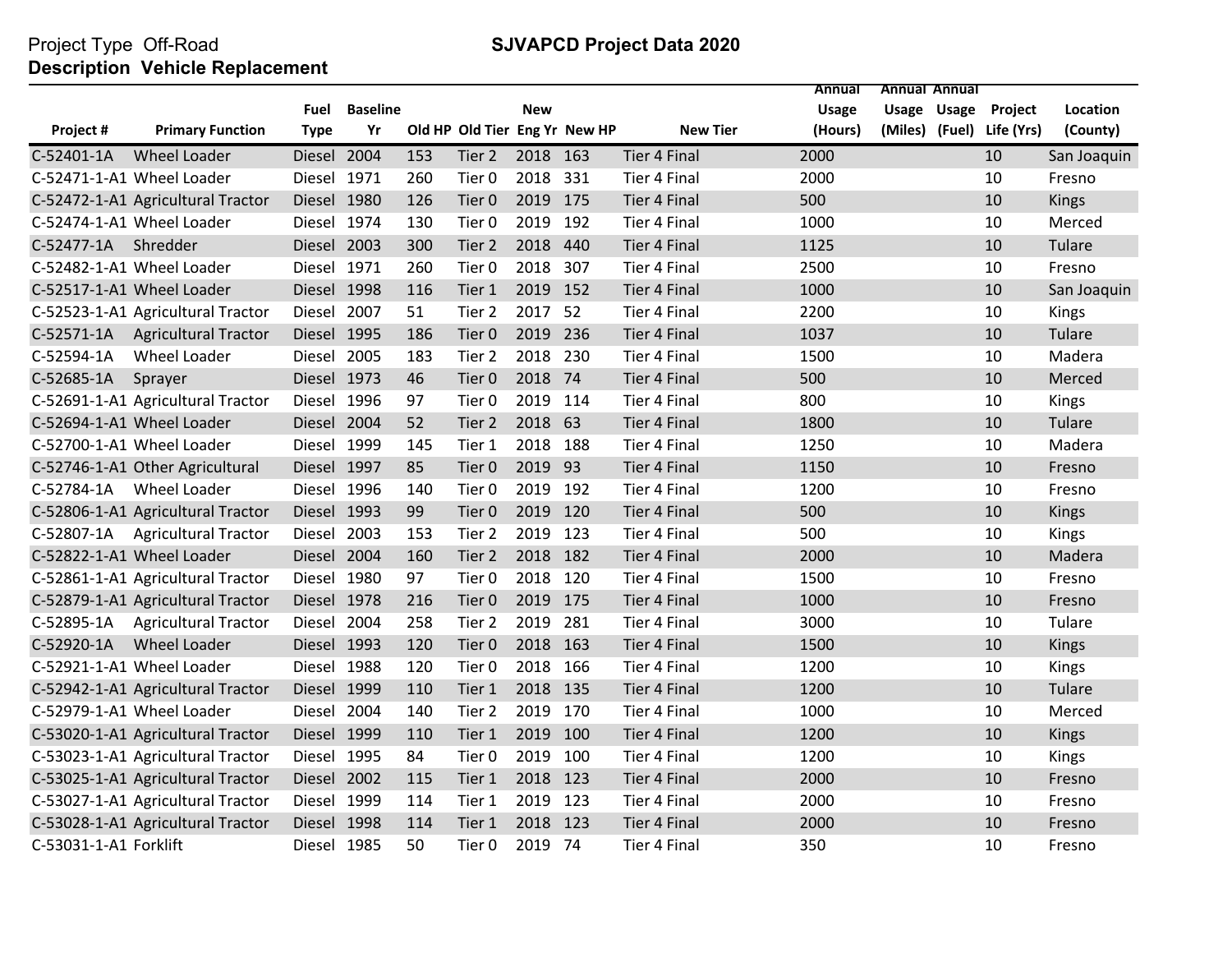|                            |                                   |             |                 |     |                   |            |                               |                         | Annual       | <b>Annual Annual</b> |                           |              |
|----------------------------|-----------------------------------|-------------|-----------------|-----|-------------------|------------|-------------------------------|-------------------------|--------------|----------------------|---------------------------|--------------|
|                            |                                   | Fuel        | <b>Baseline</b> |     |                   | <b>New</b> |                               |                         | <b>Usage</b> |                      | Usage Usage Project       | Location     |
| <b>Project #</b>           | <b>Primary Function</b>           | <b>Type</b> | Yr              |     |                   |            | Old HP Old Tier Eng Yr New HP | <b>New Tier</b>         | (Hours)      |                      | (Miles) (Fuel) Life (Yrs) | (County)     |
| C-53103-1-A1 Cotton Picker |                                   | Diesel 1992 |                 | 250 | Tier <sub>0</sub> | 2019 560   |                               | <b>Tier 4 Final</b>     | 600          |                      | 10                        | Fresno       |
| C-53103-1-A1 Cotton Picker |                                   | Diesel 1992 |                 | 250 | Tier <sub>0</sub> |            |                               |                         |              |                      |                           | Fresno       |
|                            | C-53104-1-A1 Agricultural Tractor | Diesel 1977 |                 | 76  | Tier 0            | 2016 106   |                               | Tier 4 Final            | 300          |                      | 10                        | Fresno       |
|                            | C-53105-1-A1 Agricultural Tractor | Diesel      | 1988            | 82  | Tier 0            | 2019       | 72                            | Tier 4 Final            | 300          |                      | 10                        | Fresno       |
|                            | C-53189-1-A1 Agricultural Tractor | Diesel 1977 |                 | 97  | Tier 0            | 2018 106   |                               | Tier 4 Phase In/Alt NOx | 250          |                      | 10                        | Fresno       |
|                            | C-53200-1-A1 Agricultural Tractor | Diesel 2005 |                 | 129 | Tier 2            | 2015 110   |                               | Tier 4 Final            | 500          |                      | 10                        | Fresno       |
|                            | C-53201-1-A1 Agricultural Tractor | Diesel 2005 |                 | 139 | Tier 2            | 2015 139   |                               | Tier 4 Final            | 500          |                      | 10                        | Fresno       |
|                            | C-53208-1-A1 Agricultural Tractor | Diesel 1964 |                 | 42  | Tier 0            | 2017 60    |                               | Tier 4 Final            | 500          |                      | 10                        | Fresno       |
|                            | C-53278-1-A1 Agricultural Tractor | Diesel 2006 |                 | 155 | Tier 2            | 2019 245   |                               | Tier 4 Final            | 832          |                      | 10                        | Merced       |
|                            | C-53299-1-A1 Agricultural Tractor | Diesel 1992 |                 | 81  | Tier <sub>0</sub> | 2018       | 114                           | Tier 4 Final            | 500          |                      | 10                        | Stanislaus   |
|                            | C-53318-1-A1 Agricultural Tractor | Diesel 1997 |                 | 81  | Tier 0            | 2018       | 106                           | <b>Tier 4 Final</b>     | 300          |                      | 10                        | Stanislaus   |
|                            | C-53323-1-A1 Other Agricultural   | Diesel 1970 |                 | 130 | Tier 0            | 2019       | 124                           | Tier 4 Final            | 1000         |                      | 10                        | Kings        |
|                            | C-53327-1-A1 Agricultural Tractor | Diesel 1995 |                 | 72  | Tier 0            | 2019 100   |                               | Tier 4 Final            | 1200         |                      | 10                        | <b>Kings</b> |
| C-53340-1-A1 Sweeper       |                                   | Diesel 1998 |                 | 80  | Tier 1            | 2018 74    |                               | Tier 4 Final            | 300          |                      | 10                        | San Joaquin  |
|                            | C-53349-1-A1 Wheel Loader         | Diesel 1995 |                 | 125 | Tier 0            | 2018 229   |                               | Tier 4 Phase In/Alt NOx | 2000         |                      | 10                        | Stanislaus   |
|                            | C-53351-1-A1 Wheel Loader         | Diesel 1992 |                 | 120 | Tier 0            | 2018 229   |                               | Tier 4 Phase In/Alt NOx | 2000         |                      | 10                        | San Joaquin  |
| C-53360-1-A1 Shaker        |                                   | Diesel 1981 |                 | 106 | Tier 0            | 2019       | 148                           | <b>Tier 4 Final</b>     | 215          |                      | 10                        | Merced       |
|                            | C-53379-1-A1 Agricultural Tractor | Diesel 2006 |                 | 160 | Tier 2            | 2018       | 188                           | Tier 4 Final            | 3000         |                      | 10                        | Stanislaus   |
|                            | C-53447-1-A1 Wheel Loader         | Diesel 1988 |                 | 237 | Tier 0            | 2018 303   |                               | Tier 4 Final            | 2000         |                      | 10                        | Fresno       |
|                            | C-53476-1-A1 Agricultural Tractor | Diesel 1984 |                 | 80  | Tier 0            | 2018       | 101                           | Tier 4 Final            | 700          |                      | 10                        | Fresno       |
|                            | C-53483-1-A1 Wheel Loader         | Diesel 1995 |                 | 138 | Tier 0            | 2018 182   |                               | Tier 4 Final            | 700          |                      | 10                        | Tulare       |
| C-53487-1-A1 Harvester     |                                   | Diesel 2001 |                 | 601 | Tier 2            | 2017 677   |                               | Tier 4 Final            | 450          |                      | 10                        | Tulare       |
|                            | C-53496-1-A1 Agricultural Tractor | Diesel 1981 |                 | 76  | Tier 0            | 2017 114   |                               | Tier 4 Final            | 200          |                      | 10                        | Stanislaus   |
|                            | C-53515-1-A1 Agricultural Tractor | Diesel      | 1993            | 102 | Tier 0            | 2019       | 120                           | Tier 4 Final            | 1000         |                      | 10                        | Fresno       |
|                            | C-53516-1-A1 Wheel Loader         | Diesel 1975 |                 | 93  | Tier 0            | 2018 166   |                               | Tier 4 Final            | 800          |                      | 10                        | Tulare       |
|                            | C-53524-1-A1 Wheel Loader         | Diesel 2005 |                 | 199 | Tier 2            | 2018 232   |                               | Tier 4 Final            | 1000         |                      | 10                        | Tulare       |
| C-53537-1-A1 Skid Loader   |                                   | Diesel 1998 |                 | 50  | Tier 1            | 2016 63    |                               | Tier 4 Final            | 200          |                      | 10                        | Stanislaus   |
| C-53607-1-A1 Excavator     |                                   | Diesel 2005 |                 | 173 | Tier 2            | 2018 188   |                               | Tier 4 Final            | 1000         |                      | 10                        | San Joaquin  |
|                            | C-53631-1-A1 Agricultural Tractor | Diesel 2006 |                 | 109 | Tier 2            | 2018 114   |                               | Tier 4 Final            | 1200         |                      | 10                        | Stanislaus   |
|                            | C-53632-1-A1 Agricultural Tractor | Diesel      | 1988            | 79  | Tier 0            | 2017       | 49                            | Tier 4 Final            | 1000         |                      | 10                        | Tulare       |
|                            | C-53633-1-A1 Agricultural Tractor | Diesel 1999 |                 | 39  | Tier 1            | 2019       | 37                            | <b>Tier 4 Final</b>     | 1100         |                      | 10                        | Tulare       |
|                            | C-53661-1-A1 Wheel Loader         | Diesel 2007 |                 | 160 | Tier 2            | 2018 173   |                               | Tier 4 Final            | 2500         |                      | 10                        | Stanislaus   |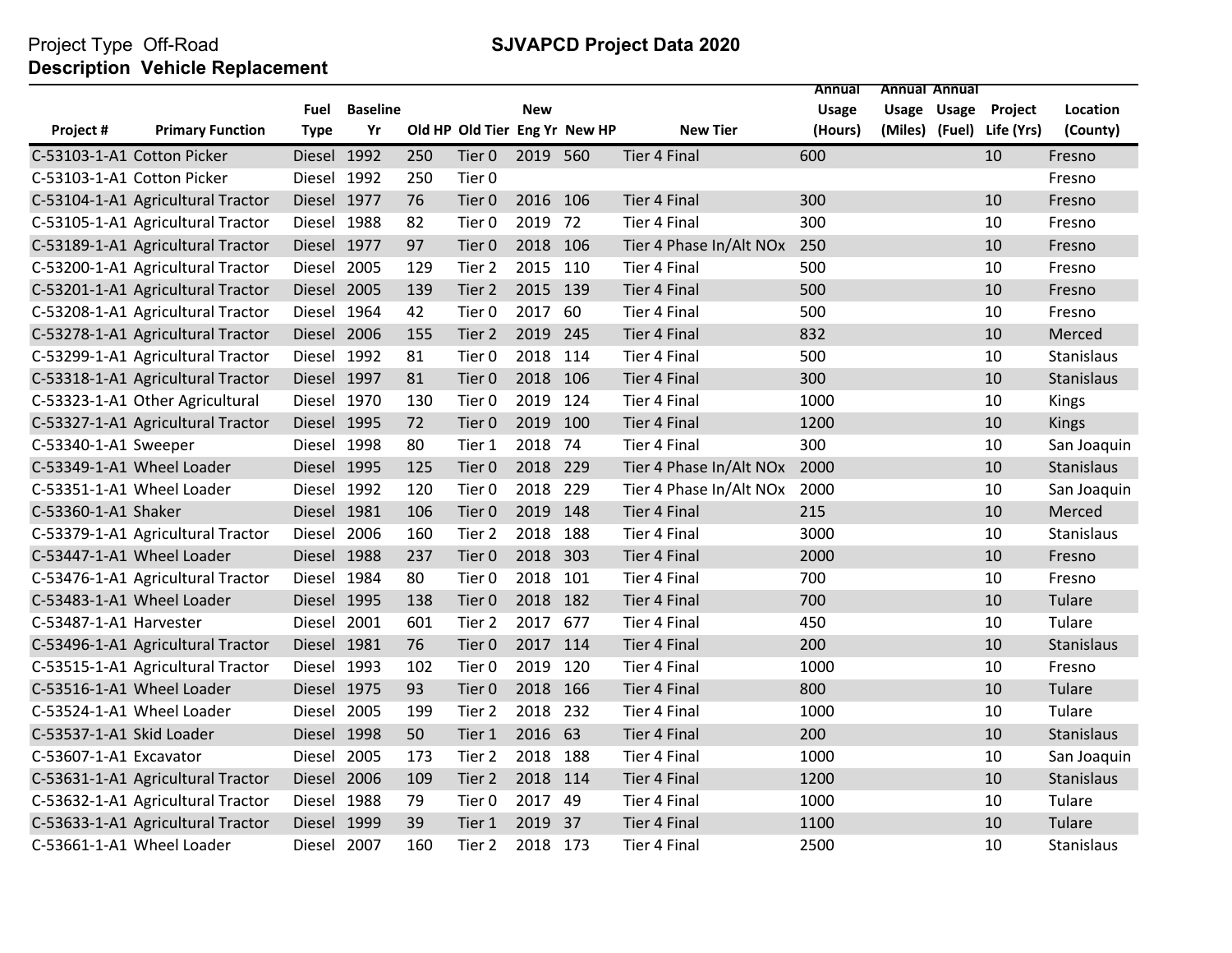|                           |                                   |             |                 |     |                   |            |                               |                     | Annual       | <b>Annual Annual</b> |                           |              |
|---------------------------|-----------------------------------|-------------|-----------------|-----|-------------------|------------|-------------------------------|---------------------|--------------|----------------------|---------------------------|--------------|
|                           |                                   | <b>Fuel</b> | <b>Baseline</b> |     |                   | <b>New</b> |                               |                     | <b>Usage</b> |                      | Usage Usage Project       | Location     |
| <b>Project #</b>          | <b>Primary Function</b>           | <b>Type</b> | Yr              |     |                   |            | Old HP Old Tier Eng Yr New HP | <b>New Tier</b>     | (Hours)      |                      | (Miles) (Fuel) Life (Yrs) | (County)     |
|                           | C-53663-1-A1 Agricultural Tractor | Diesel 1966 |                 | 110 | Tier <sub>0</sub> | 2018 123   |                               | Tier 4 Final        | 600          |                      | 10                        | Fresno       |
|                           | C-53672-1-A1 Agricultural Tractor | Diesel 2004 |                 | 375 | Tier 2            | 2019       | 370                           | Tier 4 Final        | 1000         |                      | 10                        | Fresno       |
|                           | C-53696-1-A1 Agricultural Tractor | Diesel 1982 |                 | 186 | Tier <sub>0</sub> | 2018 155   |                               | Tier 4 Final        | 1200         |                      | 10                        | Merced       |
|                           | C-53871-1-A1 Wheel Loader         | Diesel 1981 |                 | 158 | Tier <sub>0</sub> | 2019       | 192                           | Tier 4 Final        | 500          |                      | 10                        | Fresno       |
|                           | C-53943-1-A1 Wheel Loader         | Diesel 1982 |                 | 123 | Tier <sub>0</sub> | 2017       | 162                           | <b>Tier 4 Final</b> | 1000         |                      | 10                        | San Joaquin  |
|                           | C-53944-1-A1 Wheel Loader         | Diesel 2005 |                 | 204 | Tier 2            | 2017       | 250                           | Tier 4 Final        | 2500         |                      | 10                        | Fresno       |
|                           | C-53991-1-A1 Wheel Loader         | Diesel 1998 |                 | 173 | Tier 1            | 2019       | 184                           | Tier 4 Final        | 2000         |                      | 10                        | <b>Kings</b> |
|                           | C-53992-1-A1 Wheel Loader         | Diesel 1993 |                 | 170 | Tier <sub>0</sub> | 2018       | 161                           | Tier 4 Final        | 3500         |                      | 10                        | Kings        |
|                           | C-53995-1-A1 Wheel Loader         | Diesel 1987 |                 | 80  | Tier <sub>0</sub> | 2018 118   |                               | Tier 4 Final        | 2000         |                      | 10                        | <b>Kings</b> |
|                           | C-53996-1A Agricultural Tractor   | Diesel 2006 |                 | 99  | Tier <sub>2</sub> | 2018 115   |                               | Tier 4 Final        | 800          |                      | 10                        | Fresno       |
|                           | C-54001-1-A1 Wheel Loader         | Diesel 1997 |                 | 138 | Tier 1            | 2018       | 166                           | Tier 4 Final        | 2190         |                      | 10                        | Fresno       |
| C-54003-1-A1 Windrower    |                                   | Diesel 2002 |                 | 182 | Tier 1            | 2017       | 235                           | Tier 4 Final        | 400          |                      | 10                        | Merced       |
|                           | C-54004-1-A1 Other Agricultural   | Diesel 2002 |                 | 115 | Tier 1            | 2018 260   |                               | <b>Tier 4 Final</b> | 600          |                      | 10                        | Merced       |
|                           | C-54005-1-A1 Agricultural Tractor | Diesel 2006 |                 | 109 | Tier 2            | 2016       | 108                           | Tier 4 Final        | 300          |                      | 10                        | Fresno       |
| C-54007-1A Wheel Loader   |                                   | Diesel 1960 |                 | 130 | Tier <sub>0</sub> | 2019 165   |                               | <b>Tier 4 Final</b> | 1200         |                      | 10                        | <b>Kings</b> |
|                           | C-54074-1-A1 Agricultural Tractor | Diesel 1985 |                 | 90  | Tier <sub>0</sub> | 2017 114   |                               | Tier 4 Final        | 200          |                      | 10                        | <b>Kings</b> |
| C-54104-1-A1 Wheel Loader |                                   | Diesel 1997 |                 | 140 | Tier 1            | 2017 157   |                               | <b>Tier 4 Final</b> | 2000         |                      | 10                        | <b>Kings</b> |
|                           | C-54106-1-A1 Agricultural Tractor | Diesel 1999 |                 | 217 | Tier 1            | 2019       | 370                           | Tier 4 Final        | 600          |                      | 10                        | Merced       |
|                           | C-54107-1-A1 Agricultural Tractor | Diesel 1999 |                 | 92  | Tier 1            | 2017       | 114                           | Tier 4 Final        | 600          |                      | 10                        | <b>Kings</b> |
|                           | C-54111-1-A1 Wheel Loader         | Diesel 1991 |                 | 110 | Tier <sub>0</sub> | 2019       | 157                           | Tier 4 Final        | 1825         |                      | 10                        | Kern         |
| C-54112-1-A1 Wheel Loader |                                   | Diesel 1991 |                 | 110 | Tier <sub>0</sub> | 2019 157   |                               | <b>Tier 4 Final</b> | 2500         |                      | 10                        | Kern         |
|                           | C-54113-1-A1 Agricultural Tractor | Diesel 1999 |                 | 45  | Tier 1            | 2018 57    |                               | Tier 4 Final        | 1500         |                      | 10                        | Kern         |
|                           | C-54115-1-A1 Agricultural Tractor | Diesel 2003 |                 | 263 | Tier 2            | 2018 295   |                               | <b>Tier 4 Final</b> | 1200         |                      | 10                        | <b>Kings</b> |
|                           | C-54121-1-A1 Wheel Loader         | Diesel 1959 |                 | 105 | Tier <sub>0</sub> | 2018       | 140                           | Tier 4 Final        | 350          |                      | 10                        | Fresno       |
|                           | C-54123-1-A1 Agricultural Tractor | Diesel 1965 |                 | 77  | Tier <sub>0</sub> | 2018       | 114                           | <b>Tier 4 Final</b> | 350          |                      | 10                        | Fresno       |
|                           | C-54124-1-A1 Agricultural Tractor | Diesel 1976 |                 | 103 | Tier <sub>0</sub> | 2019       | 114                           | Tier 4 Final        | 250          |                      | 10                        | Fresno       |
|                           | C-54125-1-A1 Agricultural Tractor | Diesel 1977 |                 | 98  | Tier <sub>0</sub> | 2018 114   |                               | Tier 4 Final        | 350          |                      | 10                        | Fresno       |
|                           | C-54141-1-A1 Agricultural Tractor | Diesel 1997 |                 | 74  | Tier <sub>0</sub> | 2018 90    |                               | Tier 4 Final        | 500          |                      | 10                        | Fresno       |
|                           | C-54143-1-A1 Agricultural Tractor | Diesel 1990 |                 | 108 | Tier <sub>0</sub> | 2018 114   |                               | Tier 4 Final        | 500          |                      | 10                        | Fresno       |
|                           | C-54148-1-A1 Agricultural Tractor | Diesel 1997 |                 | 85  | Tier <sub>0</sub> | 2018       | 90                            | Tier 4 Final        | 500          |                      | 10                        | Fresno       |
|                           | C-54150-1-A1 Agricultural Tractor | Diesel 2001 |                 | 115 | Tier 1            | 2018       | 114                           | <b>Tier 4 Final</b> | 500          |                      | 10                        | Fresno       |
|                           | C-54156-1-A1 Wheel Loader         | Diesel 1994 |                 | 125 | Tier <sub>0</sub> | 2019 232   |                               | Tier 4 Final        | 1000         |                      | 10                        | San Joaquin  |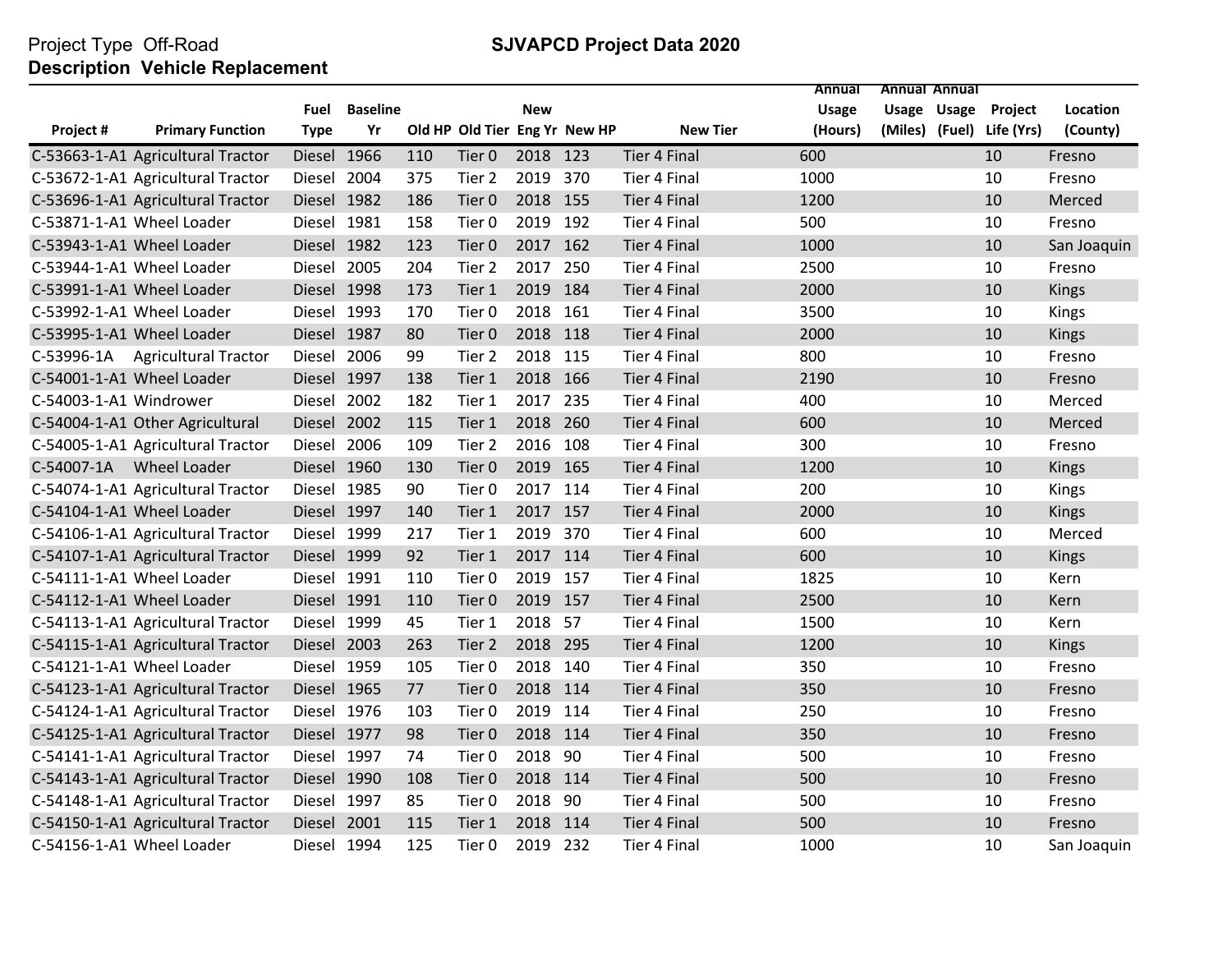|                           |                                   |             |                 |     |                               |            |     |                     | Annual       | <b>Annual Annual</b> |                           |              |
|---------------------------|-----------------------------------|-------------|-----------------|-----|-------------------------------|------------|-----|---------------------|--------------|----------------------|---------------------------|--------------|
|                           |                                   | Fuel        | <b>Baseline</b> |     |                               | <b>New</b> |     |                     | <b>Usage</b> |                      | Usage Usage Project       | Location     |
| <b>Project #</b>          | <b>Primary Function</b>           | <b>Type</b> | Yr              |     | Old HP Old Tier Eng Yr New HP |            |     | <b>New Tier</b>     | (Hours)      |                      | (Miles) (Fuel) Life (Yrs) | (County)     |
|                           | C-54330-1-A1 Agricultural Tractor | Diesel 2001 |                 | 85  | Tier 1                        | 2018 114   |     | Tier 4 Final        | 500          |                      | 10                        | Fresno       |
|                           | C-54332-1-A1 Agricultural Tractor | Diesel 1984 |                 | 81  | Tier 0                        | 2019 73    |     | Tier 4 Final        | 200          |                      | 10                        | Stanislaus   |
| C-54334-1-A1 Wheel Loader |                                   | Diesel 2004 |                 | 121 | Tier 2                        | 2019 139   |     | Tier 4 Final        | 750          |                      | 10                        | Merced       |
|                           | C-54382-1-A1 Agricultural Tractor | Diesel      | 1989            | 33  | Tier 0                        | 2018 74    |     | Tier 4 Final        | 400          |                      | 10                        | Fresno       |
|                           | C-54384-1-A1 Agricultural Tractor | Diesel 1999 |                 | 88  | Tier 1                        | 2017 118   |     | Tier 4 Final        | 500          |                      | 10                        | Fresno       |
|                           | C-54391-1-A1 Agricultural Tractor | Diesel 1981 |                 | 109 | Tier 0                        | 2019 114   |     | Tier 4 Final        | 350          |                      | 10                        | Fresno       |
|                           | C-54409-1-A1 Agricultural Tractor | Diesel 1991 |                 | 109 | Tier <sub>0</sub>             | 2019 125   |     | Tier 4 Final        | 700          |                      | 10                        | Fresno       |
|                           | C-54413-1-A1 Agricultural Tractor | Diesel 1991 |                 | 234 | Tier 0                        | 2019       | 123 | Tier 4 Final        | 700          |                      | 10                        | Fresno       |
| C-54470-1-A1 Wheel Loader |                                   | Diesel 2005 |                 | 119 | Tier <sub>2</sub>             | 2019 162   |     | Tier 4 Final        | 1400         |                      | 10                        | Merced       |
| C-54471-1-A1 Back Hoe     |                                   | Diesel 1989 |                 | 69  | Tier <sub>0</sub>             | 2019 90    |     | Tier 4 Final        | 1400         |                      | 10                        | Merced       |
|                           | C-54493-1-A1 Agricultural Tractor | Diesel 2006 |                 | 99  | Tier 2                        | 2019       | 106 | Tier 4 Final        | 800          |                      | 10                        | Merced       |
|                           | C-54496-1-A1 Agricultural Tractor | Diesel      | 2007            | 98  | Tier 2                        | 2019       | 106 | Tier 4 Final        | 800          |                      | 10                        | Merced       |
|                           | C-54518-1-A1 Agricultural Tractor | Diesel 1977 |                 | 126 | Tier <sub>0</sub>             | 2018 123   |     | Tier 4 Final        | 180          |                      | 10                        | <b>Kings</b> |
| C-54519-1-A1 Wheel Loader |                                   | Diesel 2006 |                 | 129 | Tier 2                        | 2018 182   |     | Tier 4 Final        | 1500         |                      | 10                        | Stanislaus   |
| C-54541-1-A1 Wheel Loader |                                   | Diesel 1999 |                 | 142 | Tier 1                        | 2017 173   |     | <b>Tier 4 Final</b> | 2100         |                      | 10                        | Merced       |
| C-54544-1-A1 Back Hoe     |                                   | Diesel 1979 |                 | 62  | Tier 0                        | 2019 96    |     | Tier 4 Final        | 300          |                      | 10                        | Merced       |
|                           | C-54546-1-A1 Agricultural Tractor | Diesel 1981 |                 | 98  | Tier 0                        | 2019       | 106 | <b>Tier 4 Final</b> | 300          |                      | 10                        | Merced       |
|                           | C-54547-1-A1 Agricultural Tractor | Diesel 1990 |                 | 81  | Tier 0                        | 2018       | 99  | Tier 4 Final        | 500          |                      | 10                        | Stanislaus   |
|                           | C-54549-1-A1 Agricultural Tractor | Diesel 1977 |                 | 180 | Tier 0                        | 2019 230   |     | Tier 4 Final        | 250          |                      | 10                        | Fresno       |
|                           | C-54555-1-A1 Agricultural Tractor | Diesel 1989 |                 | 72  | Tier 0                        | 2018       | 101 | Tier 4 Final        | 400          |                      | 10                        | Fresno       |
| C-54566-1-A1 Wheel Loader |                                   | Diesel 1998 |                 | 170 | Tier 1                        | 2018 170   |     | Tier 4 Final        | 1300         |                      | 10                        | Kings        |
|                           | C-54567-1-A1 Agricultural Tractor | Diesel 1971 |                 | 65  | Tier <sub>0</sub>             | 2018 73    |     | Tier 4 Final        | 250          |                      | 10                        | Stanislaus   |
|                           | C-54582-1-A1 Agricultural Tractor | Diesel 2002 |                 | 115 | Tier 1                        | 2019 123   |     | Tier 4 Final        | 500          |                      | 10                        | Stanislaus   |
|                           | C-54584-1-A1 Agricultural Tractor | Diesel      | 1997            | 81  | Tier <sub>0</sub>             | 2017       | 125 | Tier 4 Final        | 500          |                      | 10                        | Stanislaus   |
| C-54588-1-A1 Wheel Loader |                                   | Diesel 1998 |                 | 125 | Tier 1                        | 2018 157   |     | <b>Tier 4 Final</b> | 2600         |                      | 10                        | Fresno       |
|                           | C-54589-1-A1 Agricultural Tractor | Diesel 1982 |                 | 186 | Tier 0                        | 2019 123   |     | Tier 4 Final        | 1825         |                      | 10                        | Fresno       |
| C-54598-1-A1 Wheel Loader |                                   | Diesel 2004 |                 | 134 | Tier 2                        | 2019 90    |     | <b>Tier 4 Final</b> | 250          |                      | 10                        | Fresno       |
| C-54615-1-A1 Skid Loader  |                                   | Diesel 1998 |                 | 46  | Tier <sub>0</sub>             | 2018 63    |     | Tier 4 Final        | 700          |                      | 10                        | Merced       |
| C-54616-1-A1 Wheel Loader |                                   | Diesel 1981 |                 | 115 | Tier <sub>0</sub>             | 2018 139   |     | Tier 4 Final        | 1500         |                      | 10                        | Merced       |
| C-54629-1-A1 Wheel Loader |                                   | Diesel      | 1986            | 105 | Tier <sub>0</sub>             | 2018       | 166 | Tier 4 Final        | 2700         |                      | 10                        | Fresno       |
|                           | C-54640-1-A1 Agricultural Tractor | Diesel 1992 |                 | 88  | Tier <sub>0</sub>             | 2018       | 123 | Tier 4 Final        | 300          |                      | 10                        | San Joaquin  |
|                           | C-54641-1-A1 Agricultural Tractor | Diesel 1967 |                 | 41  | Tier <sub>0</sub>             | 2019 123   |     | Tier 4 Final        | 300          |                      | 10                        | San Joaquin  |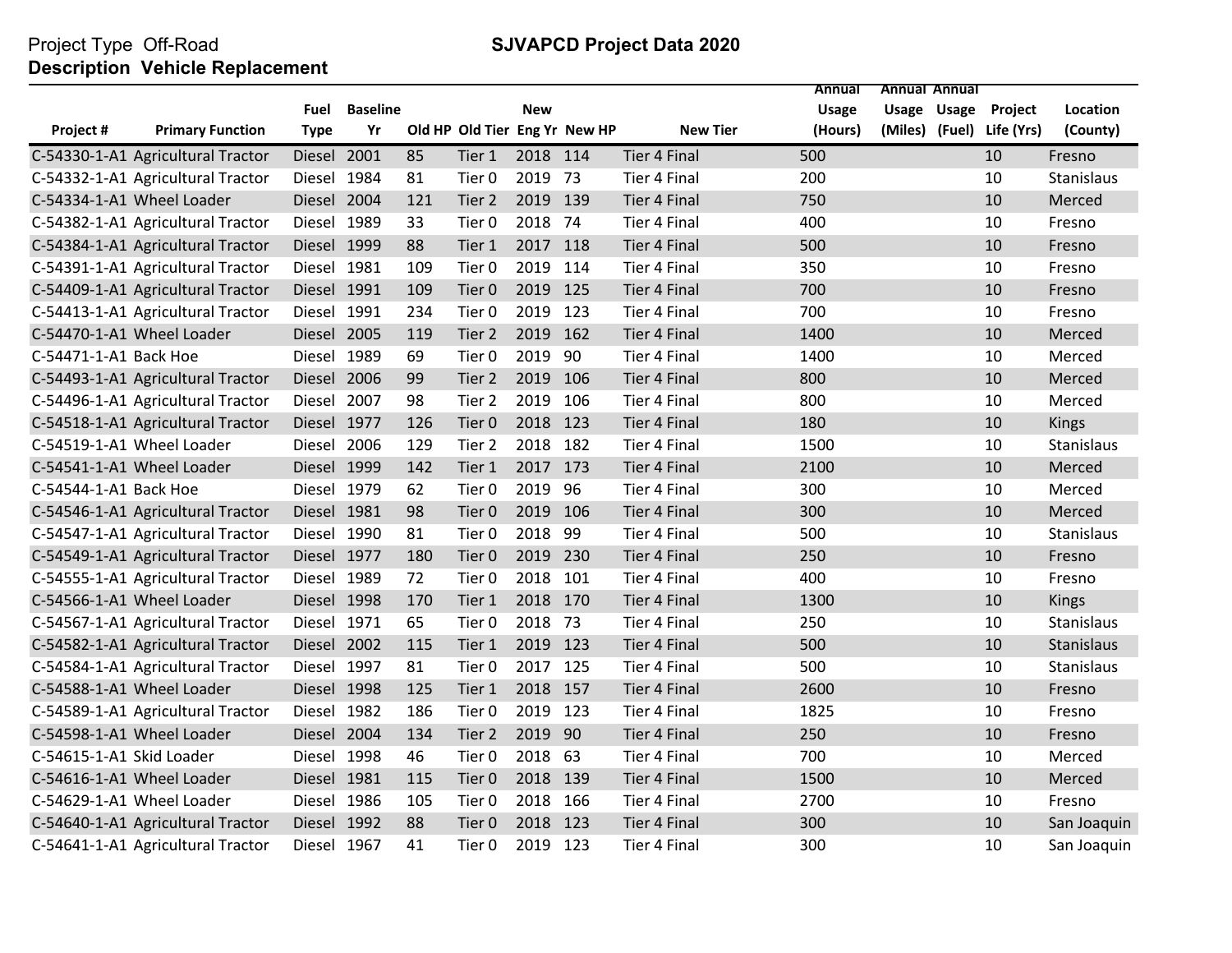|                           |                                   |             |                 |     |                               |            |     |                         | Annual       | <b>Annual Annual</b> |                           |              |
|---------------------------|-----------------------------------|-------------|-----------------|-----|-------------------------------|------------|-----|-------------------------|--------------|----------------------|---------------------------|--------------|
|                           |                                   | <b>Fuel</b> | <b>Baseline</b> |     |                               | <b>New</b> |     |                         | <b>Usage</b> |                      | Usage Usage Project       | Location     |
| Project #                 | <b>Primary Function</b>           | Type        | Yr              |     | Old HP Old Tier Eng Yr New HP |            |     | <b>New Tier</b>         | (Hours)      |                      | (Miles) (Fuel) Life (Yrs) | (County)     |
|                           | C-54653-1-A1 Wheel Loader         | Diesel 1984 |                 | 155 | Tier <sub>0</sub>             | 2019 232   |     | Tier 4 Final            | 300          |                      | 10                        | San Joaquin  |
|                           | C-54663-1-A1 Wheel Loader         | Diesel 1986 |                 | 123 | Tier 0                        | 2018 141   |     | Tier 4 Final            | 300          |                      | 10                        | Stanislaus   |
|                           | C-54722-1-A1 Wheel Loader         | Diesel 1976 |                 | 260 | Tier <sub>0</sub>             | 2019 307   |     | Tier 4 Final            | 2000         |                      | 10                        | Tulare       |
|                           | C-54724-1-A1 Wheel Loader         | Diesel      | 1974            | 260 | Tier 0                        | 2018       | 307 | Tier 4 Final            | 2000         |                      | 10                        | Tulare       |
|                           | C-54747-1-A1 Wheel Loader         | Diesel 2005 |                 | 199 | Tier 2                        | 2019       | 226 | Tier 4 Final            | 575          |                      | 10                        | Stanislaus   |
|                           | C-54801-1-A1 Other Agricultural   | Diesel 1993 |                 | 125 | Tier <sub>0</sub>             | 2018       | 166 | Tier 4 Final            | 1000         |                      | 10                        | Kings        |
|                           | C-54826-1-A1 Agricultural Tractor | Diesel 1967 |                 | 58  | Tier 0                        | 2016 98    |     | Tier 4 Phase In/Alt NOx | 275          |                      | 10                        | Fresno       |
|                           | C-54892-1-A1 Wheel Loader         | Diesel 1995 |                 | 90  | Tier 0                        | 2018 125   |     | Tier 4 Final            | 700          |                      | 10                        | Merced       |
|                           | C-54896-1-A1 Wheel Loader         | Diesel 1995 |                 | 138 | Tier <sub>0</sub>             | 2019 184   |     | <b>Tier 4 Final</b>     | 1400         |                      | 10                        | Merced       |
|                           | C-54898-1-A1 Wheel Loader         | Diesel      | 1997            | 160 | Tier 1                        | 2017       | 255 | Tier 4 Final            | 2000         |                      | 10                        | Fresno       |
| C-54907-1-A1 Wheel Loader |                                   | Diesel 1999 |                 | 125 | Tier 1                        | 2018       | 165 | Tier 4 Final            | 1900         |                      | 10                        | <b>Kings</b> |
|                           | C-54913-1-A1 Wheel Loader         | Diesel 1978 |                 | 60  | Tier 0                        | 2018 63    |     | Tier 4 Final            | 1400         |                      | 10                        | Merced       |
|                           | C-54914-1-A1 Wheel Loader         | Diesel 1984 |                 | 100 | Tier <sub>0</sub>             | 2019 184   |     | Tier 4 Final            | 1400         |                      | 10                        | Merced       |
|                           | C-54933-1-A1 Agricultural Tractor | Diesel 2003 |                 | 89  | Tier 1                        | 2017 90    |     | Tier 4 Final            | 3850         |                      | 10                        | Kern         |
|                           | C-54934-1-A1 Agricultural Tractor | Diesel 2006 |                 | 91  | Tier 2                        | 2018 90    |     | <b>Tier 4 Final</b>     | 887          |                      | 10                        | Kern         |
|                           | C-54936-1-A1 Agricultural Tractor | Diesel 2006 |                 | 91  | Tier 2                        | 2018 90    |     | Tier 4 Final            | 1089         |                      | 10                        | Kern         |
|                           | C-54941-1-A1 Agricultural Tractor | Diesel      | 2003            | 89  | Tier 1                        | 2017 90    |     | Tier 4 Final            | 905          |                      | 10                        | Kern         |
|                           | C-54970-1-A1 Agricultural Tractor | Diesel 1997 |                 | 114 | Tier 1                        | 2018 123   |     | Tier 4 Final            | 900          |                      | 10                        | Madera       |
|                           | C-54971-1-A1 Agricultural Tractor | Diesel 1995 |                 | 114 | Tier <sub>0</sub>             | 2018 123   |     | Tier 4 Final            | 900          |                      | 10                        | Madera       |
|                           | C-54973-1-A1 Agricultural Tractor | Diesel 1995 |                 | 114 | Tier 0                        | 2018       | 123 | Tier 4 Final            | 800          |                      | 10                        | Madera       |
|                           | C-54974-1-A1 Agricultural Tractor | Diesel 1994 |                 | 114 | Tier <sub>0</sub>             | 2018 123   |     | <b>Tier 4 Final</b>     | 800          |                      | 10                        | Madera       |
|                           | C-54978-1-A1 Agricultural Tractor | Diesel 2002 |                 | 93  | Tier 1                        | 2018 114   |     | Tier 4 Final            | 500          |                      | 10                        | Tulare       |
|                           | C-54979-1-A1 Agricultural Tractor | Diesel      | 2000            | 100 | Tier 1                        | 2018 114   |     | <b>Tier 4 Final</b>     | 1000         |                      | 10                        | Tulare       |
|                           | C-55022-1-A1 Agricultural Tractor | Diesel      | 2000            | 105 | Tier 1                        | 2018       | 123 | Tier 4 Final            | 1200         |                      | 10                        | Madera       |
|                           | C-55024-1-A1 Agricultural Tractor | Diesel 1993 |                 | 103 | Tier <sub>0</sub>             | 2018 123   |     | Tier 4 Final            | 800          |                      | 10                        | Madera       |
|                           | C-55025-1-A1 Agricultural Tractor | Diesel 1993 |                 | 103 | Tier 0                        | 2018 123   |     | Tier 4 Final            | 800          |                      | 10                        | Madera       |
|                           | C-55026-1-A1 Agricultural Tractor | Diesel 1999 |                 | 99  | Tier 1                        | 2018 123   |     | Tier 4 Final            | 1000         |                      | 10                        | Madera       |
|                           | C-55033-1-A1 Agricultural Tractor | Diesel 2000 |                 | 105 | Tier 1                        | 2019 123   |     | Tier 4 Final            | 900          |                      | 10                        | Madera       |
|                           | C-55035-1-A1 Agricultural Tractor | Diesel 1964 |                 | 385 | Tier <sub>0</sub>             | 2018 420   |     | Tier 4 Final            | 1100         |                      | 10                        | Madera       |
|                           | C-55051-1-A1 Agricultural Tractor | Diesel      | 2004            | 99  | Tier 2                        | 2017       | 115 | Tier 4 Final            | 1000         |                      | 10                        | Madera       |
|                           | C-55058-1A Wheel Loader           | Diesel 1987 |                 | 120 | Tier <sub>0</sub>             | 2018 112   |     | <b>Tier 4 Final</b>     | 3500         |                      | 10                        | Kern         |
|                           | C-55059-1-A1 Agricultural Tractor | Diesel 1973 |                 | 151 | Tier <sub>0</sub>             | 2020 195   |     | Tier 4 Final            | 500          |                      | 10                        | Tulare       |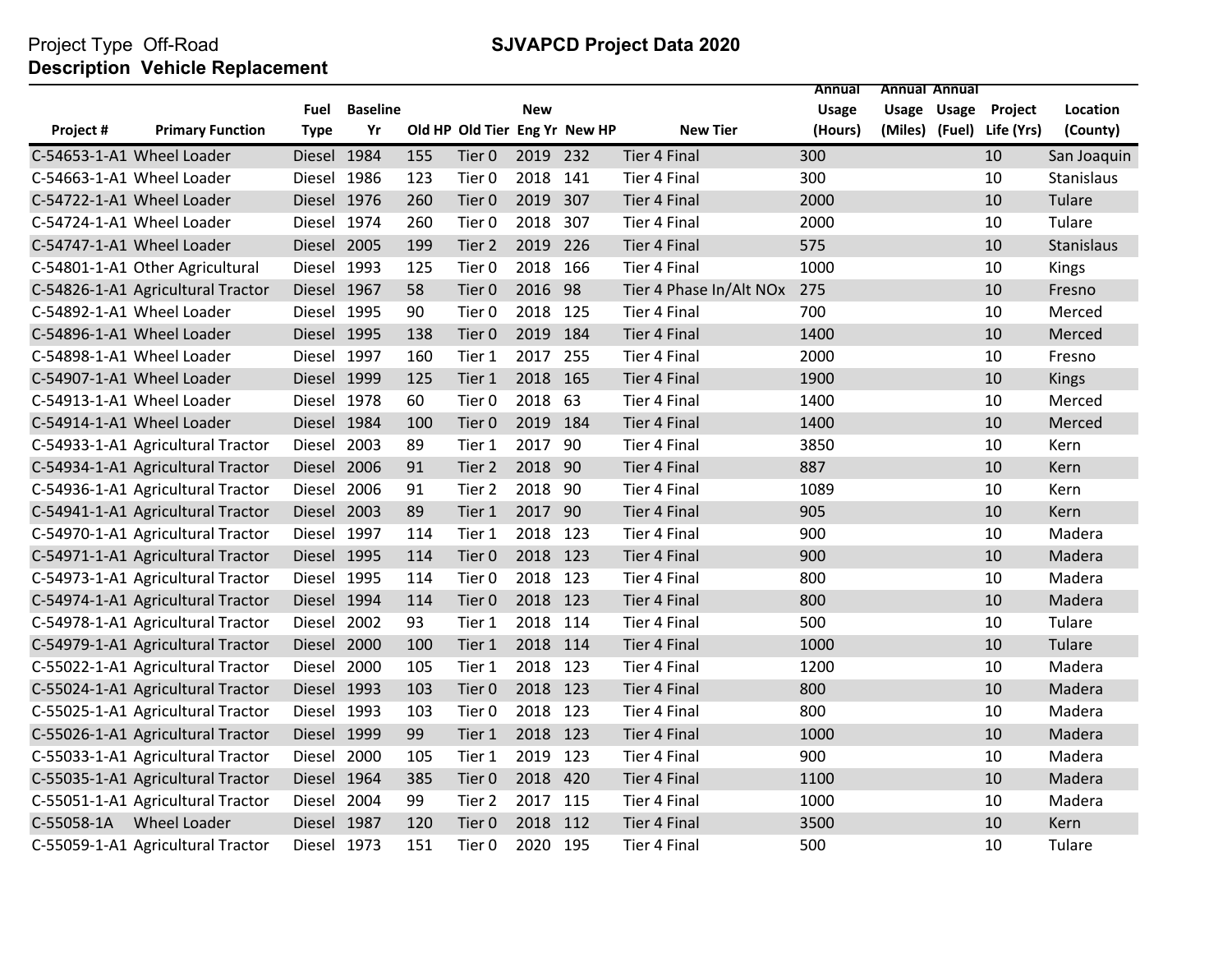|                          |                                   |             |                 |     |                   |            |                               |                         | Annual       | <b>Annual Annual</b> |                           |             |
|--------------------------|-----------------------------------|-------------|-----------------|-----|-------------------|------------|-------------------------------|-------------------------|--------------|----------------------|---------------------------|-------------|
|                          |                                   | Fuel        | <b>Baseline</b> |     |                   | <b>New</b> |                               |                         | <b>Usage</b> |                      | Usage Usage Project       | Location    |
| Project #                | <b>Primary Function</b>           | <b>Type</b> | Yr              |     |                   |            | Old HP Old Tier Eng Yr New HP | <b>New Tier</b>         | (Hours)      |                      | (Miles) (Fuel) Life (Yrs) | (County)    |
|                          | C-55061-1-A1 Agricultural Tractor | Diesel 1996 |                 | 120 | Tier 0            | 2018 145   |                               | Tier 4 Final            | 500          |                      | 10                        | Merced      |
|                          | C-55063-1-A1 Agricultural Tractor | Diesel 2001 |                 | 129 | Tier 1            | 2018 155   |                               | Tier 4 Final            | 500          |                      | 10                        | Merced      |
|                          | C-55083-1-A1 Wheel Loader         | Diesel 1973 |                 | 104 | Tier <sub>0</sub> | 2018 103   |                               | Tier 4 Final            | 800          |                      | 10                        | Tulare      |
|                          | C-55169-1-A1 Wheel Loader         | Diesel 1964 |                 | 150 | Tier <sub>0</sub> | 2018       | 166                           | Tier 4 Final            | 800          |                      | 10                        | Tulare      |
|                          | C-55170-1-A1 Agricultural Tractor | Diesel 1993 |                 | 84  | Tier 0            | 2018       | 106                           | Tier 4 Phase In/Alt NOx | 1000         |                      | 10                        | Fresno      |
| C-55175-1-A1 Windrower   |                                   | Diesel 2002 |                 | 115 | Tier 1            | 2016 235   |                               | Tier 4 Final            | 500          |                      | 10                        | Merced      |
|                          | C-55222-1-A1 Agricultural Tractor | Diesel 1968 |                 | 58  | Tier <sub>0</sub> | 2019 73    |                               | Tier 4 Final            | 300          |                      | 10                        | Stanislaus  |
|                          | C-55223-1-A1 Agricultural Tractor | Diesel 1994 |                 | 108 | Tier <sub>0</sub> | 2018       | 106                           | Tier 4 Final            | 500          |                      | 10                        | Merced      |
|                          | C-55230-1-A1 Wheel Loader         | Diesel 1979 |                 | 170 | Tier <sub>0</sub> | 2019 173   |                               | Tier 4 Final            | 500          |                      | 10                        | Stanislaus  |
|                          | C-55233-1-A1 Agricultural Tractor | Diesel 2006 |                 | 109 | Tier 2            | 2019 114   |                               | Tier 4 Final            | 750          |                      | 10                        | Stanislaus  |
|                          | C-55235-1-A1 Agricultural Tractor | Diesel 1983 |                 | 88  | Tier 0            | 2017       | 114                           | Tier 4 Final            | 750          |                      | 10                        | Stanislaus  |
|                          | C-55236-1-A1 Agricultural Tractor | Diesel 2006 |                 | 109 | Tier 2            | 2018       | 114                           | Tier 4 Final            | 750          |                      | 10                        | Stanislaus  |
|                          | C-55237-1-A1 Agricultural Tractor | Diesel 2006 |                 | 109 | Tier 2            | 2019 114   |                               | Tier 4 Final            | 750          |                      | 10                        | Stanislaus  |
|                          | C-55260-1-A1 Agricultural Tractor | Diesel 1972 |                 | 56  | Tier 0            | 2018 90    |                               | Tier 4 Final            | 500          |                      | 10                        | San Joaquin |
|                          | C-55271-1-A1 Agricultural Tractor | Diesel 1988 |                 | 63  | Tier <sub>0</sub> | 2017 114   |                               | Tier 4 Final            | 500          |                      | 10                        | Stanislaus  |
| C-55276-1-A1 Loader      |                                   | Diesel 1998 |                 | 125 | Tier 1            | 2018 166   |                               | Tier 4 Final            | 1000         |                      | 10                        | Merced      |
|                          | C-55369-1-A1 Agricultural Tractor | Diesel 1973 |                 | 120 | Tier 0            | 2018 155   |                               | Tier 4 Final            | 600          |                      | 10                        | Merced      |
|                          | C-55371-1-A1 Agricultural Tractor | Diesel 2005 |                 | 210 | Tier 2            | 2019       | 236                           | Tier 4 Final            | 800          |                      | 10                        | Merced      |
|                          | C-55373-1-A1 Agricultural Tractor | Diesel 1982 |                 | 108 | Tier <sub>0</sub> | 2018 123   |                               | Tier 4 Final            | 325          |                      | 10                        | Fresno      |
|                          | C-55378-1-A1 Agricultural Tractor | Diesel 1997 |                 | 81  | Tier 0            | 2017 115   |                               | Tier 4 Final            | 100          |                      | 10                        | Madera      |
|                          | C-55388-1-A1 Agricultural Tractor | Diesel 1992 |                 | 168 | Tier <sub>0</sub> | 2017 210   |                               | <b>Tier 4 Final</b>     | 500          |                      | 10                        | Merced      |
| C-55546-1-A1 Shaker      |                                   | Diesel 2006 |                 | 130 | Tier 2            | 2019       | 148                           | Tier 4 Final            | 450          |                      | 10                        | Fresno      |
|                          | C-55556-1-A1 Other Agricultural   | Diesel 1971 |                 | 160 | Tier <sub>0</sub> | 2018 185   |                               | <b>Tier 4 Final</b>     | 750          |                      | 10                        | Merced      |
| C-55558-1-A1 Skid Loader |                                   | Diesel 1994 |                 | 58  | Tier <sub>0</sub> | 2018       | 74                            | Tier 4 Final            | 300          |                      | 10                        | Kings       |
|                          | C-55564-1-A1 Agricultural Tractor | Diesel 1996 |                 | 120 | Tier <sub>0</sub> | 2019       | 172                           | Tier 4 Final            | 1278         |                      | 10                        | Madera      |
|                          | C-55566-1-A1 Agricultural Tractor | Diesel 1995 |                 | 156 | Tier <sub>0</sub> | 2019 256   |                               | Tier 4 Final            | 730          |                      | 10                        | Madera      |
| C-55567-1-A1 Forklift    |                                   | Diesel 2001 |                 | 80  | Tier 1            | 2018 74    |                               | Tier 4 Final            | 300          |                      | 10                        | Fresno      |
|                          | C-55596-1-A1 Agricultural Tractor | Diesel 2006 |                 | 41  | Tier 2            | 2017 53    |                               | Tier 4 Final            | 200          |                      | 10                        | Fresno      |
|                          | C-55597-1-A1 Wheel Loader         | Diesel 1975 |                 | 93  | Tier <sub>0</sub> | 2018 74    |                               | Tier 4 Final            | 250          |                      | 10                        | Madera      |
|                          | C-55598-1-A1 Agricultural Tractor | Diesel 2004 |                 | 134 | Tier 2            | 2016       | 155                           | Tier 4 Final            | 500          |                      | 10                        | Kings       |
|                          | C-55860-1-A1 Agricultural Tractor | Diesel 1979 |                 | 157 | Tier <sub>0</sub> | 2018       | 123                           | <b>Tier 4 Final</b>     | 500          |                      | 10                        | Madera      |
|                          | C-55862-1-A1 Agricultural Tractor | Diesel 1990 |                 | 81  | Tier <sub>0</sub> | 2019 99    |                               | Tier 4 Final            | 200          |                      | 10                        | Fresno      |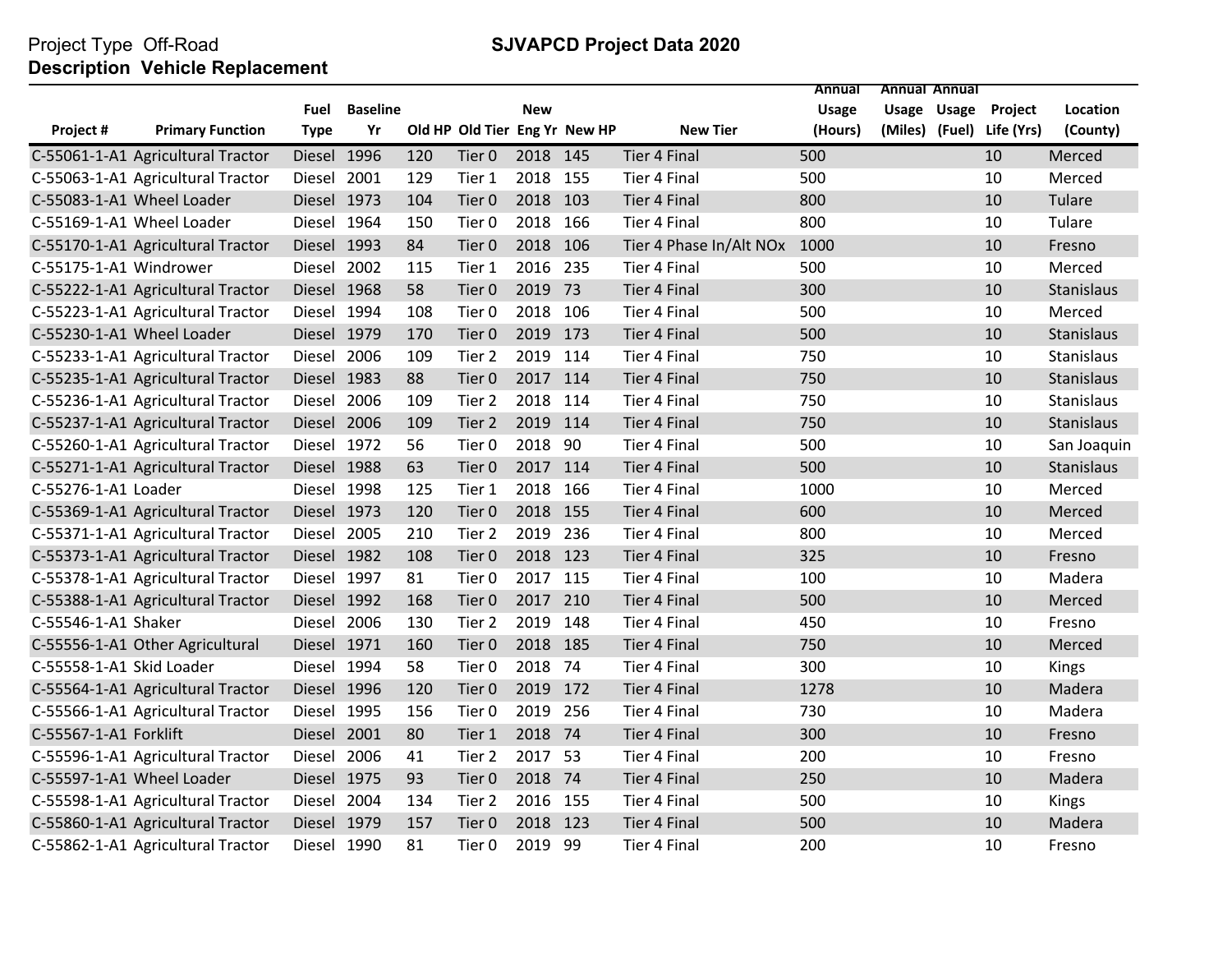|                       |                                   |             |                 |     |                   |            |                               |                         | Annual       | <b>Annual Annual</b> |                           |                   |
|-----------------------|-----------------------------------|-------------|-----------------|-----|-------------------|------------|-------------------------------|-------------------------|--------------|----------------------|---------------------------|-------------------|
|                       |                                   | Fuel        | <b>Baseline</b> |     |                   | <b>New</b> |                               |                         | <b>Usage</b> |                      | Usage Usage Project       | Location          |
| <b>Project #</b>      | <b>Primary Function</b>           | Type        | Yr              |     |                   |            | Old HP Old Tier Eng Yr New HP | <b>New Tier</b>         | (Hours)      |                      | (Miles) (Fuel) Life (Yrs) | (County)          |
|                       | C-55863-1-A1 Agricultural Tractor | Diesel 1965 |                 | 76  | Tier <sub>0</sub> | 2019 99    |                               | <b>Tier 4 Final</b>     | 200          |                      | 10                        | Fresno            |
| C-55887-1-A1 Swathers |                                   | Diesel 2001 |                 | 110 | Tier 1            | 2018 235   |                               | <b>Tier 4 Final</b>     | 1000         |                      | 10                        | Tulare            |
| C-55945-1-A1 Back Hoe |                                   | Diesel 1998 |                 | 78  | Tier 1            | 2019 93    |                               | Tier 4 Final            | 750          |                      | 10                        | <b>Stanislaus</b> |
|                       | C-55949-1-A1 Agricultural Tractor | Diesel 1994 |                 | 91  | Tier 0            | 2017       | 114                           | Tier 4 Final            | 1000         |                      | 10                        | Madera            |
|                       | C-55952-1-A1 Agricultural Tractor | Diesel 2005 |                 | 86  | Tier 2            | 2018       | 106                           | Tier 4 Phase In/Alt NOx | 400          |                      | 10                        | San Joaquin       |
|                       | C-55960-1-A1 Agricultural Tractor | Diesel 1999 |                 | 72  | Tier 1            | 2018 115   |                               | Tier 4 Final            | 800          |                      | 10                        | Stanislaus        |
|                       | C-55970-1-A1 Agricultural Tractor | Diesel 1998 |                 | 98  | Tier 1            | 2018 106   |                               | Tier 4 Final            | 500          |                      | 10                        | Tulare            |
|                       | C-55983-1-A1 Agricultural Tractor | Diesel 1993 |                 | 120 | Tier 0            | 2017       | 106                           | Tier 4 Final            | 600          |                      | 10                        | Kern              |
|                       | C-56119-1-A1 Agricultural Tractor | Diesel 2002 |                 | 462 | Tier 2            | 2019       | 489                           | Tier 4 Final            | 750          |                      | 10                        | Kern              |
|                       | C-56163-1A Agricultural Tractor   | Diesel      | 2004            | 207 | Tier 2            | 2015       | 230                           | Tier 4 Final            | 750          |                      | 10                        | Kings             |
|                       | C-56167-1-A1 Agricultural Tractor | Diesel 1983 |                 | 97  | Tier <sub>0</sub> | 2019       | 123                           | Tier 4 Final            | 350          |                      | 10                        | Fresno            |
|                       | C-56205-1-A1 Agricultural Tractor | Diesel 1971 |                 | 65  | Tier 0            | 2019       | 99                            | <b>Tier 4 Final</b>     | 425          |                      | 10                        | Stanislaus        |
|                       | C-56207-1-A1 Agricultural Tractor | Diesel 1987 |                 | 88  | Tier <sub>0</sub> | 2019 114   |                               | Tier 4 Final            | 425          |                      | 10                        | Stanislaus        |
|                       | C-56226-1-A1 Agricultural Tractor | Diesel 1989 |                 | 156 | Tier 0            | 2020       | 175                           | Tier 4 Final            | 1500         |                      | 10                        | Stanislaus        |
|                       | C-56228-1-A1 Agricultural Tractor | Diesel 1990 |                 | 88  | Tier <sub>0</sub> | 2018 123   |                               | <b>Tier 4 Final</b>     | 1500         |                      | 10                        | Stanislaus        |
|                       | C-56229-1-A1 Agricultural Tractor | Diesel 1974 |                 | 90  | Tier <sub>0</sub> | 2018 123   |                               | Tier 4 Final            | 1500         |                      | 10                        | Stanislaus        |
|                       | C-56230-1-A1 Agricultural Tractor | Diesel 1990 |                 | 55  | Tier 0            | 2019       | 123                           | <b>Tier 4 Final</b>     | 1500         |                      | 10                        | Stanislaus        |
|                       | C-56233-1-A1 Agricultural Tractor | Diesel      | 2005            | 92  | Tier 2            | 2018       | 123                           | Tier 4 Final            | 1500         |                      | 10                        | Stanislaus        |
|                       | C-56285-1-A1 Agricultural Tractor | Diesel 2005 |                 | 92  | Tier 2            | 2018 123   |                               | Tier 4 Final            | 1500         |                      | 10                        | Stanislaus        |
|                       | C-56295-1-A1 Agricultural Tractor | Diesel 1997 |                 | 135 | Tier 1            | 2019       | 175                           | Tier 4 Final            | 2000         |                      | 10                        | Tulare            |
| C-56301-1-A1 Forklift |                                   | Diesel 1982 |                 | 63  | Tier <sub>0</sub> | 2019 74    |                               | Tier 4 Final            | 500          |                      | 10                        | <b>Kings</b>      |
|                       | C-56302-1-A1 Agricultural Tractor | Diesel 1999 |                 | 91  | Tier 1            | 2019       | 101                           | Tier 4 Final            | 500          |                      | 10                        | Stanislaus        |
|                       | C-56303-1-A1 Agricultural Tractor | Diesel 1999 |                 | 360 | Tier 1            | 2019       | 420                           | Tier 4 Final            | 800          |                      | 10                        | Fresno            |
|                       | C-56304-1-A1 Agricultural Tractor | Diesel 1978 |                 | 127 | Tier 0            | 2019       | 155                           | Tier 4 Final            | 1000         |                      | 10                        | Fresno            |
|                       | C-56306-1A Agricultural Tractor   | Diesel 1981 |                 | 135 | Tier 0            | 2017       | 114                           | Tier 4 Final            | 250          |                      | 10                        | Kern              |
|                       | C-56307-1-A1 Agricultural Tractor | Diesel 2007 |                 | 95  | Tier 2            | 2017       | 114                           | Tier 4 Final            | 600          |                      | 10                        | Stanislaus        |
|                       | C-56308-1-A1 Agricultural Tractor | Diesel 2000 |                 | 98  | Tier 1            | 2017 114   |                               | Tier 4 Final            | 600          |                      | 10                        | Stanislaus        |
|                       | C-56314-1-A1 Agricultural Tractor | Diesel 1986 |                 | 162 | Tier <sub>0</sub> | 2019       | 221                           | Tier 4 Final            | 1825         |                      | 10                        | Madera            |
|                       | C-56315-1-A1 Agricultural Tractor | Diesel 1969 |                 | 76  | Tier <sub>0</sub> | 2017 115   |                               | Tier 4 Final            | 520          |                      | 10                        | Fresno            |
|                       | C-56316-1A Agricultural Tractor   | Diesel 1992 |                 | 28  | Tier <sub>0</sub> | 2016       | 45                            | Tier 4 Final            | 500          |                      | 10                        | Kern              |
|                       | C-56318-1-A1 Agricultural Tractor | Diesel 1983 |                 | 90  | Tier <sub>0</sub> | 2016       | 106                           | Tier 4 Final            | 200          |                      | 10                        | Fresno            |
|                       | C-56477-1A Agricultural Tractor   | Diesel 1998 |                 | 269 | Tier 1            | 2018       | 320                           | Tier 4 Final            | 750          |                      | 10                        | Kern              |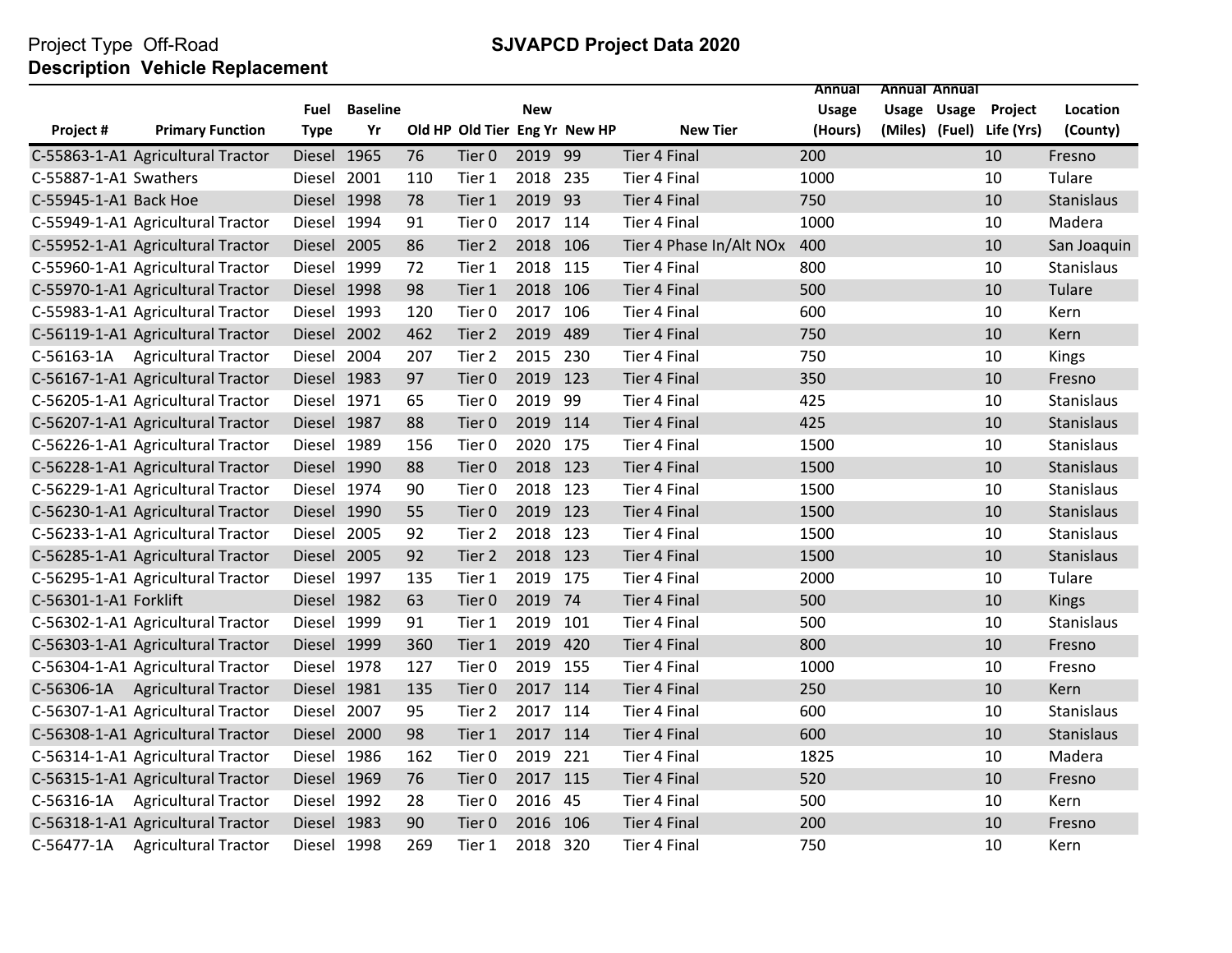|                          |                                   |             |                 |     |                               |            |     |                         | Annual       | <b>Annual Annual</b> |                           |             |
|--------------------------|-----------------------------------|-------------|-----------------|-----|-------------------------------|------------|-----|-------------------------|--------------|----------------------|---------------------------|-------------|
|                          |                                   | Fuel        | <b>Baseline</b> |     |                               | <b>New</b> |     |                         | <b>Usage</b> |                      | Usage Usage Project       | Location    |
| Project #                | <b>Primary Function</b>           | <b>Type</b> | Yr              |     | Old HP Old Tier Eng Yr New HP |            |     | <b>New Tier</b>         | (Hours)      |                      | (Miles) (Fuel) Life (Yrs) | (County)    |
|                          | C-56481-1-A1 Wheel Loader         | Diesel 1998 |                 | 125 | Tier 1                        | 2019 152   |     | Tier 4 Final            | 1200         |                      | 10                        | Tulare      |
|                          | C-56493-1-A1 Agricultural Tractor | Diesel 2007 |                 | 89  | Tier 2                        | 2017 125   |     | <b>Tier 4 Final</b>     | 1000         |                      | 10                        | Stanislaus  |
|                          | C-56495-1-A1 Agricultural Tractor | Diesel 1993 |                 | 234 | Tier 0                        | 2018 281   |     | Tier 4 Final            | 600          |                      | 10                        | Stanislaus  |
| C-56496-1-A1 Skid Loader |                                   | Diesel      | 2003            | 81  | Tier 1                        | 2018       | 70  | Tier 4 Final            | 350          |                      | 10                        | San Joaquin |
|                          | C-56497-1-A1 Agricultural Tractor | Diesel 1995 |                 | 93  | Tier 0                        | 2019       | 123 | Tier 4 Final            | 350          |                      | 10                        | San Joaquin |
|                          | C-56632-1-A1 Agricultural Tractor | Diesel 1979 |                 | 81  | Tier 0                        | 2019       | 123 | Tier 4 Final            | 500          |                      | 10                        | Merced      |
|                          | C-56637-1-A1 Agricultural Tractor | Diesel 2001 |                 | 89  | Tier 1                        | 2018 123   |     | Tier 4 Final            | 750          |                      | 10                        | Merced      |
|                          | C-56834-1-A1 Agricultural Tractor | Diesel 1998 |                 | 89  | Tier 1                        | 2018       | 106 | <b>Tier 4 Final</b>     | 500          |                      | 10                        | San Joaquin |
|                          | C-56838-1-A1 Agricultural Tractor | Diesel 1985 |                 | 73  | Tier <sub>0</sub>             | 2018 106   |     | Tier 4 Final            | 500          |                      | 10                        | San Joaquin |
|                          | C-56841-1A Wheel Loader           | Diesel 2000 |                 | 125 | Tier 1                        | 2019       | 192 | Tier 4 Final            | 2900         |                      | 10                        | Kern        |
|                          | C-56920-1-A1 Agricultural Tractor | Diesel 1976 |                 | 84  | Tier <sub>0</sub>             | 2019       | 105 | Tier 4 Final            | 200          |                      | 10                        | Fresno      |
|                          | C-56922-1-A1 Agricultural Tractor | Diesel 1981 |                 | 76  | Tier <sub>0</sub>             | 2016       | 106 | <b>Tier 4 Final</b>     | 400          |                      | 10                        | Fresno      |
|                          | C-56926-1-A1 Agricultural Tractor | Diesel 1993 |                 | 204 | Tier 0                        | 2019 281   |     | Tier 4 Final            | 600          |                      | 10                        | Merced      |
|                          | C-56928-1-A1 Agricultural Tractor | Diesel 1998 |                 | 135 | Tier 1                        | 2019       | 172 | Tier 4 Final            | 600          |                      | 10                        | Merced      |
| C-56959-1-A1 Chopper     |                                   | Diesel 2008 |                 | 757 | Tier 2                        | 2018 818   |     | <b>Tier 4 Final</b>     | 900          |                      | 10                        | Tulare      |
|                          | C-56963-1-A1 Agricultural Tractor | Diesel 2001 |                 | 375 | Tier 1                        | 2019 515   |     | Tier 4 Final            | 500          |                      | 10                        | Merced      |
|                          | C-57013-1-A1 Almond Sweeper       | Diesel 2003 |                 | 80  | Tier 1                        | 2018 142   |     | Tier 4 Final            | 300          |                      | 10                        | Madera      |
|                          | C-57020-1-A1 Agricultural Tractor | Diesel 1996 |                 | 99  | Tier 0                        | 2019       | 123 | Tier 4 Final            | 1000         |                      | 10                        | Madera      |
|                          | C-57021-1-A1 Agricultural Tractor | Diesel 1996 |                 | 99  | Tier <sub>0</sub>             | 2018       | 123 | Tier 4 Final            | 1000         |                      | 10                        | Madera      |
|                          | C-57024-1-A1 Agricultural Tractor | Diesel 1993 |                 | 104 | Tier 0                        | 2019       | 106 | Tier 4 Phase In/Alt NOx | 275          |                      | 10                        | Fresno      |
|                          | C-57037-1-A1 Wheel Loader         | Diesel 1995 |                 | 118 | Tier <sub>0</sub>             | 2019       | 166 | Tier 4 Final            | 1800         |                      | 10                        | Kings       |
|                          | C-57038-1-A1 Wheel Loader         | Diesel 2002 |                 | 157 | Tier 1                        | 2019 192   |     | Tier 4 Final            | 3000         |                      | 10                        | Kings       |
|                          | C-57063-1-A1 Agricultural Tractor | Diesel 1981 |                 | 80  | Tier <sub>0</sub>             | 2019 114   |     | Tier 4 Final            | 250          |                      | 10                        | Fresno      |
| C-57067-1-A1 Back Hoe    |                                   | Diesel 1997 |                 | 78  | Tier 0                        | 2018       | 74  | <b>Tier 4 Final</b>     | 312          |                      | 10                        | Fresno      |
|                          | C-57069-1-A1 Agricultural Tractor | Diesel 1998 |                 | 360 | Tier 1                        | 2019       | 420 | Tier 4 Final            | 800          |                      | 10                        | Fresno      |
|                          | C-57100-1-A1 Agricultural Tractor | Diesel 1968 |                 | 115 | Tier 0                        | 2018 114   |     | Tier 4 Final            | 400          |                      | 10                        | Merced      |
| C-57114-1-A1 Bale Wagon  |                                   | Diesel 1983 |                 | 143 | Tier <sub>0</sub>             | 2017 190   |     | Tier 4 Final            | 600          |                      | 10                        | San Joaquin |
|                          | C-57135-1-A1 Agricultural Tractor | Diesel 1985 |                 | 102 | Tier <sub>0</sub>             | 2019       | 120 | Tier 4 Final            | 500          |                      | 10                        | Madera      |
|                          | C-57174-1A Agricultural Tractor   | Diesel 2002 |                 | 89  | Tier 1                        | 2017       | 90  | Tier 4 Final            | 277          |                      | 10                        | Kern        |
|                          | C-57184-1-A1 Agricultural Tractor | Diesel      | 1982            | 60  | Tier 0                        | 2017       | 114 | Tier 4 Final            | 1000         |                      | 10                        | Madera      |
|                          | C-57221-1-A1 Agricultural Tractor | Diesel 2005 |                 | 105 | Tier 2                        | 2019       | 114 | Tier 4 Final            | 500          |                      | 10                        | San Joaquin |
|                          | C-57451-1-A1 Agricultural Tractor | Diesel 1999 |                 | 88  | Tier 1                        | 2017 106   |     | Tier 4 Phase In/Alt NOx | 1000         |                      | 10                        | Fresno      |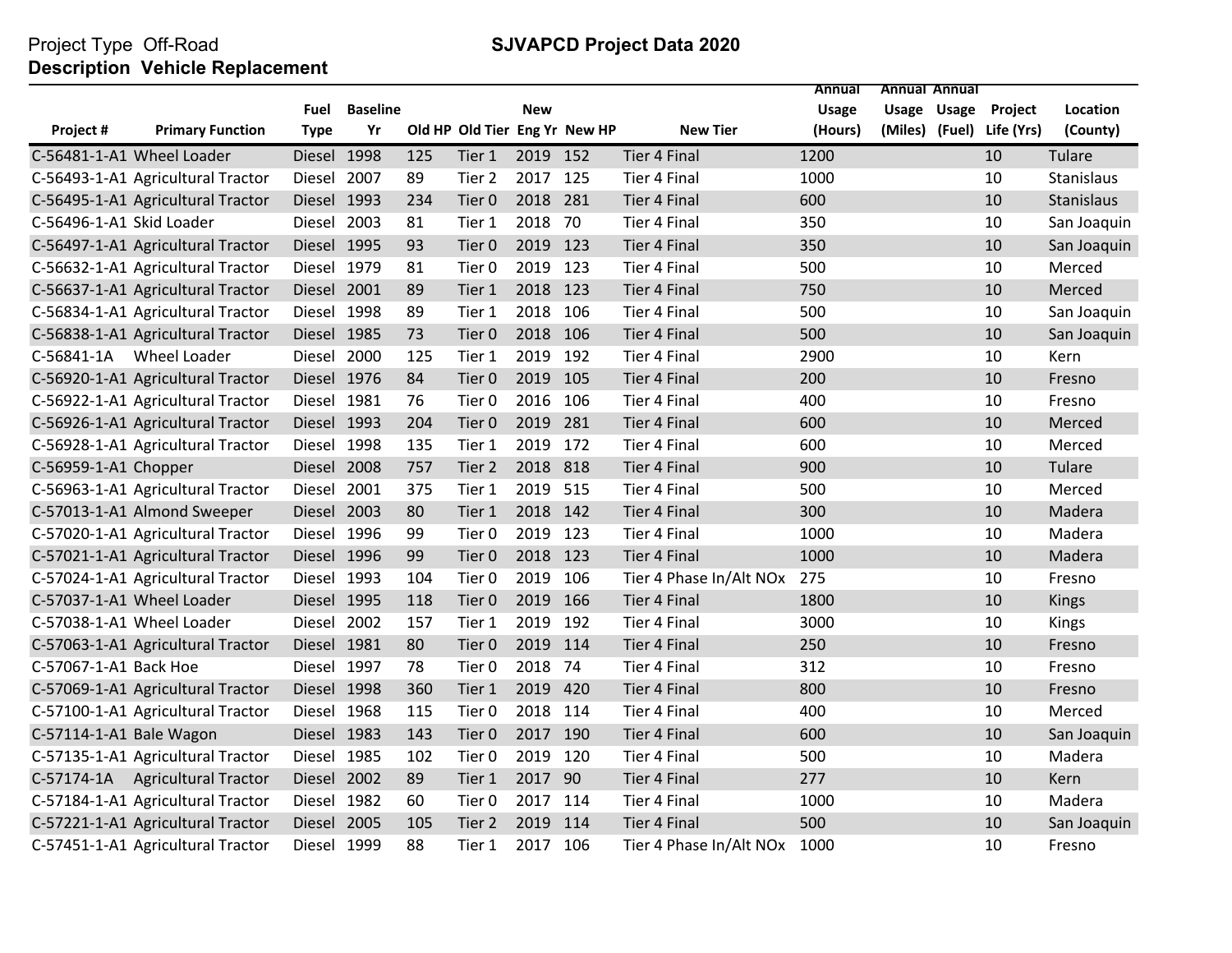|                          |                                   |             |                 |     |                   |            |                               |                         | Annual       | <b>Annual Annual</b> |                           |              |
|--------------------------|-----------------------------------|-------------|-----------------|-----|-------------------|------------|-------------------------------|-------------------------|--------------|----------------------|---------------------------|--------------|
|                          |                                   | Fuel        | <b>Baseline</b> |     |                   | <b>New</b> |                               |                         | <b>Usage</b> |                      | Usage Usage Project       | Location     |
| Project #                | <b>Primary Function</b>           | <b>Type</b> | Yr              |     |                   |            | Old HP Old Tier Eng Yr New HP | <b>New Tier</b>         | (Hours)      |                      | (Miles) (Fuel) Life (Yrs) | (County)     |
|                          | C-57452-1-A1 Agricultural Tractor | Diesel 1982 |                 | 63  | Tier <sub>0</sub> | 2018 106   |                               | Tier 4 Phase In/Alt NOx | 600          |                      | 10                        | Fresno       |
|                          | C-57454-1-A1 Agricultural Tractor | Diesel 1993 |                 | 210 | Tier 0            | 2019 320   |                               | Tier 4 Final            | 1000         |                      | 10                        | Kings        |
|                          | C-57456-1-A1 Agricultural Tractor | Diesel 1974 |                 | 84  | Tier 0            | 2018 65    |                               | Tier 4 Final            | 250          |                      | 10                        | Fresno       |
|                          | C-57477-1-A1 Agricultural Tractor | Diesel      | 2004            | 115 | Tier 2            | 2018       | 123                           | Tier 4 Final            | 500          |                      | 10                        | Tulare       |
|                          | C-57479-1-A1 Agricultural Tractor | Diesel 2003 |                 | 450 | Tier 2            | 2019       | 595                           | Tier 4 Final            | 800          |                      | 10                        | Merced       |
|                          | C-57482-1-A1 Agricultural Tractor | Diesel 2002 |                 | 114 | Tier 1            | 2019       | 123                           | Tier 4 Final            | 400          |                      | 10                        | Fresno       |
|                          | C-57560-1-A1 Tractor Loader       | Diesel 1962 |                 | 96  | Tier <sub>0</sub> | 2019       | 120                           | <b>Tier 4 Final</b>     | 300          |                      | 10                        | <b>Kings</b> |
|                          | C-57700-1-A1 Agricultural Tractor | Diesel 1985 |                 | 30  | Tier 0            | 2018 33    |                               | Tier 4 Final            | 200          |                      | 10                        | <b>Kings</b> |
|                          | C-57701-1-A1 Agricultural Tractor | Diesel 1985 |                 | 30  | Tier <sub>0</sub> | 2018 33    |                               | Tier 4 Final            | 200          |                      | 10                        | <b>Kings</b> |
|                          | C-57714-1-A1 Agricultural Tractor | Diesel      | 1985            | 30  | Tier <sub>0</sub> | 2018       | 33                            | Tier 4 Final            | 200          |                      | 10                        | Kings        |
|                          | C-57716-1-A1 Agricultural Tractor | Diesel 1985 |                 | 30  | Tier <sub>0</sub> | 2018 33    |                               | <b>Tier 4 Final</b>     | 200          |                      | 10                        | <b>Kings</b> |
|                          | C-57724-1-A1 Agricultural Tractor | Diesel 2002 |                 | 98  | Tier 1            | 2018 108   |                               | Tier 4 Final            | 200          |                      | 10                        | Kings        |
|                          | C-57727-1-A1 Agricultural Tractor | Diesel 1985 |                 | 30  | Tier <sub>0</sub> | 2018 33    |                               | Tier 4 Final            | 200          |                      | 10                        | <b>Kings</b> |
|                          | C-57735-1-A1 Agricultural Tractor | Diesel 1985 |                 | 30  | Tier 0            | 2018 33    |                               | Tier 4 Final            | 200          |                      | 10                        | Kings        |
|                          | C-57737-1-A1 Agricultural Tractor | Diesel 1985 |                 | 30  | Tier 0            | 2018 33    |                               | Tier 4 Final            | 200          |                      | 10                        | <b>Kings</b> |
|                          | C-57738-1-A1 Agricultural Tractor | Diesel 2002 |                 | 98  | Tier 1            | 2017       | 106                           | Tier 4 Phase In/Alt NOx | 200          |                      | 10                        | Kings        |
|                          | C-57758-1-A1 Agricultural Tractor | Diesel 1980 |                 | 216 | Tier 0            | 2019       | 281                           | Tier 4 Final            | 1900         |                      | 10                        | Merced       |
|                          | C-57795-1-A1 Agricultural Tractor | Diesel 1992 |                 | 204 | Tier 0            | 2019       | 135                           | Tier 4 Final            | 500          |                      | 10                        | Fresno       |
|                          | C-57803-1-A1 Agricultural Tractor | Diesel 1998 |                 | 106 | Tier 1            | 2019       | 105                           | Tier 4 Final            | 700          |                      | 10                        | Tulare       |
|                          | C-57804-1-A1 Agricultural Tractor | Diesel 1988 |                 | 186 | Tier 0            | 2019       | 245                           | Tier 4 Final            | 700          |                      | 10                        | Tulare       |
|                          | C-57805-1-A1 Agricultural Tractor | Diesel 1988 |                 | 186 | Tier 0            | 2019 245   |                               | Tier 4 Final            | 700          |                      | 10                        | Tulare       |
|                          | C-57806-1-A1 Agricultural Tractor | Diesel 1983 |                 | 228 | Tier <sub>0</sub> | 2019       | 270                           | Tier 4 Final            | 700          |                      | 10                        | Tulare       |
|                          | C-57808-1-A1 Agricultural Tractor | Diesel 1995 |                 | 270 | Tier <sub>0</sub> | 2019       | 320                           | Tier 4 Final            | 700          |                      | 10                        | Tulare       |
| C-57809-1-A1 Skid Loader |                                   | Diesel      | 2003            | 84  | Tier 1            | 2019       | 70                            | Tier 4 Final            | 1800         |                      | 10                        | Merced       |
|                          | C-57815-1-A1 Agricultural Tractor | Diesel 2000 |                 | 95  | Tier 1            | 2018       | 108                           | Tier 4 Final            | 800          |                      | 10                        | Fresno       |
|                          | C-57827-1-A1 Agricultural Tractor | Diesel 1998 |                 | 91  | Tier 1            | 2018       | 106                           | Tier 4 Final            | 1500         |                      | 10                        | Kings        |
|                          | C-57833-1-A1 Agricultural Tractor | Diesel 1989 |                 | 156 | Tier <sub>0</sub> | 2019 195   |                               | Tier 4 Final            | 400          |                      | 10                        | <b>Kings</b> |
|                          | C-57850-1-A1 Agricultural Tractor | Diesel 1993 |                 | 151 | Tier 0            | 2019       | 195                           | Tier 4 Final            | 600          |                      | 10                        | Tulare       |
|                          | C-57853-1-A1 Agricultural Tractor | Diesel 1995 |                 | 174 | Tier 0            | 2019 215   |                               | <b>Tier 4 Final</b>     | 600          |                      | 10                        | Tulare       |
|                          | C-57866-1-A1 Agricultural Tractor | Diesel      | 2002            | 108 | Tier 1            | 2019       | 130                           | Tier 4 Final            | 1200         |                      | 10                        | Tulare       |
|                          | C-57868-1-A1 Agricultural Tractor | Diesel 1993 |                 | 234 | Tier <sub>0</sub> | 2019       | 236                           | Tier 4 Final            | 700          |                      | 10                        | Tulare       |
|                          | C-57869-1-A1 Agricultural Tractor | Diesel 2002 |                 | 278 | Tier 1            | 2019       | 311                           | Tier 4 Final            | 800          |                      | 10                        | Tulare       |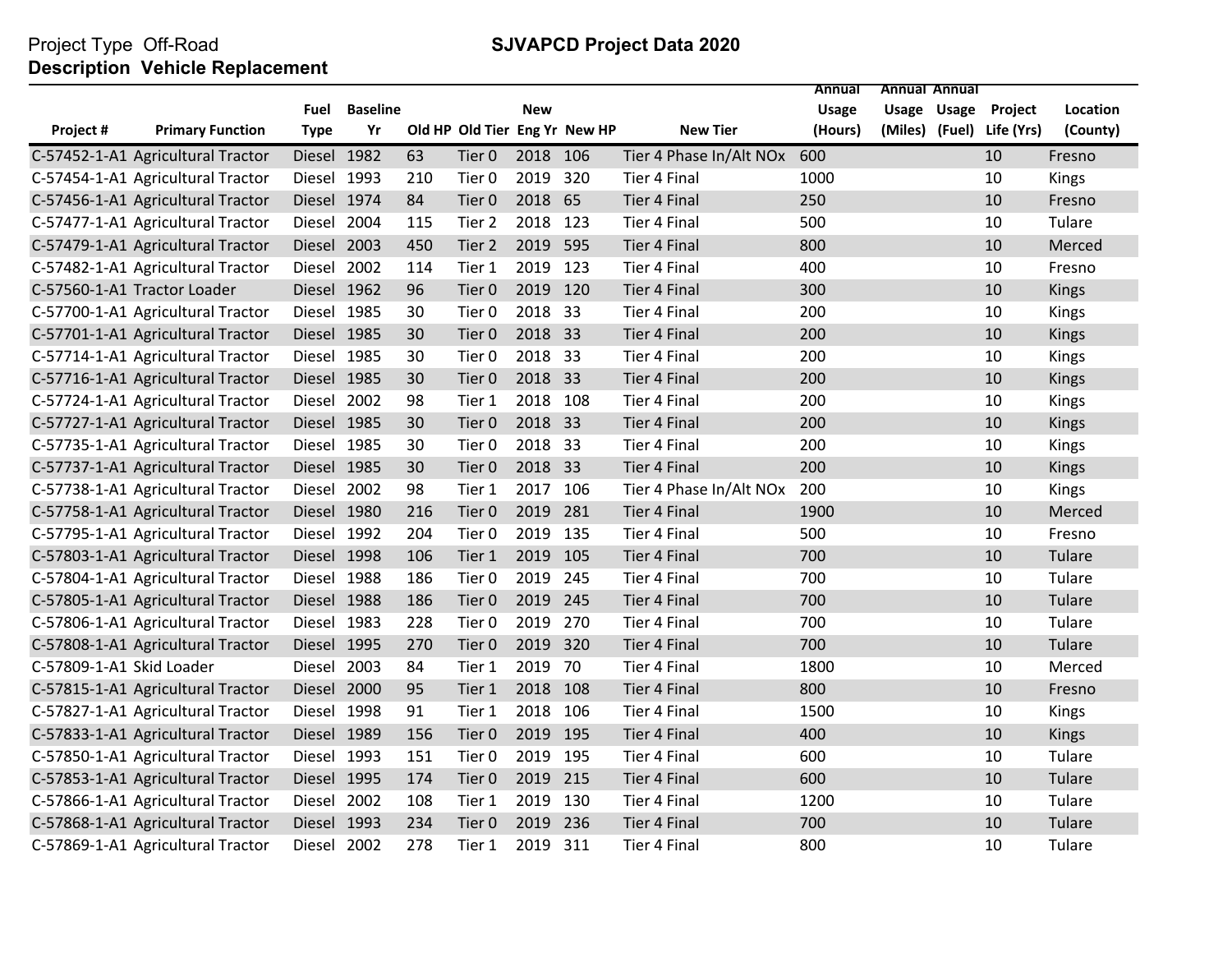|                       |                                   |             |                 |     |                   |            |                               |                         | Annual       | <b>Annual Annual</b> |                           |              |
|-----------------------|-----------------------------------|-------------|-----------------|-----|-------------------|------------|-------------------------------|-------------------------|--------------|----------------------|---------------------------|--------------|
|                       |                                   | Fuel        | <b>Baseline</b> |     |                   | <b>New</b> |                               |                         | <b>Usage</b> |                      | Usage Usage Project       | Location     |
| Project#              | <b>Primary Function</b>           | <b>Type</b> | Yr              |     |                   |            | Old HP Old Tier Eng Yr New HP | <b>New Tier</b>         | (Hours)      |                      | (Miles) (Fuel) Life (Yrs) | (County)     |
|                       | C-57982-1-A1 Agricultural Tractor | Diesel 1980 |                 | 98  | Tier 0            | 2018 106   |                               | Tier 4 Phase In/Alt NOx | 250          |                      | 10                        | Fresno       |
| C-57983-1A            | <b>Agricultural Tractor</b>       | Diesel 1995 |                 | 66  | Tier <sub>0</sub> | 2018 73    |                               | Tier 4 Final            | 1000         |                      | 10                        | Kern         |
| C-57985-1A            | <b>Agricultural Tractor</b>       | Diesel 1997 |                 | 102 | Tier 1            | 2019 100   |                               | Tier 4 Final            | 800          |                      | 10                        | Kern         |
| C-57986-1A            | <b>Agricultural Tractor</b>       | Diesel      | 1996            | 80  | Tier 0            | 2018 73    |                               | Tier 4 Final            | 1000         |                      | 10                        | Kern         |
|                       | C-58186-1-A1 Agricultural Tractor | Diesel 2001 |                 | 102 | Tier 1            | 2017 115   |                               | Tier 4 Final            | 200          |                      | 10                        | Kern         |
|                       | C-58188-1-A1 Agricultural Tractor | Diesel 1997 |                 | 46  | Tier 1            | 2018 115   |                               | Tier 4 Final            | 200          |                      | 10                        | Kern         |
|                       | C-58189-1-A1 Agricultural Tractor | Diesel 1997 |                 | 46  | Tier <sub>0</sub> | 2018 115   |                               | Tier 4 Final            | 200          |                      | 10                        | Kern         |
|                       | C-58218-1-A1 Agricultural Tractor | Diesel      | 2006            | 86  | Tier 2            | 2016 125   |                               | Tier 4 Final            | 400          |                      | 10                        | Merced       |
|                       | C-58221-1-A1 Agricultural Tractor | Diesel 1971 |                 | 76  | Tier 0            | 2018 73    |                               | Tier 4 Final            | 150          |                      | 10                        | Stanislaus   |
|                       | C-58223-1-A1 Agricultural Tractor | Diesel      | 2004            | 92  | Tier 2            | 2018       | 106                           | Tier 4 Final            | 350          |                      | 10                        | Stanislaus   |
|                       | C-58225-1-A1 Agricultural Tractor | Diesel 1987 |                 | 72  | Tier 0            | 2019 114   |                               | Tier 4 Final            | 350          |                      | 10                        | Fresno       |
|                       | C-58227-1-A1 Agricultural Tractor | Diesel 1964 |                 | 76  | Tier <sub>0</sub> | 2018 123   |                               | Tier 4 Final            | 1000         |                      | 10                        | Tulare       |
|                       | C-58228-1-A1 Cotton Picker        | Diesel 1992 |                 | 160 | Tier 0            | 2019 560   |                               | Tier 4 Final            | 760          |                      | 10                        | Merced       |
|                       | C-58228-1-A1 Cotton Picker        | Diesel 2004 |                 | 325 | Tier 1            |            |                               |                         |              |                      |                           | Merced       |
|                       | C-58243-1-A1 Agricultural Tractor | Diesel 2003 |                 | 120 | Tier 2            | 2018 119   |                               | Tier 4 Final            | 750          |                      | 10                        | Fresno       |
|                       | C-58244-1-A1 Agricultural Tractor | Diesel 1991 |                 | 80  | Tier 0            | 2019 119   |                               | Tier 4 Final            | 750          |                      | 10                        | Fresno       |
|                       | C-58247-1-A1 Wheel Loader         | Diesel 1998 |                 | 76  | Tier 1            | 2019 90    |                               | Tier 4 Final            | 1200         |                      | 10                        | Madera       |
| C-58250-1-A1 Back Hoe |                                   | Diesel 2005 |                 | 99  | Tier 2            | 2019 90    |                               | Tier 4 Final            | 1200         |                      | 10                        | Madera       |
|                       | C-58260-1-A1 Agricultural Tractor | Diesel 1979 |                 | 38  | Tier 0            | 2019 43    |                               | Tier 4 Final            | 1000         |                      | 10                        | Tulare       |
|                       | C-58262-1-A1 Agricultural Tractor | Diesel 1983 |                 | 38  | Tier 0            | 2019 43    |                               | Tier 4 Final            | 1000         |                      | 10                        | Tulare       |
|                       | C-58264-1-A1 Wheel Loader         | Diesel 1989 |                 | 74  | Tier <sub>0</sub> | 2017 68    |                               | Tier 4 Final            | 1000         |                      | 10                        | Tulare       |
|                       | C-58269-1-A1 Agricultural Tractor | Diesel 1991 |                 | 81  | Tier 0            | 2017 114   |                               | Tier 4 Final            | 500          |                      | 10                        | Tulare       |
|                       | C-58277-1-A1 Agricultural Tractor | Diesel 1972 |                 | 151 | Tier 0            | 2019 114   |                               | Tier 4 Final            | 400          |                      | 10                        | <b>Kings</b> |
|                       | C-58279-1-A1 Agricultural Tractor | Diesel 1980 |                 | 97  | Tier <sub>0</sub> | 2017 70    |                               | Tier 4 Final            | 1100         |                      | 10                        | Tulare       |
|                       | C-58281-1-A1 Agricultural Tractor | Diesel 1990 |                 | 99  | Tier 0            | 2019 130   |                               | Tier 4 Final            | 750          |                      | 10                        | Fresno       |
|                       | C-58282-1-A1 Agricultural Tractor | Diesel 2005 |                 | 99  | Tier 2            | 2019 130   |                               | Tier 4 Final            | 500          |                      | 10                        | Fresno       |
|                       | C-58283-1-A1 Agricultural Tractor | Diesel 2000 |                 | 52  | Tier 1            | 2019 67    |                               | <b>Tier 4 Final</b>     | 500          |                      | 10                        | Fresno       |
|                       | C-58287-1-A1 Agricultural Tractor | Diesel 1990 |                 | 57  | Tier 0            | 2019 67    |                               | Tier 4 Final            | 750          |                      | 10                        | Fresno       |
|                       | C-58289-1-A1 Agricultural Tractor | Diesel 1990 |                 | 57  | Tier 0            | 2018 67    |                               | Tier 4 Final            | 750          |                      | 10                        | Fresno       |
|                       | C-58291-1-A1 Agricultural Tractor | Diesel      | 1990            | 81  | Tier 0            | 2019 90    |                               | Tier 4 Final            | 500          |                      | 10                        | Fresno       |
|                       | C-58292-1-A1 Agricultural Tractor | Diesel      | 2005            | 99  | Tier 2            | 2019       | 130                           | Tier 4 Final            | 500          |                      | 10                        | Fresno       |
|                       | C-58294-1-A1 Agricultural Tractor | Diesel 1994 |                 | 46  | Tier 0            | 2018 67    |                               | Tier 4 Final            | 750          |                      | 10                        | Fresno       |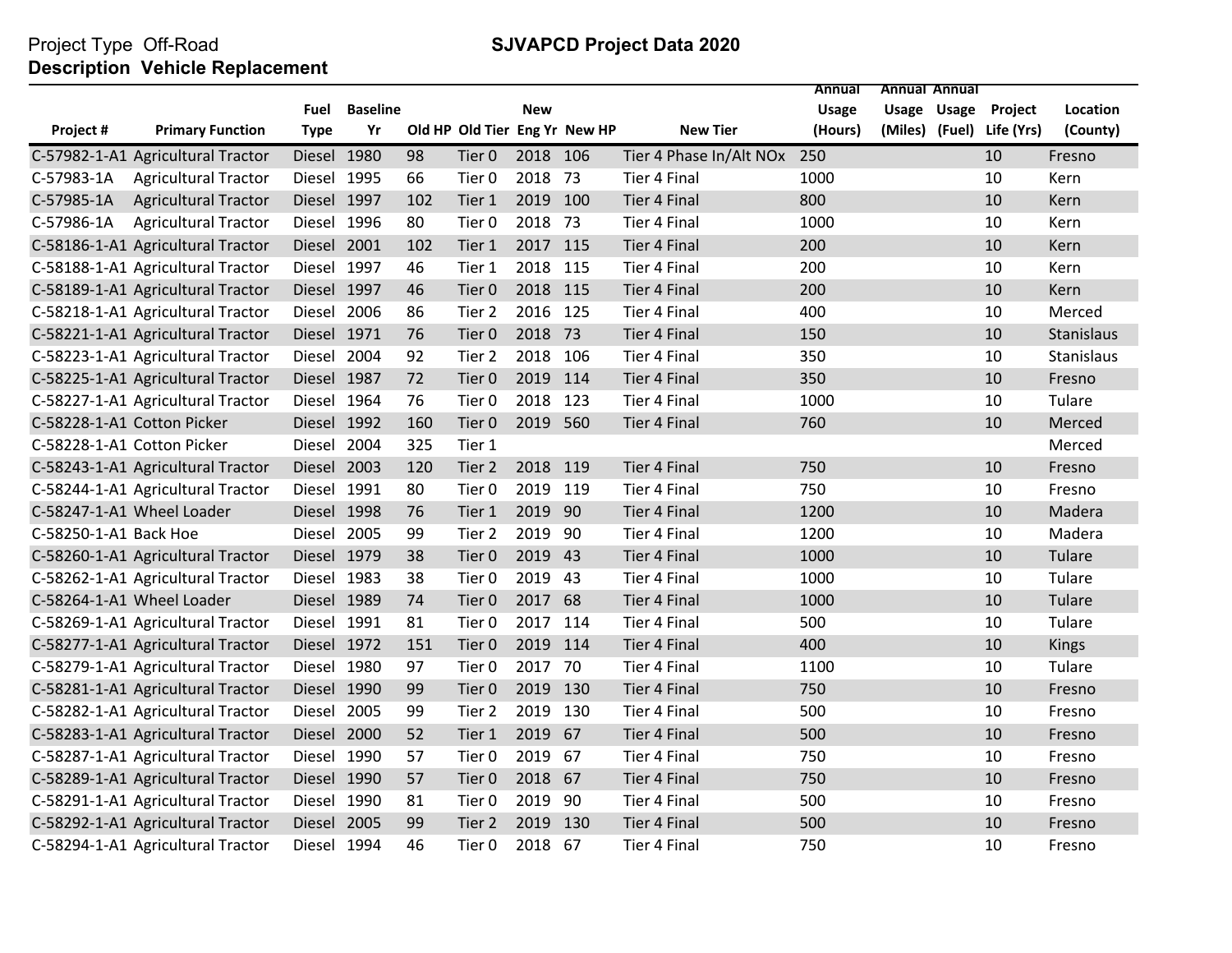|                           |                                   |             |                 |     |                   |            |                               |                         | Annual       | <b>Annual Annual</b> |                           |              |
|---------------------------|-----------------------------------|-------------|-----------------|-----|-------------------|------------|-------------------------------|-------------------------|--------------|----------------------|---------------------------|--------------|
|                           |                                   | <b>Fuel</b> | <b>Baseline</b> |     |                   | <b>New</b> |                               |                         | <b>Usage</b> |                      | Usage Usage Project       | Location     |
| <b>Project #</b>          | <b>Primary Function</b>           | <b>Type</b> | Yr              |     |                   |            | Old HP Old Tier Eng Yr New HP | <b>New Tier</b>         | (Hours)      |                      | (Miles) (Fuel) Life (Yrs) | (County)     |
|                           | C-58301-1-A1 Agricultural Tractor | Diesel 2004 |                 | 50  | Tier 2            | 2018 45    |                               | Tier 4 Final            | 1800         |                      | 10                        | Kern         |
|                           | C-58303-1-A1 Agricultural Tractor | Diesel 1984 |                 | 69  | Tier <sub>0</sub> | 2018 70    |                               | Tier 4 Final            | 250          |                      | 10                        | Stanislaus   |
|                           | C-58331-1-A1 Agricultural Tractor | Diesel 1997 |                 | 240 | Tier 1            | 2017 281   |                               | Tier 4 Final            | 3000         |                      | 10                        | Tulare       |
|                           | C-58337-1-A1 Agricultural Tractor | Diesel 1998 |                 | 95  | Tier 1            | 2018       | 106                           | Tier 4 Phase In/Alt NOx | 250          |                      | 10                        | Fresno       |
|                           | C-58342-1-A1 Agricultural Tractor | Diesel 1998 |                 | 95  | Tier 1            | 2017       | 106                           | Tier 4 Phase In/Alt NOx | 250          |                      | 10                        | Fresno       |
|                           | C-58432-1-A1 Agricultural Tractor | Diesel 1984 |                 | 97  | Tier 0            | 2019       | 114                           | Tier 4 Final            | 200          |                      | 10                        | Stanislaus   |
|                           | C-58490-1-A1 Agricultural Tractor | Diesel 1974 |                 | 96  | Tier <sub>0</sub> | 2019       | 115                           | Tier 4 Final            | 500          |                      | 10                        | Merced       |
|                           | C-58516-1-A1 Agricultural Tractor | Diesel 2003 |                 | 89  | Tier 1            | 2019       | 100                           | Tier 4 Final            | 225          |                      | 10                        | Fresno       |
| C-58526-1-A1 Sweeper      |                                   | Diesel 2004 |                 | 39  | Tier 2            | 2018 74    |                               | Tier 4 Final            | 492          |                      | 10                        | Fresno       |
| C-58528-1-A1 Sweeper      |                                   | Diesel 2004 |                 | 39  | Tier 2            | 2018 74    |                               | Tier 4 Final            | 492          |                      | 10                        | Fresno       |
|                           | C-58533-1-A1 Agricultural Tractor | Diesel 2001 |                 | 89  | Tier 1            | 2017       | 114                           | Tier 4 Final            | 500          |                      | 10                        | Tulare       |
|                           | C-58534-1-A1 Agricultural Tractor | Diesel      | 2005            | 450 | Tier 2            | 2019       | 626                           | <b>Tier 4 Final</b>     | 650          |                      | 10                        | Merced       |
|                           | C-58535-1-A1 Agricultural Tractor | Diesel 2004 |                 | 500 | Tier 2            | 2018       | 666                           | <b>Tier 4 Final</b>     | 650          |                      | 10                        | Merced       |
|                           | C-58536-1-A1 Agricultural Tractor | Diesel 1987 |                 | 50  | Tier 0            | 2018       | 50                            | Tier 4 Final            | 1460         |                      | 10                        | Merced       |
|                           | C-58537-1-A1 Agricultural Tractor | Diesel 1998 |                 | 84  | Tier 1            | 2017 90    |                               | <b>Tier 4 Final</b>     | 1460         |                      | 10                        | Merced       |
|                           | C-58538-1-A1 Agricultural Tractor | Diesel 1997 |                 | 84  | Tier 0            | 2017 90    |                               | Tier 4 Final            | 1460         |                      | 10                        | Merced       |
|                           | C-58539-1-A1 Agricultural Tractor | Diesel 1992 |                 | 81  | Tier 0            | 2017 90    |                               | <b>Tier 4 Final</b>     | 1460         |                      | 10                        | Merced       |
| C-58541-1-A1 Wheel Loader |                                   | Diesel 1999 |                 | 160 | Tier 1            | 2018       | 182                           | Tier 4 Final            | 1350         |                      | 10                        | Merced       |
|                           | C-58579-1-A1 Agricultural Tractor | Diesel 1997 |                 | 81  | Tier <sub>0</sub> | 2017       | 90                            | Tier 4 Final            | 1460         |                      | 10                        | Merced       |
|                           | C-58623-1-A1 Agricultural Tractor | Diesel 1983 |                 | 290 | Tier <sub>0</sub> | 2018       | 370                           | Tier 4 Final            | 500          |                      | 10                        | Merced       |
|                           | C-58630-1-A1 Agricultural Tractor | Diesel 1998 |                 | 108 | Tier 1            | 2018 98    |                               | <b>Tier 4 Final</b>     | 200          |                      | 10                        | Merced       |
|                           | C-58632-1-A1 Agricultural Tractor | Diesel 1989 |                 | 156 | Tier <sub>0</sub> | 2019       | 130                           | Tier 4 Final            | 1500         |                      | 10                        | Tulare       |
|                           | C-58651-1-A1 Agricultural Tractor | Diesel 1999 |                 | 138 | Tier 1            | 2019       | 130                           | <b>Tier 4 Final</b>     | 450          |                      | 10                        | Merced       |
|                           | C-58654-1-A1 Agricultural Tractor | Diesel 1997 |                 | 120 | Tier 1            | 2017       | 162                           | Tier 4 Final            | 850          |                      | 10                        | Stanislaus   |
|                           | C-58657-1-A1 Agricultural Tractor | Diesel 2003 |                 | 325 | Tier 2            | 2019       | 370                           | <b>Tier 4 Final</b>     | 800          |                      | 10                        | Fresno       |
|                           | C-58658-1-A1 Agricultural Tractor | Diesel 1972 |                 | 151 | Tier <sub>0</sub> | 2019       | 114                           | Tier 4 Final            | 400          |                      | 10                        | Kings        |
|                           | C-58686-1-A1 Agricultural Tractor | Diesel 2000 |                 | 102 | Tier 1            | 2018 115   |                               | Tier 4 Final            | 200          |                      | 10                        | Kern         |
| C-58693-1-A1 Tractor      |                                   | Diesel 1975 |                 | 151 | Tier <sub>0</sub> | 2018       | 115                           | Tier 4 Final            | 200          |                      | 10                        | Kern         |
|                           | C-58829-1-A1 Agricultural Tractor | Diesel 2005 |                 | 225 | Tier 2            | 2018 256   |                               | Tier 4 Final            | 700          |                      | 10                        | <b>Kings</b> |
| C-58830-1-A1 Sweeper      |                                   | Diesel 1987 |                 | 80  | Tier 0            | 2019       | 74                            | Tier 4 Final            | 100          |                      | 10                        | Kings        |
| C-58834-1-A1 Shaker       |                                   | Diesel 2005 |                 | 170 | Tier 2            | 2019       | 148                           | <b>Tier 4 Final</b>     | 525          |                      | 10                        | Stanislaus   |
| C-58891-1-A1 Skid Loader  |                                   | Diesel 1993 |                 | 38  | Tier <sub>0</sub> | 2019 63    |                               | Tier 4 Final            | 800          |                      | 10                        | Merced       |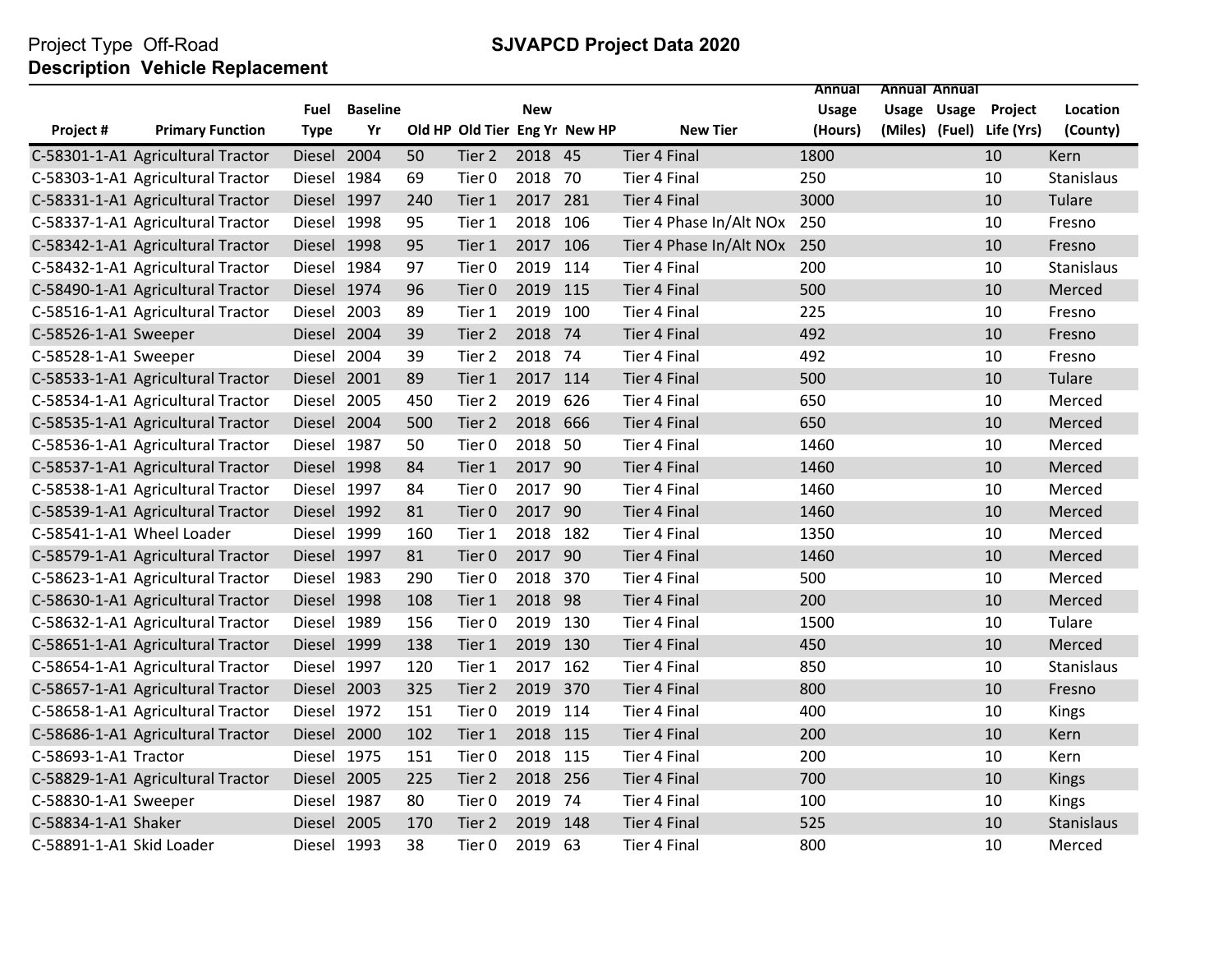|                         |                                   |             |                 |     |                               |            |     |                         | Annual       | Annual Annual |                           |             |
|-------------------------|-----------------------------------|-------------|-----------------|-----|-------------------------------|------------|-----|-------------------------|--------------|---------------|---------------------------|-------------|
|                         |                                   | <b>Fuel</b> | <b>Baseline</b> |     |                               | <b>New</b> |     |                         | <b>Usage</b> |               | Usage Usage Project       | Location    |
| <b>Project#</b>         | <b>Primary Function</b>           | <b>Type</b> | Yr              |     | Old HP Old Tier Eng Yr New HP |            |     | <b>New Tier</b>         | (Hours)      |               | (Miles) (Fuel) Life (Yrs) | (County)    |
|                         | C-58955-1-A1 Agricultural Tractor | Diesel 2002 |                 | 375 | Tier 2                        | 2018 515   |     | Tier 4 Final            | 700          |               | 10                        | Tulare      |
|                         | C-58994-1-A1 Agricultural Tractor | Diesel      | 2007            | 96  | Tier 2                        | 2019 106   |     | Tier 4 Phase In/Alt NOx | 500          |               | 10                        | Madera      |
|                         | C-58997-1-A1 Agricultural Tractor | Diesel 2007 |                 | 96  | Tier 2                        | 2019 106   |     | Tier 4 Phase In/Alt NOx | 500          |               | 10                        | Madera      |
|                         | C-59050-1-A1 Agricultural Tractor | Diesel 1974 |                 | 96  | Tier 0                        | 2018 100   |     | Tier 4 Final            | 1000         |               | 10                        | San Joaquin |
|                         | C-59053-1-A1 Agricultural Tractor | Diesel 1975 |                 | 93  | Tier 0                        | 2017 130   |     | Tier 4 Final            | 300          |               | 10                        | San Joaquin |
|                         | C-59054-1-A1 Agricultural Tractor | Diesel 1997 |                 | 108 | Tier 1                        | 2019       | 130 | Tier 4 Final            | 1000         |               | 10                        | San Joaquin |
|                         | C-59230-1-A1 Agricultural Tractor | Diesel 1984 |                 | 83  | Tier 0                        | 2018 100   |     | Tier 4 Final            | 1000         |               | 10                        | San Joaquin |
|                         | C-59231-1-A1 Agricultural Tractor | Diesel 1956 |                 | 140 | Tier 0                        | 2017 175   |     | Tier 4 Final            | 1000         |               | 10                        | San Joaquin |
|                         | C-59232-1-A1 Agricultural Tractor | Diesel 1998 |                 | 261 | Tier 1                        | 2018 370   |     | Tier 4 Final            | 1500         |               | 10                        | San Joaquin |
|                         | C-59250-1-A1 Agricultural Tractor | Diesel 1984 |                 | 90  | Tier <sub>0</sub>             | 2019 114   |     | Tier 4 Final            | 1000         |               | 10                        | San Joaquin |
|                         | C-59252-1-A1 Agricultural Tractor | Diesel 1994 |                 | 120 | Tier 0                        | 2016 155   |     | <b>Tier 4 Final</b>     | 1000         |               | 10                        | San Joaquin |
| C-59258-1-A1 Bale Wagon |                                   | Diesel 2004 |                 | 173 | Tier 2                        | 2017       | 190 | Tier 4 Final            | 1100         |               | 10                        | Fresno      |
|                         | C-59259-1-A1 Wheel Loader         | Diesel 2004 |                 | 215 | Tier 2                        | 2019 192   |     | Tier 4 Final            | 800          |               | 10                        | Tulare      |
| C-59267-1-A1 Sweeper    |                                   | Diesel 1996 |                 | 80  | Tier 0                        | 2012 74    |     | Tier 4 Interim          | 600          |               | 10                        | San Joaquin |
|                         | C-59291-1-A1 Agricultural Tractor | Diesel 2005 |                 | 45  | Tier 2                        | 2018 65    |     | <b>Tier 4 Final</b>     | 500          |               | 10                        | San Joaquin |
| C-59300-1-A1 Chopper    |                                   | Diesel 2005 |                 | 601 | Tier 2                        | 2019 617   |     | Tier 4 Final            | 600          |               | 10                        | Fresno      |
| C-59301-1-A1 Chopper    |                                   | Diesel 2003 |                 | 601 | Tier 2                        | 2018 617   |     | <b>Tier 4 Final</b>     | 600          |               | 10                        | Fresno      |
|                         | C-59302-1-A1 Agricultural Tractor | Diesel      | 1983            | 82  | Tier 0                        | 2017       | 106 | Tier 4 Phase In/Alt NOx | 600          |               | 10                        | Tulare      |
|                         | C-59303-1-A1 Agricultural Tractor | Diesel 2005 |                 | 85  | Tier 2                        | 2019 106   |     | Tier 4 Phase In/Alt NOx | 675          |               | 10                        | Tulare      |
|                         | C-59308-1-A2 Agricultural Tractor | Diesel 1977 |                 | 105 | Tier 0                        | 2019       | 123 | Tier 4 Final            | 500          |               | 10                        | San Joaquin |
|                         | C-59431-1-A1 Agricultural Tractor | Diesel 1987 |                 | 89  | Tier 0                        | 2018 106   |     | <b>Tier 4 Final</b>     | 700          |               | 10                        | Kern        |
|                         | C-59437-1-A1 Agricultural Tractor | Diesel 2002 |                 | 104 | Tier 1                        | 2018 123   |     | Tier 4 Final            | 1000         |               | 10                        | Fresno      |
|                         | C-59673-1-A1 Wheel Loader         | Diesel 2002 |                 | 160 | Tier 1                        | 2019 184   |     | <b>Tier 4 Final</b>     | 1500         |               | 10                        | Tulare      |
|                         | C-59687-1-A1 Wheel Loader         | Diesel      | 1995            | 160 | Tier 0                        | 2018       | 184 | Tier 4 Final            | 1800         |               | 10                        | Tulare      |
|                         | C-59690-1-A1 Agricultural Tractor | Diesel 1999 |                 | 135 | Tier 1                        | 2019       | 221 | Tier 4 Final            | 915          |               | 10                        | Merced      |
|                         | C-59691-1-A1 Agricultural Tractor | Diesel 2005 |                 | 258 | Tier 2                        | 2019       | 342 | Tier 4 Final            | 707          |               | 10                        | Merced      |
|                         | C-59692-1-A1 Agricultural Tractor | Diesel 2002 |                 | 135 | Tier 1                        | 2019 188   |     | Tier 4 Final            | 1237         |               | 10                        | Merced      |
|                         | C-59693-1-A1 Agricultural Tractor | Diesel 1998 |                 | 135 | Tier 1                        | 2019       | 188 | Tier 4 Final            | 1373         |               | 10                        | Merced      |
| C-59694-1-A1 Loader     |                                   | Diesel 1987 |                 | 52  | Tier <sub>0</sub>             | 2015 45    |     | <b>Tier 4 Final</b>     | 750          |               | 10                        | San Joaquin |
| C-59698-1-A1 Back Hoe   |                                   | Diesel 1978 |                 | 62  | Tier 0                        | 2019 93    |     | Tier 4 Final            | 750          |               | 10                        | San Joaquin |
|                         | C-59700-1-A1 Agricultural Tractor | Diesel 1996 |                 | 192 | Tier 1                        | 2017       | 215 | <b>Tier 4 Final</b>     | 500          |               | 10                        | Tulare      |
|                         | C-59714-1-A1 Agricultural Tractor | Diesel 1995 |                 | 350 | Tier 0                        | 2019 470   |     | Tier 4 Final            | 800          |               | 10                        | Merced      |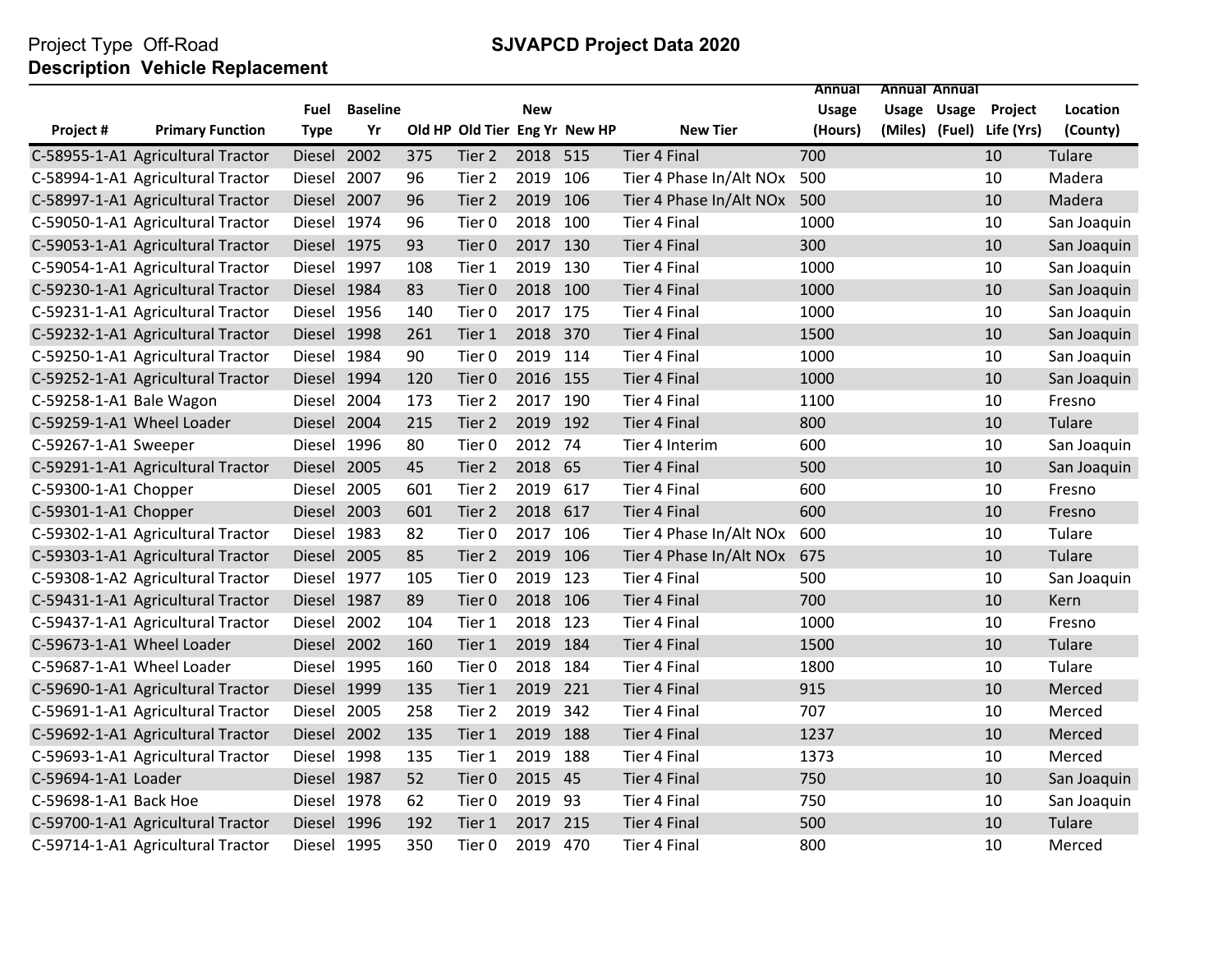|                       |                                   |             |                 |     |                               |            |     |                     | Annual       | <b>Annual Annual</b> |                           |              |
|-----------------------|-----------------------------------|-------------|-----------------|-----|-------------------------------|------------|-----|---------------------|--------------|----------------------|---------------------------|--------------|
|                       |                                   | Fuel        | <b>Baseline</b> |     |                               | <b>New</b> |     |                     | <b>Usage</b> |                      | Usage Usage Project       | Location     |
| <b>Project #</b>      | <b>Primary Function</b>           | <b>Type</b> | Yr              |     | Old HP Old Tier Eng Yr New HP |            |     | <b>New Tier</b>     | (Hours)      |                      | (Miles) (Fuel) Life (Yrs) | (County)     |
|                       | C-59814-1-A1 Agricultural Tractor | Diesel 2004 |                 | 500 | Tier 2                        | 2019 611   |     | Tier 4 Final        | 800          |                      | 10                        | Merced       |
|                       | C-59820-1-A1 Agricultural Tractor | Diesel 1983 |                 | 168 | Tier 0                        | 2019 175   |     | Tier 4 Final        | 600          |                      | 10                        | Kings        |
|                       | C-59822-1-A1 Agricultural Tractor | Diesel 1997 |                 | 114 | Tier 1                        | 2019 114   |     | Tier 4 Final        | 300          |                      | 10                        | Tulare       |
|                       | C-59832-1-A1 Agricultural Tractor | Diesel 1987 |                 | 78  | Tier 0                        | 2018       | 99  | Tier 4 Final        | 200          |                      | 10                        | Fresno       |
| C-59836-1-A1 Shaker   |                                   | Diesel 1994 |                 | 120 | Tier 0                        | 2019       | 174 | Tier 4 Final        | 450          |                      | 10                        | Merced       |
|                       | C-59839-1-A1 Agricultural Tractor | Diesel 1990 |                 | 144 | Tier 0                        | 2018       | 123 | Tier 4 Final        | 1000         |                      | 10                        | <b>Kings</b> |
|                       | C-59840-1-A1 Agricultural Tractor | Diesel 2001 |                 | 102 | Tier 1                        | 2018 123   |     | Tier 4 Final        | 900          |                      | 10                        | Fresno       |
|                       | C-59847-1-A1 Agricultural Tractor | Diesel 2002 |                 | 200 | Tier 1                        | 2017 256   |     | Tier 4 Final        | 1000         |                      | 10                        | Stanislaus   |
|                       | C-59881-1-A1 Almond Sweeper       | Diesel 2002 |                 | 80  | Tier 1                        | 2018 74    |     | Tier 4 Final        | 350          |                      | 10                        | Stanislaus   |
|                       | C-59883-1-A1 Agricultural Tractor | Diesel 1999 |                 | 100 | Tier 1                        | 2019 115   |     | Tier 4 Final        | 300          |                      | 10                        | Tulare       |
| C-59892-1-A1 Combine  |                                   | Diesel 1997 |                 | 280 | Tier 1                        | 2019       | 563 | <b>Tier 4 Final</b> | 600          |                      | 10                        | Merced       |
|                       | C-59898-1-A1 Agricultural Tractor | Diesel 1989 |                 | 240 | Tier 0                        | 2019       | 245 | Tier 4 Final        | 700          |                      | 10                        | San Joaquin  |
|                       | C-59900-1-A1 Agricultural Tractor | Diesel 1997 |                 | 221 | Tier 1                        | 2014 350   |     | Tier 4 Final        | 700          |                      | 10                        | San Joaquin  |
|                       | C-59911-1-A1 Agricultural Tractor | Diesel 1965 |                 | 172 | Tier 0                        | 2019       | 123 | Tier 4 Final        | 700          |                      | 10                        | San Joaquin  |
| C-59914-1-A1 Back Hoe |                                   | Diesel 1979 |                 | 62  | Tier 0                        | 2018 62    |     | <b>Tier 4 Final</b> | 300          |                      | 10                        | Merced       |
|                       | C-59918-1-A1 Agricultural Tractor | Diesel 1979 |                 | 45  | Tier 0                        | 2019 73    |     | Tier 4 Final        | 400          |                      | 10                        | Merced       |
|                       | C-59986-1-A1 Agricultural Tractor | Diesel 2004 |                 | 29  | Tier 2                        | 2018 36    |     | <b>Tier 4 Final</b> | 700          |                      | 10                        | San Joaquin  |
|                       | C-60001-1-A1 Agricultural Tractor | Diesel      | 2004            | 29  | Tier 2                        | 2018       | 36  | Tier 4 Final        | 700          |                      | 10                        | San Joaquin  |
|                       | C-60073-1-A1 Agricultural Tractor | Diesel 2004 |                 | 105 | Tier 2                        | 2019 114   |     | Tier 4 Final        | 1000         |                      | 10                        | Kern         |
| C-60139-1-A1 Forklift |                                   | Diesel 1973 |                 | 50  | Tier <sub>0</sub>             | 2018 57    |     | Tier 4 Interim      | 700          |                      | 10                        | Kern         |
| C-60140-1-A1 Forklift |                                   | Diesel 1980 |                 | 50  | Tier <sub>0</sub>             | 2019 74    |     | Tier 4 Final        | 700          |                      | 10                        | Kern         |
|                       | C-60269-1-A1 Agricultural Tractor | Diesel 1975 |                 | 151 | Tier 0                        | 2019 158   |     | Tier 4 Final        | 1000         |                      | 10                        | Stanislaus   |
|                       | C-60304-1-A1 Wheel Loader         | Diesel 1977 |                 | 95  | Tier <sub>0</sub>             | 2018 173   |     | <b>Tier 4 Final</b> | 1000         |                      | 10                        | Stanislaus   |
|                       | C-60337-1-A1 Agricultural Tractor | Diesel 1997 |                 | 330 | Tier 1                        | 2018       | 400 | Tier 4 Final        | 680          |                      | 10                        | Kern         |
|                       | C-60342-1-A1 Agricultural Tractor | Diesel 1998 |                 | 269 | Tier 1                        | 2019       | 464 | <b>Tier 4 Final</b> | 300          |                      | 10                        | Kern         |
|                       | C-60429-1-A1 Agricultural Tractor | Diesel 2005 |                 | 115 | Tier 2                        | 2018 123   |     | Tier 4 Final        | 1000         |                      | 10                        | Fresno       |
|                       | C-60434-1-A1 Agricultural Tractor | Diesel 2003 |                 | 113 | Tier 2                        | 2019 123   |     | Tier 4 Final        | 1000         |                      | 10                        | Fresno       |
|                       | C-60436-1-A1 Agricultural Tractor | Diesel 2005 |                 | 115 | Tier 2                        | 2018 123   |     | Tier 4 Final        | 1000         |                      | 10                        | Fresno       |
|                       | C-60437-1-A1 Agricultural Tractor | Diesel 2005 |                 | 115 | Tier 2                        | 2019 123   |     | Tier 4 Final        | 1000         |                      | 10                        | Fresno       |
|                       | C-60442-1-A1 Agricultural Tractor | Diesel      | 2005            | 115 | Tier 2                        | 2019       | 123 | Tier 4 Final        | 1000         |                      | 10                        | Fresno       |
|                       | C-60443-1-A1 Agricultural Tractor | Diesel 2004 |                 | 115 | Tier 2                        | 2019       | 123 | <b>Tier 4 Final</b> | 1000         |                      | 10                        | Fresno       |
|                       | C-60450-1-A1 Agricultural Tractor | Diesel 2005 |                 | 115 | Tier 2                        | 2019 123   |     | Tier 4 Final        | 1000         |                      | 10                        | Fresno       |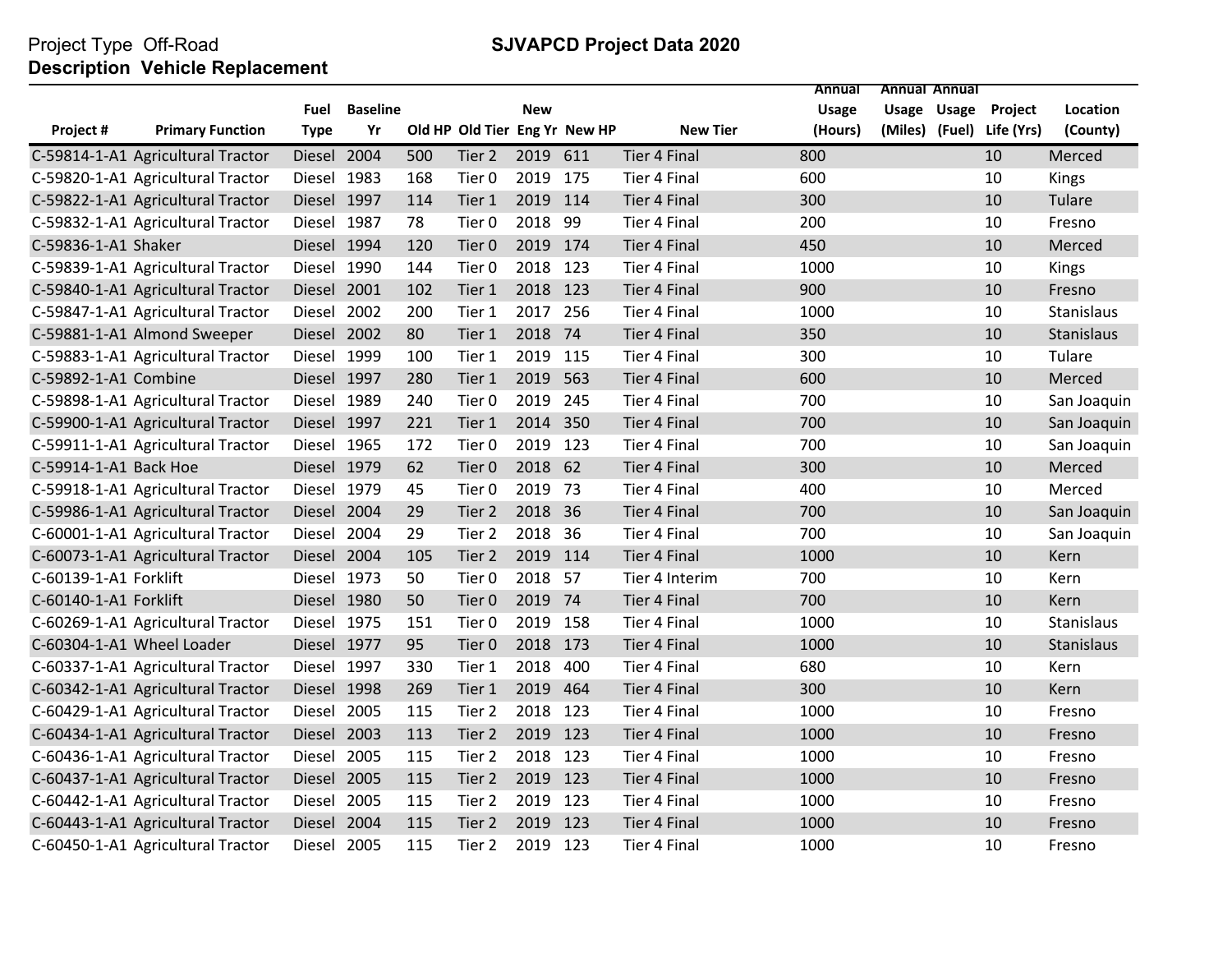|                           |                                   |             |                 |     |                   |            |                               |                     | Annual       | <b>Annual Annual</b> |                           |              |
|---------------------------|-----------------------------------|-------------|-----------------|-----|-------------------|------------|-------------------------------|---------------------|--------------|----------------------|---------------------------|--------------|
|                           |                                   | <b>Fuel</b> | <b>Baseline</b> |     |                   | <b>New</b> |                               |                     | <b>Usage</b> |                      | Usage Usage Project       | Location     |
| <b>Project #</b>          | <b>Primary Function</b>           | <b>Type</b> | Yr              |     |                   |            | Old HP Old Tier Eng Yr New HP | <b>New Tier</b>     | (Hours)      |                      | (Miles) (Fuel) Life (Yrs) | (County)     |
|                           | C-60530-1-A1 Agricultural Tractor | Diesel 2004 |                 | 89  | Tier 2            | 2019 100   |                               | Tier 4 Final        | 875          |                      | 10                        | Merced       |
|                           | C-60531-1-A1 Agricultural Tractor | Diesel 1988 |                 | 97  | Tier <sub>0</sub> | 2019       | 110                           | Tier 4 Final        | 700          |                      | 10                        | Merced       |
|                           | C-60532-1-A1 Agricultural Tractor | Diesel 1998 |                 | 89  | Tier 1            | 2019       | 100                           | Tier 4 Final        | 850          |                      | 10                        | Merced       |
|                           | C-60534-1-A1 Agricultural Tractor | Diesel      | 2002            | 109 | Tier 1            | 2019       | 130                           | Tier 4 Final        | 750          |                      | 10                        | Merced       |
|                           | C-60535-1-A1 Agricultural Tractor | Diesel 2002 |                 | 109 | Tier 1            | 2019       | 130                           | Tier 4 Final        | 800          |                      | 10                        | Merced       |
|                           | C-60536-1-A1 Wheel Loader         | Diesel 1985 |                 | 105 | Tier <sub>0</sub> | 2018 173   |                               | Tier 4 Final        | 600          |                      | 10                        | San Joaquin  |
|                           | C-60537-1-A1 Wheel Loader         | Diesel 1998 |                 | 142 | Tier 1            | 2018 173   |                               | Tier 4 Final        | 600          |                      | 10                        | San Joaquin  |
|                           | C-60539-1-A1 Agricultural Tractor | Diesel 2005 |                 | 121 | Tier 2            | 2018       | 125                           | Tier 4 Final        | 800          |                      | 10                        | Kings        |
|                           | C-60540-1-A1 Agricultural Tractor | Diesel 2006 |                 | 121 | Tier 2            | 2017 125   |                               | Tier 4 Final        | 800          |                      | 10                        | <b>Kings</b> |
|                           | C-60541-1-A1 Agricultural Tractor | Diesel 2005 |                 | 121 | Tier 2            | 2016 125   |                               | Tier 4 Final        | 800          |                      | 10                        | Kings        |
| C-60543-1-A1 Wheel Loader |                                   | Diesel 1989 |                 | 120 | Tier 0            | 2018 157   |                               | Tier 4 Final        | 2300         |                      | 10                        | Madera       |
|                           | C-60552-1-A1 Agricultural Tractor | Diesel 1982 |                 | 84  | Tier 0            | 2019       | 123                           | Tier 4 Final        | 260          |                      | 10                        | Fresno       |
|                           | C-60564-1-A1 Agricultural Tractor | Diesel 1999 |                 | 105 | Tier 1            | 2019 99    |                               | Tier 4 Final        | 350          |                      | 10                        | Tulare       |
| C-60570-1-A1 Skid Loader  |                                   | Diesel 1980 |                 | 57  | Tier 0            | 2018       | 61                            | Tier 4 Final        | 235          |                      | 10                        | Fresno       |
|                           | C-60572-1-A1 Agricultural Tractor | Diesel 1994 |                 | 90  | Tier <sub>0</sub> | 2016 114   |                               | <b>Tier 4 Final</b> | 100          |                      | 10                        | Fresno       |
|                           | C-60574-1-A1 Agricultural Tractor | Diesel 1976 |                 | 61  | Tier 0            | 2019 73    |                               | Tier 4 Final        | 60           |                      | 10                        | Stanislaus   |
|                           | C-60611-1-A1 Wheel Loader         | Diesel 1971 |                 | 141 | Tier <sub>0</sub> | 2019       | 162                           | <b>Tier 4 Final</b> | 800          |                      | 10                        | Tulare       |
|                           | C-60612-1-A1 Agricultural Tractor | Diesel 1980 |                 | 52  | Tier 0            | 2019       | 74                            | Tier 4 Final        | 700          |                      | 10                        | Tulare       |
|                           | C-60629-1-A1 Agricultural Tractor | Diesel 2004 |                 | 99  | Tier 2            | 2017       | 114                           | Tier 4 Final        | 1200         |                      | 10                        | Tulare       |
| C-60640-1A                | <b>Agricultural Tractor</b>       | Diesel 2006 |                 | 99  | Tier 2            | 2017       | 106                           | Tier 4 Final        | 1700         |                      | 10                        | Kern         |
| C-60659-1A                | <b>Agricultural Tractor</b>       | Diesel 2006 |                 | 99  | Tier 2            | 2018       | 106                           | <b>Tier 4 Final</b> | 1700         |                      | 10                        | Kern         |
| C-60702-1A                | <b>Agricultural Tractor</b>       | Diesel 2007 |                 | 99  | Tier 2            | 2018       | 106                           | Tier 4 Final        | 1700         |                      | 10                        | Kern         |
|                           | C-60734-1-A1 Agricultural Tractor | Diesel 1994 |                 | 360 | Tier <sub>0</sub> | 2019 515   |                               | <b>Tier 4 Final</b> | 1001         |                      | 10                        | <b>Kings</b> |
|                           | C-60740-1-A1 Agricultural Tractor | Diesel 1989 |                 | 63  | Tier 0            | 2018       | 73                            | Tier 4 Final        | 300          |                      | 10                        | Fresno       |
|                           | C-60744-1-A1 Agricultural Tractor | Diesel 1981 |                 | 186 | Tier <sub>0</sub> | 2018       | 142                           | <b>Tier 4 Final</b> | 90           |                      | 10                        | Fresno       |
|                           | C-60747-1-A1 Agricultural Tractor | Diesel 1979 |                 | 60  | Tier <sub>0</sub> | 2019 123   |                               | Tier 4 Final        | 300          |                      | 10                        | Madera       |
|                           | C-60749-1-A1 Agricultural Tractor | Diesel 1989 |                 | 55  | Tier <sub>0</sub> | 2018 73    |                               | Tier 4 Final        | 300          |                      | 10                        | Fresno       |
|                           | C-60750-1-A1 Agricultural Tractor | Diesel 1996 |                 | 425 | Tier 1            | 2019 570   |                               | Tier 4 Final        | 700          |                      | 10                        | Merced       |
|                           | C-60751-1-A1 Agricultural Tractor | Diesel 1974 |                 | 66  | Tier <sub>0</sub> | 2019 114   |                               | Tier 4 Final        | 350          |                      | 10                        | Merced       |
| C-60752-1A                | <b>Agricultural Tractor</b>       | Diesel      | 2007            | 99  | Tier 2            | 2016       | 106                           | Tier 4 Final        | 2000         |                      | 10                        | Kern         |
| C-60756-1A                | <b>Agricultural Tractor</b>       | Diesel      | 2007            | 99  | Tier 2            | 2016       | 106                           | <b>Tier 4 Final</b> | 2000         |                      | 10                        | Kern         |
| C-60757-1A                | <b>Agricultural Tractor</b>       | Diesel 2007 |                 | 99  | Tier 2            | 2018 106   |                               | Tier 4 Final        | 2000         |                      | 10                        | Kern         |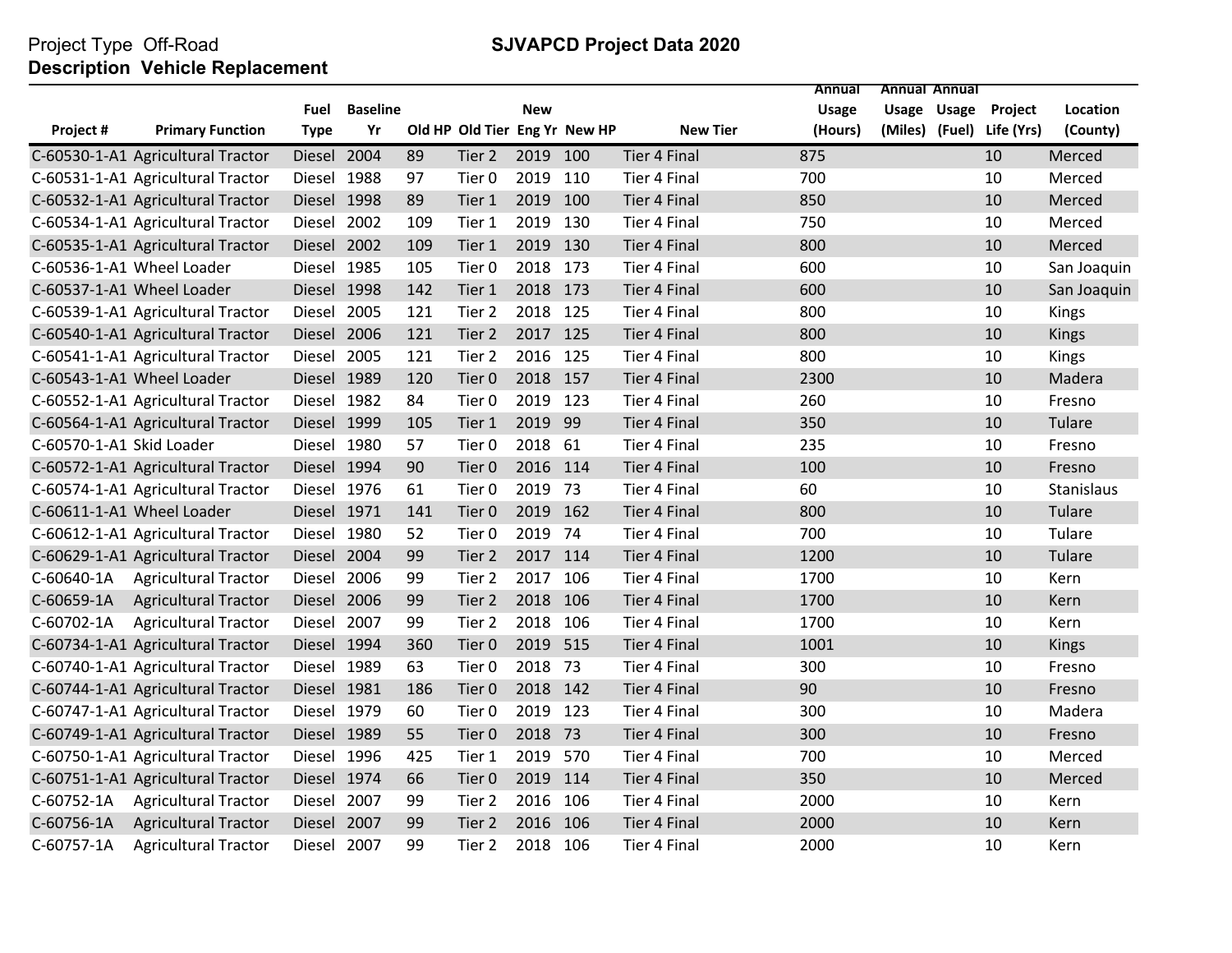|                           |                                   |             |                 |     |                               |            |     |                         | Annual       | <b>Annual Annual</b> |                           |              |
|---------------------------|-----------------------------------|-------------|-----------------|-----|-------------------------------|------------|-----|-------------------------|--------------|----------------------|---------------------------|--------------|
|                           |                                   | <b>Fuel</b> | <b>Baseline</b> |     |                               | <b>New</b> |     |                         | <b>Usage</b> |                      | Usage Usage Project       | Location     |
| <b>Project #</b>          | <b>Primary Function</b>           | <b>Type</b> | Yr              |     | Old HP Old Tier Eng Yr New HP |            |     | <b>New Tier</b>         | (Hours)      |                      | (Miles) (Fuel) Life (Yrs) | (County)     |
|                           | C-60762-1-A1 Agricultural Tractor | Diesel 1994 |                 | 120 | Tier 0                        | 2018 114   |     | Tier 4 Final            | 500          |                      | 10                        | Merced       |
|                           | C-60765-1-A1 Agricultural Tractor | Diesel 2003 |                 | 102 | Tier 1                        | 2019       | 114 | Tier 4 Final            | 800          |                      | 10                        | Merced       |
| C-60766-1-A1 Chopper      |                                   | Diesel 2001 |                 | 601 | Tier 1                        | 2019 617   |     | <b>Tier 4 Final</b>     | 316          |                      | 10                        | Stanislaus   |
|                           | C-60767-1-A1 Other Agricultural   | Diesel 1995 |                 | 140 | Tier 0                        | 2019       | 192 | Tier 4 Final            | 2100         |                      | 10                        | Tulare       |
| C-60769-1-A1 Wheel Loader |                                   | Diesel 1996 |                 | 140 | Tier <sub>0</sub>             | 2019       | 192 | Tier 4 Final            | 2100         |                      | 10                        | Tulare       |
|                           | C-60771-1-A1 Agricultural Tractor | Diesel 1973 |                 | 58  | Tier 0                        | 2017       | 98  | Tier 4 Phase In/Alt NOx | 400          |                      | 10                        | Merced       |
|                           | C-60774-1-A1 Wheel Loader         | Diesel 1999 |                 | 142 | Tier 1                        | 2019       | 166 | Tier 4 Final            | 300          |                      | 10                        | Fresno       |
|                           | C-60775-1-A1 Agricultural Tractor | Diesel 1998 |                 | 269 | Tier 1                        | 2018       | 311 | Tier 4 Final            | 1035         |                      | 10                        | Stanislaus   |
|                           | C-60776-1-A1 Agricultural Tractor | Diesel 1994 |                 | 110 | Tier <sub>0</sub>             | 2018 99    |     | Tier 4 Final            | 500          |                      | 10                        | Kern         |
|                           | C-60778-1-A2 Wheel Loader         | Diesel 2005 |                 | 149 | Tier 2                        | 2019       | 166 | Tier 4 Final            | 800          |                      | 10                        | Merced       |
| C-60780-1-A1 Wheel Loader |                                   | Diesel 1981 |                 | 112 | Tier <sub>0</sub>             | 2019       | 152 | <b>Tier 4 Final</b>     | 1000         |                      | 10                        | Tulare       |
|                           | C-60781-1-A1 Wheel Loader         | Diesel 2001 |                 | 160 | Tier 1                        | 2019       | 192 | <b>Tier 4 Final</b>     | 1800         |                      | 10                        | Tulare       |
|                           | C-60783-1-A1 Agricultural Tractor | Diesel 1994 |                 | 360 | Tier <sub>0</sub>             | 2019 515   |     | <b>Tier 4 Final</b>     | 1281         |                      | 10                        | <b>Kings</b> |
|                           | C-60786-1-A1 Agricultural Tractor | Diesel 1967 |                 | 160 | Tier 0                        | 2019       | 195 | Tier 4 Final            | 500          |                      | 10                        | Merced       |
|                           | C-60787-1-A1 Agricultural Tractor | Diesel 1980 |                 | 84  | Tier <sub>0</sub>             | 2018       | 101 | <b>Tier 4 Final</b>     | 425          |                      | 10                        | Madera       |
|                           | C-60789-1-A1 Agricultural Tractor | Diesel 1994 |                 | 360 | Tier 0                        | 2019 515   |     | Tier 4 Final            | 1000         |                      | 10                        | Kings        |
|                           | C-60791-1-A1 Agricultural Tractor | Diesel 1974 |                 | 72  | Tier 0                        | 2016       | 106 | <b>Tier 4 Final</b>     | 400          |                      | 10                        | Fresno       |
| C-60794-1-A1 Skid Loader  |                                   | Diesel 2002 |                 | 59  | Tier 1                        | 2018       | 61  | Tier 4 Final            | 250          |                      | 10                        | Fresno       |
|                           | C-60802-1-A1 Agricultural Tractor | Diesel 1990 |                 | 97  | Tier <sub>0</sub>             | 2018 123   |     | Tier 4 Final            | 1400         |                      | 10                        | Fresno       |
|                           | C-60807-1-A1 Agricultural Tractor | Diesel 1990 |                 | 69  | Tier 0                        | 2018 74    |     | Tier 4 Final            | 1000         |                      | 10                        | Stanislaus   |
|                           | C-60809-1-A1 Agricultural Tractor | Diesel 1998 |                 | 114 | Tier 1                        | 2018 114   |     | Tier 4 Final            | 300          |                      | 10                        | Fresno       |
| C-60812-1-A1 Back Hoe     |                                   | Diesel 1990 |                 | 69  | Tier 0                        | 2017 74    |     | Tier 4 Final            | 1000         |                      | 10                        | Stanislaus   |
|                           | C-60813-1-A1 Other Agricultural   | Diesel 2003 |                 | 130 | Tier 2                        | 2018 174   |     | <b>Tier 4 Final</b>     | 455          |                      | 10                        | San Joaquin  |
|                           | C-60816-1-A1 Agricultural Tractor | Diesel 1973 |                 | 120 | Tier 0                        | 2017       | 99  | Tier 4 Final            | 500          |                      | 10                        | Merced       |
|                           | C-60821-1-A1 Agricultural Tractor | Diesel 1978 |                 | 81  | Tier <sub>0</sub>             | 2018 105   |     | <b>Tier 4 Final</b>     | 300          |                      | 10                        | Merced       |
|                           | C-60825-1-A1 Agricultural Tractor | Diesel 2005 |                 | 86  | Tier 2                        | 2019       | 106 | Tier 4 Phase In/Alt NOx | 700          |                      | 10                        | Fresno       |
|                           | C-60844-1-A1 Other Agricultural   | Diesel 1998 |                 | 60  | Tier 1                        | 2019       | 64  | <b>Tier 4 Final</b>     | 650          |                      | 10                        | Stanislaus   |
|                           | C-60852-1-A1 Agricultural Tractor | Diesel 1988 |                 | 102 | Tier 0                        | 2019       | 115 | Tier 4 Final            | 910          |                      | 10                        | Madera       |
|                           | C-60856-1-A1 Agricultural Tractor | Diesel 1984 |                 | 63  | Tier <sub>0</sub>             | 2019 73    |     | Tier 4 Final            | 225          |                      | 10                        | San Joaquin  |
|                           | C-60859-1-A1 Agricultural Tractor | Diesel      | 1960            | 67  | Tier <sub>0</sub>             | 2019 73    |     | Tier 4 Final            | 300          |                      | 10                        | Tulare       |
|                           | C-60870-1-A1 Agricultural Tractor | Diesel 1962 |                 | 61  | Tier <sub>0</sub>             | 2019       | 73  | <b>Tier 4 Final</b>     | 400          |                      | 10                        | Tulare       |
| C-60875-1-A1 Wheel Loader |                                   | Diesel 2005 |                 | 250 | Tier 2                        | 2018 264   |     | Tier 4 Final            | 2000         |                      | 10                        | San Joaquin  |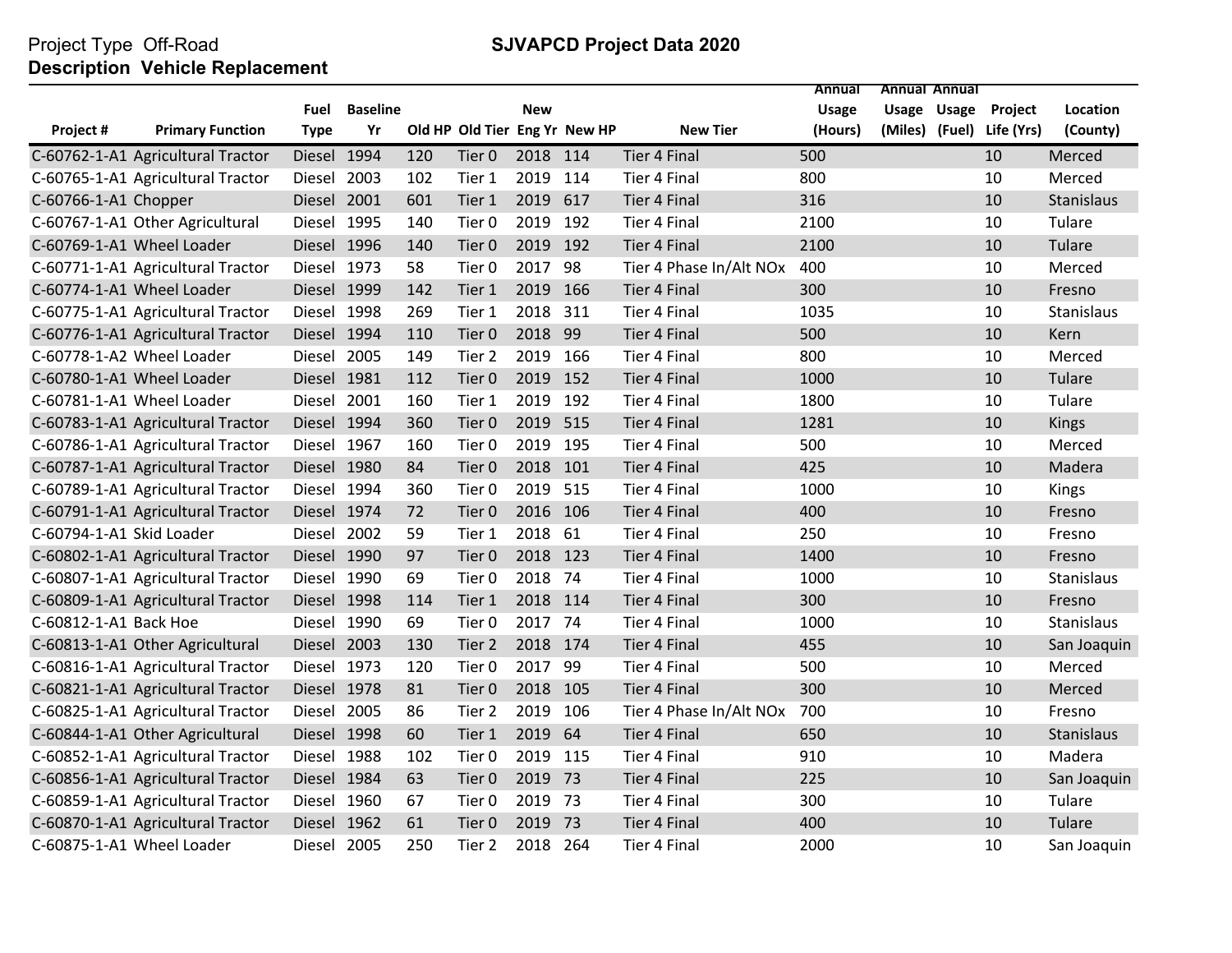|                          |                                   |             |                 |     |                   |            |                               |                     | Annual       | <b>Annual Annual</b> |                           |             |
|--------------------------|-----------------------------------|-------------|-----------------|-----|-------------------|------------|-------------------------------|---------------------|--------------|----------------------|---------------------------|-------------|
|                          |                                   | Fuel        | <b>Baseline</b> |     |                   | <b>New</b> |                               |                     | <b>Usage</b> |                      | Usage Usage Project       | Location    |
| <b>Project #</b>         | <b>Primary Function</b>           | <b>Type</b> | Yr              |     |                   |            | Old HP Old Tier Eng Yr New HP | <b>New Tier</b>     | (Hours)      |                      | (Miles) (Fuel) Life (Yrs) | (County)    |
|                          | C-60877-1-A1 Agricultural Tractor | Diesel 2004 |                 | 290 | Tier 2            | 2018 303   |                               | Tier 4 Final        | 2000         |                      | 10                        | San Joaquin |
| C-60878-1-A1 Skid Loader |                                   | Diesel 2006 |                 | 56  | Tier 1            | 2018       | 63                            | Tier 4 Final        | 700          |                      | 10                        | Merced      |
|                          | C-60883-1-A1 Other Agricultural   | Diesel 1991 |                 | 50  | Tier <sub>0</sub> | 2019 57    |                               | <b>Tier 4 Final</b> | 320          |                      | 10                        | Tulare      |
|                          | C-60885-1-A1 Agricultural Tractor | Diesel 1980 |                 | 76  | Tier <sub>0</sub> | 2019       | 58                            | Tier 4 Final        | 960          |                      | 10                        | Fresno      |
|                          | C-60887-1-A1 Agricultural Tractor | Diesel 2001 |                 | 89  | Tier 1            | 2018       | 106                           | Tier 4 Final        | 200          |                      | 10                        | Merced      |
|                          | C-60890-1-A1 Agricultural Tractor | Diesel 2006 |                 | 97  | Tier 2            | 2017       | 114                           | Tier 4 Final        | 200          |                      | 10                        | Merced      |
|                          | C-60893-1-A1 Wheel Loader         | Diesel 1994 |                 | 120 | Tier <sub>0</sub> | 2018 148   |                               | Tier 4 Final        | 2500         |                      | 10                        | Tulare      |
|                          | C-60895-1-A1 Agricultural Tractor | Diesel 1992 |                 | 97  | Tier <sub>0</sub> | 2019       | 101                           | Tier 4 Final        | 400          |                      | 10                        | Stanislaus  |
|                          | C-60897-1-A1 Agricultural Tractor | Diesel 1979 |                 | 48  | Tier <sub>0</sub> | 2015 52    |                               | Tier 4 Final        | 500          |                      | 10                        | Fresno      |
| C-60898-1-A1 Shaker      |                                   | Diesel 2006 |                 | 135 | Tier 2            | 2019       | 174                           | Tier 4 Final        | 500          |                      | 10                        | Fresno      |
|                          | C-60900-1-A1 Agricultural Tractor | Diesel 2006 |                 | 115 | Tier 2            | 2018       | 123                           | Tier 4 Final        | 700          |                      | 10                        | Merced      |
|                          | C-60902-1-A1 Agricultural Tractor | Diesel 2006 |                 | 115 | Tier 2            | 2019       | 123                           | Tier 4 Final        | 700          |                      | 10                        | Merced      |
|                          | C-60904-1-A1 Agricultural Tractor | Diesel 1974 |                 | 50  | Tier <sub>0</sub> | 2019 73    |                               | <b>Tier 4 Final</b> | 320          |                      | 10                        | Tulare      |
|                          | C-60905-1-A1 Almond Sweeper       | Diesel 1988 |                 | 80  | Tier 0            | 2019 74    |                               | Tier 4 Final        | 400          |                      | 10                        | Fresno      |
|                          | C-60907-1-A1 Agricultural Tractor | Diesel 1990 |                 | 63  | Tier <sub>0</sub> | 2019 73    |                               | <b>Tier 4 Final</b> | 300          |                      | 10                        | San Joaquin |
| C-60909-1-A1 Nut Sweeper |                                   | Diesel 2003 |                 | 40  | Tier 1            | 2018 74    |                               | Tier 4 Interim      | 500          |                      | 10                        | Kings       |
|                          | C-60916-1-A1 Wheel Loader         | Diesel 2001 |                 | 109 | Tier 1            | 2018 109   |                               | Tier 4 Final        | 1700         |                      | 10                        | Merced      |
|                          | C-60917-1-A1 Agricultural Tractor | Diesel 2002 |                 | 135 | Tier 1            | 2019       | 188                           | Tier 4 Final        | 800          |                      | 10                        | Merced      |
|                          | C-60922-1-A1 Agricultural Tractor | Diesel 1998 |                 | 135 | Tier 1            | 2019       | 188                           | Tier 4 Final        | 800          |                      | 10                        | Merced      |
|                          | C-60938-1-A1 Agricultural Tractor | Diesel 1980 |                 | 216 | Tier 0            | 2019       | 115                           | Tier 4 Final        | 250          |                      | 10                        | Tulare      |
| C-60941-1-A1 Skid Loader |                                   | Diesel 1989 |                 | 59  | Tier <sub>0</sub> | 2018 72    |                               | <b>Tier 4 Final</b> | 320          |                      | 10                        | Tulare      |
|                          | C-60961-1-A1 Agricultural Tractor | Diesel 2005 |                 | 98  | Tier 2            | 2019 106   |                               | Tier 4 Final        | 350          |                      | 10                        | Merced      |
| C-60965-1-A1 Chopper     |                                   | Diesel 2013 |                 | 872 | Tier 2            | 2019 872   |                               | <b>Tier 4 Final</b> | 1000         |                      | 10                        | Merced      |
|                          | C-60979-1-A1 Agricultural Tractor | Diesel 2002 |                 | 116 | Tier 1            | 2018       | 123                           | Tier 4 Final        | 1200         |                      | 10                        | Tulare      |
|                          | C-60982-1-A1 Wheel Loader         | Diesel 1988 |                 | 197 | Tier 0            | 2019       | 232                           | Tier 4 Final        | 1000         |                      | 10                        | Stanislaus  |
|                          | C-60983-1-A1 Agricultural Tractor | Diesel 2002 |                 | 89  | Tier 1            | 2019       | 114                           | Tier 4 Final        | 200          |                      | 10                        | Stanislaus  |
| C-60988-1-A1 Back Hoe    |                                   | Diesel 2005 |                 | 75  | Tier 2            | 2019       | 90                            | <b>Tier 4 Final</b> | 975          |                      | 10                        | Fresno      |
|                          | C-60989-1-A1 Other Agricultural   | Diesel 1967 |                 | 52  | Tier 0            | 2019 90    |                               | Tier 4 Final        | 800          |                      | 10                        | Fresno      |
|                          | C-60990-1-A1 Agricultural Tractor | Diesel 1975 |                 | 63  | Tier <sub>0</sub> | 2016 84    |                               | Tier 4 Final        | 300          |                      | 10                        | Fresno      |
|                          | C-60991-1-A1 Agricultural Tractor | Diesel 1976 |                 | 158 | Tier <sub>0</sub> | 2019       | 130                           | Tier 4 Final        | 450          |                      | 10                        | Kings       |
|                          | C-60994-1-A1 Agricultural Tractor | Diesel 1976 |                 | 61  | Tier <sub>0</sub> | 2019       | 73                            | <b>Tier 4 Final</b> | 320          |                      | 10                        | Tulare      |
|                          | C-60995-1-A1 Agricultural Tractor | Diesel 1967 |                 | 65  | Tier <sub>0</sub> | 2019       | 73                            | Tier 4 Final        | 300          |                      | 10                        | Tulare      |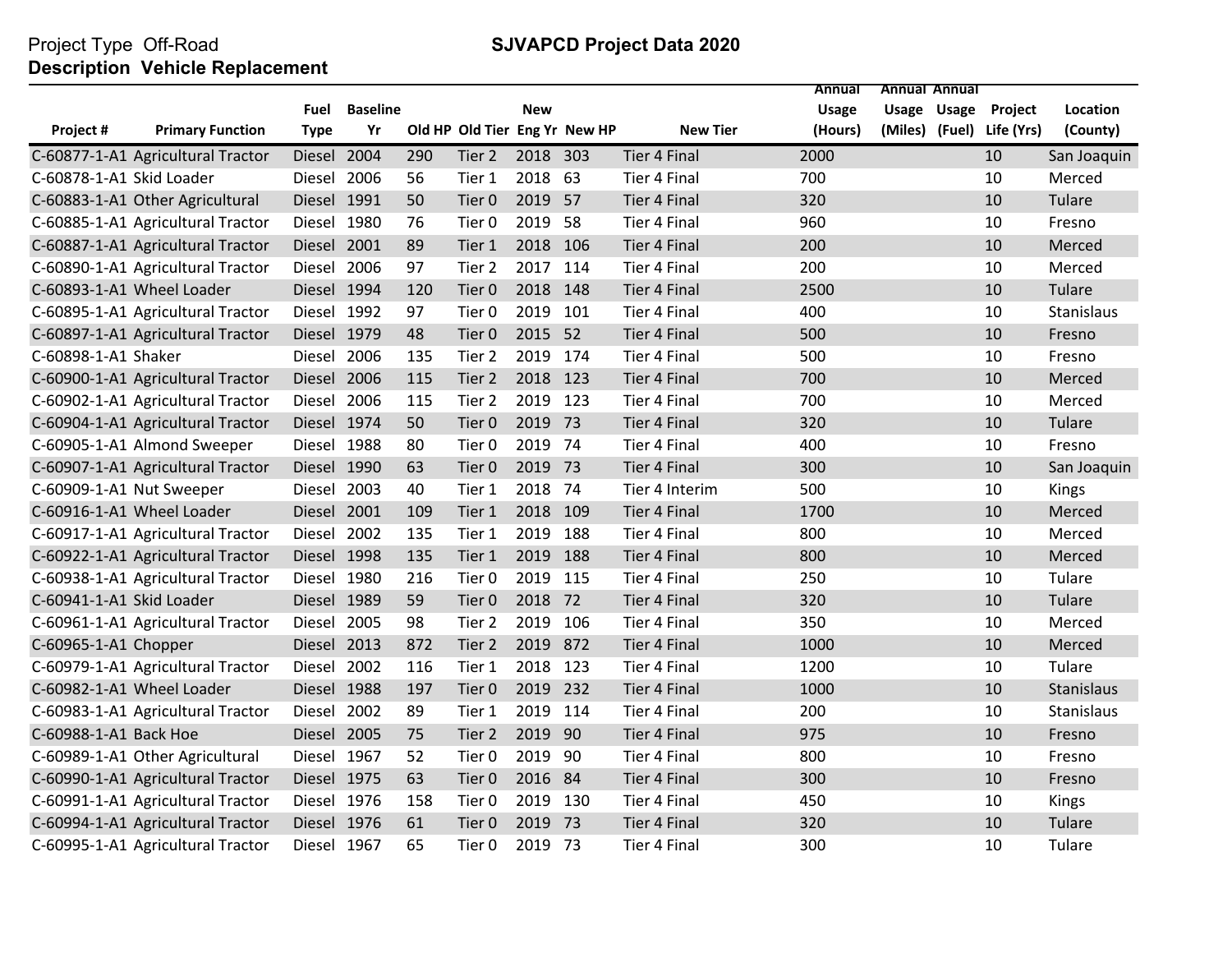|                            |                                   |             |                 |     |                   |            |                               |                         | Annual       | <b>Annual Annual</b> |                           |             |
|----------------------------|-----------------------------------|-------------|-----------------|-----|-------------------|------------|-------------------------------|-------------------------|--------------|----------------------|---------------------------|-------------|
|                            |                                   | <b>Fuel</b> | <b>Baseline</b> |     |                   | <b>New</b> |                               |                         | <b>Usage</b> |                      | Usage Usage Project       | Location    |
| <b>Project #</b>           | <b>Primary Function</b>           | <b>Type</b> | Yr              |     |                   |            | Old HP Old Tier Eng Yr New HP | <b>New Tier</b>         | (Hours)      |                      | (Miles) (Fuel) Life (Yrs) | (County)    |
|                            | C-60996-1-A1 Agricultural Tractor | Diesel 2001 |                 | 94  | Tier 1            | 2017 74    |                               | Tier 4 Final            | 450          |                      | 10                        | San Joaquin |
|                            | C-60997-1-A1 Agricultural Tractor | Diesel 2001 |                 | 108 | Tier 1            | 2016 106   |                               | Tier 4 Phase In/Alt NOx | 250          |                      | 10                        | Merced      |
|                            | C-60998-1-A1 Agricultural Tractor | Diesel 1978 |                 | 73  | Tier <sub>0</sub> | 2018 115   |                               | Tier 4 Final            | 300          |                      | 10                        | Fresno      |
|                            | C-61058-1-A1 Wheel Loader         | Diesel 1999 |                 | 174 | Tier 1            | 2019       | 192                           | Tier 4 Final            | 2000         |                      | 10                        | Fresno      |
|                            | C-61059-1-A1 Wheel Loader         | Diesel 2002 |                 | 170 | Tier 1            | 2019       | 192                           | <b>Tier 4 Final</b>     | 2000         |                      | 10                        | Fresno      |
|                            | C-61066-1-A1 Wheel Loader         | Diesel 2006 |                 | 148 | Tier 2            | 2018 194   |                               | Tier 4 Final            | 1057         |                      | 10                        | Stanislaus  |
|                            | C-61090-1-A1 Agricultural Tractor | Diesel 1989 |                 | 81  | Tier 0            | 2017 99    |                               | Tier 4 Final            | 300          |                      | 10                        | Stanislaus  |
| C-61108-1-A1 Cotton Picker |                                   | Diesel 1991 |                 | 250 | Tier 0            | 2010 365   |                               | Tier 3                  | 510          |                      | 10                        | Merced      |
| C-61108-1-A1 Cotton Picker |                                   | Diesel 1993 |                 | 250 | Tier <sub>0</sub> |            |                               |                         |              |                      |                           | Merced      |
|                            | C-61111-1-A1 Almond Shaker        | Diesel 2000 |                 | 125 | Tier 1            | 2019 74    |                               | Tier 4 Final            | 500          |                      | 10                        | Madera      |
|                            | C-61112-1-A1 Agricultural Tractor | Diesel 1995 |                 | 93  | Tier <sub>0</sub> | 2019       | 114                           | Tier 4 Final            | 1000         |                      | 10                        | Tulare      |
|                            | C-61113-1-A1 Agricultural Tractor | Diesel 1998 |                 | 175 | Tier 1            | 2019       | 175                           | Tier 4 Final            | 1000         |                      | 10                        | Tulare      |
|                            | C-61123-1-A1 Agricultural Tractor | Diesel 2002 |                 | 181 | Tier 1            | 2019 175   |                               | Tier 4 Final            | 1000         |                      | 10                        | Tulare      |
|                            | C-61142-1-A1 Agricultural Tractor | Diesel 2003 |                 | 89  | Tier 1            | 2017 90    |                               | Tier 4 Final            | 750          |                      | 10                        | Kern        |
|                            | C-61162-1-A1 Agricultural Tractor | Diesel 2005 |                 | 91  | Tier 2            | 2017 90    |                               | <b>Tier 4 Final</b>     | 750          |                      | 10                        | Kern        |
|                            | C-61166-1-A1 Agricultural Tractor | Diesel 2007 |                 | 93  | Tier 2            | 2017 90    |                               | Tier 4 Final            | 750          |                      | 10                        | Kern        |
| C-61193-1-A1 Tractor       |                                   | Diesel 2002 |                 | 89  | Tier 1            | 2017 90    |                               | Tier 4 Final            | 750          |                      | 10                        | Kern        |
| C-61196-1-A1 Back Hoe      |                                   | Diesel 1986 |                 | 69  | Tier 0            | 2019       | 113                           | Tier 4 Final            | 1000         |                      | 10                        | Merced      |
| C-61198-1-A1 Tractor       |                                   | Diesel 2003 |                 | 89  | Tier 1            | 2016 90    |                               | Tier 4 Final            | 750          |                      | 10                        | Kern        |
|                            | C-61202-1-A1 Wheel Loader         | Diesel 1968 |                 | 141 | Tier 0            | 2019 192   |                               | Tier 4 Final            | 1200         |                      | 10                        | Merced      |
| C-61216-1-A1 Tractor       |                                   | Diesel 2002 |                 | 89  | Tier 1            | 2017 90    |                               | <b>Tier 4 Final</b>     | 750          |                      | 10                        | Kern        |
| C-61220-1-A1 Tractor       |                                   | Diesel 2002 |                 | 90  | Tier 1            | 2017 90    |                               | Tier 4 Final            | 750          |                      | 10                        | Kern        |
| C-61227-1-A1 Chopper       |                                   | Diesel 2013 |                 | 872 | Tier 2            | 2019 872   |                               | Tier 4 Final            | 700          |                      | 10                        | Stanislaus  |
|                            | C-61228-1-A1 Ag Forage Harvester  | Diesel      | 2013            | 872 | Tier 2            | 2019       | 872                           | Tier 4 Final            | 700          |                      | 10                        | Stanislaus  |
| C-61243-1-A1 Tractor       |                                   | Diesel 2007 |                 | 91  | Tier 2            | 2017 90    |                               | Tier 4 Final            | 750          |                      | 10                        | Kern        |
| C-61244-1-A1 Shaker        |                                   | Diesel 2006 |                 | 130 | Tier 2            | 2019 174   |                               | Tier 4 Final            | 475          |                      | 10                        | Merced      |
| C-61247-1-A1 Shaker        |                                   | Diesel 1999 |                 | 125 | Tier 1            | 2018 148   |                               | Tier 4 Final            | 450          |                      | 10                        | Fresno      |
| C-61249-1-A1 Harvester     |                                   | Diesel 1998 |                 | 496 | Tier 1            | 2017 617   |                               | Tier 4 Final            | 1000         |                      | 10                        | Tulare      |
| C-61274-1-A1 Back Hoe      |                                   | Diesel 1999 |                 | 75  | Tier 1            | 2018 97    |                               | Tier 4 Final            | 1200         |                      | 10                        | Kern        |
|                            | C-61277-1-A1 Agricultural Tractor | Diesel 2005 |                 | 156 | Tier 2            | 2019       | 148                           | Tier 4 Final            | 850          |                      | 10                        | Fresno      |
|                            | C-61286-1-A1 Agricultural Tractor | Diesel 1973 |                 | 103 | Tier <sub>0</sub> | 2017       | 101                           | <b>Tier 4 Final</b>     | 2500         |                      | 10                        | Kern        |
|                            | C-61292-1-A1 Agricultural Tractor | Diesel 2002 |                 | 130 | Tier 1            | 2019 175   |                               | Tier 4 Final            | 1250         |                      | 10                        | San Joaquin |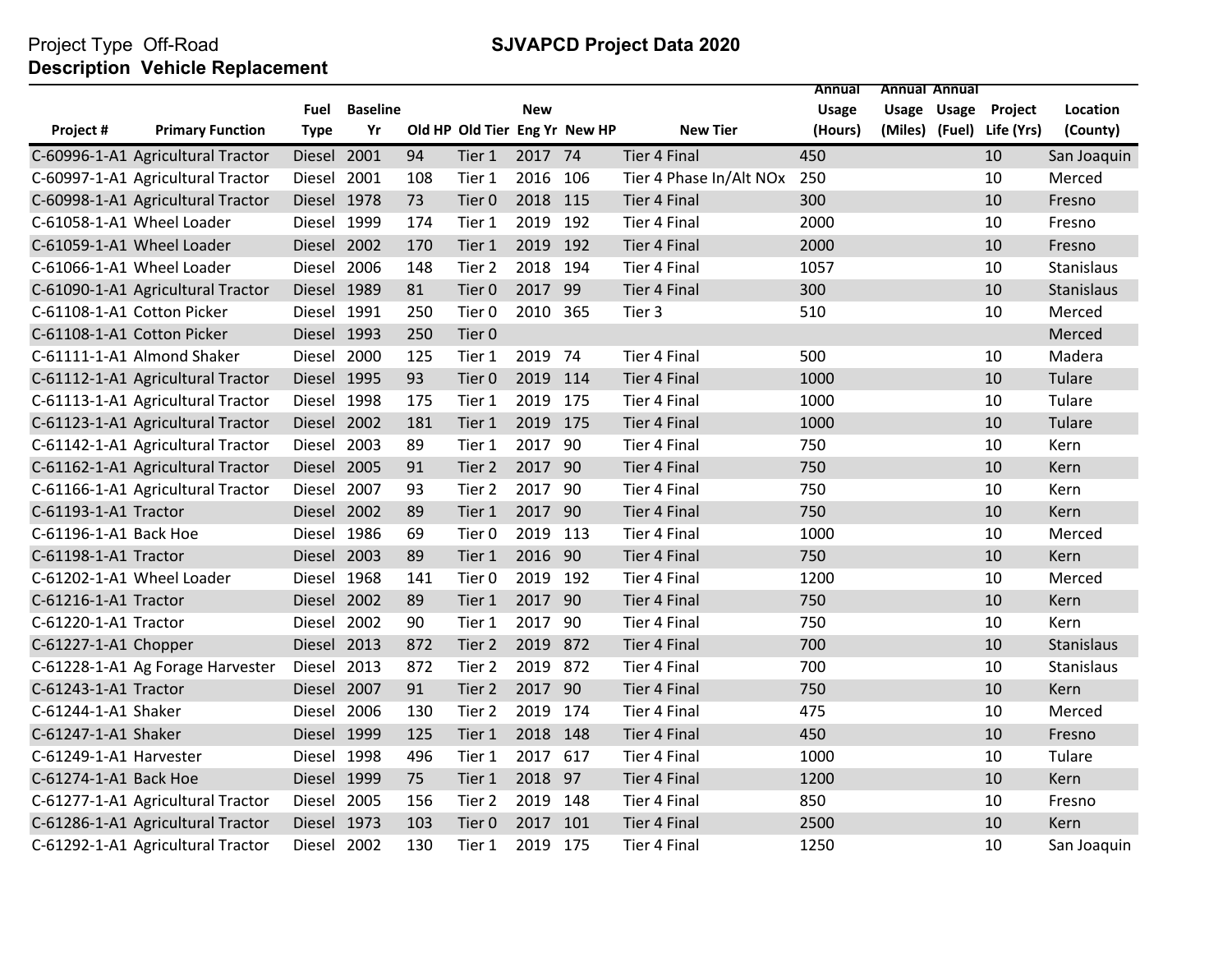|                          |                                   |             |                 |     |                   |            |                               |                         | Annual       | <b>Annual Annual</b> |                           |              |
|--------------------------|-----------------------------------|-------------|-----------------|-----|-------------------|------------|-------------------------------|-------------------------|--------------|----------------------|---------------------------|--------------|
|                          |                                   | Fuel        | <b>Baseline</b> |     |                   | <b>New</b> |                               |                         | <b>Usage</b> |                      | Usage Usage Project       | Location     |
| Project#                 | <b>Primary Function</b>           | <b>Type</b> | Yr              |     |                   |            | Old HP Old Tier Eng Yr New HP | <b>New Tier</b>         | (Hours)      |                      | (Miles) (Fuel) Life (Yrs) | (County)     |
|                          | C-61306-1-A1 Wheel Loader         | Diesel 1974 |                 | 65  | Tier <sub>0</sub> | 2018 117   |                               | Tier 4 Final            | 1500         |                      | 10                        | <b>Kings</b> |
|                          | C-61326-1-A1 Agricultural Tractor | Diesel 2006 |                 | 91  | Tier 2            | 2016 90    |                               | Tier 4 Final            | 750          |                      | 10                        | Kern         |
|                          | C-61328-1-A1 Agricultural Tractor | Diesel 2006 |                 | 91  | Tier 2            | 2017 90    |                               | Tier 4 Final            | 750          |                      | 10                        | Kern         |
|                          | C-61329-1-A1 Agricultural Tractor | Diesel 2005 |                 | 91  | Tier 2            | 2017 90    |                               | Tier 4 Final            | 750          |                      | 10                        | Kern         |
|                          | C-61331-1-A1 Wheel Loader         | Diesel 1986 |                 | 95  | Tier <sub>0</sub> | 2019 152   |                               | Tier 4 Final            | 2200         |                      | 10                        | Stanislaus   |
|                          | C-61335-1-A1 Agricultural Tractor | Diesel 1993 |                 | 27  | Tier 0            | 2017 35    |                               | Tier 4 Final            | 500          |                      | 10                        | Tulare       |
|                          | C-61336-1-A1 Agricultural Tractor | Diesel 1996 |                 | 58  | Tier <sub>0</sub> | 2019 99    |                               | Tier 4 Final            | 750          |                      | 10                        | Tulare       |
|                          | C-61351-1-A1 Agricultural Tractor | Diesel 2006 |                 | 30  | Tier 2            | 2015 53    |                               | Tier 4 Final            | 1500         |                      | 10                        | Stanislaus   |
|                          | C-61378-1-A1 Wheel Loader         | Diesel 1999 |                 | 145 | Tier 1            | 2018 188   |                               | Tier 4 Final            | 1800         |                      | 10                        | Tulare       |
|                          | C-61424-1-A1 Agricultural Tractor | Diesel 2003 |                 | 89  | Tier 1            | 2018 123   |                               | Tier 4 Final            | 450          |                      | 10                        | Madera       |
| C-61435-1-A1 Shaker      |                                   | Diesel 1993 |                 | 165 | Tier <sub>0</sub> | 2018       | 148                           | <b>Tier 4 Final</b>     | 400          |                      | 10                        | Fresno       |
|                          | C-61446-1-A1 Wheel Loader         | Diesel 1974 |                 | 100 | Tier 0            | 2019       | 184                           | Tier 4 Final            | 1000         |                      | 10                        | <b>Kings</b> |
|                          | C-61457-1-A1 Agricultural Tractor | Diesel 2006 |                 | 86  | Tier 2            | 2018 98    |                               | Tier 4 Phase In/Alt NOx | 450          |                      | 10                        | San Joaquin  |
| C-61460-1-A1 Sweeper     |                                   | Diesel 2003 |                 | 80  | Tier 1            | 2019 74    |                               | Tier 4 Final            | 531          |                      | 10                        | Merced       |
|                          | C-61482-1-A1 Other Agricultural   | Diesel 2004 |                 | 75  | Tier 2            | 2017 63    |                               | Tier 4 Final            | 300          |                      | 10                        | Stanislaus   |
|                          | C-61483-1-A1 Agricultural Tractor | Diesel 2003 |                 | 92  | Tier 1            | 2019 106   |                               | Tier 4 Final            | 300          |                      | 10                        | Stanislaus   |
|                          | C-61485-1-A1 Agricultural Tractor | Diesel 1982 |                 | 84  | Tier 0            | 2017 93    |                               | Tier 4 Final            | 750          |                      | 10                        | Merced       |
| C-61532-1-A1 Sweeper     |                                   | Diesel 2003 |                 | 80  | Tier 1            | 2019 74    |                               | Tier 4 Final            | 1319         |                      | 10                        | Merced       |
| C-61533-1-A1 Sweeper     |                                   | Diesel 2003 |                 | 80  | Tier 1            | 2019 74    |                               | Tier 4 Final            | 531          |                      | 10                        | Merced       |
| C-61534-1-A1 Sweeper     |                                   | Diesel 2006 |                 | 80  | Tier 2            | 2019 74    |                               | <b>Tier 4 Final</b>     | 1916         |                      | 10                        | Merced       |
|                          | C-61536-1-A1 Agricultural Tractor | Diesel 1976 |                 | 158 | Tier <sub>0</sub> | 2018 115   |                               | <b>Tier 4 Final</b>     | 800          |                      | 10                        | <b>Kings</b> |
|                          | C-61537-1-A1 Agricultural Tractor | Diesel 1982 |                 | 82  | Tier <sub>0</sub> | 2018 114   |                               | Tier 4 Final            | 500          |                      | 10                        | Fresno       |
|                          | C-61538-1-A1 Agricultural Tractor | Diesel 1972 |                 | 209 | Tier <sub>0</sub> | 2019 311   |                               | Tier 4 Final            | 790          |                      | 10                        | Merced       |
| C-61539-1-A1 Skid Loader |                                   | Diesel 1994 |                 | 40  | Tier <sub>0</sub> | 2018       | 74                            | <b>Tier 4 Final</b>     | 1200         |                      | 10                        | Merced       |
|                          | C-61540-1-A1 Agricultural Tractor | Diesel 1975 |                 | 71  | Tier <sub>0</sub> | 2018 106   |                               | Tier 4 Phase In/Alt NOx | 800          |                      | 10                        | <b>Kings</b> |
| C-61543-1A Tree Shaker   |                                   | Diesel 2007 |                 | 130 | Tier 2            | 2017       | 174                           | <b>Tier 4 Final</b>     | 660          |                      | 10                        | Fresno       |
|                          | C-61547-1-A1 Agricultural Tractor | Diesel 1995 |                 | 350 | Tier 0            | 2019       | 400                           | Tier 4 Final            | 500          |                      | 10                        | Tulare       |
| C-61549-1-A1 Back Hoe    |                                   | Diesel 2004 |                 | 84  | Tier 2            | 2019       | 110                           | Tier 4 Final            | 350          |                      | 10                        | San Joaquin  |
| C-61550-1-A1 Back Hoe    |                                   | Diesel 1988 |                 | 69  | Tier <sub>0</sub> | 2019 93    |                               | Tier 4 Final            | 250          |                      | 10                        | San Joaquin  |
| C-61551-1-A1 Back Hoe    |                                   | Diesel 1987 |                 | 69  | Tier 0            | 2019 93    |                               | Tier 4 Final            | 400          |                      | 10                        | Stanislaus   |
| C-61552-1-A1 Swathers    |                                   | Diesel 2002 |                 | 166 | Tier 1            | 2017 250   |                               | <b>Tier 4 Final</b>     | 330          |                      | 10                        | Stanislaus   |
|                          | C-61553-1-A1 Agricultural Tractor | Diesel 1995 |                 | 99  | Tier <sub>0</sub> | 2016 125   |                               | Tier 4 Phase In/Alt NOx | 500          |                      | 10                        | Madera       |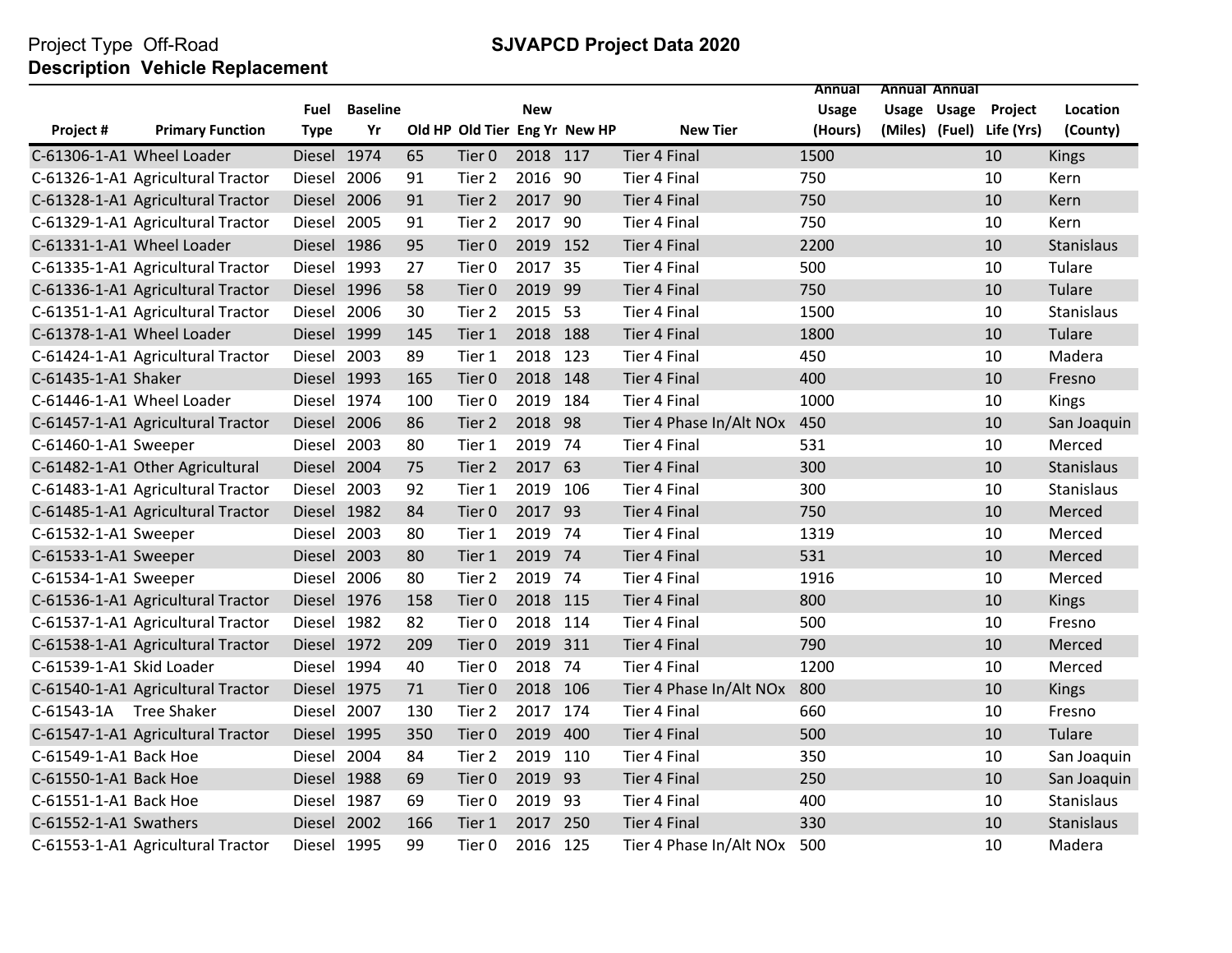|                         |                                   |             |                 |     |                               |            |     |                         | Annual  | <b>Annual Annual</b> |                           |             |
|-------------------------|-----------------------------------|-------------|-----------------|-----|-------------------------------|------------|-----|-------------------------|---------|----------------------|---------------------------|-------------|
|                         |                                   | Fuel        | <b>Baseline</b> |     |                               | <b>New</b> |     |                         | Usage   |                      | Usage Usage Project       | Location    |
| Project#                | <b>Primary Function</b>           | <b>Type</b> | Yr              |     | Old HP Old Tier Eng Yr New HP |            |     | <b>New Tier</b>         | (Hours) |                      | (Miles) (Fuel) Life (Yrs) | (County)    |
|                         | C-61554-1-A1 Wheel Loader         | Diesel 2005 |                 | 232 | Tier 2                        | 2019 232   |     | Tier 4 Final            | 2000    |                      | 10                        | San Joaquin |
|                         | C-61555-1-A1 Agricultural Tractor | Diesel 1979 |                 | 84  | Tier <sub>0</sub>             | 2018 123   |     | Tier 4 Final            | 1500    |                      | 10                        | Tulare      |
| C-61560-1A              | Harvester                         | Diesel 2006 |                 | 110 | Tier 2                        | 2018 142   |     | <b>Tier 4 Final</b>     | 500     |                      | 10                        | Tulare      |
| C-61560-2A              | Harvester                         | Diesel      | 2006            | 110 | Tier 2                        | 2018       | 115 | Tier 4 Final            | 500     |                      | 10                        | Tulare      |
| C-61561-1A              | Harvester                         | Diesel 2004 |                 | 110 | Tier 2                        | 2018 142   |     | Tier 4 Final            | 500     |                      | 10                        | Tulare      |
| C-61561-2A              | Harvester                         | Diesel 2006 |                 | 110 | Tier 2                        | 2018 115   |     | Tier 4 Final            | 500     |                      | 10                        | Tulare      |
| C-61562-1A              | Harvester                         | Diesel 2006 |                 | 110 | Tier 2                        | 2018 142   |     | <b>Tier 4 Final</b>     | 500     |                      | 10                        | Tulare      |
| C-61562-2A              | Harvester                         | Diesel      | 2006            | 110 | Tier 2                        | 2018 115   |     | Tier 4 Final            | 500     |                      | 10                        | Tulare      |
| C-61563-1A              | Harvester                         | Diesel 2006 |                 | 110 | Tier 2                        | 2018 115   |     | <b>Tier 4 Final</b>     | 500     |                      | 10                        | Tulare      |
| C-61563-2A              | Harvester                         | Diesel      | 2006            | 110 | Tier 2                        | 2018 142   |     | Tier 4 Final            | 500     |                      | 10                        | Tulare      |
| C-61565-1A              | Harvester                         | Diesel 2005 |                 | 110 | Tier 2                        | 2018 142   |     | <b>Tier 4 Final</b>     | 500     |                      | 10                        | Tulare      |
| C-61565-2A              | Harvester                         | Diesel      | 2006            | 110 | Tier 2                        | 2018 115   |     | Tier 4 Final            | 500     |                      | 10                        | Tulare      |
| C-61566-1A              | Harvester                         | Diesel 2006 |                 | 110 | Tier 2                        | 2018 142   |     | Tier 4 Final            | 500     |                      | 10                        | Tulare      |
| C-61566-2A              | Harvester                         | Diesel      | 2006            | 110 | Tier 2                        | 2018 115   |     | Tier 4 Final            | 500     |                      | 10                        | Tulare      |
| C-61606-1-A1 Swathers   |                                   | Diesel 2002 |                 | 115 | Tier 1                        | 2019 260   |     | Tier 4 Final            | 425     |                      | 10                        | Fresno      |
|                         | C-61625-1-A1 Agricultural Tractor | Diesel 1981 |                 | 80  | Tier <sub>0</sub>             | 2019 106   |     | Tier 4 Final            | 120     |                      | 10                        | Madera      |
|                         | C-61658-1-A1 Agricultural Tractor | Diesel 1977 |                 | 69  | Tier <sub>0</sub>             | 2018 106   |     | Tier 4 Phase In/Alt NOx | 500     |                      | 10                        | Fresno      |
|                         | C-61664-1-A1 Agricultural Tractor | Diesel      | 2003            | 89  | Tier 1                        | 2017       | 115 | Tier 4 Final            | 500     |                      | 10                        | Fresno      |
|                         | C-61666-1-A1 Agricultural Tractor | Diesel 1988 |                 | 290 | Tier <sub>0</sub>             | 2017 114   |     | Tier 4 Final            | 1000    |                      | 10                        | Madera      |
|                         | C-61667-1-A1 Agricultural Tractor | Diesel 1991 |                 | 99  | Tier <sub>0</sub>             | 2017       | 114 | Tier 4 Final            | 1000    |                      | 10                        | Madera      |
|                         | C-61668-1-A1 Agricultural Tractor | Diesel 1988 |                 | 154 | Tier <sub>0</sub>             | 2017 114   |     | Tier 4 Final            | 1000    |                      | 10                        | Madera      |
|                         | C-61724-1-A1 Agricultural Tractor | Diesel 2000 |                 | 92  | Tier 1                        | 2019       | 106 | Tier 4 Final            | 250     |                      | 10                        | Fresno      |
|                         | C-61725-1-A1 Agricultural Tractor | Diesel 2001 |                 | 375 | Tier 2                        | 2019 520   |     | Tier 4 Final            | 1000    |                      | 10                        | San Joaquin |
|                         | C-61727-1-A1 Other Agricultural   | Diesel      | 1975            | 59  | Tier <sub>0</sub>             | 2017 74    |     | Tier 4 Final            | 500     |                      | 10                        | Stanislaus  |
|                         | C-61730-1-A1 Agricultural Tractor | Diesel 2005 |                 | 92  | Tier 2                        | 2016 105   |     | Tier 4 Final            | 390     |                      | 10                        | Fresno      |
|                         | C-61731-1-A1 Agricultural Tractor | Diesel 2004 |                 | 92  | Tier 2                        | 2017 105   |     | Tier 4 Final            | 400     |                      | 10                        | Fresno      |
| C-61732-1-A1 Windrower  |                                   | Diesel 2005 |                 | 225 | Tier 2                        | 2018 210   |     | Tier 4 Final            | 900     |                      | 10                        | Tulare      |
| C-61735-1-A1 Windrower  |                                   | Diesel 2005 |                 | 225 | Tier 2                        | 2018       | 210 | Tier 4 Final            | 900     |                      | 10                        | Tulare      |
|                         | C-61739-1-A1 Wheel Loader         | Diesel 1970 |                 | 150 | Tier <sub>0</sub>             | 2017 74    |     | <b>Tier 4 Final</b>     | 650     |                      | 10                        | Tulare      |
| C-61785-1-A1 Windrower  |                                   | Diesel 2000 |                 | 165 | Tier 1                        | 2019 235   |     | Tier 4 Final            | 1500    |                      | 10                        | Tulare      |
| C-61786-1-A1 Bale Wagon |                                   | Diesel      | 2000            | 160 | Tier 1                        | 2019       | 340 | Tier 4 Final            | 1200    |                      | 10                        | Tulare      |
| C-61787-1-A1 Bale Wagon |                                   | Diesel 2000 |                 | 160 | Tier 1                        | 2019       | 190 | Tier 4 Final            | 1200    |                      | 10                        | Tulare      |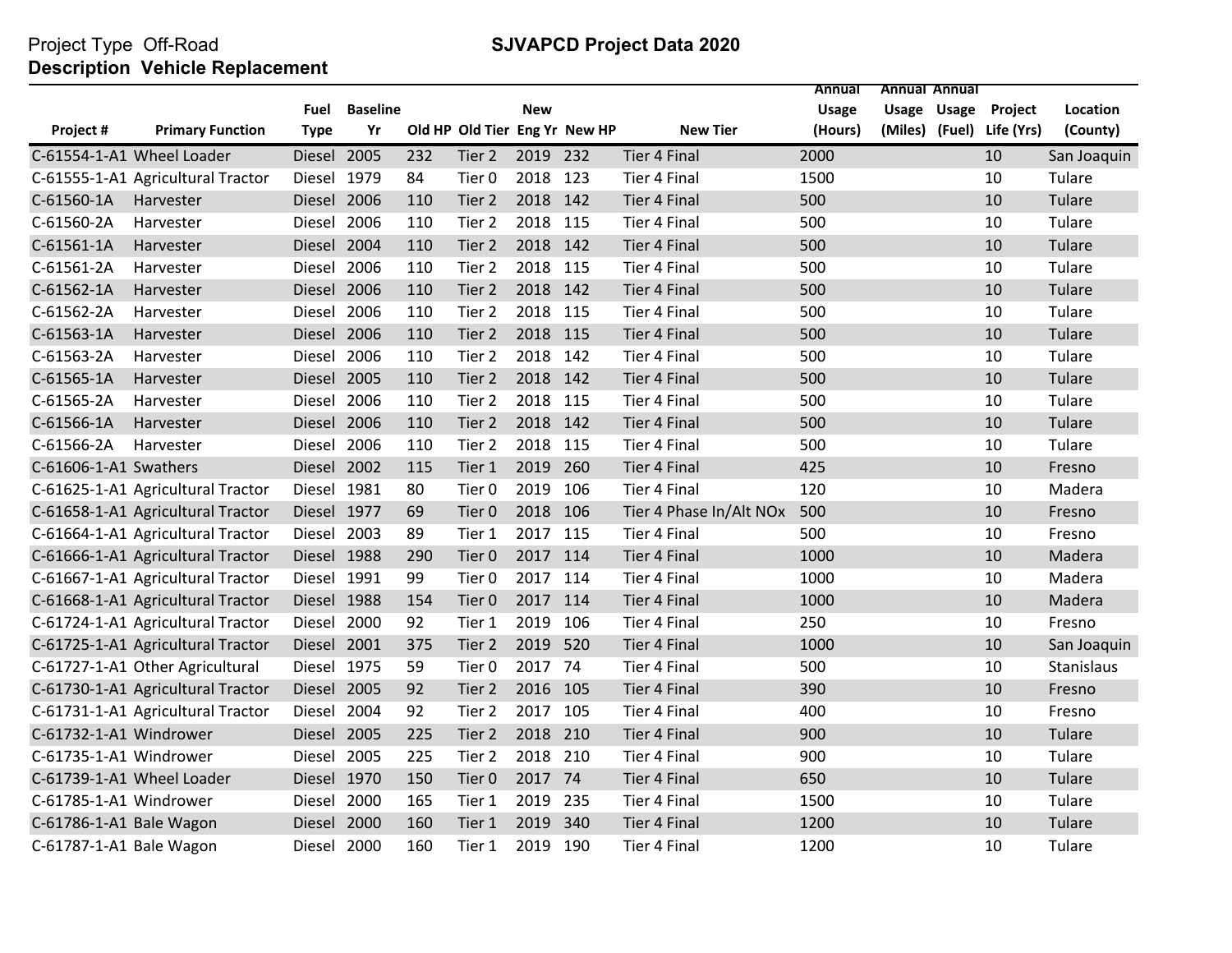|                          |                                   |             |                 |     |                   |            |                               |                             | Annual       | <b>Annual Annual</b> |                           |                   |
|--------------------------|-----------------------------------|-------------|-----------------|-----|-------------------|------------|-------------------------------|-----------------------------|--------------|----------------------|---------------------------|-------------------|
|                          |                                   | <b>Fuel</b> | <b>Baseline</b> |     |                   | <b>New</b> |                               |                             | <b>Usage</b> |                      | Usage Usage Project       | Location          |
| <b>Project#</b>          | <b>Primary Function</b>           | <b>Type</b> | Yr              |     |                   |            | Old HP Old Tier Eng Yr New HP | <b>New Tier</b>             | (Hours)      |                      | (Miles) (Fuel) Life (Yrs) | (County)          |
|                          | C-61790-1-A1 Agricultural Tractor | Diesel 1988 |                 | 97  | Tier 0            | 2019 123   |                               | Tier 4 Final                | 750          |                      | 10                        | Tulare            |
|                          | C-61791-1-A1 Agricultural Tractor | Diesel      | 1973            | 91  | Tier <sub>0</sub> | 2019       | 120                           | Tier 4 Final                | 450          |                      | 10                        | Kings             |
|                          | C-61792-1-A1 Wheel Loader         | Diesel 1995 |                 | 130 | Tier 0            | 2019 140   |                               | Tier 4 Final                | 500          |                      | 10                        | Stanislaus        |
|                          | C-61793-1-A1 Agricultural Tractor | Diesel 1972 |                 | 162 | Tier 0            | 2019       | 195                           | Tier 4 Final                | 700          |                      | 10                        | Tulare            |
|                          | C-61796-1-A1 Almond Shaker        | Diesel 1997 |                 | 125 | Tier 1            | 2019 174   |                               | Tier 4 Final                | 400          |                      | 10                        | Madera            |
|                          | C-61819-1-A1 Agricultural Tractor | Diesel 1997 |                 | 88  | Tier 0            | 2019       | 123                           | Tier 4 Final                | 100          |                      | 10                        | Fresno            |
| C-61822-1-A1 Skid Loader |                                   | Diesel 2003 |                 | 90  | Tier 2            | 2018 72    |                               | Tier 4 Final                | 1500         |                      | 10                        | San Joaquin       |
| C-61823-1-A1 Skid Loader |                                   | Diesel 2001 |                 | 46  | Tier 1            | 2018 51    |                               | Tier 4 Final                | 1500         |                      | 10                        | San Joaquin       |
|                          | C-61836-1-A1 Agricultural Tractor | Diesel 2001 |                 | 224 | Tier 1            | 2019       | 295                           | Tier 4 Final                | 1000         |                      | 10                        | Fresno            |
|                          | C-61837-1-A1 Wheel Loader         | Diesel 2006 |                 | 143 | Tier 2            | 2018 148   |                               | Tier 4 Final                | 2920         |                      | 10                        | <b>Stanislaus</b> |
| C-61840-1-A1 Back Hoe    |                                   | Diesel 1977 |                 | 62  | Tier <sub>0</sub> | 2017 74    |                               | Tier 4 Final                | 400          |                      | 10                        | Stanislaus        |
| C-61843-1-A1 Skid Loader |                                   | Diesel      | 2005            | 90  | Tier 2            | 2019 72    |                               | Tier 4 Final                | 1500         |                      | 10                        | San Joaquin       |
|                          | C-61845-1-A1 Agricultural Tractor | Diesel 2000 |                 | 95  | Tier 1            | 2018 114   |                               | Tier 4 Final                | 700          |                      | 10                        | <b>Kings</b>      |
|                          | C-61846-1-A1 Almond Shaker        | Diesel 1997 |                 | 125 | Tier 1            | 2019 174   |                               | Tier 4 Final                | 400          |                      | 10                        | Madera            |
|                          | C-61855-1-A1 Almond Shaker        | Diesel 1997 |                 | 125 | Tier 1            | 2019 174   |                               | Tier 4 Final                | 400          |                      | 10                        | Madera            |
|                          | C-61857-1-A1 Agricultural Tractor | Diesel 2002 |                 | 98  | Tier 1            | 2019       | 114                           | Tier 4 Final                | 400          |                      | 10                        | <b>Stanislaus</b> |
|                          | C-61903-1-A1 Cotton Harvester     | Diesel 1982 |                 | 207 | Tier <sub>0</sub> | 2019 560   |                               | Tier 4 Final                | 600          |                      | 10                        | Merced            |
|                          | C-61903-1-A1 Cotton Harvester     | Diesel 1993 |                 | 225 | Tier <sub>0</sub> |            |                               |                             |              |                      |                           | Merced            |
|                          | C-61903-1-A1 Cotton Harvester     | Diesel 1981 |                 | 207 | Tier 0            |            |                               |                             |              |                      |                           | Merced            |
|                          | C-62033-1-A1 Agricultural Tractor | Diesel 2005 |                 | 51  | Tier 2            | 2018 106   |                               | Tier 4 Phase In/Alt NOx 438 |              |                      | 10                        | Kern              |
|                          | C-62036-1-A1 Agricultural Tractor | Diesel 2005 |                 | 56  | Tier 1            | 2018 106   |                               | Tier 4 Phase In/Alt NOx 500 |              |                      | 10                        | Kern              |
|                          | C-62044-1-A1 Agricultural Tractor | Diesel 2006 |                 | 90  | Tier 2            | 2018 106   |                               | Tier 4 Phase In/Alt NOx 709 |              |                      | 10                        | Tulare            |
|                          | C-62045-1-A1 Agricultural Tractor | Diesel 2006 |                 | 92  | Tier 2            | 2018       | 106                           | Tier 4 Phase In/Alt NOx     | 664          |                      | 10                        | Tulare            |
|                          | C-62047-1-A1 Wheel Loader         | Diesel 1991 |                 | 128 | Tier 0            | 2019       | 166                           | Tier 4 Final                | 2000         |                      | 10                        | Fresno            |
|                          | C-62050-1-A1 Agricultural Tractor | Diesel 2005 |                 | 51  | Tier 2            | 2018 106   |                               | Tier 4 Phase In/Alt NOx     | 615          |                      | 10                        | Fresno            |
|                          | C-62051-1-A1 Agricultural Tractor | Diesel      | 2005            | 92  | Tier 2            | 2018       | 106                           | Tier 4 Phase In/Alt NOx     | 490          |                      | 10                        | Kern              |
|                          | C-62054-1-A1 Wheel Loader         | Diesel 1993 |                 | 170 | Tier 0            | 2019 166   |                               | Tier 4 Final                | 1100         |                      | 10                        | Fresno            |
|                          | C-62055-1-A1 Agricultural Tractor | Diesel 2005 |                 | 259 | Tier 2            | 2018 245   |                               | Tier 4 Final                | 3000         |                      | 10                        | Kern              |
|                          | C-62057-1-A1 Wheel Loader         | Diesel 1997 |                 | 125 | Tier 1            | 2018 140   |                               | Tier 4 Final                | 2600         |                      | 10                        | Fresno            |
|                          | C-62058-1-A1 Wheel Loader         | Diesel 1998 |                 | 125 | Tier 1            | 2018 166   |                               | Tier 4 Final                | 1460         |                      | 10                        | Fresno            |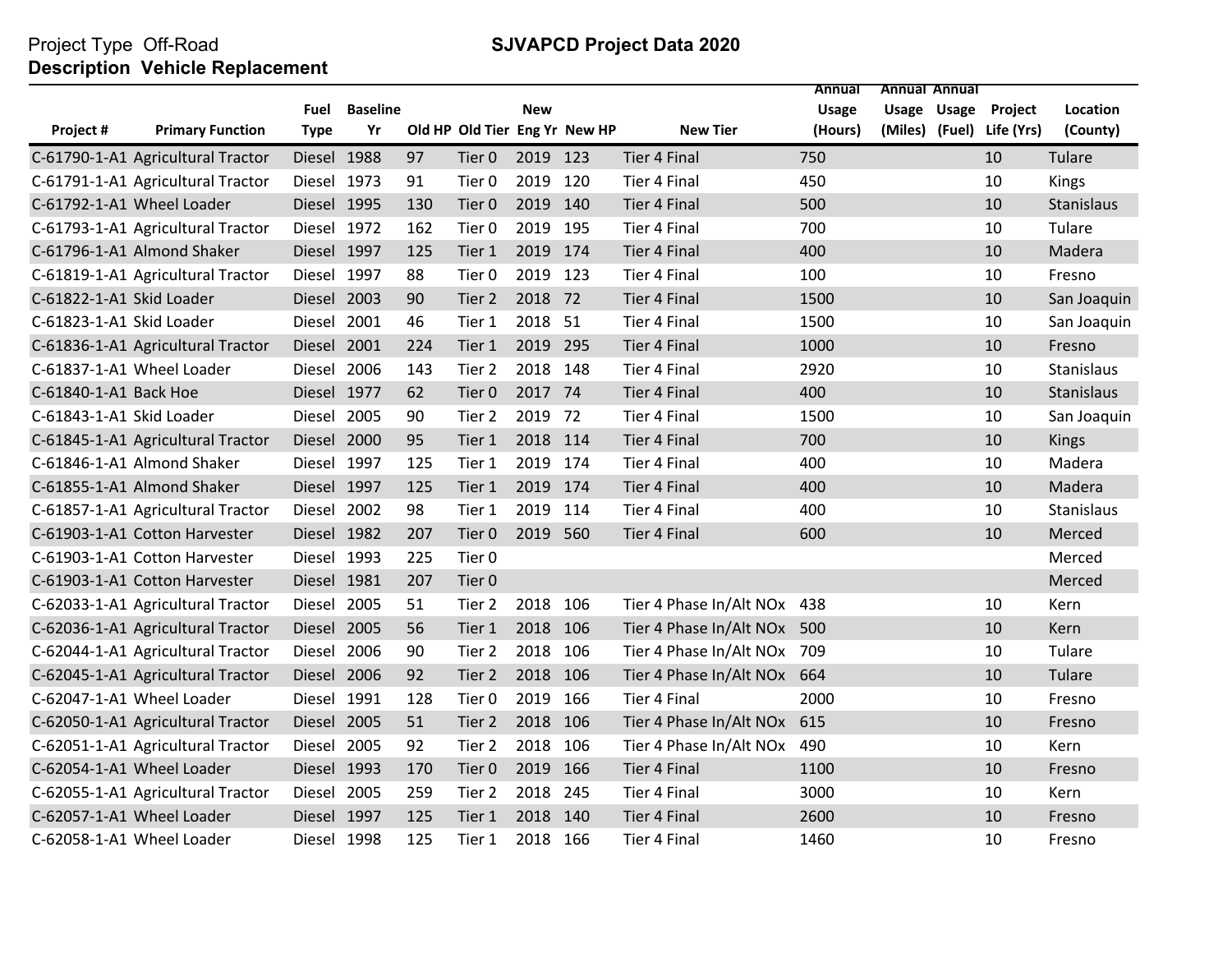|                          |                                   |             |                 |     |                   |            |                               |                         | Annual       | <b>Annual Annual</b> |                           |             |
|--------------------------|-----------------------------------|-------------|-----------------|-----|-------------------|------------|-------------------------------|-------------------------|--------------|----------------------|---------------------------|-------------|
|                          |                                   | <b>Fuel</b> | <b>Baseline</b> |     |                   | <b>New</b> |                               |                         | <b>Usage</b> |                      | Usage Usage Project       | Location    |
| Project #                | <b>Primary Function</b>           | <b>Type</b> | Yr              |     |                   |            | Old HP Old Tier Eng Yr New HP | <b>New Tier</b>         | (Hours)      |                      | (Miles) (Fuel) Life (Yrs) | (County)    |
|                          | C-62059-1-A1 Other Agricultural   | Diesel 1992 |                 | 71  | Tier 0            | 2019 96    |                               | <b>Tier 4 Final</b>     | 300          |                      | 10                        | Stanislaus  |
|                          | C-62065-1-A1 Agricultural Tractor | Diesel      | 2005            | 51  | Tier 2            | 2019 45    |                               | Tier 4 Final            | 1800         |                      | 10                        | Kern        |
|                          | C-62072-1-A1 Agricultural Tractor | Diesel 2003 |                 | 51  | Tier 1            | 2019 45    |                               | Tier 4 Final            | 1800         |                      | 10                        | Kern        |
| C-62089-1-A1 Shaker      |                                   | Diesel 2006 |                 | 130 | Tier 2            | 2019 148   |                               | Tier 4 Final            | 450          |                      | 10                        | Merced      |
|                          | C-62090-1-A1 Agricultural Tractor | Diesel 1993 |                 | 156 | Tier 0            | 2018 114   |                               | Tier 4 Final            | 800          |                      | 10                        | Kern        |
|                          | C-62092-1-A1 Agricultural Tractor | Diesel 1991 |                 | 156 | Tier 0            | 2018 114   |                               | Tier 4 Final            | 800          |                      | 10                        | Madera      |
|                          | C-62093-1-A1 Agricultural Tractor | Diesel 2005 |                 | 92  | Tier 2            | 2018 114   |                               | Tier 4 Final            | 800          |                      | 10                        | Kern        |
|                          | C-62094-1-A1 Agricultural Tractor | Diesel 2004 |                 | 92  | Tier 2            | 2018 114   |                               | Tier 4 Final            | 800          |                      | 10                        | Madera      |
|                          | C-62095-1-A1 Agricultural Tractor | Diesel 1992 |                 | 204 | Tier 0            | 2018 114   |                               | Tier 4 Final            | 800          |                      | 10                        | Kern        |
|                          | C-62096-1-A1 Agricultural Tractor | Diesel 1963 |                 | 96  | Tier 0            | 2019 100   |                               | Tier 4 Final            | 300          |                      | 10                        | Fresno      |
| C-62098-1-A1 Skid Loader |                                   | Diesel 2003 |                 | 74  | Tier 1            | 2017 124   |                               | Tier 4 Final            | 2500         |                      | 10                        | Merced      |
|                          | C-62099-1-A1 Agricultural Tractor | Diesel      | 2005            | 92  | Tier 2            | 2019       | 106                           | Tier 4 Final            | 500          |                      | 10                        | Tulare      |
|                          | C-62100-1-A1 Agricultural Tractor | Diesel 1981 |                 | 216 | Tier 0            | 2019 195   |                               | Tier 4 Final            | 300          |                      | 10                        | Fresno      |
| C-62106-1-A1 Sweeper     |                                   | Diesel 2003 |                 | 80  | Tier 1            | 2018 74    |                               | Tier 4 Final            | 450          |                      | 10                        | Fresno      |
|                          | C-62108-1-A1 Wheel Loader         | Diesel 2004 |                 | 145 | Tier 2            | 2019 166   |                               | Tier 4 Final            | 1500         |                      | 10                        | Merced      |
|                          | C-62115-1-A1 Wheel Loader         | Diesel 1987 |                 | 93  | Tier 0            | 2018 153   |                               | Tier 4 Final            | 1500         |                      | 10                        | Merced      |
|                          | C-62189-1-A1 Agricultural Tractor | Diesel 1983 |                 | 94  | Tier 0            | 2018 115   |                               | Tier 4 Final            | 150          |                      | 10                        | Tulare      |
|                          | C-62190-1-A1 Agricultural Tractor | Diesel 1986 |                 | 26  | Tier 0            | 2019 32    |                               | <b>Tier 4 Final</b>     | 500          |                      | 10                        | Madera      |
|                          | C-62191-1-A1 Agricultural Tractor | Diesel 2005 |                 | 91  | Tier 2            | 2018       | 106                           | Tier 4 Phase In/Alt NOx | 500          |                      | 10                        | Madera      |
|                          | C-62192-1-A1 Agricultural Tractor | Diesel 1976 |                 | 38  | Tier 0            | 2018 106   |                               | Tier 4 Phase In/Alt NOx | 500          |                      | 10                        | Madera      |
|                          | C-62205-1-A1 Almond Shaker        | Diesel 1999 |                 | 125 | Tier 1            | 2019 174   |                               | <b>Tier 4 Final</b>     | 1000         |                      | 10                        | Fresno      |
| C-62216-1-A1 Back Hoe    |                                   | Diesel 2005 |                 | 95  | Tier 2            | 2018 96    |                               | Tier 4 Final            | 600          |                      | 10                        | Merced      |
| C-62217-1-A1 Back Hoe    |                                   | Diesel 1979 |                 | 66  | Tier 0            | 2019 93    |                               | Tier 4 Final            | 160          |                      | 10                        | San Joaquin |
|                          | C-62221-1-A1 Agricultural Tractor | Diesel 1986 |                 | 26  | Tier 0            | 2018 32    |                               | Tier 4 Final            | 500          |                      | 10                        | Madera      |
|                          | C-62222-1-A1 Agricultural Tractor | Diesel 1986 |                 | 26  | Tier 0            | 2019 32    |                               | Tier 4 Final            | 500          |                      | 10                        | Madera      |
|                          | C-62253-1-A1 Agricultural Tractor | Diesel 2002 |                 | 102 | Tier 1            | 2018       | 106                           | Tier 4 Final            | 250          |                      | 10                        | Tulare      |
|                          | C-62285-1-A1 Agricultural Tractor | Diesel 2006 |                 | 86  | Tier 2            | 2018 106   |                               | Tier 4 Final            | 500          |                      | 10                        | Stanislaus  |
|                          | C-62346-1-A1 Agricultural Tractor | Diesel 1997 |                 | 80  | Tier 0            | 2019 99    |                               | Tier 4 Final            | 200          |                      | 10                        | Fresno      |
|                          | C-62348-1-A1 Agricultural Tractor | Diesel 1991 |                 | 81  | Tier <sub>0</sub> | 2019       | 106                           | Tier 4 Final            | 634          |                      | 10                        | Fresno      |
| C-62351-1-A1 Sprayer     |                                   | Diesel 1976 |                 | 216 | Tier 0            | 2020 173   |                               | Tier 4 Final            | 600          |                      | 10                        | Merced      |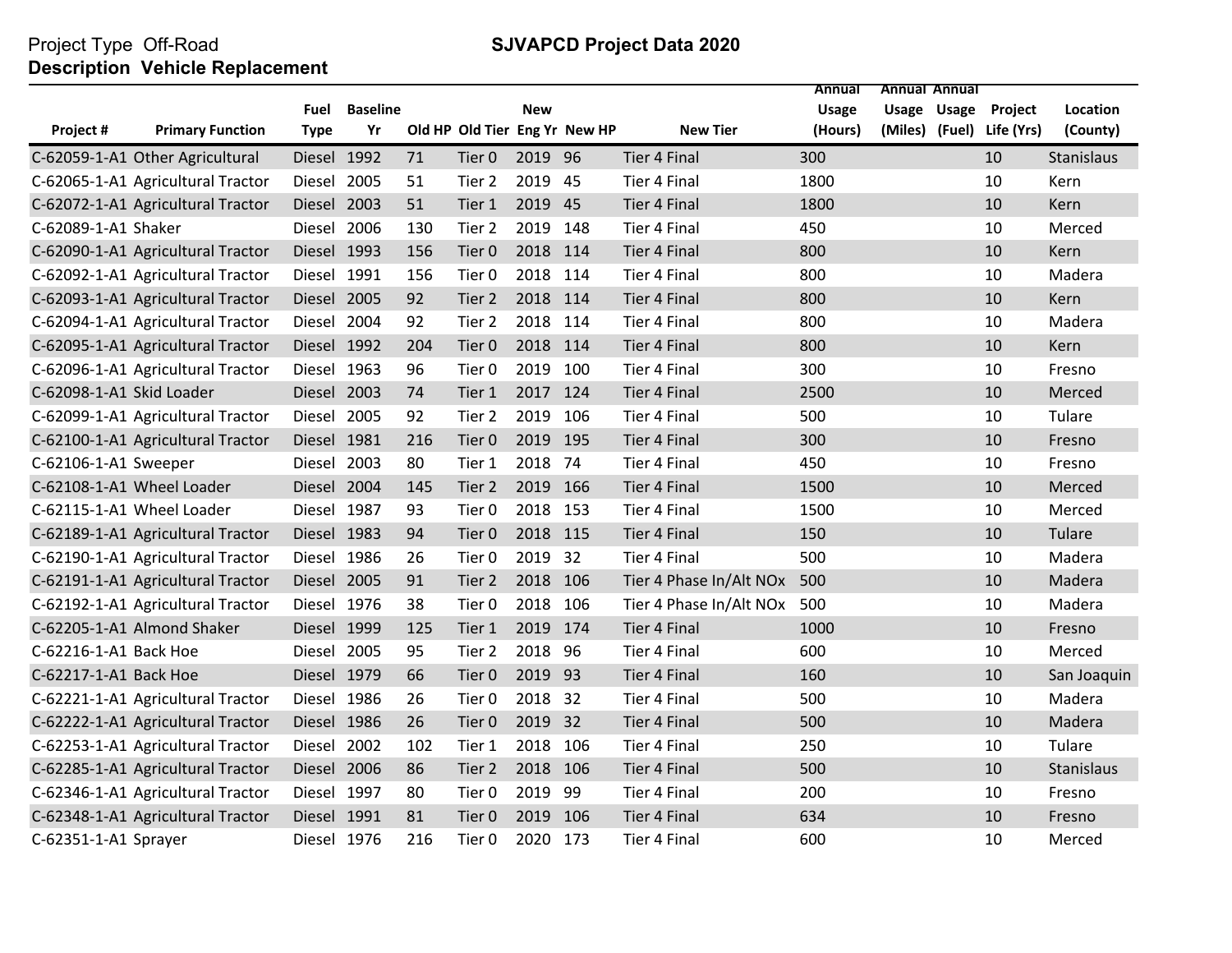|                          |                                   |             |                 |     |        |            |                               |                         | Annual       | <b>Annual Annual</b> |                           |             |
|--------------------------|-----------------------------------|-------------|-----------------|-----|--------|------------|-------------------------------|-------------------------|--------------|----------------------|---------------------------|-------------|
|                          |                                   | Fuel        | <b>Baseline</b> |     |        | <b>New</b> |                               |                         | <b>Usage</b> |                      | Usage Usage Project       | Location    |
| Project #                | <b>Primary Function</b>           | <b>Type</b> | Yr              |     |        |            | Old HP Old Tier Eng Yr New HP | <b>New Tier</b>         | (Hours)      |                      | (Miles) (Fuel) Life (Yrs) | (County)    |
|                          | C-62352-1-A1 Agricultural Tractor | Diesel 1990 |                 | 186 | Tier 0 | 2019 155   |                               | Tier 4 Final            | 500          |                      | 10                        | San Joaquin |
|                          | C-62353-1-A1 Agricultural Tractor | Diesel      | 1966            | 55  | Tier 0 | 2018 73    |                               | Tier 4 Final            | 350          |                      | 10                        | San Joaquin |
|                          | C-62355-1-A1 Almond Sweeper       | Diesel 2004 |                 | 42  | Tier 2 | 2019 74    |                               | Tier 4 Final            | 600          |                      | 10                        | Madera      |
| C-62356-1-A1 Skid Loader |                                   | Diesel 2004 |                 | 50  | Tier 2 | 2018 66    |                               | Tier 4 Final            | 650          |                      | 10                        | Merced      |
| C-62357-1-A1 Harvester   |                                   | Diesel 1990 |                 | 115 | Tier 0 | 2018 174   |                               | Tier 4 Final            | 325          |                      | 10                        | Stanislaus  |
|                          | C-62443-1-A1 Agricultural Tractor | Diesel 1972 |                 | 64  | Tier 0 | 2019 67    |                               | Tier 4 Final            | 1000         |                      | 10                        | Fresno      |
| C-62444-1-A1 Sweeper     |                                   | Diesel 1997 |                 | 80  | Tier 0 | 2019 48    |                               | <b>Tier 4 Final</b>     | 475          |                      | 10                        | Stanislaus  |
|                          | C-62463-1-A1 Agricultural Tractor | Diesel 1998 |                 | 114 | Tier 1 | 2017 106   |                               | Tier 4 Final            | 900          |                      | 10                        | San Joaquin |
|                          | C-62467-1-A1 Agricultural Tractor | Diesel 2004 |                 | 115 | Tier 2 | 2017 106   |                               | Tier 4 Phase In/Alt NOx | 1500         |                      | 10                        | San Joaquin |
|                          | C-62484-1-A1 Other Agricultural   | Diesel 1976 |                 | 80  | Tier 0 | 2019 90    |                               | Tier 4 Final            | 950          |                      | 10                        | Merced      |
|                          | C-62485-1-A1 Agricultural Tractor | Diesel 1988 |                 | 97  | Tier 0 | 2018 115   |                               | <b>Tier 4 Final</b>     | 900          |                      | 10                        | San Joaquin |
|                          | C-62493-1-A1 Agricultural Tractor | Diesel      | 2002            | 92  | Tier 1 | 2019       | 114                           | Tier 4 Final            | 300          |                      | 10                        | Merced      |
| C-62494-1-A1 Back Hoe    |                                   | Diesel 1988 |                 | 69  | Tier 0 | 2018 96    |                               | Tier 4 Final            | 500          |                      | 10                        | Stanislaus  |
|                          | C-62496-1-A1 Agricultural Backhoe | Diesel 2002 |                 | 102 | Tier 1 | 2018 96    |                               | Tier 4 Final            | 900          |                      | 10                        | San Joaquin |
|                          | C-62499-1-A1 Agricultural Tractor | Diesel 1976 |                 | 84  | Tier 0 | 2018 73    |                               | Tier 4 Final            | 200          |                      | 10                        | Fresno      |
|                          | C-62518-1-A1 Wheel Loader         | Diesel 2005 |                 | 129 | Tier 2 | 2018       | 148                           | Tier 4 Final            | 600          |                      | 10                        | San Joaquin |
|                          | C-62520-1-A1 Agricultural Tractor | Diesel 1978 |                 | 96  | Tier 0 | 2019 123   |                               | Tier 4 Final            | 200          |                      | 10                        | Fresno      |
|                          | C-62532-1-A1 Other Agricultural   | Diesel 1990 |                 | 69  | Tier 0 | 2019 90    |                               | Tier 4 Final            | 850          |                      | 10                        | Fresno      |
|                          | C-62535-1-A1 Agricultural Tractor | Diesel 2005 |                 | 91  | Tier 2 | 2018 115   |                               | Tier 4 Final            | 2400         |                      | 10                        | Kern        |
|                          | C-62538-1-A1 Agricultural Tractor | Diesel 2003 |                 | 89  | Tier 1 | 2018 115   |                               | Tier 4 Final            | 2400         |                      | 10                        | Kern        |
|                          | C-62541-1-A1 Agricultural Tractor | Diesel 2004 |                 | 89  | Tier 2 | 2018 114   |                               | Tier 4 Final            | 2400         |                      | 10                        | Kern        |
|                          | C-62542-1-A1 Almond Elevator      | Diesel 1999 |                 | 80  | Tier 1 | 2016 74    |                               | Tier 4 Final            | 450          |                      | 10                        | Stanislaus  |
|                          | C-62570-1-A1 Agricultural Tractor | Diesel 1988 |                 | 156 | Tier 0 | 2018 236   |                               | Tier 4 Final            | 600          |                      | 10                        | Merced      |
|                          | C-62574-1-A1 Agricultural Tractor | Diesel 1993 |                 | 234 | Tier 0 | 2019 114   |                               | Tier 4 Final            | 500          |                      | 10                        | Tulare      |
|                          | C-62576-1-A1 Agricultural Tractor | Diesel 1988 |                 | 79  | Tier 0 | 2019 52    |                               | Tier 4 Final            | 500          |                      | 10                        | Tulare      |
|                          | C-62579-1-A1 Agricultural Tractor | Diesel 1994 |                 | 45  | Tier 0 | 2019       | 52                            | Tier 4 Final            | 500          |                      | 10                        | Tulare      |
|                          | C-62580-1-A1 Agricultural Tractor | Diesel 1996 |                 | 300 | Tier 1 | 2019 114   |                               | Tier 4 Final            | 1000         |                      | 10                        | Tulare      |
| C-62581-1-A1 Shaker      |                                   | Diesel 1998 |                 | 125 | Tier 1 | 2018 174   |                               | Tier 4 Final            | 500          |                      | 10                        | Tulare      |
|                          | C-62582-1-A1 Agricultural Tractor | Diesel 2005 |                 | 91  | Tier 2 | 2017 115   |                               | Tier 4 Final            | 2400         |                      | 10                        | Kern        |
|                          | C-62589-1-A1 Agricultural Backhoe | Diesel 1989 |                 | 71  | Tier 0 | 2018 96    |                               | Tier 4 Final            | 500          |                      | 10                        | Stanislaus  |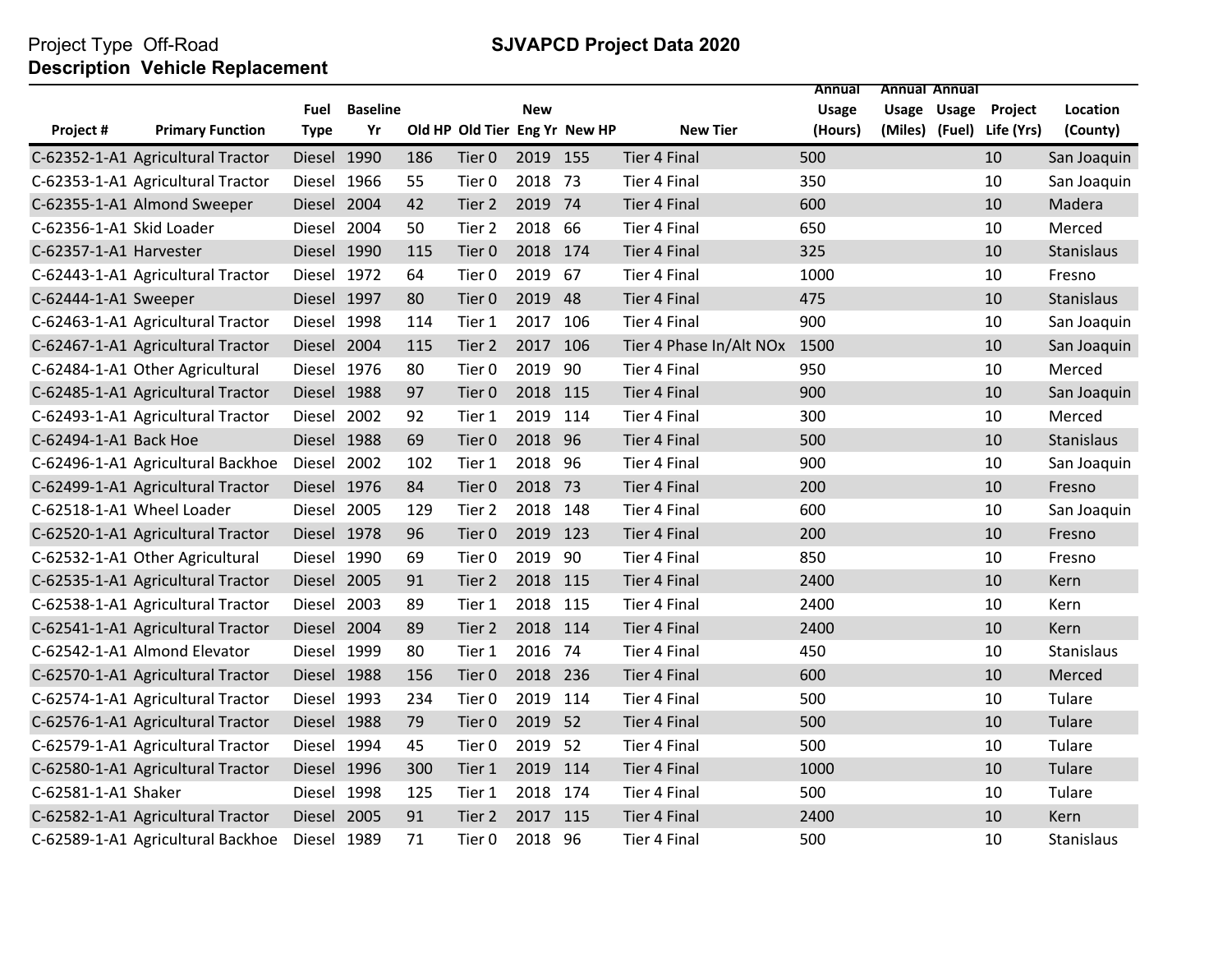|                      |                                   |             |                 |     |                   |            |                               |                         | Annual       | <b>Annual Annual</b> |                           |                   |
|----------------------|-----------------------------------|-------------|-----------------|-----|-------------------|------------|-------------------------------|-------------------------|--------------|----------------------|---------------------------|-------------------|
|                      |                                   | Fuel        | <b>Baseline</b> |     |                   | <b>New</b> |                               |                         | <b>Usage</b> |                      | Usage Usage Project       | Location          |
| Project #            | <b>Primary Function</b>           | <b>Type</b> | Yr              |     |                   |            | Old HP Old Tier Eng Yr New HP | <b>New Tier</b>         | (Hours)      |                      | (Miles) (Fuel) Life (Yrs) | (County)          |
| C-62593-1-A1 Tractor |                                   | Diesel 2006 |                 | 98  | Tier 2            | 2016 114   |                               | <b>Tier 4 Final</b>     | 600          |                      | 10                        | Madera            |
|                      | C-62625-1-A1 Agricultural Backhoe | Diesel 1971 |                 | 57  | Tier <sub>0</sub> | 2019 96    |                               | Tier 4 Final            | 500          |                      | 10                        | Stanislaus        |
| C-62637-1-A1 Tractor |                                   | Diesel 1997 |                 | 81  | Tier 0            | 2018 106   |                               | Tier 4 Final            | 500          |                      | 10                        | Stanislaus        |
| C-62643-1-A1 Tractor |                                   | Diesel 2005 |                 | 92  | Tier 2            | 2018 106   |                               | <b>Tier 4 Final</b>     | 500          |                      | 10                        | Stanislaus        |
|                      | C-62652-1-A1 Agricultural Tractor | Diesel 2006 |                 | 86  | Tier 2            | 2018 123   |                               | <b>Tier 4 Final</b>     | 500          |                      | 10                        | Stanislaus        |
|                      | C-62669-1-A1 Agricultural Tractor | Diesel 2005 |                 | 283 | Tier 2            | 2019 270   |                               | Tier 4 Final            | 2900         |                      | 10                        | Kern              |
| C-62671-1-A1 Tractor |                                   | Diesel 2005 |                 | 92  | Tier 2            | 2018 106   |                               | Tier 4 Final            | 500          |                      | 10                        | <b>Stanislaus</b> |
|                      | C-62672-1-A1 Wheel Loader         | Diesel 2006 |                 | 160 | Tier 2            | 2018 182   |                               | <b>Tier 4 Final</b>     | 2900         |                      | 10                        | Kern              |
|                      | C-62674-1-A1 Agricultural Tractor | Diesel 1974 |                 | 67  | Tier <sub>0</sub> | 2016 59    |                               | Tier 4 Final            | 500          |                      | 10                        | <b>Kings</b>      |
|                      | C-62675-1-A1 Tractor Loader       | Diesel 2000 |                 | 95  | Tier 1            | 2019 96    |                               | Tier 4 Final            | 300          |                      | 10                        | Stanislaus        |
|                      | C-62684-1-A1 Agricultural Tractor | Diesel 1996 |                 | 140 | Tier 0            | 2018 123   |                               | Tier 4 Final            | 550          |                      | 10                        | Tulare            |
|                      | C-62691-1-A1 Agricultural Tractor | Diesel 1969 |                 | 86  | Tier <sub>0</sub> | 2019 99    |                               | Tier 4 Final            | 500          |                      | 10                        | Stanislaus        |
|                      | C-62723-1-A1 Agricultural Tractor | Diesel 1992 |                 | 88  | Tier 0            | 2019 123   |                               | Tier 4 Final            | 500          |                      | 10                        | Stanislaus        |
|                      | C-62724-1-A1 Agricultural Tractor | Diesel 1985 |                 | 90  | Tier 0            | 2019 155   |                               | Tier 4 Final            | 500          |                      | 10                        | Stanislaus        |
|                      | C-62729-1-A1 Agricultural Tractor | Diesel 2007 |                 | 86  | Tier 2            | 2018 123   |                               | <b>Tier 4 Final</b>     | 500          |                      | 10                        | Stanislaus        |
| C-62732-1-A1 Sweeper |                                   | Diesel 1996 |                 | 80  | Tier 0            | 2017 74    |                               | Tier 4 Final            | 500          |                      | 10                        | Stanislaus        |
|                      | C-62742-1-A1 Agricultural Tractor | Diesel 1979 |                 | 69  | Tier <sub>0</sub> | 2018 114   |                               | Tier 4 Final            | 200          |                      | 10                        | Fresno            |
|                      | C-62745-1-A1 Agricultural Tractor | Diesel 1974 |                 | 151 | Tier 0            | 2018 110   |                               | Tier 4 Phase In/Alt NOx | 400          |                      | 10                        | San Joaquin       |
|                      | C-62748-1-A1 Agricultural Tractor | Diesel 2001 |                 | 89  | Tier 1            | 2019 210   |                               | Tier 4 Final            | 500          |                      | 10                        | <b>Stanislaus</b> |
|                      | C-62749-1-A1 Agricultural Tractor | Diesel 2002 |                 | 88  | Tier 1            | 2019 210   |                               | Tier 4 Final            | 500          |                      | 10                        | Stanislaus        |
| C-62752-1-A1 Shaker  |                                   | Diesel 2006 |                 | 130 | Tier 2            | 2019 174   |                               | Tier 4 Final            | 500          |                      | 10                        | Stanislaus        |
|                      | C-62764-1-A1 Wheel Loader         | Diesel 1997 |                 | 105 | Tier 1            | 2019 148   |                               | <b>Tier 4 Final</b>     | 1000         |                      | 10                        | San Joaquin       |
|                      | C-62767-1-A1 Agricultural Tractor | Diesel 2005 |                 | 86  | Tier 2            | 2018 123   |                               | Tier 4 Final            | 500          |                      | 10                        | Stanislaus        |
|                      | C-62788-1-A1 Agricultural Tractor | Diesel 2007 |                 | 86  | Tier 2            | 2018 123   |                               | Tier 4 Final            | 500          |                      | 10                        | <b>Stanislaus</b> |
|                      | C-62794-1-A1 Agricultural Tractor | Diesel 2006 |                 | 86  | Tier 2            | 2019 123   |                               | Tier 4 Final            | 500          |                      | 10                        | Stanislaus        |
|                      | C-62806-1-A1 Agricultural Tractor | Diesel 2004 |                 | 86  | Tier 2            | 2019 123   |                               | Tier 4 Final            | 500          |                      | 10                        | Stanislaus        |
|                      | C-62811-1-A1 Agricultural Tractor | Diesel 2007 |                 | 86  | Tier 2            | 2018 123   |                               | Tier 4 Final            | 500          |                      | 10                        | Stanislaus        |
|                      | C-62814-1-A1 Agricultural Tractor | Diesel 1964 |                 | 84  | Tier <sub>0</sub> | 2019 120   |                               | Tier 4 Final            | 500          |                      | 10                        | Stanislaus        |
|                      | C-62816-1-A1 Agricultural Tractor | Diesel 2007 |                 | 86  | Tier 2            | 2019 123   |                               | Tier 4 Final            | 500          |                      | 10                        | Stanislaus        |
|                      | C-62903-1-A1 Agricultural Tractor | Diesel 2006 |                 | 113 | Tier 2            | 2018 106   |                               | Tier 4 Phase In/Alt NOx | 1000         |                      | 10                        | Kern              |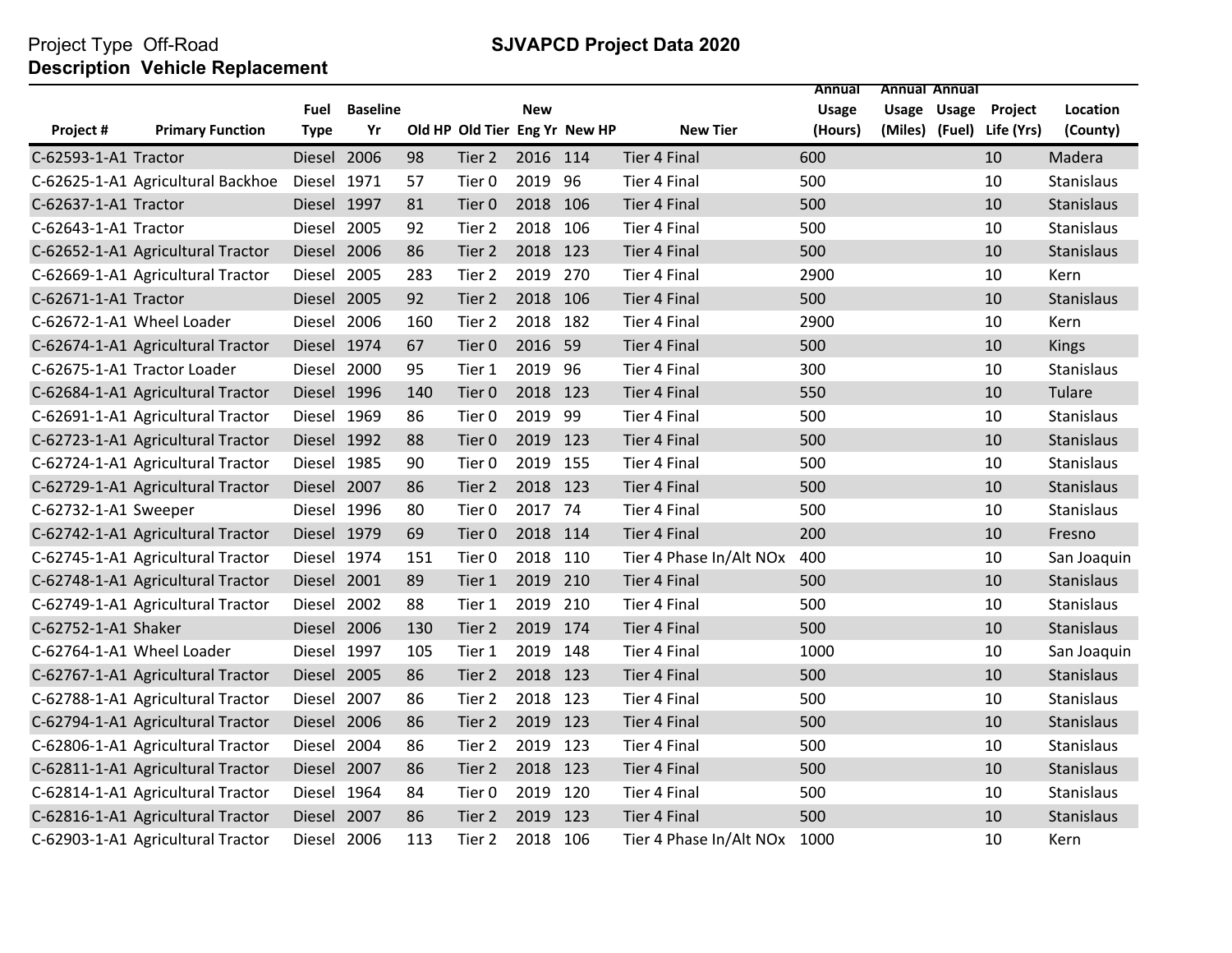|                          |                                   |             |                 |     |                   |            |                               |                 | Annual       | <b>Annual Annual</b> |                           |                   |
|--------------------------|-----------------------------------|-------------|-----------------|-----|-------------------|------------|-------------------------------|-----------------|--------------|----------------------|---------------------------|-------------------|
|                          |                                   | <b>Fuel</b> | <b>Baseline</b> |     |                   | <b>New</b> |                               |                 | <b>Usage</b> |                      | Usage Usage Project       | Location          |
| Project#                 | <b>Primary Function</b>           | <b>Type</b> | Yr              |     |                   |            | Old HP Old Tier Eng Yr New HP | <b>New Tier</b> | (Hours)      |                      | (Miles) (Fuel) Life (Yrs) | (County)          |
|                          | C-62918-1-A1 Agricultural Tractor | Diesel 1995 |                 | 54  | Tier 0            | 2019 123   |                               | Tier 4 Final    | 300          |                      | 10                        | Fresno            |
| C-62929-1-A1 Sprayer     |                                   | Diesel 1997 |                 | 110 | Tier 1            | 2011       | 130                           | Tier 3          | 850          |                      | 10                        | San Joaquin       |
| C-62947-1-A1 Sweeper     |                                   | Diesel 2004 |                 | 48  | Tier 2            | 2018 74    |                               | Tier 4 Final    | 400          |                      | 10                        | Madera            |
|                          | C-62951-1-A1 Agricultural Tractor | Diesel 1999 |                 | 95  | Tier 1            | 2019 114   |                               | Tier 4 Final    | 300          |                      | 10                        | Fresno            |
|                          | C-62971-1-A1 Agricultural Tractor | Diesel 2005 |                 | 91  | Tier 2            | 2019 123   |                               | Tier 4 Final    | 300          |                      | 10                        | Fresno            |
| C-62972-1-A1 Skid Loader |                                   | Diesel 2001 |                 | 48  | Tier 1            | 2018 74    |                               | Tier 4 Final    | 1500         |                      | 10                        | San Joaquin       |
|                          | C-62977-1-A1 Agricultural Tractor | Diesel 1991 |                 | 97  | Tier 0            | 2019 114   |                               | Tier 4 Final    | 400          |                      | 10                        | <b>Stanislaus</b> |
|                          | C-62990-1-A1 Agricultural Tractor | Diesel 1986 |                 | 81  | Tier 0            | 2017 106   |                               | Tier 4 Final    | 634          |                      | 10                        | Fresno            |
| C-63022-1-A1 Tractor     |                                   | Diesel 2001 |                 | 115 | Tier 1            | 2016 105   |                               | Tier 4 Final    | 750          |                      | 10                        | Fresno            |
|                          | C-63034-1-A1 Agricultural Tractor | Diesel 1995 |                 | 27  | Tier 0            | 2017 45    |                               | Tier 4 Final    | 600          |                      | 10                        | Madera            |
|                          | C-63037-1-A1 Agricultural Tractor | Diesel 2000 |                 | 40  | Tier 1            | 2019 52    |                               | Tier 4 Final    | 200          |                      | 10                        | Fresno            |
|                          | C-63111-1-A1 Agricultural Tractor | Diesel 1995 |                 | 74  | Tier 0            | 2018 70    |                               | Tier 4 Final    | 1000         |                      | 10                        | Tulare            |
|                          | C-63151-1-A1 Agricultural Tractor | Diesel 1995 |                 | 120 | Tier 0            | 2019 115   |                               | Tier 4 Final    | 1500         |                      | 10                        | Fresno            |
|                          | C-63156-1-A1 Agricultural Tractor | Diesel 1997 |                 | 102 | Tier 1            | 2019 115   |                               | Tier 4 Final    | 1800         |                      | 10                        | Fresno            |
| C-63157-1-A1 Shaker      |                                   | Diesel 1986 |                 | 104 | Tier 0            | 2019 74    |                               | Tier 4 Final    | 500          |                      | 10                        | Madera            |
|                          | C-63161-1-A1 Agricultural Tractor | Diesel 1994 |                 | 90  | Tier 0            | 2019 115   |                               | Tier 4 Final    | 1800         |                      | 10                        | Fresno            |
| C-63163-1-A1 Shaker      |                                   | Diesel 1998 |                 | 125 | Tier 1            | 2019 74    |                               | Tier 4 Final    | 500          |                      | 10                        | Madera            |
|                          | C-63164-1-A1 Agricultural Tractor | Diesel 1980 |                 | 108 | Tier 0            | 2019 115   |                               | Tier 4 Final    | 1800         |                      | 10                        | Fresno            |
|                          | C-63165-1-A1 Agricultural Tractor | Diesel 1978 |                 | 60  | Tier 0            | 2019 73    |                               | Tier 4 Final    | 150          |                      | 10                        | Merced            |
|                          | C-63166-1-A1 Agricultural Tractor | Diesel 1993 |                 | 102 | Tier 0            | 2019 115   |                               | Tier 4 Final    | 1800         |                      | 10                        | Fresno            |
|                          | C-63167-1-A1 Agricultural Tractor | Diesel 1988 |                 | 144 | Tier 0            | 2019 115   |                               | Tier 4 Final    | 1800         |                      | 10                        | Fresno            |
|                          | C-63169-1-A1 Agricultural Tractor | Diesel 1990 |                 | 114 | Tier 0            | 2019       | 115                           | Tier 4 Final    | 1800         |                      | 10                        | Fresno            |
|                          | C-63171-1-A1 Almond Shaker        | Diesel 1994 |                 | 115 | Tier 0            | 2019 174   |                               | Tier 4 Final    | 500          |                      | 10                        | Fresno            |
|                          | C-63172-1-A1 Agricultural Tractor | Diesel 1994 |                 | 110 | Tier 0            | 2019 115   |                               | Tier 4 Final    | 1800         |                      | 10                        | Fresno            |
|                          | C-63173-1-A1 Wheel Loader         | Diesel 2005 |                 | 153 | Tier 2            | 2019 192   |                               | Tier 4 Final    | 2000         |                      | 10                        | Tulare            |
|                          | C-63175-1-A1 Agricultural Tractor | Diesel 1987 |                 | 88  | Tier 0            | 2019 115   |                               | Tier 4 Final    | 1800         |                      | 10                        | Fresno            |
|                          | C-63179-1-A1 Agricultural Tractor | Diesel 1987 |                 | 88  | Tier <sub>0</sub> | 2019 115   |                               | Tier 4 Final    | 1800         |                      | 10                        | Fresno            |
|                          | C-63190-1-A1 Almond Shaker        | Diesel 1993 |                 | 115 | Tier 0            | 2019 174   |                               | Tier 4 Final    | 550          |                      | 10                        | Fresno            |
|                          | C-63191-1-A1 Agricultural Tractor | Diesel 1997 |                 | 83  | Tier 0            | 2017 104   |                               | Tier 4 Final    | 600          |                      | 10                        | Fresno            |
|                          | C-63199-1-A1 Agricultural Tractor | Diesel 1988 |                 | 144 | Tier 0            | 2019 115   |                               | Tier 4 Final    | 1800         |                      | 10                        | Fresno            |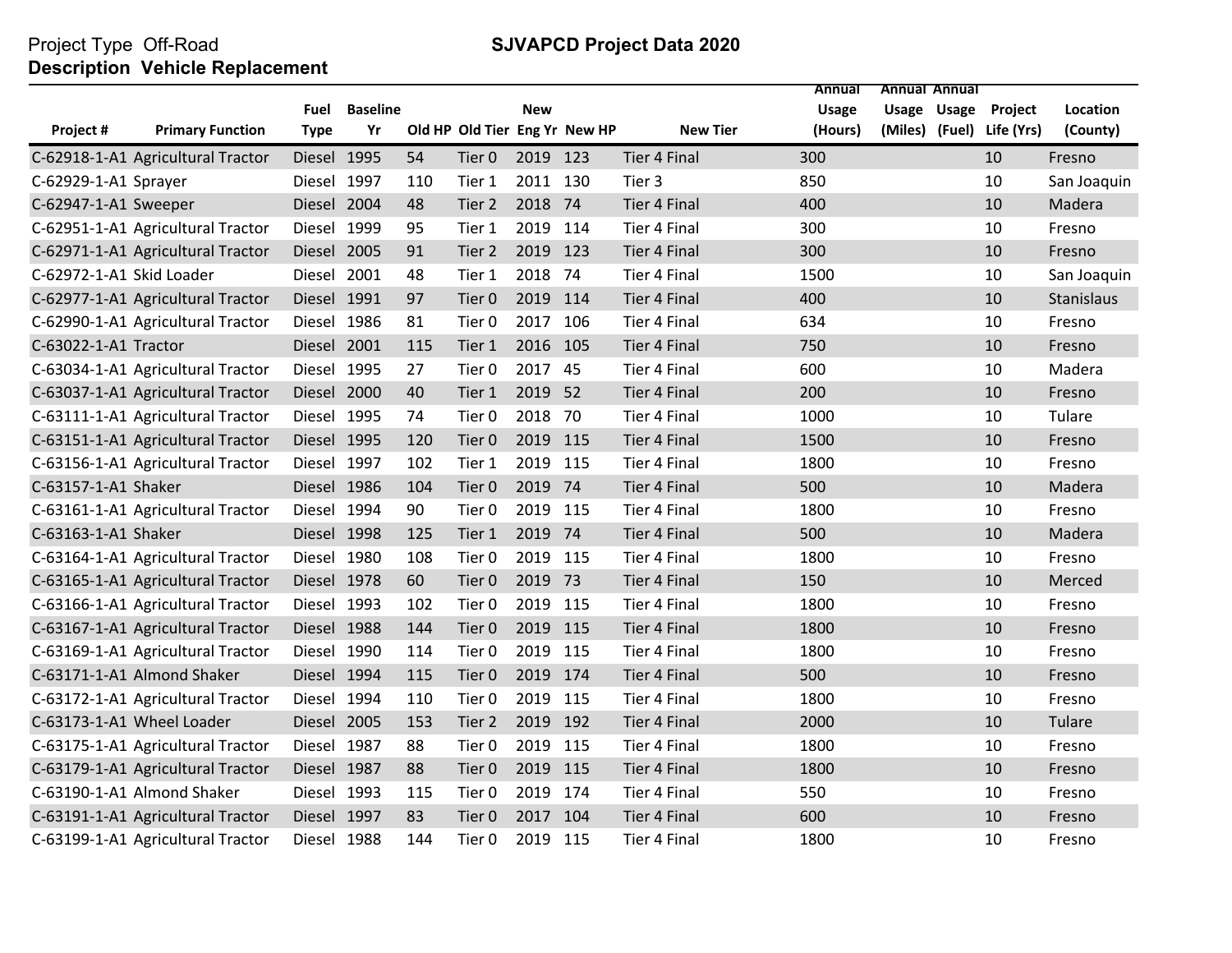|                          |                                   |             |                 |     |                   |            |                               |                         | Annual       | <b>Annual Annual</b> |                           |             |
|--------------------------|-----------------------------------|-------------|-----------------|-----|-------------------|------------|-------------------------------|-------------------------|--------------|----------------------|---------------------------|-------------|
|                          |                                   | Fuel        | <b>Baseline</b> |     |                   | <b>New</b> |                               |                         | <b>Usage</b> |                      | Usage Usage Project       | Location    |
| Project #                | <b>Primary Function</b>           | <b>Type</b> | Yr              |     |                   |            | Old HP Old Tier Eng Yr New HP | <b>New Tier</b>         | (Hours)      |                      | (Miles) (Fuel) Life (Yrs) | (County)    |
|                          | C-63201-1-A1 Almond Shaker        | Diesel 2006 |                 | 130 | Tier 2            | 2019 174   |                               | Tier 4 Final            | 600          |                      | 10                        | Madera      |
|                          | C-63204-1-A1 Agricultural Tractor | Diesel      | 2007            | 92  | Tier 2            | 2018 114   |                               | Tier 4 Final            | 300          |                      | 10                        | Stanislaus  |
|                          | C-63208-1-A1 Agricultural Tractor | Diesel 1993 |                 | 174 | Tier 0            | 2019 115   |                               | Tier 4 Final            | 1800         |                      | 10                        | Fresno      |
|                          | C-63212-1-A1 Agricultural Tractor | Diesel 1985 |                 | 90  | Tier 0            | 2019 115   |                               | Tier 4 Final            | 1800         |                      | 10                        | Fresno      |
|                          | C-63213-1-A1 Almond Shaker        | Diesel      | 2005            | 130 | Tier 2            | 2019 174   |                               | <b>Tier 4 Final</b>     | 600          |                      | 10                        | Madera      |
|                          | C-63214-1-A1 Almond Shaker        | Diesel 2006 |                 | 130 | Tier 2            | 2019 174   |                               | Tier 4 Final            | 600          |                      | 10                        | Madera      |
|                          | C-63217-1-A1 Almond Shaker        | Diesel 2002 |                 | 130 | Tier 1            | 2019 174   |                               | Tier 4 Final            | 600          |                      | 10                        | Madera      |
|                          | C-63218-1-A1 Almond Shaker        | Diesel 1999 |                 | 125 | Tier 1            | 2019 174   |                               | Tier 4 Final            | 600          |                      | 10                        | Madera      |
|                          | C-63219-1-A1 Agricultural Tractor | Diesel 1995 |                 | 68  | Tier <sub>0</sub> | 2018 108   |                               | Tier 4 Final            | 600          |                      | 10                        | Fresno      |
| C-63223-1-A1 Nut Sweeper |                                   | Diesel 2002 |                 | 80  | Tier 1            | 2019 74    |                               | Tier 4 Final            | 300          |                      | 10                        | San Joaquin |
| C-63227-1-A1 Loader      |                                   | Diesel 2005 |                 | 230 | Tier 2            | 2017 258   |                               | <b>Tier 4 Final</b>     | 1700         |                      | 10                        | Kern        |
|                          | C-63228-1-A1 Agricultural Tractor | Diesel      | 1984            | 168 | Tier 0            | 2019       | 115                           | Tier 4 Final            | 1800         |                      | 10                        | Fresno      |
|                          | C-63232-1-A1 Agricultural Tractor | Diesel 1988 |                 | 88  | Tier 0            | 2019 115   |                               | Tier 4 Final            | 1800         |                      | 10                        | Fresno      |
|                          | C-63236-1-A1 Agricultural Tractor | Diesel 1973 |                 | 120 | Tier 0            | 2019 115   |                               | Tier 4 Final            | 1800         |                      | 10                        | Fresno      |
|                          | C-63244-1-A1 Almond Shaker        | Diesel 1997 |                 | 125 | Tier 1            | 2019 174   |                               | Tier 4 Final            | 600          |                      | 10                        | Madera      |
| C-63249-1-A1 Loader      |                                   | Diesel 1973 |                 | 318 | Tier 0            | 2018       | 258                           | Tier 4 Final            | 1700         |                      | 10                        | Kern        |
|                          | C-63280-1-A1 Agricultural Tractor | Diesel 1988 |                 | 156 | Tier 0            | 2017 114   |                               | Tier 4 Final            | 250          |                      | 10                        | San Joaquin |
|                          | C-63294-1-A1 Agricultural Tractor | Diesel 1996 |                 | 120 | Tier <sub>0</sub> | 2019 115   |                               | Tier 4 Final            | 1500         |                      | 10                        | Fresno      |
|                          | C-63314-1-A1 Agricultural Tractor | Diesel 1969 |                 | 76  | Tier 0            | 2019 73    |                               | Tier 4 Final            | 500          |                      | 10                        | Merced      |
| C-63316-1-A1 Nut Sweeper |                                   | Diesel 1994 |                 | 80  | Tier 0            | 2019 74    |                               | Tier 4 Final            | 500          |                      | 10                        | San Joaquin |
|                          | C-63319-1-A1 Wheel Loader         | Diesel 2003 |                 | 140 | Tier 2            | 2019 165   |                               | <b>Tier 4 Final</b>     | 650          |                      | 10                        | San Joaquin |
|                          | C-63325-1-A1 Agricultural Tractor | Diesel 1979 |                 | 45  | Tier 0            | 2019 106   |                               | Tier 4 Final            | 150          |                      | 10                        | Fresno      |
|                          | C-63326-1-A1 Agricultural Tractor | Diesel 1988 |                 | 26  | Tier 0            | 2018 40    |                               | Tier 4 Final            | 300          |                      | 10                        | Fresno      |
|                          | C-63327-1-A1 Agricultural Tractor | Diesel 1998 |                 | 33  | Tier 0            | 2019 43    |                               | Tier 4 Final            | 1000         |                      | 10                        | Fresno      |
|                          | C-63341-1-A1 Agricultural Tractor | Diesel 1993 |                 | 81  | Tier 0            | 2019 106   |                               | Tier 4 Final            | 500          |                      | 10                        | Stanislaus  |
|                          | C-63351-1-A1 Other Agricultural   | Diesel      | 2005            | 95  | Tier 2            | 2019       | 96                            | Tier 4 Final            | 365          |                      | 10                        | Stanislaus  |
| C-63371-1-A1 Tractor     |                                   | Diesel 1999 |                 | 33  | Tier 1            | 2019 40    |                               | Tier 4 Final            | 300          |                      | 10                        | Merced      |
|                          | C-63393-1-A1 Agricultural Tractor | Diesel 1976 |                 | 50  | Tier 0            | 2018 106   |                               | Tier 4 Phase In/Alt NOx | 500          |                      | 10                        | Madera      |
|                          | C-63406-1-A1 Agricultural Tractor | Diesel      | 2005            | 186 | Tier 2            | 2018 175   |                               | Tier 4 Final            | 1000         |                      | 10                        | Kern        |
|                          | C-63409-1-A1 Agricultural Tractor | Diesel 2002 |                 | 181 | Tier 1            | 2019 175   |                               | Tier 4 Final            | 2000         |                      | 10                        | Kern        |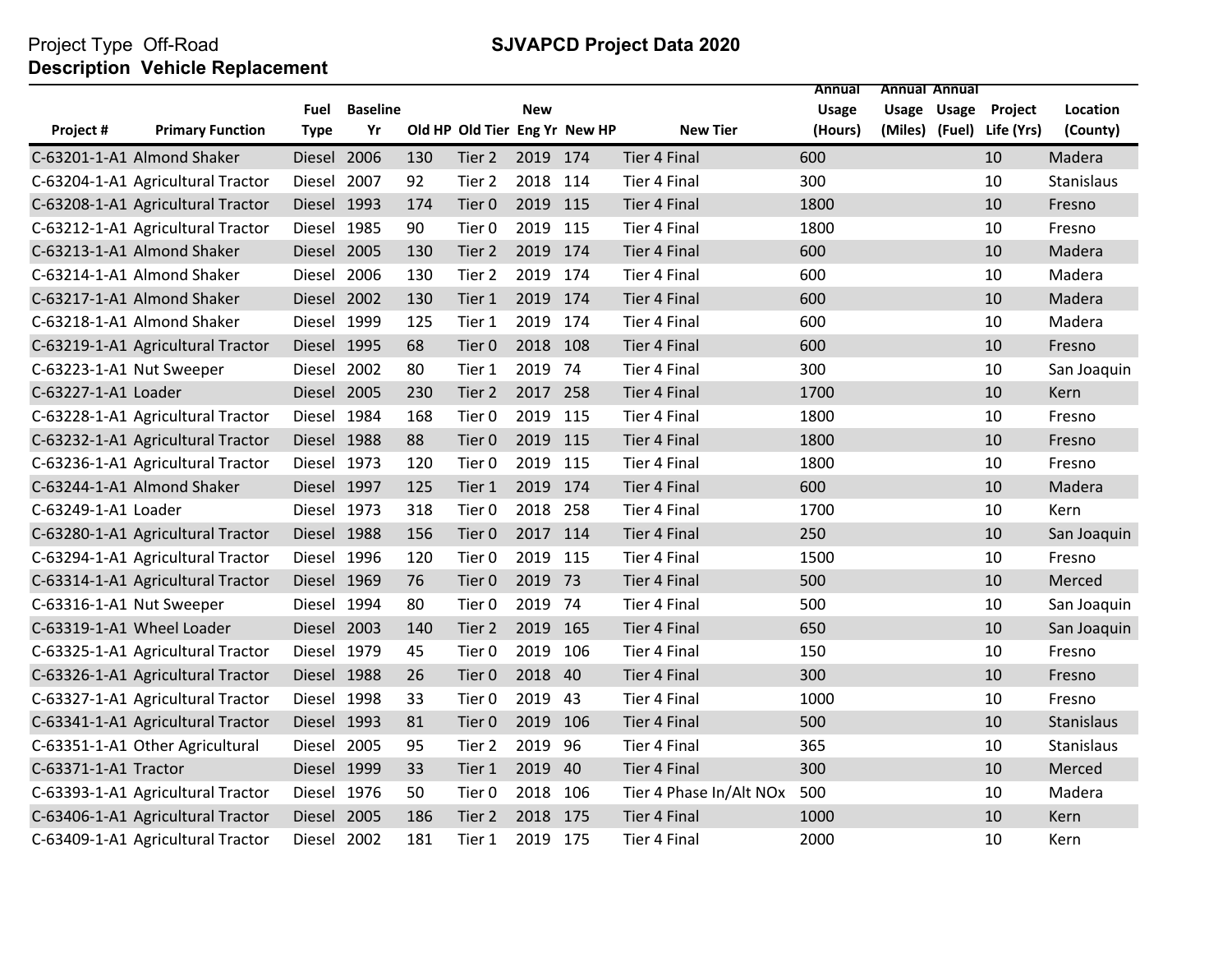|                          |                                   |             |                 |     |                   |            |                               |                     | Annual       | <b>Annual Annual</b> |                           |              |
|--------------------------|-----------------------------------|-------------|-----------------|-----|-------------------|------------|-------------------------------|---------------------|--------------|----------------------|---------------------------|--------------|
|                          |                                   | Fuel        | <b>Baseline</b> |     |                   | <b>New</b> |                               |                     | <b>Usage</b> |                      | Usage Usage Project       | Location     |
| Project #                | <b>Primary Function</b>           | <b>Type</b> | Yr              |     |                   |            | Old HP Old Tier Eng Yr New HP | <b>New Tier</b>     | (Hours)      |                      | (Miles) (Fuel) Life (Yrs) | (County)     |
|                          | C-63417-1-A1 Agricultural Tractor | Diesel 2004 |                 | 86  | Tier 2            | 2018 115   |                               | Tier 4 Final        | 600          |                      | 10                        | Merced       |
| C-63474-1-A1 Shaker      |                                   | Diesel 1987 |                 | 121 | Tier 0            | 2018       | 148                           | Tier 4 Final        | 200          |                      | 10                        | Fresno       |
|                          | C-63475-1-A1 Agricultural Tractor | Diesel 1998 |                 | 108 | Tier 1            | 2019 123   |                               | Tier 4 Final        | 250          |                      | 10                        | Fresno       |
|                          | C-63483-1-A1 Wheel Loader         | Diesel 2004 |                 | 153 | Tier 2            | 2019 164   |                               | Tier 4 Final        | 1000         |                      | 10                        | Kings        |
|                          | C-63484-1-A1 Agricultural Tractor | Diesel 1981 |                 | 162 | Tier 0            | 2018 155   |                               | Tier 4 Final        | 250          |                      | 10                        | Fresno       |
| C-63491-1-A1 Skid Loader |                                   | Diesel 2006 |                 | 36  | Tier 2            | 2017 74    |                               | Tier 4 Final        | 500          |                      | 10                        | Stanislaus   |
|                          | C-63499-1-A1 Agricultural Tractor | Diesel 1979 |                 | 186 | Tier <sub>0</sub> | 2019 155   |                               | Tier 4 Final        | 1500         |                      | 10                        | Fresno       |
|                          | C-63516-1-A1 Agricultural Tractor | Diesel 1976 |                 | 72  | Tier 0            | 2019 106   |                               | Tier 4 Final        | 200          |                      | 10                        | Stanislaus   |
|                          | C-63519-1-A1 Agricultural Tractor | Diesel 1994 |                 | 84  | Tier 0            | 2017 115   |                               | Tier 4 Final        | 1000         |                      | 10                        | Merced       |
|                          | C-63523-1-A1 Agricultural Tractor | Diesel 1980 |                 | 325 | Tier 0            | 2019 545   |                               | Tier 4 Final        | 400          |                      | 10                        | Fresno       |
|                          | C-63527-1-A1 Agricultural Tractor | Diesel 1970 |                 | 66  | Tier 0            | 2017 73    |                               | Tier 4 Final        | 1900         |                      | 10                        | Fresno       |
|                          | C-63529-1-A1 Agricultural Tractor | Diesel 1975 |                 | 81  | Tier 0            | 2015 93    |                               | Tier 4 Final        | 1000         |                      | 10                        | Fresno       |
|                          | C-63535-1-A1 Agricultural Tractor | Diesel 2003 |                 | 102 | Tier 1            | 2018 114   |                               | Tier 4 Final        | 800          |                      | 10                        | Tulare       |
|                          | C-63536-1-A1 Agricultural Tractor | Diesel 1995 |                 | 240 | Tier 0            | 2019 114   |                               | Tier 4 Final        | 1000         |                      | 10                        | Tulare       |
|                          | C-63558-1-A1 Agricultural Tractor | Diesel 2004 |                 | 375 | Tier <sub>2</sub> | 2019 545   |                               | Tier 4 Final        | 500          |                      | 10                        | Fresno       |
|                          | C-63569-1-A1 Agricultural Tractor | Diesel 1996 |                 | 120 | Tier 0            | 2018 123   |                               | Tier 4 Final        | 372          |                      | 10                        | <b>Kings</b> |
| C-63571-1-A1 Skid Loader |                                   | Diesel 1989 |                 | 69  | Tier 0            | 2019 73    |                               | Tier 4 Final        | 570          |                      | 10                        | <b>Kings</b> |
|                          | C-63572-1-A1 Agricultural Tractor | Diesel 1982 |                 | 48  | Tier 0            | 2018 59    |                               | Tier 4 Final        | 369          |                      | 10                        | <b>Kings</b> |
|                          | C-63580-1-A1 Wheel Loader         | Diesel 1969 |                 | 100 | Tier 0            | 2019 67    |                               | <b>Tier 4 Final</b> | 480          |                      | 10                        | Stanislaus   |
|                          | C-63594-1-A1 Agricultural Tractor | Diesel 1999 |                 | 110 | Tier 1            | 2019 151   |                               | Tier 4 Final        | 500          |                      | 10                        | Merced       |
|                          | C-63595-1-A1 Agricultural Tractor | Diesel 1998 |                 | 120 | Tier 1            | 2019 151   |                               | Tier 4 Final        | 500          |                      | 10                        | Merced       |
|                          | C-63596-1-A1 Agricultural Tractor | Diesel 1979 |                 | 60  | Tier 0            | 2018 70    |                               | Tier 4 Final        | 200          |                      | 10                        | Fresno       |
|                          | C-63597-1-A1 Agricultural Tractor | Diesel 1996 |                 | 250 | Tier 1            | 2019       | 281                           | Tier 4 Final        | 750          |                      | 10                        | Merced       |
|                          | C-63612-1-A1 Agricultural Tractor | Diesel 1989 |                 | 81  | Tier 0            | 2018 106   |                               | Tier 4 Final        | 1800         |                      | 10                        | <b>Kings</b> |
|                          | C-63648-1-A1 Agricultural Tractor | Diesel 1980 |                 | 73  | Tier 0            | 2019 123   |                               | Tier 4 Final        | 600          |                      | 10                        | Stanislaus   |
| C-63650-1-A1 Skid Loader |                                   | Diesel 2006 |                 | 75  | Tier 2            | 2019 73    |                               | Tier 4 Final        | 450          |                      | 10                        | Kings        |
|                          | C-63651-1-A1 Agricultural Tractor | Diesel 1976 |                 | 67  | Tier 0            | 2019 89    |                               | Tier 4 Final        | 533          |                      | 10                        | Madera       |
|                          | C-63653-1-A1 Wheel Loader         | Diesel 1997 |                 | 96  | Tier 0            | 2019 101   |                               | Tier 4 Final        | 500          |                      | 10                        | Merced       |
|                          | C-63656-1-A1 Agricultural Tractor | Diesel      | 2003            | 92  | Tier 1            | 2019 65    |                               | Tier 4 Final        | 250          |                      | 10                        | <b>Kings</b> |
|                          | C-63657-1-A1 Agricultural Tractor | Diesel 1965 |                 | 160 | Tier 0            | 2019 155   |                               | Tier 4 Final        | 850          |                      | 10                        | Fresno       |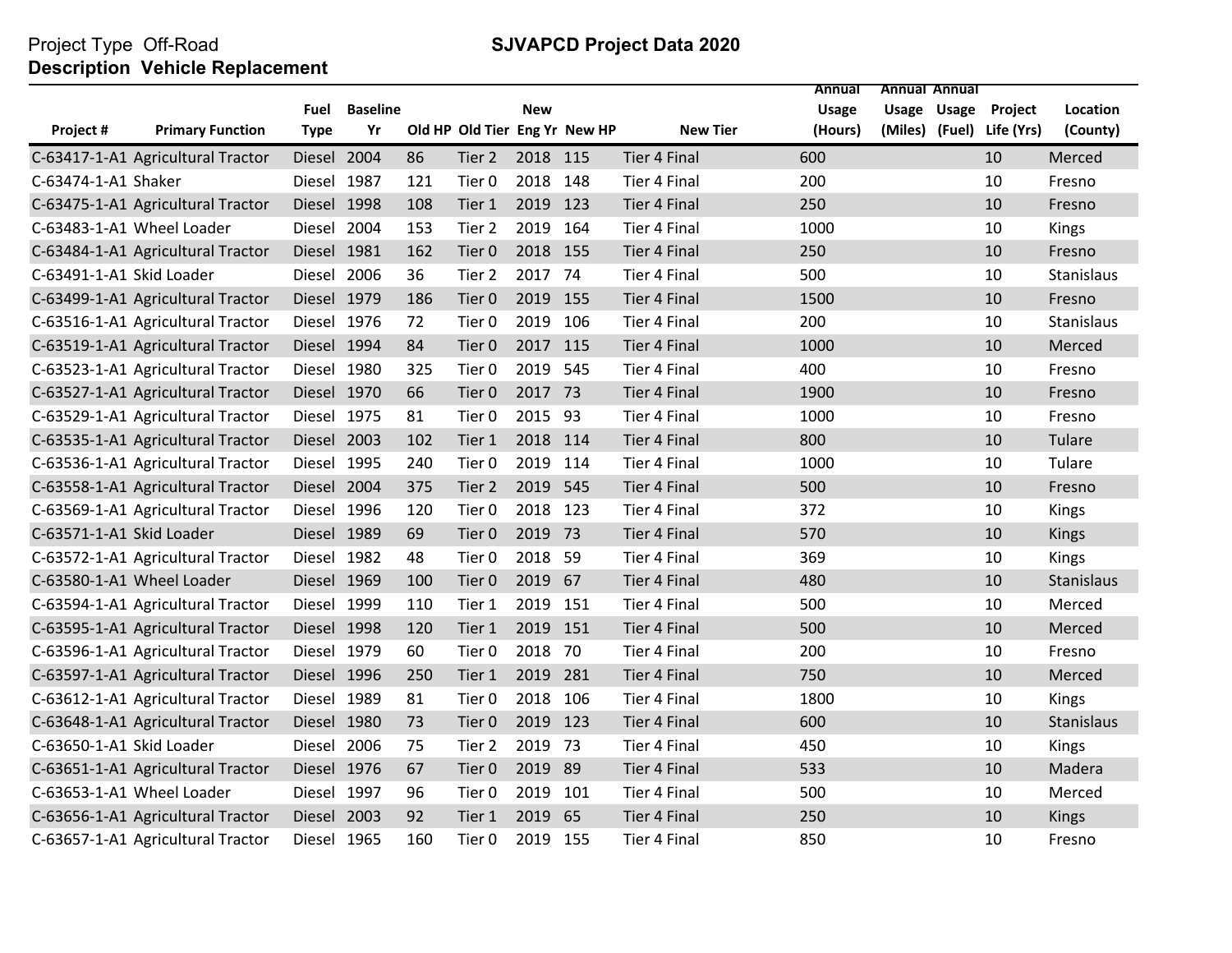|                      |                                   |             |                 |     |        |            |                               |                     | Annual       | <b>Annual Annual</b> |                           |             |
|----------------------|-----------------------------------|-------------|-----------------|-----|--------|------------|-------------------------------|---------------------|--------------|----------------------|---------------------------|-------------|
|                      |                                   | <b>Fuel</b> | <b>Baseline</b> |     |        | <b>New</b> |                               |                     | <b>Usage</b> |                      | Usage Usage Project       | Location    |
| <b>Project #</b>     | <b>Primary Function</b>           | <b>Type</b> | Yr              |     |        |            | Old HP Old Tier Eng Yr New HP | <b>New Tier</b>     | (Hours)      |                      | (Miles) (Fuel) Life (Yrs) | (County)    |
|                      | C-63659-1-A1 Agricultural Tractor | Diesel 1972 |                 | 91  | Tier 0 | 2019 155   |                               | Tier 4 Final        | 850          |                      | 10                        | Fresno      |
|                      | C-63673-1-A1 Agricultural Tractor | Diesel      | 2002            | 62  | Tier 1 | 2019 73    |                               | Tier 4 Final        | 280          |                      | 10                        | Kings       |
|                      | C-63679-1-A1 Other Agricultural   | Diesel 1998 |                 | 80  | Tier 1 | 2019 74    |                               | Tier 4 Final        | 1600         |                      | 10                        | Madera      |
|                      | C-63680-1-A1 Other Agricultural   | Diesel 1997 |                 | 80  | Tier 0 | 2019 74    |                               | Tier 4 Final        | 1600         |                      | 10                        | Madera      |
|                      | C-63683-1-A1 Agricultural Tractor | Diesel 1980 |                 | 216 | Tier 0 | 2019 115   |                               | Tier 4 Final        | 400          |                      | 10                        | Merced      |
| C-63693-1-A1 Sweeper |                                   | Diesel 1996 |                 | 80  | Tier 0 | 2019 74    |                               | Tier 4 Final        | 1600         |                      | 10                        | Madera      |
| C-63770-1-A1 Shaker  |                                   | Diesel 1984 |                 | 104 | Tier 0 | 2019 74    |                               | <b>Tier 4 Final</b> | 400          |                      | 10                        | Merced      |
|                      | C-63867-1-A1 Agricultural Tractor | Diesel 2004 |                 | 110 | Tier 2 | 2019 130   |                               | Tier 4 Final        | 450          |                      | 10                        | Kern        |
|                      | C-63873-1-A1 Agricultural Tractor | Diesel 2006 |                 | 98  | Tier 2 | 2018 115   |                               | Tier 4 Final        | 300          |                      | 10                        | Fresno      |
|                      | C-63898-1-A1 Agricultural Tractor | Diesel 1996 |                 | 81  | Tier 0 | 2018 123   |                               | Tier 4 Final        | 800          |                      | 10                        | Tulare      |
|                      | C-63901-1-A1 Agricultural Tractor | Diesel 1998 |                 | 101 | Tier 1 | 2019 155   |                               | Tier 4 Final        | 850          |                      | 10                        | Fresno      |
|                      | C-63910-1-A1 Agricultural Tractor | Diesel      | 2002            | 504 | Tier 2 | 2018 611   |                               | Tier 4 Final        | 800          |                      | 10                        | Merced      |
|                      | C-63915-1-A1 Agricultural Tractor | Diesel 1976 |                 | 84  | Tier 0 | 2019 123   |                               | Tier 4 Final        | 1500         |                      | 10                        | Stanislaus  |
|                      | C-63917-1-A1 Other Agricultural   | Diesel 1976 |                 | 160 | Tier 0 | 2019 166   |                               | Tier 4 Final        | 650          |                      | 10                        | Madera      |
|                      | C-63918-1-A1 Agricultural Tractor | Diesel 1995 |                 | 81  | Tier 0 | 2019 114   |                               | Tier 4 Final        | 300          |                      | 10                        | San Joaquin |
|                      | C-63919-1-A1 Wheel Loader         | Diesel 2005 |                 | 153 | Tier 2 | 2019       | 192                           | Tier 4 Final        | 1800         |                      | 10                        | Tulare      |
|                      | C-63924-1-A1 Wheel Loader         | Diesel 1983 |                 | 114 | Tier 0 | 2019 166   |                               | <b>Tier 4 Final</b> | 1500         |                      | 10                        | Stanislaus  |
|                      | C-63934-1-A1 Agricultural Tractor | Diesel 1978 |                 | 84  | Tier 0 | 2019 73    |                               | Tier 4 Final        | 500          |                      | 10                        | Tulare      |
|                      | C-63962-1-A1 Agricultural Tractor | Diesel 1984 |                 | 90  | Tier 0 | 2019 123   |                               | Tier 4 Final        | 1500         |                      | 10                        | Stanislaus  |
|                      | C-63965-1-A1 Wheel Loader         | Diesel 2005 |                 | 183 | Tier 2 | 2018 232   |                               | Tier 4 Final        | 1000         |                      | 10                        | Stanislaus  |
|                      | C-63972-1-A1 Agricultural Tractor | Diesel 1999 |                 | 88  | Tier 1 | 2019 123   |                               | <b>Tier 4 Final</b> | 1250         |                      | 10                        | Stanislaus  |
|                      | C-63975-1-A1 Agricultural Tractor | Diesel 1990 |                 | 256 | Tier 0 | 2019 115   |                               | Tier 4 Final        | 1800         |                      | 10                        | Fresno      |
|                      | C-63979-1-A1 Agricultural Tractor | Diesel 1994 |                 | 285 | Tier 0 | 2019 115   |                               | Tier 4 Final        | 1800         |                      | 10                        | Fresno      |
|                      | C-63980-1-A1 Wheel Loader         | Diesel 1995 |                 | 160 | Tier 0 | 2019 255   |                               | Tier 4 Final        | 1800         |                      | 10                        | Kern        |
|                      | C-63987-1-A1 Agricultural Tractor | Diesel 2002 |                 | 450 | Tier 2 | 2018 595   |                               | Tier 4 Final        | 350          |                      | 10                        | Stanislaus  |
|                      | C-64043-1-A1 Agricultural Tractor | Diesel 1981 |                 | 84  | Tier 0 | 2018       | 106                           | Tier 4 Final        | 400          |                      | 10                        | Stanislaus  |
|                      | C-64107-1-A1 Agricultural Tractor | Diesel 2002 |                 | 115 | Tier 1 | 2019 123   |                               | Tier 4 Final        | 750          |                      | 10                        | Madera      |
|                      | C-64118-1-A1 Agricultural Tractor | Diesel      | 2005            | 113 | Tier 2 | 2019 123   |                               | Tier 4 Final        | 750          |                      | 10                        | Madera      |
|                      | C-64133-1-A1 Agricultural Tractor | Diesel      | 2001            | 114 | Tier 1 | 2018 123   |                               | Tier 4 Final        | 750          |                      | 10                        | Madera      |
|                      | C-64135-1-A1 Agricultural Tractor | Diesel 2002 |                 | 114 | Tier 1 | 2018 123   |                               | Tier 4 Final        | 750          |                      | 10                        | Madera      |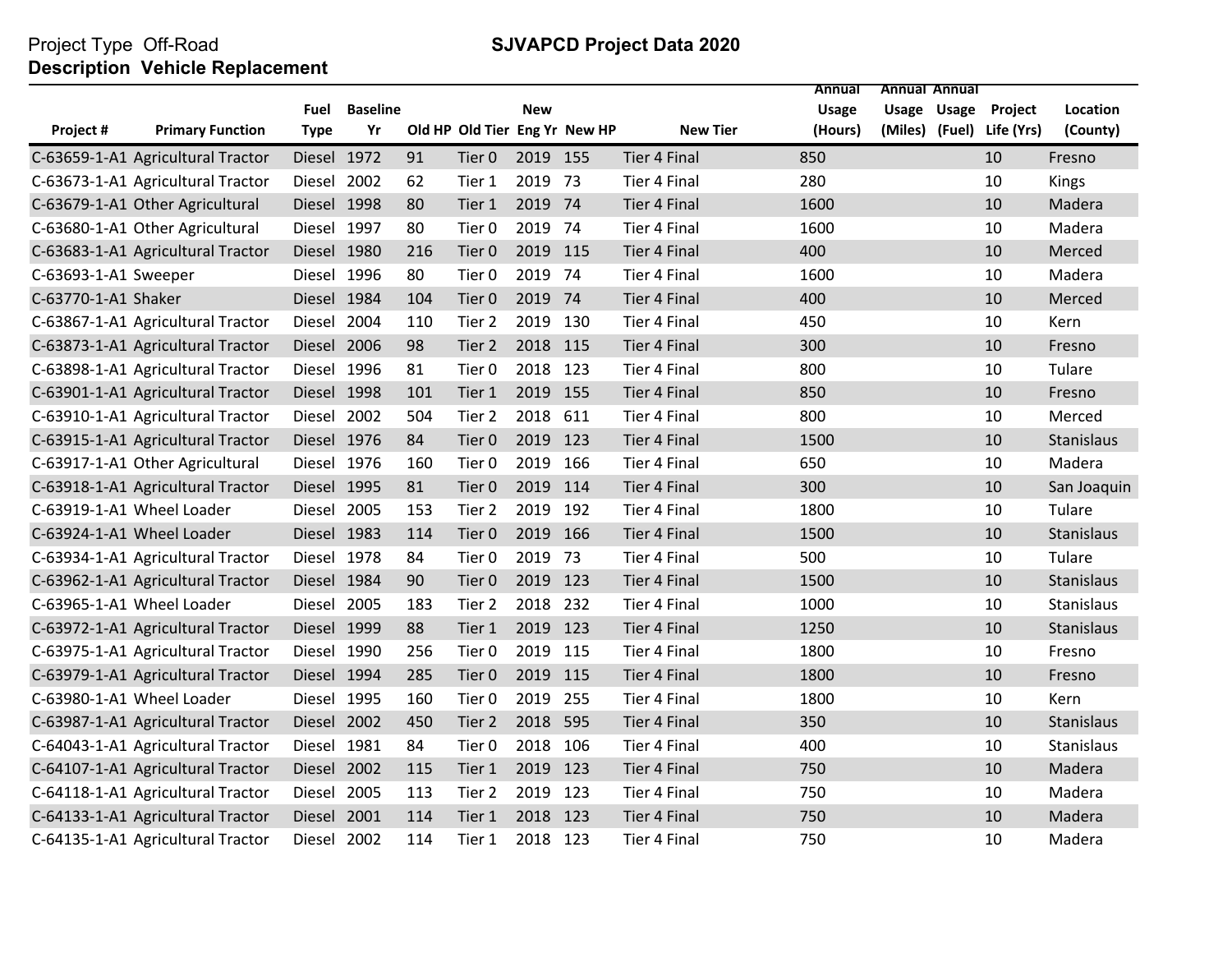|                          |                                   |             |                 |     |                   |            |                               |                         | Annual       | <b>Annual Annual</b> |                           |                   |
|--------------------------|-----------------------------------|-------------|-----------------|-----|-------------------|------------|-------------------------------|-------------------------|--------------|----------------------|---------------------------|-------------------|
|                          |                                   | <b>Fuel</b> | <b>Baseline</b> |     |                   | <b>New</b> |                               |                         | <b>Usage</b> |                      | Usage Usage Project       | Location          |
| Project #                | <b>Primary Function</b>           | <b>Type</b> | Yr              |     |                   |            | Old HP Old Tier Eng Yr New HP | <b>New Tier</b>         | (Hours)      |                      | (Miles) (Fuel) Life (Yrs) | (County)          |
|                          | C-64137-1-A1 Agricultural Tractor | Diesel 2003 |                 | 113 | Tier 2            | 2018 123   |                               | <b>Tier 4 Final</b>     | 750          |                      | 10                        | Madera            |
|                          | C-64138-1-A1 Agricultural Tractor | Diesel      | 2005            | 51  | Tier 2            | 2019 73    |                               | Tier 4 Final            | 1500         |                      | 10                        | Kern              |
|                          | C-64142-1-A1 Agricultural Tractor | Diesel 2004 |                 | 114 | Tier 2            | 2015 168   |                               | Tier 4 Final            | 300          |                      | 10                        | Fresno            |
|                          | C-64148-1-A1 Agricultural Tractor | Diesel 2002 |                 | 113 | Tier 1            | 2018 123   |                               | Tier 4 Final            | 750          |                      | 10                        | Madera            |
| C-64198-1-A1 Tractor     |                                   | Diesel 1986 |                 | 81  | Tier <sub>0</sub> | 2019 114   |                               | <b>Tier 4 Final</b>     | 300          |                      | 10                        | <b>Stanislaus</b> |
|                          | C-64204-1-A1 Agricultural Tractor | Diesel 1987 |                 | 107 | Tier 0            | 2016 142   |                               | <b>Tier 4 Final</b>     | 500          |                      | 10                        | <b>Stanislaus</b> |
|                          | C-64247-1-A1 Agricultural Tractor | Diesel 2002 |                 | 263 | Tier 1            | 2018 320   |                               | Tier 4 Final            | 3000         |                      | 10                        | Kern              |
|                          | C-64256-1-A1 Agricultural Tractor | Diesel 2004 |                 | 49  | Tier 2            | 2018 74    |                               | <b>Tier 4 Final</b>     | 3936         |                      | 10                        | San Joaquin       |
|                          | C-64259-1-A1 Agricultural Tractor | Diesel 2006 |                 | 73  | Tier 2            | 2019 98    |                               | Tier 4 Phase In/Alt NOx | 1500         |                      | 10                        | Fresno            |
| C-64279-1-A1 Shaker      |                                   | Diesel 2006 |                 | 130 | Tier 2            | 2019 148   |                               | Tier 4 Final            | 350          |                      | 10                        | Tulare            |
|                          | C-64285-1-A1 Wheel Loader         | Diesel 1999 |                 | 145 | Tier 1            | 2019 192   |                               | <b>Tier 4 Final</b>     | 1660         |                      | 10                        | Fresno            |
|                          | C-64293-1-A1 Other Agricultural   | Diesel      | 2002            | 125 | Tier 1            | 2018 74    |                               | <b>Tier 4 Final</b>     | 300          |                      | 10                        | Tulare            |
|                          | C-64297-1-A1 Other Agricultural   | Diesel 2002 |                 | 125 | Tier 1            | 2018 74    |                               | <b>Tier 4 Final</b>     | 300          |                      | 10                        | Tulare            |
|                          | C-64301-1-A1 Wheel Loader         | Diesel 1999 |                 | 208 | Tier 1            | 2019 256   |                               | Tier 4 Final            | 1000         |                      | 10                        | Merced            |
|                          | C-64302-1-A1 Agricultural Tractor | Diesel 2006 |                 | 96  | Tier 2            | 2018 123   |                               | Tier 4 Final            | 300          |                      | 10                        | Fresno            |
|                          | C-64304-1-A1 Agricultural Tractor | Diesel 1990 |                 | 109 | Tier 0            | 2019       | 123                           | Tier 4 Final            | 300          |                      | 10                        | Fresno            |
| C-64305-1-A1 Sweeper     |                                   | Diesel 2006 |                 | 80  | Tier 1            | 2019 74    |                               | <b>Tier 4 Final</b>     | 600          |                      | 10                        | Madera            |
|                          | C-64306-1-A1 Agricultural Tractor | Diesel      | 2003            | 192 | Tier 2            | 2018 245   |                               | Tier 4 Final            | 2000         |                      | 10                        | Kern              |
| C-64324-1-A1 Sweeper     |                                   | Diesel 2006 |                 | 80  | Tier 1            | 2019 74    |                               | <b>Tier 4 Final</b>     | 600          |                      | 10                        | Madera            |
|                          | C-64349-1-A1 Agricultural Tractor | Diesel 1996 |                 | 86  | Tier <sub>0</sub> | 2019       | 106                           | Tier 4 Phase In/Alt NOx | 200          |                      | 10                        | San Joaquin       |
|                          | C-64360-1-A1 Wheel Loader         | Diesel 1985 |                 | 125 | Tier 0            | 2019 157   |                               | <b>Tier 4 Final</b>     | 2000         |                      | 10                        | Tulare            |
|                          | C-64361-1-A1 Wheel Loader         | Diesel 1978 |                 | 115 | Tier <sub>0</sub> | 2020 152   |                               | Tier 4 Final            | 1500         |                      | 10                        | Merced            |
|                          | C-64365-1-A1 Wheel Loader         | Diesel 1978 |                 | 80  | Tier <sub>0</sub> | 2019 95    |                               | Tier 4 Final            | 2000         |                      | 10                        | Tulare            |
| C-64366-1-A1 Skid Loader |                                   | Diesel 1979 |                 | 80  | Tier <sub>0</sub> | 2019 95    |                               | <b>Tier 4 Final</b>     | 2000         |                      | 10                        | Tulare            |
| C-64370-1-A1 Tractor     |                                   | Diesel 2003 |                 | 375 | Tier 2            | 2019 400   |                               | <b>Tier 4 Final</b>     | 950          |                      | 10                        | Fresno            |
|                          | C-64378-1-A1 Wheel Loader         | Diesel 1978 |                 | 260 | Tier 0            | 2019       | 307                           | <b>Tier 4 Final</b>     | 2000         |                      | 10                        | Tulare            |
| C-64388-1-A1 Shaker      |                                   | Diesel 2006 |                 | 155 | Tier 2            | 2019 174   |                               | <b>Tier 4 Final</b>     | 500          |                      | 10                        | <b>Stanislaus</b> |
|                          | C-64390-1-A1 Agricultural Tractor | Diesel 1996 |                 | 102 | Tier 0            | 2018 123   |                               | Tier 4 Final            | 1000         |                      | 10                        | Kings             |
|                          | C-64393-1-A1 Agricultural Tractor | Diesel 1975 |                 | 68  | Tier <sub>0</sub> | 2019 39    |                               | <b>Tier 4 Final</b>     | 500          |                      | 10                        | <b>Kings</b>      |
|                          | C-64400-1-A1 Other Agricultural   | Diesel 2006 |                 | 155 | Tier 2            | 2018 174   |                               | Tier 4 Final            | 500          |                      | 10                        | Stanislaus        |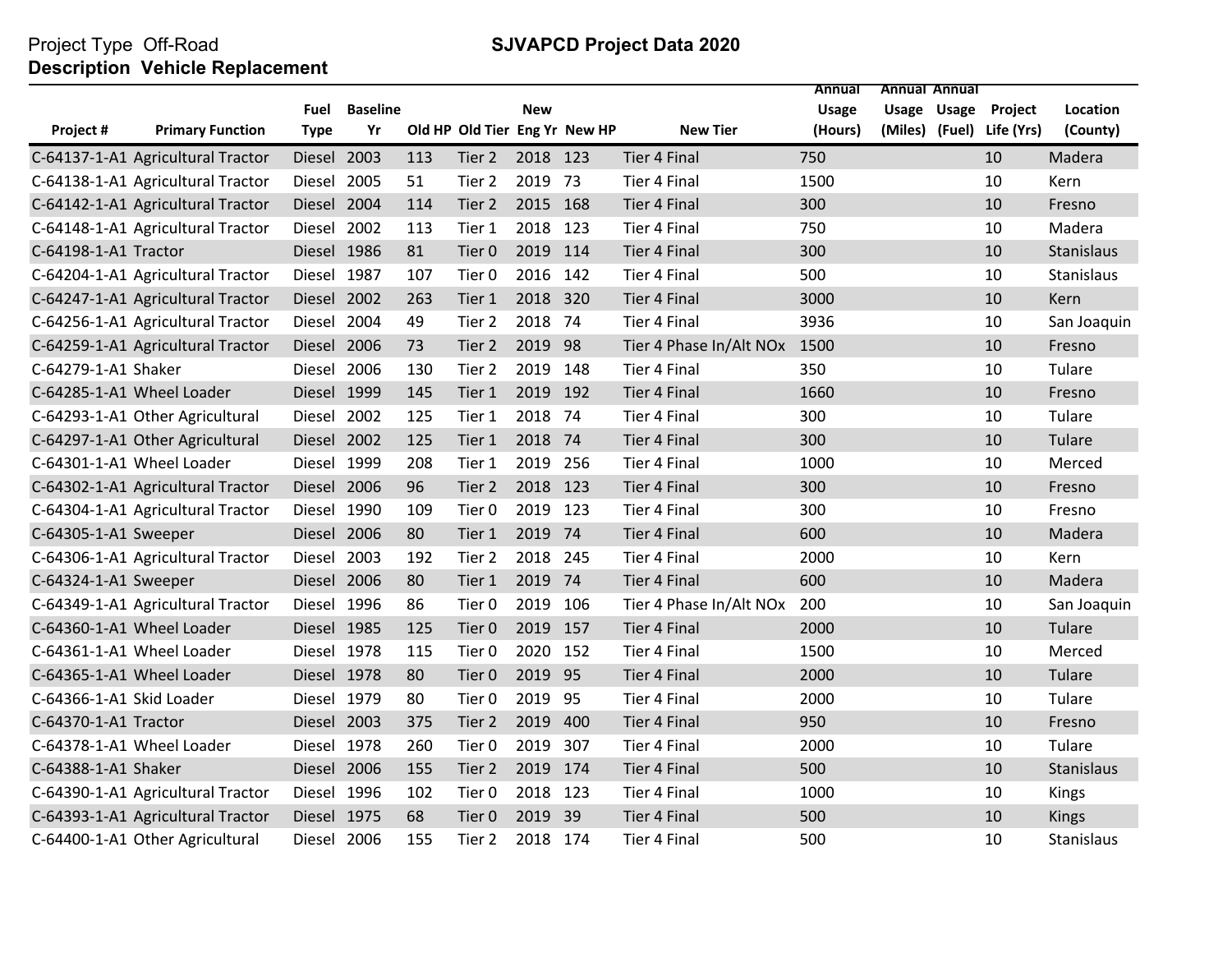|                          |                                   |             |                 |     |                   |            |                               |                             | Annual       | <b>Annual Annual</b> |                           |              |
|--------------------------|-----------------------------------|-------------|-----------------|-----|-------------------|------------|-------------------------------|-----------------------------|--------------|----------------------|---------------------------|--------------|
|                          |                                   | Fuel        | <b>Baseline</b> |     |                   | <b>New</b> |                               |                             | <b>Usage</b> |                      | Usage Usage Project       | Location     |
| Project #                | <b>Primary Function</b>           | <b>Type</b> | Yr              |     |                   |            | Old HP Old Tier Eng Yr New HP | <b>New Tier</b>             | (Hours)      |                      | (Miles) (Fuel) Life (Yrs) | (County)     |
|                          | C-64403-1-A1 Agricultural Tractor | Diesel      | 2002            | 132 | Tier 1            | 2018 115   |                               | <b>Tier 4 Final</b>         | 2000         |                      | 10                        | <b>Kings</b> |
|                          | C-64416-1-A1 Agricultural Tractor | Diesel      | 1998            | 193 | Tier 1            | 2019       | 245                           | Tier 4 Final                | 500          |                      | 10                        | Merced       |
|                          | C-64430-1-A1 Agricultural Tractor | Diesel 2002 |                 | 107 | Tier 1            | 2016 99    |                               | Tier 4 Final                | 500          |                      | 10                        | Madera       |
|                          | C-64435-1-A1 Agricultural Tractor | Diesel 2002 |                 | 80  | Tier 1            | 2016 99    |                               | Tier 4 Final                | 500          |                      | 10                        | Madera       |
|                          | C-64454-1-A1 Wheel Loader         | Diesel 1972 |                 | 80  | Tier 0            | 2018 115   |                               | Tier 4 Final                | 2000         |                      | 10                        | Tulare       |
|                          | C-64472-1-A1 Wheel Loader         | Diesel      | 2000            | 256 | Tier 1            | 2019       | 316                           | <b>Tier 4 Final</b>         | 1000         |                      | 10                        | San Joaquin  |
|                          | C-64511-1-A1 Agricultural Tractor | Diesel 1994 |                 | 45  | Tier 0            | 2018 42    |                               | Tier 4 Final                | 350          |                      | 10                        | Fresno       |
|                          | C-64513-1-A1 Wheel Loader         | Diesel 1992 |                 | 135 | Tier <sub>0</sub> | 2019 166   |                               | Tier 4 Final                | 2800         |                      | 10                        | Tulare       |
|                          | C-64521-1-A1 Agricultural Tractor | Diesel 2001 |                 | 88  | Tier 1            | 2019       | 106                           | Tier 4 Phase In/Alt NOx     | 1000         |                      | 10                        | Tulare       |
| C-64522-1-A1 Back Hoe    |                                   | Diesel 1999 |                 | 35  | Tier 1            | 2019 46    |                               | Tier 4 Final                | 200          |                      | 10                        | Fresno       |
|                          | C-64524-1-A1 Agricultural Tractor | Diesel 2001 |                 | 88  | Tier 1            | 2019 106   |                               | Tier 4 Phase In/Alt NOx     | 1000         |                      | 10                        | Tulare       |
|                          | C-64616-1-A1 Agricultural Tractor | Diesel      | 1995            | 110 | Tier 0            | 2018       | 174                           | Tier 4 Final                | 1000         |                      | 10                        | Kings        |
|                          | C-64649-1-A1 Wheel Loader         | Diesel 1994 |                 | 130 | Tier 0            | 2018 148   |                               | Tier 4 Final                | 2000         |                      | 10                        | Tulare       |
|                          | C-64679-1-A1 Agricultural Tractor | Diesel 1989 |                 | 240 | Tier 0            | 2019 295   |                               | Tier 4 Final                | 400          |                      | 10                        | Tulare       |
| C-64706-1-A1 Excavator   |                                   | Diesel 1995 |                 | 128 | Tier 0            | 2018 162   |                               | Tier 4 Final                | 1500         |                      | 10                        | Madera       |
|                          | C-64769-1-A1 Almond Sweeper       | Diesel 1992 |                 | 74  | Tier 0            | 2015 74    |                               | Tier 4 Final                | 240          |                      | 10                        | Fresno       |
|                          | C-64775-1-A1 Agricultural Tractor | Diesel 1974 |                 | 48  | Tier 0            | 2017 60    |                               | Tier 4 Final                | 300          |                      | 10                        | Tulare       |
| C-64776-1-A1 Skid Loader |                                   | Diesel 2003 |                 | 75  | Tier 1            | 2016 73    |                               | <b>Tier 4 Final</b>         | 800          |                      | 10                        | Stanislaus   |
| C-64782-1-A1 Tractor     |                                   | Diesel 1988 |                 | 71  | Tier 0            | 2019 114   |                               | Tier 4 Final                | 500          |                      | 10                        | Stanislaus   |
|                          | C-64783-1-A1 Agricultural Tractor | Diesel 1964 |                 | 89  | Tier 0            | 2018 115   |                               | Tier 4 Final                | 800          |                      | 10                        | Tulare       |
|                          | C-64785-1-A1 Agricultural Tractor | Diesel 1999 |                 | 119 | Tier 1            | 2018 123   |                               | <b>Tier 4 Final</b>         | 800          |                      | 10                        | Fresno       |
|                          | C-64786-1-A1 Wheel Loader         | Diesel 1989 |                 | 85  | Tier 0            | 2018 103   |                               | Tier 4 Final                | 1800         |                      | 10                        | Fresno       |
|                          | C-64788-1-A1 Wheel Loader         | Diesel 1998 |                 | 138 | Tier 1            | 2019       | 166                           | Tier 4 Final                | 1500         |                      | 10                        | <b>Kings</b> |
|                          | C-64789-1-A1 Agricultural Tractor | Diesel 1995 |                 | 90  | Tier 0            | 2018       | 106                           | Tier 4 Phase In/Alt NOx     | 1000         |                      | 10                        | Kern         |
|                          | C-64790-1-A1 Agricultural Tractor | Diesel 1999 |                 | 104 | Tier 1            | 2016 139   |                               | Tier 4 Final                | 1000         |                      | 10                        | Kern         |
|                          | C-64806-1-A1 Agricultural Tractor | Diesel 1995 |                 | 103 | Tier 0            | 2018       | 106                           | Tier 4 Phase In/Alt NOx     | 250          |                      | 10                        | Fresno       |
|                          | C-64807-1-A1 Agricultural Tractor | Diesel 1977 |                 | 97  | Tier 0            | 2018 106   |                               | Tier 4 Phase In/Alt NOx 250 |              |                      | 10                        | Fresno       |
|                          | C-64813-1-A1 Agricultural Tractor | Diesel 1990 |                 | 81  | Tier 0            | 2018 106   |                               | Tier 4 Phase In/Alt NOx 250 |              |                      | 10                        | Fresno       |
| C-64820-1-A1 Back Hoe    |                                   | Diesel 1984 |                 | 69  | Tier 0            | 2019 90    |                               | Tier 4 Final                | 1100         |                      | 10                        | Fresno       |
|                          | C-64831-1-A1 Wheel Loader         | Diesel 2004 |                 | 143 | Tier 2            | 2019 152   |                               | Tier 4 Final                | 1200         |                      | 10                        | Tulare       |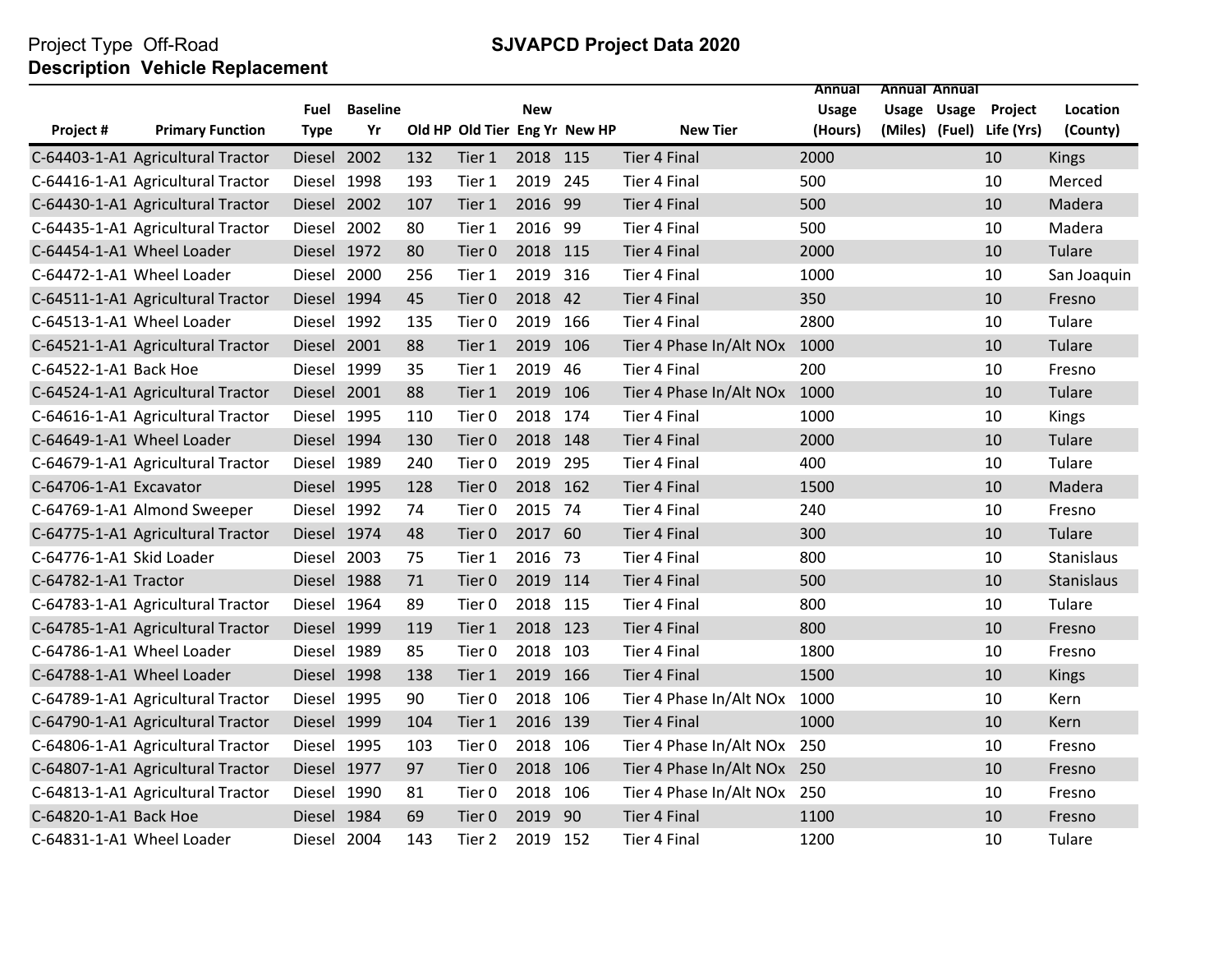|                       |                                   |             |                 |     |                   |            |                               |                     | Annual       | <b>Annual Annual</b> |                           |             |
|-----------------------|-----------------------------------|-------------|-----------------|-----|-------------------|------------|-------------------------------|---------------------|--------------|----------------------|---------------------------|-------------|
|                       |                                   | <b>Fuel</b> | <b>Baseline</b> |     |                   | <b>New</b> |                               |                     | <b>Usage</b> |                      | Usage Usage Project       | Location    |
| <b>Project #</b>      | <b>Primary Function</b>           | <b>Type</b> | Yr              |     |                   |            | Old HP Old Tier Eng Yr New HP | <b>New Tier</b>     | (Hours)      |                      | (Miles) (Fuel) Life (Yrs) | (County)    |
|                       | C-64832-1-A1 Wheel Loader         | Diesel 2005 |                 | 180 | Tier 2            | 2018 192   |                               | Tier 4 Final        | 1200         |                      | 10                        | Tulare      |
|                       | C-64932-1-A1 Wheel Loader         | Diesel 2002 |                 | 200 | Tier 1            | 2019       | 192                           | Tier 4 Final        | 1000         |                      | 10                        | Madera      |
|                       | C-64945-1-A1 Agricultural Tractor | Diesel 1981 |                 | 60  | Tier 0            | 2019 74    |                               | Tier 4 Final        | 800          |                      | 10                        | Madera      |
| C-64991-1-A1 Shaker   |                                   | Diesel 2004 |                 | 130 | Tier 2            | 2018 174   |                               | Tier 4 Final        | 500          |                      | 10                        | Stanislaus  |
|                       | C-64994-1-A1 Other Agricultural   | Diesel 2006 |                 | 130 | Tier 2            | 2018 174   |                               | Tier 4 Final        | 500          |                      | 10                        | Stanislaus  |
|                       | C-64996-1-A1 Other Agricultural   | Diesel 2006 |                 | 155 | Tier 2            | 2018 174   |                               | Tier 4 Final        | 500          |                      | 10                        | Stanislaus  |
|                       | C-64998-1-A1 Other Agricultural   | Diesel 2006 |                 | 130 | Tier 2            | 2018 174   |                               | Tier 4 Final        | 500          |                      | 10                        | Stanislaus  |
|                       | C-65000-1-A1 Other Agricultural   | Diesel 2006 |                 | 130 | Tier 2            | 2018 174   |                               | Tier 4 Final        | 500          |                      | 10                        | Stanislaus  |
|                       | C-65008-1-A1 Agricultural Tractor | Diesel 2006 |                 | 91  | Tier 2            | 2019 100   |                               | Tier 4 Final        | 750          |                      | 10                        | Fresno      |
|                       | C-65009-1-A1 Agricultural Tractor | Diesel 2005 |                 | 50  | Tier 2            | 2018 73    |                               | Tier 4 Final        | 750          |                      | 10                        | Fresno      |
| C-65010-1-A1 Shaker   |                                   | Diesel 1993 |                 | 120 | Tier 0            | 2019 148   |                               | Tier 4 Final        | 400          |                      | 10                        | Tulare      |
|                       | C-65013-1-A1 Agricultural Tractor | Diesel 1981 |                 | 60  | Tier 0            | 2019       | 73                            | Tier 4 Final        | 350          |                      | 10                        | Fresno      |
|                       | C-65020-1-A1 Agricultural Tractor | Diesel 1978 |                 | 186 | Tier 0            | 2019 175   |                               | Tier 4 Final        | 400          |                      | 10                        | Fresno      |
|                       | C-65031-1-A1 Agricultural Tractor | Diesel 1990 |                 | 88  | Tier 0            | 2019 114   |                               | <b>Tier 4 Final</b> | 500          |                      | 10                        | Tulare      |
|                       | C-65032-1-A1 Other Agricultural   | Diesel 1990 |                 | 74  | Tier 0            | 2019 90    |                               | Tier 4 Final        | 950          |                      | 10                        | Madera      |
|                       | C-65058-1-A1 Agricultural Tractor | Diesel 1981 |                 | 156 | Tier 0            | 2019       | 120                           | Tier 4 Final        | 800          |                      | 10                        | Fresno      |
|                       | C-65059-1-A1 Agricultural Tractor | Diesel 1976 |                 | 79  | Tier 0            | 2019 114   |                               | Tier 4 Final        | 1100         |                      | 10                        | Tulare      |
|                       | C-65062-1-A1 Agricultural Tractor | Diesel 1979 |                 | 97  | Tier <sub>0</sub> | 2019 99    |                               | Tier 4 Final        | 1100         |                      | 10                        | Tulare      |
|                       | C-65063-1-A1 Agricultural Tractor | Diesel 1994 |                 | 115 | Tier <sub>0</sub> | 2018 70    |                               | Tier 4 Final        | 1100         |                      | 10                        | Tulare      |
|                       | C-65064-1-A1 Agricultural Tractor | Diesel 1975 |                 | 69  | Tier 0            | 2018 106   |                               | Tier 4 Final        | 1100         |                      | 10                        | Tulare      |
|                       | C-65071-1-A1 Agricultural Tractor | Diesel 2002 |                 | 115 | Tier 1            | 2018 99    |                               | <b>Tier 4 Final</b> | 500          |                      | 10                        | Fresno      |
|                       | C-65073-1-A1 Agricultural Tractor | Diesel 1977 |                 | 76  | Tier 0            | 2018 115   |                               | Tier 4 Final        | 1100         |                      | 10                        | Tulare      |
|                       | C-65182-1-A1 Agricultural Tractor | Diesel 2006 |                 | 112 | Tier 2            | 2019 123   |                               | Tier 4 Final        | 560          |                      | 10                        | Fresno      |
|                       | C-65205-1-A1 Wheel Loader         | Diesel 1980 |                 | 83  | Tier 0            | 2019 117   |                               | Tier 4 Final        | 1500         |                      | 10                        | Tulare      |
|                       | C-65212-1-A1 Agricultural Tractor | Diesel 1979 |                 | 97  | Tier 0            | 2016 106   |                               | Tier 4 Final        | 600          |                      | 10                        | Merced      |
|                       | C-65213-1-A1 Agricultural Tractor | Diesel 1989 |                 | 88  | Tier 0            | 2019       | 115                           | <b>Tier 4 Final</b> | 600          |                      | 10                        | Tulare      |
|                       | C-65216-1-A1 Agricultural Tractor | Diesel 1993 |                 | 190 | Tier 0            | 2018 230   |                               | Tier 4 Final        | 900          |                      | 10                        | Fresno      |
|                       | C-65219-1-A1 Agricultural Tractor | Diesel 1983 |                 | 97  | Tier 0            | 2018 120   |                               | Tier 4 Final        | 600          |                      | 10                        | Fresno      |
|                       | C-65247-1-A1 Other Agricultural   | Diesel      | 2006            | 155 | Tier 2            | 2017 174   |                               | Tier 4 Final        | 500          |                      | 10                        | Stanislaus  |
| C-65249-1-A1 Back Hoe |                                   | Diesel 1987 |                 | 69  | Tier 0            | 2018 74    |                               | Tier 4 Final        | 388          |                      | 10                        | San Joaquin |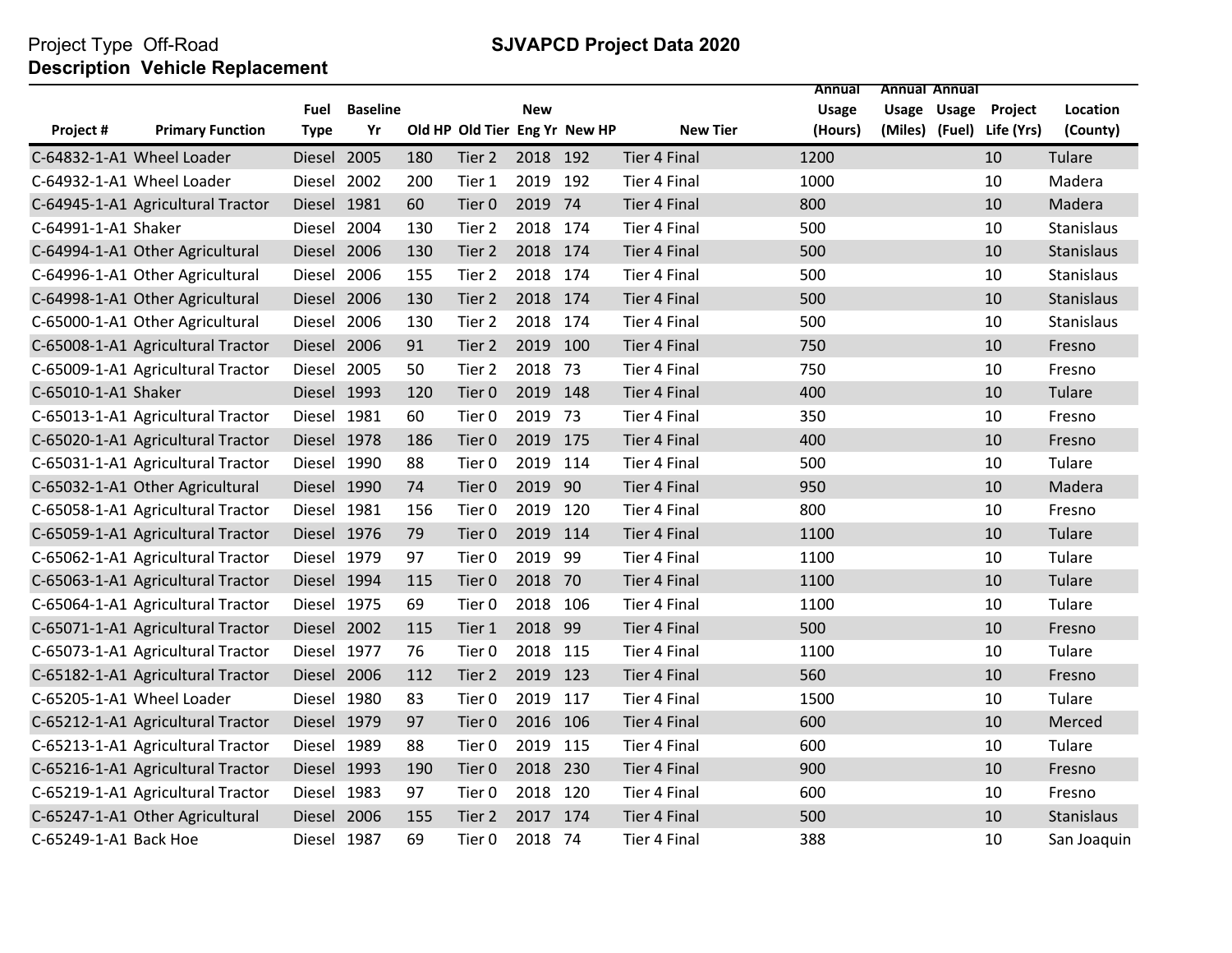|                          |                                   |             |                 |     |                   |            |                               |                         | Annual       | <b>Annual Annual</b> |                           |                   |
|--------------------------|-----------------------------------|-------------|-----------------|-----|-------------------|------------|-------------------------------|-------------------------|--------------|----------------------|---------------------------|-------------------|
|                          |                                   | Fuel        | <b>Baseline</b> |     |                   | <b>New</b> |                               |                         | <b>Usage</b> |                      | Usage Usage Project       | Location          |
| Project#                 | <b>Primary Function</b>           | <b>Type</b> | Yr              |     |                   |            | Old HP Old Tier Eng Yr New HP | <b>New Tier</b>         | (Hours)      |                      | (Miles) (Fuel) Life (Yrs) | (County)          |
|                          | C-65253-1-A1 Agricultural Tractor | Diesel 1965 |                 | 115 | Tier 0            | 2019 115   |                               | Tier 4 Final            | 400          |                      | 10                        | San Joaquin       |
|                          | C-65254-1-A1 Wheel Loader         | Diesel      | 2004            | 154 | Tier 2            | 2019       | 184                           | Tier 4 Final            | 1500         |                      | 10                        | Tulare            |
| C-65274-1-A1 Forklift    |                                   | Diesel 1989 |                 | 96  | Tier <sub>0</sub> | 2019       | 109                           | Tier 4 Final            | 350          |                      | 10                        | <b>Kings</b>      |
| C-65279-1-A1 Skid Loader |                                   | Diesel 1999 |                 | 44  | Tier 1            | 2018 57    |                               | Tier 4 Final            | 205          |                      | 10                        | <b>Stanislaus</b> |
|                          | C-65297-1-A1 Agricultural Tractor | Diesel 2000 |                 | 114 | Tier 1            | 2018 123   |                               | Tier 4 Final            | 1200         |                      | 10                        | Fresno            |
|                          | C-65331-1-A1 Agricultural Tractor | Diesel 1994 |                 | 97  | Tier <sub>0</sub> | 2018       | 106                           | Tier 4 Final            | 400          |                      | 10                        | San Joaquin       |
|                          | C-65349-1-A1 Agricultural Tractor | Diesel 1995 |                 | 104 | Tier 0            | 2019       | 139                           | Tier 4 Final            | 974          |                      | 10                        | Tulare            |
|                          | C-65362-1-A1 Agricultural Tractor | Diesel 1981 |                 | 60  | Tier <sub>0</sub> | 2019       | 114                           | Tier 4 Final            | 500          |                      | 10                        | Tulare            |
|                          | G-65420-A1 Agricultural Tractor   | Diesel 1998 |                 | 114 | Tier 1            | 2018       | 123                           | Tier 4 Final            | 1200         |                      | 10                        | Fresno            |
| G-65471-A1               | Shaker                            | Diesel 2005 |                 | 156 | Tier 2            | 2019       | 148                           | Tier 4 Final            | 480          |                      | 10                        | Madera            |
| G-65487-A1               | Shaker                            | Diesel 2002 |                 | 125 | Tier 1            | 2019 148   |                               | Tier 4 Final            | 480          |                      | 10                        | Madera            |
| G-65493-A1               | Shaker                            | Diesel      | 2005            | 156 | Tier 2            | 2019       | 148                           | Tier 4 Final            | 480          |                      | 10                        | Madera            |
| G-65509-A1               | Shaker                            | Diesel 2006 |                 | 165 | Tier <sub>2</sub> | 2019 148   |                               | Tier 4 Final            | 480          |                      | 10                        | Madera            |
| G-65510-A1               | <b>Agricultural Tractor</b>       | Diesel 1987 |                 | 79  | Tier 0            | 2019       | 114                           | Tier 4 Final            | 100          |                      | 10                        | San Joaquin       |
| G-65515-A1               | Shaker                            | Diesel 1996 |                 | 120 | Tier 0            | 2019 148   |                               | Tier 4 Final            | 480          |                      | 10                        | Madera            |
| G-65519-A1               | Other Agricultural                | Diesel 2005 |                 | 138 | Tier 2            | 2019       | 166                           | Tier 4 Final            | 1500         |                      | 10                        | San Joaquin       |
| G-65521-A1               | Shaker                            | Diesel 1999 |                 | 125 | Tier 1            | 2019       | 148                           | Tier 4 Final            | 480          |                      | 10                        | Madera            |
| G-65527-A1               | Other Agricultural                | Diesel 2005 |                 | 138 | Tier 2            | 2019       | 166                           | Tier 4 Final            | 1500         |                      | 10                        | San Joaquin       |
| G-65529-A1               | <b>Agricultural Tractor</b>       | Diesel 1964 |                 | 89  | Tier 0            | 2018       | 106                           | Tier 4 Phase In/Alt NOx | 850          |                      | 10                        | Tulare            |
| G-65532-A1               | Shaker                            | Diesel 2002 |                 | 125 | Tier 1            | 2019       | 148                           | Tier 4 Final            | 480          |                      | 10                        | Madera            |
| G-65539-A1               | Shaker                            | Diesel 2006 |                 | 165 | Tier 2            | 2019 148   |                               | Tier 4 Final            | 480          |                      | 10                        | Madera            |
| G-65540-A1               | Shaker                            | Diesel 1998 |                 | 125 | Tier 1            | 2019 148   |                               | Tier 4 Final            | 480          |                      | 10                        | Madera            |
| G-65550-A1               | Tractor                           | Diesel 1988 |                 | 54  | Tier 0            | 2017 73    |                               | <b>Tier 4 Final</b>     | 800          |                      | 10                        | Fresno            |
| G-65551-A1               | <b>Agricultural Tractor</b>       | Diesel 2004 |                 | 316 | Tier 2            | 2018 514   |                               | Tier 4 Final            | 1250         |                      | 10                        | Merced            |
| G-65652-A1               | <b>Agricultural Tractor</b>       | Diesel 1982 |                 | 97  | Tier 0            | 2019 114   |                               | Tier 4 Final            | 60           |                      | 10                        | Merced            |
| G-65653-A1               | Excavator                         | Diesel 1996 |                 | 168 | Tier 1            | 2019       | 203                           | Tier 4 Final            | 1000         |                      | 10                        | Madera            |
| G-65654-A1               | <b>Agricultural Tractor</b>       | Diesel 1997 |                 | 81  | Tier 0            | 2019 73    |                               | Tier 4 Final            | 800          |                      | 10                        | Tulare            |
| G-65770-A1               | Forklift                          | Diesel 2003 |                 | 75  | Tier 1            | 2019 74    |                               | Tier 4 Final            | 1700         |                      | 10                        | San Joaquin       |
| G-65771-A1               | Forklift                          | Diesel 1999 |                 | 74  | Tier 1            | 2019 74    |                               | Tier 4 Final            | 1700         |                      | 10                        | San Joaquin       |
| G-65772-A1               | <b>Agricultural Tractor</b>       | Diesel 1981 |                 | 60  | Tier 0            | 2017 52    |                               | Tier 4 Final            | 800          |                      | 10                        | Fresno            |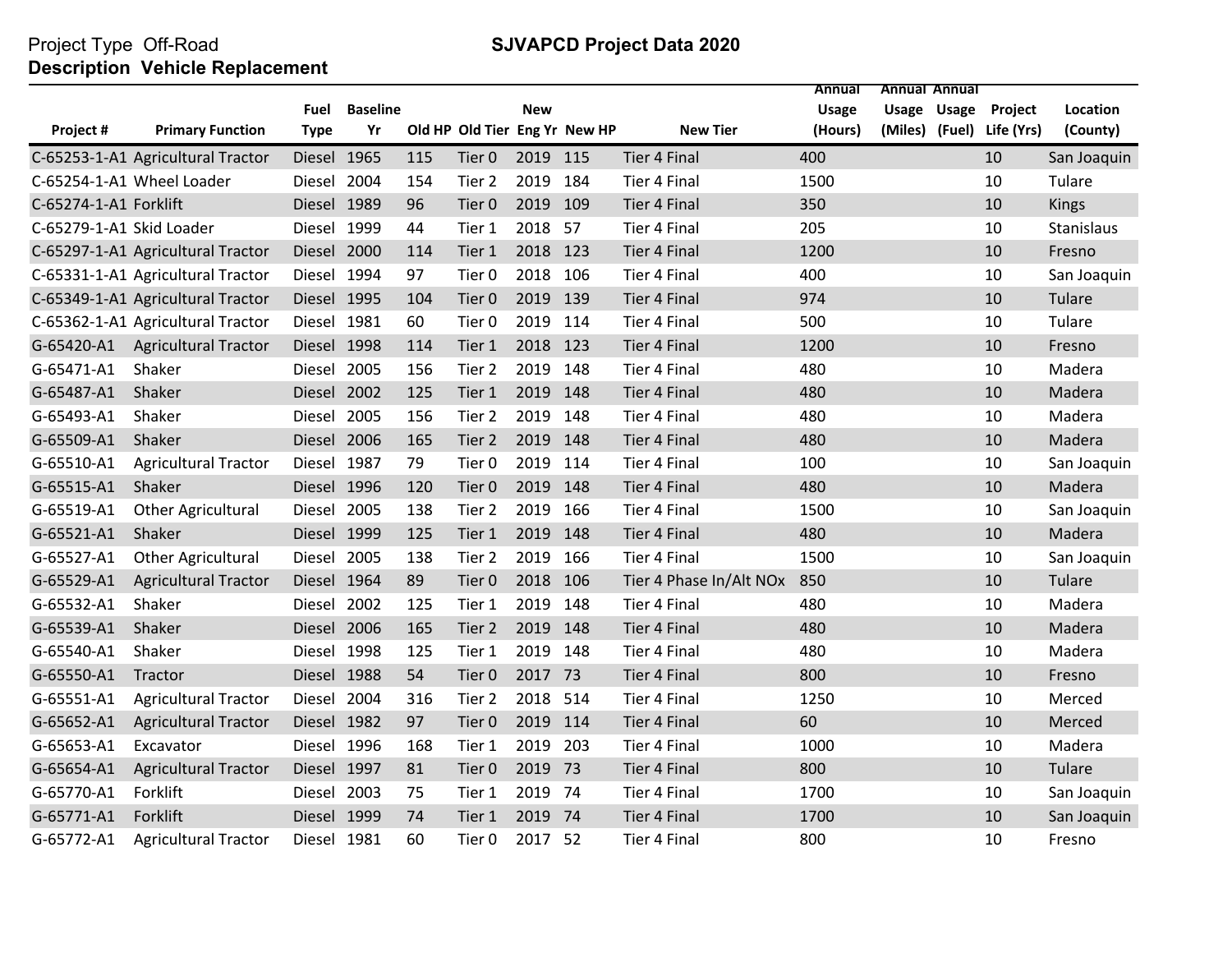|            |                             |             |                 |     |                   |            |                               |                         | Annual       | <b>Annual Annual</b> |                           |              |
|------------|-----------------------------|-------------|-----------------|-----|-------------------|------------|-------------------------------|-------------------------|--------------|----------------------|---------------------------|--------------|
|            |                             | Fuel        | <b>Baseline</b> |     |                   | <b>New</b> |                               |                         | <b>Usage</b> |                      | Usage Usage Project       | Location     |
| Project #  | <b>Primary Function</b>     | <b>Type</b> | Yr              |     |                   |            | Old HP Old Tier Eng Yr New HP | <b>New Tier</b>         | (Hours)      |                      | (Miles) (Fuel) Life (Yrs) | (County)     |
| G-65773-A1 | Excavator                   | Diesel 1989 |                 | 118 | Tier 0            | 2019 121   |                               | Tier 4 Final            | 1000         |                      | 10                        | Madera       |
| G-65776-A1 | Wheel Loader                | Diesel      | 2004            | 129 | Tier 2            | 2019       | 139                           | Tier 4 Final            | 700          |                      | 10                        | Stanislaus   |
| G-65790-A1 | <b>Agricultural Tractor</b> | Diesel 1964 |                 | 55  | Tier 0            | 2019 99    |                               | Tier 4 Final            | 240          |                      | 10                        | Stanislaus   |
| G-65791-A1 | <b>Agricultural Tractor</b> | Diesel 1997 |                 | 270 | Tier 1            | 2019 295   |                               | Tier 4 Final            | 2000         |                      | 10                        | <b>Kings</b> |
| G-65792-A1 | <b>Agricultural Tractor</b> | Diesel 2001 |                 | 32  | Tier 1            | 2019 37    |                               | Tier 4 Final            | 1500         |                      | 10                        | <b>Kings</b> |
| G-65796-A1 | Forklift                    | Diesel 1987 |                 | 63  | Tier 0            | 2018 74    |                               | Tier 4 Final            | 500          |                      | 10                        | Tulare       |
| G-65849-A1 | <b>Wheel Loader</b>         | Diesel 2006 |                 | 149 | Tier 2            | 2019 166   |                               | <b>Tier 4 Final</b>     | 1000         |                      | 10                        | Merced       |
| G-65916-A1 | <b>Agricultural Tractor</b> | Diesel 1997 |                 | 110 | Tier 1            | 2019 145   |                               | Tier 4 Final            | 1500         |                      | 10                        | Kern         |
| G-65918-A1 | <b>Agricultural Tractor</b> | Diesel 1997 |                 | 155 | Tier 1            | 2019       | 175                           | Tier 4 Final            | 1500         |                      | 10                        | Kern         |
| G-65922-A1 | <b>Agricultural Tractor</b> | Diesel 2006 |                 | 109 | Tier 2            | 2018       | 114                           | Tier 4 Final            | 400          |                      | 10                        | Kern         |
| G-65936-A1 | <b>Agricultural Tractor</b> | Diesel 2006 |                 | 109 | Tier 2            | 2018 106   |                               | Tier 4 Phase In/Alt NOx | 600          |                      | 10                        | Kern         |
| G-65937-A1 | <b>Agricultural Tractor</b> | Diesel      | 2006            | 109 | Tier 2            | 2018       | 106                           | Tier 4 Phase In/Alt NOx | 600          |                      | 10                        | Kern         |
| G-65944-A1 | <b>Agricultural Tractor</b> | Diesel 1997 |                 | 86  | Tier <sub>0</sub> | 2019 93    |                               | Tier 4 Final            | 1100         |                      | 10                        | San Joaquin  |
| G-65945-A1 | <b>Agricultural Tractor</b> | Diesel 1987 |                 | 80  | Tier 0            | 2019 93    |                               | Tier 4 Final            | 1100         |                      | 10                        | San Joaquin  |
| G-66015-A1 | <b>Wheel Loader</b>         | Diesel 1990 |                 | 157 | Tier <sub>0</sub> | 2018 194   |                               | Tier 4 Final            | 1200         |                      | 10                        | <b>Kings</b> |
| G-66055-A1 | <b>Agricultural Tractor</b> | Diesel 1998 |                 | 246 | Tier 1            | 2018       | 236                           | Tier 4 Final            | 225          |                      | 10                        | Kings        |
| G-66056-A1 | <b>Agricultural Tractor</b> | Diesel 1989 |                 | 73  | Tier 0            | 2019       | 114                           | Tier 4 Final            | 300          |                      | 10                        | Stanislaus   |
| G-66057-A1 | <b>Agricultural Tractor</b> | Diesel 1973 |                 | 151 | Tier 0            | 2019 123   |                               | Tier 4 Final            | 600          |                      | 10                        | Merced       |
| G-66061-A1 | Skid Loader                 | Diesel 2006 |                 | 75  | Tier 2            | 2019       | 73                            | <b>Tier 4 Final</b>     | 500          |                      | 10                        | Merced       |
| G-66095-A1 | <b>Agricultural Tractor</b> | Diesel 1984 |                 | 400 | Tier 0            | 2018 370   |                               | Tier 4 Final            | 1000         |                      | 10                        | Madera       |
| G-66111-A1 | <b>Agricultural Tractor</b> | Diesel 2003 |                 | 100 | Tier 1            | 2018 115   |                               | Tier 4 Final            | 400          |                      | 10                        | Kern         |
| G-66113-A1 | Other Agricultural          | Diesel 1987 |                 | 69  | Tier 0            | 2017 74    |                               | Tier 4 Final            | 1000         |                      | 10                        | Merced       |
| G-66157-A1 | Sweeper                     | Diesel 2001 |                 | 80  | Tier 1            | 2018 74    |                               | <b>Tier 4 Final</b>     | 400          |                      | 10                        | Madera       |
| G-66173-A1 | <b>Agricultural Tractor</b> | Diesel 1976 |                 | 180 | Tier 0            | 2019       | 195                           | Tier 4 Final            | 500          |                      | 10                        | Fresno       |
| G-66186-A1 | <b>Agricultural Tractor</b> | Diesel 1997 |                 | 100 | Tier 1            | 2018 114   |                               | Tier 4 Final            | 2500         |                      | 10                        | Kern         |
| G-66198-A1 | <b>Agricultural Tractor</b> | Diesel      | 1998            | 89  | Tier 1            | 2019       | 114                           | Tier 4 Final            | 1000         |                      | 10                        | Madera       |
| G-66202-A1 | <b>Agricultural Tractor</b> | Diesel 1984 |                 | 75  | Tier 0            | 2019       | 106                           | Tier 4 Phase In/Alt NOx | 400          |                      | 10                        | Tulare       |
| G-66204-A1 | Almond Shaker               | Diesel 1995 |                 | 120 | Tier <sub>0</sub> | 2018 74    |                               | Tier 4 Final            | 200          |                      | 10                        | Kern         |
| G-66243-A1 | Forklift                    | Diesel 1972 |                 | 140 | Tier <sub>0</sub> | 2019 73    |                               | Tier 4 Final            | 700          |                      | 10                        | Stanislaus   |
| G-66248-A1 | <b>Back Hoe</b>             | Diesel 1992 |                 | 74  | Tier 0            | 2019 99    |                               | <b>Tier 4 Final</b>     | 450          |                      | 10                        | San Joaquin  |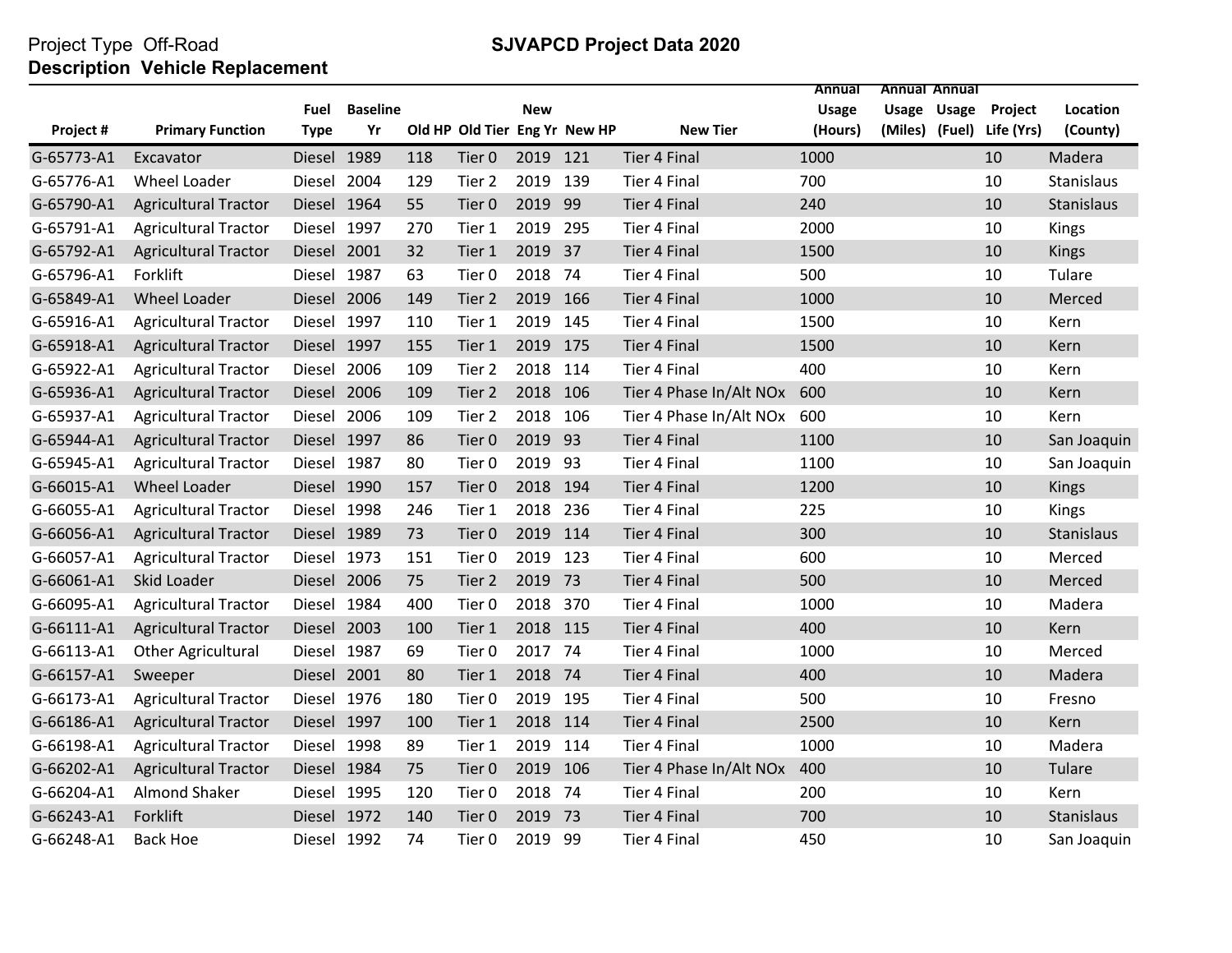|            |                                 |             |                 |     |                   |            |                               |                     | Annual       | <b>Annual Annual</b> |                           |            |
|------------|---------------------------------|-------------|-----------------|-----|-------------------|------------|-------------------------------|---------------------|--------------|----------------------|---------------------------|------------|
|            |                                 | Fuel        | <b>Baseline</b> |     |                   | <b>New</b> |                               |                     | <b>Usage</b> |                      | Usage Usage Project       | Location   |
| Project #  | <b>Primary Function</b>         | <b>Type</b> | Yr              |     |                   |            | Old HP Old Tier Eng Yr New HP | <b>New Tier</b>     | (Hours)      |                      | (Miles) (Fuel) Life (Yrs) | (County)   |
| G-66272-A1 | <b>Agricultural Tractor</b>     | Diesel 1996 |                 | 95  | Tier 0            | 2019 114   |                               | Tier 4 Final        | 1000         |                      | 10                        | Stanislaus |
| G-66282-A1 | <b>Agricultural Tractor</b>     | Diesel 1995 |                 | 81  | Tier <sub>0</sub> | 2019       | 114                           | Tier 4 Final        | 1000         |                      | 10                        | Stanislaus |
| G-66283-A1 | <b>Agricultural Tractor</b>     | Diesel 1999 |                 | 95  | Tier 1            | 2019 114   |                               | Tier 4 Final        | 1000         |                      | 10                        | Stanislaus |
| G-66285-A1 | <b>Agricultural Tractor</b>     | Diesel 1995 |                 | 81  | Tier 0            | 2019 114   |                               | Tier 4 Final        | 1000         |                      | 10                        | Stanislaus |
| G-66350-A1 | Forklift                        | Diesel 1997 |                 | 71  | Tier <sub>0</sub> | 2018 74    |                               | Tier 4 Final        | 1200         |                      | 10                        | Kern       |
| G-66352-A1 | Forklift                        | Diesel 1993 |                 | 71  | Tier 0            | 2018 74    |                               | Tier 4 Final        | 1200         |                      | 10                        | Kern       |
| G-66353-A1 | Forklift                        | Diesel 1989 |                 | 71  | Tier 0            | 2018 74    |                               | <b>Tier 4 Final</b> | 1200         |                      | 10                        | Kern       |
| G-66354-A1 | Forklift                        | Diesel 1989 |                 | 71  | Tier <sub>0</sub> | 2018 74    |                               | Tier 4 Final        | 1200         |                      | 10                        | Kern       |
| G-66357-A1 | Forklift                        | Diesel 2000 |                 | 86  | Tier 1            | 2018 74    |                               | Tier 4 Final        | 1200         |                      | 10                        | Kern       |
| G-66361-A1 | Forklift                        | Diesel 1989 |                 | 71  | Tier 0            | 2018 74    |                               | Tier 4 Final        | 1200         |                      | 10                        | Kern       |
| G-66362-A1 | Forklift                        | Diesel 1985 |                 | 71  | Tier <sub>0</sub> | 2018 74    |                               | Tier 4 Final        | 1200         |                      | 10                        | Kern       |
| G-66371-A1 | <b>Back Hoe</b>                 | Diesel 1998 |                 | 75  | Tier 1            | 2018 97    |                               | Tier 4 Final        | 1200         |                      | 10                        | Kern       |
| G-66388-A1 | <b>Back Hoe</b>                 | Diesel 1998 |                 | 100 | Tier 1            | 2018 97    |                               | Tier 4 Final        | 1200         |                      | 10                        | Kern       |
| G-66394-A1 | <b>Back Hoe</b>                 | Diesel 1998 |                 | 75  | Tier 1            | 2019 97    |                               | Tier 4 Final        | 1200         |                      | 10                        | Kern       |
| G-66397-A1 | <b>Back Hoe</b>                 | Diesel 2000 |                 | 75  | Tier 1            | 2018 97    |                               | Tier 4 Final        | 1200         |                      | 10                        | Kern       |
| G-66399-A1 | <b>Back Hoe</b>                 | Diesel 1997 |                 | 95  | Tier 0            | 2018 97    |                               | Tier 4 Final        | 1200         |                      | 10                        | Kern       |
| G-66400-A1 | <b>Back Hoe</b>                 | Diesel 2000 |                 | 95  | Tier 1            | 2018 97    |                               | Tier 4 Final        | 1200         |                      | 10                        | Kern       |
| G-66401-A1 | Forklift                        | Diesel 1985 |                 | 71  | Tier <sub>0</sub> | 2018 74    |                               | Tier 4 Final        | 1200         |                      | 10                        | Kern       |
| G-66403-A1 | Forklift                        | Diesel 1999 |                 | 86  | Tier 1            | 2018 74    |                               | <b>Tier 4 Final</b> | 1200         |                      | 10                        | Kern       |
| G-66405-A1 | Forklift                        | Diesel 2001 |                 | 86  | Tier 1            | 2018 74    |                               | Tier 4 Final        | 1200         |                      | 10                        | Kern       |
| G-66406-A1 | Forklift                        | Diesel 1994 |                 | 71  | Tier 0            | 2018 74    |                               | Tier 4 Final        | 1200         |                      | 10                        | Kern       |
| G-66413-A1 | Forklift                        | Diesel      | 2003            | 86  | Tier 1            | 2018 74    |                               | Tier 4 Final        | 1200         |                      | 10                        | Kern       |
| G-66414-A1 | Forklift                        | Diesel 1986 |                 | 71  | Tier <sub>0</sub> | 2018 74    |                               | Tier 4 Final        | 1200         |                      | 10                        | Kern       |
| G-66416-A1 | Forklift                        | Diesel 1998 |                 | 86  | Tier 1            | 2018 74    |                               | Tier 4 Final        | 1200         |                      | 10                        | Kern       |
| G-66417-A1 | Forklift                        | Diesel 1996 |                 | 70  | Tier <sub>0</sub> | 2018 74    |                               | Tier 4 Final        | 1200         |                      | 10                        | Kern       |
| G-66418-A1 | Forklift                        | Diesel 1987 |                 | 80  | Tier <sub>0</sub> | 2018 74    |                               | Tier 4 Final        | 1200         |                      | 10                        | Kern       |
| G-66420-A1 | Forklift                        | Diesel 1995 |                 | 71  | Tier <sub>0</sub> | 2018 74    |                               | Tier 4 Final        | 1200         |                      | 10                        | Kern       |
| G-66440-A1 | <b>Agricultural Tractor</b>     | Diesel 1993 |                 | 240 | Tier <sub>0</sub> | 2019 311   |                               | Tier 4 Final        | 1000         |                      | 10                        | Kern       |
|            | G-66441-A1 Agricultural Tractor | Diesel 1994 |                 | 210 | Tier <sub>0</sub> | 2019       | 311                           | Tier 4 Final        | 1000         |                      | 10                        | Kern       |
| G-66442-A1 | <b>Agricultural Tractor</b>     | Diesel 1995 |                 | 240 | Tier 0            | 2019 311   |                               | Tier 4 Final        | 1000         |                      | 10                        | Kern       |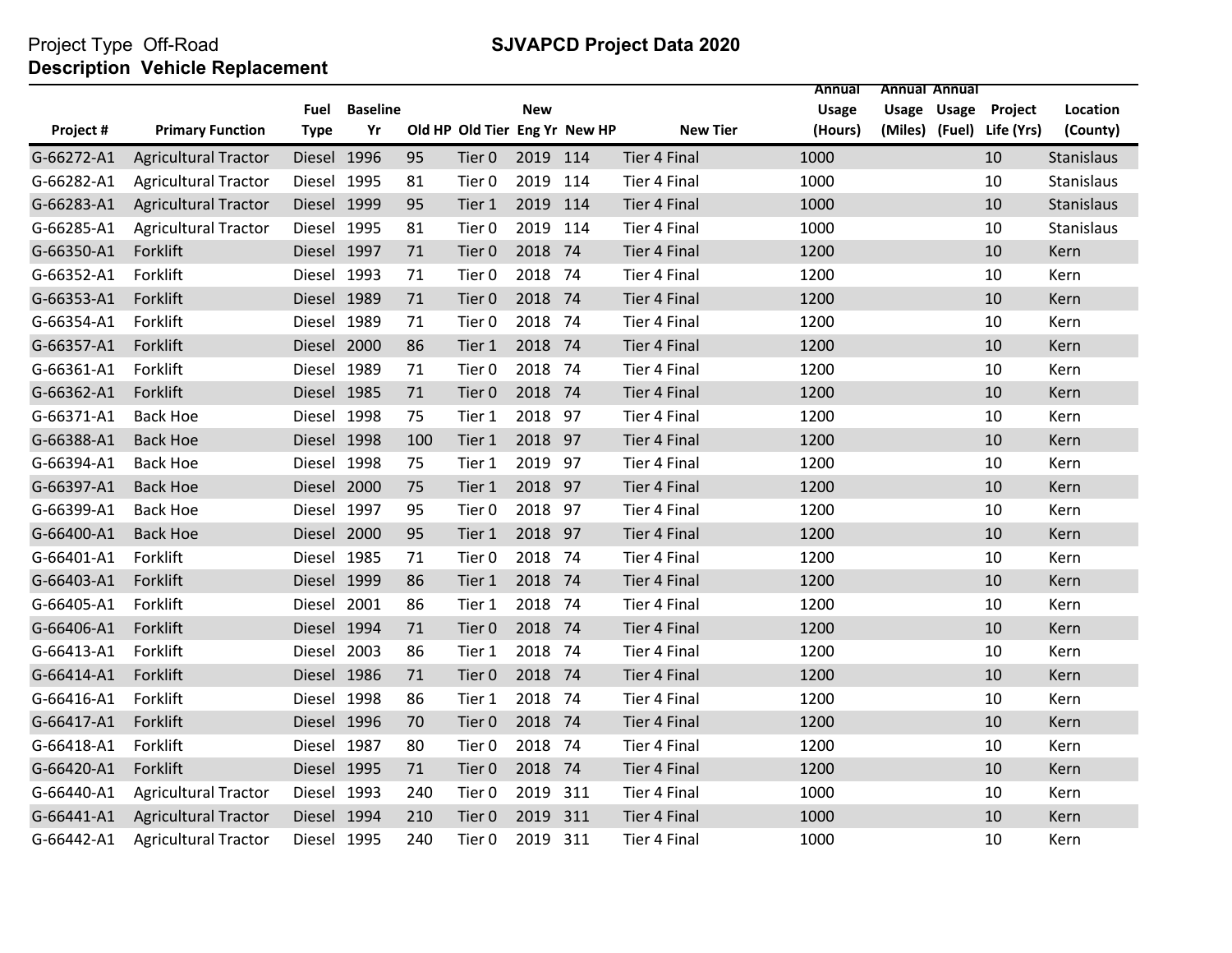|            |                                    |             |                 |     |                   |            |                               |                         | Annual       | <b>Annual Annual</b> |                           |              |
|------------|------------------------------------|-------------|-----------------|-----|-------------------|------------|-------------------------------|-------------------------|--------------|----------------------|---------------------------|--------------|
|            |                                    | <b>Fuel</b> | <b>Baseline</b> |     |                   | <b>New</b> |                               |                         | <b>Usage</b> |                      | Usage Usage Project       | Location     |
| Project #  | <b>Primary Function</b>            | <b>Type</b> | Yr              |     |                   |            | Old HP Old Tier Eng Yr New HP | <b>New Tier</b>         | (Hours)      |                      | (Miles) (Fuel) Life (Yrs) | (County)     |
| G-66495-A1 | <b>Other Agricultural</b>          | Diesel 1983 |                 | 104 | Tier <sub>0</sub> | 2011 110   |                               | Tier 3                  | 200          |                      | 10                        | Merced       |
| G-66523-A1 | <b>Agricultural Tractor</b>        | Diesel      | 2004            | 526 | Tier 2            | 2019       | 195                           | Tier 4 Final            | 950          |                      | 10                        | Kern         |
| G-66524-A1 | <b>Agricultural Tractor</b>        | Diesel 2006 |                 | 109 | Tier 2            | 2019 114   |                               | Tier 4 Final            | 500          |                      | 10                        | Merced       |
| G-66558-A1 | <b>Agricultural Tractor</b>        | Diesel      | 2000            | 196 | Tier 1            | 2019 245   |                               | Tier 4 Final            | 2000         |                      | 10                        | Kern         |
| G-66626-A1 | <b>Agricultural Tractor</b>        | Diesel      | 2001            | 181 | Tier 1            | 2018 114   |                               | <b>Tier 4 Final</b>     | 1000         |                      | 10                        | Kern         |
| G-66627-A1 | <b>Agricultural Tractor</b>        | Diesel 2003 |                 | 62  | Tier 2            | 2019 73    |                               | Tier 4 Final            | 240          |                      | 10                        | Kings        |
| G-66629-A1 | <b>Agricultural Tractor</b>        | Diesel 1988 |                 | 71  | Tier 0            | 2017 114   |                               | Tier 4 Final            | 482          |                      | 10                        | <b>Kings</b> |
| G-66630-A1 | Sprayer                            | Diesel 1990 |                 | 80  | Tier <sub>0</sub> | 2019 100   |                               | Tier 4 Final            | 250          |                      | 10                        | Merced       |
| G-66634-A1 | <b>Almond Shaker</b>               | Diesel 1991 |                 | 115 | Tier <sub>0</sub> | 2018 148   |                               | <b>Tier 4 Final</b>     | 300          |                      | 10                        | San Joaquin  |
| G-66637-A1 | <b>Agricultural Tractor</b>        | Diesel 1988 |                 | 96  | Tier 0            | 2019 125   |                               | Tier 4 Final            | 500          |                      | 10                        | Merced       |
| G-66638-A1 | Other Agricultural Equ Diesel 2002 |             |                 | 180 | Tier 1            | 2018 225   |                               | Tier 4 Final            | 600          |                      | 10                        | Fresno       |
| G-66673-A1 | <b>Agricultural Tractor</b>        | Diesel      | 2003            | 115 | Tier 2            | 2018       | 114                           | Tier 4 Final            | 1500         |                      | 10                        | Kern         |
| G-66680-A1 | <b>Agricultural Tractor</b>        | Diesel 2006 |                 | 115 | Tier 2            | 2018 114   |                               | Tier 4 Final            | 1500         |                      | 10                        | Kern         |
| G-66682-A1 | <b>Agricultural Tractor</b>        | Diesel 2006 |                 | 115 | Tier 2            | 2018 114   |                               | Tier 4 Final            | 1500         |                      | 10                        | Kern         |
| G-66683-A1 | <b>Agricultural Tractor</b>        | Diesel 1989 |                 | 168 | Tier <sub>0</sub> | 2019 155   |                               | Tier 4 Final            | 350          |                      | 10                        | Madera       |
| G-66695-A1 | Wheel Loader                       | Diesel 2006 |                 | 143 | Tier 2            | 2019       | 164                           | Tier 4 Final            | 1800         |                      | 10                        | Tulare       |
| G-66699-A1 | <b>Agricultural Tractor</b>        | Diesel 1982 |                 | 98  | Tier <sub>0</sub> | 2019       | 123                           | Tier 4 Final            | 300          |                      | 10                        | Fresno       |
| G-66816-A1 | Wheel Loader                       | Diesel 1992 |                 | 85  | Tier <sub>0</sub> | 2019 192   |                               | Tier 4 Final            | 1000         |                      | 10                        | Merced       |
| G-66888-A1 | Other Agricultural                 | Diesel 2002 |                 | 125 | Tier 1            | 2019       | 174                           | <b>Tier 4 Final</b>     | 500          |                      | 10                        | Stanislaus   |
| G-66922-A1 | <b>Agricultural Tractor</b>        | Diesel 1970 |                 | 135 | Tier <sub>0</sub> | 2019 123   |                               | Tier 4 Final            | 350          |                      | 10                        | Fresno       |
| G-66931-A1 | <b>Agricultural Tractor</b>        | Diesel 1998 |                 | 89  | Tier 1            | 2019 114   |                               | <b>Tier 4 Final</b>     | 300          |                      | 10                        | Stanislaus   |
| G-66948-A1 | <b>Cotton Harvester</b>            | Diesel 1990 |                 | 135 | Tier <sub>0</sub> | 2019 560   |                               | Tier 4 Final            | 650          |                      | 10                        | Fresno       |
| G-66948-A1 | <b>Cotton Harvester</b>            | Diesel 1991 |                 | 250 | Tier <sub>0</sub> |            |                               |                         |              |                      |                           | Fresno       |
| G-66949-A1 | <b>Cotton Harvester</b>            | Diesel 1986 |                 | 114 | Tier <sub>0</sub> | 2019 560   |                               | <b>Tier 4 Final</b>     | 570          |                      | 10                        | Fresno       |
| G-66949-A1 | <b>Cotton Harvester</b>            | Diesel 1992 |                 | 250 | Tier <sub>0</sub> |            |                               |                         |              |                      |                           | Fresno       |
| G-66987-A1 | Wheel Loader                       | Diesel 1988 |                 | 85  | Tier 0            | 2019       | 157                           | <b>Tier 4 Final</b>     | 1500         |                      | 10                        | Kern         |
| G-67055-A1 | <b>Agricultural Tractor</b>        | Diesel 1996 |                 | 102 | Tier <sub>0</sub> | 2019 106   |                               | Tier 4 Phase In/Alt NOx | 600          |                      | 10                        | Tulare       |
| G-67057-A1 | <b>Agricultural Tractor</b>        | Diesel 1974 |                 | 151 | Tier 0            | 2019       | 114                           | Tier 4 Final            | 500          |                      | 10                        | Merced       |
| G-67343-A1 | <b>Agricultural Tractor</b>        | Diesel 1967 |                 | 110 | Tier <sub>0</sub> | 2017       | 99                            | Tier 4 Final            | 100          |                      | 10                        | Stanislaus   |
| G-67475-A1 | <b>Agricultural Tractor</b>        | Diesel 1998 |                 | 99  | Tier 1            | 2019 114   |                               | Tier 4 Final            | 700          |                      | 10                        | Madera       |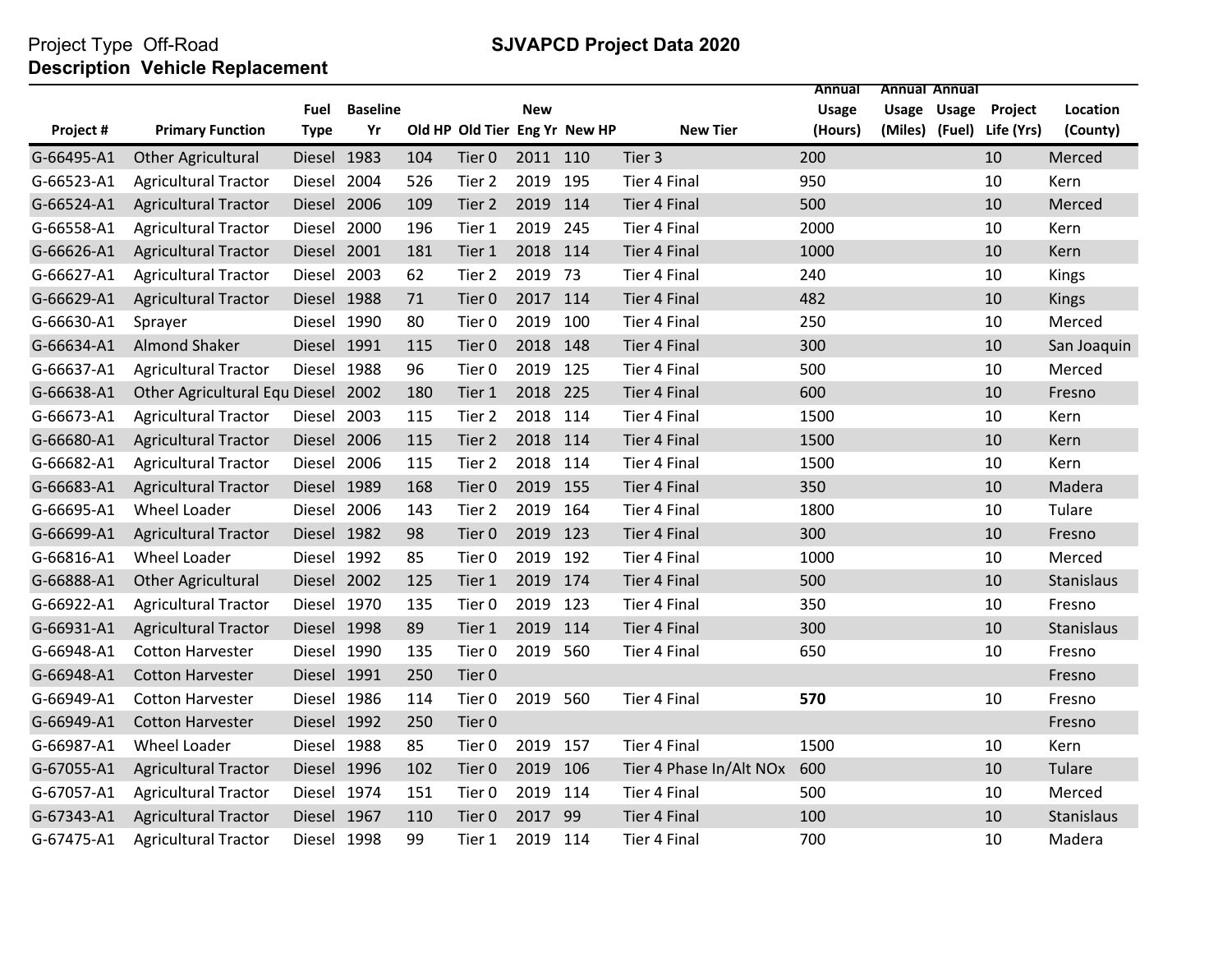|            |                             |             |                 |     |                   |            |                               |                         | Annual       | <b>Annual Annual</b> |                           |                   |
|------------|-----------------------------|-------------|-----------------|-----|-------------------|------------|-------------------------------|-------------------------|--------------|----------------------|---------------------------|-------------------|
|            |                             | <b>Fuel</b> | <b>Baseline</b> |     |                   | <b>New</b> |                               |                         | <b>Usage</b> |                      | Usage Usage Project       | Location          |
| Project #  | <b>Primary Function</b>     | <b>Type</b> | Yr              |     |                   |            | Old HP Old Tier Eng Yr New HP | <b>New Tier</b>         | (Hours)      |                      | (Miles) (Fuel) Life (Yrs) | (County)          |
| G-67506-A1 | <b>Agricultural Tractor</b> | Diesel 1988 |                 | 140 | Tier 0            | 2019 115   |                               | Tier 4 Final            | 750          |                      | 10                        | Kern              |
| G-67593-A1 | Chopper                     | Diesel      | 2002            | 570 | Tier 2            | 2019       | 758                           | Tier 4 Final            | 820          |                      | 10                        | Tulare            |
| G-67594-A1 | Shaker                      | Diesel 1998 |                 | 125 | Tier 1            | 2018 148   |                               | Tier 4 Final            | 600          |                      | 10                        | Merced            |
| G-67595-A1 | Chopper                     | Diesel 2002 |                 | 570 | Tier 2            | 2019 759   |                               | Tier 4 Final            | 790          |                      | 10                        | Tulare            |
| G-67596-A1 | Shaker                      | Diesel 1998 |                 | 125 | Tier 1            | 2018       | 148                           | <b>Tier 4 Final</b>     | 600          |                      | 10                        | Merced            |
| G-67607-A1 | <b>Agricultural Tractor</b> | Diesel 1980 |                 | 60  | Tier 0            | 2019       | 106                           | Tier 4 Phase In/Alt NOx | 1700         |                      | 10                        | Tulare            |
| G-67652-A1 | <b>Cotton Picker</b>        | Diesel 1995 |                 | 250 | Tier 0            | 2018 560   |                               | <b>Tier 4 Final</b>     | 660          |                      | 10                        | Merced            |
| G-67652-A1 | <b>Cotton Picker</b>        | Diesel 2001 |                 | 250 | Tier 1            |            |                               |                         |              |                      |                           | Merced            |
| G-67659-A1 | <b>Agricultural Tractor</b> | Diesel 1976 |                 | 98  | Tier 1            | 2019       | 123                           | <b>Tier 4 Final</b>     | 500          |                      | 10                        | Fresno            |
| G-67660-A1 | Skid Loader                 | Diesel 2003 |                 | 72  | Tier 1            | 2018 74    |                               | Tier 4 Final            | 1000         |                      | 10                        | Kings             |
| G-67665-A1 | <b>Agricultural Tractor</b> | Diesel 1981 |                 | 98  | Tier 0            | 2016 99    |                               | <b>Tier 4 Final</b>     | 160          |                      | 10                        | Fresno            |
| G-67738-A1 | Wheel Loader                | Diesel      | 2004            | 129 | Tier 2            | 2019       | 157                           | Tier 4 Final            | 1500         |                      | 10                        | Merced            |
| G-67745-A1 | <b>Almond Harvester</b>     | Diesel 2000 |                 | 175 | Tier 1            | 2019 174   |                               | Tier 4 Final            | 350          |                      | 10                        | Merced            |
| G-67748-A1 | Chopper                     | Diesel 2004 |                 | 635 | Tier 2            | 2018 956   |                               | Tier 4 Final            | 1000         |                      | 10                        | Tulare            |
| G-67749-A1 | <b>Agricultural Tractor</b> | Diesel 1991 |                 | 148 | Tier <sub>0</sub> | 2018 118   |                               | Tier 4 Final            | 600          |                      | 10                        | Kern              |
| G-67753-A1 | Shaker                      | Diesel 1993 |                 | 100 | Tier 0            | 2018       | 174                           | Tier 4 Final            | 600          |                      | 10                        | Madera            |
| G-67784-A1 | <b>Almond Sweeper</b>       | Diesel 1999 |                 | 80  | Tier 1            | 2018 142   |                               | Tier 4 Final            | 500          |                      | 10                        | Fresno            |
| G-67785-A1 | <b>Agricultural Tractor</b> | Diesel 1993 |                 | 81  | Tier <sub>0</sub> | 2017 101   |                               | Tier 4 Final            | 150          |                      | 10                        | Stanislaus        |
| G-67830-A1 | Forklift                    | Diesel 1996 |                 | 62  | Tier <sub>0</sub> | 2018 74    |                               | <b>Tier 4 Final</b>     | 800          |                      | 10                        | Tulare            |
| G-67839-A1 | <b>Back Hoe</b>             | Diesel 2002 |                 | 95  | Tier 1            | 2018 97    |                               | Tier 4 Final            | 1200         |                      | 10                        | Kern              |
| G-68037-A1 | Swathers                    | Diesel 2006 |                 | 80  | Tier 1            | 2019 210   |                               | <b>Tier 4 Final</b>     | 700          |                      | 10                        | Kern              |
| G-68040-A1 | Swathers                    | Diesel 2006 |                 | 80  | Tier 2            | 2019       | 210                           | Tier 4 Final            | 700          |                      | 10                        | Kern              |
| G-68041-A1 | Swathers                    | Diesel 1999 |                 | 108 | Tier 1            | 2019       | 210                           | <b>Tier 4 Final</b>     | 700          |                      | 10                        | Kern              |
| G-68042-A1 | Shaker                      | Diesel 1980 |                 | 98  | Tier 0            | 2018       | 174                           | Tier 4 Final            | 600          |                      | 10                        | Tulare            |
| G-68043-A1 | Shaker                      | Diesel 1994 |                 | 115 | Tier <sub>0</sub> | 2018 174   |                               | Tier 4 Final            | 600          |                      | 10                        | Tulare            |
| G-68061-A1 | <b>Agricultural Tractor</b> | Diesel 1984 |                 | 97  | Tier 0            | 2019       | 93                            | Tier 4 Final            | 80           |                      | 10                        | <b>Stanislaus</b> |
| G-68092-A1 | <b>Agricultural Tractor</b> | Diesel 1989 |                 | 97  | Tier <sub>0</sub> | 2017 119   |                               | Tier 4 Final            | 2000         |                      | 10                        | Tulare            |
| G-68093-A1 | <b>Agricultural Tractor</b> | Diesel 1977 |                 | 38  | Tier 0            | 2018 60    |                               | Tier 4 Final            | 1100         |                      | 10                        | Tulare            |
| G-68136-A1 | Swathers                    | Diesel 1980 |                 | 67  | Tier <sub>0</sub> | 2018 173   |                               | <b>Tier 4 Final</b>     | 900          |                      | 10                        | Stanislaus        |
| G-68232-A1 | <b>Agricultural Tractor</b> | Diesel 2004 |                 | 109 | Tier 2            | 2019 114   |                               | Tier 4 Final            | 800          |                      | 10                        | Fresno            |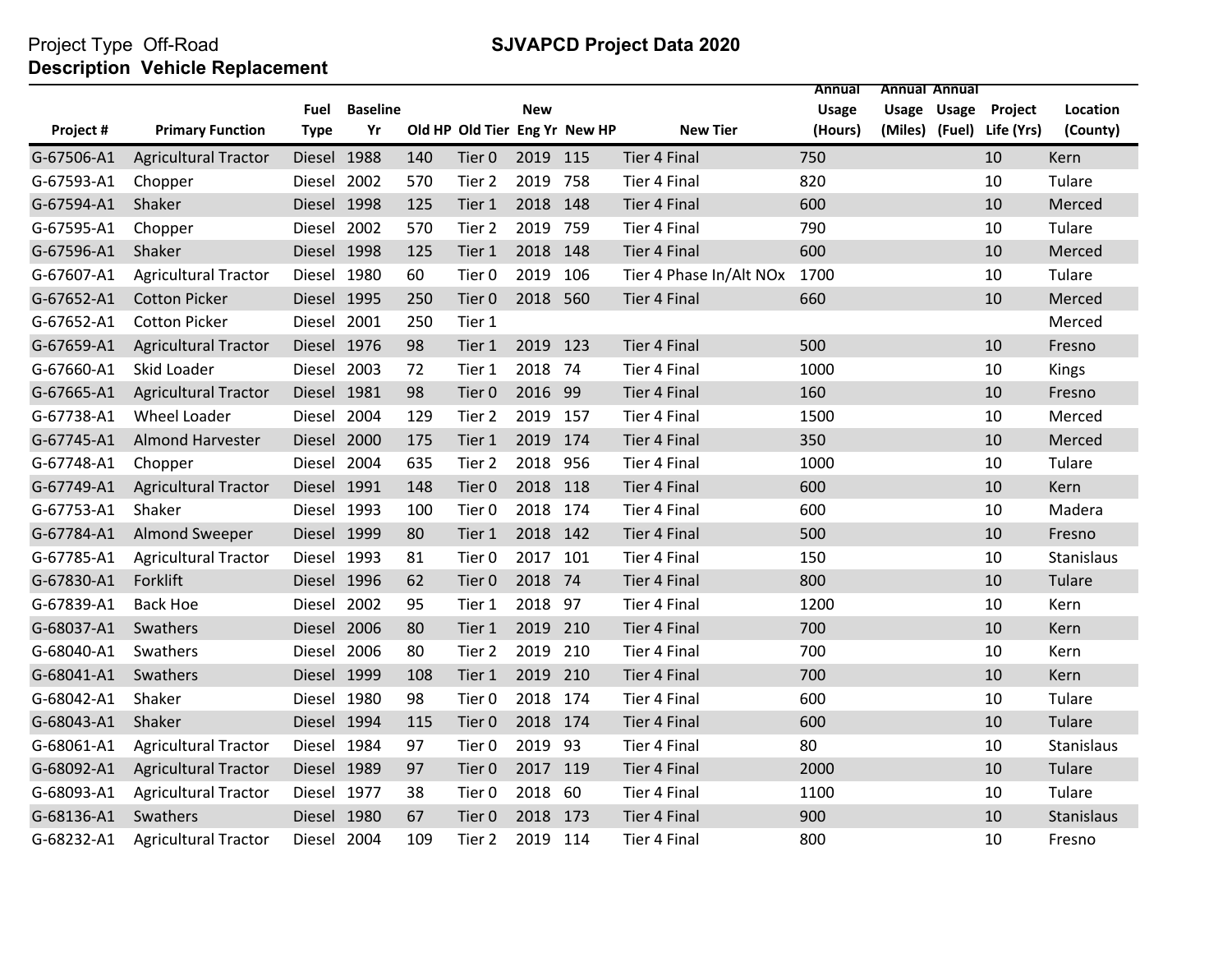|            |                             |             |                 |     |                   |            |                               |                         | Annual       | <b>Annual Annual</b> |                           |              |
|------------|-----------------------------|-------------|-----------------|-----|-------------------|------------|-------------------------------|-------------------------|--------------|----------------------|---------------------------|--------------|
|            |                             | <b>Fuel</b> | <b>Baseline</b> |     |                   | <b>New</b> |                               |                         | <b>Usage</b> |                      | Usage Usage Project       | Location     |
| Project #  | <b>Primary Function</b>     | <b>Type</b> | Yr              |     |                   |            | Old HP Old Tier Eng Yr New HP | <b>New Tier</b>         | (Hours)      |                      | (Miles) (Fuel) Life (Yrs) | (County)     |
| G-68260-A1 | <b>Agricultural Tractor</b> | Diesel 1988 |                 | 97  | Tier <sub>0</sub> | 2019 114   |                               | <b>Tier 4 Final</b>     | 156          |                      | 10                        | Kern         |
| G-68261-A1 | <b>Agricultural Tractor</b> | Diesel      | 1985            | 140 | Tier <sub>0</sub> | 2019       | 155                           | Tier 4 Final            | 150          |                      | 10                        | Kern         |
| G-68262-A1 | <b>Agricultural Tractor</b> | Diesel 1987 |                 | 102 | Tier 0            | 2019       | 114                           | Tier 4 Final            | 105          |                      | 10                        | Kern         |
| G-68283-A1 | <b>Agricultural Tractor</b> | Diesel 2002 |                 | 90  | Tier 1            | 2019       | 123                           | Tier 4 Final            | 500          |                      | 10                        | Tulare       |
| G-68537-A1 | <b>Back Hoe</b>             | Diesel 1998 |                 | 78  | Tier 1            | 2019 72    |                               | Tier 4 Interim          | 850          |                      | 10                        | Kern         |
| G-68547-A1 | <b>Agricultural Tractor</b> | Diesel 1963 |                 | 36  | Tier 0            | 2019 52    |                               | Tier 4 Final            | 1100         |                      | 10                        | Kern         |
| G-68781-A1 | Forklift                    | Diesel 1995 |                 | 69  | Tier <sub>0</sub> | 2018 74    |                               | Tier 4 Final            | 160          |                      | 10                        | Fresno       |
| G-68801-A1 | Almond Shaker               | Diesel 1996 |                 | 125 | Tier 0            | 2019 174   |                               | Tier 4 Final            | 1200         |                      | 10                        | Tulare       |
| G-68803-A1 | <b>Almond Shaker</b>        | Diesel 1997 |                 | 125 | Tier 1            | 2019       | 174                           | Tier 4 Final            | 1200         |                      | 10                        | Tulare       |
| G-68808-A1 | Almond Shaker               | Diesel 2006 |                 | 130 | Tier 2            | 2019       | 174                           | Tier 4 Final            | 1200         |                      | 10                        | Tulare       |
| G-68821-A1 | Pistachio Harvester         | Diesel 2007 |                 | 99  | Tier 2            | 2019 121   |                               | Tier 4 Final            | 600          |                      | 10                        | Tulare       |
| G-68909-A1 | <b>Agricultural Tractor</b> | Diesel      | 2001            | 100 | Tier 1            | 2019       | 115                           | Tier 4 Final            | 300          |                      | 10                        | Fresno       |
| G-68924-A1 | <b>Agricultural Tractor</b> | Diesel 2005 |                 | 86  | Tier 2            | 2019       | 106                           | Tier 4 Phase In/Alt NOx | 700          |                      | 10                        | Fresno       |
| G-68925-A1 | <b>Agricultural Tractor</b> | Diesel 2001 |                 | 88  | Tier 1            | 2019       | 106                           | Tier 4 Phase In/Alt NOx | 700          |                      | 10                        | Fresno       |
| G-69031-A1 | <b>Agricultural Tractor</b> | Diesel 2004 |                 | 462 | Tier 2            | 2019       | 590                           | Tier 4 Final            | 500          |                      | 10                        | San Joaquin  |
| G-69032-A1 | <b>Agricultural Tractor</b> | Diesel      | 1994            | 84  | Tier 0            | 2018       | 114                           | Tier 4 Final            | 650          |                      | 10                        | Kern         |
| G-69155-A1 | <b>Cotton Picker</b>        | Diesel 2002 |                 | 325 | Tier 1            | 2019 560   |                               | Tier 4 Final            | 700          |                      | 10                        | <b>Kings</b> |
| G-69155-A1 | <b>Cotton Picker</b>        | Diesel 2000 |                 | 325 | Tier 1            |            |                               |                         |              |                      |                           | <b>Kings</b> |
| G-69159-A1 | <b>Cotton Picker</b>        | Diesel 2002 |                 | 325 | Tier 1            | 2018 560   |                               | <b>Tier 4 Final</b>     | 700          |                      | 10                        | <b>Kings</b> |
| G-69159-A1 | <b>Cotton Picker</b>        | Diesel 2002 |                 | 325 | Tier 1            |            |                               |                         |              |                      |                           | Kings        |
| G-69163-A1 | <b>Cotton Picker</b>        | Diesel 2002 |                 | 325 | Tier 1            | 2019 560   |                               | Tier 4 Final            | 700          |                      | 10                        | Kings        |
| G-69163-A1 | <b>Cotton Picker</b>        | Diesel 2002 |                 | 325 | Tier 1            |            |                               |                         |              |                      |                           | <b>Kings</b> |
| G-69167-A1 | <b>Cotton Picker</b>        | Diesel 2003 |                 | 325 | Tier 1            | 2018 560   |                               | <b>Tier 4 Final</b>     | 700          |                      | 10                        | <b>Kings</b> |
| G-69167-A1 | <b>Cotton Picker</b>        | Diesel 2003 |                 | 325 | Tier 1            |            |                               |                         |              |                      |                           | Kings        |
| G-69174-A1 | <b>Cotton Picker</b>        | Diesel 2003 |                 | 328 | Tier 1            | 2019 560   |                               | Tier 4 Final            | 700          |                      | 10                        | Kings        |
| G-69174-A1 | <b>Cotton Picker</b>        | Diesel      | 2003            | 328 | Tier 1            |            |                               |                         |              |                      |                           | <b>Kings</b> |
| G-69176-A1 | <b>Cotton Picker</b>        | Diesel 2003 |                 | 325 | Tier 1            | 2019 560   |                               | Tier 4 Final            | 700          |                      | 10                        | <b>Kings</b> |
| G-69176-A1 | <b>Cotton Picker</b>        | Diesel 2003 |                 | 328 | Tier 1            |            |                               |                         |              |                      |                           | Kings        |
| G-69209-A1 | Shaker                      | Diesel 1999 |                 | 115 | Tier 1            | 2019 142   |                               | <b>Tier 4 Final</b>     | 600          |                      | 10                        | Fresno       |
| G-69213-A1 | Pistachio Catcher           | Diesel 2001 |                 | 115 | Tier 1            | 2019       | 115                           | Tier 4 Final            | 600          |                      | 10                        | Fresno       |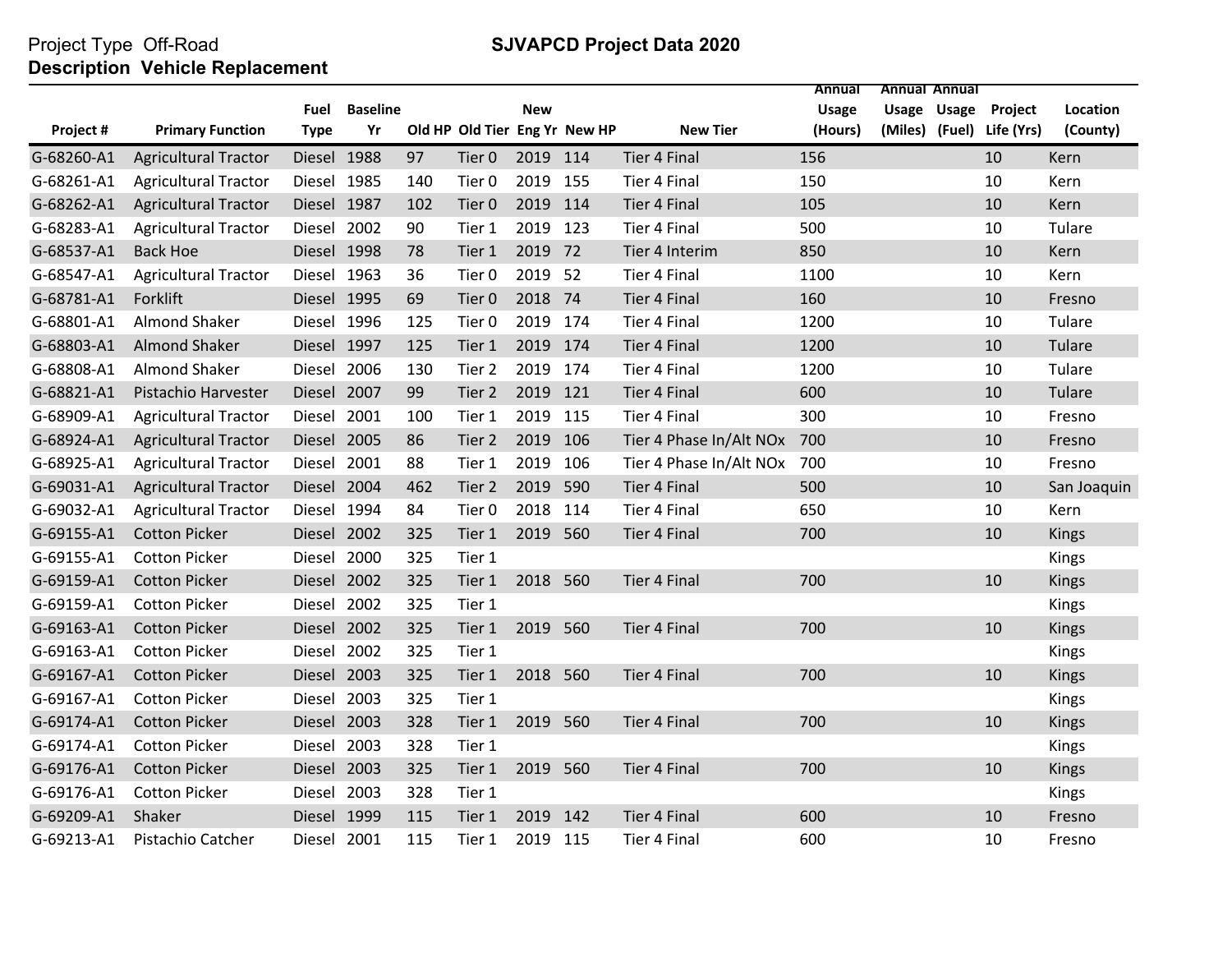|            |                             |             |                 |     |                   |            |                               |                         | Annual       | <b>Annual Annual</b> |                           |              |
|------------|-----------------------------|-------------|-----------------|-----|-------------------|------------|-------------------------------|-------------------------|--------------|----------------------|---------------------------|--------------|
|            |                             | Fuel        | <b>Baseline</b> |     |                   | <b>New</b> |                               |                         | <b>Usage</b> |                      | Usage Usage Project       | Location     |
| Project #  | <b>Primary Function</b>     | <b>Type</b> | Yr              |     |                   |            | Old HP Old Tier Eng Yr New HP | <b>New Tier</b>         | (Hours)      |                      | (Miles) (Fuel) Life (Yrs) | (County)     |
| G-69239-A1 | Pistachio Catcher           | Diesel 2002 |                 | 115 | Tier 1            | 2019 115   |                               | Tier 4 Final            | 600          |                      | 10                        | Fresno       |
| G-69240-A1 | Shaker                      | Diesel 1996 |                 | 115 | Tier <sub>0</sub> | 2019       | 142                           | Tier 4 Final            | 600          |                      | 10                        | Fresno       |
| G-69300-A1 | <b>Wheel Loader</b>         | Diesel 1993 |                 | 156 | Tier <sub>0</sub> | 2019       | 153                           | Tier 4 Final            | 1200         |                      | 10                        | <b>Kings</b> |
| G-69334-A1 | Shaker                      | Diesel 2001 |                 | 115 | Tier 1            | 2019       | 142                           | Tier 4 Final            | 600          |                      | 10                        | Fresno       |
| G-69336-A1 | Pistachio Catcher           | Diesel 1996 |                 | 110 | Tier <sub>0</sub> | 2019       | 115                           | Tier 4 Final            | 600          |                      | 10                        | Fresno       |
| G-69529-A1 | <b>Agricultural Tractor</b> | Diesel 1976 |                 | 151 | Tier 0            | 2019       | 123                           | Tier 4 Final            | 500          |                      | 10                        | Fresno       |
| G-69549-A1 | <b>Agricultural Tractor</b> | Diesel 1973 |                 | 58  | Tier <sub>0</sub> | 2019 106   |                               | Tier 4 Phase In/Alt NOx | 600          |                      | 10                        | Fresno       |
| G-69552-A1 | <b>Agricultural Tractor</b> | Diesel 1998 |                 | 310 | Tier 1            | 2018       | 380                           | Tier 4 Final            | 1500         |                      | 10                        | Kern         |
| G-69599-A1 | <b>Almond Harvester</b>     | Diesel 2002 |                 | 115 | Tier 1            | 2019       | 174                           | <b>Tier 4 Final</b>     | 500          |                      | 10                        | <b>Kings</b> |
| G-69621-A1 | Chopper                     | Diesel 2010 |                 | 800 | Tier 2            | 2017 872   |                               | Tier 4 Final            | 800          |                      | 10                        | Merced       |
| G-69630-A1 | <b>Agricultural Tractor</b> | Diesel 1977 |                 | 151 | Tier <sub>0</sub> | 2019 123   |                               | Tier 4 Final            | 500          |                      | 10                        | Fresno       |
| G-69722-A1 | <b>Agricultural Tractor</b> | Diesel      | 2001            | 89  | Tier 1            | 2018       | 106                           | Tier 4 Final            | 2100         |                      | 10                        | Fresno       |
| G-69724-A1 | <b>Agricultural Tractor</b> | Diesel 2004 |                 | 89  | Tier 1            | 2018 106   |                               | Tier 4 Final            | 2100         |                      | 10                        | Fresno       |
| G-69725-A1 | <b>Agricultural Tractor</b> | Diesel 1996 |                 | 83  | Tier 0            | 2018       | 106                           | <b>Tier 4 Final</b>     | 2100         |                      | 10                        | Fresno       |
| G-69858-A1 | <b>Agricultural Tractor</b> | Diesel 1983 |                 | 94  | Tier 0            | 2019       | 106                           | Tier 4 Phase In/Alt NOx | 250          |                      | 10                        | Fresno       |
| G-69873-A1 | <b>Agricultural Tractor</b> | Diesel 1996 |                 | 270 | Tier 1            | 2019       | 281                           | Tier 4 Final            | 500          |                      | 10                        | Kern         |
| G-69903-A1 | <b>Agricultural Tractor</b> | Diesel 2004 |                 | 92  | Tier 2            | 2019       | 106                           | Tier 4 Phase In/Alt NOx | 800          |                      | 10                        | Kern         |
| G-69904-A1 | <b>Agricultural Tractor</b> | Diesel 2007 |                 | 92  | Tier 2            | 2018 106   |                               | Tier 4 Phase In/Alt NOx | 800          |                      | 10                        | Kern         |
| G-69931-A1 | <b>Agricultural Tractor</b> | Diesel 2006 |                 | 115 | Tier 2            | 2019 99    |                               | Tier 4 Final            | 1000         |                      | 10                        | Kern         |
| G-69932-A1 | <b>Agricultural Tractor</b> | Diesel 2005 |                 | 115 | Tier 2            | 2019 99    |                               | Tier 4 Final            | 1000         |                      | 10                        | Kern         |
| G-69933-A1 | <b>Agricultural Tractor</b> | Diesel 1997 |                 | 270 | Tier 1            | 2018 114   |                               | Tier 4 Final            | 1000         |                      | 10                        | Kern         |
| G-69934-A1 | <b>Agricultural Tractor</b> | Diesel 2003 |                 | 477 | Tier 2            | 2019 114   |                               | Tier 4 Final            | 1000         |                      | 10                        | Kern         |
| G-69935-A1 | <b>Agricultural Tractor</b> | Diesel 2006 |                 | 115 | Tier 2            | 2019 99    |                               | Tier 4 Final            | 1000         |                      | 10                        | Kern         |
| G-69936-A1 | <b>Agricultural Tractor</b> | Diesel 2005 |                 | 115 | Tier 2            | 2019 99    |                               | Tier 4 Final            | 1000         |                      | 10                        | Kern         |
| G-70265-A1 | Tractor                     | Diesel 2005 |                 | 115 | Tier 2            | 2019 123   |                               | Tier 4 Final            | 500          |                      | 10                        | Kern         |
| G-70267-A1 | Tractor                     | Diesel 2005 |                 | 115 | Tier 2            | 2018       | 123                           | Tier 4 Final            | 500          |                      | 10                        | Kern         |
| G-70270-A1 | Tractor                     | Diesel 2005 |                 | 115 | Tier 2            | 2018 123   |                               | Tier 4 Final            | 500          |                      | 10                        | Kern         |
| G-70278-A1 | Sweeper                     | Diesel 2005 |                 | 80  | Tier 2            | 2019 74    |                               | Tier 4 Final            | 400          |                      | 10                        | Kern         |
| G-70279-A1 | Sweeper                     | Diesel      | 2005            | 80  | Tier 2            | 2019 74    |                               | Tier 4 Final            | 400          |                      | 10                        | Kern         |
| G-70280-A1 | Sweeper                     | Diesel 2005 |                 | 80  | Tier 2            | 2019 74    |                               | <b>Tier 4 Final</b>     | 400          |                      | 10                        | Kern         |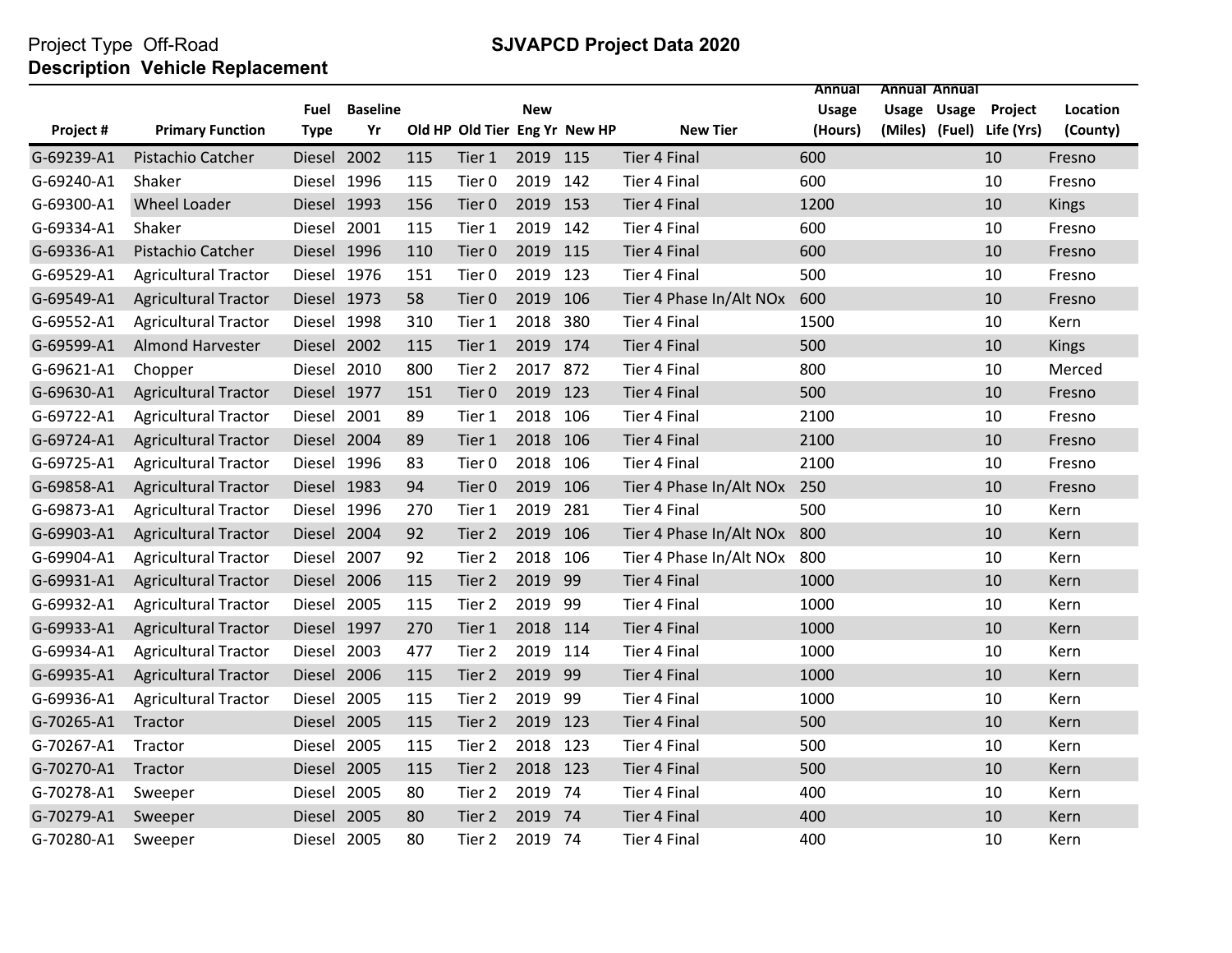|            |                             |             |                 |     |                               |            |     |                     | Annual       | <b>Annual Annual</b> |                           |              |
|------------|-----------------------------|-------------|-----------------|-----|-------------------------------|------------|-----|---------------------|--------------|----------------------|---------------------------|--------------|
|            |                             | Fuel        | <b>Baseline</b> |     |                               | <b>New</b> |     |                     | <b>Usage</b> |                      | Usage Usage Project       | Location     |
| Project #  | <b>Primary Function</b>     | <b>Type</b> | Yr              |     | Old HP Old Tier Eng Yr New HP |            |     | <b>New Tier</b>     | (Hours)      |                      | (Miles) (Fuel) Life (Yrs) | (County)     |
| G-70282-A1 | Sweeper                     | Diesel 2005 |                 | 80  | Tier 2                        | 2019 74    |     | Tier 4 Final        | 400          |                      | 10                        | Kern         |
| G-70283-A1 | Sweeper                     | Diesel 2005 |                 | 80  | Tier 2                        | 2019 74    |     | Tier 4 Final        | 400          |                      | 10                        | Kern         |
| G-70582-A1 | <b>Agricultural Tractor</b> | Diesel 2004 |                 | 109 | Tier 2                        | 2018 114   |     | Tier 4 Final        | 1000         |                      | 10                        | Merced       |
| G-70787-A1 | <b>Tomato Harvester</b>     | Diesel 1996 |                 | 200 | Tier 1                        | 2019 225   |     | Tier 4 Final        | 750          |                      | 10                        | Stanislaus   |
| G-70792-A1 | <b>Cotton Picker</b>        | Diesel 1991 |                 | 250 | Tier 0                        | 2019 560   |     | Tier 4 Final        | 520          |                      | 10                        | Kern         |
| G-70792-A1 | <b>Cotton Picker</b>        | Diesel 1992 |                 | 250 | Tier 0                        |            |     |                     |              |                      |                           | Kern         |
| G-71156-A1 | <b>Cotton Picker</b>        | Diesel 2005 |                 | 350 | Tier 2                        | 2019 560   |     | Tier 4 Final        | 1050         |                      | 10                        | Kings        |
| G-71156-A1 | <b>Cotton Picker</b>        | Diesel      | 2005            | 350 | Tier <sub>2</sub>             |            |     |                     |              |                      |                           | Kings        |
| G-71157-A1 | <b>Cotton Picker</b>        | Diesel 2005 |                 | 350 | Tier 2                        | 2019 560   |     | Tier 4 Final        | 1125         |                      | 10                        | <b>Kings</b> |
| G-71157-A1 | <b>Cotton Picker</b>        | Diesel 2005 |                 | 350 | Tier 2                        |            |     |                     |              |                      |                           | <b>Kings</b> |
| G-71157-A1 | <b>Cotton Picker</b>        | Diesel 2005 |                 | 350 | Tier 2                        |            |     |                     |              |                      |                           | <b>Kings</b> |
| G-71660-A1 | Forklift                    | Diesel 1987 |                 | 57  | Tier 0                        | 2018 74    |     | <b>Tier 4 Final</b> | 500          |                      | 10                        | Kern         |
| G-71661-A1 | Forklift                    | Diesel 1992 |                 | 57  | Tier <sub>0</sub>             | 2018 74    |     | Tier 4 Final        | 500          |                      | 10                        | Kern         |
| G-71664-A1 | Forklift                    | Diesel 1987 |                 | 57  | Tier <sub>0</sub>             | 2018 74    |     | Tier 4 Final        | 500          |                      | 10                        | Kern         |
| G-71769-A1 | <b>Agricultural Tractor</b> | Diesel 1998 |                 | 98  | Tier 1                        | 2019 130   |     | Tier 4 Final        | 500          |                      | 10                        | Stanislaus   |
| G-71774-A1 | Windrower                   | Diesel 2003 |                 | 88  | Tier 1                        | 2015       | 150 | Tier 4 Final        | 400          |                      | 10                        | Kern         |
| G-71796-A1 | <b>Agricultural Tractor</b> | Diesel 1991 |                 | 120 | Tier 0                        | 2019 145   |     | Tier 4 Final        | 1000         |                      | 10                        | Kern         |
| G-71871-A1 | Tractor                     | Diesel 1996 |                 | 60  | Tier 0                        | 2018 60    |     | Tier 4 Final        | 1000         |                      | 10                        | Kern         |
| G-72061-A1 | <b>Agricultural Tractor</b> | Diesel 1981 |                 | 45  | Tier <sub>0</sub>             | 2019 73    |     | Tier 4 Final        | 320          |                      | 10                        | Tulare       |
| G-72340-A1 | <b>Agricultural Tractor</b> | Diesel 1960 |                 | 90  | Tier 0                        | 2019 114   |     | Tier 4 Final        | 150          |                      | 10                        | Stanislaus   |
| G-72470-A1 | <b>Agricultural Tractor</b> | Diesel 1983 |                 | 83  | Tier 0                        | 2017 115   |     | <b>Tier 4 Final</b> | 200          |                      | 10                        | Kern         |
| G-72472-A1 | <b>Agricultural Tractor</b> | Diesel 1976 |                 | 250 | Tier 0                        | 2019 123   |     | Tier 4 Final        | 200          |                      | 10                        | Kern         |
| G-72493-A1 | <b>Agricultural Tractor</b> | Diesel 2005 |                 | 99  | Tier 2                        | 2019       | 90  | Tier 4 Final        | 750          |                      | 10                        | Fresno       |
| G-72494-A1 | <b>Agricultural Tractor</b> | Diesel 2006 |                 | 109 | Tier 2                        | 2019 90    |     | Tier 4 Final        | 750          |                      | 10                        | Fresno       |
| G-72609-A1 | <b>Cotton Harvester</b>     | Diesel 1994 |                 | 225 | Tier 0                        | 2019 560   |     | Tier 4 Final        | 650          |                      | 10                        | Fresno       |
| G-72609-A1 | <b>Cotton Harvester</b>     | Diesel      | 2002            | 325 | Tier 1                        |            |     |                     |              |                      |                           | Fresno       |
| G-72620-A1 | Shaker                      | Diesel 1988 |                 | 121 | Tier <sub>0</sub>             | 2018 148   |     | Tier 4 Final        | 350          |                      | 10                        | Fresno       |
| G-72621-A1 | <b>Agricultural Tractor</b> | Diesel 1974 |                 | 67  | Tier 0                        | 2019       | 106 | Tier 4 Final        | 300          |                      | 10                        | Merced       |
| G-72694-A1 | <b>Agricultural Tractor</b> | Diesel 2002 |                 | 190 | Tier 1                        | 2019       | 256 | Tier 4 Final        | 1200         |                      | 10                        | Fresno       |
| G-72695-A1 | <b>Agricultural Tractor</b> | Diesel 2002 |                 | 165 | Tier 1                        | 2019       | 256 | Tier 4 Final        | 1200         |                      | 10                        | Fresno       |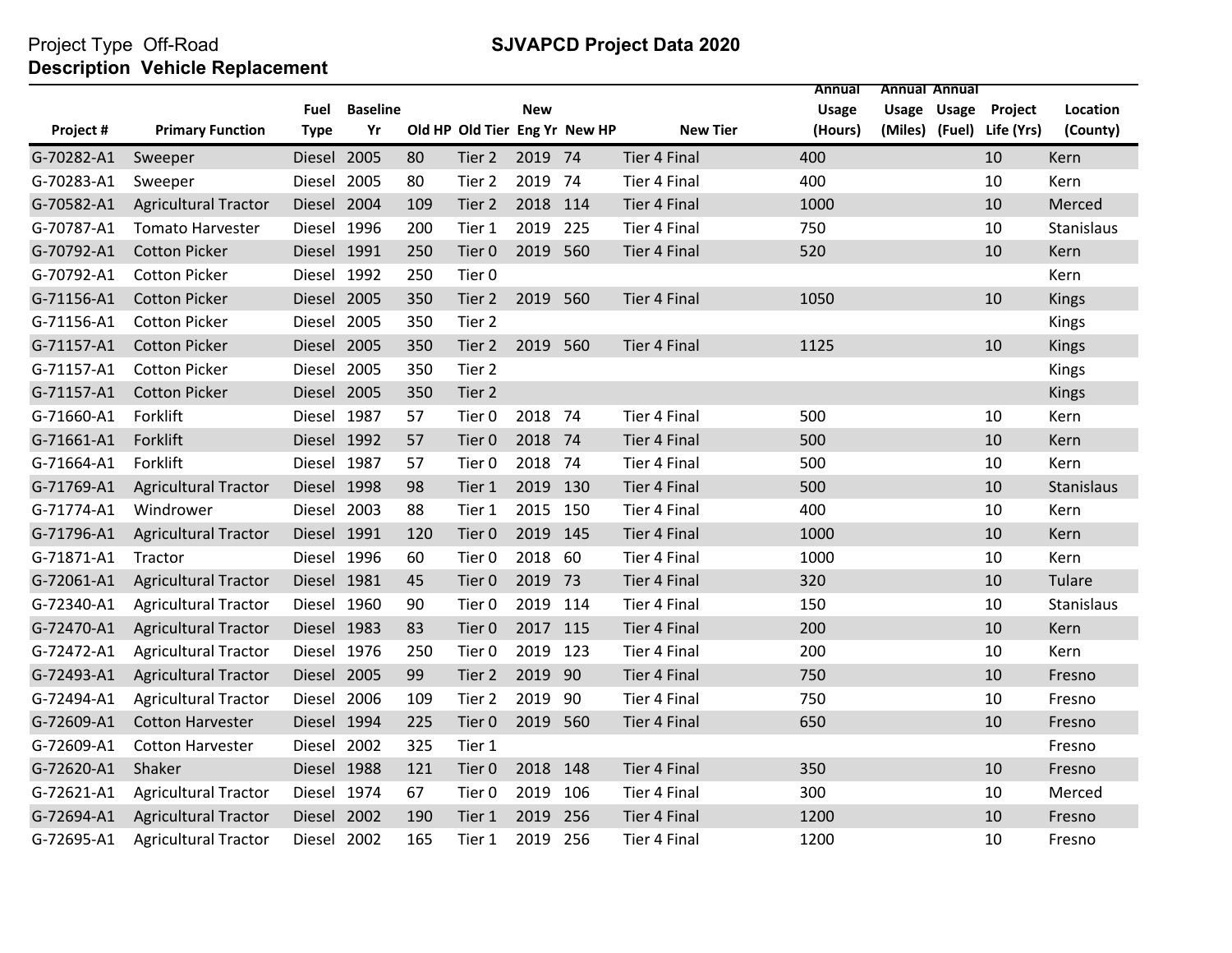|            |                             |             |                 |     |                   |            |                               |                         | Annual       | <b>Annual Annual</b> |                           |                   |
|------------|-----------------------------|-------------|-----------------|-----|-------------------|------------|-------------------------------|-------------------------|--------------|----------------------|---------------------------|-------------------|
|            |                             | Fuel        | <b>Baseline</b> |     |                   | <b>New</b> |                               |                         | <b>Usage</b> |                      | Usage Usage Project       | Location          |
| Project #  | <b>Primary Function</b>     | <b>Type</b> | Yr              |     |                   |            | Old HP Old Tier Eng Yr New HP | <b>New Tier</b>         | (Hours)      |                      | (Miles) (Fuel) Life (Yrs) | (County)          |
| G-72696-A1 | <b>Agricultural Tractor</b> | Diesel 2002 |                 | 215 | Tier 1            | 2019 256   |                               | Tier 4 Final            | 1200         |                      | 10                        | Fresno            |
| G-72700-A1 | <b>Agricultural Tractor</b> | Diesel      | 2002            | 215 | Tier 1            | 2019       | 256                           | Tier 4 Final            | 1200         |                      | 10                        | Fresno            |
| G-72701-A1 | <b>Agricultural Tractor</b> | Diesel 2002 |                 | 215 | Tier 1            | 2019 256   |                               | Tier 4 Final            | 1200         |                      | 10                        | Fresno            |
| G-72991-A1 | Swathers                    | Diesel 1998 |                 | 166 | Tier 1            | 2020 235   |                               | Tier 4 Final            | 500          |                      | 10                        | Fresno            |
| G-73247-A1 | <b>Agricultural Tractor</b> | Diesel 1975 |                 | 151 | Tier <sub>0</sub> | 2019       | 123                           | Tier 4 Final            | 400          |                      | 10                        | Madera            |
| G-73366-A1 | <b>Agricultural Tractor</b> | Diesel 1989 |                 | 72  | Tier 0            | 2019       | 100                           | Tier 4 Final            | 175          |                      | 10                        | Tulare            |
| G-73368-A1 | <b>Almond Shaker</b>        | Diesel 1998 |                 | 115 | Tier 1            | 2019 174   |                               | Tier 4 Final            | 250          |                      | 10                        | Kern              |
| G-74008-A1 | <b>Agricultural Tractor</b> | Diesel 1977 |                 | 84  | Tier <sub>0</sub> | 2018 108   |                               | Tier 4 Final            | 200          |                      | 10                        | Fresno            |
| G-74085-A1 | <b>Agricultural Tractor</b> | Diesel 1964 |                 | 115 | Tier <sub>0</sub> | 2020       | 114                           | Tier 4 Final            | 400          |                      | 10                        | Kern              |
| G-74351-A2 | <b>Agricultural Tractor</b> | Diesel 2004 |                 | 102 | Tier 2            | 2018 125   |                               | Tier 4 Final            | 1500         |                      | 10                        | Kern              |
| G-74391-A1 | <b>Almond Shaker</b>        | Diesel 2001 |                 | 125 | Tier 1            | 2019 174   |                               | Tier 4 Final            | 500          |                      | 10                        | Kern              |
| G-74393-A1 | <b>Almond Shaker</b>        | Diesel      | 2004            | 130 | Tier 2            | 2019       | 174                           | <b>Tier 4 Final</b>     | 500          |                      | 10                        | Kern              |
| G-74396-A1 | <b>Almond Shaker</b>        | Diesel 2005 |                 | 130 | Tier 2            | 2019 174   |                               | Tier 4 Final            | 500          |                      | 10                        | Kern              |
| G-74398-A1 | Almond Shaker               | Diesel 2006 |                 | 130 | Tier 2            | 2019       | 174                           | Tier 4 Final            | 500          |                      | 10                        | Kern              |
| G-74870-A1 | <b>Agricultural Tractor</b> | Diesel 1994 |                 | 81  | Tier <sub>0</sub> | 2019       | 106                           | Tier 4 Final            | 800          |                      | 10                        | <b>Stanislaus</b> |
| G-74877-A1 | <b>Agricultural Tractor</b> | Diesel 1978 |                 | 100 | Tier 0            | 2018 74    |                               | Tier 4 Final            | 300          |                      | 10                        | Merced            |
| G-74882-A1 | <b>Agricultural Tractor</b> | Diesel 2007 |                 | 95  | Tier 2            | 2018 74    |                               | Tier 4 Final            | 300          |                      | 10                        | Merced            |
| G-74895-A1 | Wheel Loader                | Diesel 1997 |                 | 145 | Tier 1            | 2018 173   |                               | Tier 4 Final            | 1200         |                      | 10                        | Kern              |
| G-74912-A1 | Chopper                     | Diesel 2000 |                 | 449 | Tier 1            | 2018       | 617                           | Tier 4 Final            | 800          |                      | 10                        | Tulare            |
| G-74916-A1 | <b>Agricultural Tractor</b> | Diesel 1977 |                 | 76  | Tier 0            | 2019 73    |                               | Tier 4 Final            | 400          |                      | 10                        | Stanislaus        |
| G-75385-A1 | <b>Agricultural Tractor</b> | Diesel 1993 |                 | 68  | Tier <sub>0</sub> | 2019 73    |                               | Tier 4 Final            | 300          |                      | 10                        | Kern              |
| G-75386-A1 | <b>Agricultural Tractor</b> | Diesel 2005 |                 | 207 | Tier 2            | 2019 175   |                               | Tier 4 Final            | 600          |                      | 10                        | Kern              |
| G-75388-A1 | <b>Agricultural Tractor</b> | Diesel 2001 |                 | 200 | Tier 1            | 2019       | 175                           | Tier 4 Final            | 600          |                      | 10                        | Kern              |
| G-75390-A1 | <b>Agricultural Tractor</b> | Diesel 2001 |                 | 200 | Tier 1            | 2018       | 175                           | Tier 4 Final            | 600          |                      | 10                        | Kern              |
| G-75391-A1 | <b>Agricultural Tractor</b> | Diesel 2000 |                 | 200 | Tier 1            | 2019 175   |                               | Tier 4 Final            | 600          |                      | 10                        | Kern              |
| G-75470-A1 | <b>Agricultural Tractor</b> | Diesel      | 1972            | 47  | Tier 0            | 2019       | 106                           | Tier 4 Phase In/Alt NOx | 500          |                      | 10                        | Tulare            |
| G-75471-A1 | <b>Agricultural Tractor</b> | Diesel 2007 |                 | 92  | Tier 2            | 2019       | 106                           | Tier 4 Phase In/Alt NOx | 600          |                      | 10                        | Tulare            |
| G-75520-A1 | Shaker                      | Diesel 1982 |                 | 100 | Tier 0            | 2018       | 148                           | Tier 4 Final            | 400          |                      | 10                        | Fresno            |
| G-75528-A1 | Shaker                      | Diesel 1979 |                 | 130 | Tier <sub>0</sub> | 2018       | 148                           | Tier 4 Final            | 400          |                      | 10                        | Fresno            |
| G-75593-A1 | <b>Agricultural Tractor</b> | Diesel 1991 |                 | 95  | Tier 0            | 2019       | 139                           | <b>Tier 4 Final</b>     | 486          |                      | 10                        | Kern              |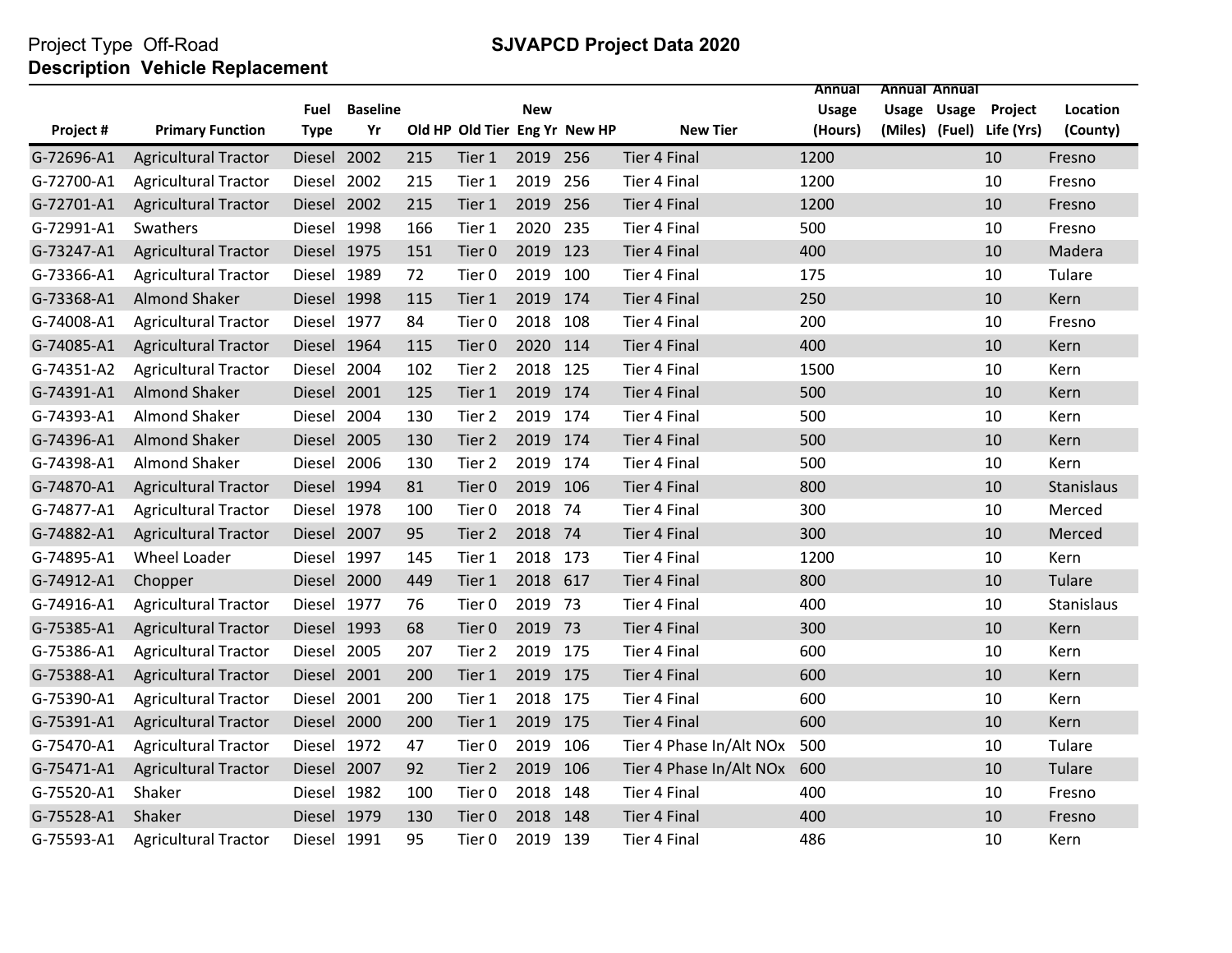|            |                                    |             |                 |     |                   |            |                               |                         | Annual       | <b>Annual Annual</b> |                           |             |
|------------|------------------------------------|-------------|-----------------|-----|-------------------|------------|-------------------------------|-------------------------|--------------|----------------------|---------------------------|-------------|
|            |                                    | Fuel        | <b>Baseline</b> |     |                   | <b>New</b> |                               |                         | <b>Usage</b> |                      | Usage Usage Project       | Location    |
| Project #  | <b>Primary Function</b>            | <b>Type</b> | Yr              |     |                   |            | Old HP Old Tier Eng Yr New HP | <b>New Tier</b>         | (Hours)      |                      | (Miles) (Fuel) Life (Yrs) | (County)    |
| G-75595-A1 | <b>Agricultural Tractor</b>        | Diesel 1995 |                 | 120 | Tier 0            | 2019 139   |                               | Tier 4 Final            | 580          |                      | 10                        | Kern        |
| G-75598-A1 | <b>Agricultural Tractor</b>        | Diesel      | 2001            | 118 | Tier 1            | 2019       | 139                           | Tier 4 Final            | 722          |                      | 10                        | Kern        |
| G-75607-A1 | <b>Agricultural Tractor</b>        | Diesel 2001 |                 | 118 | Tier 1            | 2019       | 139                           | Tier 4 Final            | 720          |                      | 10                        | Kern        |
| G-75608-A1 | <b>Agricultural Tractor</b>        | Diesel 1995 |                 | 110 | Tier 0            | 2019       | 84                            | Tier 4 Final            | 535          |                      | 10                        | Kern        |
| G-75610-A1 | <b>Agricultural Tractor</b>        | Diesel 1996 |                 | 102 | Tier 0            | 2019       | 84                            | Tier 4 Final            | 585          |                      | 10                        | Kern        |
| G-75619-A1 | <b>Agricultural Tractor</b>        | Diesel 1990 |                 | 97  | Tier 0            | 2019 84    |                               | Tier 4 Final            | 689          |                      | 10                        | Kern        |
| G-75620-A1 | <b>Agricultural Tractor</b>        | Diesel 1996 |                 | 102 | Tier 0            | 2019 84    |                               | Tier 4 Final            | 477          |                      | 10                        | Kern        |
| G-75624-A1 | <b>Agricultural Tractor</b>        | Diesel 1996 |                 | 102 | Tier 0            | 2019 84    |                               | Tier 4 Final            | 500          |                      | 10                        | Kern        |
| G-75625-A1 | <b>Agricultural Tractor</b>        | Diesel 1995 |                 | 110 | Tier 0            | 2019       | 84                            | Tier 4 Final            | 774          |                      | 10                        | Kern        |
| G-75627-A1 | <b>Agricultural Tractor</b>        | Diesel 1995 |                 | 110 | Tier 0            | 2019 84    |                               | Tier 4 Final            | 746          |                      | 10                        | Kern        |
| G-75628-A1 | <b>Agricultural Tractor</b>        | Diesel 2003 |                 | 117 | Tier 2            | 2019 84    |                               | Tier 4 Final            | 890          |                      | 10                        | Kern        |
| G-75780-A1 | <b>Agricultural Tractor</b>        | Diesel 1997 |                 | 310 | Tier 1            | 2018       | 433                           | Tier 4 Final            | 750          |                      | 10                        | San Joaquin |
| G-75863-A1 | Wheel Loader                       | Diesel 1996 |                 | 125 | Tier 0            | 2018 157   |                               | Tier 4 Final            | 955          |                      | 10                        | Merced      |
| G-75977-A1 | <b>Agricultural Tractor</b>        | Diesel 2001 |                 | 118 | Tier 1            | 2019       | 139                           | Tier 4 Final            | 650          |                      | 10                        | Kern        |
| G-76088-A1 | <b>Agricultural Tractor</b>        | Diesel 1996 |                 | 102 | Tier 0            | 2019       | 106                           | Tier 4 Phase In/Alt NOx | 600          |                      | 10                        | Tulare      |
| G-76095-A1 | <b>Agricultural Tractor</b>        | Diesel      | 2006            | 145 | Tier 2            | 2019       | 139                           | Tier 4 Final            | 650          |                      | 10                        | Kern        |
| G-76186-A1 | <b>Almond Harvester</b>            | Diesel 2002 |                 | 125 | Tier 1            | 2018 174   |                               | <b>Tier 4 Final</b>     | 500          |                      | 10                        | Fresno      |
| G-76187-A1 | Other Agricultural Equ Diesel 2002 |             |                 | 125 | Tier 1            | 2019 142   |                               | Tier 4 Final            | 500          |                      | 10                        | Fresno      |
| G-76188-A1 | Other Agricultural Equ Diesel 2002 |             |                 | 125 | Tier 1            | 2019       | 142                           | Tier 4 Final            | 500          |                      | 10                        | Fresno      |
| G-76306-A1 | Wheel Loader                       | Diesel 2005 |                 | 153 | Tier 2            | 2019 166   |                               | Tier 4 Final            | 1200         |                      | 10                        | Tulare      |
| G-76474-A1 | <b>Agricultural Tractor</b>        | Diesel 2005 |                 | 99  | Tier 2            | 2019 74    |                               | Tier 4 Final            | 1000         |                      | 10                        | Fresno      |
| G-76479-A1 | Shaker                             | Diesel      | 2006            | 130 | Tier 2            | 2019       | 148                           | Tier 4 Final            | 435          |                      | 10                        | Fresno      |
| G-76505-A1 | <b>Agricultural Tractor</b>        | Diesel 1984 |                 | 102 | Tier 0            | 2019       | 84                            | Tier 4 Final            | 500          |                      | 10                        | Kern        |
| G-76508-A1 | <b>Agricultural Tractor</b>        | Diesel 1995 |                 | 60  | Tier 0            | 2019 84    |                               | Tier 4 Final            | 633          |                      | 10                        | Kern        |
| G-76509-A1 | <b>Agricultural Tractor</b>        | Diesel 2004 |                 | 89  | Tier 2            | 2019 84    |                               | Tier 4 Final            | 700          |                      | 10                        | Kern        |
| G-76510-A1 | <b>Agricultural Tractor</b>        | Diesel      | 2002            | 84  | Tier 1            | 2019       | 84                            | Tier 4 Final            | 749          |                      | 10                        | Kern        |
| G-76512-A1 | <b>Agricultural Tractor</b>        | Diesel 2002 |                 | 110 | Tier 1            | 2019 84    |                               | Tier 4 Final            | 658          |                      | 10                        | Kern        |
| G-76514-A1 | <b>Agricultural Tractor</b>        | Diesel      | 2000            | 104 | Tier 1            | 2019 84    |                               | Tier 4 Final            | 631          |                      | 10                        | Kern        |
| G-76515-A1 | <b>Agricultural Tractor</b>        | Diesel      | 2004            | 89  | Tier 2            | 2019       | 84                            | Tier 4 Final            | 633          |                      | 10                        | Kern        |
| G-76518-A1 | Skid Loader                        | Diesel 1987 |                 | 146 | Tier <sub>0</sub> | 2019 225   |                               | <b>Tier 4 Final</b>     | 1440         |                      | 10                        | Madera      |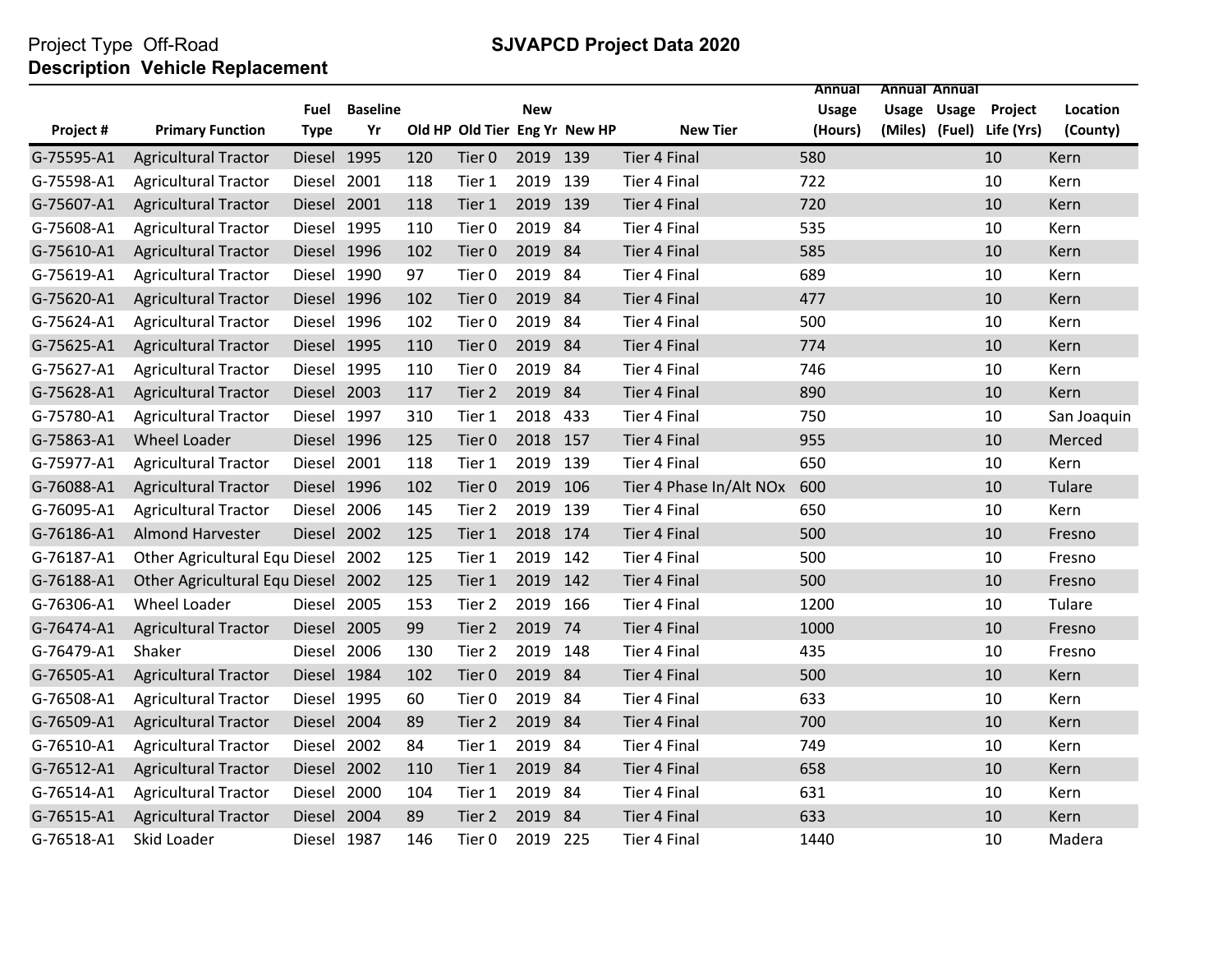|            |                             |             |                 |     |        |            |                               |                         | Annual       | <b>Annual Annual</b> |                           |                   |
|------------|-----------------------------|-------------|-----------------|-----|--------|------------|-------------------------------|-------------------------|--------------|----------------------|---------------------------|-------------------|
|            |                             | <b>Fuel</b> | <b>Baseline</b> |     |        | <b>New</b> |                               |                         | <b>Usage</b> |                      | Usage Usage Project       | Location          |
| Project #  | <b>Primary Function</b>     | <b>Type</b> | Yr              |     |        |            | Old HP Old Tier Eng Yr New HP | <b>New Tier</b>         | (Hours)      |                      | (Miles) (Fuel) Life (Yrs) | (County)          |
| G-76523-A1 | <b>Agricultural Tractor</b> | Diesel 2001 |                 | 109 | Tier 1 | 2019 84    |                               | Tier 4 Final            | 789          |                      | 10                        | Kern              |
| G-76524-A1 | <b>Agricultural Tractor</b> | Diesel      | 2004            | 135 | Tier 2 | 2019       | 84                            | Tier 4 Final            | 535          |                      | 10                        | Kern              |
| G-76525-A1 | <b>Agricultural Tractor</b> | Diesel 2004 |                 | 89  | Tier 2 | 2019 84    |                               | Tier 4 Final            | 566          |                      | 10                        | Kern              |
| G-76532-A1 | <b>Agricultural Tractor</b> | Diesel 2003 |                 | 117 | Tier 2 | 2018 84    |                               | Tier 4 Final            | 693          |                      | 10                        | Kern              |
| G-76534-A1 | <b>Agricultural Tractor</b> | Diesel 2004 |                 | 89  | Tier 2 | 2019       | 84                            | Tier 4 Final            | 748          |                      | 10                        | Kern              |
| G-76536-A1 | <b>Agricultural Tractor</b> | Diesel 2004 |                 | 145 | Tier 2 | 2019       | 139                           | Tier 4 Final            | 600          |                      | 10                        | Kern              |
| G-76538-A1 | <b>Agricultural Tractor</b> | Diesel 2002 |                 | 113 | Tier 1 | 2019 139   |                               | Tier 4 Final            | 540          |                      | 10                        | Kern              |
| G-76539-A1 | <b>Agricultural Tractor</b> | Diesel 2004 |                 | 145 | Tier 2 | 2019 139   |                               | Tier 4 Final            | 550          |                      | 10                        | Kern              |
| G-76541-A1 | <b>Agricultural Tractor</b> | Diesel 2003 |                 | 145 | Tier 2 | 2019       | 139                           | Tier 4 Final            | 625          |                      | 10                        | Kern              |
| G-76617-A1 | Shaker                      | Diesel 2005 |                 | 130 | Tier 2 | 2019       | 148                           | Tier 4 Final            | 500          |                      | 10                        | Kern              |
| G-76618-A1 | Shaker                      | Diesel 2006 |                 | 155 | Tier 2 | 2019 148   |                               | Tier 4 Final            | 500          |                      | 10                        | Kern              |
| G-76657-A1 | Shaker                      | Diesel      | 2006            | 155 | Tier 2 | 2019       | 148                           | Tier 4 Final            | 500          |                      | 10                        | Kern              |
| G-76847-A1 | <b>Agricultural Tractor</b> | Diesel 1987 |                 | 75  | Tier 0 | 2019 106   |                               | Tier 4 Phase In/Alt NOx | 600          |                      | 10                        | Kern              |
| G-76853-A1 | <b>Agricultural Tractor</b> | Diesel 2005 |                 | 89  | Tier 2 | 2019       | 114                           | Tier 4 Final            | 2500         |                      | 10                        | Fresno            |
| G-76857-A1 | <b>Agricultural Tractor</b> | Diesel 2005 |                 | 89  | Tier 2 | 2019       | 114                           | Tier 4 Final            | 2500         |                      | 10                        | Fresno            |
| G-77824-A1 | <b>Agricultural Tractor</b> | Diesel 1997 |                 | 102 | Tier 1 | 2019       | 114                           | Tier 4 Final            | 400          |                      | 10                        | Fresno            |
| G-77946-A1 | <b>Almond Shaker</b>        | Diesel 1988 |                 | 121 | Tier 0 | 2018 148   |                               | Tier 4 Final            | 250          |                      | 10                        | Fresno            |
| G-77995-A1 | Harvester                   | Diesel 2010 |                 | 800 | Tier 2 | 2018 956   |                               | Tier 4 Final            | 800          |                      | 10                        | <b>Stanislaus</b> |
| G-78114-A1 | Shaker                      | Diesel 2006 |                 | 130 | Tier 2 | 2019       | 148                           | <b>Tier 4 Final</b>     | 350          |                      | 10                        | Tulare            |
| G-78549-A1 | <b>Agricultural Tractor</b> | Diesel 1979 |                 | 186 | Tier 0 | 2019       | 146                           | Tier 4 Final            | 700          |                      | 10                        | Kern              |
| G-78566-A1 | Swathers                    | Diesel 2007 |                 | 97  | Tier 2 | 2019 260   |                               | <b>Tier 4 Final</b>     | 800          |                      | 10                        | Kern              |
| G-79550-A1 | <b>Agricultural Tractor</b> | Diesel 2003 |                 | 117 | Tier 2 | 2019 84    |                               | Tier 4 Final            | 703          |                      | 10                        | Kern              |
| G-79563-A1 | <b>Agricultural Tractor</b> | Diesel 1996 |                 | 110 | Tier 0 | 2019 84    |                               | Tier 4 Final            | 748          |                      | 10                        | Kern              |
| G-79599-A1 | <b>Agricultural Tractor</b> | Diesel 1987 |                 | 69  | Tier 0 | 2019 84    |                               | Tier 4 Final            | 436          |                      | 10                        | Kern              |
| G-79600-A1 | <b>Agricultural Tractor</b> | Diesel 1982 |                 | 98  | Tier 0 | 2019 84    |                               | Tier 4 Final            | 548          |                      | 10                        | Kern              |
| G-79853-A1 | <b>Agricultural Tractor</b> | Diesel 1969 |                 | 115 | Tier 0 | 2019       | 123                           | Tier 4 Final            | 600          |                      | 10                        | Fresno            |
| G-80040-A1 | <b>Nut Sweeper</b>          | Diesel 2004 |                 | 42  | Tier 2 | 2017 74    |                               | <b>Tier 4 Final</b>     | 400          |                      | 10                        | Fresno            |
| G-80041-A1 | Sweeper                     | Diesel 1986 |                 | 40  | Tier 0 | 2019 74    |                               | Tier 4 Final            | 250          |                      | 10                        | Fresno            |
| G-80562-A1 | Wheel Loader                | Diesel 1973 |                 | 170 | Tier 0 | 2019       | 307                           | Tier 4 Final            | 500          |                      | 10                        | Stanislaus        |
| G-82352-A1 | <b>Agricultural Tractor</b> | Diesel 2002 |                 | 215 | Tier 2 | 2019 256   |                               | <b>Tier 4 Final</b>     | 1200         |                      | 10                        | Fresno            |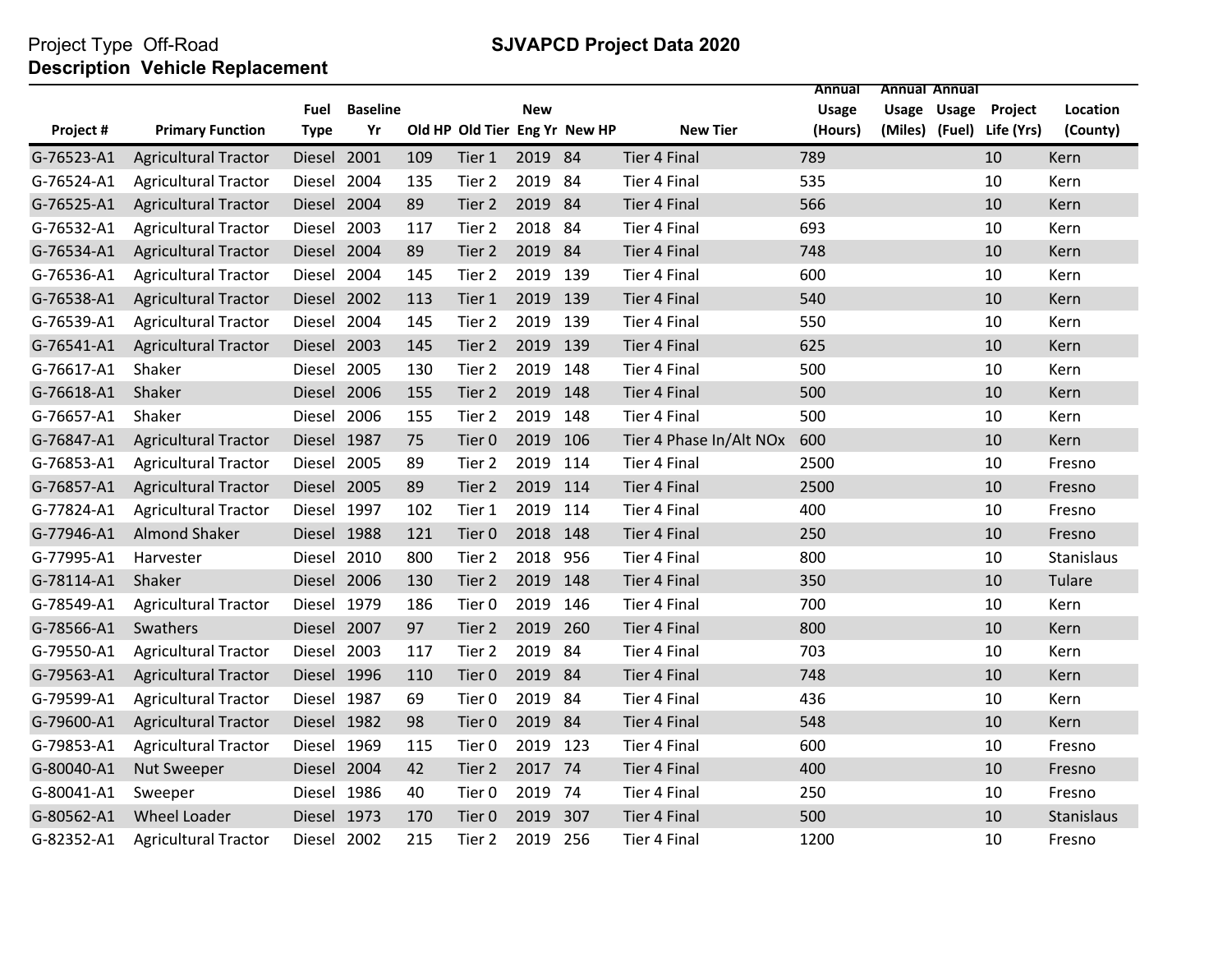|                  |                             |               |                 |     |        |            |                               |                 | Annual       | <b>Annual Annual</b> |             |            |                 |
|------------------|-----------------------------|---------------|-----------------|-----|--------|------------|-------------------------------|-----------------|--------------|----------------------|-------------|------------|-----------------|
|                  |                             | Fuel          | <b>Baseline</b> |     |        | <b>New</b> |                               |                 | <b>Usage</b> |                      | Usage Usage | Project    | <b>Location</b> |
| <b>Project #</b> | <b>Primary Function</b>     | Type          | Yr              |     |        |            | Old HP Old Tier Eng Yr New HP | <b>New Tier</b> | (Hours)      | (Miles)              | (Fuel)      | Life (Yrs) | (County)        |
| G-84261-A1       | Wheel Loader                | <b>Diesel</b> | 1991            | 157 | Tier 0 | 2019 164   |                               | Tier 4 Final    | 3000         |                      |             | 10         | Merced          |
| G-85058-A1       | <b>Swathers</b>             | Diesel        | 2005            | 185 | Tier 2 | 2018       | - 235                         | Tier 4 Final    | 800          |                      |             | 10         | Kern            |
| G-86000-A1       | <b>Agricultural Tractor</b> | <b>Diesel</b> | 2007            | 105 | Tier 2 | 2019       | - 123                         | Tier 4 Final    | 800          |                      |             | 10         | Fresno          |
| G-89491-A1       | Cotton Harvester            | Diesel 1991   |                 | 250 | Tier 0 | 2019       | 560                           | Tier 4 Final    | 550          |                      |             | 10         | Fresno          |
| G-89491-A1       | <b>Cotton Harvester</b>     | <b>Diesel</b> | 1995            | 250 | Tier 0 |            |                               |                 |              |                      |             |            | Fresno          |
| G-91234-A1       | <b>Agricultural Tractor</b> | Diesel 2005   |                 | 115 | Tier 2 | 2019 99    |                               | Tier 4 Final    | 1200         |                      |             | 10         | Kern            |
| G-91235-A1       | <b>Agricultural Tractor</b> | <b>Diesel</b> | 2005            | 115 | Tier 2 | 2019 99    |                               | Tier 4 Final    | 1200         |                      |             | 10         | Kern            |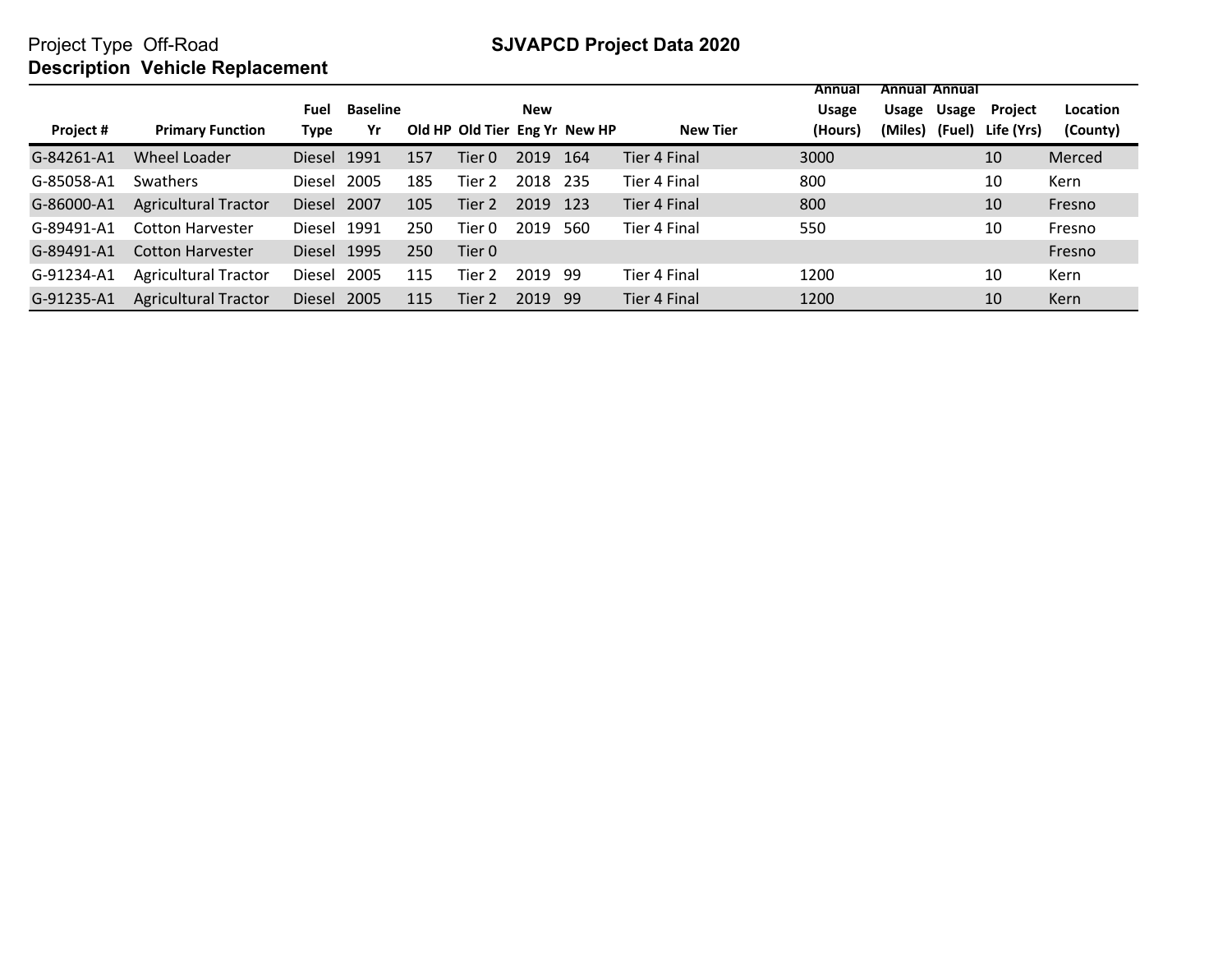### Project Type Off-Road **Description Engine Repower**

|                       |                         |                  | <b>Baseline</b> | -old      | <b>Old</b>      | <b>New</b>          |               |                     | <b>Annual Usage Annual Usage</b> |         | <b>Annual</b>       | <b>Project Life</b> | Location     |
|-----------------------|-------------------------|------------------|-----------------|-----------|-----------------|---------------------|---------------|---------------------|----------------------------------|---------|---------------------|---------------------|--------------|
| Project #             | <b>Primary Function</b> | <b>Fuel Type</b> | Yr              | <b>HP</b> | <b>Tier</b>     |                     | Eng Yr New HP | <b>New Tier</b>     | (Hours)                          | (Miles) | <b>Usage (Fuel)</b> | (Yrs)               | (County)     |
| C-38423-1-A1          | Dozer                   | <b>Diesel</b>    | 2000            | 305       |                 | Tier 1 2010 318     |               | Tier <sub>3</sub>   | 800                              |         |                     | 10                  | Merced       |
| C-38770-1-A1          | <b>Crawler Tractor</b>  | <b>Diesel</b>    | 1999            | 140       |                 | Tier 1 2010 182     |               | Tier <sub>3</sub>   | 1500                             |         |                     | 3                   | Fresno       |
| C-38770-2-A1          | <b>Crawler Tractor</b>  | <b>Diesel</b>    | 1989            | 165       |                 | Tier 0 2010 200     |               | Tier <sub>3</sub>   | 1500                             |         |                     | 3                   | <b>Kings</b> |
| C-38770-3-A1          | <b>Crawler Tractor</b>  | <b>Diesel</b>    | 1990            | 165       |                 | Tier 0 2010 200     |               | Tier 3              | 1500                             |         |                     | 3                   | Kings        |
| C-38770-4-A1          | <b>Crawler Tractor</b>  | <b>Diesel</b>    | 1995            | 180       |                 | Tier 0 2010         | 200           | Tier 3              | 1500                             |         |                     | 3                   | <b>Kings</b> |
| C-38770-5-A1          | <b>Crawler Tractor</b>  | <b>Diesel</b>    | 1988            | 165       |                 | Tier 0 2010         | 200           | Tier <sub>3</sub>   | 1500                             |         |                     | 3                   | Fresno       |
| C-38770-6-A1          | <b>Crawler Tractor</b>  | <b>Diesel</b>    | 1995            | 165       |                 | Tier 0 2019 200     |               | Tier <sub>3</sub>   | 1500                             |         |                     | 3                   | <b>Kings</b> |
| C-39126-11-A1         | Scraper                 | <b>Diesel</b>    | 2004            | 490       |                 | Tier 2 2010         | 475           | Tier <sub>3</sub>   | 2200                             |         |                     | 3                   | Fresno       |
| C-39126-12-A1 Scraper |                         | <b>Diesel</b>    | 2004            | 490       |                 | Tier 2 2010 475     |               | Tier <sub>3</sub>   | 2200                             |         |                     | 3                   | Fresno       |
| C-39126-13-A1 Scraper |                         | <b>Diesel</b>    | 2004            | 490       |                 | Tier 2 2010         | 475           | Tier <sub>3</sub>   | 2200                             |         |                     | 3                   | Fresno       |
| C-39126-14-A1 Scraper |                         | <b>Diesel</b>    | 2004            | 490       |                 | Tier 2 2010 475     |               | Tier <sub>3</sub>   | 2200                             |         |                     | 3                   | Fresno       |
| C-39126-15-A1 Scraper |                         | <b>Diesel</b>    | 2004            | 490       |                 | Tier 2 2010 475     |               | Tier <sub>3</sub>   | 2200                             |         |                     | 3                   | Fresno       |
| C-39126-16-A1 Scraper |                         | <b>Diesel</b>    | 1979            | 450       |                 | Tier 0 2010 475     |               | Tier 3              | 1500                             |         |                     | 3                   | Fresno       |
| C-39126-17-A1 Scraper |                         | <b>Diesel</b>    | 1978            | 450       |                 | Tier 0 2010         | 475           | Tier <sub>3</sub>   | 1500                             |         |                     | 3                   | Fresno       |
| C-39126-18-A1 Scraper |                         | <b>Diesel</b>    | 2004            | 490       |                 | Tier 2 2010 475     |               | Tier <sub>3</sub>   | 2200                             |         |                     | 3                   | Fresno       |
| C-39126-19-A1 Scraper |                         | <b>Diesel</b>    | 1978            | 450       |                 | Tier 0 2010 475     |               | Tier <sub>3</sub>   | 1500                             |         |                     | 3                   | Fresno       |
| C-39126-1-A1          | Scraper                 | <b>Diesel</b>    | 1983            | 450       |                 | Tier 0 2010 475     |               | Tier <sub>3</sub>   | 1500                             |         |                     | 3                   | Fresno       |
| C-39126-20-A1         | Scraper                 | <b>Diesel</b>    | 1977            | 450       |                 | Tier 0 2010 475     |               | Tier <sub>3</sub>   | 1500                             |         |                     | 3                   | Fresno       |
| C-39126-22-A1 Scraper |                         | <b>Diesel</b>    | 1976            | 450       |                 | Tier 0 2010 475     |               | Tier <sub>3</sub>   | 1500                             |         |                     | $\mathbf{3}$        | Fresno       |
| C-39126-23-A1 Scraper |                         | <b>Diesel</b>    | 1976            |           |                 | 450 Tier 0 2010 475 |               | Tier <sub>3</sub>   | 1500                             |         |                     | 3                   | Merced       |
| C-39126-24-A1 Scraper |                         | <b>Diesel</b>    | 2004            | 490       |                 | Tier 2 2010 475     |               | Tier <sub>3</sub>   | 2200                             |         |                     | 3                   | Fresno       |
| C-39126-2-A1          | Scraper                 | <b>Diesel</b>    | 1980            |           |                 | 450 Tier 0 2019 475 |               | Tier 3              | 1500                             |         |                     | 3                   | Merced       |
| C-39126-4-A1          | Scraper                 | <b>Diesel</b>    | 2004            | 490       |                 | Tier 2 2010 475     |               | Tier <sub>3</sub>   | 2200                             |         |                     | 3                   | Fresno       |
| C-39126-5-A1          | Scraper                 | <b>Diesel</b>    | 1978            | 450       |                 | Tier 0 2010         | 475           | Tier 3              | 1500                             |         |                     | 3                   | Fresno       |
| C-39126-6-A1          | Scraper                 | <b>Diesel</b>    | 1979            | 450       |                 | Tier 0 2010 475     |               | Tier <sub>3</sub>   | 1500                             |         |                     | 3                   | Fresno       |
| C-39126-7-A1          | Scraper                 | <b>Diesel</b>    | 1980            | 450       |                 | Tier 0 2010 475     |               | Tier <sub>3</sub>   | 1500                             |         |                     | 3                   | Fresno       |
| C-39126-8-A1          | Scraper                 | <b>Diesel</b>    | 1980            | 450       |                 | Tier 0 2010 475     |               | Tier <sub>3</sub>   | 1500                             |         |                     | 3                   | Fresno       |
| C-39126-9-A1          | Scraper                 | <b>Diesel</b>    | 1979            | 450       |                 | Tier 0 2010         | 475           | Tier <sub>3</sub>   | 1500                             |         |                     | 3                   | Fresno       |
| C-58394-1-A1          | Excavator               | <b>Diesel</b>    | 1991            | 542       | Tier 0 2017     |                     | 690           | <b>Tier 4 Final</b> | 1800                             |         |                     | 3                   | Fresno       |
| C-58395-1-A1          | Excavator               | <b>Diesel</b>    | 1998            |           | 641 Tier 1 2017 |                     | 690           | <b>Tier 4 Final</b> | 1600                             |         |                     | $\overline{2}$      | Fresno       |
| C-63226-1-A1          | Scraper                 | <b>Diesel</b>    | 2004            | 360       |                 | Tier 2 2018         | 355           | <b>Tier 4 Final</b> | 1700                             |         |                     | 3                   | Kern         |
| C-63231-1-A1          | Scraper                 | <b>Diesel</b>    | 2004            | 360       |                 | Tier 2 2018         | 355           | <b>Tier 4 Final</b> | 2000                             |         |                     | 3                   | Kern         |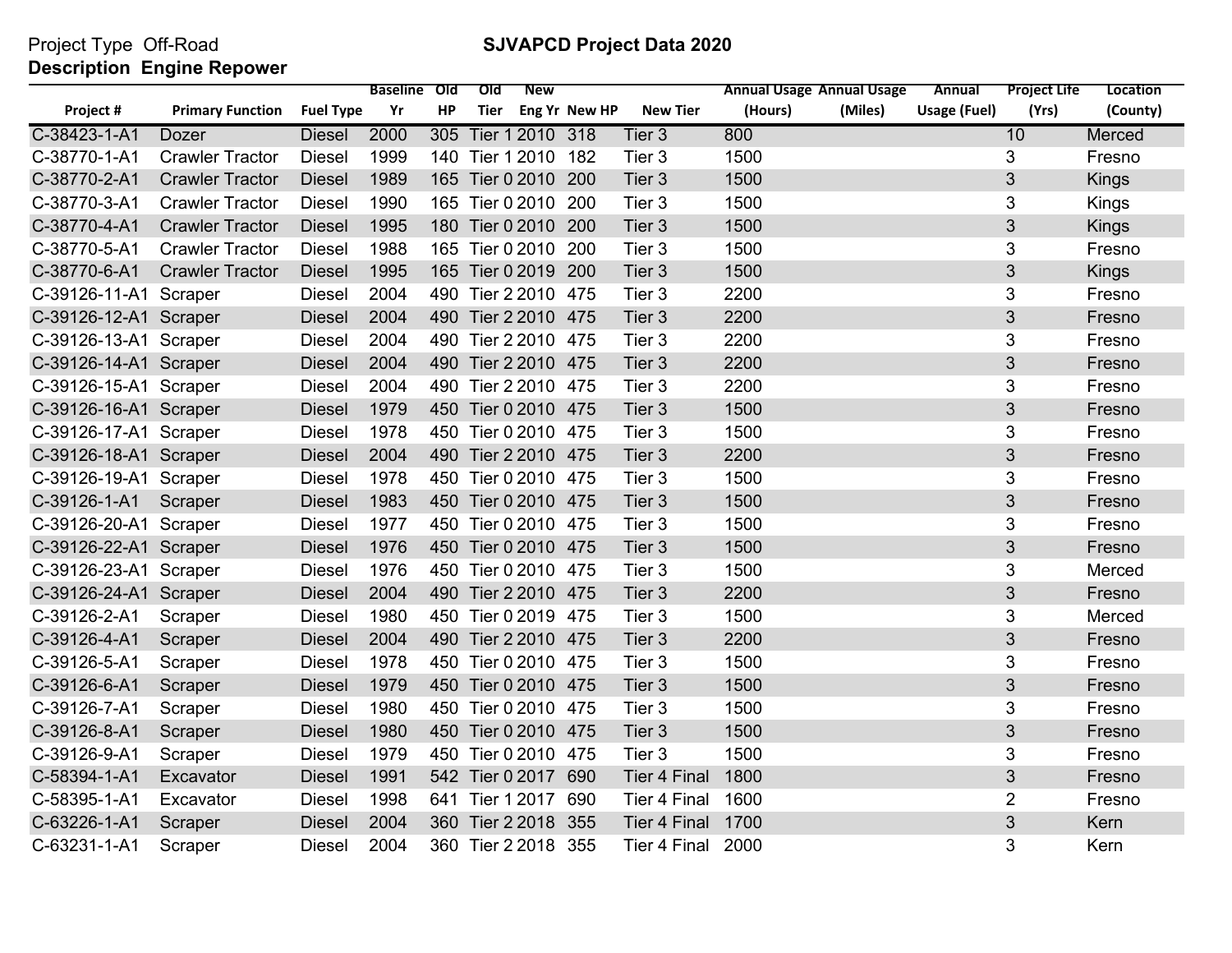### Project Type Off-Road **Description Engine Repower**

|              |                                  |                  | <b>Baseline</b> | old.       | old. | <b>New</b>          |               |                     | <b>Annual Usage Annual Usage</b> |         | Annual       | <b>Project Life</b> | Location    |
|--------------|----------------------------------|------------------|-----------------|------------|------|---------------------|---------------|---------------------|----------------------------------|---------|--------------|---------------------|-------------|
| Project #    | <b>Primary Function</b>          | <b>Fuel Type</b> | Yr              | HP         | Tier |                     | Eng Yr New HP | <b>New Tier</b>     | (Hours)                          | (Miles) | Usage (Fuel) | (Yrs)               | (County)    |
| C-63234-1-A1 | Scraper                          | <b>Diesel</b>    | 2004            | <b>360</b> |      | Tier 2 2018 355     |               | <b>Tier 4 Final</b> | 1200                             |         |              | 3                   | Kern        |
| C-63255-1-A1 | Scraper                          | <b>Diesel</b>    | 2004            | 360        |      | Tier 2 2018         | 355           | Tier 4 Final        | 1300                             |         |              | 3                   | Kern        |
| C-64338-1-A1 | <b>Other Agricultural Diesel</b> |                  | 1996            | 570        |      | Tier 1 2010         | 579           | Tier 3              | 1800                             |         |              |                     | San Joaquin |
| G-67349-A1   | <b>Other Agricultural Diesel</b> |                  | 1991            | 520        |      | Tier 0 2019 432     |               | Tier 3              | 1000                             |         |              |                     | Merced      |
| G-75078-A1   | <b>Crawler Dozer</b>             | <b>Diesel</b>    | 1984            |            |      | 460 Tier 0 2010 410 |               | Tier 3              | 1200                             |         |              | 3                   | Fresno      |
| G-75079-A1   | <b>Crawler Dozer</b>             | <b>Diesel</b>    | 1987            | 370        |      | Tier 0 2010         | -365          | Tier 3              | 1875                             |         |              | 3                   | Fresno      |
| G-75081-A1   | Tractor                          | <b>Diesel</b>    | 1989            |            |      | 370 Tier 0 2010 365 |               | Tier 3              | 1000                             |         |              | 3                   | Fresno      |
| G-75082-A1   | <b>Crawler Tractor</b>           | Diesel           | 1986            | 460        |      | Tier 0 2010         | 410           | Tier 3              | 1200                             |         |              | 3                   | Fresno      |
| G-75084-A1   | Grader                           | <b>Diesel</b>    | 1997            | 150        |      | Tier 1 2010         | 182           | Tier 3              | 1400                             |         |              | 3                   | Fresno      |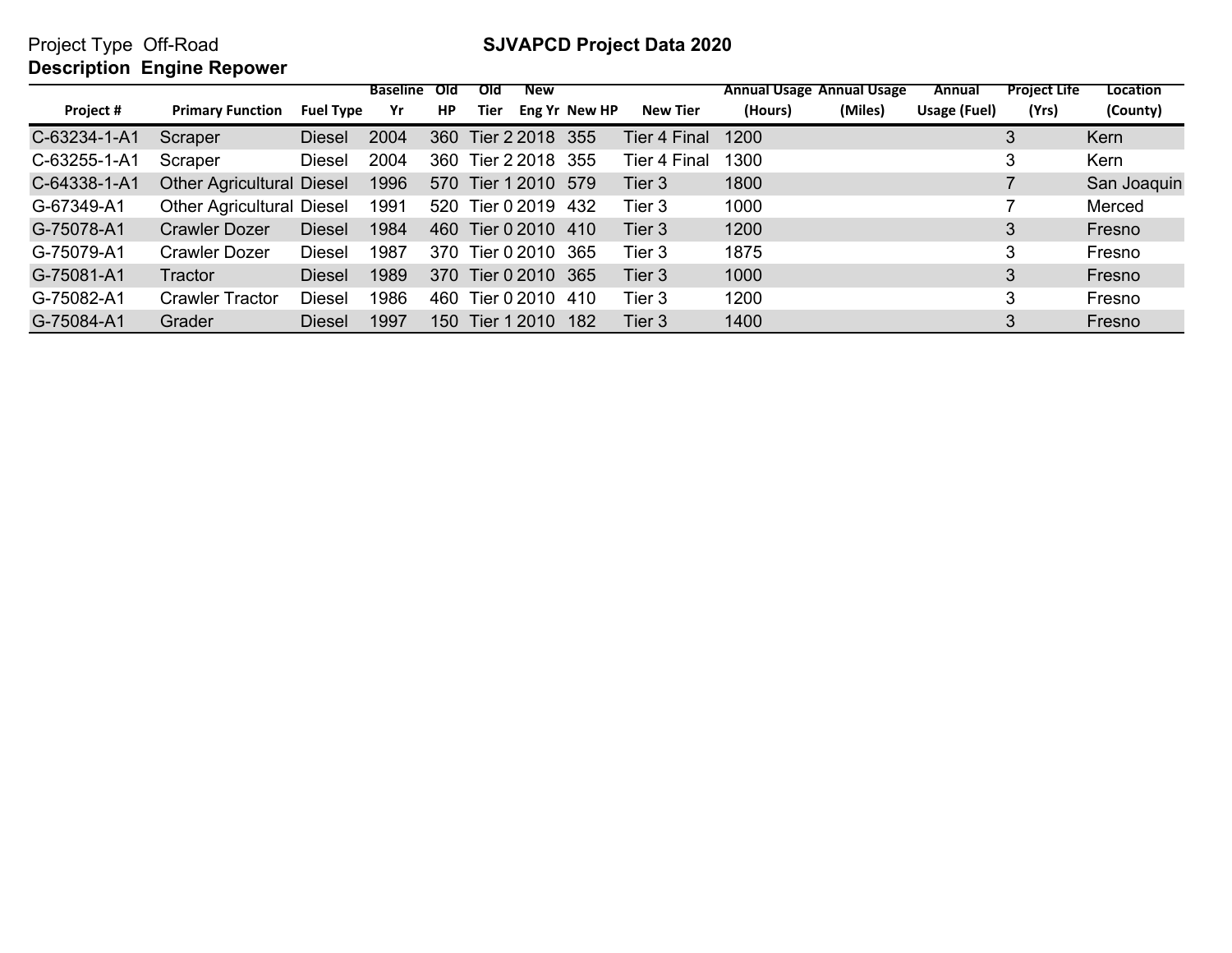### Project Type Ag Engine **Description Diesel to Diesel**

|           |                                                                          |      |     |             |      |     |                   | Annual       | Annual       | Annual                  | <b>Project</b> | Location |
|-----------|--------------------------------------------------------------------------|------|-----|-------------|------|-----|-------------------|--------------|--------------|-------------------------|----------------|----------|
| Project # | Primary Function Fuel Type Baseline Yr Old HP Old Tier New Eng Yr New HP |      |     |             |      |     | <b>New Tier</b>   | <b>Usage</b> | <b>Usage</b> | Usage (Fuel) Life (Yrs) |                | (County) |
|           | C-58715-1-A1 Irrigation Pump Diesel                                      | 2010 | 173 | Tier 3 2018 |      | 174 | Tier 4 Final 2500 |              |              |                         |                | Fresno   |
|           | C-64091-1-A1 Irrigation Pump Diesel                                      | 2011 | 174 | Tier 3      | 2018 | 174 | Tier 4 Final 2000 |              |              |                         |                | Kings    |
|           | C-64092-1-A1 Irrigation Pump Diesel                                      | 2010 | 127 | Tier 3 2018 |      | 174 | Tier 4 Final 2000 |              |              |                         |                | Kings    |
|           | C-64093-1-A1 Irrigation Pump Diesel                                      | 2007 | 174 | Tier 3 2018 |      | 174 | Tier 4 Final 2000 |              |              |                         |                | Kings    |
|           | C-64094-1-A1 Irrigation Pump Diesel                                      | 2009 | 174 | Tier 3 2018 |      | 174 | Tier 4 Final 2000 |              |              |                         |                | Kings    |
|           | C-64095-1-A1 Irrigation Pump Diesel                                      | 2009 | 174 | Tier 3 2018 |      | 174 | Tier 4 Final 2000 |              |              |                         |                | Kings    |
|           | C-64096-1-A1 Irrigation Pump Diesel                                      | 2009 | 174 | Tier 3 2018 |      | 174 | Tier 4 Final 2000 |              |              |                         |                | Kings    |
|           | C-64101-1-A1 Irrigation Pump Diesel                                      | 2009 | 174 | Tier 3      | 2018 | 174 | Tier 4 Final 2000 |              |              |                         |                | Kings    |
|           | C-64140-1-A1 Irrigation Pump Diesel                                      | 2010 | 174 | Tier 3 2018 |      | 174 | Tier 4 Final 2000 |              |              |                         |                | Kings    |
|           | C-64778-1-A1 Irrigation Pump Diesel                                      | 2007 | 155 | Tier 3      | 2018 | 140 | Tier 4 Final 3000 |              |              |                         |                | Fresno   |
|           | C-64780-1-A1 Irrigation Pump Diesel                                      | 2007 | 155 | Tier 3 2018 |      | 140 | Tier 4 Final 3000 |              |              |                         |                | Fresno   |
|           | C-64781-1-A1 Irrigation Pump Diesel                                      | 2007 | 155 | Tier 3      | 2018 | 130 | Tier 4 Final 3000 |              |              |                         |                | Fresno   |
|           | C-65113-1-A1 Irrigation Pump Diesel                                      | 2010 | 115 | Tier 3 2018 |      | 115 | Tier 4 Final 5700 |              |              |                         |                | Kern     |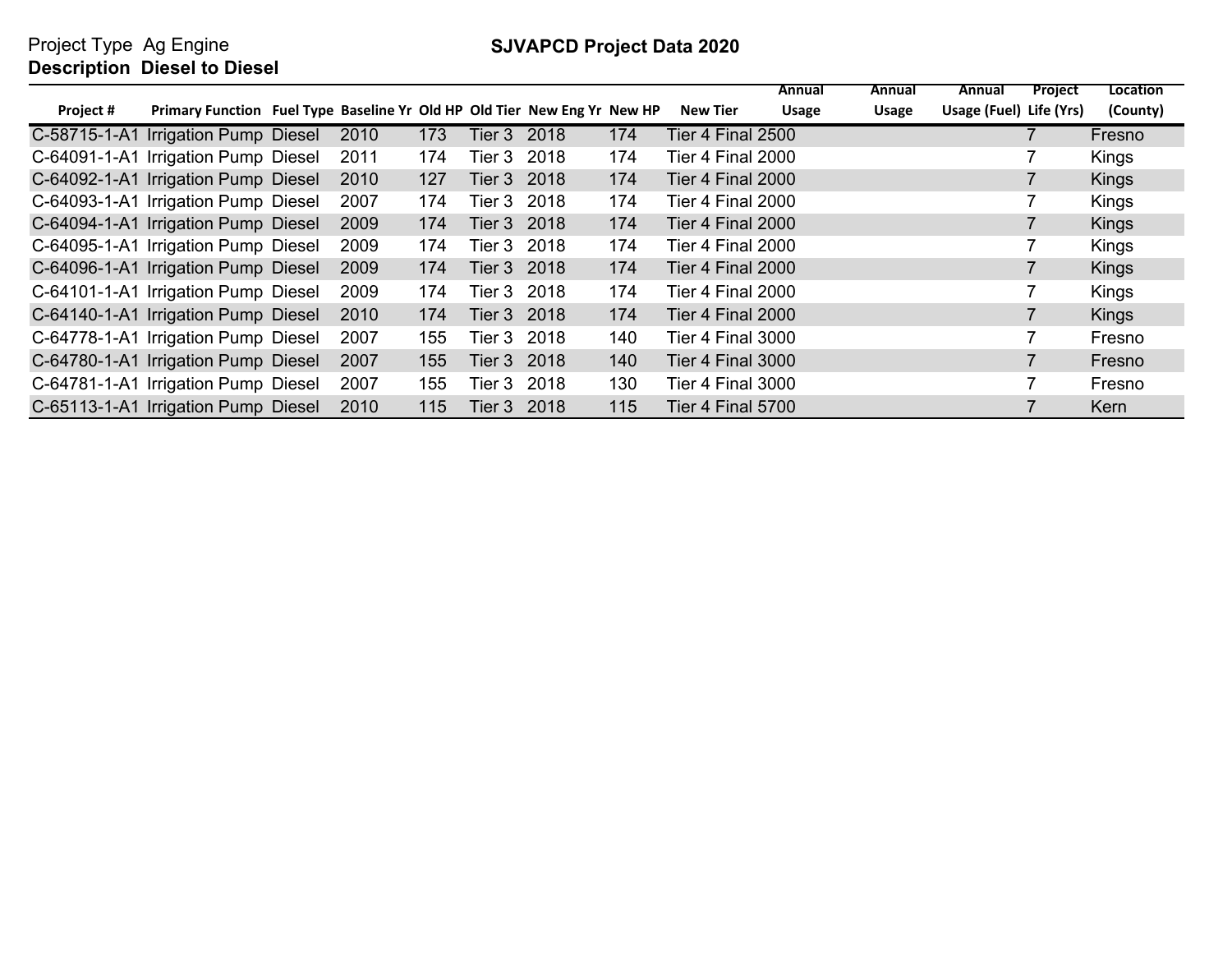# Project Type Ag Engine

# **SJVAPCD Project Data 2020**

### **Description Diesel to Electric**

|                  |                                   |        | <b>Baseline</b> |     |        | New  |     |                                        | Annual       | Annual       | Annual                  | Proiect | Location |
|------------------|-----------------------------------|--------|-----------------|-----|--------|------|-----|----------------------------------------|--------------|--------------|-------------------------|---------|----------|
| <b>Project #</b> | <b>Primary Function Fuel Type</b> |        | Yr              |     |        |      |     | Old HP Old Tier Eng Yr New HP New Tier | <b>Usage</b> | <b>Usage</b> | Usage (Fuel) Life (Yrs) |         | (County) |
|                  | C-64661-1-A1 Irrigation Pump      | Diesel | 2010            | 385 | Tier 3 | 2018 | 300 |                                        | 1500         |              |                         |         | Kern     |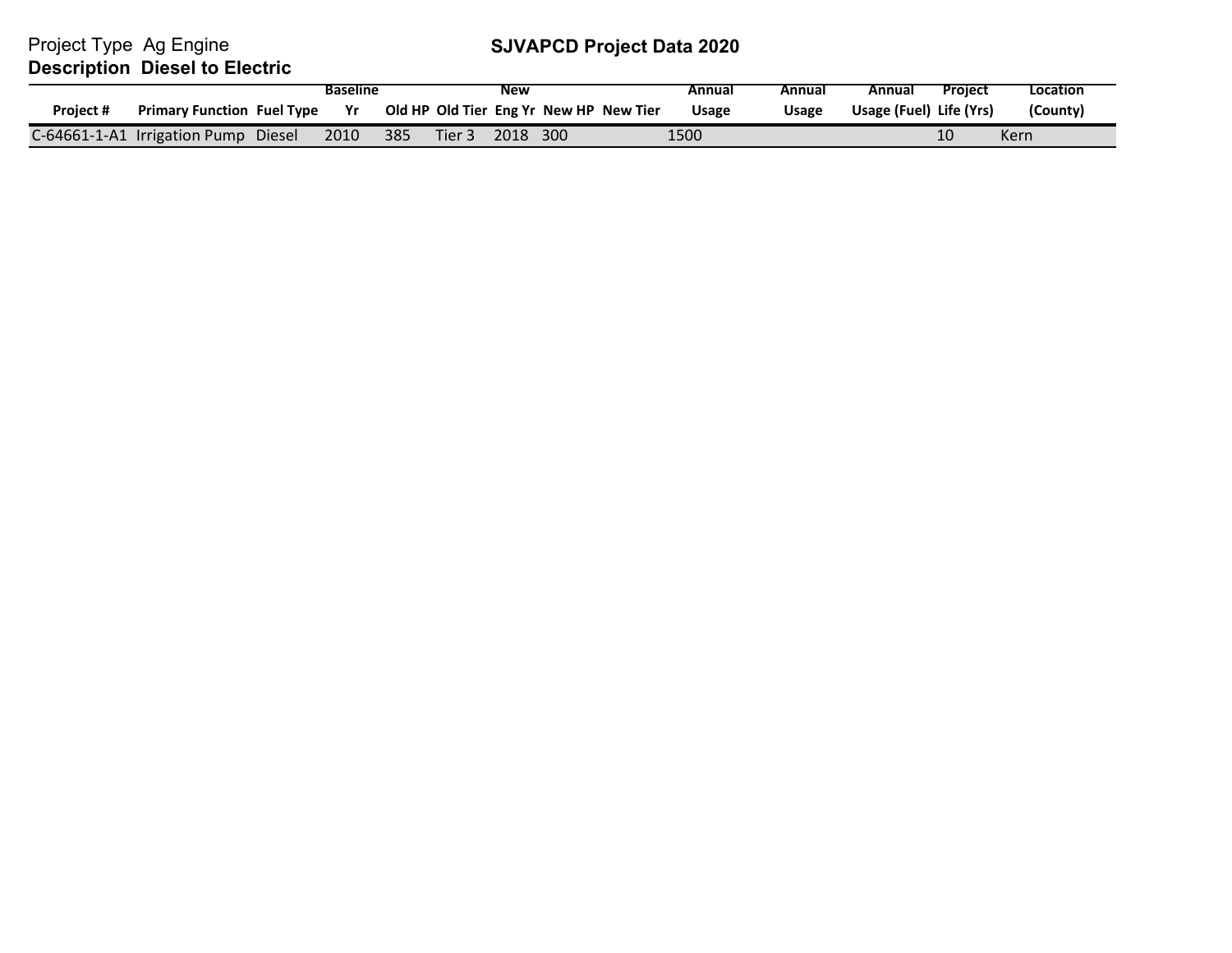### Project Type Locomotive **Description Replacement**

|                  |                                                                                  |                  | <b>Baseline</b> | Old | Old. | <b>New</b> | <b>New</b> |                                    | Annual       | Annual       | <b>Annual Usage Project Life</b> |       | Location    |
|------------------|----------------------------------------------------------------------------------|------------------|-----------------|-----|------|------------|------------|------------------------------------|--------------|--------------|----------------------------------|-------|-------------|
| <b>Project #</b> | <b>Primary Function</b>                                                          | <b>Fuel Type</b> | Yr              | HP  | Tier | Eng Yr HP  |            | <b>New Tier</b>                    | <b>Usage</b> | <b>Usage</b> | (Fuel)                           | (Yrs) | (County)    |
|                  | C-52711-1A Switcher (Locomotive) Diesel 1984 3300 Tier 0 2018 2414 Tier 4 Final  |                  |                 |     |      |            |            |                                    |              |              | 26673                            | 15    | San Joaquin |
|                  | C-52712-1A Switcher (Locomotive) Diesel 1963 1350 Tier 0 2017 1050 Tier 4 Final  |                  |                 |     |      |            |            |                                    |              |              | 15500                            | 15    | San Joaquin |
|                  | C-56713-1-A Switcher (Locomotive) Diesel 1964 1800 Tier 0 2018 2414 Tier 4 Final |                  |                 |     |      |            |            |                                    |              |              | 16724                            | 15    | Kern        |
|                  | C-56714-1-A Switcher (Locomotive) Diesel 1964 1800 Tier 0 2018 2414 Tier 4 Final |                  |                 |     |      |            |            |                                    |              |              | 21766                            | 15    | Kern        |
|                  | C-56715-1-A Switcher (Locomotive) Diesel 1964 1800 Tier 0 2019 2414 Tier 4 Final |                  |                 |     |      |            |            |                                    |              |              | 20386                            | 15    | Kern        |
|                  | C-56716-1-A Switcher (Locomotive) Diesel 1977                                    |                  |                 |     |      |            |            | 2000 Tier 0 2018 2414 Tier 4 Final |              |              | 20386                            | 15    | Kern        |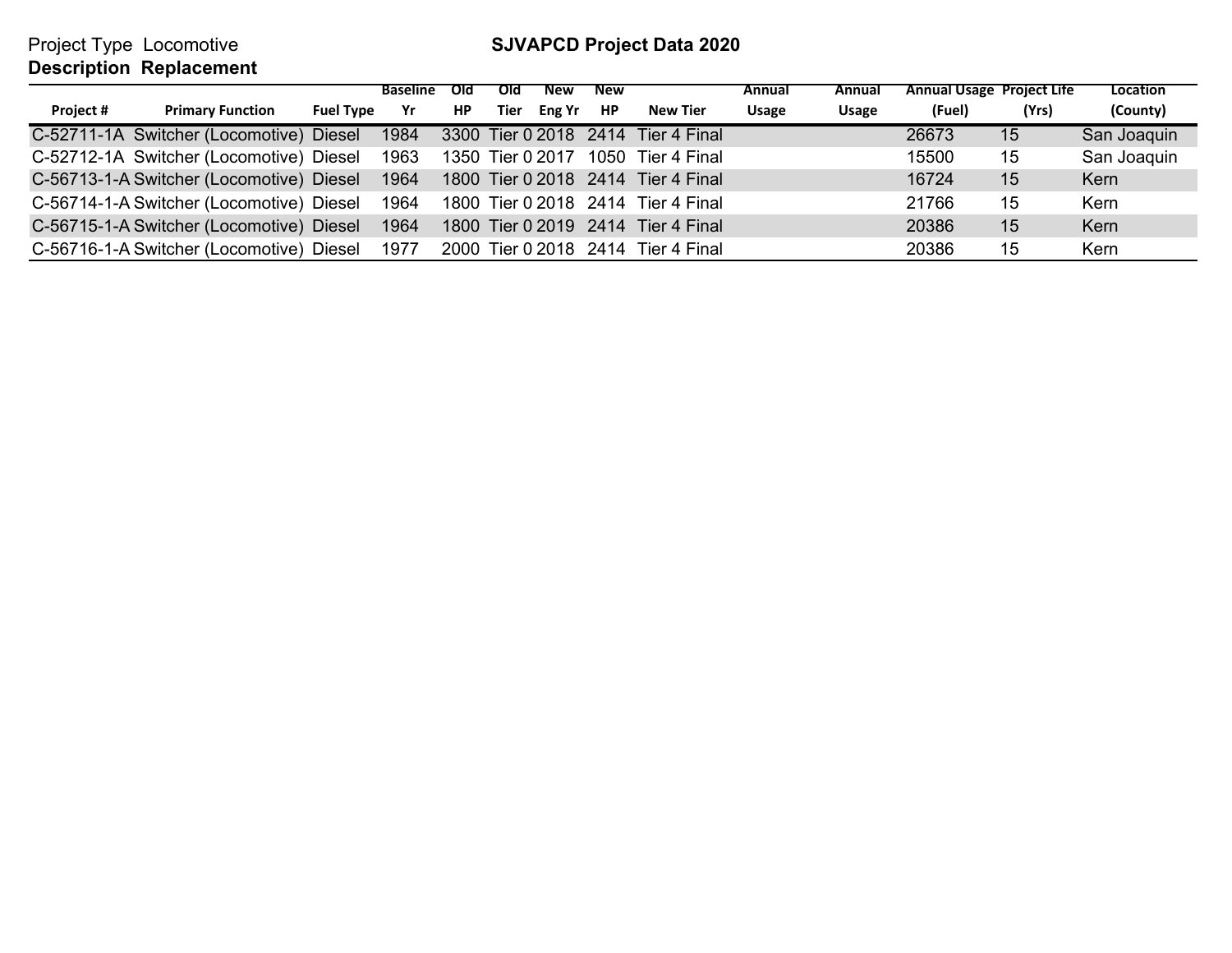Project Type Locomotive

### **SJVAPCD Project Data 2020**

### **Description Engine Repower**

|                      | Primary         |                  | <b>Baseline</b> |           | Old  | <b>New</b> |               |                   | <b>Annual Usage</b> | Annual       | <b>Annual Usage Project Life</b> |       | Location       |
|----------------------|-----------------|------------------|-----------------|-----------|------|------------|---------------|-------------------|---------------------|--------------|----------------------------------|-------|----------------|
| <b>Project #</b>     | <b>Function</b> | <b>Fuel Type</b> | Vr.             | Old HP    | Tier |            | Eng Yr New HP | New Tier          | (Hours)             | <b>Usage</b> | (Fuel)                           | (Yrs) | (County)       |
| C-54665-1A Passenger |                 | <b>Diesel</b>    |                 | 1997 3200 |      | 2019       |               | 4400 Tier 4 Final |                     |              | 68800                            |       | 20 San Joaquin |
| C-54665-2A Passenger |                 | Diesel           |                 | 2006 3000 |      | 2019       |               | 4400 Tier 4 Final |                     |              | 68800                            |       | 20 San Joaquin |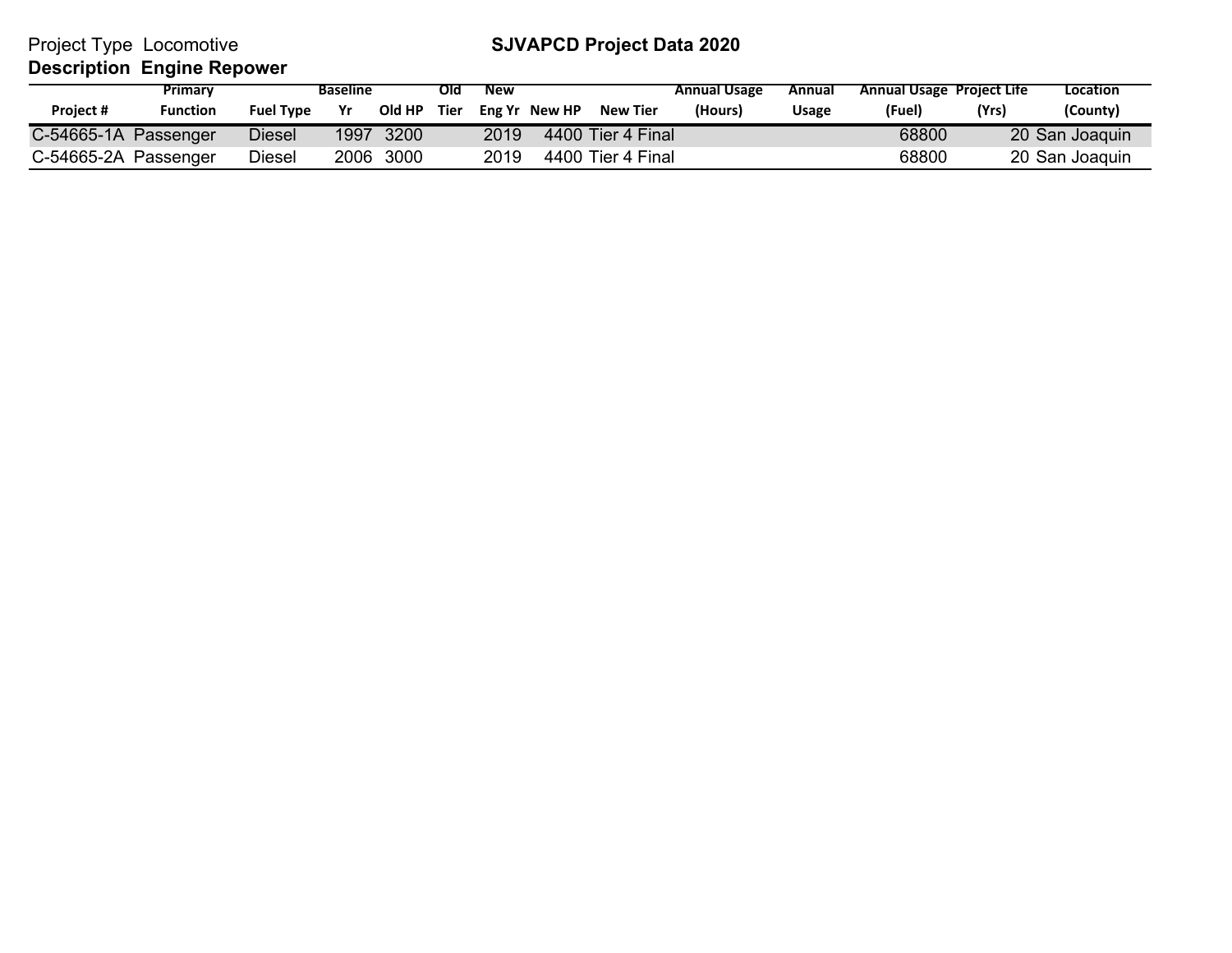### Project Type On-Road Prop 1B **Description Vehicle Replacement**

|                         |                                                   | Fuel          | <b>Baselin</b> | Old | Old  | New Eng | <b>New</b> | <b>New</b> | Annual       | Annual        | Annual       | <b>Project</b> | Location    |
|-------------------------|---------------------------------------------------|---------------|----------------|-----|------|---------|------------|------------|--------------|---------------|--------------|----------------|-------------|
| <b>Project #</b>        | <b>Primary Function</b>                           | Type          | e Yr           | HP  | Tier | Yr      | <b>HP</b>  | Tier       | <b>Usage</b> | Usage (Miles) | Usage (Fuel) | Life (Yrs)     | (County)    |
| C-44412-1A Agricultural |                                                   | <b>Diesel</b> | 2008           | 450 |      | 2018    | 400        |            |              | 84934         |              | 5              | Fresno      |
|                         | C-55906-1A General On-Road Heavy Duty Diesel      |               | 1999           | 370 |      | 2018    | 320        |            |              | 45360         |              | 5              | San Joaquin |
|                         | C-55907-1A General On-Road Heavy Duty Diesel      |               | 1999           | 280 |      | 2018    | 320        |            |              | 100740        |              | 5              | San Joaquin |
|                         | C-55908-1A General On-Road Heavy Duty Diesel      |               | 2000           | 455 |      | 2018    | 320        |            |              | 38590         |              | 5              | San Joaquin |
|                         | C-55910-1A General On-Road Heavy Duty Diesel 2000 |               |                | 330 |      | 2018    | 320        |            |              | 26455         |              | 5              | San Joaquin |
|                         | C-55911-1A General On-Road Heavy Duty Diesel      |               | 2000           | 330 |      | 2018    | 320        |            |              | 31360         |              | 5              | San Joaquin |
|                         | C-55989-1A General On-Road Heavy Duty Diesel      |               | 2006           | 370 |      | 2018    | 320        |            |              | 82866         |              | 5              | San Joaquin |
|                         | C-55994-1A General On-Road Heavy Duty Diesel      |               | 2006           | 370 |      | 2018    | 320        |            |              | 62417         |              | 5              | San Joaquin |
|                         | C-56034-1A General On-Road Heavy Duty Diesel      |               | 2006           | 370 |      | 2018    | 320        |            |              | 55749         |              | 5              | San Joaquin |
|                         | C-56404-1A Long Haul Trucking                     | <b>Diesel</b> | 1999           | 500 |      | 2019    | 400        |            |              | 110639        |              | 5              | Kern        |
| C-56562-1A Other        |                                                   | <b>Diesel</b> | 2004           | 450 |      | 2018    | 400        |            |              | 26700         |              | 5              | Fresno      |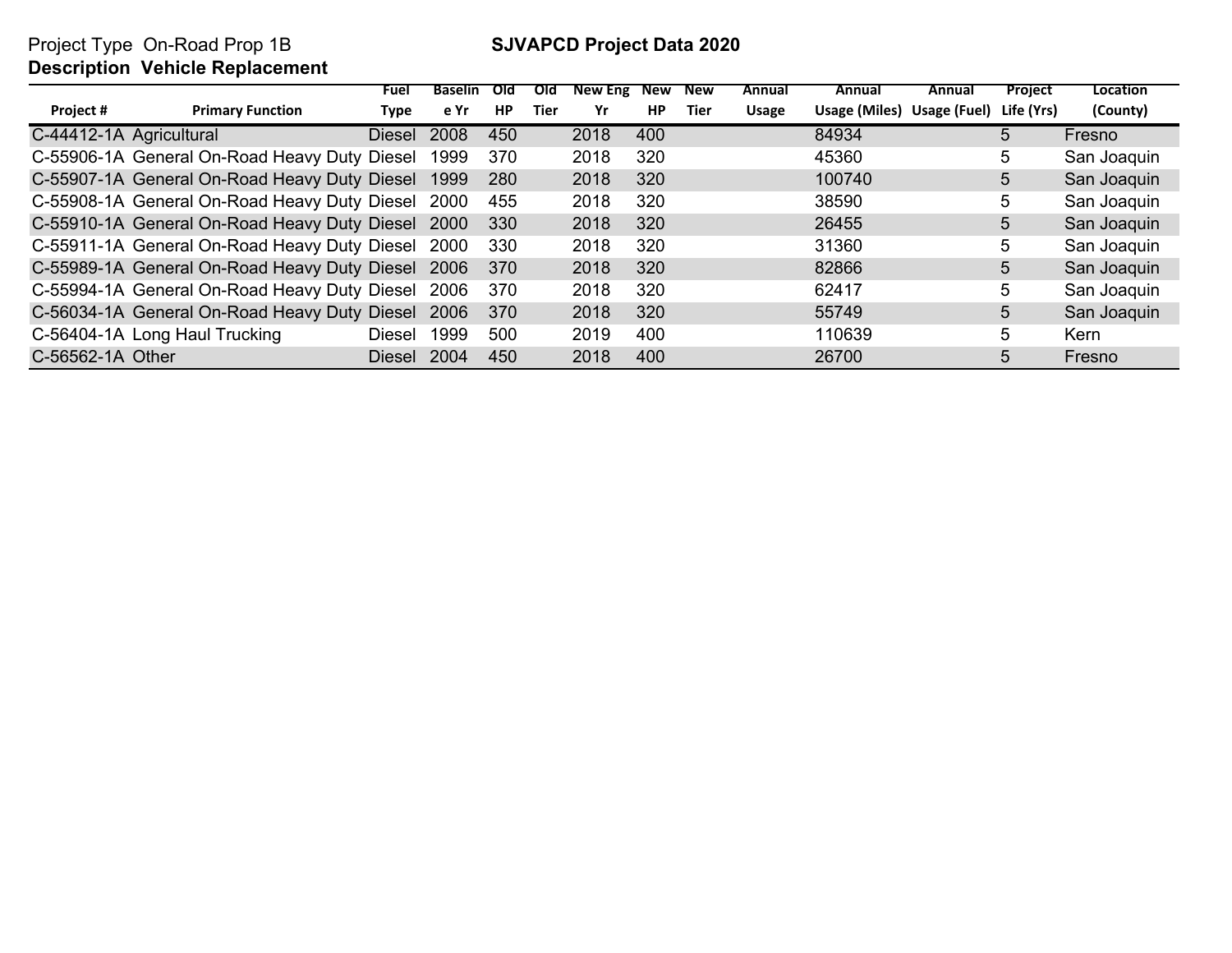### **SJVAPCD Project Data 2020**

### Project Type Prop 1B **Description Locomotive Replacement**

|                        |                         |                  | <b>Baseline</b> |      |             | New |                               |                 | Annual | Annual                                         | Annual |    | <b>Project Location</b> |
|------------------------|-------------------------|------------------|-----------------|------|-------------|-----|-------------------------------|-----------------|--------|------------------------------------------------|--------|----|-------------------------|
| Project#               | <b>Primary Function</b> | <b>Fuel Type</b> | Yr              |      |             |     | Old HP Old Tier Eng Yr New HP | <b>New Tier</b> | Usage  | Usage (Miles) Usage (Fuel) Life (Yrs) (County) |        |    |                         |
| C-56766-1-A1 Line Haul |                         | Diesel           | 2005            | 4400 | Tier 2 2019 |     | 4400                          | Tier 4 Final    |        |                                                | 173785 | 15 | Fresno                  |
| C-56768-1-A1 Line Haul |                         | Diesel           | 2005            | 4400 | Tier 2 2019 |     | 4400                          | Tier 4 Final    |        |                                                | 173785 | 15 | Fresno                  |
| C-56769-1-A1 Line Haul |                         | Diesel           | 2005            | 4400 | Tier 2 2019 |     | 4400                          | Tier 4 Final    |        |                                                | 173785 | 15 | Fresno                  |
| C-56770-1-A1 Line Haul |                         | Diesel           | 2005            | 4400 | Tier 2 2019 |     | 4400                          | Tier 4 Final    |        |                                                | 173785 | 15 | Fresno                  |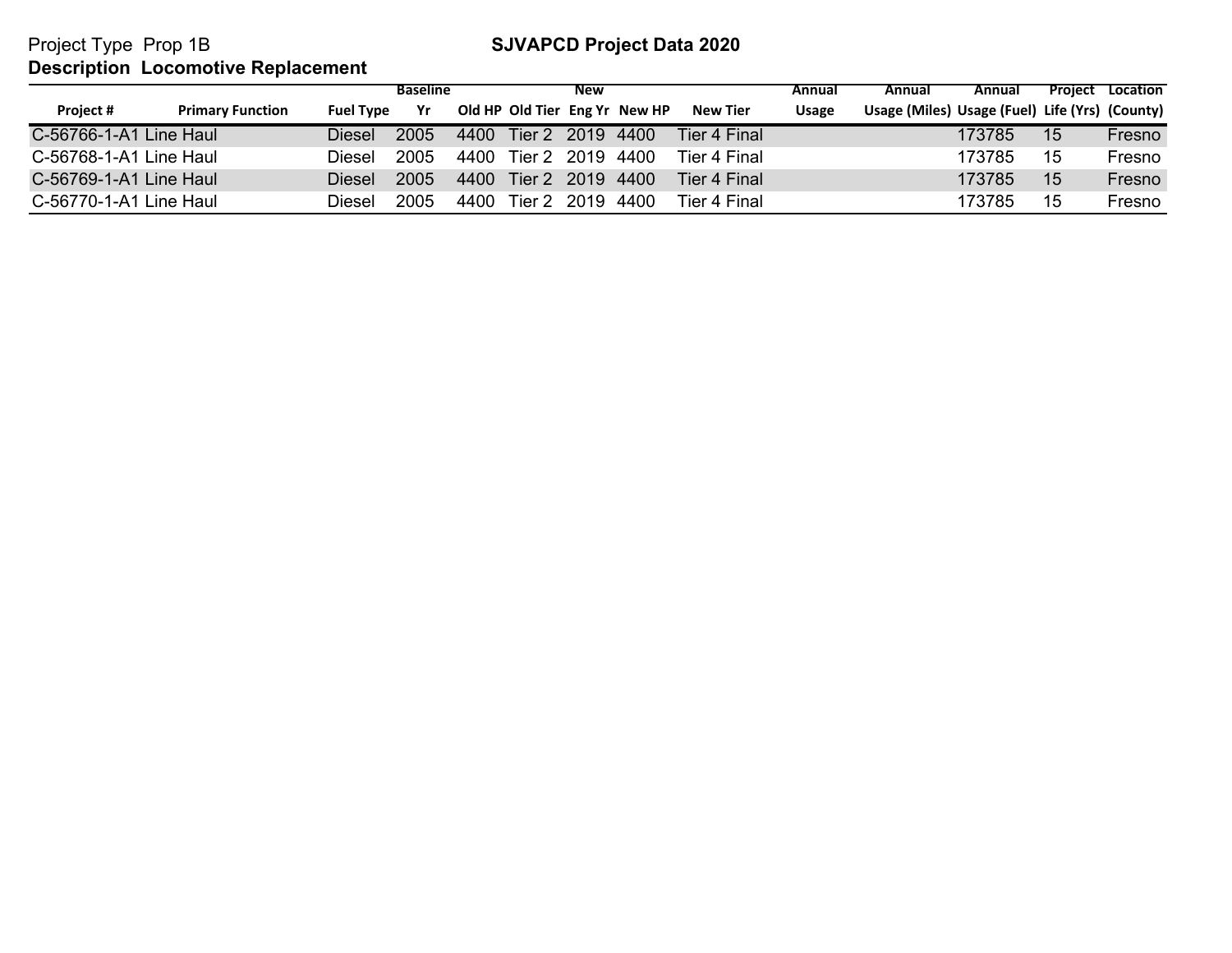|  |  |  | <b>Description Ag Truck Replacement</b> |
|--|--|--|-----------------------------------------|
|--|--|--|-----------------------------------------|

|                        | <b>Primary</b>         |                  | <b>Baselin</b> |                 | <b>New Eng</b> |                 | Annual       | Annual       | <b>Annual</b> | Project        | <b>Location</b>   |
|------------------------|------------------------|------------------|----------------|-----------------|----------------|-----------------|--------------|--------------|---------------|----------------|-------------------|
| Project #              | <b>Function</b>        | <b>Fuel Type</b> | e Yr           | Old HP Old Tier | Yr             | New HP New Tier | <b>Usage</b> | <b>Usage</b> | Usage (Fuel)  | Life (Yrs)     | (County)          |
| G-68990-A Agricultural |                        | <b>Diesel</b>    | 2007           | 370             | 2018           | 370             |              | 29309        |               | 3              | San Joaquin       |
| G-68962-A Agricultural |                        | <b>Diesel</b>    | 2007           | 370             | 2018           | 370             |              | 28164        |               | 3              | San Joaquin       |
| G-68899-A Agricultural |                        | <b>Diesel</b>    | 2007           | 370             | 2018           | 370             |              | 36315        |               | 3              | San Joaquin       |
| G-68953-A Agricultural |                        | <b>Diesel</b>    | 2007           | 370             | 2018           | 370             |              | 35393        |               | 3              | San Joaquin       |
| G-68910-A Agricultural |                        | <b>Diesel</b>    | 2007           | 370             | 2018           | 370             |              | 16352        |               | 3              | San Joaquin       |
| G-70798-A Agricultural |                        | <b>Diesel</b>    | 1997           | 330             | 2014           | 450             |              | 79454        |               | 3              | Fresno            |
| G-69890-A Agricultural |                        | <b>Diesel</b>    | 1998           | 330             | 2014           | 450             |              | 23039        |               | 3              | Fresno            |
| G-69878-A Agricultural |                        | <b>Diesel</b>    | 1998           | 330             | 2014           | 450             |              | 27247        |               | 3              | Fresno            |
|                        | G-70801-A Agricultural | <b>Diesel</b>    | 1998           | 330             | 2014           | 450             |              | 20647        |               | 3              | Fresno            |
| G-70793-A Agricultural |                        | <b>Diesel</b>    | 2007           | 338             | 2014           | 500             |              | 13259        |               | 3              | Fresno            |
|                        | G-69886-A Agricultural | <b>Diesel</b>    | 2007           | 338             | 2014           | 450             |              | 23760        |               | 3              | Fresno            |
| G-69887-A Agricultural |                        | <b>Diesel</b>    | 2007           | 338             | 2014           | 450             |              | 20523        |               | 3              | Fresno            |
| G-69884-A Agricultural |                        | <b>Diesel</b>    | 2007           | 338             | 2014           | 450             |              | 22318        |               | 3              | Fresno            |
| G-69881-A Agricultural |                        | <b>Diesel</b>    | 2007           | 338             | 2014           | 450             |              | 21850        |               | 3              | Fresno            |
| G-69889-A Agricultural |                        | <b>Diesel</b>    | 2007           | 338             | 2014           | 450             |              | 7324         |               | $\mathfrak{S}$ | Fresno            |
| G-68972-A Agricultural |                        | <b>Diesel</b>    | 2007           | 370             | 2019           | 370             |              | 31786        |               | 3              | San Joaquin       |
| G-68965-A Agricultural |                        | <b>Diesel</b>    | 2007           | 370             | 2018           | 370             |              | 30158        |               | $\mathfrak{S}$ | San Joaquin       |
| G-68956-A Agricultural |                        | <b>Diesel</b>    | 2007           | 370             | 2018           | 370             |              | 28337        |               | 3              | San Joaquin       |
| G-68906-A Agricultural |                        | <b>Diesel</b>    | 2007           | 370             | 2018           | 370             |              | 30750        |               | 3              | San Joaquin       |
|                        | G-68968-A Agricultural | <b>Diesel</b>    | 2007           | 370             | 2018           | 370             |              | 35328        |               | 3              | San Joaquin       |
|                        | G-68959-A Agricultural | <b>Diesel</b>    | 2007           | 370             | 2018           | 370             |              | 24631        |               | 3              | San Joaquin       |
| G-70082-A Agricultural |                        | <b>Diesel</b>    | 2000           | 330             | 2014           | 425             |              | 859          |               | 3              | San Joaquin       |
| G-70185-A Agricultural |                        | <b>Diesel</b>    | 2002           | 380             | 2018           | 425             |              | 225          |               | 3              | Merced            |
| G-70062-A Agricultural |                        | <b>Diesel</b>    | 2003           | 350             | 2018           | 425             |              | 943          |               | 3              | <b>Stanislaus</b> |
| G-70474-A Agricultural |                        | <b>Diesel</b>    | 2002           | 355             | 2018           | 425             |              | 2539         |               | 3              | Merced            |
| G-70271-A Agricultural |                        | <b>Diesel</b>    | 1988           | 550             | 2019           | 605             |              | 252          |               | 3              | Madera            |
| G-70266-A Agricultural |                        | <b>Diesel</b>    | 2000           | 475             | 2019           | 565             |              | 5862         |               | 3              | Madera            |
| G-71779-A Agricultural |                        | <b>Diesel</b>    | 2000           | 355             | 2017           | 525             |              | 12657        |               | 3              | Fresno            |
| G-71778-A Agricultural |                        | <b>Diesel</b>    | 1990           | 300             | 2017           | 525             |              | 1050         |               | 3              | Fresno            |
| G-71008-A Agricultural |                        | <b>Diesel</b>    | 1990           | 180             | 2018           | 200             |              | 6242         |               | 3              | Fresno            |
| G-70669-A Agricultural |                        | <b>Diesel</b>    | 2002           | 350             | 2013           | 380             |              | 4899         |               | 3              | San Joaquin       |
| G-70668-A Agricultural |                        | <b>Diesel</b>    | 2000           | 330             | 2013           | 380             |              | 1998         |               | 3              | San Joaquin       |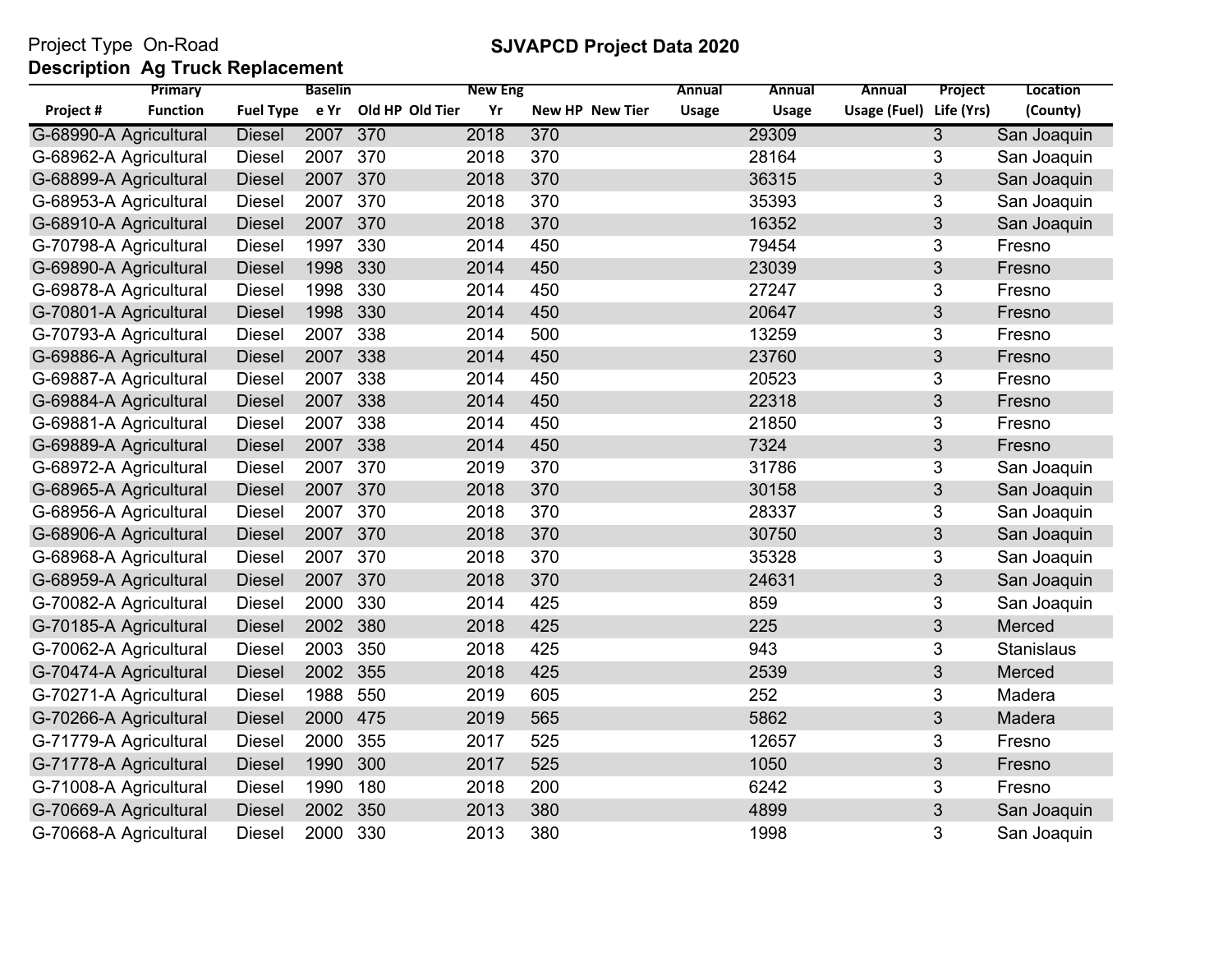|  |  |  | <b>Description Ag Truck Replacement</b> |
|--|--|--|-----------------------------------------|
|--|--|--|-----------------------------------------|

|                        | Primary                |                  | <b>Baselin</b> |                 | <b>New Eng</b> |                 | <b>Annual</b> | <b>Annual</b> | <b>Annual</b>           | Project        | <b>Location</b>   |
|------------------------|------------------------|------------------|----------------|-----------------|----------------|-----------------|---------------|---------------|-------------------------|----------------|-------------------|
| Project #              | <b>Function</b>        | <b>Fuel Type</b> | e Yr           | Old HP Old Tier | Yr             | New HP New Tier | <b>Usage</b>  | <b>Usage</b>  | Usage (Fuel) Life (Yrs) |                | (County)          |
| G-70655-A Agricultural |                        | <b>Diesel</b>    | 1995           | 310             | 2013           | 380             |               | 3518          |                         | 3              | San Joaquin       |
| G-70660-A Agricultural |                        | <b>Diesel</b>    | 1995           | 310             | 2013           | 380             |               | 953           |                         | 3              | San Joaquin       |
| G-70657-A Agricultural |                        | <b>Diesel</b>    | 1995           | 310             | 2013           | 455             |               | 1601          |                         | 3              | San Joaquin       |
| G-70653-A Agricultural |                        | <b>Diesel</b>    | 1994           | 350             | 2013           | 380             |               | 3296          |                         | 3              | San Joaquin       |
| G-70650-A Agricultural |                        | <b>Diesel</b>    | 1987           | 350             | 2013           | 380             |               | 287           |                         | 3              | San Joaquin       |
| G-70447-A Agricultural |                        | <b>Diesel</b>    | 1988           | 350             | 2019           | 330             |               | 589           |                         | $\mathfrak{S}$ | San Joaquin       |
| G-70446-A Agricultural |                        | <b>Diesel</b>    | 1988           | 350             | 2019           | 330             |               | 340           |                         | $\mathfrak{S}$ | San Joaquin       |
| G-70671-A Agricultural |                        | <b>Diesel</b>    | 2003           | 355             | 2019           | 455             |               | 3691          |                         | 3              | <b>Stanislaus</b> |
| G-70670-A Agricultural |                        | <b>Diesel</b>    | 2003           | 355             | 2019           | 455             |               | 7997          |                         | 3              | <b>Stanislaus</b> |
| G-71026-A Agricultural |                        | <b>Diesel</b>    | 1993           | 330             | 2014           | 350             |               | 12286         |                         | 3              | Stanislaus        |
| G-66306-A Agricultural |                        | <b>Diesel</b>    | 2006           | 455             | 2019           | 450             |               | 22127         |                         | 3              | <b>Stanislaus</b> |
| G-70871-A Agricultural |                        | <b>Diesel</b>    | 1995           | 275             | 2019           | 350             |               | 3767          |                         | 3              | <b>Stanislaus</b> |
|                        | G-70867-A Silage Truck | <b>Diesel</b>    | 1995           | 275             | 2019           | 350             |               | 6438          |                         | 3              | <b>Stanislaus</b> |
| G-71012-A Agricultural |                        | <b>Diesel</b>    | 1996           | 370             | 2019           | 455             |               | 23661         |                         | 3              | Fresno            |
| G-71015-A Agricultural |                        | <b>Diesel</b>    | 1998           | 350             | 2019           | 455             |               | 32925         |                         | 3              | Fresno            |
| G-70862-A Agricultural |                        | <b>Diesel</b>    | 1992           | 270             | 2019           | 350             |               | 3743          |                         | 3              | <b>Stanislaus</b> |
| G-70139-A Agricultural |                        | <b>Diesel</b>    | 1990           | 400             | 2019           | 450             |               | 7552          |                         | 3              | <b>Stanislaus</b> |
| G-70140-A Agricultural |                        | <b>Diesel</b>    | 1991           | 370             | 2019           | 450             |               | 5728          |                         | 3              | <b>Stanislaus</b> |
| G-70788-A Agricultural |                        | <b>Diesel</b>    | 1998           | 305             | 2019           | 450             |               | 775           |                         | $\mathfrak{S}$ | Merced            |
| G-70782-A Agricultural |                        | <b>Diesel</b>    | 1997           | 280             | 2019           | 450             |               | 4710          |                         | 3              | Merced            |
| G-70784-A Agricultural |                        | <b>Diesel</b>    | 1997           | 280             | 2019           | 450             |               | 6477          |                         | 3              | Merced            |
| G-71022-A Agricultural |                        | <b>Diesel</b>    | 2000           | 425             | 2014           | 350             |               | 10820         |                         | 3              | <b>Stanislaus</b> |
| G-70086-A Agricultural |                        | <b>Diesel</b>    | 2007           | 475             | 2019           | 400             |               | 4037          |                         | 3              | <b>Stanislaus</b> |
| G-70779-A Agricultural |                        | <b>Diesel</b>    | 1999           | 370             | 2019           | 450             |               | 424           |                         | 3              | Merced            |
| G-70790-A Agricultural |                        | <b>Diesel</b>    | 1998           | 350             | 2019           | 450             |               | 1241          |                         | 3              | Merced            |
| G-71187-A Agricultural |                        | <b>Diesel</b>    | 1988           | 400             | 2019           | 485             |               | 2482          |                         | 3              | Merced            |
| G-70095-A Agricultural |                        | <b>Diesel</b>    | 1990           | 325             | 2019           | 400             |               | 9306          |                         | 3              | <b>Stanislaus</b> |
| G-70780-A Agricultural |                        | <b>Diesel</b>    | 2009           | 485             | 2019           | 450             |               | 10793         |                         | 3              | Merced            |
| G-71295-A Agricultural |                        | <b>Diesel</b>    | 1989           | 400             | 2019           | 525             |               | 9533          |                         | 3              | Merced            |
| G-71291-A Agricultural |                        | <b>Diesel</b>    | 1989           | 400             | 2020           | 525             |               | 10000         |                         | 3              | Merced            |
| G-70778-A Agricultural |                        | <b>Diesel</b>    | 2001           | 370             | 2019           | 450             |               | 9900          |                         | 3              | Merced            |
| G-70783-A Agricultural |                        | <b>Diesel</b>    | 2002           | 370             | 2019           | 450             |               | 7719          |                         | 3              | Merced            |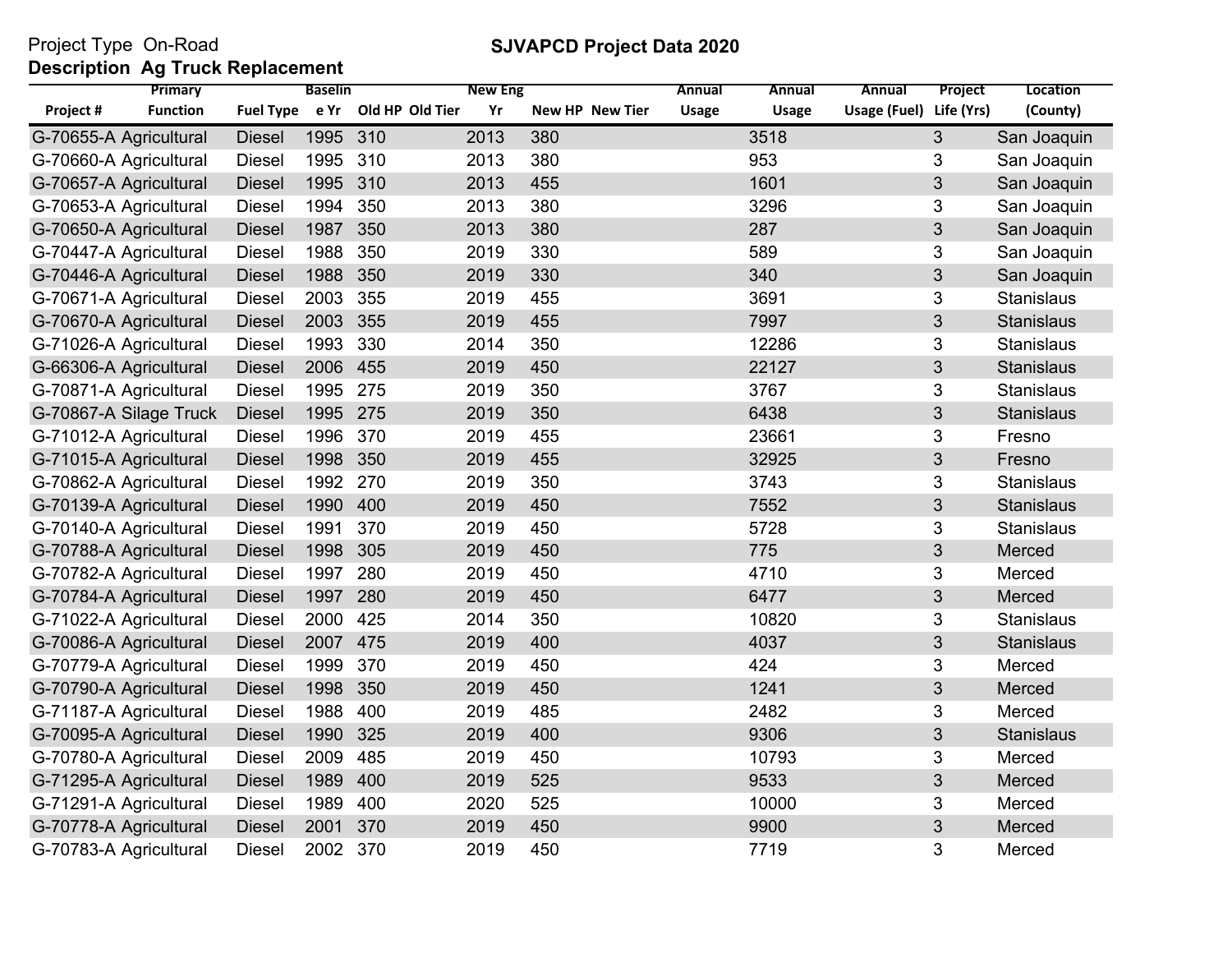| <b>Description Ag Truck Replacement</b> |
|-----------------------------------------|
|-----------------------------------------|

|                        | <b>Primary</b>  |                | <b>Baselin</b> |                 | <b>New Eng</b> |                 | <b>Annual</b> | <b>Annual</b> | Annual                  | Project        | <b>Location</b>   |
|------------------------|-----------------|----------------|----------------|-----------------|----------------|-----------------|---------------|---------------|-------------------------|----------------|-------------------|
| Project #              | <b>Function</b> | Fuel Type e Yr |                | Old HP Old Tier | Yr             | New HP New Tier | <b>Usage</b>  | <b>Usage</b>  | Usage (Fuel) Life (Yrs) |                | (County)          |
| G-70103-A Agricultural |                 | <b>Diesel</b>  | 2005           | 325             | 2019           | 330             |               | 13060         |                         | 3              | San Joaquin       |
| G-70002-A Agricultural |                 | <b>Diesel</b>  | 1991           | 350             | 2019           | 450             |               | 207           |                         | 3              | <b>Tulare</b>     |
| G-70097-A Agricultural |                 | <b>Diesel</b>  | 1995           | 350             | 2019           | 500             |               | 8303          |                         | 3              | San Joaquin       |
| G-70102-A Agricultural |                 | <b>Diesel</b>  | 1995           | 470             | 2019           | 500             |               | 1043          |                         | 3              | San Joaquin       |
| G-66303-A Agricultural |                 | <b>Diesel</b>  | 2006           | 250             | 2019           | 330             |               | 6144          |                         | 3              | Stanislaus        |
| G-70136-A Agricultural |                 | <b>Diesel</b>  | 1995           | 300             | 2019           | 370             |               | 13910         |                         | 3              | <b>Stanislaus</b> |
| G-70137-A Agricultural |                 | <b>Diesel</b>  | 1990           | 300             | 2019           | 370             |               | 11998         |                         | $\sqrt{3}$     | Stanislaus        |
| G-70004-A Agricultural |                 | <b>Diesel</b>  | 1990           | 300             | 2019           | 370             |               | 13623         |                         | 3              | <b>Stanislaus</b> |
| G-70134-A Agricultural |                 | <b>Diesel</b>  | 1990           | 300             | 2019           | 370             |               | 16220         |                         | $\mathfrak{S}$ | <b>Stanislaus</b> |
| G-70010-A Agricultural |                 | <b>Diesel</b>  | 1990           | 300             | 2019           | 370             |               | 12637         |                         | 3              | <b>Stanislaus</b> |
| G-70135-A Agricultural |                 | <b>Diesel</b>  | 1990           | 300             | 2019           | 370             |               | 15592         |                         | 3              | <b>Stanislaus</b> |
| G-70138-A Agricultural |                 | <b>Diesel</b>  | 1990           | 300             | 2019           | 370             |               | 8936          |                         | $\mathfrak{S}$ | <b>Stanislaus</b> |
| G-69975-A Agricultural |                 | <b>Diesel</b>  | 1990           | 300             | 2019           | 370             |               | 12122         |                         | 3              | <b>Stanislaus</b> |
| G-70879-A Agricultural |                 | <b>Diesel</b>  | 2002           | 550             | 2019           | 565             |               | 14296         |                         | $\mathfrak{S}$ | <b>Stanislaus</b> |
| G-70711-A Agricultural |                 | <b>Diesel</b>  | 1983           | 400             | 2019           | 450             |               | 7397          |                         | 3              | <b>Kings</b>      |
| G-70717-A Agricultural |                 | <b>Diesel</b>  | 1978           | 210             | 2019           | 450             |               | 107           |                         | 3              | Kings             |
| G-71142-A Agricultural |                 | <b>Diesel</b>  | 1994           | 350             | 2013           | 350             |               | 9309          |                         | 3              | <b>Stanislaus</b> |
| G-71144-A Agricultural |                 | <b>Diesel</b>  | 1993           | 330             | 2014           | 350             |               | 3489          |                         | 3              | <b>Stanislaus</b> |
| G-71148-A Agricultural |                 | <b>Diesel</b>  | 1995           | 370             | 2014           | 350             |               | 10000         |                         | 3              | <b>Stanislaus</b> |
| G-70785-A Agricultural |                 | <b>Diesel</b>  | 2001           | 370             | 2019           | 450             |               | 8125          |                         | 3              | Merced            |
| G-70781-A Agricultural |                 | <b>Diesel</b>  | 2009           | 485             | 2019           | 450             |               | 12834         |                         | 3              | Merced            |
| G-73596-A Agricultural |                 | <b>Diesel</b>  | 1996           | 370             | 2018           | 350             |               | 8332          |                         | $\mathfrak{B}$ | <b>Stanislaus</b> |
| G-71332-A Agricultural |                 | <b>Diesel</b>  | 2001           | 370             | 2018           | 350             |               | 9370          |                         | 3              | Stanislaus        |
| G-71704-A Agricultural |                 | <b>Diesel</b>  | 1998           | 300             | 2019           | 375             |               | 616           |                         | $\mathfrak{B}$ | Merced            |
| G-71699-A Agricultural |                 | <b>Diesel</b>  | 1998           | 300             | 2019           | 375             |               | 1002          |                         | 3              | Merced            |
| G-71702-A Agricultural |                 | <b>Diesel</b>  | 1999           | 410             | 2019           | 375             |               | 6640          |                         | $\mathfrak{S}$ | Merced            |
| G-71471-A Agricultural |                 | <b>Diesel</b>  | 1993           | 425             | 2019           | 525             |               | 649           |                         | $\mathfrak{S}$ | Merced            |
| G-71472-A Agricultural |                 | <b>Diesel</b>  | 1999           | 410             | 2019           | 565             |               | 8521          |                         | 3              | Merced            |
| G-71239-A Agricultural |                 | <b>Diesel</b>  | 2001           | 380             | 2019           | 455             |               | 10000         |                         | 3              | Merced            |
| G-71188-A Agricultural |                 | <b>Diesel</b>  | 2004           | 391             | 2019           | 455             |               | 10000         |                         | 3              | Merced            |
| G-71238-A Agricultural |                 | <b>Diesel</b>  | 1998           | 370             | 2019           | 455             |               | 10000         |                         | 3              | Merced            |
| G-71242-A Agricultural |                 | <b>Diesel</b>  | 1998           | 370             | 2019           | 455             |               | 10000         |                         | 3              | Merced            |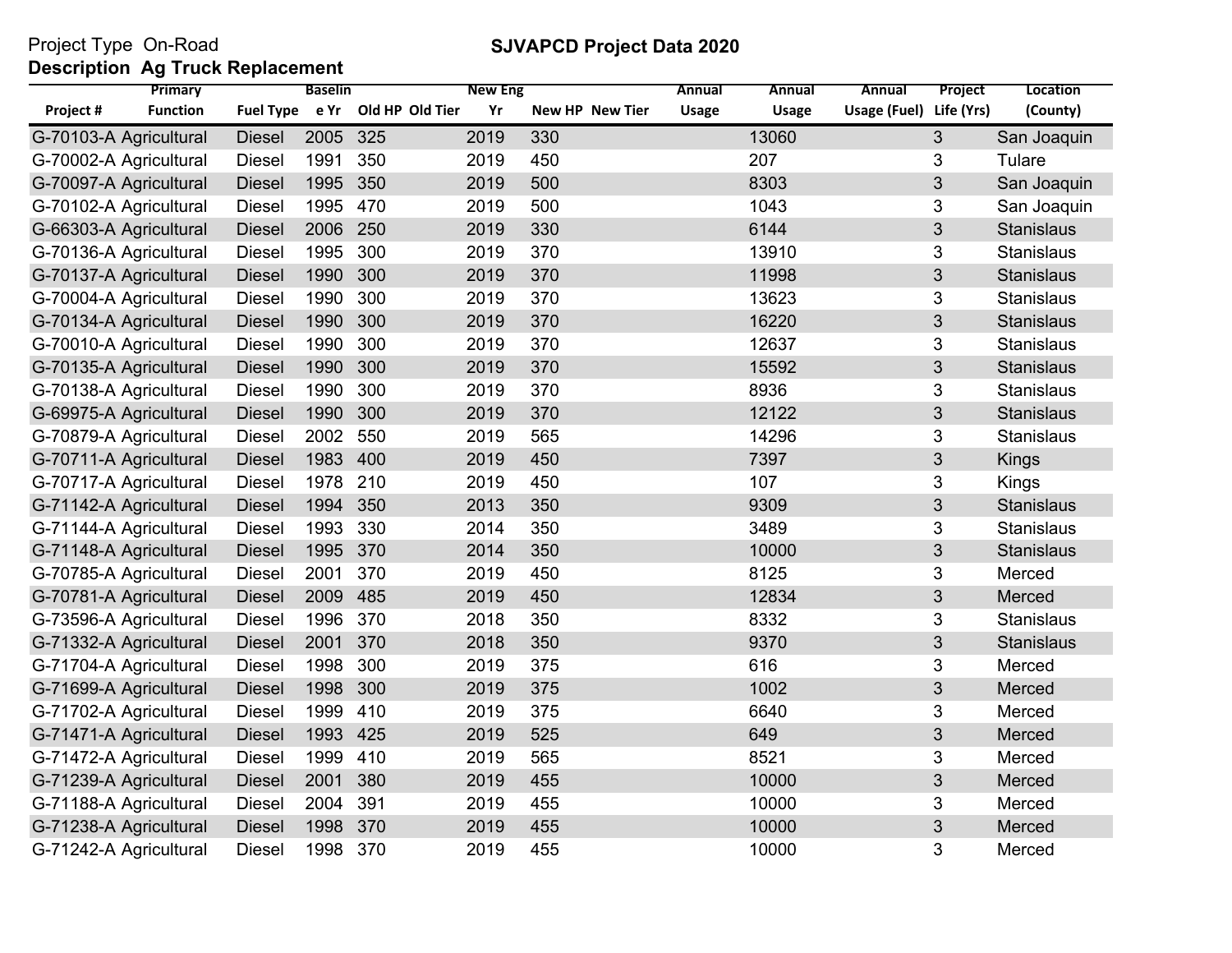# **SJVAPCD Project Data 2020**

|           | Primary                |                  | <b>Baselin</b> |                 | New Eng |                        | Annual       | Annual       | Annual       | <b>Project</b> | <b>Location</b>   |
|-----------|------------------------|------------------|----------------|-----------------|---------|------------------------|--------------|--------------|--------------|----------------|-------------------|
| Project # | <b>Function</b>        | <b>Fuel Type</b> | e Yr           | Old HP Old Tier | Yr      | <b>New HP New Tier</b> | <b>Usage</b> | <b>Usage</b> | Usage (Fuel) | Life (Yrs)     | (County)          |
|           | G-71335-A Agricultural | Diesel           | 2005           | 466             | 2019    | 500                    |              | 5832         |              | J              | San Joaquin       |
|           | G-71705-A Agricultural | Diesel           | 1999           | 430             | 2020    | 450                    |              | 102540       |              |                | Merced            |
|           | G-71300-A Agricultural | Diesel           | 2000           | 300             | 2015    | 350                    |              | 9548         |              |                | <b>Stanislaus</b> |
|           | G-71442-A Agricultural | Diesel           | 1995           | 330             | 2014    | 350                    |              | 10000        |              |                | <b>Stanislaus</b> |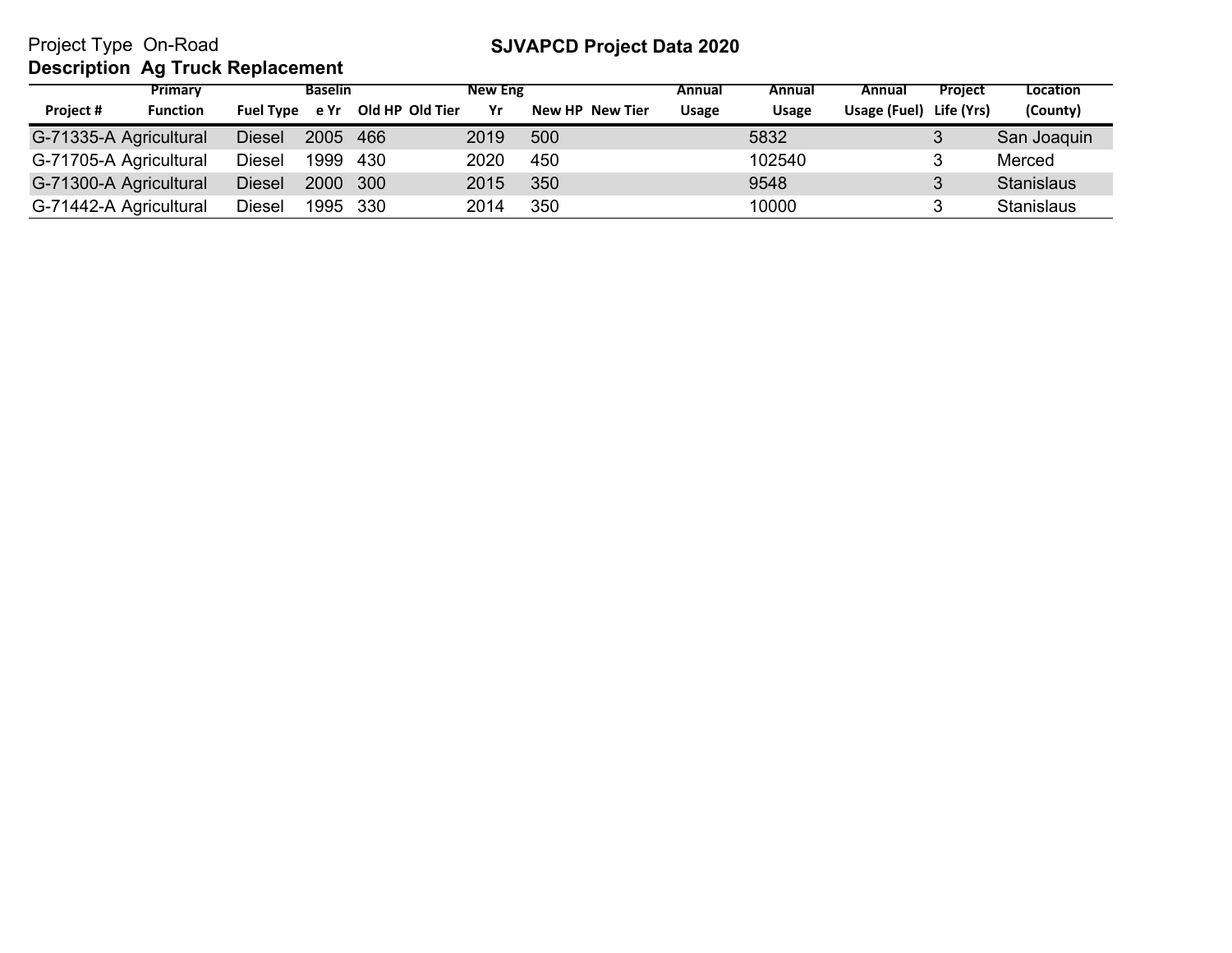# **SJVAPCD Project Data 2020**

|                                 | <b>Primary</b> |                           | <b>Baseline Old</b> |    |                                 | <b>New Eng New New</b> |                |             | Annual       | Annual       | Annual                  | Project        | Location      |
|---------------------------------|----------------|---------------------------|---------------------|----|---------------------------------|------------------------|----------------|-------------|--------------|--------------|-------------------------|----------------|---------------|
| <b>Project #</b>                |                | <b>Function</b> Fuel Type | Yr                  | HP | Old Tier                        | Yr                     | <b>HP</b>      | <b>Tier</b> | <b>Usage</b> | <b>Usage</b> | Usage (Fuel) Life (Yrs) |                | (County)      |
| G-68552-A1 Ag UTV Gasoline 1994 |                |                           |                     |    | 28 Uncontrolled Technology 2019 |                        | 30             |             | 1680         |              |                         | $\overline{5}$ | Tulare        |
| G-68553-A1 Ag UTV Gasoline 1994 |                |                           |                     |    | 20 Uncontrolled Technology 2019 |                        | 30             |             | 1680         |              |                         | 5              | Tulare        |
| G-68554-A1 Ag UTV Gasoline 1998 |                |                           |                     |    | 15 Uncontrolled Technology 2019 |                        | 30             |             | 1680         |              |                         | 5              | <b>Tulare</b> |
| G-68652-A1 Ag UTV Diesel        |                |                           | 2010                |    | 21 Tier 4 Interim               | 2019                   | 30             |             | 700          |              |                         | 5              | Fresno        |
| G-68767-A1 Ag UTV Gasoline 2002 |                |                           |                     |    | 22 Uncontrolled Technology 2018 |                        | 5 <sup>5</sup> |             | 2080         |              |                         | 5              | Fresno        |
| G-68874-A1 Ag UTV Gasoline 1998 |                |                           |                     |    | 10 Uncontrolled Technology 2019 |                        | 30             |             | 400          |              |                         | 5              | Fresno        |
| G-68880-A1 Ag UTV Gasoline 2011 |                |                           |                     |    | 10 Control Technology           | 2019                   | 30             |             | 400          |              |                         | 5              | Fresno        |
| G-68888-A1 Ag UTV Gasoline 2006 |                |                           |                     |    | 10 Control Technology           | 2019                   | 30             |             | 400          |              |                         | 5              | Fresno        |
| G-68941-A1 Ag UTV Gasoline 2002 |                |                           |                     |    | 21 Uncontrolled Technology      | 2019                   | 30             |             | 400          |              |                         | 5              | Fresno        |
| G-68943-A1 Ag UTV Gasoline 2009 |                |                           |                     |    | 16 Control Technology           | 2019                   | 30             |             | 400          |              |                         | 5              | Fresno        |
| G-69106-A1 Ag UTV Gasoline 2006 |                |                           |                     |    | 39 Control Technology           | 2019                   | 30             |             | 700          |              |                         | 5              | Fresno        |
| G-69127-A1 Ag UTV Gasoline 2006 |                |                           |                     |    | 14 Control Technology           | 2019                   | 30             |             | 700          |              |                         | 5              | Fresno        |
| G-69332-A1 Ag UTV Gasoline 1986 |                |                           |                     |    | 10 Uncontrolled Technology      | 2019                   | $6\phantom{1}$ |             | 1000         |              |                         | 5              | San Joaquin   |
| G-69337-A1 Ag UTV Gasoline 2001 |                |                           |                     |    | 10 Uncontrolled Technology 2019 |                        | 6              |             | 1000         |              |                         | 5              | San Joaquin   |
| G-69342-A1 Ag UTV Gasoline 2017 |                |                           |                     |    | 13 Control Technology           | 2019                   | $6\phantom{1}$ |             | 1000         |              |                         | 5              | San Joaquin   |
| G-69345-A1 Ag UTV Gasoline 2009 |                |                           |                     |    | 10 Control Technology           | 2019                   | 6              |             | 1000         |              |                         | 5              | San Joaquin   |
| G-69350-A1 Ag UTV Gasoline 1986 |                |                           |                     |    | 10 Uncontrolled Technology      | 2019                   | $6\phantom{1}$ |             | 1000         |              |                         | 5              | San Joaquin   |
| G-69508-A1 Ag UTV Gasoline 2012 |                |                           |                     |    | 18 Control Technology           | 2019                   | 6              |             | 1200         |              |                         | 5              | Fresno        |
| G-69511-A1 Ag UTV Gasoline 2004 |                |                           |                     |    | 18 Control Technology           | 2019                   | $6\phantom{1}$ |             | 1200         |              |                         | 5              | Fresno        |
| G-69512-A1 Ag UTV Gasoline 2012 |                |                           |                     |    | 18 Control Technology           | 2019                   | 6              |             | 1200         |              |                         | 5              | Fresno        |
| G-69514-A1 Ag UTV Gasoline 2004 |                |                           |                     |    | 18 Control Technology           | 2019                   | $\,6\,$        |             | 1200         |              |                         | 5              | Fresno        |
| G-69521-A1 Ag UTV Gasoline 1992 |                |                           |                     |    | 10 Uncontrolled Technology      | 2019                   | 30             |             | 300          |              |                         | 5              | Fresno        |
| G-69522-A1 Ag UTV Gasoline 2005 |                |                           |                     |    | 20 Control Technology           | 2019                   | $6\phantom{1}$ |             | 250          |              |                         | 5              | Fresno        |
| G-69597-A1 Ag UTV Gasoline 1992 |                |                           |                     | 9  | Uncontrolled Technology         | 2019                   | 30             |             | 500          |              |                         | 5              | Fresno        |
| G-69628-A1 Ag UTV Gasoline 2011 |                |                           |                     |    | 50 Control Technology           | 2019                   | $6\phantom{1}$ |             | 1000         |              |                         | 5              | Fresno        |
| G-69688-A1 Ag UTV Gasoline 2012 |                |                           |                     |    | 15 Control Technology           | 2019                   | 6              |             | 700          |              |                         | 5              | Fresno        |
| G-69707-A1 Ag UTV Gasoline 2002 |                |                           |                     |    | 23 Uncontrolled Technology      | 2019                   | 30             |             | 1000         |              |                         | 5              | Kern          |
| G-69708-A1 Ag UTV Diesel        |                |                           | 2006                |    | 22 Tier 2                       | 2019                   | 30             |             | 1000         |              |                         | 5              | Kern          |
| G-69788-A1 Ag UTV Diesel        |                |                           | 2004                |    | 18 Tier 1                       | 2019                   | 30             |             | 520          |              |                         | 5              | Fresno        |
| G-69906-A1 Ag UTV Gasoline 1982 |                |                           |                     |    | 13 Uncontrolled Technology 2019 |                        | 30             |             | 200          |              |                         | 5              | Fresno        |
| G-69913-A1 Ag UTV Gasoline 1992 |                |                           |                     |    | 15 Uncontrolled Technology 2019 |                        | 30             |             | 200          |              |                         | 5              | Fresno        |
| G-70077-A1 Ag UTV Gasoline 2013 |                |                           |                     |    | 15 Control Technology           | 2019                   | 30             |             | 350          |              |                         | 5              | San Joaquin   |
| G-70131-A1 Ag UTV Diesel        |                |                           | 2013                |    | 22 Tier 4 Interim               | 2019                   | 30             |             | 500          |              |                         | 5              | Tulare        |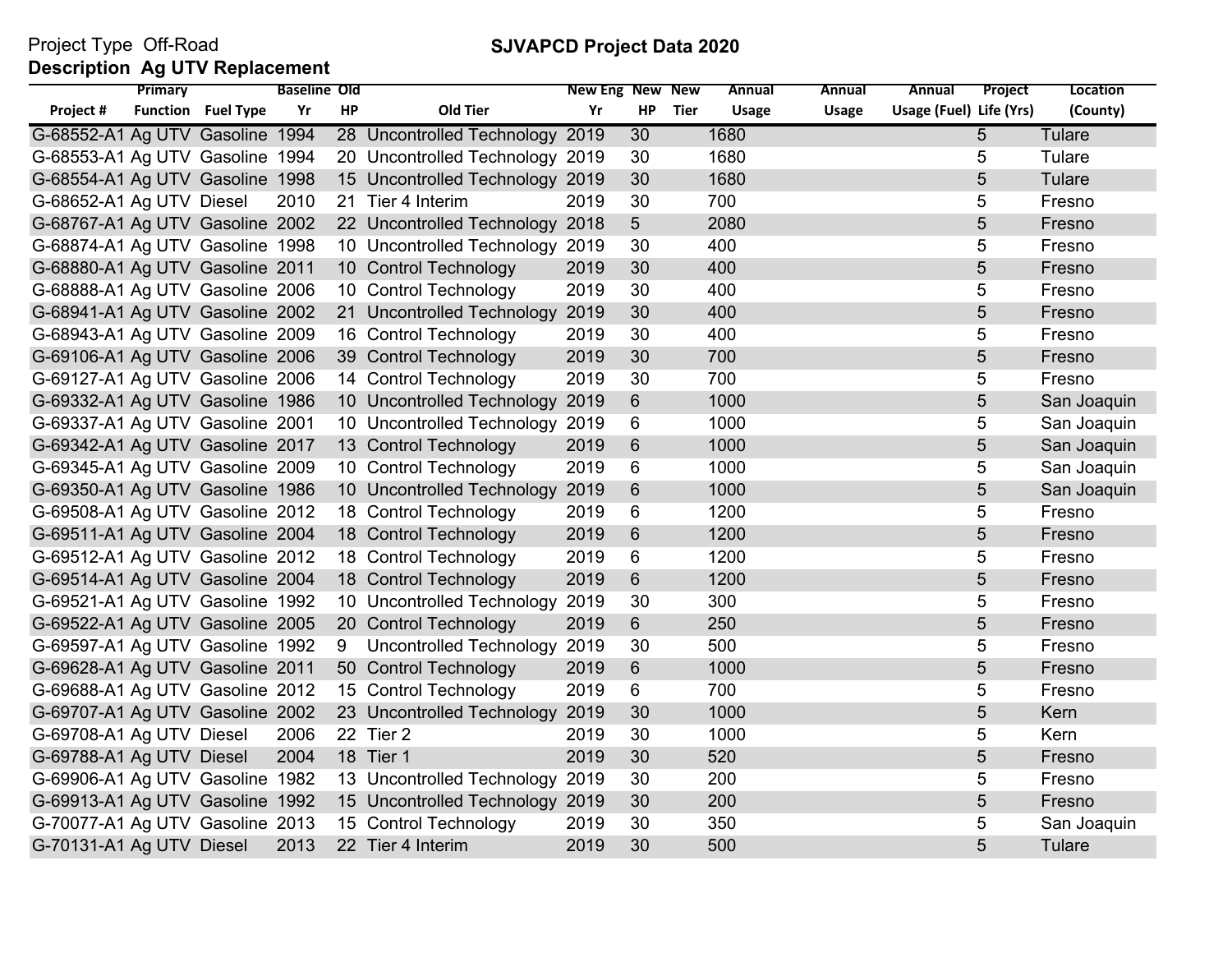# **SJVAPCD Project Data 2020**

|                                 | <b>Primary</b> |                           | <b>Baseline Old</b> |                |                                 | <b>New Eng New New</b> |                |             | Annual       | <b>Annual</b> | Annual                  | Project | Location          |
|---------------------------------|----------------|---------------------------|---------------------|----------------|---------------------------------|------------------------|----------------|-------------|--------------|---------------|-------------------------|---------|-------------------|
| <b>Project #</b>                |                | <b>Function</b> Fuel Type | Yr                  | <b>HP</b>      | Old Tier                        | Yr                     | <b>HP</b>      | <b>Tier</b> | <b>Usage</b> | <b>Usage</b>  | Usage (Fuel) Life (Yrs) |         | (County)          |
| G-70144-A1 Ag UTV Gasoline 2010 |                |                           |                     |                | 22 Control Technology           | 2019                   | 30             |             | 500          |               |                         | 5       | Merced            |
| G-70148-A1 Ag UTV Diesel        |                |                           | 2012                |                | 22 Tier 4 Interim               | 2019                   | 30             |             | 500          |               |                         | 5       | Merced            |
| G-70149-A1 Ag UTV Diesel        |                |                           | 2013                |                | 22 Tier 4 Interim               | 2019                   | 30             |             | 500          |               |                         | 5       | Merced            |
| G-70152-A1 Ag UTV Diesel        |                |                           | 2010                |                | 22 Tier 4 Interim               | 2019                   | 30             |             | 500          |               |                         | 5       | Tulare            |
| G-70154-A1 Ag UTV Diesel        |                |                           | 2010                |                | 22 Tier 4 Interim               | 2019                   | 30             |             | 500          |               |                         | 5       | Tulare            |
| G-70157-A1 Ag UTV Diesel        |                |                           | 2005                |                | 22 Tier 2                       | 2019                   | 30             |             | 500          |               |                         | 5       | Tulare            |
| G-70160-A1 Ag UTV Diesel        |                |                           | 2010                |                | 22 Tier 4 Interim               | 2019                   | 30             |             | 500          |               |                         | 5       | Tulare            |
| G-70163-A1 Ag UTV Gasoline 2003 |                |                           |                     |                | 50 Uncontrolled Technology      | 2019                   | 30             |             | 500          |               |                         | 5       | Tulare            |
| G-70166-A1 Ag UTV Diesel        |                |                           | 2011                |                | 22 Tier 4 Interim               | 2019                   | 30             |             | 500          |               |                         | 5       | Tulare            |
| G-70167-A1 Ag UTV Diesel        |                |                           | 2011                |                | 22 Tier 4 Interim               | 2019                   | 30             |             | 500          |               |                         | 5       | Tulare            |
| G-70248-A1 Ag UTV Gasoline 1994 |                |                           |                     |                | 29 Uncontrolled Technology      | 2019                   | 30             |             | 320          |               |                         | 5       | San Joaquin       |
| G-70293-A1 Ag UTV Gasoline 2007 |                |                           |                     |                | 10 Control Technology           | 2020                   | 38             |             | 650          |               |                         | 5       | Kern              |
| G-70401-A1 Ag UTV Gasoline 2005 |                |                           |                     |                | 30 Control Technology           | 2019                   | 30             |             | 450          |               |                         | 5       | Merced            |
| G-70574-A1 Ag UTV Gasoline 1986 |                |                           |                     |                | 4 Uncontrolled Technology       | 2019                   | 30             |             | 500          |               |                         | 5       | <b>Kings</b>      |
| G-70766-A1 Ag UTV Gasoline 2007 |                |                           |                     |                | 20 Control Technology           | 2019                   | 6              |             | 220          |               |                         | 5       | Fresno            |
| G-71230-A1 Ag UTV Gasoline 2004 |                |                           |                     |                | 30 Control Technology           | 2019                   | $6\phantom{1}$ |             | 200          |               |                         | 5       | Fresno            |
| G-71273-A1 Ag UTV Diesel        |                |                           | 2010                |                | 21 Tier 4 Interim               | 2019                   | 6              |             | 800          |               |                         | 5       | Fresno            |
| G-71504-A1 Ag UTV Gasoline 1999 |                |                           |                     |                | 18 Uncontrolled Technology 2019 |                        | 30             |             | 1500         |               |                         | 5       | Tulare            |
| G-71526-A1 Ag UTV Gasoline 1988 |                |                           |                     | 5 <sup>5</sup> | Uncontrolled Technology 2019    |                        | 22             |             | 250          |               |                         | 5       | Merced            |
| G-71530-A1 Ag UTV Gasoline 1986 |                |                           |                     |                | 12 Uncontrolled Technology 2019 |                        | 30             |             | 350          |               |                         | 5       | Fresno            |
| G-71629-A1 Ag UTV Gasoline 2004 |                |                           |                     |                | 10 Control Technology           | 2019                   | 30             |             | 1700         |               |                         | 5       | Tulare            |
| G-71759-A1 Ag UTV Diesel        |                |                           | 2009                |                | 22 Tier 4 Interim               | 2019                   | 30             |             | 1025         |               |                         | 5       | Stanislaus        |
| G-71908-A1 Ag UTV Gasoline 2007 |                |                           |                     |                | 46 Control Technology           | 2019                   | 30             |             | 730          |               |                         | 5       | Kings             |
| G-71932-A1 Ag UTV Gasoline 1993 |                |                           |                     |                | 19 Uncontrolled Technology      | 2019                   | $6\phantom{.}$ |             | 300          |               |                         | 5       | Fresno            |
| G-71963-A1 Ag UTV Gasoline 2006 |                |                           |                     |                | 19 Control Technology           | 2019                   | 30             |             | 400          |               |                         | 5       | Tulare            |
| G-72022-A1 Ag UTV Gasoline 2011 |                |                           |                     |                | 37 Control Technology           | 2019                   | 30             |             | 400          |               |                         | 5       | <b>Stanislaus</b> |
| G-72308-A1 Ag UTV Gasoline 2007 |                |                           |                     |                | 46 Control Technology           | 2019                   | 30             |             | 400          |               |                         | 5       | Fresno            |
| G-72312-A1 Ag UTV Gasoline 2011 |                |                           |                     |                | 22 Control Technology           | 2019                   | 30             |             | 1700         |               |                         | 5       | Merced            |
| G-72316-A1 Ag UTV Diesel        |                |                           | 2005                |                | 13 Tier 2                       | 2019                   | 30             |             | 1700         |               |                         | 5       | Merced            |
| G-72317-A1 Ag UTV Gasoline 2013 |                |                           |                     |                | 28 Control Technology           | 2019                   | 30             |             | 1700         |               |                         | 5       | Merced            |
| G-72324-A1 Ag UTV Gasoline 2005 |                |                           |                     |                | 20 Control Technology           | 2019                   | 30             |             | 900          |               |                         | 5       | Tulare            |
| G-72368-A1 Ag UTV Gasoline 2008 |                |                           |                     |                | 30 Control Technology           | 2019                   | 30             |             | 58           |               |                         | 5       | <b>Stanislaus</b> |
| G-72382-A1 Ag UTV Gasoline 1995 |                |                           |                     |                | 16 Uncontrolled Technology      | 2019                   | 30             |             | 400          |               |                         | 5       | Merced            |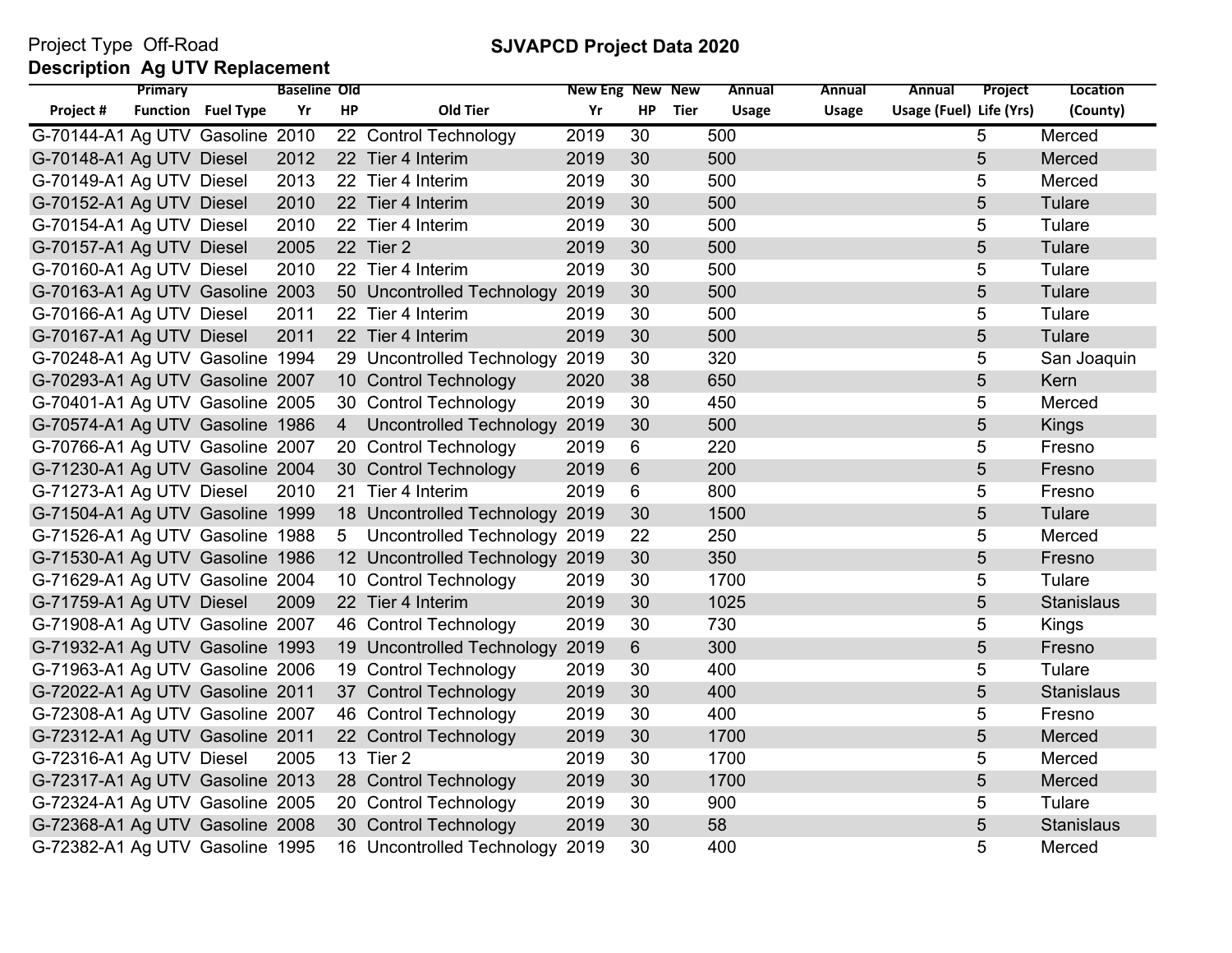# **SJVAPCD Project Data 2020**

|                                 | Primary |                           | <b>Baseline Old</b> |                |                                 | New Eng New New |                  |             | <b>Annual</b> | Annual       | <b>Annual</b>           | Project | Location          |
|---------------------------------|---------|---------------------------|---------------------|----------------|---------------------------------|-----------------|------------------|-------------|---------------|--------------|-------------------------|---------|-------------------|
| Project #                       |         | <b>Function</b> Fuel Type | Yr                  | HP             | Old Tier                        | Yr              | <b>HP</b>        | <b>Tier</b> | <b>Usage</b>  | <b>Usage</b> | Usage (Fuel) Life (Yrs) |         | (County)          |
| G-72435-A1 Ag UTV Gasoline 1998 |         |                           |                     |                | 23 Uncontrolled Technology 2019 |                 | $6 \overline{6}$ |             | 150           |              |                         | 5       | Fresno            |
| G-72579-A1 Ag UTV Gasoline 1994 |         |                           |                     |                | 14 Uncontrolled Technology 2019 |                 | 6                |             | 200           |              |                         | 5       | Tulare            |
| G-72582-A1 Ag UTV Gasoline 2010 |         |                           |                     |                | 19 Control Technology           | 2019            | 30               |             | 1500          |              |                         | 5       | Kern              |
| G-72584-A1 Ag UTV Gasoline 2007 |         |                           |                     |                | 12 Control Technology           | 2019            | 30               |             | 1500          |              |                         | 5       | Kern              |
| G-72628-A1 Ag UTV Gasoline 1985 |         |                           |                     |                | 8 Uncontrolled Technology 2019  |                 | 30               |             | 1200          |              |                         | 5       | <b>Stanislaus</b> |
| G-72645-A1 Ag UTV Gasoline 2005 |         |                           |                     |                | 13 Control Technology           | 2019            | 30               |             | 285           |              |                         | 5       | San Joaquin       |
| G-72655-A1 Ag UTV Gasoline 1987 |         |                           |                     |                | 11 Uncontrolled Technology 2019 |                 | 30               |             | 250           |              |                         | 5       | San Joaquin       |
| G-72657-A1 Ag UTV Gasoline 2005 |         |                           |                     |                | 30 Control Technology           | 2019            | 30               |             | 350           |              |                         | 5       | San Joaquin       |
| G-72703-A1 Ag UTV Gasoline 1992 |         |                           |                     |                | 13 Uncontrolled Technology 2019 |                 | 38               |             | 450           |              |                         | 5       | Kern              |
| G-72706-A1 Ag UTV Gasoline 1985 |         |                           |                     |                | 11 Uncontrolled Technology 2019 |                 | $7^{\circ}$      |             | 450           |              |                         | 5       | Kern              |
| G-72708-A2 Ag UTV Diesel        |         |                           | 2013                |                | 22 Tier 4 Final                 | 2019            | 30               |             | 2016          |              |                         | 5       | <b>Stanislaus</b> |
| G-72709-A1 Ag UTV Gasoline 2006 |         |                           |                     |                | 13 Control Technology           | 2019            | 6                |             | 200           |              |                         | 5       | Merced            |
| G-72718-A1 Ag UTV Gasoline 1998 |         |                           |                     |                | 10 Uncontrolled Technology 2019 |                 | 22               |             | 2080          |              |                         | 5       | <b>Stanislaus</b> |
| G-72723-A1 Ag UTV Gasoline 1998 |         |                           |                     |                | 10 Uncontrolled Technology 2019 |                 | 22               |             | 2080          |              |                         | 5       | <b>Stanislaus</b> |
| G-72779-A1 Ag UTV Gasoline 1986 |         |                           |                     |                | 18 Uncontrolled Technology 2019 |                 | 5                |             | 400           |              |                         | 5       | Fresno            |
| G-72781-A1 Ag UTV Gasoline 1986 |         |                           |                     | 9              | Uncontrolled Technology 2019    |                 | 5                |             | 400           |              |                         | 5       | Fresno            |
| G-72834-A1 Ag UTV Gasoline 2014 |         |                           |                     |                | 16 Control Technology           | 2019            | $6\phantom{1}$   |             | 1500          |              |                         | 5       | Kern              |
| G-72837-A1 Ag UTV Gasoline 2008 |         |                           |                     |                | 26 Control Technology           | 2019            | 6                |             | 1500          |              |                         | 5       | Kern              |
| G-72838-A1 Ag UTV Gasoline 2012 |         |                           |                     |                | 16 Control Technology           | 2019            | $6\phantom{1}$   |             | 1500          |              |                         | 5       | Kern              |
| G-72841-A1 Ag UTV Gasoline 2009 |         |                           |                     |                | 16 Control Technology           | 2019            | 6                |             | 1500          |              |                         | 5       | Kern              |
| G-72890-A1 Ag UTV Diesel        |         |                           | 2003                |                | 19 Tier 1                       | 2019            | 30               |             | 350           |              |                         | 5       | San Joaquin       |
| G-72955-A1 Ag UTV Gasoline 2005 |         |                           |                     | 9              | <b>Control Technology</b>       | 2019            | 30               |             | 250           |              |                         | 5       | San Joaquin       |
| G-72960-A1 Ag UTV Gasoline 1997 |         |                           |                     | $9^{\circ}$    | Uncontrolled Technology 2019    |                 | 30               |             | 350           |              |                         | 5       | Madera            |
| G-72961-A1 Ag UTV Gasoline 1984 |         |                           |                     |                | 13 Uncontrolled Technology 2019 |                 | 30               |             | 400           |              |                         | 5       | San Joaquin       |
| G-73018-A1 Ag UTV Gasoline 1998 |         |                           |                     |                | 29 Uncontrolled Technology 2019 |                 | 6                |             | 200           |              |                         | 5       | <b>Kings</b>      |
| G-73032-A1 Ag UTV Gasoline 2011 |         |                           |                     | 8              | <b>Control Technology</b>       | 2019            | 6                |             | 200           |              |                         | 5       | Tulare            |
| G-73033-A1 Ag UTV Diesel        |         |                           | 2004                |                | 24 Tier 1                       | 2019            | $\sqrt{5}$       |             | 350           |              |                         | 5       | <b>Kings</b>      |
| G-73035-A1 Ag UTV Gasoline 2002 |         |                           |                     |                | 30 Uncontrolled Technology 2019 |                 | 30               |             | 100           |              |                         | 5       | Tulare            |
| G-73071-A1 Ag UTV Gasoline 2002 |         |                           |                     |                | 14 Uncontrolled Technology 2019 |                 | $6 \overline{6}$ |             | 1872          |              |                         | 5       | Fresno            |
| G-73095-A1 Ag UTV Gasoline 1980 |         |                           |                     |                | 13 Uncontrolled Technology 2019 |                 | 30               |             | 200           |              |                         | 5       | Merced            |
| G-73103-A1 Ag UTV Gasoline 2006 |         |                           |                     |                | 14 Control Technology           | 2019            | 6                |             | 600           |              |                         | 5       | Fresno            |
| G-73111-A1 Ag UTV Gasoline 2005 |         |                           |                     | 7 <sup>7</sup> | <b>Control Technology</b>       | 2019            | 40               |             | 1040          |              |                         | 5       | Tulare            |
| G-73116-A1 Ag UTV Gasoline 1999 |         |                           |                     |                | 14 Uncontrolled Technology 2019 |                 | 30               |             | 100           |              |                         | 5       | San Joaquin       |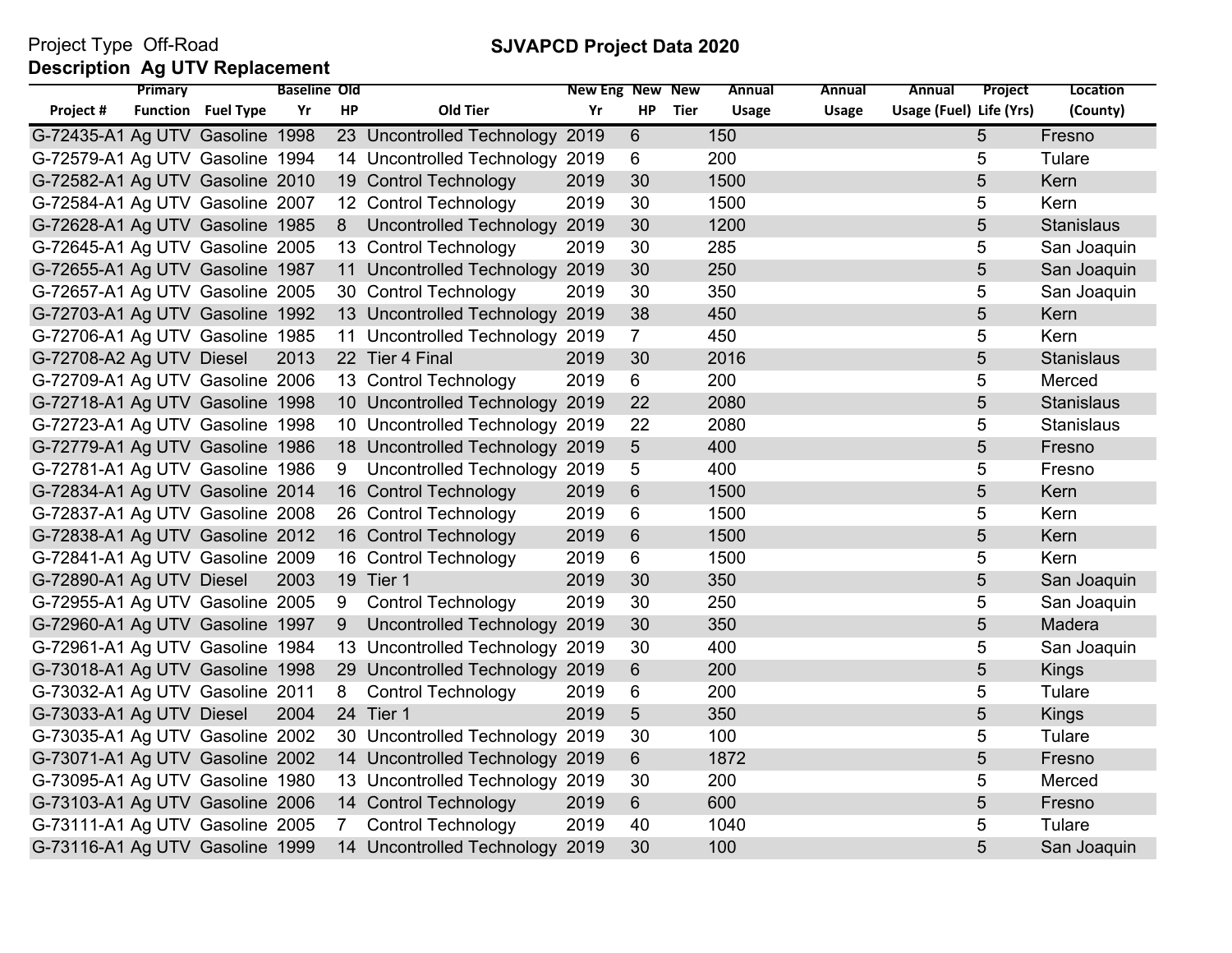# **SJVAPCD Project Data 2020**

|                                 | Primary |                           | <b>Baseline Old</b> |                |                                 | <b>New Eng New New</b> |                |             | <b>Annual</b> | <b>Annual</b> | <b>Annual</b>           | <b>Project</b> | Location          |
|---------------------------------|---------|---------------------------|---------------------|----------------|---------------------------------|------------------------|----------------|-------------|---------------|---------------|-------------------------|----------------|-------------------|
| <b>Project #</b>                |         | <b>Function</b> Fuel Type | Yr                  | <b>HP</b>      | Old Tier                        | Yr                     | <b>HP</b>      | <b>Tier</b> | <b>Usage</b>  | <b>Usage</b>  | Usage (Fuel) Life (Yrs) |                | (County)          |
| G-73120-A1 Ag UTV Gasoline 2013 |         |                           |                     |                | 13 Control Technology           | 2019                   | 30             |             | 600           |               |                         | 5              | Fresno            |
| G-73130-A1 Ag UTV Gasoline 2006 |         |                           |                     |                | 10 Control Technology           | 2019                   | 30             |             | 1000          |               |                         | 5              | San Joaquin       |
| G-73143-A1 Ag UTV Gasoline 2003 |         |                           |                     |                | 18 Uncontrolled Technology 2019 |                        | 30             |             | 1000          |               |                         | 5              | San Joaquin       |
| G-73144-A1 Ag UTV Gasoline 2003 |         |                           |                     |                | 10 Uncontrolled Technology 2019 |                        | 30             |             | 1000          |               |                         | 5              | San Joaquin       |
| G-73149-A1 Ag UTV Gasoline 1983 |         |                           |                     | 9              | Uncontrolled Technology 2019    |                        | 30             |             | 100           |               |                         | 5              | <b>Stanislaus</b> |
| G-73155-A1 Ag UTV Gasoline 2006 |         |                           |                     |                | 20 Control Technology           | 2019                   | 30             |             | 550           |               |                         | $\sqrt{5}$     | San Joaquin       |
| G-73173-A1 Ag UTV Gasoline 1983 |         |                           |                     | 8              | Uncontrolled Technology 2020    |                        | 30             |             | 300           |               |                         | 5              | Merced            |
| G-73174-A1 Ag UTV Gasoline 2000 |         |                           |                     |                | 15 Uncontrolled Technology 2018 |                        | 8              |             | 400           |               |                         | 5              | Tulare            |
| G-73175-A1 Ag UTV Gasoline 2010 |         |                           |                     | 3              | <b>Control Technology</b>       | 2019                   | 6              |             | 150           |               |                         | 5              | Madera            |
| G-73177-A1 Ag UTV Gasoline 1986 |         |                           |                     |                | 12 Uncontrolled Technology      | 2019                   | 30             |             | 400           |               |                         | 5              | Tulare            |
| G-73178-A1 Ag UTV Gasoline 2004 |         |                           |                     |                | 16 Control Technology           | 2019                   | 30             |             | 400           |               |                         | 5              | San Joaquin       |
| G-73260-A1 Ag UTV Gasoline 1992 |         |                           |                     |                | 10 Uncontrolled Technology 2019 |                        | 30             |             | 300           |               |                         | 5              | San Joaquin       |
| G-73266-A1 Ag UTV Gasoline 2001 |         |                           |                     |                | 15 Uncontrolled Technology 2019 |                        | 30             |             | 300           |               |                         | 5              | San Joaquin       |
| G-73268-A1 Ag UTV Gasoline 2000 |         |                           |                     |                | 27 Uncontrolled Technology 2019 |                        | 30             |             | 300           |               |                         | 5              | San Joaquin       |
| G-73272-A1 Ag UTV Gasoline 2002 |         |                           |                     |                | 10 Uncontrolled Technology 2019 |                        | 6              |             | 1200          |               |                         | 5              | Fresno            |
| G-73275-A1 Ag UTV Gasoline 2004 |         |                           |                     |                | 10 Control Technology           | 2019                   | $6\phantom{1}$ |             | 400           |               |                         | 5              | Fresno            |
| G-73280-A1 Ag UTV Gasoline 2009 |         |                           |                     |                | 15 Control Technology           | 2019                   | 30             |             | 384           |               |                         | 5              | Fresno            |
| G-73284-A1 Ag UTV Gasoline 1994 |         |                           |                     |                | 10 Uncontrolled Technology      | 2019                   | $6\phantom{1}$ |             | 200           |               |                         | 5              | Fresno            |
| G-73299-A1 Ag UTV Gasoline 2001 |         |                           |                     |                | 33 Uncontrolled Technology 2019 |                        | 30             |             | 250           |               |                         | 5              | San Joaquin       |
| G-73302-A1 Ag UTV Gasoline 2004 |         |                           |                     |                | 6 Control Technology            | 2019                   | 30             |             | 200           |               |                         | $\sqrt{5}$     | San Joaquin       |
| G-73318-A1 Ag UTV Gasoline 1988 |         |                           |                     |                | 14 Uncontrolled Technology 2018 |                        | 38             |             | 500           |               |                         | 5              | Merced            |
| G-73319-A1 Ag UTV Gasoline 2004 |         |                           |                     |                | 10 Uncontrolled Technology 2018 |                        | 38             |             | 500           |               |                         | 5              | Merced            |
| G-73321-A1 Ag UTV Gasoline 1996 |         |                           |                     |                | 20 Uncontrolled Technology 2018 |                        | 38             |             | 500           |               |                         | 5              | Merced            |
| G-73323-A1 Ag UTV Gasoline 2006 |         |                           |                     |                | 20 Control Technology           | 2019                   | 30             |             | 300           |               |                         | $\sqrt{5}$     | San Joaquin       |
| G-73327-A1 Ag UTV Gasoline 2002 |         |                           |                     | 7 <sup>1</sup> | Uncontrolled Technology 2019    |                        | 30             |             | 310           |               |                         | 5              | San Joaquin       |
| G-73338-A1 Ag UTV Gasoline 2004 |         |                           |                     |                | 10 Uncontrolled Technology 2018 |                        | 38             |             | 500           |               |                         | 5              | Merced            |
| G-73339-A1 Ag UTV Gasoline 1986 |         |                           |                     |                | 15 Uncontrolled Technology 2019 |                        | 38             |             | 500           |               |                         | 5              | Merced            |
| G-73353-A1 Ag UTV Gasoline 2004 |         |                           |                     |                | 10 Control Technology           | 2019                   | $6\phantom{.}$ |             | 60            |               |                         | $\overline{5}$ | Tulare            |
| G-73362-A1 Ag UTV Gasoline 2003 |         |                           |                     |                | 19 Uncontrolled Technology 2019 |                        | 30             |             | 550           |               |                         | 5              | San Joaquin       |
| G-73365-A1 Ag UTV Gasoline 1986 |         |                           |                     |                | 13 Uncontrolled Technology 2019 |                        | 30             |             | 480           |               |                         | 5              | <b>Stanislaus</b> |
| G-73379-A1 Ag UTV Gasoline 2000 |         |                           |                     |                | 78 Uncontrolled Technology 2019 |                        | 30             |             | 300           |               |                         | 5              | <b>Stanislaus</b> |
| G-73380-A1 Ag UTV Gasoline 1995 |         |                           |                     | $9^{\circ}$    | Uncontrolled Technology 2019    |                        | 30             |             | 100           |               |                         | 5              | <b>Stanislaus</b> |
| G-73386-A1 Ag UTV Gasoline 1995 |         |                           |                     | 9              | Uncontrolled Technology 2019    |                        | 30             |             | 100           |               |                         | 5              | Stanislaus        |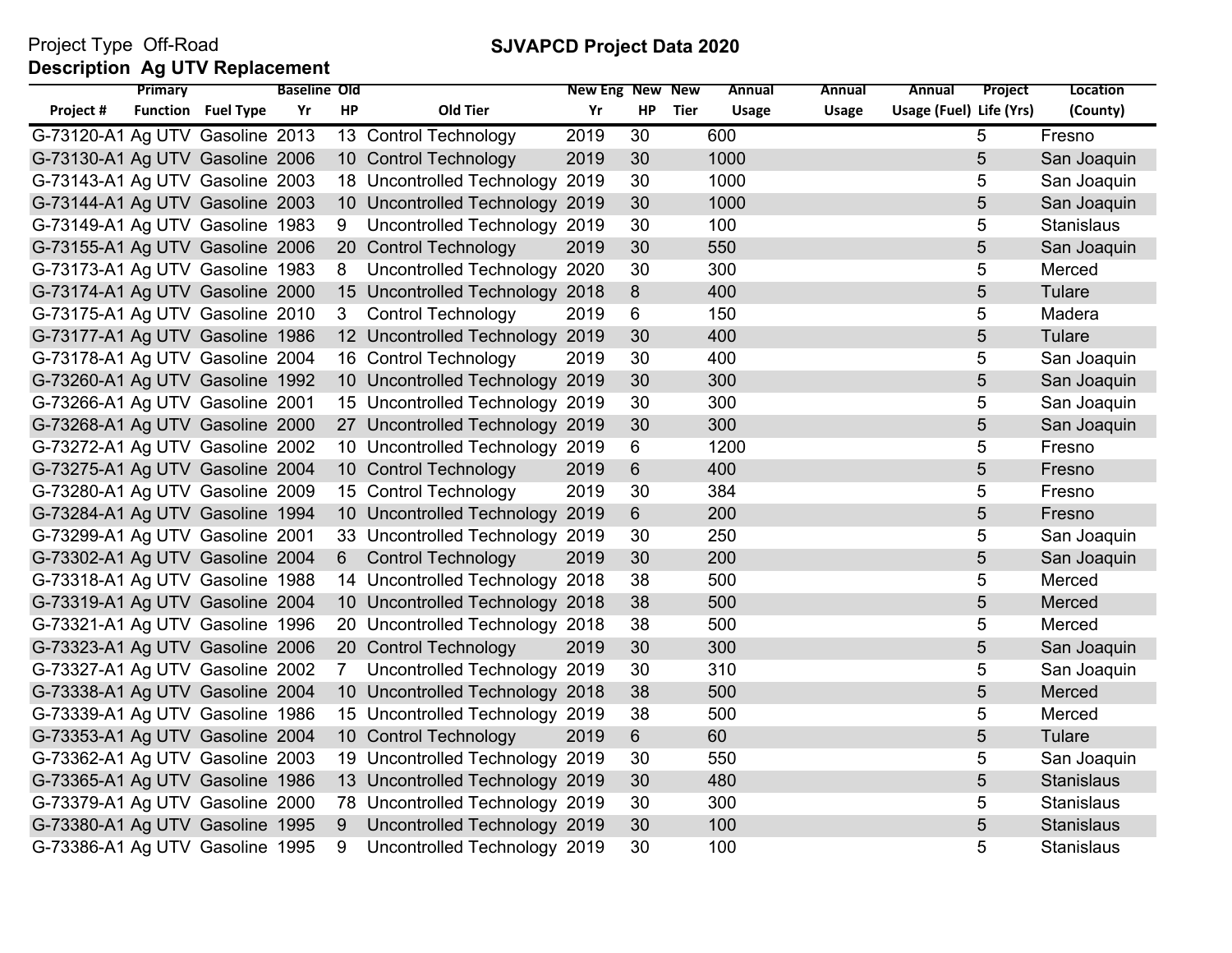# **Description Ag UTV Replacement**

|                                    | Primary |                           | <b>Baseline Old</b> |                |                                 | New Eng New New |                |      | Annual       | Annual       | Annual                  | Project        | Location          |
|------------------------------------|---------|---------------------------|---------------------|----------------|---------------------------------|-----------------|----------------|------|--------------|--------------|-------------------------|----------------|-------------------|
| Project #                          |         | <b>Function</b> Fuel Type | Yr                  | HP             | Old Tier                        | Yr              | HP             | Tier | <b>Usage</b> | <b>Usage</b> | Usage (Fuel) Life (Yrs) |                | (County)          |
| G-73405-A1 Ag UTV Gasoline 1996    |         |                           |                     |                | 36 Uncontrolled Technology 2019 |                 | 30             |      | 500          |              |                         | 5 <sup>5</sup> | San Joaquin       |
| G-73415-A1 Ag UTV Gasoline 2002    |         |                           |                     |                | 35 Uncontrolled Technology 2019 |                 | 30             |      | 300          |              |                         | 5              | San Joaquin       |
| G-73613-A1 Ag UTV Gasoline 1980    |         |                           |                     |                | 13 Uncontrolled Technology 2019 |                 | 15             |      | 350          |              |                         | 5              | Fresno            |
| G-73615-A1 Ag UTV Gasoline 1984    |         |                           |                     |                | 14 Uncontrolled Technology 2019 |                 | 30             |      | 300          |              |                         | 5              | Stanislaus        |
| G-73616-A1 Ag UTV Gasoline 2012    |         |                           |                     |                | 27 Control Technology           | 2019            | 30             |      | 780          |              |                         | 5              | <b>Stanislaus</b> |
| G-73617-A1 Ag UTV Gasoline 1984    |         |                           |                     |                | 10 Uncontrolled Technology      | 2020            | 30             |      | 600          |              |                         | 5              | <b>Stanislaus</b> |
| G-73618-A1 Ag UTV Gasoline 2007    |         |                           |                     |                | 17 Control Technology           | 2019            | 30             |      | 780          |              |                         | 5              | <b>Stanislaus</b> |
| G-73619-A1 Ag UTV Gasoline 2011    |         |                           |                     |                | 54 Control Technology           | 2019            | 30             |      | 780          |              |                         | 5              | Stanislaus        |
| G-73622-A1 Ag UTV Gasoline 2000    |         |                           |                     |                | 10 Uncontrolled Technology 2019 |                 | 30             |      | 600          |              |                         | 5              | Fresno            |
| G-73623-A1 Ag UTV Gasoline 1989    |         |                           |                     | 7              | Uncontrolled Technology 2019    |                 | 30             |      | 100          |              |                         | 5              | <b>Stanislaus</b> |
| G-73625-A1 Ag UTV Diesel           |         |                           | 2010                |                | 16 Tier 4 Interim               | 2019            | 30             |      | 700          |              |                         | 5              | <b>Stanislaus</b> |
| G-73627-A1 Ag UTV Gasoline 1982    |         |                           |                     |                | 13 Uncontrolled Technology 2019 |                 | 6              |      | 350          |              |                         | 5              | Fresno            |
| G-73629-A1 Ag UTV Gasoline 2002    |         |                           |                     |                | 16 Uncontrolled Technology 2019 |                 | 30             |      | 1000         |              |                         | $\sqrt{5}$     | Stanislaus        |
| G-73645-A1 Ag UTV Gasoline 1985    |         |                           |                     |                | 13 Uncontrolled Technology 2019 |                 | 30             |      | 40           |              |                         | 5              | Tulare            |
| G-73650-A1 Ag UTV Gasoline 2011    |         |                           |                     |                | 29 Control Technology           | 2019            | 22             |      | 1500         |              |                         | 5              | Kern              |
| G-73652-A1 Ag UTV Gasoline 2009    |         |                           |                     |                | 11 Control Technology           | 2019            | 22             |      | 1500         |              |                         | 5              | Kern              |
| G-73654-A1 Ag UTV Gasoline 1997    |         |                           |                     |                | 10 Uncontrolled Technology      | 2019            | 6              |      | 300          |              |                         | 5              | Fresno            |
| G-73690-A1 Ag UTV Gasoline 2007    |         |                           |                     |                | 16 Control Technology           | 2019            | 38             |      | 475          |              |                         | 5              | Kern              |
| G-73691-A1 Ag UTV Gasoline 2007    |         |                           |                     |                | 16 Control Technology           | 2019            | $\overline{7}$ |      | 475          |              |                         | 5              | Kern              |
| G-73692-A1 Ag UTV Gasoline 2005    |         |                           |                     | 9              | Uncontrolled Technology 2019    |                 | 38             |      | 1200         |              |                         | 5              | Kern              |
| G-73693-A1 Ag UTV Gasoline 2002    |         |                           |                     |                | 22 Uncontrolled Technology 2019 |                 | 38             |      | 475          |              |                         | $\sqrt{5}$     | Tulare            |
| G-73705-A1 Ag UTV Gasoline 1985    |         |                           |                     | 8              | Uncontrolled Technology 2019    |                 | 30             |      | 200          |              |                         | 5              | Merced            |
| G-73729-A1 Ag UTV Gasoline 2004    |         |                           |                     |                | 18 Control Technology           | 2019            | 38             |      | 550          |              |                         | $\sqrt{5}$     | Kern              |
| G-73731-A1 Ag UTV Gasoline 2004    |         |                           |                     |                | 19 Control Technology           | 2019            | 30             |      | 1000         |              |                         | 5              | <b>Stanislaus</b> |
| G-73734-A1 Ag UTV Gasoline 2002    |         |                           |                     |                | 10 Uncontrolled Technology      | 2019            | 30             |      | 300          |              |                         | 5              | Tulare            |
| G-73737-A1 Ag UTV Gasoline 2007    |         |                           |                     |                | 47 Control Technology           | 2019            | 30             |      | 500          |              |                         | 5              | Merced            |
| G-73741-A1 Ag UTV Gasoline 1995    |         |                           |                     |                | 12 Uncontrolled Technology 2019 |                 | 30             |      | 300          |              |                         | 5              | Tulare            |
| G-73745-A1 Agricultu Gasoline 1998 |         |                           |                     |                | 35 Uncontrolled Technology 2019 |                 | 30             |      | 400          |              |                         | 5              | Stanislaus        |
| G-73746-A1 Ag UTV Gasoline 1984    |         |                           |                     |                | 12 Uncontrolled Technology 2019 |                 | 30             |      | 350          |              |                         | 5              | <b>Kings</b>      |
| G-73747-A1 Ag UTV Gasoline 2007    |         |                           |                     |                | 23 Control Technology           | 2019            | 22             |      | 1500         |              |                         | 5              | Kern              |
| G-73750-A1 Ag UTV Gasoline 1986    |         |                           |                     | 8 <sup>1</sup> | Uncontrolled Technology 2019    |                 | $6\phantom{1}$ |      | 150          |              |                         | 5              | Tulare            |
| G-73752-A1 Ag UTV Gasoline 1995    |         |                           |                     |                | 22 Uncontrolled Technology 2019 |                 | 6              |      | 200          |              |                         | 5              | Fresno            |
| G-73756-A1 Ag UTV Diesel           |         |                           | 2000                |                | 25 Tier 1                       | 2019            | $6\phantom{1}$ |      | 275          |              |                         | 5              | Fresno            |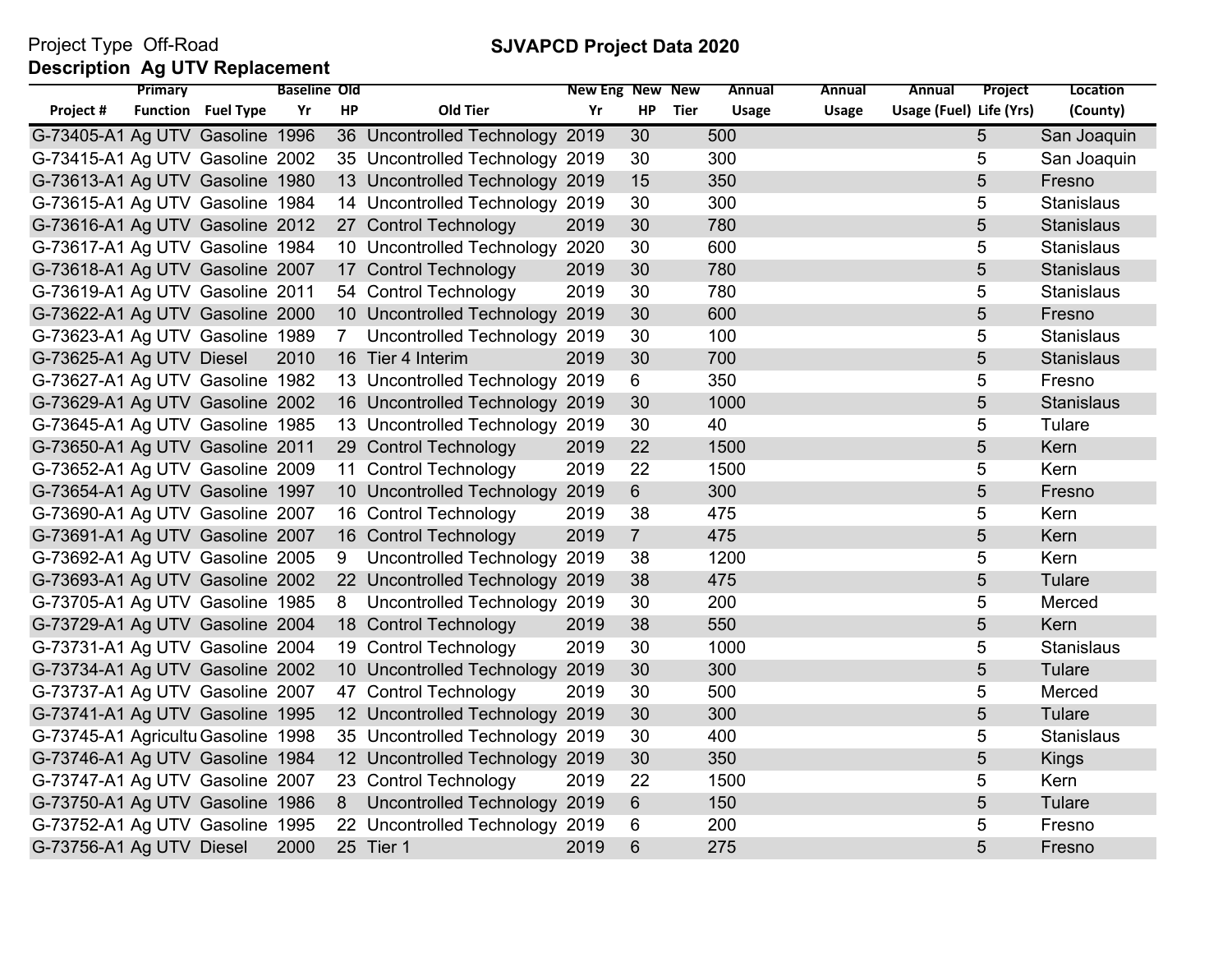# **SJVAPCD Project Data 2020**

|                                    | <b>Primary</b> |                           | <b>Baseline Old</b> |                |                                 | New Eng New New |                |      | Annual       | Annual | Annual                  | Project    | Location          |
|------------------------------------|----------------|---------------------------|---------------------|----------------|---------------------------------|-----------------|----------------|------|--------------|--------|-------------------------|------------|-------------------|
| Project #                          |                | <b>Function</b> Fuel Type | Yr                  | HP             | Old Tier                        | Yr              | HP             | Tier | <b>Usage</b> | Usage  | Usage (Fuel) Life (Yrs) |            | (County)          |
| G-73761-A1 Ag UTV Gasoline 1988    |                |                           |                     |                | 13 Uncontrolled Technology 2019 |                 | 30             |      | 1000         |        |                         | 5          | <b>Stanislaus</b> |
| G-73766-A1 Ag UTV Gasoline 1991    |                |                           |                     | $5^{\circ}$    | Uncontrolled Technology 2019    |                 | 30             |      | 120          |        |                         | 5          | Merced            |
| G-73769-A1 Ag UTV Diesel           |                |                           | 2007                |                | 54 Tier 2                       | 2019            | 30             |      | 700          |        |                         | 5          | Merced            |
| G-73787-A1 Ag UTV Gasoline 2013    |                |                           |                     |                | 14 Control Technology           | 2019            | 7 <sup>1</sup> |      | 700          |        |                         | 5          | Kern              |
| G-73790-A1 Ag UTV Gasoline 2006    |                |                           |                     |                | 14 Control Technology           | 2019            | $\overline{7}$ |      | 650          |        |                         | 5          | Kern              |
| G-73792-A1 Ag UTV Gasoline 2007    |                |                           |                     |                | 14 Control Technology           | 2019            | $\overline{7}$ |      | 650          |        |                         | 5          | Kern              |
| G-73793-A1 Ag UTV Gasoline 1988    |                |                           |                     |                | 17 Uncontrolled Technology      | 2019            | 38             |      | 250          |        |                         | 5          | Kern              |
| G-73797-A1 Ag UTV Gasoline 2009    |                |                           |                     | 7 <sup>7</sup> | <b>Control Technology</b>       | 2019            | 30             |      | 200          |        |                         | 5          | <b>Stanislaus</b> |
| G-73799-A1 Ag UTV Gasoline 2006    |                |                           |                     |                | 32 Control Technology           | 2019            | 30             |      | 300          |        |                         | 5          | Stanislaus        |
| G-73800-A1 Ag UTV Diesel           |                |                           | 2004                |                | 19 Tier 1                       | 2019            | 6              |      | 500          |        |                         | $\sqrt{5}$ | Fresno            |
| G-73802-A2 Ag UTV Gasoline 1996    |                |                           |                     |                | 41 Uncontrolled Technology      | 2019            | 30             |      | 250          |        |                         | 5          | <b>Stanislaus</b> |
| G-73803-A1 Ag UTV Gasoline 2007    |                |                           |                     |                | 26 Control Technology           | 2019            | 30             |      | 600          |        |                         | 5          | Tulare            |
| G-73804-A1 Ag UTV Gasoline 2007    |                |                           |                     |                | 26 Control Technology           | 2019            | 30             |      | 600          |        |                         | 5          | Tulare            |
| G-73806-A1 Ag UTV Gasoline 1999    |                |                           |                     |                | 15 Uncontrolled Technology 2019 |                 | 30             |      | 250          |        |                         | 5          | San Joaquin       |
| G-73807-A1 Ag UTV Gasoline 1982    |                |                           |                     |                | 49 Uncontrolled Technology 2019 |                 | 30             |      | 175          |        |                         | 5          | Fresno            |
| G-73811-A1 Ag UTV Gasoline 1992    |                |                           |                     |                | 19 Uncontrolled Technology 2019 |                 | 30             |      | 100          |        |                         | 5          | San Joaquin       |
| G-73812-A1 Ag UTV Gasoline 2012    |                |                           |                     |                | 18 Control Technology           | 2019            | 6              |      | 300          |        |                         | 5          | Madera            |
| G-73813-A1 Ag UTV Gasoline 2014    |                |                           |                     |                | 12 Control Technology           | 2019            | $\,6$          |      | 300          |        |                         | 5          | Madera            |
| G-73814-A1 Ag UTV Gasoline 2011    |                |                           |                     |                | 20 Control Technology           | 2019            | 6              |      | 300          |        |                         | 5          | Fresno            |
| G-73815-A1 Ag UTV Gasoline 2004    |                |                           |                     |                | 14 Control Technology           | 2019            | $6\phantom{1}$ |      | 300          |        |                         | 5          | Fresno            |
| G-73818-A1 Ag UTV Gasoline 1999    |                |                           |                     |                | 19 Uncontrolled Technology 2019 |                 | 30             |      | 250          |        |                         | 5          | <b>Stanislaus</b> |
| G-73824-A1 Ag UTV Gasoline 2004    |                |                           |                     |                | 10 Uncontrolled Technology 2019 |                 | 22             |      | 1000         |        |                         | 5          | <b>Stanislaus</b> |
| G-73866-A1 Ag UTV Gasoline 1996    |                |                           |                     |                | 17 Uncontrolled Technology 2019 |                 | 30             |      | 150          |        |                         | 5          | Tulare            |
| G-73881-A1 Agricultu Gasoline 2006 |                |                           |                     |                | 12 Control Technology           | 2019            | $\overline{7}$ |      | 800          |        |                         | $\sqrt{5}$ | Kern              |
| G-73911-A1 Ag UTV Gasoline 2006    |                |                           |                     |                | 12 Control Technology           | 2019            | $\overline{7}$ |      | 800          |        |                         | 5          | Kern              |
| G-73912-A1 Agricultu Gasoline 2016 |                |                           |                     |                | 34 Control Technology           | 2019            | 24             |      | 1800         |        |                         | 5          | Kern              |
| G-73913-A1 Agricultu Gasoline 2004 |                |                           |                     |                | 19 Control Technology           | 2019            | 6              |      | 960          |        |                         | 5          | Fresno            |
| G-73915-A1 Ag UTV Gasoline 2004    |                |                           |                     |                | 18 Control Technology           | 2020            | 38             |      | 550          |        |                         | 5          | Kern              |
| G-73917-A1 Ag UTV Gasoline 2016    |                |                           |                     |                | 16 Control Technology           | 2019            | 6              |      | 2525         |        |                         | 5          | San Joaquin       |
| G-73918-A1 Ag UTV Gasoline 2016    |                |                           |                     |                | 16 Control Technology           | 2019            | 6              |      | 2178         |        |                         | 5          | San Joaquin       |
| G-73923-A1 Ag UTV Gasoline 2013    |                |                           |                     |                | 16 Control Technology           | 2019            | 6              |      | 425          |        |                         | 5          | San Joaquin       |
| G-73928-A1 Ag UTV Gasoline 2013    |                |                           |                     |                | 16 Control Technology           | 2019            | 6              |      | 425          |        |                         | $\sqrt{5}$ | San Joaquin       |
| G-73932-A1 Ag UTV Gasoline 1991    |                |                           |                     |                | 41 Uncontrolled Technology      | 2019            | 30             |      | 1000         |        |                         | 5          | <b>Stanislaus</b> |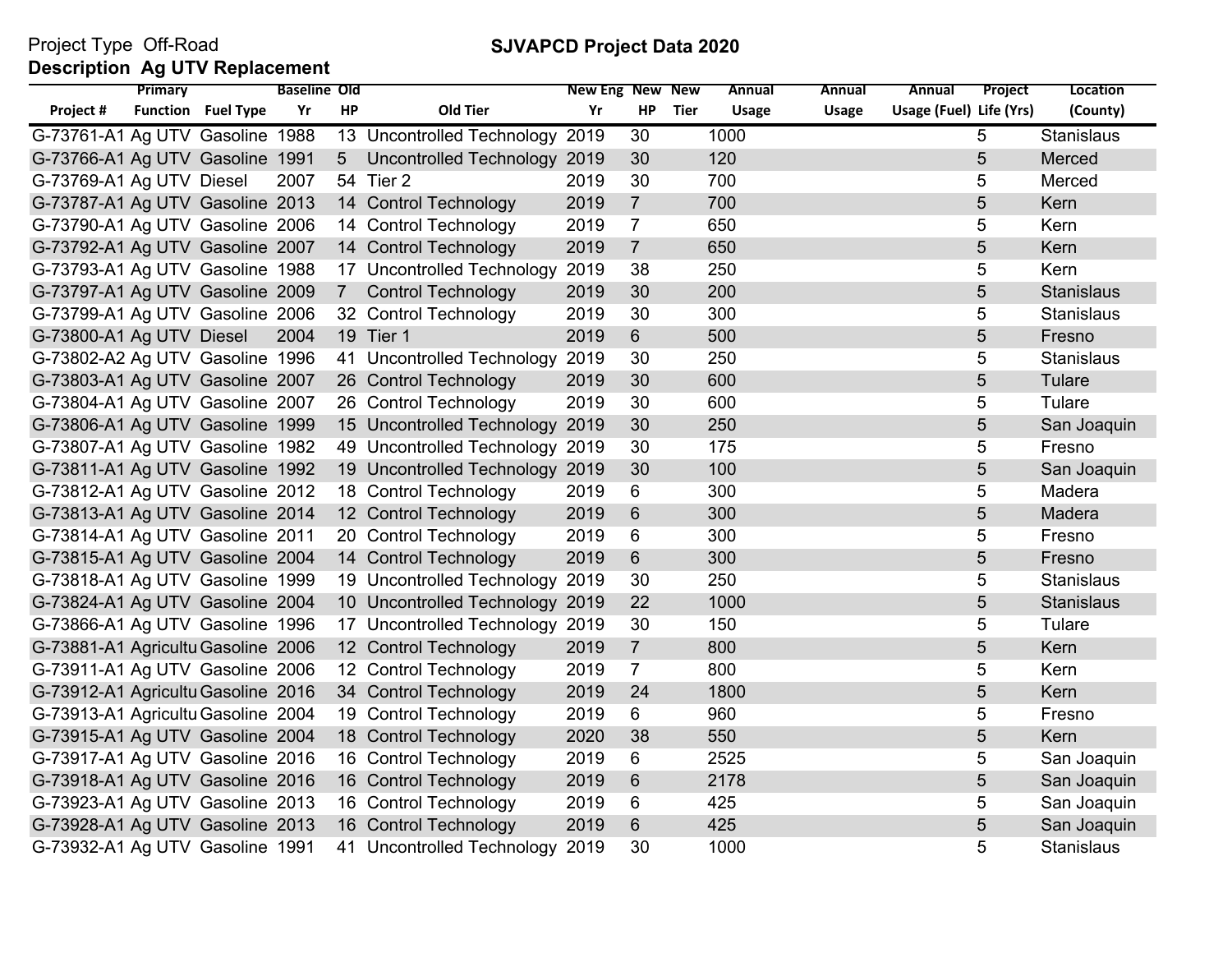# **Description Ag UTV Replacement**

|                                 | <b>Primary</b> |                           | <b>Baseline Old</b> |           |                                 | <b>New Eng New New</b> |                | <b>Annual</b> | <b>Annual</b> | Annual                  | <b>Project</b> | <b>Location</b>   |
|---------------------------------|----------------|---------------------------|---------------------|-----------|---------------------------------|------------------------|----------------|---------------|---------------|-------------------------|----------------|-------------------|
| Project#                        |                | <b>Function</b> Fuel Type | Yr                  | <b>HP</b> | Old Tier                        | Yr                     | HP Tier        | <b>Usage</b>  | <b>Usage</b>  | Usage (Fuel) Life (Yrs) |                | (County)          |
| G-73933-A1 Ag UTV Gasoline 2001 |                |                           |                     |           | 18 Uncontrolled Technology 2019 |                        | 30             | 300           |               |                         | 5              | San Joaquin       |
| G-73934-A1 Ag UTV Gasoline 2001 |                |                           |                     |           | 18 Uncontrolled Technology 2019 |                        | 30             | 300           |               |                         | 5              | San Joaquin       |
| G-73937-A1 Ag UTV Gasoline 2009 |                |                           |                     |           | 14 Control Technology           | 2019                   | 30             | 230           |               |                         | 5              | San Joaquin       |
| G-73938-A1 Ag UTV Gasoline 2007 |                |                           |                     |           | 14 Control Technology           | 2019                   | 30             | 230           |               |                         | 5              | San Joaquin       |
| G-73942-A1 Ag UTV Gasoline 2005 |                |                           |                     |           | 42 Control Technology           | 2019                   | 30             | 200           |               |                         | 5              | Tulare            |
| G-73945-A1 Ag UTV Diesel        |                |                           | 2004                |           | 25 Tier 1                       | 2019                   | 30             | 425           |               |                         | 5              | Merced            |
| G-73947-A1 Ag UTV Gasoline 2005 |                |                           |                     |           | 6 Control Technology            | 2019                   | 30             | 167           |               |                         | 5              | Merced            |
| G-73949-A1 Ag UTV Gasoline 1999 |                |                           |                     |           | 23 Uncontrolled Technology 2019 |                        | 30             | 200           |               |                         | 5              | Kings             |
| G-73951-A1 Ag UTV Gasoline 1982 |                |                           |                     |           | 16 Uncontrolled Technology 2020 |                        | 30             | 250           |               |                         | 5              | Tulare            |
| G-73966-A1 Ag UTV Gasoline 1984 |                |                           |                     |           | 13 Uncontrolled Technology 2019 |                        | 30             | 100           |               |                         | 5              | Stanislaus        |
| G-73969-A1 Ag UTV Gasoline 2005 |                |                           |                     |           | 20 Uncontrolled Technology 2019 |                        | 30             | 500           |               |                         | 5              | Fresno            |
| G-73971-A1 Ag UTV Gasoline 2005 |                |                           |                     |           | 20 Control Technology           | 2019                   | 30             | 500           |               |                         | 5              | Fresno            |
| G-73973-A1 Ag UTV Gasoline 2004 |                |                           |                     |           | 20 Control Technology           | 2019                   | 30             | 500           |               |                         | 5              | Fresno            |
| G-73978-A1 Ag UTV Gasoline 2013 |                |                           |                     |           | 50 Control Technology           | 2019                   | 30             | 500           |               |                         | 5              | Stanislaus        |
| G-73997-A1 Ag UTV Gasoline 1999 |                |                           |                     |           | 20 Uncontrolled Technology 2019 |                        | $6^{\circ}$    | 300           |               |                         | 5              | <b>Kings</b>      |
| G-74001-A1 Ag UTV Gasoline 2008 |                |                           |                     |           | 18 Control Technology           | 2019                   | 23             | 150           |               |                         | 5              | <b>Stanislaus</b> |
| G-74010-A1 Ag UTV Gasoline 2003 |                |                           |                     |           | 20 Uncontrolled Technology 2019 |                        | 30             | 500           |               |                         | 5              | Fresno            |
| G-74014-A1 Ag UTV Gasoline 1999 |                |                           |                     |           | 14 Uncontrolled Technology 2020 |                        | 22             | 350           |               |                         | 5              | Kern              |
| G-74015-A1 Ag UTV Gasoline 2010 |                |                           |                     |           | 15 Control Technology           | 2019                   | 30             | 275           |               |                         | 5              | Merced            |
| G-74016-A1 Ag UTV Diesel        |                |                           | 2000                |           | 11 Tier 1                       | 2019                   | 30             | 550           |               |                         | 5              | <b>Stanislaus</b> |
| G-74017-A1 Ag UTV Gasoline 1987 |                |                           |                     |           | 17 Uncontrolled Technology 2019 |                        | 30             | 350           |               |                         | 5              | <b>Stanislaus</b> |
| G-74018-A1 Ag UTV Gasoline 1985 |                |                           |                     |           | 15 Uncontrolled Technology 2019 |                        | 30             | 600           |               |                         | 5              | Fresno            |
| G-74030-A1 Ag UTV Gasoline 2012 |                |                           |                     |           | 16 Control Technology           | 2018                   | 12             | 1220          |               |                         | 5              | Merced            |
| G-74031-A1 Ag UTV Gasoline 2009 |                |                           |                     |           | 16 Control Technology           | 2018                   | 12             | 1200          |               |                         | 5              | Merced            |
| G-74050-A1 Ag UTV Gasoline 2006 |                |                           |                     |           | 27 Control Technology           | 2019                   | $\overline{4}$ | 500           |               |                         | 5              | Fresno            |
| G-74051-A1 Ag UTV Gasoline 2005 |                |                           |                     |           | 10 Control Technology           | 2019                   | 4              | 200           |               |                         | 5              | Fresno            |
| G-74053-A1 Ag UTV Gasoline 2015 |                |                           |                     |           | 13 Control Technology           | 2019                   | 38             | 600           |               |                         | 5              | Fresno            |
| G-74056-A1 Ag UTV Gasoline 2011 |                |                           |                     |           | 13 Control Technology           | 2019                   | 30             | 200           |               |                         | 5              | San Joaquin       |
| G-74057-A1 Ag UTV Gasoline 2001 |                |                           |                     |           | 22 Uncontrolled Technology 2019 |                        | 38             | 650           |               |                         | 5              | Tulare            |
| G-74060-A1 Ag UTV Gasoline 1990 |                |                           |                     |           | 20 Uncontrolled Technology 2019 |                        | 30             | 300           |               |                         | 5              | Fresno            |
| G-74064-A1 Ag UTV Gasoline 1982 |                |                           |                     |           | 18 Uncontrolled Technology 2019 |                        | 9              | 450           |               |                         | 5              | Merced            |
| G-74066-A1 Ag UTV Diesel        |                |                           | 2002                |           | 18 Tier 1                       | 2019                   | 3              | 900           |               |                         | 5              | Kings             |
| G-74098-A1 Ag UTV Diesel        |                |                           | 2012                |           | 25 Tier 4 Interim               | 2019                   | 30             | 2190          |               |                         | 5              | Tulare            |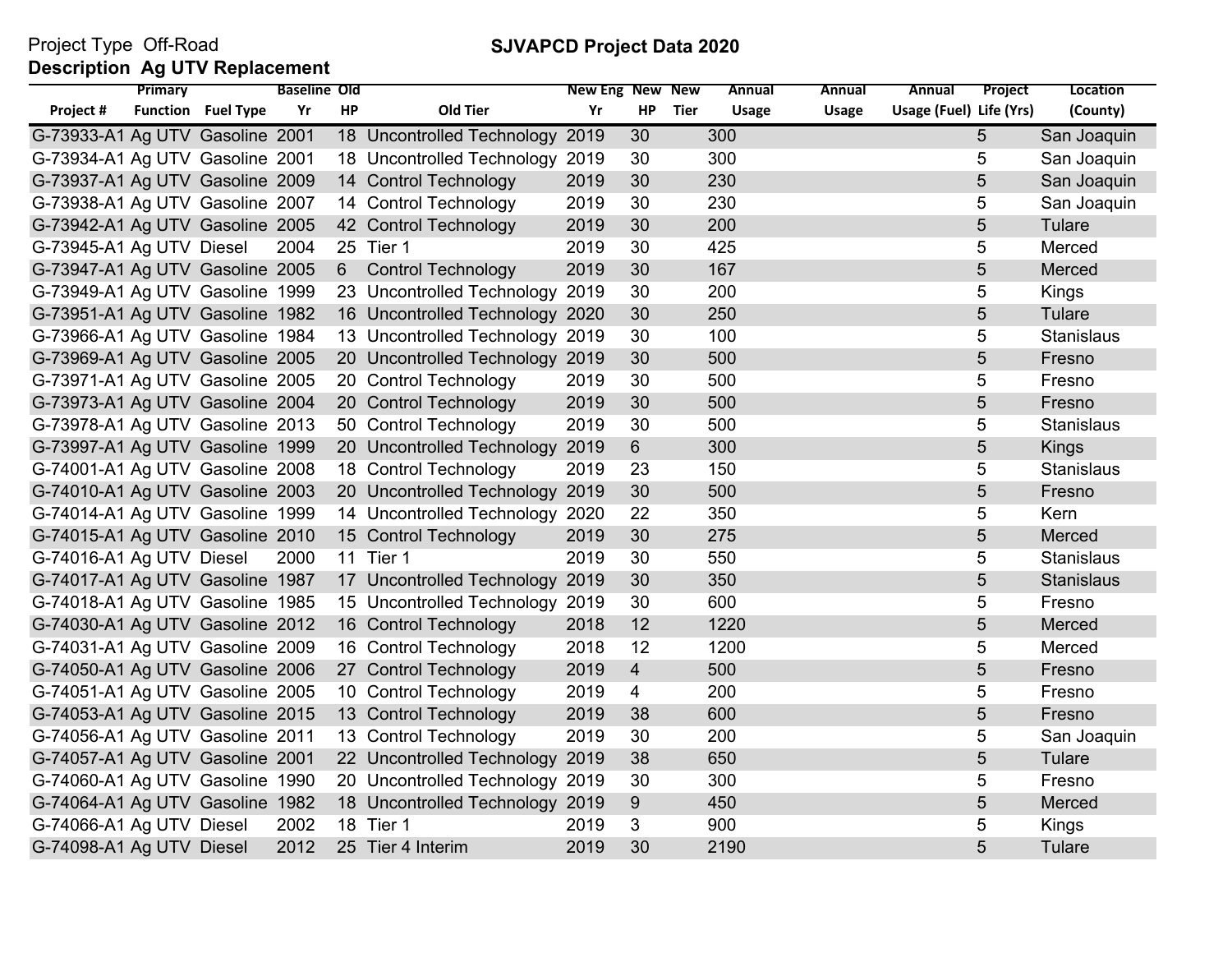# **SJVAPCD Project Data 2020**

|                                 | <b>Primary</b> |                           | <b>Baseline Old</b> |    |                                 | New Eng New New |                 |             | Annual       | Annual       | Annual                  | Project | Location          |
|---------------------------------|----------------|---------------------------|---------------------|----|---------------------------------|-----------------|-----------------|-------------|--------------|--------------|-------------------------|---------|-------------------|
| Project #                       |                | <b>Function</b> Fuel Type | Yr                  | HP | Old Tier                        | Yr              | HP              | <b>Tier</b> | <b>Usage</b> | <b>Usage</b> | Usage (Fuel) Life (Yrs) |         | (County)          |
| G-74103-A1 Ag UTV Gasoline 1997 |                |                           |                     |    | 20 Uncontrolled Technology 2019 |                 | 38              |             | 850          |              |                         | 5       | Kings             |
| G-74108-A1 Ag UTV Gasoline 2003 |                |                           |                     |    | 14 Uncontrolled Technology 2019 |                 | 22              |             | 400          |              |                         | 5       | San Joaquin       |
| G-74113-A1 Ag UTV Gasoline 1993 |                |                           |                     |    | 13 Uncontrolled Technology 2019 |                 | 22              |             | 600          |              |                         | 5       | San Joaquin       |
| G-74118-A1 Ag UTV Gasoline 1987 |                |                           |                     |    | 30 Uncontrolled Technology 2019 |                 | 22              |             | 200          |              |                         | 5       | San Joaquin       |
| G-74126-A1 Ag UTV Gasoline 2003 |                |                           |                     |    | 14 Uncontrolled Technology 2019 |                 | 22              |             | 900          |              |                         | 5       | San Joaquin       |
| G-74132-A1 Ag UTV Gasoline 2014 |                |                           |                     |    | 16 Control Technology           | 2019            | $6\phantom{1}$  |             | 708          |              |                         | 5       | Kern              |
| G-74134-A1 Ag UTV Gasoline 2014 |                |                           |                     |    | 16 Control Technology           | 2019            | 6               |             | 865          |              |                         | 5       | Kern              |
| G-74136-A1 Ag UTV Gasoline 2014 |                |                           |                     |    | 16 Control Technology           | 2019            | 30              |             | 801          |              |                         | 5       | Kern              |
| G-74138-A1 Ag UTV Gasoline 2014 |                |                           |                     |    | 16 Control Technology           | 2019            | 30              |             | 589          |              |                         | 5       | Kern              |
| G-74139-A1 Ag UTV Gasoline 2014 |                |                           |                     |    | 16 Control Technology           | 2019            | 30              |             | 1049         |              |                         | 5       | Kern              |
| G-74140-A1 Ag UTV Gasoline 2014 |                |                           |                     |    | 16 Control Technology           | 2019            | 30              |             | 842          |              |                         | 5       | Kern              |
| G-74142-A1 Ag UTV Gasoline 1994 |                |                           |                     |    | 20 Uncontrolled Technology 2019 |                 | 30              |             | 400          |              |                         | 5       | Fresno            |
| G-74144-A1 Ag UTV Gasoline 1988 |                |                           |                     |    | 15 Uncontrolled Technology 2019 |                 | 38              |             | 500          |              |                         | 5       | Kern              |
| G-74166-A1 Ag UTV Gasoline 2000 |                |                           |                     |    | 15 Uncontrolled Technology 2019 |                 | 30              |             | 250          |              |                         | 5       | Fresno            |
| G-74176-A1 Ag UTV Gasoline 2009 |                |                           |                     |    | 15 Control Technology           | 2019            | 30              |             | 1700         |              |                         | 5       | Fresno            |
| G-74177-A1 Ag UTV Gasoline 2010 |                |                           |                     |    | 28 Control Technology           | 2019            | 30              |             | 1700         |              |                         | 5       | Fresno            |
| G-74178-A1 Ag UTV Gasoline 2002 |                |                           |                     |    | 26 Uncontrolled Technology 2019 |                 | 30              |             | 800          |              |                         | 5       | Fresno            |
| G-74182-A1 Ag UTV Gasoline 1987 |                |                           |                     |    | 20 Uncontrolled Technology 2019 |                 | 30              |             | 480          |              |                         | 5       | <b>Stanislaus</b> |
| G-74183-A1 Ag UTV Gasoline 1996 |                |                           |                     |    | 20 Uncontrolled Technology 2019 |                 | 30              |             | 250          |              |                         | 5       | <b>Stanislaus</b> |
| G-74185-A1 Ag UTV Gasoline 1995 |                |                           |                     |    | 25 Uncontrolled Technology 2019 |                 | 30              |             | 250          |              |                         | 5       | <b>Stanislaus</b> |
| G-74186-A1 Ag UTV Gasoline 1984 |                |                           |                     |    | 15 Uncontrolled Technology 2019 |                 | 30              |             | 100          |              |                         | 5       | Tulare            |
| G-74195-A1 Ag UTV Gasoline 2004 |                |                           |                     |    | 23 Control Technology           | 2018            | 12              |             | 880          |              |                         | 5       | Merced            |
| G-74208-A1 Ag UTV Gasoline 1983 |                |                           |                     |    | 11 Uncontrolled Technology 2018 |                 | 12              |             | 660          |              |                         | 5       | Merced            |
| G-74214-A1 Ag UTV Gasoline 2010 |                |                           |                     |    | 33 Control Technology           | 2019            | 22              |             | 2000         |              |                         | 5       | Merced            |
| G-74216-A1 Ag UTV Gasoline 1995 |                |                           |                     |    | 32 Uncontrolled Technology 2019 |                 | 30              |             | 400          |              |                         | 5       | <b>Stanislaus</b> |
| G-74217-A1 Ag UTV Gasoline 2002 |                |                           |                     |    | 14 Uncontrolled Technology 2019 |                 | $6\phantom{1}$  |             | 200          |              |                         | 5       | Fresno            |
| G-74220-A1 Ag UTV Gasoline 2014 |                |                           |                     |    | 15 Control Technology           | 2019            | 6               |             | 200          |              |                         | 5       | Fresno            |
| G-74221-A1 Ag UTV Gasoline 2005 |                |                           |                     |    | 14 Control Technology           | 2019            | $\overline{7}$  |             | 1300         |              |                         | 5       | Kern              |
| G-74238-A1 Ag UTV Gasoline 1983 |                |                           |                     |    | 13 Uncontrolled Technology 2019 |                 | 30              |             | 150          |              |                         | 5       | Fresno            |
| G-74244-A1 Ag UTV Diesel        |                |                           | 2006                |    | 30 Tier 1                       | 2019            | 19              |             | 1000         |              |                         | 5       | Fresno            |
| G-74250-A1 Ag UTV Gasoline 1993 |                |                           |                     |    | 19 Uncontrolled Technology 2019 |                 | $6\overline{6}$ |             | 150          |              |                         | 5       | Fresno            |
| G-74255-A1 Ag UTV Gasoline 2012 |                |                           |                     |    | 12 Control Technology           | 2019            | 30              |             | 1000         |              |                         | 5       | <b>Stanislaus</b> |
| G-74266-A1 Ag UTV Gasoline 1995 |                |                           |                     |    | 23 Uncontrolled Technology 2019 |                 | 6               |             | 250          |              |                         | 5       | Fresno            |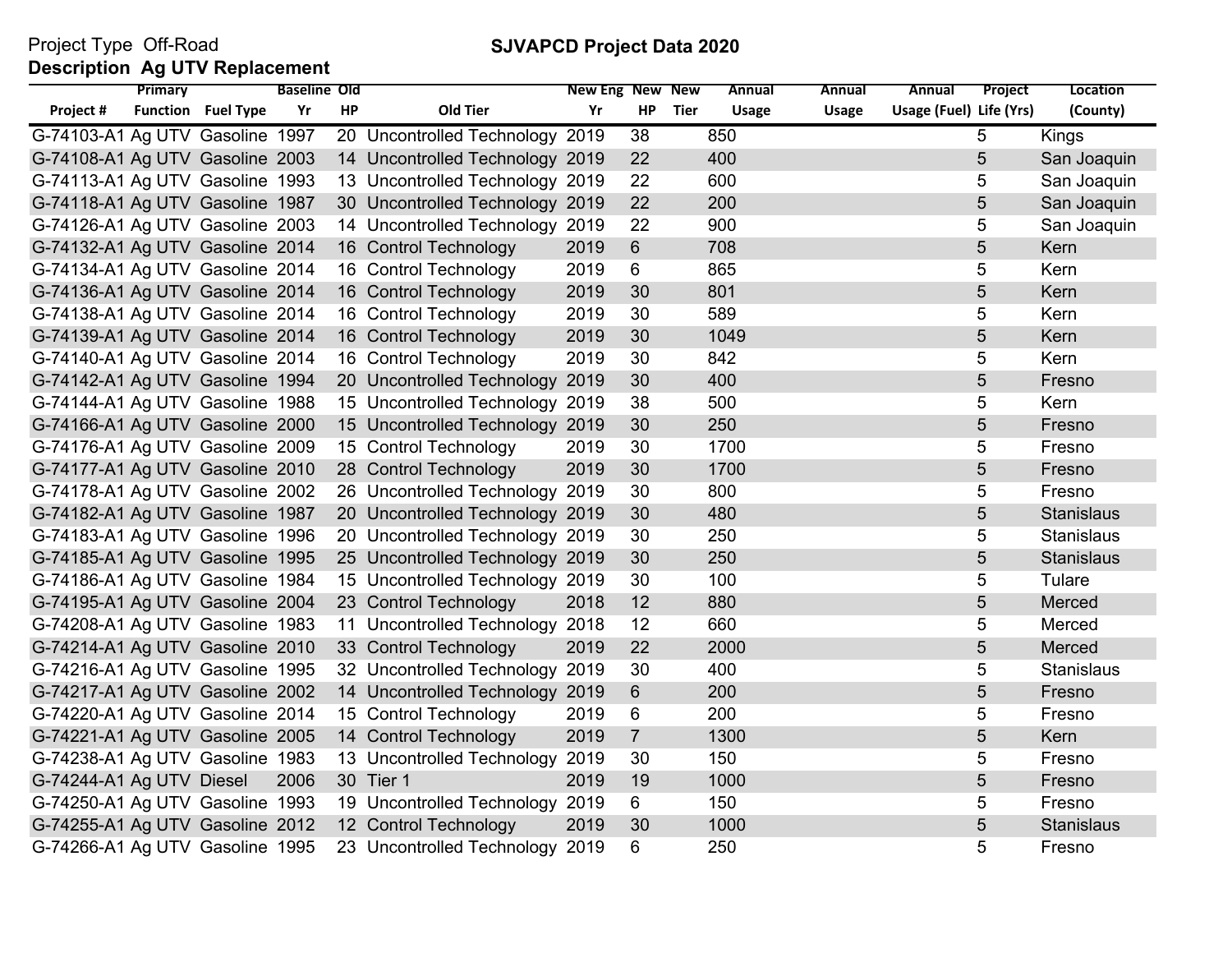# **SJVAPCD Project Data 2020**

|                                 | <b>Primary</b> |                           | <b>Baseline Old</b> |                |                                 | <b>New Eng New New</b> |                |             | <b>Annual</b> | Annual       | <b>Annual</b>           | Project | Location          |
|---------------------------------|----------------|---------------------------|---------------------|----------------|---------------------------------|------------------------|----------------|-------------|---------------|--------------|-------------------------|---------|-------------------|
| <b>Project #</b>                |                | <b>Function</b> Fuel Type | Yr                  | <b>HP</b>      | Old Tier                        | Yr                     | <b>HP</b>      | <b>Tier</b> | <b>Usage</b>  | <b>Usage</b> | Usage (Fuel) Life (Yrs) |         | (County)          |
| G-74269-A1 Ag UTV Gasoline 2004 |                |                           |                     |                | 39 Control Technology           | 2019                   | 30             |             | 200           |              |                         | 5       | Fresno            |
| G-74299-A1 Ag UTV Gasoline 2012 |                |                           |                     |                | 20 Control Technology           | 2019                   | 30             |             | 200           |              |                         | 5       | Merced            |
| G-74303-A1 Ag UTV Gasoline 2000 |                |                           |                     |                | 25 Uncontrolled Technology 2019 |                        | 30             |             | 1200          |              |                         | 5       | Merced            |
| G-74306-A1 Ag UTV Gasoline 2000 |                |                           |                     |                | 33 Uncontrolled Technology 2019 |                        | 6              |             | 250           |              |                         | 5       | Fresno            |
| G-74314-A1 Ag UTV Gasoline 1991 |                |                           |                     |                | 20 Uncontrolled Technology 2019 |                        | 30             |             | 300           |              |                         | 5       | Fresno            |
| G-74315-A1 Ag UTV Gasoline 2004 |                |                           |                     | 7 <sup>7</sup> | <b>Control Technology</b>       | 2019                   | 30             |             | 200           |              |                         | 5       | Merced            |
| G-74332-A1 Ag UTV Gasoline 1996 |                |                           |                     |                | 20 Uncontrolled Technology 2019 |                        | 30             |             | 250           |              |                         | 5       | Tulare            |
| G-74333-A1 Ag UTV Gasoline 2007 |                |                           |                     | 9              | <b>Control Technology</b>       | 2019                   | 30             |             | 250           |              |                         | 5       | Tulare            |
| G-74334-A1 Ag UTV Gasoline 2001 |                |                           |                     |                | 19 Uncontrolled Technology 2017 |                        | 30             |             | 250           |              |                         | 5       | <b>Stanislaus</b> |
| G-74346-A1 Ag UTV Gasoline 1987 |                |                           |                     | 7 <sup>7</sup> | Uncontrolled Technology 2019    |                        | 6              |             | 200           |              |                         | 5       | Merced            |
| G-74350-A1 Ag UTV Gasoline 2011 |                |                           |                     |                | 16 Control Technology           | 2019                   | 12             |             | 200           |              |                         | 5       | <b>Stanislaus</b> |
| G-74421-A1 Ag UTV Gasoline 2012 |                |                           |                     |                | 20 Control Technology           | 2019                   | $\overline{7}$ |             | 200           |              |                         | 5       | Madera            |
| G-74422-A1 Ag UTV Gasoline 2005 |                |                           |                     |                | 17 Control Technology           | 2019                   | $\overline{7}$ |             | 200           |              |                         | 5       | Madera            |
| G-74423-A1 Ag UTV Gasoline 1996 |                |                           |                     |                | 20 Uncontrolled Technology 2019 |                        | 30             |             | 700           |              |                         | 5       | San Joaquin       |
| G-74458-A1 Ag UTV Gasoline 2000 |                |                           |                     |                | 20 Uncontrolled Technology 2019 |                        | 30             |             | 200           |              |                         | 5       | Tulare            |
| G-74459-A1 Ag UTV Gasoline 2013 |                |                           |                     |                | 13 Control Technology           | 2019                   | $6\phantom{1}$ |             | 550           |              |                         | 5       | Madera            |
| G-74461-A1 Ag UTV Gasoline 1999 |                |                           |                     |                | 22 Uncontrolled Technology 2019 |                        | 30             |             | 1600          |              |                         | 5       | <b>Stanislaus</b> |
| G-74463-A1 Ag UTV Gasoline 1990 |                |                           |                     |                | 20 Uncontrolled Technology 2019 |                        | 30             |             | 800           |              |                         | 5       | Merced            |
| G-74464-A1 Ag UTV Gasoline 2011 |                |                           |                     |                | 13 Control Technology           | 2019                   | 22             |             | 200           |              |                         | 5       | <b>Stanislaus</b> |
| G-74465-A1 Ag UTV Gasoline 2003 |                |                           |                     |                | 19 Uncontrolled Technology 2019 |                        | 30             |             | 175           |              |                         | 5       | <b>Stanislaus</b> |
| G-74472-A1 Ag UTV Gasoline 2003 |                |                           |                     |                | 13 Uncontrolled Technology 2019 |                        | 30             |             | 650           |              |                         | 5       | <b>Stanislaus</b> |
| G-74475-A1 Ag UTV Gasoline 2005 |                |                           |                     |                | 13 Control Technology           | 2019                   | 30             |             | 633           |              |                         | 5       | <b>Stanislaus</b> |
| G-74479-A1 Ag UTV Gasoline 1989 |                |                           |                     |                | 17 Uncontrolled Technology 2019 |                        | 36             |             | 100           |              |                         | 5       | Kern              |
| G-74480-A1 Ag UTV Gasoline 1989 |                |                           |                     |                | 17 Uncontrolled Technology 2019 |                        | 36             |             | 100           |              |                         | 5       | Kern              |
| G-74481-A1 Ag UTV Diesel        |                |                           | 2016                |                | 20 Tier 4 Final                 | 2019                   | 36             |             | 200           |              |                         | 5       | Kern              |
| G-74482-A1 Ag UTV Diesel        |                |                           | 2009                |                | 22 Tier 4 Final                 | 2019                   | 6              |             | 600           |              |                         | 5       | Tulare            |
| G-74483-A1 Ag UTV Diesel        |                |                           | 2015                |                | 20 Tier 4 Final                 | 2019                   | 36             |             | 200           |              |                         | 5       | Kern              |
| G-74484-A1 Ag UTV Diesel        |                |                           | 2016                |                | 20 Tier 4 Final                 | 2019                   | 36             |             | 200           |              |                         | 5       | Kern              |
| G-74486-A1 Ag UTV Gasoline 1998 |                |                           |                     |                | 17 Uncontrolled Technology      | 2019                   | 30             |             | 150           |              |                         | 5       | San Joaquin       |
| G-74488-A1 Ag UTV Gasoline 2007 |                |                           |                     |                | 10 Control Technology           | 2019                   | 30             |             | 548           |              |                         | 5       | Tulare            |
| G-74489-A1 Ag UTV Gasoline 2016 |                |                           |                     |                | 18 Control Technology           | 2019                   | 30             |             | 400           |              |                         | 5       | Merced            |
| G-74490-A1 Ag UTV Gasoline 2012 |                |                           |                     |                | 18 Control Technology           | 2019                   | 30             |             | 2212          |              |                         | 5       | Merced            |
| G-74503-A1 Ag UTV Gasoline 2002 |                |                           |                     |                | 29 Uncontrolled Technology 2019 |                        | 30             |             | 1100          |              |                         | 5       | Tulare            |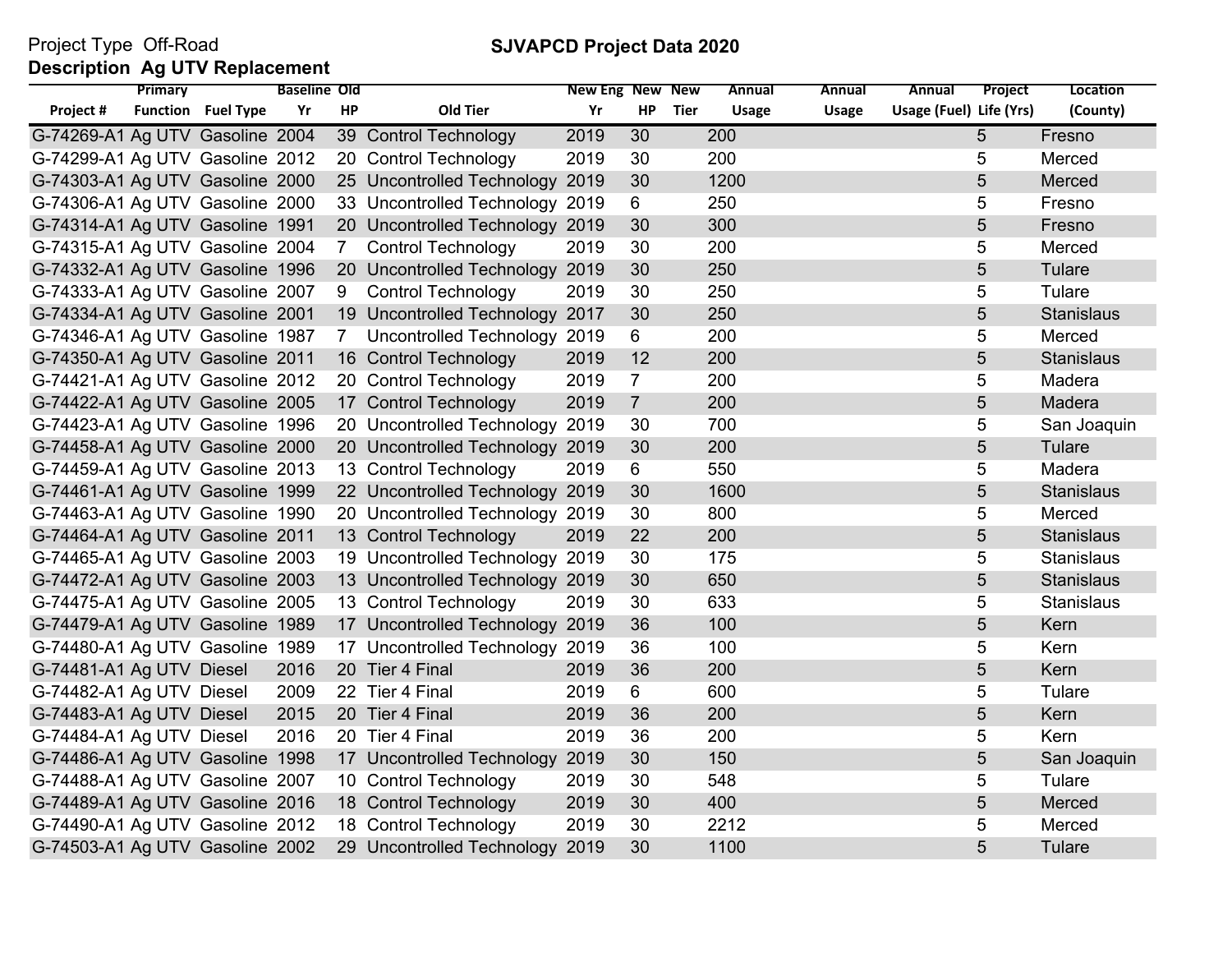# **SJVAPCD Project Data 2020**

|                                 | <b>Primary</b> |                           | <b>Baseline Old</b> |                 |                                 | New Eng New New |                |             | Annual       | Annual       | Annual                  | Project | Location          |
|---------------------------------|----------------|---------------------------|---------------------|-----------------|---------------------------------|-----------------|----------------|-------------|--------------|--------------|-------------------------|---------|-------------------|
| Project #                       |                | <b>Function</b> Fuel Type | Yr                  | HP              | Old Tier                        | Yr              | HP             | <b>Tier</b> | <b>Usage</b> | <b>Usage</b> | Usage (Fuel) Life (Yrs) |         | (County)          |
| G-74509-A1 Ag UTV Gasoline 1990 |                |                           |                     | 8               | Uncontrolled Technology 2019    |                 | 22             |             | 325          |              |                         | 5       | Kern              |
| G-74510-A1 Ag UTV Gasoline 2012 |                |                           |                     |                 | 23 Control Technology           | 2019            | 22             |             | 550          |              |                         | 5       | Kern              |
| G-74511-A1 Ag UTV Gasoline 2002 |                |                           |                     | 3               | Uncontrolled Technology 2019    |                 | 30             |             | 150          |              |                         | 5       | Kings             |
| G-74513-A1 Ag UTV Gasoline 2005 |                |                           |                     |                 | 22 Control Technology           | 2019            | 9              |             | 200          |              |                         | 5       | <b>Stanislaus</b> |
| G-74519-A1 Ag UTV Gasoline 2007 |                |                           |                     | $6\overline{6}$ | <b>Control Technology</b>       | 2019            | 30             |             | 250          |              |                         | 5       | Tulare            |
| G-74523-A1 Ag UTV Gasoline 1979 |                |                           |                     |                 | 16 Uncontrolled Technology 2019 |                 | 30             |             | 80           |              |                         | 5       | <b>Stanislaus</b> |
| G-74525-A1 Ag UTV Gasoline 2001 |                |                           |                     |                 | 26 Uncontrolled Technology 2019 |                 | 9              |             | 15           |              |                         | 5       | <b>Stanislaus</b> |
| G-74527-A1 Ag UTV Gasoline 1979 |                |                           |                     |                 | 14 Uncontrolled Technology 2019 |                 | 38             |             | 30           |              |                         | 5       | <b>Stanislaus</b> |
| G-74531-A1 Ag UTV Gasoline 1997 |                |                           |                     |                 | 19 Uncontrolled Technology 2019 |                 | 30             |             | 800          |              |                         | 5       | San Joaquin       |
| G-74536-A1 Ag UTV Gasoline 2010 |                |                           |                     |                 | 28 Uncontrolled Technology 2020 |                 | 30             |             | 800          |              |                         | 5       | San Joaquin       |
| G-74542-A1 Ag UTV Gasoline 1993 |                |                           |                     |                 | 20 Uncontrolled Technology 2019 |                 | 30             |             | 500          |              |                         | 5       | Merced            |
| G-74543-A1 Ag UTV Gasoline 2002 |                |                           |                     |                 | 10 Uncontrolled Technology 2019 |                 | 30             |             | 500          |              |                         | 5       | Merced            |
| G-74545-A1 Ag UTV Gasoline 1999 |                |                           |                     |                 | 14 Uncontrolled Technology 2019 |                 | 6              |             | 225          |              |                         | 5       | <b>Stanislaus</b> |
| G-74546-A1 Ag UTV Gasoline 2005 |                |                           |                     |                 | 4 Control Technology            | 2019            | 30             |             | 146          |              |                         | 5       | <b>Kings</b>      |
| G-74548-A1 Ag UTV Gasoline 1994 |                |                           |                     |                 | 10 Uncontrolled Technology 2019 |                 | 40             |             | 120          |              |                         | 5       | Tulare            |
| G-74606-A1 Ag UTV Gasoline 2012 |                |                           |                     |                 | 16 Control Technology           | 2019            | $\overline{4}$ |             | 700          |              |                         | 5       | Kern              |
| G-74609-A1 Ag UTV Gasoline 1983 |                |                           |                     |                 | 13 Uncontrolled Technology 2019 |                 | 17             |             | 300          |              |                         | 5       | <b>Stanislaus</b> |
| G-74610-A1 Ag UTV Gasoline 1985 |                |                           |                     |                 | 24 Uncontrolled Technology 2019 |                 | $\overline{4}$ |             | 275          |              |                         | 5       | Kern              |
| G-74611-A1 Ag UTV Gasoline 2012 |                |                           |                     |                 | 23 Control Technology           | 2019            | 30             |             | 75           |              |                         | 5       | Kings             |
| G-74612-A1 Ag UTV Gasoline 2011 |                |                           |                     |                 | 16 Control Technology           | 2019            | 22             |             | 250          |              |                         | 5       | Merced            |
| G-74613-A1 Ag UTV Gasoline 2004 |                |                           |                     |                 | 7 Control Technology            | 2019            | 38             |             | 300          |              |                         | 5       | Kern              |
| G-74614-A1 Ag UTV Gasoline 2000 |                |                           |                     | $7\overline{ }$ | Uncontrolled Technology 2019    |                 | 30             |             | 750          |              |                         | 5       | Tulare            |
| G-74698-A1 Ag UTV Gasoline 1995 |                |                           |                     |                 | 55 Uncontrolled Technology 2019 |                 | 30             |             | 1000         |              |                         | 5       | <b>Stanislaus</b> |
| G-74699-A1 Ag UTV Gasoline 1997 |                |                           |                     |                 | 26 Uncontrolled Technology 2019 |                 | 22             |             | 250          |              |                         | 5       | Merced            |
| G-74701-A1 Ag UTV Diesel        |                |                           | 2008                |                 | 30 Tier 4 Interim               | 2019            | 30             |             | 800          |              |                         | 5       | Merced            |
| G-74704-A1 Ag UTV Gasoline 1985 |                |                           |                     |                 | 25 Uncontrolled Technology 2019 |                 | 30             |             | 420          |              |                         | 5       | <b>Stanislaus</b> |
| G-74705-A1 Ag UTV Gasoline 1988 |                |                           |                     |                 | 30 Uncontrolled Technology 2019 |                 | 30             |             | 800          |              |                         | 5       | <b>Stanislaus</b> |
| G-74707-A1 Ag UTV Diesel        |                |                           | 2007                |                 | 22 Tier 1                       | 2019            | 6              |             | 500          |              |                         | 5       | <b>Kings</b>      |
| G-74709-A1 Ag UTV Gasoline 2004 |                |                           |                     |                 | 16 Control Technology           | 2019            | 6              |             | 2900         |              |                         | 5       | Fresno            |
| G-74712-A1 Ag UTV Gasoline 2007 |                |                           |                     |                 | 17 Control Technology           | 2019            | 30             |             | 1000         |              |                         | 5       | Kern              |
| G-74717-A1 Ag UTV Gasoline 1992 |                |                           |                     |                 | 20 Uncontrolled Technology 2019 |                 | 30             |             | 100          |              |                         | 5       | Madera            |
| G-74722-A1 Ag UTV Gasoline 2002 |                |                           |                     |                 | 20 Uncontrolled Technology 2019 |                 | 6              |             | 350          |              |                         | 5       | <b>Stanislaus</b> |
| G-74723-A1 Ag UTV Gasoline 1982 |                |                           |                     |                 | 20 Uncontrolled Technology 2019 |                 | 6              |             | 400          |              |                         | 5       | <b>Stanislaus</b> |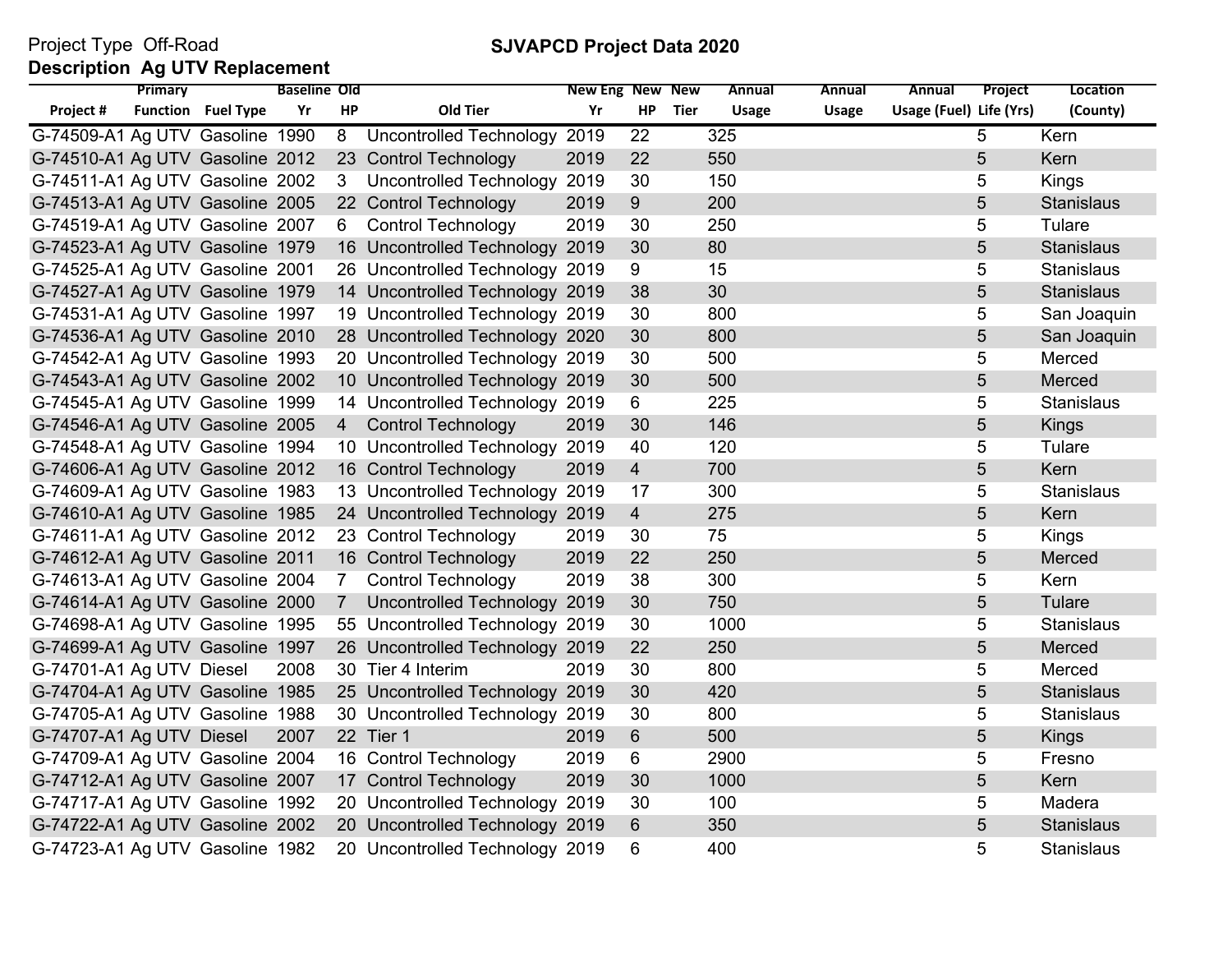# **SJVAPCD Project Data 2020**

|                                 | Primary |                           | <b>Baseline Old</b> |                |                                 | <b>New Eng New New</b> |     |             | <b>Annual</b> | Annual       | Annual                  | Project | Location          |
|---------------------------------|---------|---------------------------|---------------------|----------------|---------------------------------|------------------------|-----|-------------|---------------|--------------|-------------------------|---------|-------------------|
| Project #                       |         | <b>Function</b> Fuel Type | Yr                  | HP             | Old Tier                        | Yr                     | HP. | <b>Tier</b> | Usage         | <b>Usage</b> | Usage (Fuel) Life (Yrs) |         | (County)          |
| G-74727-A1 Ag UTV Gasoline 1989 |         |                           |                     |                | 16 Uncontrolled Technology 2019 |                        | 6   |             | 500           |              |                         | 5.      | Merced            |
| G-74730-A1 Ag UTV Gasoline 1997 |         |                           |                     |                | 19 Uncontrolled Technology 2019 |                        | 4   |             | 700           |              |                         | 5       | Kern              |
| G-74731-A1 Ag UTV Gasoline 2007 |         |                           |                     |                | 18 Uncontrolled Technology 2019 |                        | 30  |             | 370           |              |                         | 5       | <b>Stanislaus</b> |
| G-74733-A1 Ag UTV Gasoline 2003 |         |                           |                     |                | 18 Uncontrolled Technology 2019 |                        | 30  |             | 450           |              |                         | 5       | <b>Stanislaus</b> |
| G-74739-A1 Ag UTV Gasoline 1997 |         |                           |                     |                | 20 Uncontrolled Technology 2019 |                        | 30  |             | 600           |              |                         | 5       | Tulare            |
| G-74745-A1 Ag UTV Gasoline 2000 |         |                           |                     |                | 27 Uncontrolled Technology 2019 |                        | 30  |             | 120           |              |                         | 5       | San Joaquin       |
| G-74748-A1 Ag UTV Gasoline 1987 |         |                           |                     |                | 19 Uncontrolled Technology 2019 |                        | 30  |             | 500           |              |                         | 5       | Fresno            |
| G-74752-A1 Ag UTV Gasoline 2008 |         |                           |                     |                | 46 Control Technology           | 2019                   | 30  |             | 150           |              |                         | 5       | San Joaquin       |
| G-74757-A1 Ag UTV Gasoline 2007 |         |                           |                     |                | 18 Control Technology           | 2019                   | 30  |             | 450           |              |                         | 5       | <b>Stanislaus</b> |
| G-74759-A1 Ag UTV Gasoline 2003 |         |                           |                     |                | 10 Uncontrolled Technology 2019 |                        | 30  |             | 1000          |              |                         | 5       | <b>Stanislaus</b> |
| G-74764-A1 Ag UTV Gasoline 2000 |         |                           |                     |                | 13 Uncontrolled Technology 2019 |                        | 30  |             | 350           |              |                         | 5       | Merced            |
| G-74776-A1 Ag UTV Gasoline 2007 |         |                           |                     |                | 35 Control Technology           | 2019                   | 30  |             | 1100          |              |                         | 5       | Merced            |
| G-74777-A1 Ag UTV Diesel        |         |                           | 2014                |                | 22 Tier 4 Final                 | 2019                   | 30  |             | 2050          |              |                         | 5       | <b>Stanislaus</b> |
| G-74779-A1 Ag UTV Gasoline 1998 |         |                           |                     |                | 33 Uncontrolled Technology 2019 |                        | 38  |             | 250           |              |                         | 5       | Merced            |
| G-74780-A1 Ag UTV Gasoline 1992 |         |                           |                     |                | 22 Uncontrolled Technology 2019 |                        | 30  |             | 150           |              |                         | 5       | San Joaquin       |
| G-74782-A1 Ag UTV Gasoline 2003 |         |                           |                     |                | 50 Uncontrolled Technology 2019 |                        | 30  |             | 200           |              |                         | 5       | San Joaquin       |
| G-74783-A1 Ag UTV Gasoline 2001 |         |                           |                     |                | 33 Uncontrolled Technology 2019 |                        | 30  |             | 2461          |              |                         | 5       | <b>Stanislaus</b> |
| G-74793-A1 Ag UTV Gasoline 1988 |         |                           |                     |                | 25 Uncontrolled Technology 2019 |                        | 22  |             | 300           |              |                         | 5       | <b>Stanislaus</b> |
| G-74794-A1 Ag UTV Gasoline 1997 |         |                           |                     |                | 20 Uncontrolled Technology 2019 |                        | 38  |             | 200           |              |                         | 5       | San Joaquin       |
| G-74795-A1 Ag UTV Gasoline 1991 |         |                           |                     |                | 25 Uncontrolled Technology 2019 |                        | 38  |             | 200           |              |                         | 5       | San Joaquin       |
| G-74800-A1 Ag UTV Gasoline 1984 |         |                           |                     | 6 <sup>1</sup> | Uncontrolled Technology 2019    |                        | 30  |             | 750           |              |                         | 5       | Fresno            |
| G-74808-A1 Ag UTV Gasoline 1982 |         |                           |                     |                | 13 Uncontrolled Technology 2019 |                        | 30  |             | 50            |              |                         | 5       | San Joaquin       |
| G-74814-A1 Ag UTV Gasoline 1987 |         |                           |                     |                | 35 Uncontrolled Technology 2019 |                        | 30  |             | 450           |              |                         | 5       | <b>Stanislaus</b> |
| G-74819-A1 Ag UTV Gasoline 2012 |         |                           |                     |                | 40 Control Technology           | 2019                   | 30  |             | 950           |              |                         | 5       | San Joaquin       |
| G-74824-A1 Ag UTV Gasoline 2012 |         |                           |                     |                | 40 Control Technology           | 2019                   | 30  |             | 900           |              |                         | 5       | San Joaquin       |
| G-74825-A1 Ag UTV Gasoline 2000 |         |                           |                     |                | 20 Uncontrolled Technology 2019 |                        | 30  |             | 300           |              |                         | 5       | Tulare            |
| G-74826-A1 Ag UTV Gasoline 2009 |         |                           |                     |                | 10 Uncontrolled Technology 2019 |                        | 30  |             | 200           |              |                         | 5       | San Joaquin       |
| G-74827-A1 Ag UTV Gasoline 2012 |         |                           |                     |                | 40 Control Technology           | 2019                   | 30  |             | 825           |              |                         | 5       | San Joaquin       |
| G-74833-A1 Ag UTV Gasoline 2009 |         |                           |                     | $7^{\circ}$    | Uncontrolled Technology 2019    |                        | 30  |             | 150           |              |                         | 5       | San Joaquin       |
| G-74839-A1 Ag UTV Gasoline 2002 |         |                           |                     |                | 50 Uncontrolled Technology 2019 |                        | 30  |             | 600           |              |                         | 5       | <b>Stanislaus</b> |
| G-74841-A1 Ag UTV Gasoline 1997 |         |                           |                     |                | 17 Uncontrolled Technology 2019 |                        | 38  |             | 250           |              |                         | 5       | Fresno            |
| G-74842-A1 Ag UTV Gasoline 2005 |         |                           |                     |                | 15 Uncontrolled Technology 2019 |                        | 30  |             | 300           |              |                         | 5       | San Joaquin       |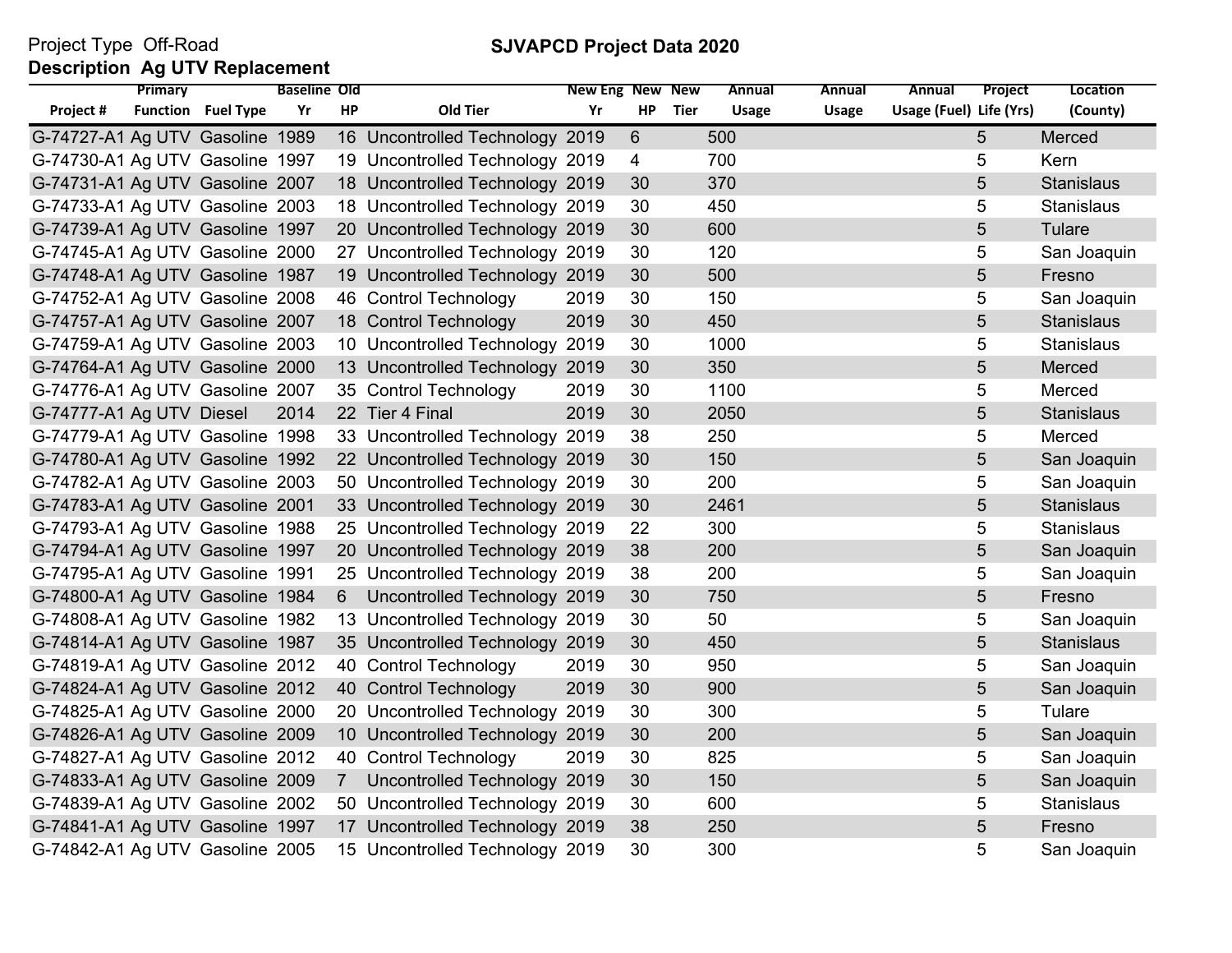# **SJVAPCD Project Data 2020**

|                                 | <b>Primary</b> |                           | <b>Baseline Old</b> |                |                                 | New Eng New New |                |      | Annual       | <b>Annual</b> | Annual                  | <b>Project</b> | Location          |
|---------------------------------|----------------|---------------------------|---------------------|----------------|---------------------------------|-----------------|----------------|------|--------------|---------------|-------------------------|----------------|-------------------|
| Project #                       |                | <b>Function</b> Fuel Type | Yr                  | <b>HP</b>      | Old Tier                        | Yr              | <b>HP</b>      | Tier | <b>Usage</b> | <b>Usage</b>  | Usage (Fuel) Life (Yrs) |                | (County)          |
| G-74844-A1 Ag UTV Gasoline 2013 |                |                           |                     | 8 <sup>1</sup> | <b>Control Technology</b>       | 2019            | $6\phantom{.}$ |      | 250          |               |                         | 5              | Tulare            |
| G-74845-A1 Ag UTV Gasoline 2013 |                |                           |                     | 8              | <b>Control Technology</b>       | 2019            | 6              |      | 250          |               |                         | 5              | Tulare            |
| G-74846-A1 Ag UTV Gasoline 2004 |                |                           |                     |                | 33 Control Technology           | 2019            | 30             |      | 250          |               |                         | 5              | Fresno            |
| G-74854-A1 Ag UTV Gasoline 2015 |                |                           |                     | 9              | <b>Control Technology</b>       | 2019            | 38             |      | 60           |               |                         | 5              | Tulare            |
| G-74861-A1 Ag UTV Gasoline 2000 |                |                           |                     |                | 22 Uncontrolled Technology      | 2019            | 30             |      | 250          |               |                         | 5              | <b>Kings</b>      |
| G-74878-A1 Ag UTV Gasoline 1998 |                |                           |                     |                | 34 Uncontrolled Technology      | 2019            | 12             |      | 410          |               |                         | 5              | Merced            |
| G-74888-A1 Ag UTV Gasoline 2011 |                |                           |                     |                | 12 Control Technology           | 2019            | 6              |      | 700          |               |                         | 5              | Merced            |
| G-74889-A1 Ag UTV Gasoline 2012 |                |                           |                     |                | 12 Control Technology           | 2019            | 6              |      | 700          |               |                         | 5              | Merced            |
| G-74890-A1 Ag UTV Gasoline 1996 |                |                           |                     |                | 26 Uncontrolled Technology 2019 |                 | 30             |      | 50           |               |                         | 5              | Merced            |
| G-74928-A1 Ag UTV Gasoline 1988 |                |                           |                     | 9              | Uncontrolled Technology 2019    |                 | 9              |      | 250          |               |                         | 5              | Merced            |
| G-74929-A1 Ag UTV Diesel        |                |                           | 2011                |                | 22 Tier 4 Interim               | 2019            | 12             |      | 200          |               |                         | 5              | Merced            |
| G-74932-A1 Ag UTV Gasoline 2006 |                |                           |                     | 9              | <b>Control Technology</b>       | 2019            | 30             |      | 582          |               |                         | 5              | Madera            |
| G-74933-A1 Ag UTV Gasoline 2003 |                |                           |                     |                | 7 Uncontrolled Technology 2019  |                 | 30             |      | 338          |               |                         | 5              | Madera            |
| G-74935-A1 Ag UTV Gasoline 1999 |                |                           |                     |                | 18 Uncontrolled Technology 2019 |                 | 30             |      | 100          |               |                         | 5              | <b>Stanislaus</b> |
| G-74937-A1 Ag UTV Gasoline 2000 |                |                           |                     |                | 13 Uncontrolled Technology 2019 |                 | 30             |      | 120          |               |                         | 5              | <b>Kings</b>      |
| G-74944-A1 Ag UTV Gasoline 2009 |                |                           |                     |                | 16 Control Technology           | 2019            | 30             |      | 1050         |               |                         | 5              | Merced            |
| G-74947-A1 Ag UTV Gasoline 1986 |                |                           |                     |                | 21 Uncontrolled Technology 2019 |                 | 30             |      | 100          |               |                         | 5              | Merced            |
| G-74949-A1 Ag UTV Gasoline 1984 |                |                           |                     |                | 16 Uncontrolled Technology 2019 |                 | 6              |      | 350          |               |                         | 5              | Merced            |
| G-74950-A1 Ag UTV Gasoline 1986 |                |                           |                     |                | 12 Uncontrolled Technology 2019 |                 | 6              |      | 175          |               |                         | 5              | Tulare            |
| G-74952-A1 Ag UTV Gasoline 2014 |                |                           |                     |                | 10 Control Technology           | 2019            | 40             |      | 1000         |               |                         | 5              | San Joaquin       |
| G-74954-A1 Ag UTV Diesel        |                |                           | 2000                |                | 19 Tier 1                       | 2019            | 30             |      | 600          |               |                         | 5              | Merced            |
| G-74955-A1 Ag UTV Gasoline 2001 |                |                           |                     |                | 10 Uncontrolled Technology      | 2019            | 36             |      | 1000         |               |                         | 5              | San Joaquin       |
| G-74958-A1 Ag UTV Gasoline 2004 |                |                           |                     |                | 8 Control Technology            | 2020            | 30             |      | 250          |               |                         | 5              | Tulare            |
| G-74959-A1 Ag UTV Diesel        |                |                           | 2010                |                | 21 Tier 4 Interim               | 2019            | 6              |      | 612          |               |                         | 5              | Merced            |
| G-74961-A1 Ag UTV Gasoline 1986 |                |                           |                     |                | 20 Uncontrolled Technology 2019 |                 | 30             |      | 150          |               |                         | 5              | <b>Kings</b>      |
| G-74962-A1 Ag UTV Gasoline 2006 |                |                           |                     |                | 20 Control Technology           | 2019            | 30             |      | 150          |               |                         | 5              | Kings             |
| G-74964-A1 Ag UTV Gasoline 2000 |                |                           |                     |                | 27 Uncontrolled Technology 2019 |                 | 23             |      | 400          |               |                         | 5              | Merced            |
| G-74966-A1 Ag UTV Gasoline 2001 |                |                           |                     |                | 15 Uncontrolled Technology 2019 |                 | 30             |      | 500          |               |                         | 5              | <b>Stanislaus</b> |
| G-74967-A1 Ag UTV Gasoline 2004 |                |                           |                     |                | 10 Control Technology           | 2019            | 23             |      | 500          |               |                         | 5              | Merced            |
| G-74969-A1 Ag UTV Gasoline 1998 |                |                           |                     |                | 10 Uncontrolled Technology 2019 |                 | 23             |      | 500          |               |                         | 5              | Merced            |
| G-74973-A1 Ag UTV Gasoline 1982 |                |                           |                     | $7^{\circ}$    | Uncontrolled Technology 2019    |                 | 22             |      | 500          |               |                         | 5              | Tulare            |
| G-74975-A1 Ag UTV Gasoline 2004 |                |                           |                     |                | 22 Control Technology           | 2019            | 30             |      | 400          |               |                         | 5              | San Joaquin       |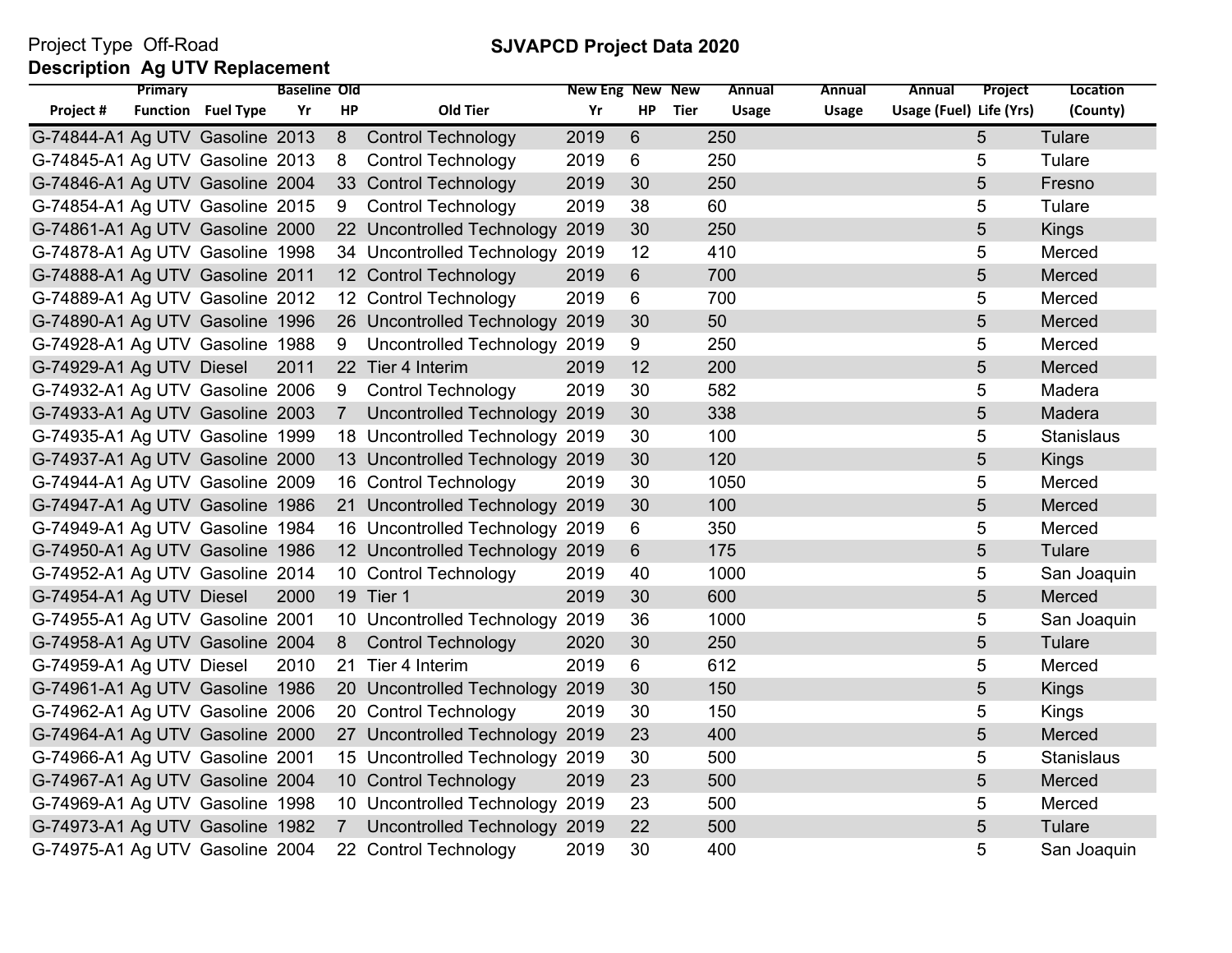# **SJVAPCD Project Data 2020**

|                                 | <b>Primary</b> |                           | <b>Baseline Old</b> |                |                                 | <b>New Eng New New</b> |           |      | <b>Annual</b> | <b>Annual</b> | Annual                  | Project    | <b>Location</b>   |
|---------------------------------|----------------|---------------------------|---------------------|----------------|---------------------------------|------------------------|-----------|------|---------------|---------------|-------------------------|------------|-------------------|
| <b>Project #</b>                |                | <b>Function</b> Fuel Type | Yr                  | <b>HP</b>      | Old Tier                        | Yr                     | <b>HP</b> | Tier | <b>Usage</b>  | <b>Usage</b>  | Usage (Fuel) Life (Yrs) |            | (County)          |
| G-74977-A1 Ag UTV Gasoline 2006 |                |                           |                     |                | 28 Control Technology           | 2019                   | 30        |      | 1400          |               |                         | 5          | San Joaquin       |
| G-74979-A1 Ag UTV Gasoline 1989 |                |                           |                     |                | 14 Uncontrolled Technology      | 2019                   | 23        |      | 500           |               |                         | 5          | <b>Stanislaus</b> |
| G-74980-A1 Ag UTV Gasoline 2005 |                |                           |                     | 8 <sup>8</sup> | <b>Control Technology</b>       | 2019                   | 30        |      | 250           |               |                         | 5          | San Joaquin       |
| G-74981-A1 Ag UTV Gasoline 1997 |                |                           |                     |                | 20 Uncontrolled Technology      | 2019                   | 38        |      | 150           |               |                         | 5          | San Joaquin       |
| G-74982-A1 Ag UTV Gasoline 2005 |                |                           |                     | 8 <sup>°</sup> | <b>Control Technology</b>       | 2019                   | 30        |      | 250           |               |                         | 5          | San Joaquin       |
| G-74986-A1 Ag UTV Gasoline 2015 |                |                           |                     |                | 31 Control Technology           | 2019                   | 30        |      | 1000          |               |                         | 5          | Tulare            |
| G-74988-A1 Ag UTV Gasoline 2007 |                |                           |                     |                | 45 Control Technology           | 2019                   | 36        |      | 300           |               |                         | 5          | Kern              |
| G-74990-A1 Ag UTV Gasoline 1997 |                |                           |                     |                | 21 Uncontrolled Technology      | 2019                   | 30        |      | 1040          |               |                         | 5          | Kings             |
| G-74992-A1 Ag UTV Diesel        |                |                           | 2012                |                | 16 Tier 4 Interim               | 2019                   | 30        |      | 600           |               |                         | 5          | Merced            |
| G-74993-A1 Ag UTV Diesel        |                |                           | 2011                |                | 16 Tier 4 Interim               | 2020                   | 30        |      | 1000          |               |                         | 5          | Merced            |
| G-74995-A1 Ag UTV Diesel        |                |                           | 2011                |                | 60 Tier 4 Interim               | 2019                   | 30        |      | 800           |               |                         | 5          | Merced            |
| G-74996-A1 Ag UTV Diesel        |                |                           | 2012                |                | 22 Tier 4 Interim               | 2019                   | 30        |      | 725           |               |                         | 5          | Merced            |
| G-74997-A1 Ag UTV Gasoline 2002 |                |                           |                     |                | 19 Uncontrolled Technology      | 2019                   | 30        |      | 650           |               |                         | 5          | Merced            |
| G-74998-A1 Ag UTV Gasoline 2002 |                |                           |                     |                | 20 Uncontrolled Technology 2019 |                        | 22        |      | 400           |               |                         | 5          | Tulare            |
| G-75000-A1 Ag UTV Gasoline 2007 |                |                           |                     | 8              | <b>Control Technology</b>       | 2019                   | 22        |      | 400           |               |                         | 5          | Kern              |
| G-75003-A1 Ag UTV Diesel        |                |                           | 2008                |                | 23 Tier 0                       | 2020                   | 30        |      | 500           |               |                         | 5          | Tulare            |
| G-75005-A1 Ag UTV Gasoline 2009 |                |                           |                     |                | 15 Control Technology           | 2019                   | 22        |      | 400           |               |                         | 5          | <b>Stanislaus</b> |
| G-75006-A1 Ag UTV Gasoline 2009 |                |                           |                     |                | 15 Control Technology           | 2019                   | 22        |      | 400           |               |                         | 5          | <b>Stanislaus</b> |
| G-75007-A1 Ag UTV Gasoline 2012 |                |                           |                     |                | 15 Control Technology           | 2019                   | 22        |      | 400           |               |                         | 5          | <b>Stanislaus</b> |
| G-75039-A1 Ag UTV Gasoline 2007 |                |                           |                     |                | 30 Control Technology           | 2019                   | 38        |      | 300           |               |                         | 5          | Tulare            |
| G-75053-A1 Ag UTV Gasoline 1993 |                |                           |                     |                | 20 Uncontrolled Technology 2019 |                        | 30        |      | 750           |               |                         | 5          | Fresno            |
| G-75055-A1 Ag UTV Gasoline 2001 |                |                           |                     |                | 27 Uncontrolled Technology 2020 |                        | 30        |      | 1095          |               |                         | 5          | Merced            |
| G-75057-A1 Ag UTV Gasoline 1995 |                |                           |                     |                | 23 Uncontrolled Technology 2019 |                        | 38        |      | 500           |               |                         | 5          | Merced            |
| G-75064-A1 Ag UTV Gasoline 1994 |                |                           |                     |                | 25 Uncontrolled Technology 2019 |                        | 30        |      | 500           |               |                         | 5          | <b>Stanislaus</b> |
| G-75068-A1 Ag UTV Gasoline 2003 |                |                           |                     |                | 17 Uncontrolled Technology 2018 |                        | 38        |      | 625           |               |                         | 5          | Tulare            |
| G-75071-A1 Ag UTV Gasoline 2010 |                |                           |                     |                | 14 Control Technology           | 2019                   | 22        |      | 200           |               |                         | 5          | Merced            |
| G-75074-A1 Ag UTV Gasoline 2012 |                |                           |                     |                | 15 Control Technology           | 2019                   | 36        |      | 2000          |               |                         | $\sqrt{5}$ | Kern              |
| G-75075-A1 Ag UTV Gasoline 2006 |                |                           |                     |                | 42 Control Technology           | 2019                   | 30        |      | 400           |               |                         | 5          | Tulare            |
| G-75076-A1 Ag UTV Gasoline 2012 |                |                           |                     |                | 15 Control Technology           | 2019                   | 40        |      | 2000          |               |                         | 5          | Kern              |
| G-75077-A1 Ag UTV Gasoline 1996 |                |                           |                     |                | 13 Uncontrolled Technology      | 2019                   | 36        |      | 200           |               |                         | 5          | Merced            |
| G-75085-A1 Ag UTV Gasoline 2012 |                |                           |                     |                | 19 Control Technology           | 2019                   | 22        |      | 400           |               |                         | 5          | <b>Stanislaus</b> |
| G-75087-A1 Ag UTV Gasoline 2007 |                |                           |                     |                | 11 Control Technology           | 2019                   | 6         |      | 150           |               |                         | 5          | Tulare            |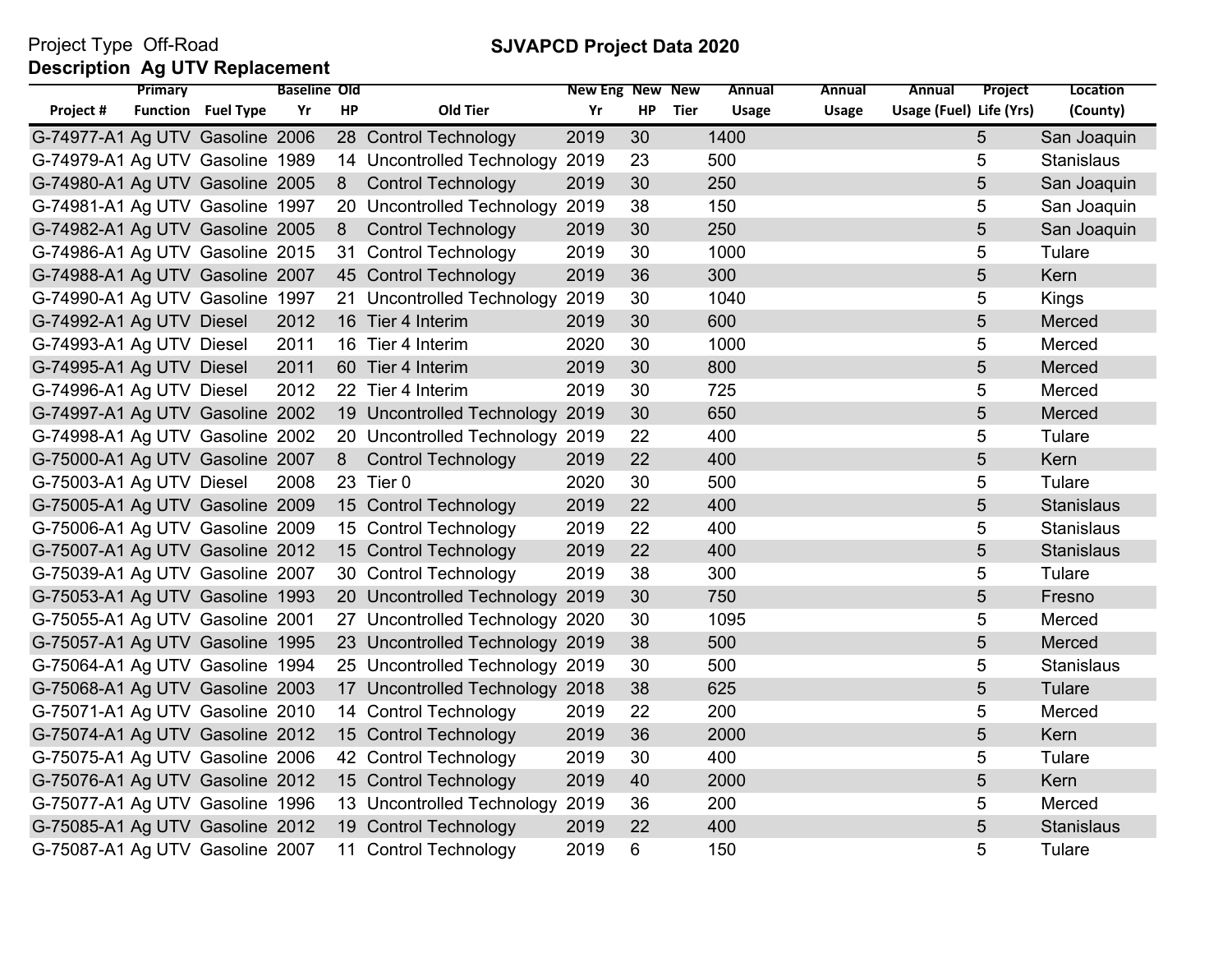# **SJVAPCD Project Data 2020**

|                                 | <b>Primary</b> |                           | <b>Baseline Old</b> |             |                                 | New Eng New New |                  |             | <b>Annual</b> | <b>Annual</b> | Annual                  | Project | Location          |
|---------------------------------|----------------|---------------------------|---------------------|-------------|---------------------------------|-----------------|------------------|-------------|---------------|---------------|-------------------------|---------|-------------------|
| Project #                       |                | <b>Function</b> Fuel Type | Yr                  | HP          | Old Tier                        | Yr              | <b>HP</b>        | <b>Tier</b> | Usage         | <b>Usage</b>  | Usage (Fuel) Life (Yrs) |         | (County)          |
| G-75089-A1 Ag UTV Gasoline 1996 |                |                           |                     |             | 18 Uncontrolled Technology 2019 |                 | $6 \overline{6}$ |             | 150           |               |                         | 5       | <b>Tulare</b>     |
| G-75100-A1 Ag UTV Gasoline 1994 |                |                           |                     |             | 25 Uncontrolled Technology 2019 |                 | 30               |             | 300           |               |                         | 5       | Fresno            |
| G-75107-A1 Ag UTV Gasoline 1984 |                |                           |                     |             | 13 Uncontrolled Technology 2019 |                 | 30               |             | 750           |               |                         | 5       | Fresno            |
| G-75113-A1 Ag UTV Gasoline 1983 |                |                           |                     |             | 13 Uncontrolled Technology 2019 |                 | 30               |             | 750           |               |                         | 5       | Fresno            |
| G-75116-A1 Ag UTV Gasoline 1987 |                |                           |                     |             | 17 Uncontrolled Technology 2019 |                 | 30               |             | 400           |               |                         | 5       | Tulare            |
| G-75132-A1 Ag UTV Gasoline 2008 |                |                           |                     | $7^{\circ}$ | <b>Control Technology</b>       | 2019            | 30               |             | 250           |               |                         | 5       | San Joaquin       |
| G-75134-A1 Ag UTV Gasoline 1998 |                |                           |                     |             | 25 Uncontrolled Technology      | 2019            | 30               |             | 500           |               |                         | 5       | San Joaquin       |
| G-75136-A1 Ag UTV Gasoline 2005 |                |                           |                     |             | 18 Control Technology           | 2019            | 38               |             | 600           |               |                         | 5       | Kern              |
| G-75139-A1 Ag UTV Gasoline 2008 |                |                           |                     |             | 11 Control Technology           | 2019            | 22               |             | 200           |               |                         | 5       | <b>Stanislaus</b> |
| G-75148-A1 Ag UTV Gasoline 1986 |                |                           |                     | 8           | Uncontrolled Technology 2019    |                 | 12               |             | 100           |               |                         | 5       | <b>Stanislaus</b> |
| G-75152-A1 Ag UTV Gasoline 2006 |                |                           |                     |             | 23 Control Technology           | 2019            | 22               |             | 300           |               |                         | 5       | Merced            |
| G-75158-A1 Ag UTV Gasoline 2002 |                |                           |                     |             | 29 Uncontrolled Technology 2019 |                 | 22               |             | 300           |               |                         | 5       | <b>Stanislaus</b> |
| G-75160-A1 Ag UTV Gasoline 1985 |                |                           |                     |             | 18 Uncontrolled Technology 2019 |                 | 30               |             | 100           |               |                         | 5       | Fresno            |
| G-75164-A1 Ag UTV Gasoline 2000 |                |                           |                     |             | 32 Uncontrolled Technology 2019 |                 | 30               |             | 300           |               |                         | 5       | San Joaquin       |
| G-75170-A1 Ag UTV Gasoline 1985 |                |                           |                     | 8           | Uncontrolled Technology 2019    |                 | 30               |             | 300           |               |                         | 5       | <b>Stanislaus</b> |
| G-75176-A1 Ag UTV Gasoline 2004 |                |                           |                     |             | 22 Control Technology           | 2019            | 30               |             | 400           |               |                         | 5       | <b>Stanislaus</b> |
| G-75180-A1 Ag UTV Gasoline 1999 |                |                           |                     | 9           | Uncontrolled Technology 2019    |                 | 30               |             | 250           |               |                         | 5       | <b>Stanislaus</b> |
| G-75183-A1 Ag UTV Gasoline 2000 |                |                           |                     | 9           | Uncontrolled Technology 2019    |                 | 30               |             | 200           |               |                         | 5       | <b>Stanislaus</b> |
| G-75184-A1 Ag UTV Gasoline 2000 |                |                           |                     |             | 11 Uncontrolled Technology 2019 |                 | 30               |             | 100           |               |                         | 5       | Merced            |
| G-75186-A1 Ag UTV Gasoline 2004 |                |                           |                     |             | 10 Control Technology           | 2019            | 6                |             | 200           |               |                         | 5       | Tulare            |
| G-75188-A1 Ag UTV Gasoline 1991 |                |                           |                     |             | 24 Uncontrolled Technology 2019 |                 | 30               |             | 780           |               |                         | 5       | <b>Stanislaus</b> |
| G-75190-A1 Ag UTV Gasoline 1997 |                |                           |                     |             | 20 Uncontrolled Technology 2019 |                 | 23               |             | 300           |               |                         | 5       | <b>Stanislaus</b> |
| G-75191-A1 Ag UTV Gasoline 2007 |                |                           |                     |             | 40 Control Technology           | 2019            | $\overline{4}$   |             | 300           |               |                         | 5       | <b>Stanislaus</b> |
| G-75192-A1 Ag UTV Gasoline 2008 |                |                           |                     |             | 13 Control Technology           | 2020            | 30               |             | 1000          |               |                         | 5       | Stanislaus        |
| G-75193-A1 Ag UTV Gasoline 2010 |                |                           |                     |             | 13 Control Technology           | 2019            | 22               |             | 237           |               |                         | 5       | Merced            |
| G-75194-A1 Ag UTV Gasoline 2004 |                |                           |                     |             | 15 Control Technology           | 2019            | 36               |             | 1000          |               |                         | 5       | Tulare            |
| G-75196-A1 Ag UTV Gasoline 2011 |                |                           |                     |             | 10 Control Technology           | 2019            | 38               |             | 250           |               |                         | 5       | San Joaquin       |
| G-75197-A1 Ag UTV Gasoline 2004 |                |                           |                     |             | 46 Control Technology           | 2019            | 38               |             | 288           |               |                         | 5       | Merced            |
| G-75198-A1 Ag UTV Gasoline 2002 |                |                           |                     |             | 15 Uncontrolled Technology 2019 |                 | 30               |             | 325           |               |                         | 5       | San Joaquin       |
| G-75200-A1 Ag UTV Gasoline 1997 |                |                           |                     |             | 15 Uncontrolled Technology 2019 |                 | 30               |             | 100           |               |                         | 5       | <b>Stanislaus</b> |
| G-75208-A1 Ag UTV Gasoline 1983 |                |                           |                     | 8           | Uncontrolled Technology 2019    |                 | 6                |             | 100           |               |                         | 5       | <b>Stanislaus</b> |
| G-75212-A1 Ag UTV Gasoline 2006 |                |                           |                     |             | 16 Control Technology           | 2019            | 22               |             | 250           |               |                         | 5       | San Joaquin       |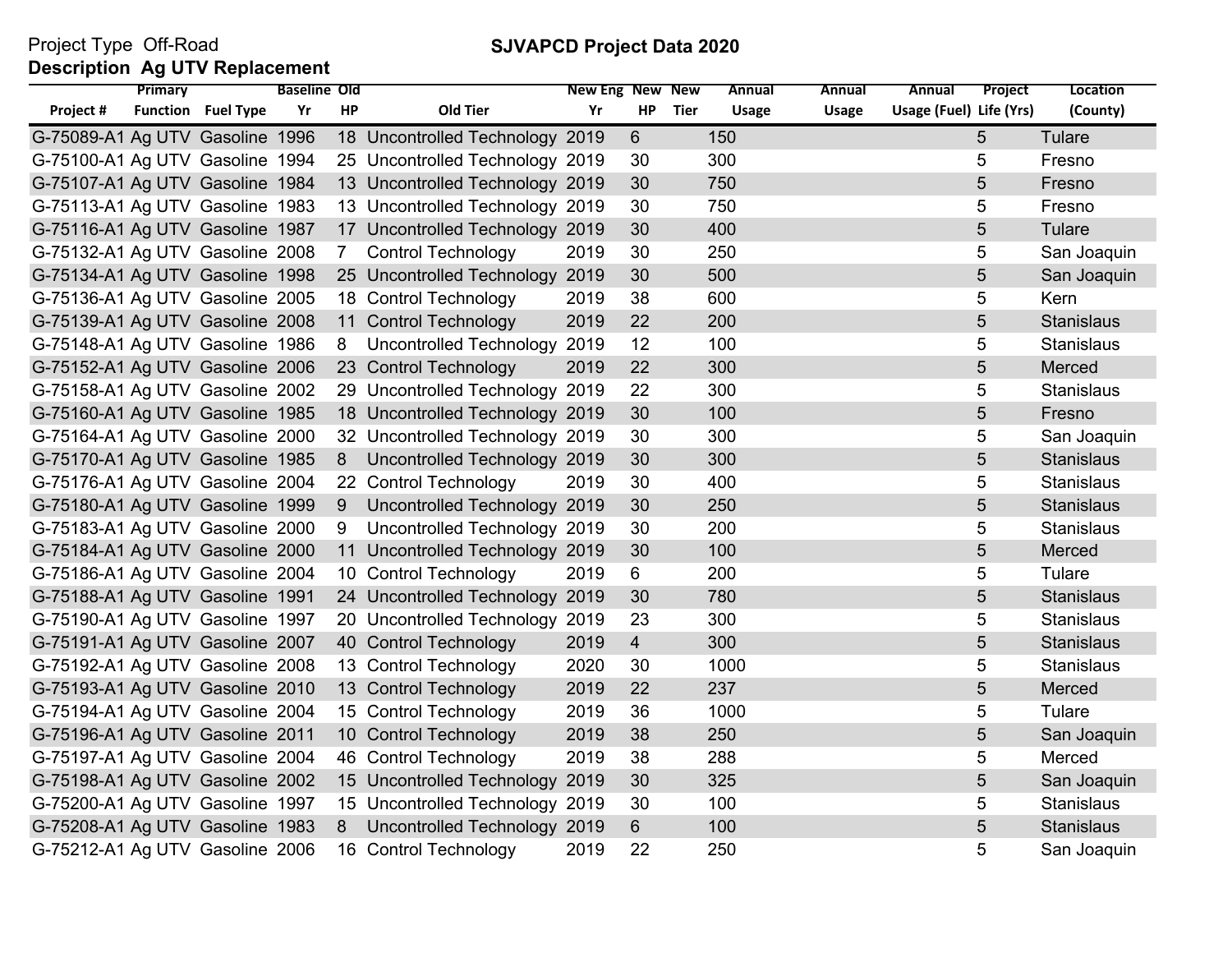# **SJVAPCD Project Data 2020**

|                                 | <b>Primary</b> |                           | <b>Baseline Old</b> |                |                                 | New Eng New New |                |             | Annual       | <b>Annual</b> | <b>Annual</b>           | Project | Location          |
|---------------------------------|----------------|---------------------------|---------------------|----------------|---------------------------------|-----------------|----------------|-------------|--------------|---------------|-------------------------|---------|-------------------|
| Project #                       |                | <b>Function</b> Fuel Type | Yr                  | HP             | Old Tier                        | Yr              | <b>HP</b>      | <b>Tier</b> | <b>Usage</b> | <b>Usage</b>  | Usage (Fuel) Life (Yrs) |         | (County)          |
| G-75214-A1 Ag UTV Gasoline 1988 |                |                           |                     |                | 15 Uncontrolled Technology 2019 |                 | 30             |             | 500          |               |                         | 5       | Tulare            |
| G-75220-A1 Ag UTV Gasoline 1980 |                |                           |                     |                | 12 Uncontrolled Technology 2019 |                 | 30             |             | 500          |               |                         | 5       | Tulare            |
| G-75226-A1 Ag UTV Gasoline 1997 |                |                           |                     |                | 19 Uncontrolled Technology 2019 |                 | 30             |             | 500          |               |                         | 5       | Tulare            |
| G-75233-A1 Ag UTV Gasoline 1999 |                |                           |                     |                | 33 Uncontrolled Technology 2019 |                 | 30             |             | 500          |               |                         | 5       | Tulare            |
| G-75247-A1 Ag UTV Gasoline 1996 |                |                           |                     | 6              | Uncontrolled Technology 2019    |                 | 30             |             | 500          |               |                         | 5       | Tulare            |
| G-75248-A1 Ag UTV Gasoline 2003 |                |                           |                     |                | 30 Uncontrolled Technology 2019 |                 | 30             |             | 100          |               |                         | 5       | <b>Stanislaus</b> |
| G-75249-A1 Ag UTV Gasoline 1984 |                |                           |                     | 5 <sup>5</sup> | Uncontrolled Technology 2019    |                 | 30             |             | 250          |               |                         | 5       | <b>Stanislaus</b> |
| G-75251-A1 Ag UTV Gasoline 2007 |                |                           |                     |                | 13 Control Technology           | 2019            | 22             |             | 200          |               |                         | 5       | <b>Stanislaus</b> |
| G-75258-A1 Ag UTV Gasoline 1985 |                |                           |                     | 8              | <b>Control Technology</b>       | 2019            | 36             |             | 750          |               |                         | 5       | San Joaquin       |
| G-75259-A1 Ag UTV Gasoline 1985 |                |                           |                     | 8              | Uncontrolled Technology 2019    |                 | 36             |             | 750          |               |                         | 5       | San Joaquin       |
| G-75260-A1 Ag UTV Gasoline 1983 |                |                           |                     |                | 12 Uncontrolled Technology 2019 |                 | 36             |             | 750          |               |                         | 5       | San Joaquin       |
| G-75261-A1 Ag UTV Gasoline 1983 |                |                           |                     |                | 13 Uncontrolled Technology 2019 |                 | 40             |             | 750          |               |                         | 5       | San Joaquin       |
| G-75262-A1 Ag UTV Gasoline 1983 |                |                           |                     |                | 12 Uncontrolled Technology 2019 |                 | 36             |             | 750          |               |                         | 5       | San Joaquin       |
| G-75264-A1 Ag UTV Gasoline 2003 |                |                           |                     |                | 14 Uncontrolled Technology 2019 |                 | 6              |             | 800          |               |                         | 5       | Fresno            |
| G-75265-A1 Ag UTV Gasoline 2016 |                |                           |                     |                | 16 Control Technology           | 2019            | $6\phantom{1}$ |             | 2000         |               |                         | 5       | Fresno            |
| G-75267-A1 Ag UTV Gasoline 2016 |                |                           |                     |                | 16 Control Technology           | 2019            | 6              |             | 2000         |               |                         | 5       | Fresno            |
| G-75269-A1 Ag UTV Gasoline 2016 |                |                           |                     |                | 16 Control Technology           | 2019            | 6              |             | 2000         |               |                         | 5       | Fresno            |
| G-75277-A1 Ag UTV Gasoline 2001 |                |                           |                     |                | 10 Uncontrolled Technology      | 2019            | 6              |             | 150          |               |                         | 5       | Fresno            |
| G-75281-A1 Ag UTV Gasoline 2005 |                |                           |                     |                | 15 Control Technology           | 2019            | 30             |             | 240          |               |                         | 5       | Tulare            |
| G-75285-A1 Ag UTV Gasoline 2005 |                |                           |                     |                | 29 Control Technology           | 2019            | 30             |             | 780          |               |                         | 5       | <b>Stanislaus</b> |
| G-75287-A1 Ag UTV Gasoline 2002 |                |                           |                     |                | 22 Uncontrolled Technology      | 2019            | 30             |             | 780          |               |                         | 5       | <b>Stanislaus</b> |
| G-75290-A1 Ag UTV Gasoline 2010 |                |                           |                     |                | 28 Control Technology           | 2019            | 6              |             | 100          |               |                         | 5       | Madera            |
| G-75291-A1 Ag UTV Gasoline 2010 |                |                           |                     |                | 21 Control Technology           | 2020            | 30             |             | 200          |               |                         | 5       | Fresno            |
| G-75304-A1 Ag UTV Gasoline 2007 |                |                           |                     |                | 12 Control Technology           | 2019            | 6              |             | 150          |               |                         | 5       | Madera            |
| G-75306-A1 Ag UTV Gasoline 2007 |                |                           |                     |                | 19 Control Technology           | 2019            | 6              |             | 550          |               |                         | 5       | Madera            |
| G-75311-A1 Ag UTV Gasoline 2004 |                |                           |                     |                | 17 Control Technology           | 2019            | 30             |             | 750          |               |                         | 5       | Fresno            |
| G-75319-A1 Ag UTV Gasoline 1988 |                |                           |                     |                | 17 Uncontrolled Technology      | 2019            | 9              |             | 300          |               |                         | 5       | <b>Stanislaus</b> |
| G-75320-A1 Ag UTV Gasoline 2005 |                |                           |                     |                | 18 Control Technology           | 2019            | 30             |             | 600          |               |                         | 5       | San Joaquin       |
| G-75321-A1 Ag UTV Gasoline 2001 |                |                           |                     |                | 17 Uncontrolled Technology      | 2019            | 30             |             | 950          |               |                         | 5       | Tulare            |
| G-75322-A1 Ag UTV Gasoline 2005 |                |                           |                     |                | 32 Control Technology           | 2019            | 30             |             | 800          |               |                         | 5       | Madera            |
| G-75323-A1 Ag UTV Gasoline 2013 |                |                           |                     |                | 50 Control Technology           | 2019            | 30             |             | 1800         |               |                         | 5       | Fresno            |
| G-75337-A1 Ag UTV Gasoline 2005 |                |                           |                     |                | 28 Control Technology           | 2019            | 30             |             | 200          |               |                         | 5       | San Joaquin       |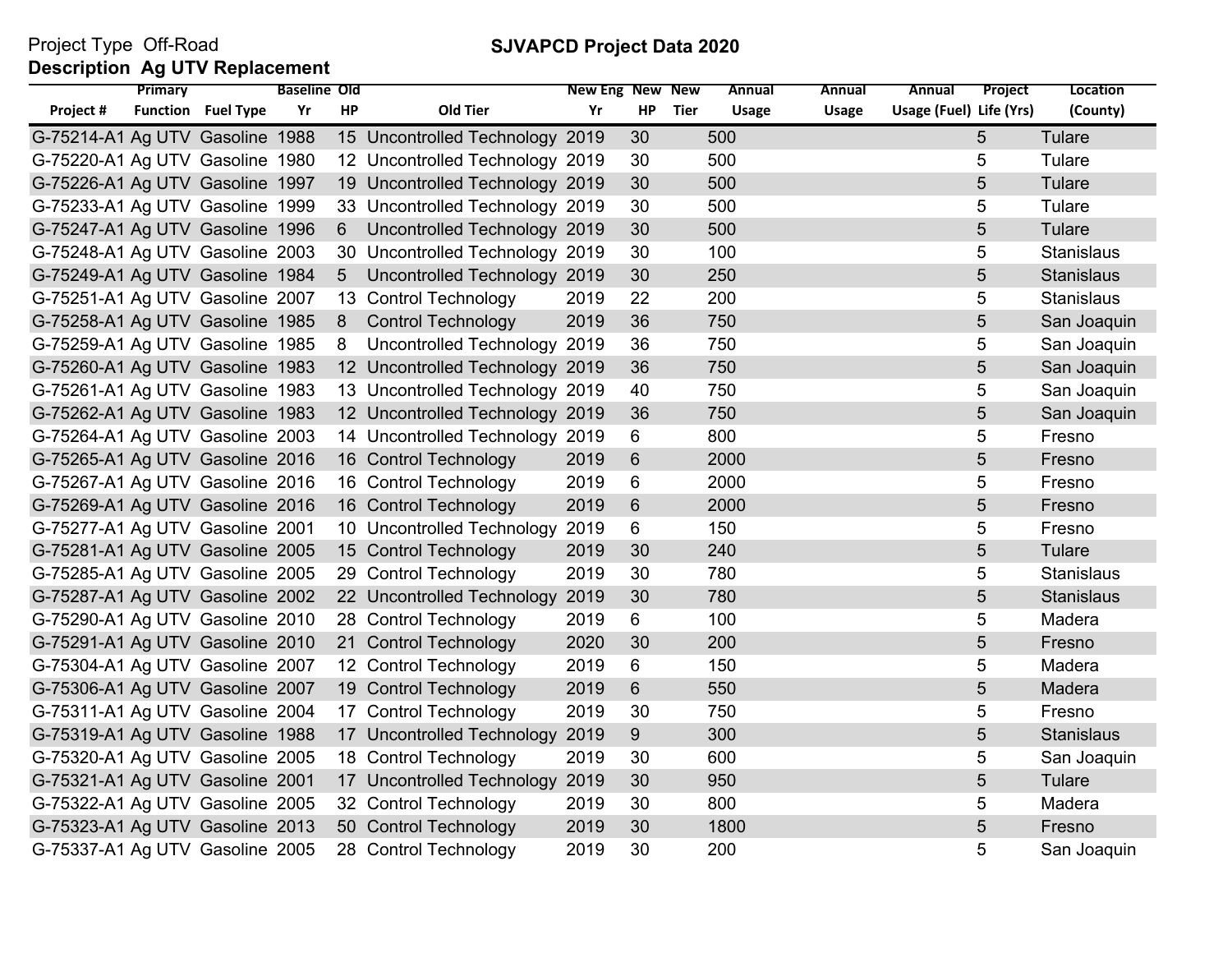# **SJVAPCD Project Data 2020**

|                                 | Primary |                           | <b>Baseline Old</b> |             |                                 | New Eng New New |                |      | Annual       | <b>Annual</b> | Annual                  | Project | <b>Location</b>   |
|---------------------------------|---------|---------------------------|---------------------|-------------|---------------------------------|-----------------|----------------|------|--------------|---------------|-------------------------|---------|-------------------|
| Project #                       |         | <b>Function</b> Fuel Type | Yr                  | HP          | Old Tier                        | Yr              | <b>HP</b>      | Tier | <b>Usage</b> | <b>Usage</b>  | Usage (Fuel) Life (Yrs) |         | (County)          |
| G-75339-A1 Ag UTV Gasoline 2001 |         |                           |                     |             | 10 Uncontrolled Technology 2019 |                 | $6^{\circ}$    |      | 500          |               |                         | 5       | Madera            |
| G-75340-A1 Ag UTV Gasoline 2011 |         |                           |                     |             | 29 Control Technology           | 2019            | 30             |      | 1000         |               |                         | 5       | Fresno            |
| G-75341-A1 Ag UTV Gasoline 1994 |         |                           |                     |             | 17 Uncontrolled Technology 2019 |                 | 30             |      | 350          |               |                         | 5       | <b>Stanislaus</b> |
| G-75342-A1 Ag UTV Gasoline 1988 |         |                           |                     |             | 13 Uncontrolled Technology 2019 |                 | 38             |      | 400          |               |                         | 5       | Stanislaus        |
| G-75343-A1 Ag UTV Gasoline 1980 |         |                           |                     | $7^{\circ}$ | Uncontrolled Technology 2019    |                 | 30             |      | 500          |               |                         | 5       | San Joaquin       |
| G-75347-A1 Ag UTV Gasoline 2008 |         |                           |                     |             | 30 Control Technology           | 2019            | 30             |      | 1200         |               |                         | 5       | San Joaquin       |
| G-75350-A1 Ag UTV Gasoline 2016 |         |                           |                     | 9           | <b>Control Technology</b>       | 2019            | 30             |      | 3075         |               |                         | 5       | Madera            |
| G-75352-A1 Ag UTV Gasoline 2008 |         |                           |                     |             | 30 Control Technology           | 2019            | 30             |      | 1200         |               |                         | 5       | San Joaquin       |
| G-75353-A1 Ag UTV Gasoline 2000 |         |                           |                     | $9^{\circ}$ | Uncontrolled Technology 2019    |                 | 30             |      | 324          |               |                         | 5       | Tulare            |
| G-75357-A1 Ag UTV Gasoline 1993 |         |                           |                     |             | 22 Uncontrolled Technology 2019 |                 | 30             |      | 250          |               |                         | 5       | Stanislaus        |
| G-75407-A1 Ag UTV Gasoline 2014 |         |                           |                     |             | 16 Control Technology           | 2019            | 16             |      | 250          |               |                         | 5       | <b>Tulare</b>     |
| G-75410-A1 Ag UTV Gasoline 2002 |         |                           |                     |             | 10 Uncontrolled Technology 2020 |                 | 30             |      | 300          |               |                         | 5       | <b>Stanislaus</b> |
| G-75413-A1 Ag UTV Gasoline 1991 |         |                           |                     |             | 9 Uncontrolled Technology 2019  |                 | 38             |      | 156          |               |                         | 5       | Madera            |
| G-75416-A1 Ag UTV Gasoline 1999 |         |                           |                     |             | 15 Uncontrolled Technology 2019 |                 | 5              |      | 300          |               |                         | 5       | <b>Stanislaus</b> |
| G-75418-A1 Ag UTV Gasoline 2011 |         |                           |                     |             | 14 Uncontrolled Technology 2019 |                 | $\overline{7}$ |      | 650          |               |                         | 5       | Tulare            |
| G-75419-A1 Ag UTV Gasoline 1991 |         |                           |                     |             | 17 Uncontrolled Technology 2019 |                 | 30             |      | 150          |               |                         | 5       | Tulare            |
| G-75420-A1 Ag UTV Gasoline 1991 |         |                           |                     |             | 17 Uncontrolled Technology 2019 |                 | $\overline{4}$ |      | 600          |               |                         | 5       | Kern              |
| G-75424-A1 Ag UTV Gasoline 2001 |         |                           |                     |             | 15 Uncontrolled Technology 2019 |                 | 30             |      | 100          |               |                         | 5       | San Joaquin       |
| G-75480-A1 Ag UTV Gasoline 1985 |         |                           |                     |             | 17 Uncontrolled Technology 2019 |                 | 38             |      | 100          |               |                         | 5       | <b>Stanislaus</b> |
| G-75483-A1 Ag UTV Gasoline 2004 |         |                           |                     | 6.          | <b>Control Technology</b>       | 2020            | 38             |      | 450          |               |                         | 5       | Tulare            |
| G-75487-A1 Ag UTV Gasoline 2003 |         |                           |                     |             | 43 Uncontrolled Technology 2019 |                 | 30             |      | 170          |               |                         | 5       | San Joaquin       |
| G-75488-A1 Ag UTV Diesel        |         |                           | 2005                |             | 22 Tier 2                       | 2019            | 6              |      | 300          |               |                         | 5       | Fresno            |
| G-75489-A1 Ag UTV Gasoline 2004 |         |                           |                     |             | 22 Control Technology           | 2019            | $\,6\,$        |      | 300          |               |                         | 5       | Fresno            |
| G-75490-A1 Ag UTV Gasoline 2002 |         |                           |                     |             | 32 Uncontrolled Technology 2020 |                 | 30             |      | 564          |               |                         | 5       | Stanislaus        |
| G-75491-A1 Ag UTV Gasoline 2000 |         |                           |                     |             | 22 Uncontrolled Technology 2019 |                 | 30             |      | 500          |               |                         | 5       | Tulare            |
| G-75492-A1 Ag UTV Gasoline 1988 |         |                           |                     |             | 23 Uncontrolled Technology 2019 |                 | 30             |      | 500          |               |                         | 5       | Tulare            |
| G-75493-A1 Ag UTV Gasoline 2003 |         |                           |                     |             | 15 Uncontrolled Technology 2019 |                 | 30             |      | 500          |               |                         | 5       | Tulare            |
| G-75494-A1 Ag UTV Gasoline 1996 |         |                           |                     |             | 11 Uncontrolled Technology 2020 |                 | 30             |      | 1000         |               |                         | 5       | Fresno            |
| G-75495-A1 Ag UTV Gasoline 2006 |         |                           |                     |             | 21 Control Technology           | 2019            | 6              |      | 210          |               |                         | 5       | Tulare            |
| G-75496-A1 Ag UTV Gasoline 2000 |         |                           |                     |             | 12 Uncontrolled Technology 2019 |                 | 6              |      | 1500         |               |                         | 5       | Tulare            |
| G-75497-A1 Ag UTV Gasoline 2009 |         |                           |                     | $7^{\circ}$ | <b>Control Technology</b>       | 2019            | 30             |      | 100          |               |                         | 5       | Merced            |
| G-75498-A1 Ag UTV Gasoline 2003 |         |                           |                     |             | 41 Uncontrolled Technology 2019 |                 | 6              |      | 400          |               |                         | 5       | Tulare            |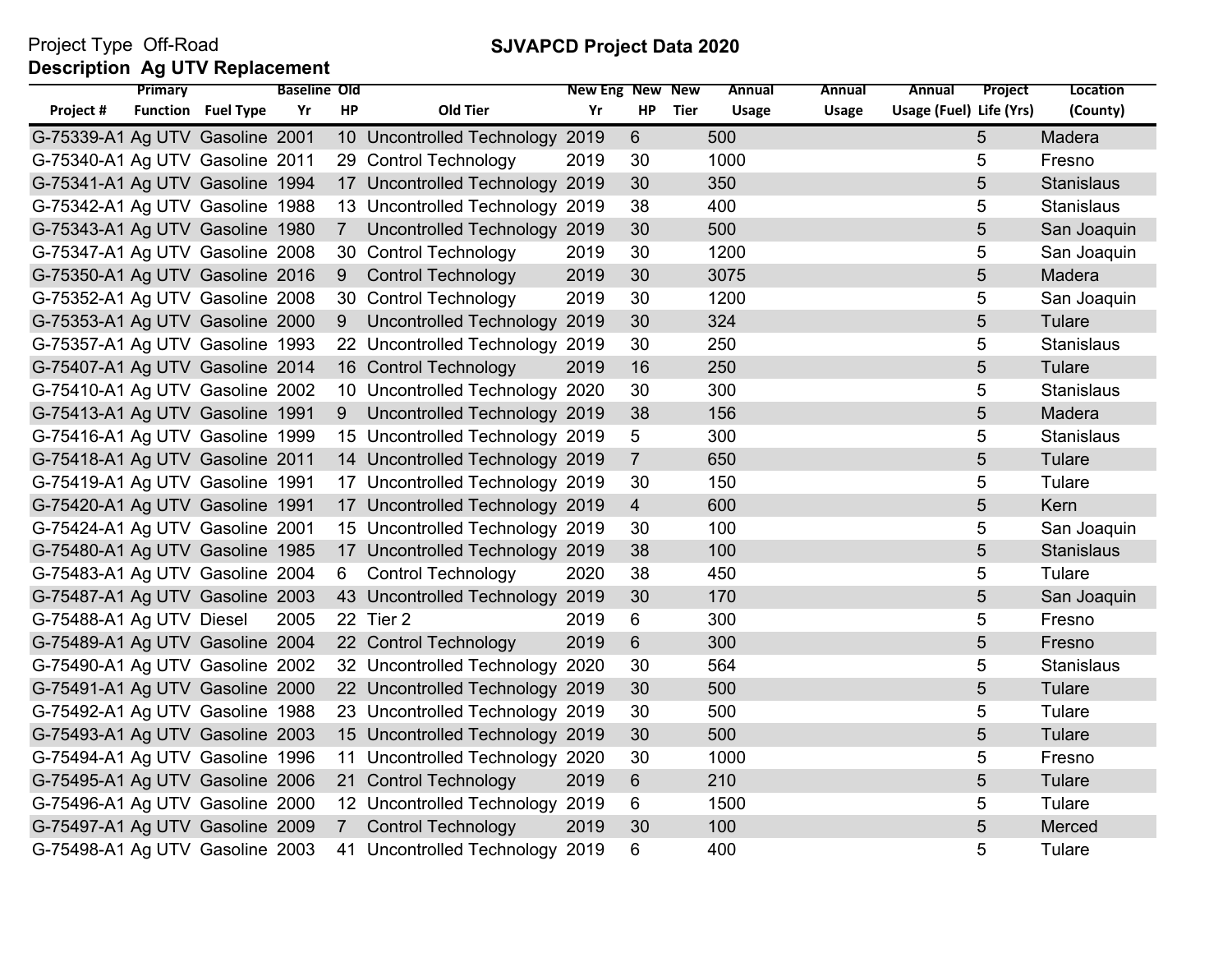# **SJVAPCD Project Data 2020**

|                                 | <b>Primary</b> |                           | <b>Baseline Old</b> |           |                                 | New Eng New New |                |      | Annual       | Annual       | Annual                  | <b>Project</b> | <b>Location</b>   |
|---------------------------------|----------------|---------------------------|---------------------|-----------|---------------------------------|-----------------|----------------|------|--------------|--------------|-------------------------|----------------|-------------------|
| Project #                       |                | <b>Function</b> Fuel Type | Yr                  | <b>HP</b> | Old Tier                        | Yr              | HP             | Tier | <b>Usage</b> | <b>Usage</b> | Usage (Fuel) Life (Yrs) |                | (County)          |
| G-75499-A1 Ag UTV Gasoline 1995 |                |                           |                     |           | 20 Uncontrolled Technology 2019 |                 | 14             |      | 700          |              |                         | 5              | Tulare            |
| G-75500-A1 Ag UTV Gasoline 2000 |                |                           |                     |           | 12 Uncontrolled Technology 2019 |                 | 5              |      | 1500         |              |                         | 5              | Tulare            |
| G-75501-A1 Ag UTV Gasoline 1987 |                |                           |                     |           | 17 Uncontrolled Technology 2019 |                 | 38             |      | 400          |              |                         | 5              | <b>Stanislaus</b> |
| G-75522-A1 Ag UTV Gasoline 2003 |                |                           |                     |           | 27 Uncontrolled Technology 2019 |                 | 23             |      | 1600         |              |                         | 5              | Madera            |
| G-75525-A1 Ag UTV Diesel        |                |                           | 2008                |           | 23 Tier 0                       | 2019            | 30             |      | 500          |              |                         | 5              | Tulare            |
| G-75526-A1 Ag UTV Gasoline 1999 |                |                           |                     |           | 19 Uncontrolled Technology 2019 |                 | 22             |      | 200          |              |                         | 5              | San Joaquin       |
| G-75530-A1 Ag UTV Gasoline 1996 |                |                           |                     |           | 15 Uncontrolled Technology 2019 |                 | 30             |      | 120          |              |                         | 5              | Stanislaus        |
| G-75535-A1 Ag UTV Gasoline 1996 |                |                           |                     |           | 15 Uncontrolled Technology 2019 |                 | 30             |      | 120          |              |                         | 5              | <b>Stanislaus</b> |
| G-75540-A1 Ag UTV Gasoline 1996 |                |                           |                     |           | 9 Uncontrolled Technology 2018  |                 | 38             |      | 300          |              |                         | 5              | Kings             |
| G-75546-A1 Ag UTV Gasoline 2006 |                |                           |                     |           | 14 Control Technology           | 2019            | 30             |      | 650          |              |                         | 5              | Fresno            |
| G-75555-A1 Ag UTV Gasoline 2004 |                |                           |                     |           | 33 Control Technology           | 2019            | 30             |      | 15           |              |                         | 5              | San Joaquin       |
| G-75560-A1 Ag UTV Gasoline 2005 |                |                           |                     |           | 23 Control Technology           | 2019            | 30             |      | 2400         |              |                         | 5              | Merced            |
| G-75562-A1 Ag UTV Gasoline 2012 |                |                           |                     |           | 28 Control Technology           | 2019            | 30             |      | 600          |              |                         | 5              | Madera            |
| G-75564-A1 Ag UTV Gasoline 1984 |                |                           |                     |           | 8 Uncontrolled Technology 2019  |                 | 30             |      | 400          |              |                         | 5              | Madera            |
| G-75566-A1 Ag UTV Gasoline 1998 |                |                           |                     |           | 19 Uncontrolled Technology 2019 |                 | 30             |      | 800          |              |                         | 5              | Madera            |
| G-75581-A1 Ag UTV Gasoline 1997 |                |                           |                     |           | 11 Uncontrolled Technology 2019 |                 | 15             |      | 150          |              |                         | 5              | Tulare            |
| G-75586-A1 Ag UTV Gasoline 2002 |                |                           |                     |           | 26 Uncontrolled Technology 2019 |                 | 30             |      | 500          |              |                         | 5              | <b>Stanislaus</b> |
| G-75643-A1 Ag UTV Gasoline 2006 |                |                           |                     |           | 13 Control Technology           | 2019            | 12             |      | 500          |              |                         | 5              | <b>Stanislaus</b> |
| G-75651-A1 Ag UTV Gasoline 1990 |                |                           |                     |           | 10 Uncontrolled Technology 2019 |                 | 30             |      | 630          |              |                         | 5              | Fresno            |
| G-75660-A1 Ag UTV Gasoline 2012 |                |                           |                     |           | 13 Control Technology           | 2019            | 30             |      | 250          |              |                         | 5              | Fresno            |
| G-75661-A1 Ag UTV Gasoline 2005 |                |                           |                     |           | 22 Control Technology           | 2019            | 30             |      | 300          |              |                         | 5              | Tulare            |
| G-75662-A1 Ag UTV Gasoline 2001 |                |                           |                     |           | 14 Uncontrolled Technology      | 2020            | 6              |      | 100          |              |                         | 5              | <b>Stanislaus</b> |
| G-75664-A1 Ag UTV Gasoline 2007 |                |                           |                     |           | 20 Control Technology           | 2019            | 30             |      | 365          |              |                         | 5              | <b>Stanislaus</b> |
| G-75671-A1 Ag UTV Gasoline 1987 |                |                           |                     |           | 17 Uncontrolled Technology 2019 |                 | 30             |      | 250          |              |                         | 5              | <b>Stanislaus</b> |
| G-75730-A2 Ag UTV Gasoline 1994 |                |                           |                     | 8         | Uncontrolled Technology 2019    |                 | $6\phantom{1}$ |      | 150          |              |                         | 5              | Fresno            |
| G-75736-A1 Ag UTV Gasoline 2006 |                |                           |                     | 6         | <b>Control Technology</b>       | 2019            | 16             |      | 300          |              |                         | 5              | Fresno            |
| G-75739-A1 Ag UTV Gasoline 1990 |                |                           |                     |           | 10 Uncontrolled Technology 2019 |                 | 30             |      | 200          |              |                         | 5              | Fresno            |
| G-75789-A1 Ag UTV Gasoline 1976 |                |                           |                     |           | 18 Uncontrolled Technology 2019 |                 | 30             |      | 60           |              |                         | 5              | Merced            |
| G-75791-A1 Ag UTV Gasoline 2005 |                |                           |                     |           | 15 Control Technology           | 2019            | 30             |      | 100          |              |                         | 5              | <b>Stanislaus</b> |
| G-75795-A1 Ag UTV Diesel        |                |                           | 2003                |           | 19 Tier 1                       | 2019            | 30             |      | 450          |              |                         | 5              | San Joaquin       |
| G-75797-A1 Ag UTV Gasoline 1990 |                |                           |                     |           | 18 Uncontrolled Technology 2019 |                 | $6^{\circ}$    |      | 200          |              |                         | 5              | Fresno            |
| G-75799-A1 Ag UTV Gasoline 1987 |                |                           |                     |           | 22 Uncontrolled Technology 2019 |                 | 38             |      | 600          |              |                         | 5              | Tulare            |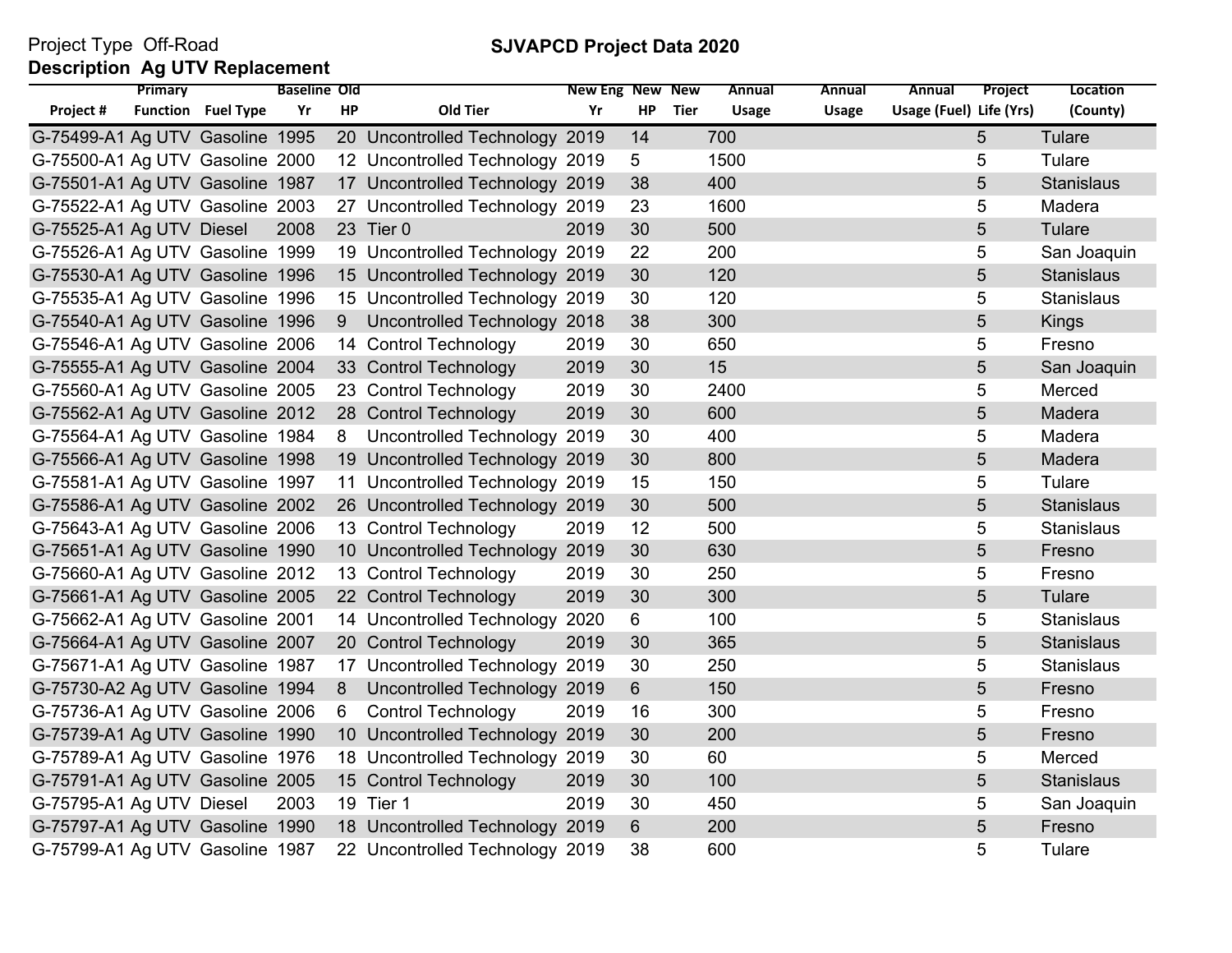# **SJVAPCD Project Data 2020**

|                                 | Primary |                           | <b>Baseline Old</b> |                |                                 | New Eng New New |                |             | <b>Annual</b> | <b>Annual</b> | <b>Annual</b>           | Project | Location          |
|---------------------------------|---------|---------------------------|---------------------|----------------|---------------------------------|-----------------|----------------|-------------|---------------|---------------|-------------------------|---------|-------------------|
| Project #                       |         | <b>Function</b> Fuel Type | Yr                  | HP             | Old Tier                        | Yr              | <b>HP</b>      | <b>Tier</b> | <b>Usage</b>  | <b>Usage</b>  | Usage (Fuel) Life (Yrs) |         | (County)          |
| G-75812-A1 Ag UTV Gasoline 2004 |         |                           |                     |                | 17 Control Technology           | 2019            | 22             |             | 550           |               |                         | 5       | Kern              |
| G-75815-A1 Ag UTV Gasoline 1996 |         |                           |                     |                | 19 Uncontrolled Technology      | 2019            | 6              |             | 800           |               |                         | 5       | Madera            |
| G-75817-A1 Ag UTV Gasoline 2012 |         |                           |                     |                | 14 Control Technology           | 2019            | 30             |             | 750           |               |                         | 5       | Kern              |
| G-75819-A1 Ag UTV Gasoline 2012 |         |                           |                     |                | 14 Control Technology           | 2019            | 30             |             | 750           |               |                         | 5       | Kern              |
| G-75821-A1 Ag UTV Gasoline 2004 |         |                           |                     |                | 22 Control Technology           | 2020            | 38             |             | 350           |               |                         | 5       | Kern              |
| G-75828-A1 Ag UTV Gasoline 2013 |         |                           |                     | 9              | <b>Control Technology</b>       | 2019            | 6              |             | 200           |               |                         | 5       | Tulare            |
| G-75829-A1 Ag UTV Gasoline 2014 |         |                           |                     | 9              | <b>Control Technology</b>       | 2019            | $6\phantom{1}$ |             | 200           |               |                         | 5       | Tulare            |
| G-75830-A1 Ag UTV Gasoline 2002 |         |                           |                     |                | 33 Uncontrolled Technology 2020 |                 | 30             |             | 1000          |               |                         | 5       | San Joaquin       |
| G-75831-A1 Ag UTV Gasoline 1985 |         |                           |                     |                | 14 Uncontrolled Technology 2019 |                 | 30             |             | 500           |               |                         | 5       | Tulare            |
| G-75833-A1 Ag UTV Gasoline 2005 |         |                           |                     |                | 46 Control Technology           | 2019            | 6              |             | 400           |               |                         | 5       | Fresno            |
| G-75877-A1 Ag UTV Gasoline 1990 |         |                           |                     |                | 22 Uncontrolled Technology 2019 |                 | 30             |             | 200           |               |                         | 5       | San Joaquin       |
| G-75880-A1 Ag UTV Gasoline 2014 |         |                           |                     |                | 15 Control Technology           | 2019            | 30             |             | 400           |               |                         | 5       | Kings             |
| G-75884-A1 Ag UTV Gasoline 2002 |         |                           |                     |                | 16 Uncontrolled Technology 2019 |                 | 30             |             | 350           |               |                         | 5       | <b>Stanislaus</b> |
| G-75912-A1 Ag UTV Gasoline 1996 |         |                           |                     |                | 19 Uncontrolled Technology 2020 |                 | 30             |             | 500           |               |                         | 5       | Merced            |
| G-75914-A1 Ag UTV Diesel        |         |                           | 2006                |                | 18 Tier 0                       | 2020            | 36             |             | 1103          |               |                         | 5       | Kern              |
| G-75916-A1 Ag UTV Gasoline 1998 |         |                           |                     |                | 20 Uncontrolled Technology 2020 |                 | 30             |             | 500           |               |                         | 5       | <b>Stanislaus</b> |
| G-75924-A1 Ag UTV Gasoline 2005 |         |                           |                     |                | 32 Control Technology           | 2019            | 30             |             | 240           |               |                         | 5       | Tulare            |
| G-75925-A1 Ag UTV Gasoline 2005 |         |                           |                     | 5              | <b>Control Technology</b>       | 2019            | 6              |             | 1100          |               |                         | 5       | Madera            |
| G-75926-A1 Ag UTV Gasoline 1987 |         |                           |                     | 5 <sup>5</sup> | Uncontrolled Technology 2019    |                 | $\,6\,$        |             | 1100          |               |                         | 5       | Madera            |
| G-75927-A1 Ag UTV Gasoline 1997 |         |                           |                     |                | 20 Uncontrolled Technology 2019 |                 | 30             |             | 400           |               |                         | 5       | Fresno            |
| G-75929-A1 Ag UTV Gasoline 1984 |         |                           |                     |                | 12 Uncontrolled Technology 2019 |                 | 6              |             | 1075          |               |                         | 5       | Madera            |
| G-75931-A1 Ag UTV Gasoline 1983 |         |                           |                     |                | 15 Uncontrolled Technology 2019 |                 | 9              |             | 520           |               |                         | 5       | <b>Stanislaus</b> |
| G-75942-A1 Ag UTV Gasoline 2006 |         |                           |                     |                | 24 Control Technology           | 2020            | 38             |             | 300           |               |                         | 5       | <b>Stanislaus</b> |
| G-75950-A1 Ag UTV Gasoline 1984 |         |                           |                     |                | 13 Uncontrolled Technology 2019 |                 | 22             |             | 300           |               |                         | 5       | Merced            |
| G-75978-A1 Ag UTV Gasoline 1999 |         |                           |                     |                | 38 Uncontrolled Technology 2019 |                 | 30             |             | 1560          |               |                         | 5       | Merced            |
| G-76006-A1 Ag UTV Gasoline 2003 |         |                           |                     |                | 16 Uncontrolled Technology 2019 |                 | 30             |             | 2000          |               |                         | 5       | Fresno            |
| G-76007-A1 Ag UTV Gasoline 2003 |         |                           |                     |                | 16 Control Technology           | 2019            | 30             |             | 2000          |               |                         | 5       | Fresno            |
| G-76008-A1 Ag UTV Gasoline 1989 |         |                           |                     |                | 23 Uncontrolled Technology 2019 |                 | $\overline{7}$ |             | 500           |               |                         | 5       | Kern              |
| G-76089-A1 Ag UTV Gasoline 1984 |         |                           |                     |                | 13 Uncontrolled Technology 2019 |                 | 30             |             | 500           |               |                         | 5       | San Joaquin       |
| G-76092-A1 Ag UTV Gasoline 2001 |         |                           |                     |                | 19 Uncontrolled Technology 2019 |                 | 12             |             | 300           |               |                         | 5       | <b>Stanislaus</b> |
| G-76096-A1 Ag UTV Gasoline 1999 |         |                           |                     |                | 19 Uncontrolled Technology 2019 |                 | 12             |             | 300           |               |                         | 5       | Stanislaus        |
| G-76102-A1 Ag UTV Gasoline 1994 |         |                           |                     |                | 19 Uncontrolled Technology 2020 |                 | 30             |             | 600           |               |                         | 5       | Fresno            |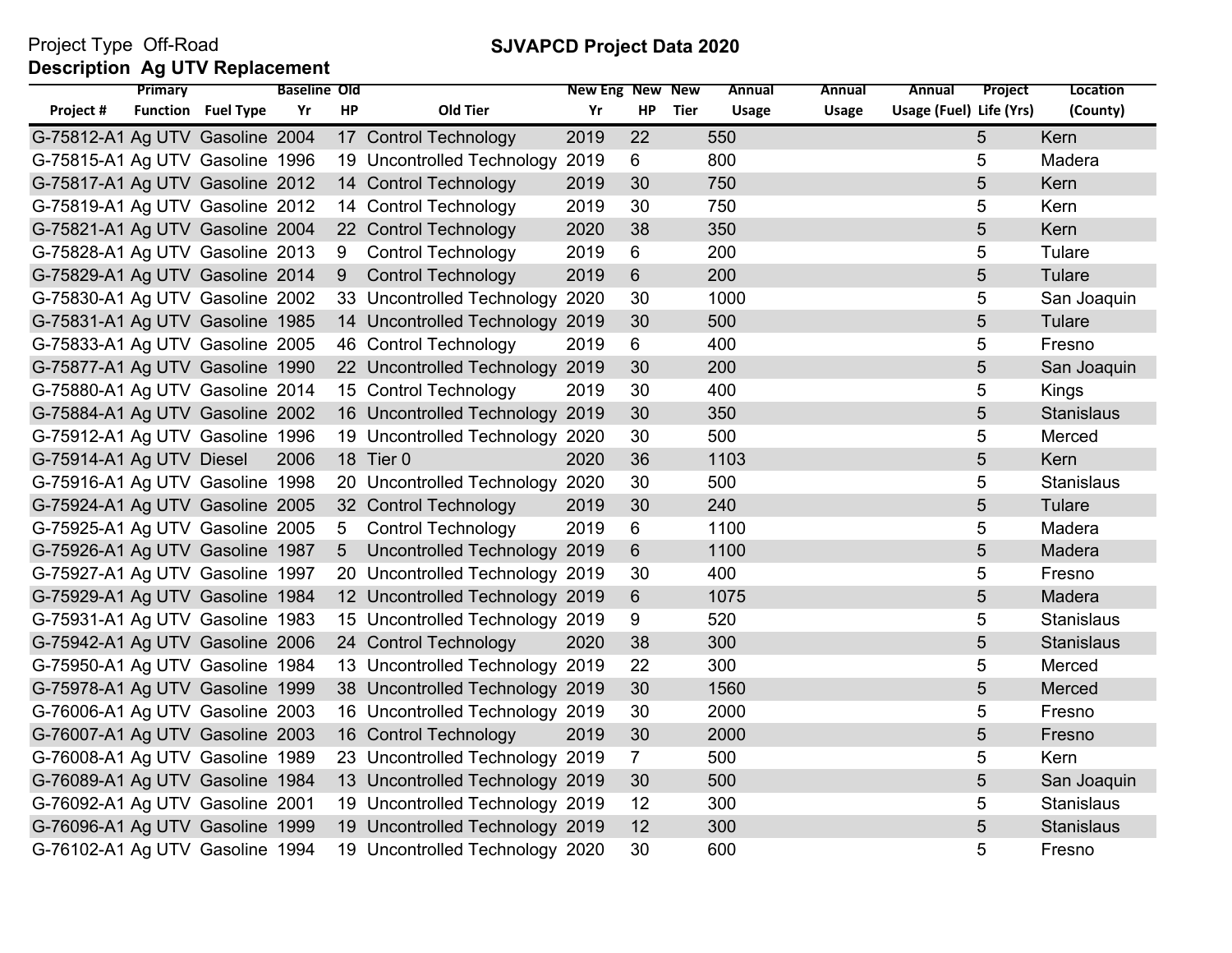# **SJVAPCD Project Data 2020**

|                                 | <b>Primary</b> |                           | <b>Baseline Old</b> |           |                                 | New Eng New New |                |      | Annual       | Annual       | Annual                  | <b>Project</b> | <b>Location</b>   |
|---------------------------------|----------------|---------------------------|---------------------|-----------|---------------------------------|-----------------|----------------|------|--------------|--------------|-------------------------|----------------|-------------------|
| Project #                       |                | <b>Function</b> Fuel Type | Yr                  | <b>HP</b> | Old Tier                        | Yr              | HP             | Tier | <b>Usage</b> | <b>Usage</b> | Usage (Fuel) Life (Yrs) |                | (County)          |
| G-76109-A1 Ag UTV Gasoline 1998 |                |                           |                     |           | 16 Uncontrolled Technology 2019 |                 | $6\phantom{.}$ |      | 300          |              |                         | 5              | Fresno            |
| G-76112-A1 Ag UTV Gasoline 2002 |                |                           |                     |           | 20 Uncontrolled Technology 2019 |                 | 6              |      | 300          |              |                         | 5              | Fresno            |
| G-76128-A1 Ag UTV Gasoline 2012 |                |                           |                     |           | 12 Control Technology           | 2020            | 30             |      | 600          |              |                         | 5              | <b>Stanislaus</b> |
| G-76189-A1 Ag UTV Gasoline 1990 |                |                           |                     |           | 6 Uncontrolled Technology 2019  |                 | 30             |      | 200          |              |                         | 5              | Tulare            |
| G-76191-A1 Ag UTV Gasoline 2003 |                |                           |                     |           | 20 Uncontrolled Technology 2020 |                 | 30             |      | 200          |              |                         | 5              | <b>Stanislaus</b> |
| G-76192-A1 Ag UTV Gasoline 2006 |                |                           |                     |           | 14 Control Technology           | 2019            | 30             |      | 200          |              |                         | 5              | Fresno            |
| G-76193-A1 Ag UTV Diesel        |                |                           | 2012                |           | 25 Tier 4 Interim               | 2019            | 30             |      | 760          |              |                         | 5              | Fresno            |
| G-76194-A1 Ag UTV Gasoline 2006 |                |                           |                     |           | 13 Control Technology           | 2019            | 30             |      | 300          |              |                         | 5              | San Joaquin       |
| G-76197-A1 Ag UTV Gasoline 2007 |                |                           |                     |           | 13 Control Technology           | 2019            | 30             |      | 350          |              |                         | 5              | San Joaquin       |
| G-76200-A1 Ag UTV Gasoline 2009 |                |                           |                     |           | 22 Control Technology           | 2020            | 30             |      | 500          |              |                         | 5              | Madera            |
| G-76202-A1 Ag UTV Gasoline 2014 |                |                           |                     |           | 44 Control Technology           | 2019            | 30             |      | 128          |              |                         | 5              | Tulare            |
| G-76206-A1 Ag UTV Gasoline 2001 |                |                           |                     |           | 12 Uncontrolled Technology 2019 |                 | 6              |      | 200          |              |                         | 5              | Fresno            |
| G-76212-A1 Ag UTV Gasoline 1982 |                |                           |                     |           | 13 Uncontrolled Technology 2019 |                 | 6              |      | 150          |              |                         | 5              | Tulare            |
| G-76245-A1 Ag UTV Gasoline 1999 |                |                           |                     | 6         | Uncontrolled Technology 2020    |                 | 30             |      | 250          |              |                         | 5              | San Joaquin       |
| G-76250-A1 Ag UTV Gasoline 1989 |                |                           |                     |           | 15 Uncontrolled Technology 2019 |                 | 30             |      | 200          |              |                         | 5              | <b>Stanislaus</b> |
| G-76253-A1 Ag UTV Gasoline 2006 |                |                           |                     |           | 10 Control Technology           | 2020            | 30             |      | 425          |              |                         | 5              | <b>Stanislaus</b> |
| G-76255-A1 Ag UTV Gasoline 1990 |                |                           |                     |           | 11 Uncontrolled Technology      | 2020            | 30             |      | 1560         |              |                         | 5              | <b>Kings</b>      |
| G-76256-A1 Ag UTV Gasoline 1995 |                |                           |                     |           | 30 Uncontrolled Technology 2020 |                 | 30             |      | 1300         |              |                         | 5              | Kings             |
| G-76290-A1 Ag UTV Gasoline 2012 |                |                           |                     |           | 13 Control Technology           | 2020            | 30             |      | 1000         |              |                         | 5              | <b>Stanislaus</b> |
| G-76291-A1 Ag UTV Gasoline 2003 |                |                           |                     |           | 21 Uncontrolled Technology 2020 |                 | 30             |      | 1000         |              |                         | 5              | <b>Stanislaus</b> |
| G-76296-A1 Ag UTV Gasoline 2005 |                |                           |                     |           | 20 Control Technology           | 2020            | 30             |      | 1000         |              |                         | 5              | <b>Stanislaus</b> |
| G-76355-A1 Ag UTV Gasoline 2005 |                |                           |                     |           | 13 Control Technology           | 2019            | 30             |      | 275          |              |                         | 5              | San Joaquin       |
| G-76356-A1 Ag UTV Gasoline 1995 |                |                           |                     |           | 37 Uncontrolled Technology      | 2019            | $6\phantom{1}$ |      | 600          |              |                         | 5              | Madera            |
| G-76359-A1 Ag UTV Gasoline 2014 |                |                           |                     |           | 17 Control Technology           | 2020            | 30             |      | 1000         |              |                         | 5              | San Joaquin       |
| G-76360-A1 Ag UTV Gasoline 1997 |                |                           |                     |           | 15 Uncontrolled Technology      | 2020            | 30             |      | 1000         |              |                         | 5              | San Joaquin       |
| G-76362-A1 Ag UTV Gasoline 2004 |                |                           |                     |           | 17 Uncontrolled Technology      | 2020            | 30             |      | 1000         |              |                         | 5              | San Joaquin       |
| G-76367-A1 Ag UTV Gasoline 2007 |                |                           |                     |           | 10 Control Technology           | 2018            | 12             |      | 300          |              |                         | 5              | Merced            |
| G-76370-A1 Ag UTV Gasoline 2007 |                |                           |                     |           | 10 Control Technology           | 2018            | 12             |      | 300          |              |                         | 5              | <b>Stanislaus</b> |
| G-76384-A1 Ag UTV Diesel        |                |                           | 2001                |           | 22 Tier 1                       | 2020            | 30             |      | 1300         |              |                         | 5              | Tulare            |
| G-76385-A1 Ag UTV Gasoline 2005 |                |                           |                     |           | 12 Control Technology           | 2019            | 36             |      | 600          |              |                         | 5              | Kern              |
| G-76386-A1 Ag UTV Gasoline 2005 |                |                           |                     |           | 16 Control Technology           | 2019            | 36             |      | 900          |              |                         | 5              | Kern              |
| G-76387-A1 Ag UTV Diesel        |                |                           | 2007                |           | 22 Tier 1                       | 2019            | 30             |      | 500          |              |                         | 5              | Kings             |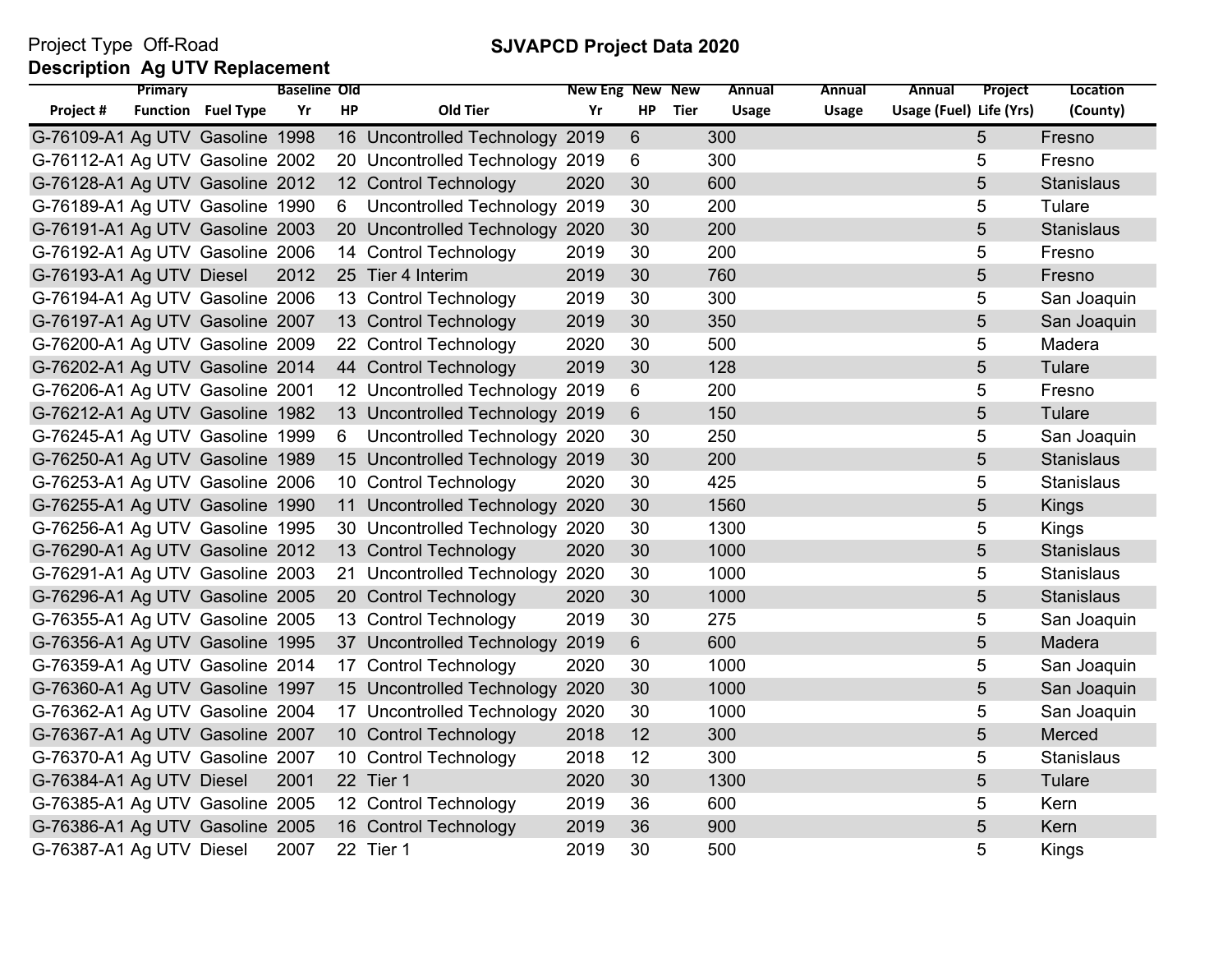# **SJVAPCD Project Data 2020**

|                                 | Primary |                           | <b>Baseline Old</b> |    |                                 | New Eng New New |             |      | <b>Annual</b> | <b>Annual</b> | <b>Annual</b>           | Project | Location          |
|---------------------------------|---------|---------------------------|---------------------|----|---------------------------------|-----------------|-------------|------|---------------|---------------|-------------------------|---------|-------------------|
| Project #                       |         | <b>Function</b> Fuel Type | Yr                  | HP | Old Tier                        | Yr              | <b>HP</b>   | Tier | <b>Usage</b>  | <b>Usage</b>  | Usage (Fuel) Life (Yrs) |         | (County)          |
| G-76388-A1 Ag UTV Gasoline 2001 |         |                           |                     |    | 15 Uncontrolled Technology 2020 |                 | 30          |      | 400           |               |                         | 5       | San Joaquin       |
| G-76397-A1 Ag UTV Gasoline 2004 |         |                           |                     |    | 22 Uncontrolled Technology 2020 |                 | 30          |      | 350           |               |                         | 5       | San Joaquin       |
| G-76429-A1 Ag UTV Gasoline 1984 |         |                           |                     |    | 16 Uncontrolled Technology 2019 |                 | 6           |      | 150           |               |                         | 5       | Fresno            |
| G-76435-A1 Ag UTV Gasoline 2007 |         |                           |                     |    | 24 Control Technology           | 2019            | 30          |      | 600           |               |                         | 5       | Madera            |
| G-76437-A1 Ag UTV Gasoline 2007 |         |                           |                     |    | 12 Control Technology           | 2020            | 30          |      | 200           |               |                         | 5       | <b>Stanislaus</b> |
| G-76454-A1 Ag UTV Gasoline 2000 |         |                           |                     |    | 28 Uncontrolled Technology 2020 |                 | 30          |      | 700           |               |                         | 5       | <b>Stanislaus</b> |
| G-76455-A1 Ag UTV Gasoline 1993 |         |                           |                     |    | 20 Uncontrolled Technology 2020 |                 | 12          |      | 600           |               |                         | 5       | Merced            |
| G-76456-A1 Ag UTV Gasoline 2006 |         |                           |                     |    | 23 Control Technology           | 2020            | 12          |      | 600           |               |                         | 5       | Merced            |
| G-76458-A1 Ag UTV Gasoline 1997 |         |                           |                     |    | 41 Uncontrolled Technology 2020 |                 | 30          |      | 1600          |               |                         | 5       | San Joaquin       |
| G-76459-A1 Ag UTV Gasoline 1997 |         |                           |                     |    | 19 Uncontrolled Technology 2020 |                 | 30          |      | 1500          |               |                         | 5       | San Joaquin       |
| G-76460-A1 Ag UTV Gasoline 2002 |         |                           |                     | 8  | Uncontrolled Technology 2019    |                 | $6^{\circ}$ |      | 200           |               |                         | 5       | Fresno            |
| G-76465-A1 Ag UTV Gasoline 2004 |         |                           |                     |    | 33 Uncontrolled Technology 2019 |                 | 30          |      | 141           |               |                         | 5       | Tulare            |
| G-76467-A1 Ag UTV Gasoline 2004 |         |                           |                     |    | 4 Uncontrolled Technology 2020  |                 | 30          |      | 350           |               |                         | 5       | <b>Stanislaus</b> |
| G-76468-A1 Ag UTV Gasoline 1999 |         |                           |                     |    | 19 Uncontrolled Technology 2019 |                 | 6           |      | 1000          |               |                         | 5       | Tulare            |
| G-76472-A1 Ag UTV Gasoline 1996 |         |                           |                     |    | 10 Uncontrolled Technology 2019 |                 | 30          |      | 900           |               |                         | 5       | Fresno            |
| G-76535-A1 Ag UTV Gasoline 2002 |         |                           |                     |    | 44 Uncontrolled Technology 2019 |                 | 30          |      | 350           |               |                         | 5       | Merced            |
| G-76537-A1 Ag UTV Gasoline 2004 |         |                           |                     |    | 17 Control Technology           | 2019            | 36          |      | 150           |               |                         | 5       | Merced            |
| G-76542-A1 Ag UTV Gasoline 1980 |         |                           |                     |    | 11 Uncontrolled Technology 2019 |                 | 6           |      | 100           |               |                         | 5       | Tulare            |
| G-76546-A1 Ag UTV Gasoline 2001 |         |                           |                     |    | 19 Uncontrolled Technology 2019 |                 | 30          |      | 730           |               |                         | 5       | <b>Stanislaus</b> |
| G-76547-A1 Ag UTV Gasoline 1970 |         |                           |                     | 3  | Uncontrolled Technology 2020    |                 | 30          |      | 250           |               |                         | 5       | San Joaquin       |
| G-76549-A1 Ag UTV Gasoline 1997 |         |                           |                     |    | 24 Uncontrolled Technology 2020 |                 | 30          |      | 250           |               |                         | 5       | <b>Stanislaus</b> |
| G-76627-A1 Ag UTV Diesel        |         |                           | 2007                |    | 14 Tier 2                       | 2019            | 6           |      | 200           |               |                         | 5       | Fresno            |
| G-76629-A1 Ag UTV Gasoline 2007 |         |                           |                     |    | 8 Control Technology            | 2019            | 6           |      | 250           |               |                         | 5       | Fresno            |
| G-76641-A1 Ag UTV Gasoline 1983 |         |                           |                     |    | 12 Uncontrolled Technology      | 2019            | 30          |      | 300           |               |                         | 5       | San Joaquin       |
| G-76673-A1 Ag UTV Gasoline 2007 |         |                           |                     |    | 20 Control Technology           | 2020            | 30          |      | 1008          |               |                         | 5       | Madera            |
| G-76675-A1 Ag UTV Gasoline 1983 |         |                           |                     |    | 12 Uncontrolled Technology      | 2019            | 30          |      | 300           |               |                         | 5       | San Joaquin       |
| G-76677-A1 Ag UTV Gasoline 2014 |         |                           |                     |    | 12 Control Technology           | 2019            | 6           |      | 250           |               |                         | 5       | Fresno            |
| G-76679-A1 Ag UTV Gasoline 1993 |         |                           |                     |    | 44 Uncontrolled Technology 2020 |                 | 30          |      | 1100          |               |                         | 5       | Tulare            |
| G-76681-A1 Ag UTV Gasoline 1986 |         |                           |                     |    | 30 Uncontrolled Technology 2019 |                 | 30          |      | 1200          |               |                         | 5       | Fresno            |
| G-76685-A1 Ag UTV Gasoline 2014 |         |                           |                     |    | 27 Control Technology           | 2020            | 30          |      | 600           |               |                         | 5       | San Joaquin       |
| G-76687-A1 Ag UTV Gasoline 2009 |         |                           |                     |    | 23 Control Technology           | 2019            | 30          |      | 280           |               |                         | 5       | Tulare            |
| G-76690-A1 Ag UTV Gasoline 2014 |         |                           |                     |    | 21 Control Technology           | 2019            | 30          |      | 200           |               |                         | 5       | Kings             |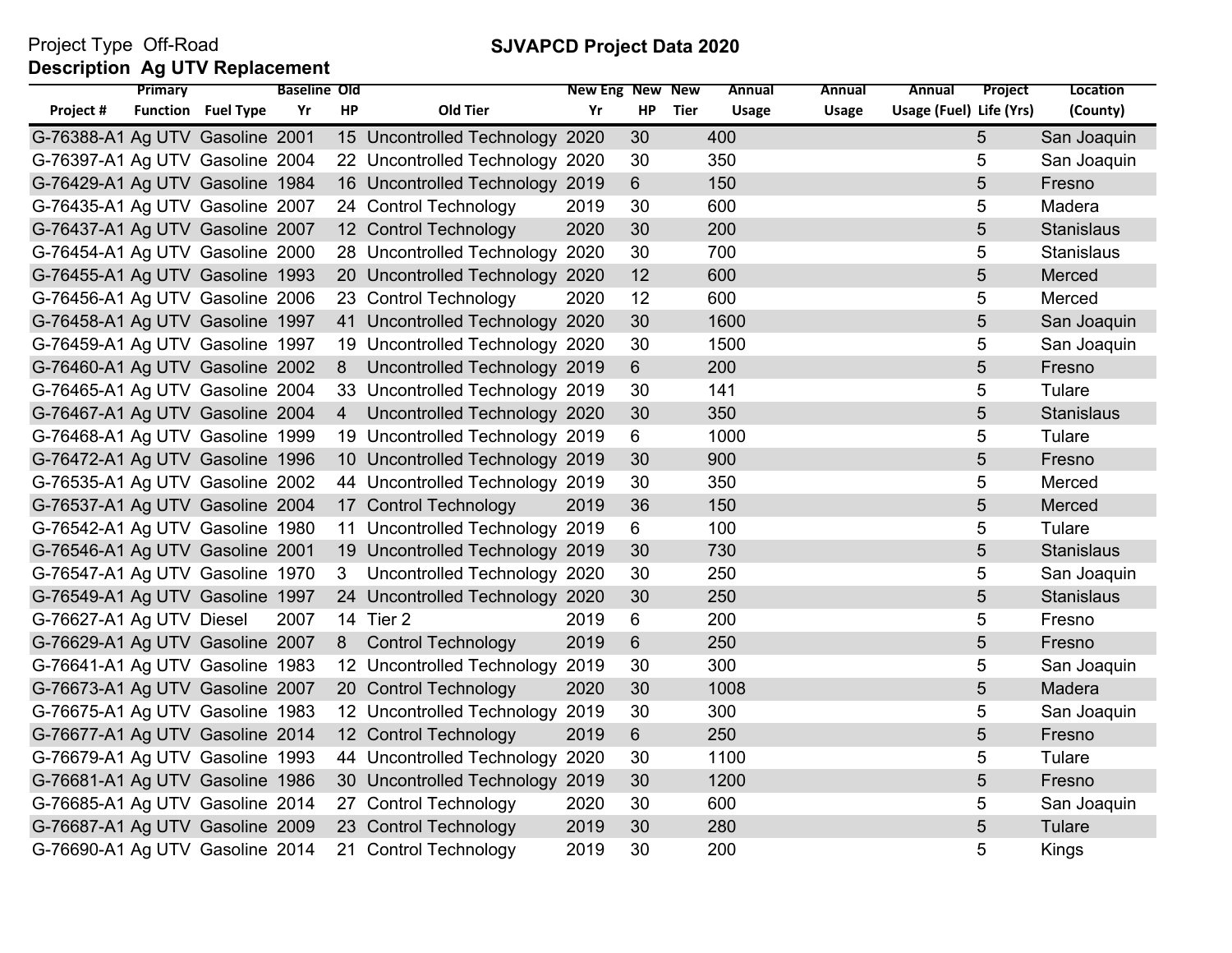# **SJVAPCD Project Data 2020**

|                                 | <b>Primary</b> |                           | <b>Baseline Old</b> |                |                                 | New Eng New New |                 |             | <b>Annual</b> | <b>Annual</b> | Annual                  | Project         | Location          |
|---------------------------------|----------------|---------------------------|---------------------|----------------|---------------------------------|-----------------|-----------------|-------------|---------------|---------------|-------------------------|-----------------|-------------------|
| Project #                       |                | <b>Function</b> Fuel Type | Yr                  | HP             | Old Tier                        | Yr              | <b>HP</b>       | <b>Tier</b> | <b>Usage</b>  | <b>Usage</b>  | Usage (Fuel) Life (Yrs) |                 | (County)          |
| G-76692-A1 Ag UTV Gasoline 2003 |                |                           |                     |                | 14 Uncontrolled Technology 2019 |                 | 30              |             | 5000          |               |                         | 5               | Merced            |
| G-76693-A1 Ag UTV Gasoline 2011 |                |                           |                     |                | 12 Control Technology           | 2019            | 6               |             | 200           |               |                         | 5               | Fresno            |
| G-76694-A1 Ag UTV Gasoline 1983 |                |                           |                     |                | 10 Uncontrolled Technology 2019 |                 | $6\phantom{1}$  |             | 200           |               |                         | 5               | Fresno            |
| G-76695-A1 Ag UTV Gasoline 1982 |                |                           |                     |                | 13 Uncontrolled Technology 2019 |                 | 30              |             | 200           |               |                         | 5               | Fresno            |
| G-76696-A1 Ag UTV Gasoline 2006 |                |                           |                     |                | 16 Control Technology           | 2019            | 38              |             | 1560          |               |                         | 5               | Tulare            |
| G-76697-A1 Ag UTV Gasoline 2006 |                |                           |                     | 8              | <b>Control Technology</b>       | 2018            | 38              |             | 1300          |               |                         | 5               | Tulare            |
| G-76698-A1 Ag UTV Gasoline 1980 |                |                           |                     | $5^{\circ}$    | Uncontrolled Technology 2019    |                 | 9               |             | 200           |               |                         | 5               | <b>Stanislaus</b> |
| G-76699-A1 Ag UTV Gasoline 1984 |                |                           |                     | $\overline{7}$ | Uncontrolled Technology 2019    |                 | 6               |             | 300           |               |                         | 5               | Madera            |
| G-76700-A1 Ag UTV Gasoline 1984 |                |                           |                     | $\overline{7}$ | Uncontrolled Technology 2019    |                 | $6\phantom{1}$  |             | 300           |               |                         | 5               | Madera            |
| G-76704-A1 Ag UTV Gasoline 2005 |                |                           |                     | 5              | <b>Control Technology</b>       | 2019            | 6               |             | 90            |               |                         | 5               | Tulare            |
| G-76705-A1 Ag UTV Diesel        |                |                           | 2015                |                | 22 Tier 4 Final                 | 2020            | 30              |             | 1732          |               |                         | 5               | <b>Stanislaus</b> |
| G-76711-A1 Ag UTV Gasoline 2003 |                |                           |                     |                | 15 Uncontrolled Technology 2019 |                 | $7\overline{ }$ |             | 250           |               |                         | 5               | Merced            |
| G-76712-A1 Ag UTV Gasoline 2004 |                |                           |                     |                | 10 Uncontrolled Technology 2019 |                 | $\overline{7}$  |             | 250           |               |                         | 5               | Merced            |
| G-76722-A1 Ag UTV Gasoline 1997 |                |                           |                     |                | 6 Uncontrolled Technology 2019  |                 | 22              |             | 300           |               |                         | 5               | Kings             |
| G-76735-A1 Ag UTV Gasoline 2012 |                |                           |                     |                | 27 Control Technology           | 2019            | $6\phantom{1}$  |             | 200           |               |                         | 5               | Madera            |
| G-76737-A1 Ag UTV Gasoline 2012 |                |                           |                     |                | 27 Control Technology           | 2019            | 6               |             | 200           |               |                         | 5               | Madera            |
| G-76745-A1 Ag UTV Gasoline 2013 |                |                           |                     |                | 27 Control Technology           | 2019            | $6\,$           |             | 200           |               |                         | 5               | Madera            |
| G-76747-A1 Ag UTV Gasoline 2013 |                |                           |                     |                | 27 Control Technology           | 2019            | 6               |             | 200           |               |                         | 5               | Madera            |
| G-76748-A1 Ag UTV Gasoline 2013 |                |                           |                     |                | 27 Control Technology           | 2019            | $6\phantom{1}$  |             | 200           |               |                         | 5               | Madera            |
| G-76749-A1 Ag UTV Gasoline 2014 |                |                           |                     |                | 27 Control Technology           | 2019            | 6               |             | 200           |               |                         | 5               | Madera            |
| G-76750-A1 Ag UTV Gasoline 2014 |                |                           |                     |                | 27 Control Technology           | 2019            | $\,6\,$         |             | 200           |               |                         | 5               | Madera            |
| G-76756-A1 Ag UTV Gasoline 2014 |                |                           |                     |                | 27 Control Technology           | 2019            | $\,6$           |             | 200           |               |                         | 5               | Madera            |
| G-76757-A1 Ag UTV Gasoline 2014 |                |                           |                     |                | 27 Control Technology           | 2019            | $\,6$           |             | 200           |               |                         | 5               | Madera            |
| G-76762-A1 Ag UTV Gasoline 2014 |                |                           |                     |                | 27 Control Technology           | 2019            | 6               |             | 200           |               |                         | 5               | Madera            |
| G-76763-A1 Ag UTV Gasoline 2014 |                |                           |                     |                | 27 Control Technology           | 2019            | 6               |             | 200           |               |                         | 5               | Madera            |
| G-76766-A1 Ag UTV Gasoline 1988 |                |                           |                     |                | 15 Uncontrolled Technology      | 2019            | 30              |             | 300           |               |                         | 5               | Tulare            |
| G-76767-A1 Ag UTV Gasoline 2007 |                |                           |                     |                | 17 Control Technology           | 2019            | 36              |             | 900           |               |                         | 5               | Kern              |
| G-76769-A1 Ag UTV Gasoline 1997 |                |                           |                     |                | 27 Uncontrolled Technology      | 2019            | 40              |             | 900           |               |                         | 5               | Kern              |
| G-76771-A1 Ag UTV Diesel        |                |                           | 2008                |                | 26 Tier 0                       | 2019            | 6               |             | 250           |               |                         | 5               | <b>Stanislaus</b> |
| G-76774-A1 Ag UTV Diesel        |                |                           | 2007                |                | 25 Tier 0                       | 2019            | 5               |             | 250           |               |                         | 5               | <b>Stanislaus</b> |
| G-76777-A1 Ag UTV Gasoline 2004 |                |                           |                     |                | 23 Uncontrolled Technology 2020 |                 | 40              |             | 500           |               |                         | $5\phantom{.0}$ | Kern              |
| G-76779-A1 Ag UTV Gasoline 1998 |                |                           |                     |                | 15 Uncontrolled Technology 2020 |                 | 30              |             | 500           |               |                         | 5               | Fresno            |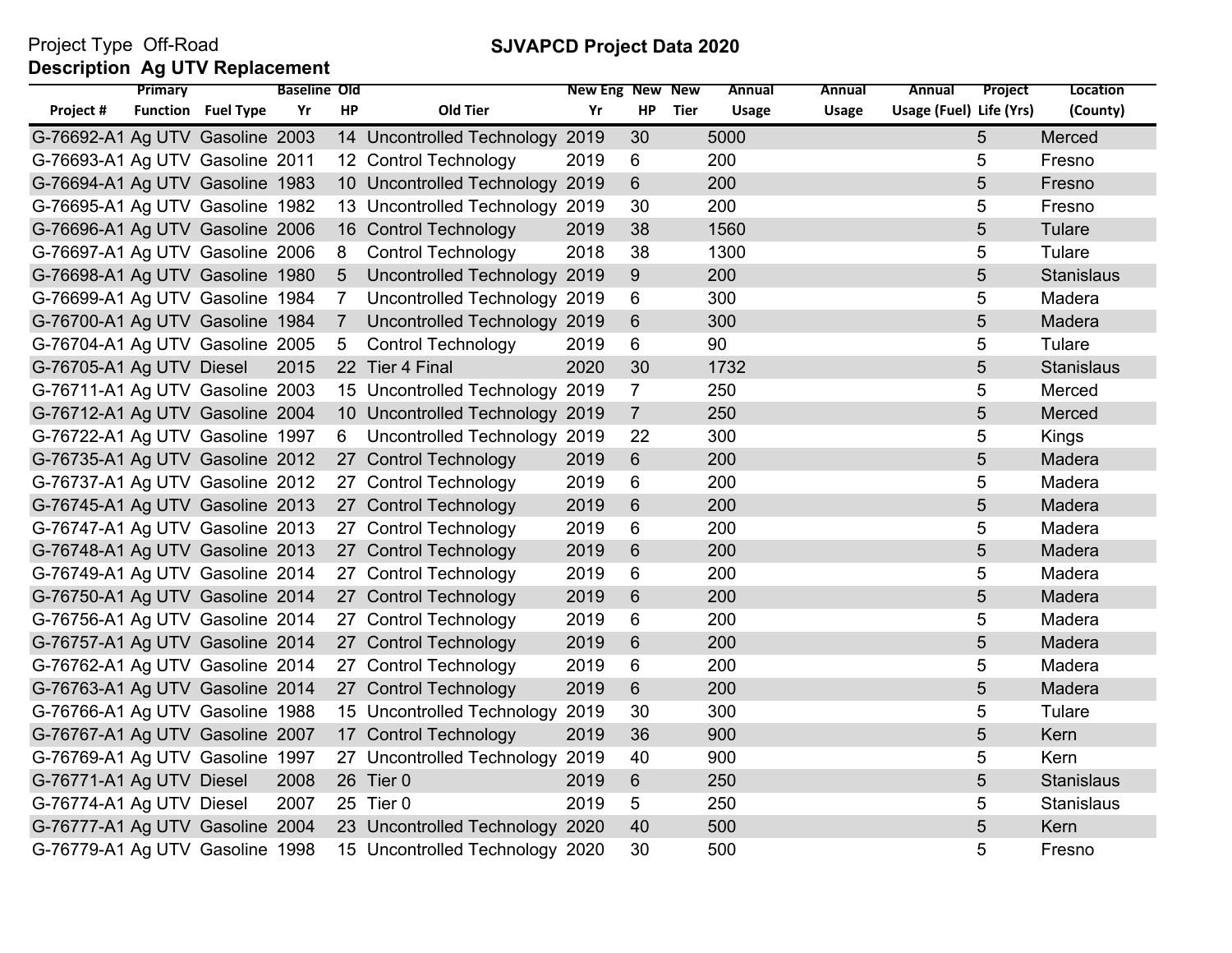# **SJVAPCD Project Data 2020**

|                                 | Primary |                           | <b>Baseline Old</b> |                |                                 | New Eng New New |             |      | Annual       | Annual       | Annual                  | <b>Project</b> | Location          |
|---------------------------------|---------|---------------------------|---------------------|----------------|---------------------------------|-----------------|-------------|------|--------------|--------------|-------------------------|----------------|-------------------|
| Project #                       |         | <b>Function</b> Fuel Type | Yr                  | HP             | Old Tier                        | Yr              | <b>HP</b>   | Tier | <b>Usage</b> | <b>Usage</b> | Usage (Fuel) Life (Yrs) |                | (County)          |
| G-76875-A1 Ag UTV Gasoline 2002 |         |                           |                     |                | 22 Uncontrolled Technology 2020 |                 | 30          |      | 1500         |              |                         | 5              | <b>Stanislaus</b> |
| G-76877-A1 Ag UTV Gasoline 2016 |         |                           |                     |                | 41 Control Technology           | 2019            | 22          |      | 1000         |              |                         | 5              | <b>Stanislaus</b> |
| G-76891-A1 Ag UTV Gasoline 2004 |         |                           |                     |                | 2 Control Technology            | 2019            | 30          |      | 387          |              |                         | 5              | Fresno            |
| G-76896-A1 Ag UTV Gasoline 1980 |         |                           |                     | 7 <sup>7</sup> | Uncontrolled Technology 2019    |                 | 30          |      | 100          |              |                         | 5              | Stanislaus        |
| G-76901-A1 Ag UTV Gasoline 2003 |         |                           |                     |                | 15 Uncontrolled Technology 2020 |                 | 6           |      | 500          |              |                         | 5              | Fresno            |
| G-76905-A1 Ag UTV Gasoline 1999 |         |                           |                     |                | 27 Uncontrolled Technology 2019 |                 | 30          |      | 55           |              |                         | 5              | Tulare            |
| G-76906-A1 Ag UTV Gasoline 1999 |         |                           |                     |                | 27 Uncontrolled Technology 2019 |                 | 30          |      | 53           |              |                         | 5              | Tulare            |
| G-76952-A1 Ag UTV Gasoline 2005 |         |                           |                     |                | 44 Control Technology           | 2020            | 30          |      | 400          |              |                         | 5              | Merced            |
| G-76957-A1 Ag UTV Gasoline 1992 |         |                           |                     |                | 20 Uncontrolled Technology 2019 |                 | 30          |      | 500          |              |                         | 5              | San Joaquin       |
| G-76962-A1 Ag UTV Gasoline 2004 |         |                           |                     |                | 16 Uncontrolled Technology 2019 |                 | 30          |      | 200          |              |                         | 5              | San Joaquin       |
| G-76965-A1 Ag UTV Gasoline 1999 |         |                           |                     |                | 10 Uncontrolled Technology 2019 |                 | $6^{\circ}$ |      | 263          |              |                         | 5              | Tulare            |
| G-76987-A1 Ag UTV Gasoline 2001 |         |                           |                     |                | 27 Uncontrolled Technology 2019 |                 | 30          |      | 100          |              |                         | 5              | Stanislaus        |
| G-76990-A1 Ag UTV Gasoline 2002 |         |                           |                     |                | 12 Uncontrolled Technology 2019 |                 | 12          |      | 300          |              |                         | 5              | <b>Stanislaus</b> |
| G-76993-A1 Ag UTV Gasoline 2007 |         |                           |                     |                | 28 Control Technology           | 2019            | 12          |      | 300          |              |                         | 5              | <b>Stanislaus</b> |
| G-77010-A1 Ag UTV Gasoline 1999 |         |                           |                     |                | 22 Uncontrolled Technology      | 2018            | 38          |      | 1093         |              |                         | 5              | Tulare            |
| G-77038-A1 Ag UTV Gasoline 2009 |         |                           |                     |                | 12 Control Technology           | 2019            | 12          |      | 300          |              |                         | 5              | Madera            |
| G-77040-A1 Ag UTV Gasoline 2009 |         |                           |                     |                | 12 Control Technology           | 2019            | 12          |      | 300          |              |                         | 5              | Madera            |
| G-77045-A1 Ag UTV Gasoline 2009 |         |                           |                     |                | 12 Control Technology           | 2019            | 12          |      | 300          |              |                         | 5              | Madera            |
| G-77046-A1 Ag UTV Gasoline 2009 |         |                           |                     |                | 12 Control Technology           | 2019            | 12          |      | 300          |              |                         | 5              | Madera            |
| G-77049-A1 Ag UTV Gasoline 2009 |         |                           |                     |                | 12 Control Technology           | 2019            | 12          |      | 300          |              |                         | 5              | Madera            |
| G-77054-A1 Ag UTV Gasoline 2009 |         |                           |                     |                | 12 Control Technology           | 2019            | 12          |      | 300          |              |                         | 5              | Madera            |
| G-77056-A1 Ag UTV Gasoline 2006 |         |                           |                     |                | 23 Control Technology           | 2020            | 30          |      | 450          |              |                         | 5              | <b>Stanislaus</b> |
| G-77059-A1 Ag UTV Gasoline 2003 |         |                           |                     |                | 23 Uncontrolled Technology 2020 |                 | 30          |      | 450          |              |                         | 5              | <b>Stanislaus</b> |
| G-77066-A1 Ag UTV Gasoline 1983 |         |                           |                     |                | 10 Uncontrolled Technology 2019 |                 | 30          |      | 400          |              |                         | 5              | San Joaquin       |
| G-77067-A1 Ag UTV Gasoline 1995 |         |                           |                     |                | 15 Uncontrolled Technology 2019 |                 | 30          |      | 350          |              |                         | 5              | Merced            |
| G-77068-A1 Ag UTV Diesel        |         |                           | 2000                |                | 18 Tier 1                       | 2019            | 30          |      | 350          |              |                         | 5              | Merced            |
| G-77071-A1 Ag UTV Gasoline 1982 |         |                           |                     |                | 10 Uncontrolled Technology 2019 |                 | 22          |      | 300          |              |                         | 5              | <b>Stanislaus</b> |
| G-77072-A1 Ag UTV Gasoline 2004 |         |                           |                     |                | 22 Uncontrolled Technology 2019 |                 | 30          |      | 150          |              |                         | 5              | <b>Stanislaus</b> |
| G-77168-A1 Ag UTV Gasoline 1980 |         |                           |                     |                | 13 Uncontrolled Technology 2019 |                 | 6           |      | 150          |              |                         | 5              | Fresno            |
| G-77178-A1 Ag UTV Gasoline 2002 |         |                           |                     |                | 33 Uncontrolled Technology 2019 |                 | 6           |      | 200          |              |                         | 5              | Fresno            |
| G-77188-A1 Ag UTV Gasoline 1999 |         |                           |                     |                | 27 Uncontrolled Technology 2019 |                 | 6           |      | 100          |              |                         | 5              | Merced            |
| G-77313-A1 Ag UTV Gasoline 1995 |         |                           |                     |                | 13 Uncontrolled Technology 2020 |                 | 30          |      | 150          |              |                         | 5              | Merced            |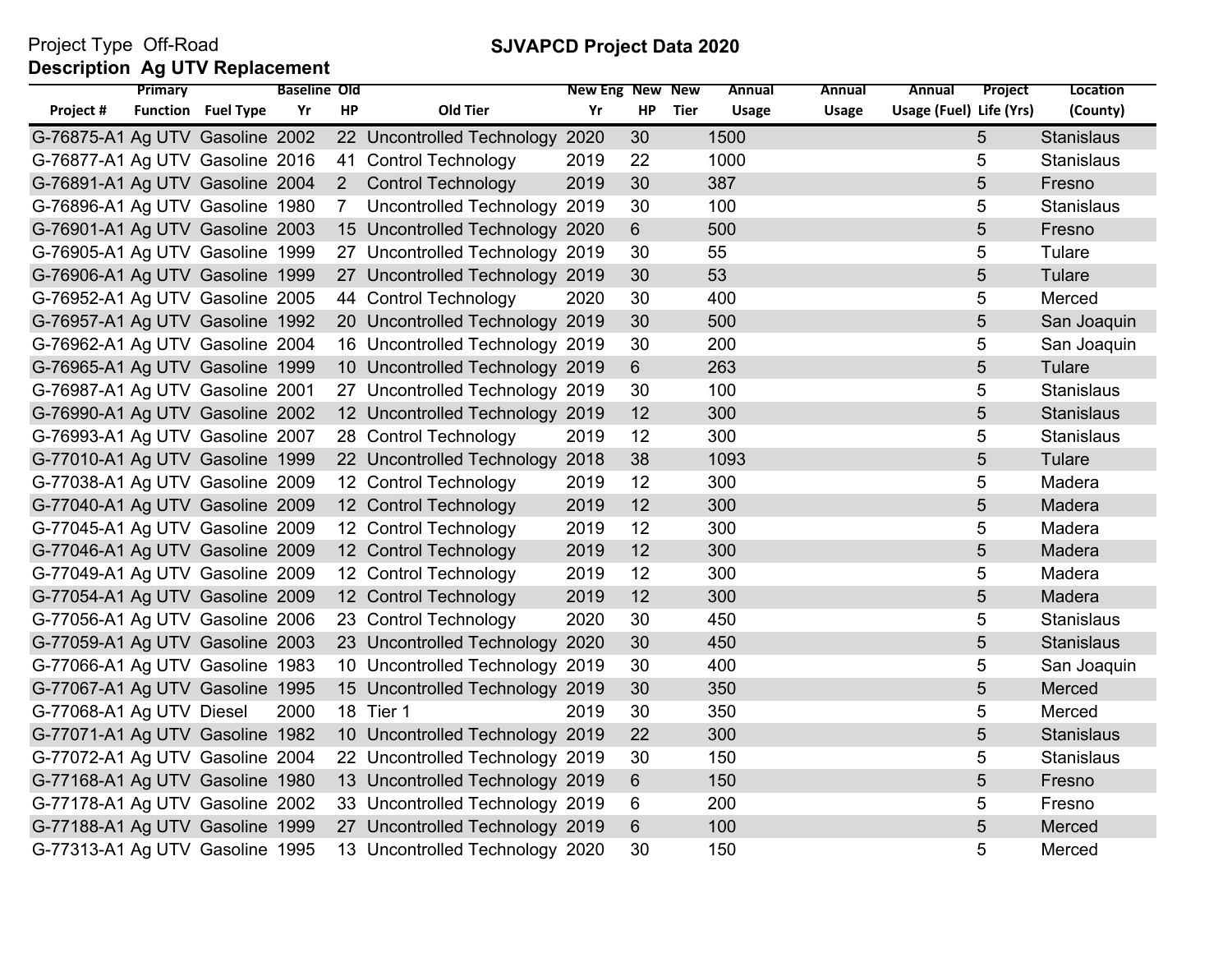# **SJVAPCD Project Data 2020**

|                                 | Primary |                           | <b>Baseline Old</b> |    |                                 | New Eng New New |                |             | <b>Annual</b> | <b>Annual</b> | <b>Annual</b>           | Project | Location          |
|---------------------------------|---------|---------------------------|---------------------|----|---------------------------------|-----------------|----------------|-------------|---------------|---------------|-------------------------|---------|-------------------|
| Project #                       |         | <b>Function</b> Fuel Type | Yr                  | HP | Old Tier                        | Yr              | <b>HP</b>      | <b>Tier</b> | <b>Usage</b>  | <b>Usage</b>  | Usage (Fuel) Life (Yrs) |         | (County)          |
| G-77379-A1 Ag UTV Gasoline 2006 |         |                           |                     |    | 23 Control Technology           | 2019            | $6\phantom{1}$ |             | 490           |               |                         | 5       | <b>Kings</b>      |
| G-77383-A1 Ag UTV Gasoline 2003 |         |                           |                     |    | 22 Uncontrolled Technology      | 2019            | 30             |             | 90            |               |                         | 5       | <b>Stanislaus</b> |
| G-77388-A1 Ag UTV Gasoline 2004 |         |                           |                     |    | 6 Uncontrolled Technology 2019  |                 | 30             |             | 800           |               |                         | 5       | Tulare            |
| G-77451-A1 Ag UTV Gasoline 2006 |         |                           |                     |    | 21 Control Technology           | 2020            | 30             |             | 200           |               |                         | 5       | Fresno            |
| G-77473-A1 Ag UTV Gasoline 1998 |         |                           |                     |    | 12 Uncontrolled Technology      | 2019            | 12             |             | 300           |               |                         | 5       | Merced            |
| G-77474-A1 Ag UTV Gasoline 2007 |         |                           |                     |    | 40 Control Technology           | 2020            | 30             |             | 1200          |               |                         | 5       | Kings             |
| G-77475-A1 Ag UTV Gasoline 2017 |         |                           |                     |    | 38 Control Technology           | 2020            | 30             |             | 1300          |               |                         | 5       | <b>Kings</b>      |
| G-77476-A1 Ag UTV Gasoline 2003 |         |                           |                     |    | 25 Uncontrolled Technology      | 2019            | 30             |             | 400           |               |                         | 5       | Merced            |
| G-77477-A1 Ag UTV Gasoline 2014 |         |                           |                     |    | 16 Control Technology           | 2020            | 30             |             | 1400          |               |                         | 5       | San Joaquin       |
| G-77478-A1 Ag UTV Gasoline 1998 |         |                           |                     |    | 28 Uncontrolled Technology 2019 |                 | 38             |             | 450           |               |                         | 5       | Madera            |
| G-77515-A1 Ag UTV Gasoline 1995 |         |                           |                     |    | 20 Uncontrolled Technology 2019 |                 | 23             |             | 300           |               |                         | 5       | San Joaquin       |
| G-77517-A1 Ag UTV Gasoline 1990 |         |                           |                     | 8  | Uncontrolled Technology 2020    |                 | 30             |             | 250           |               |                         | 5       | Tulare            |
| G-77553-A1 Ag UTV Gasoline 2011 |         |                           |                     |    | 17 Control Technology           | 2020            | 30             |             | 300           |               |                         | 5       | Fresno            |
| G-77572-A1 Ag UTV Gasoline 2012 |         |                           |                     |    | 20 Control Technology           | 2020            | 30             |             | 350           |               |                         | 5       | Fresno            |
| G-77573-A1 Ag UTV Gasoline 1985 |         |                           |                     |    | 13 Control Technology           | 2020            | 30             |             | 300           |               |                         | 5       | Fresno            |
| G-77575-A1 Ag UTV Gasoline 2012 |         |                           |                     |    | 20 Control Technology           | 2020            | 30             |             | 250           |               |                         | 5       | Fresno            |
| G-77576-A1 Ag UTV Gasoline 2011 |         |                           |                     |    | 17 Control Technology           | 2020            | 30             |             | 300           |               |                         | 5       | Fresno            |
| G-77581-A1 Ag UTV Gasoline 1985 |         |                           |                     |    | 13 Uncontrolled Technology 2020 |                 | 30             |             | 300           |               |                         | 5       | Fresno            |
| G-77584-A1 Ag UTV Gasoline 2004 |         |                           |                     |    | 12 Uncontrolled Technology 2019 |                 | 30             |             | 400           |               |                         | 5       | Fresno            |
| G-77585-A1 Ag UTV Gasoline 2001 |         |                           |                     |    | 12 Uncontrolled Technology 2019 |                 | 12             |             | 330           |               |                         | 5       | Merced            |
| G-77590-A1 Ag UTV Gasoline 2007 |         |                           |                     |    | 12 Control Technology           | 2019            | 12             |             | 355           |               |                         | 5       | Merced            |
| G-77592-A1 Ag UTV Gasoline 2001 |         |                           |                     |    | 12 Uncontrolled Technology 2019 |                 | 12             |             | 340           |               |                         | 5       | Merced            |
| G-77601-A1 Ag UTV Gasoline 1999 |         |                           |                     |    | 15 Uncontrolled Technology 2019 |                 | 36             |             | 425           |               |                         | 5       | San Joaquin       |
| G-77602-A1 Ag UTV Gasoline 2005 |         |                           |                     | 5  | Uncontrolled Technology 2019    |                 | 30             |             | 60            |               |                         | 5       | Fresno            |
| G-77603-A1 Ag UTV Gasoline 2008 |         |                           |                     |    | 29 Control Technology           | 2020            | 30             |             | 195           |               |                         | 5       | San Joaquin       |
| G-77604-A1 Ag UTV Gasoline 2004 |         |                           |                     |    | 42 Control Technology           | 2018            | 38             |             | 500           |               |                         | 5       | Tulare            |
| G-77608-A1 Ag UTV Gasoline 2003 |         |                           |                     |    | 27 Uncontrolled Technology      | 2019            | 6              |             | 700           |               |                         | 5       | Madera            |
| G-77613-A1 Ag UTV Gasoline 2003 |         |                           |                     |    | 33 Uncontrolled Technology 2019 |                 | 12             |             | 320           |               |                         | 5       | Merced            |
| G-77617-A1 Ag UTV Gasoline 2012 |         |                           |                     |    | 21 Control Technology           | 2020            | 30             |             | 400           |               |                         | 5       | <b>Stanislaus</b> |
| G-77622-A1 Ag UTV Gasoline 2003 |         |                           |                     |    | 26 Uncontrolled Technology 2019 |                 | 12             |             | 370           |               |                         | 5       | Madera            |
| G-77623-A1 Ag UTV Gasoline 2009 |         |                           |                     |    | 12 Control Technology           | 2019            | 12             |             | 390           |               |                         | 5       | Madera            |
| G-77641-A1 Ag UTV Gasoline 2006 |         |                           |                     |    | 12 Control Technology           | 2020            | 6              |             | 380           |               |                         | 5       | Madera            |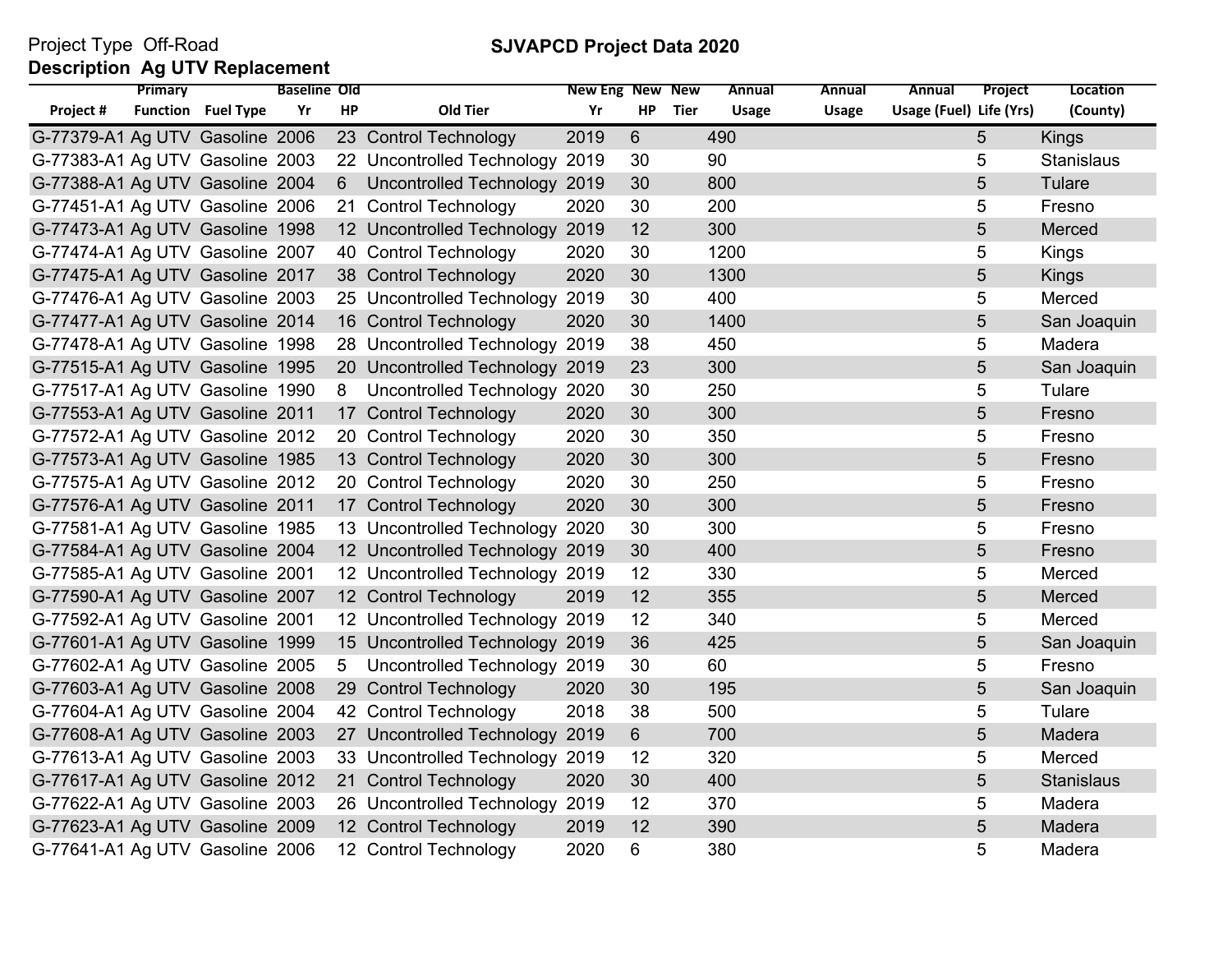# **SJVAPCD Project Data 2020**

|                                 | <b>Primary</b> |                           | <b>Baseline Old</b> |    |                                 | New Eng New New |                |             | Annual       | <b>Annual</b> | <b>Annual</b>           | Project | Location          |
|---------------------------------|----------------|---------------------------|---------------------|----|---------------------------------|-----------------|----------------|-------------|--------------|---------------|-------------------------|---------|-------------------|
| Project #                       |                | <b>Function</b> Fuel Type | Yr                  | HP | Old Tier                        | Yr              | <b>HP</b>      | <b>Tier</b> | <b>Usage</b> | <b>Usage</b>  | Usage (Fuel) Life (Yrs) |         | (County)          |
| G-77644-A1 Ag UTV Gasoline 2005 |                |                           |                     |    | 15 Control Technology           | 2019            | 30             |             | 100          |               |                         | 5       | <b>Stanislaus</b> |
| G-77645-A1 Ag UTV Gasoline 2007 |                |                           |                     |    | 14 Control Technology           | 2019            | 6              |             | 750          |               |                         | 5       | Madera            |
| G-77646-A1 Ag UTV Gasoline 2007 |                |                           |                     |    | 14 Control Technology           | 2019            | $6\phantom{1}$ |             | 750          |               |                         | 5       | Madera            |
| G-77666-A1 Ag UTV Gasoline 2001 |                |                           |                     |    | 20 Uncontrolled Technology      | 2019            | 30             |             | 500          |               |                         | 5       | Merced            |
| G-77668-A1 Ag UTV Gasoline 2010 |                |                           |                     |    | 16 Control Technology           | 2019            | 38             |             | 500          |               |                         | 5       | Fresno            |
| G-77670-A1 Ag UTV Gasoline 2007 |                |                           |                     |    | 14 Control Technology           | 2019            | 6              |             | 750          |               |                         | 5       | Madera            |
| G-77671-A1 Ag UTV Gasoline 1998 |                |                           |                     |    | 19 Uncontrolled Technology      | 2019            | 6              |             | 300          |               |                         | 5       | Fresno            |
| G-77672-A1 Ag UTV Diesel        |                |                           | 2006                |    | 60 Tier 2                       | 2019            | 36             |             | 320          |               |                         | 5       | San Joaquin       |
| G-77673-A1 Ag UTV Diesel        |                |                           | 2005                |    | 60 Tier 2                       | 2019            | 36             |             | 435          |               |                         | 5       | San Joaquin       |
| G-77699-A1 Ag UTV Gasoline 2007 |                |                           |                     |    | 20 Control Technology           | 2020            | 30             |             | 2000         |               |                         | 5       | <b>Stanislaus</b> |
| G-77709-A1 Ag UTV Gasoline 2002 |                |                           |                     |    | 45 Uncontrolled Technology 2019 |                 | 30             |             | 50           |               |                         | 5       | Kern              |
| G-77710-A1 Ag UTV Gasoline 1999 |                |                           |                     |    | 18 Uncontrolled Technology 2019 |                 | 30             |             | 50           |               |                         | 5       | Kern              |
| G-77712-A1 Ag UTV Gasoline 1994 |                |                           |                     |    | 18 Uncontrolled Technology 2019 |                 | 30             |             | 50           |               |                         | 5       | Kern              |
| G-77713-A1 Ag UTV Gasoline 1987 |                |                           |                     |    | 20 Uncontrolled Technology 2019 |                 | 30             |             | 50           |               |                         | 5       | Kern              |
| G-77716-A1 Ag UTV Gasoline 2004 |                |                           |                     |    | 27 Uncontrolled Technology 2019 |                 | 30             |             | 50           |               |                         | 5       | Kern              |
| G-77770-A1 Ag UTV Gasoline 2007 |                |                           |                     |    | 32 Control Technology           | 2019            | 30             |             | 150          |               |                         | 5       | Merced            |
| G-77771-A1 Ag UTV Gasoline 2005 |                |                           |                     |    | 10 Control Technology           | 2019            | 22             |             | 825          |               |                         | 5       | <b>Stanislaus</b> |
| G-77773-A1 Ag UTV Gasoline 2003 |                |                           |                     |    | 10 Uncontrolled Technology 2019 |                 | 22             |             | 825          |               |                         | 5       | <b>Stanislaus</b> |
| G-77774-A1 Ag UTV Gasoline 1983 |                |                           |                     |    | 12 Uncontrolled Technology 2020 |                 | 30             |             | 100          |               |                         | 5       | <b>Stanislaus</b> |
| G-77775-A1 Ag UTV Gasoline 2002 |                |                           |                     |    | 25 Uncontrolled Technology 2019 |                 | 30             |             | 300          |               |                         | 5       | Tulare            |
| G-77776-A1 Ag UTV Gasoline 1985 |                |                           |                     |    | 15 Uncontrolled Technology 2019 |                 | 30             |             | 1800         |               |                         | 5       | <b>Stanislaus</b> |
| G-77783-A1 Ag UTV Gasoline 1984 |                |                           |                     |    | 12 Uncontrolled Technology 2019 |                 | 30             |             | 1400         |               |                         | 5       | <b>Stanislaus</b> |
| G-77784-A1 Ag UTV Gasoline 2005 |                |                           |                     |    | 17 Control Technology           | 2020            | 30             |             | 2500         |               |                         | 5       | Kern              |
| G-77786-A1 Ag UTV Gasoline 1997 |                |                           |                     |    | 17 Uncontrolled Technology 2020 |                 | 30             |             | 2500         |               |                         | 5       | Kern              |
| G-77788-A1 Ag UTV Gasoline 1984 |                |                           |                     |    | 16 Uncontrolled Technology 2020 |                 | 30             |             | 150          |               |                         | 5       | <b>Stanislaus</b> |
| G-77790-A1 Ag UTV Gasoline 1984 |                |                           |                     |    | 16 Uncontrolled Technology 2020 |                 | 30             |             | 100          |               |                         | 5       | <b>Stanislaus</b> |
| G-77792-A1 Ag UTV Gasoline 1999 |                |                           |                     |    | 20 Uncontrolled Technology 2020 |                 | 30             |             | 200          |               |                         | 5       | <b>Stanislaus</b> |
| G-77803-A1 Ag UTV Gasoline 1985 |                |                           |                     |    | 30 Uncontrolled Technology 2019 |                 | 30             |             | 501          |               |                         | 5       | Merced            |
| G-77806-A1 Ag UTV Gasoline 2005 |                |                           |                     |    | 17 Control Technology           | 2020            | 30             |             | 500          |               |                         | 5       | San Joaquin       |
| G-77807-A1 Ag UTV Gasoline 1998 |                |                           |                     |    | 37 Uncontrolled Technology 2019 |                 | 36             |             | 700          |               |                         | 5       | Kern              |
| G-77808-A1 Ag UTV Gasoline 1988 |                |                           |                     |    | 23 Uncontrolled Technology 2020 |                 | 30             |             | 250          |               |                         | 5       | Fresno            |
| G-77832-A1 Ag UTV Gasoline 1999 |                |                           |                     |    | 18 Uncontrolled Technology 2019 |                 | 30             |             | 500          |               |                         | 5       | <b>Stanislaus</b> |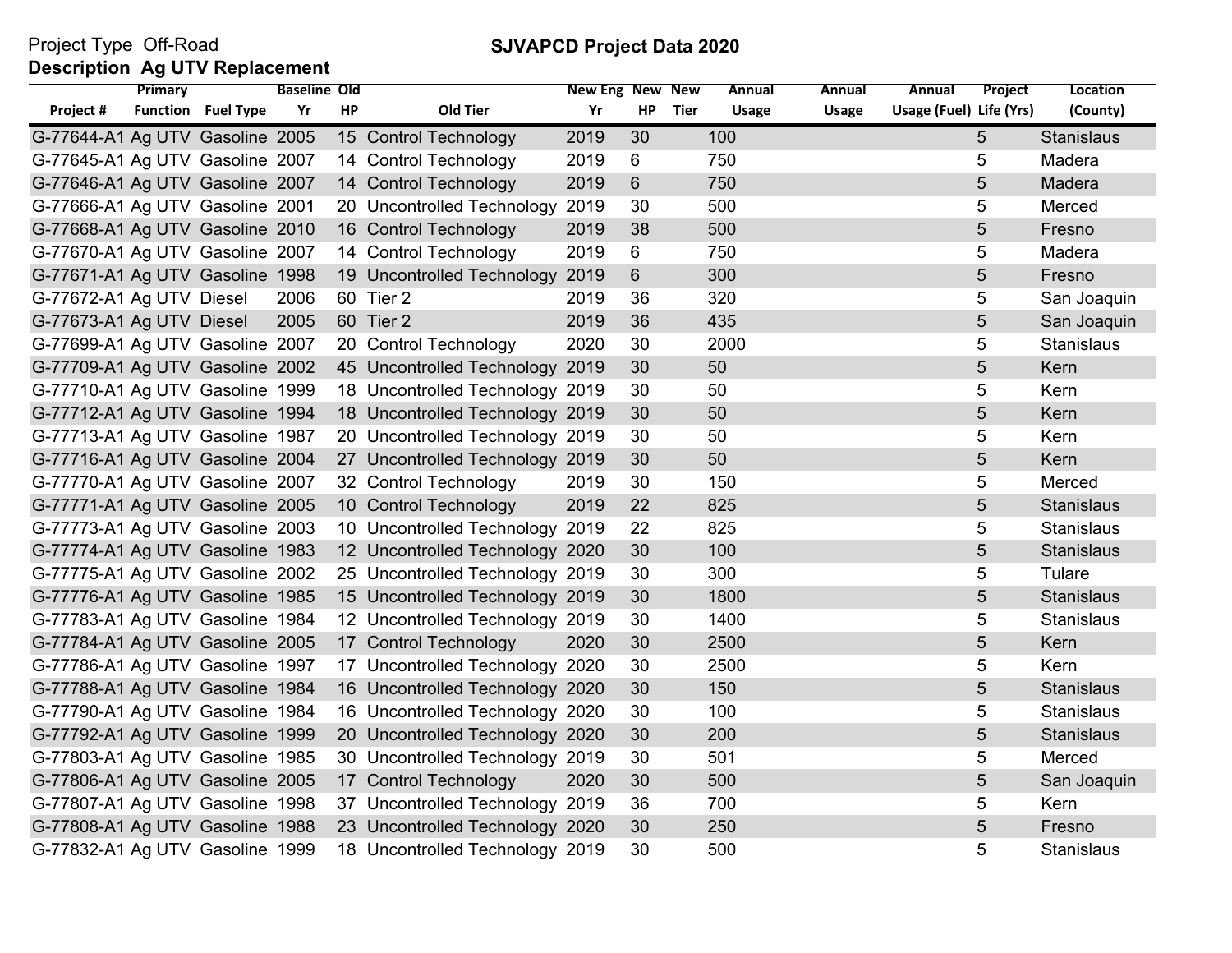# **SJVAPCD Project Data 2020**

|                                 | Primary |                           | <b>Baseline Old</b> |    |                                 | New Eng New New |                |             | Annual | <b>Annual</b> | <b>Annual</b>           | Project | Location          |
|---------------------------------|---------|---------------------------|---------------------|----|---------------------------------|-----------------|----------------|-------------|--------|---------------|-------------------------|---------|-------------------|
| Project #                       |         | <b>Function</b> Fuel Type | Yr                  | HP | Old Tier                        | Yr              | HP             | <b>Tier</b> | Usage  | <b>Usage</b>  | Usage (Fuel) Life (Yrs) |         | (County)          |
| G-77845-A1 Ag UTV Gasoline 1983 |         |                           |                     |    | 6 Uncontrolled Technology 2019  |                 | 30             |             | 650    |               |                         | 5       | San Joaquin       |
| G-77847-A1 Ag UTV Gasoline 1997 |         |                           |                     |    | 37 Uncontrolled Technology 2019 |                 | 22             |             | 350    |               |                         | 5       | Stanislaus        |
| G-77855-A1 Ag UTV Gasoline 1983 |         |                           |                     |    | 13 Uncontrolled Technology 2019 |                 | 38             |             | 260    |               |                         | 5       | <b>Stanislaus</b> |
| G-77857-A1 Ag UTV Gasoline 1994 |         |                           |                     |    | 11 Uncontrolled Technology 2019 |                 | 38             |             | 400    |               |                         | 5       | <b>Stanislaus</b> |
| G-77860-A1 Ag UTV Gasoline 1986 |         |                           |                     |    | 17 Uncontrolled Technology 2019 |                 | 22             |             | 200    |               |                         | 5       | <b>Stanislaus</b> |
| G-77861-A1 Ag UTV Gasoline 1992 |         |                           |                     |    | 17 Uncontrolled Technology 2019 |                 | 30             |             | 250    |               |                         | 5       | Fresno            |
| G-77862-A1 Ag UTV Gasoline 1995 |         |                           |                     |    | 23 Uncontrolled Technology 2020 |                 | 30             |             | 100    |               |                         | 5       | Tulare            |
| G-77863-A1 Ag UTV Gasoline 1986 |         |                           |                     |    | 25 Uncontrolled Technology 2020 |                 | 30             |             | 500    |               |                         | 5       | <b>Stanislaus</b> |
| G-77864-A1 Ag UTV Gasoline 2002 |         |                           |                     |    | 36 Uncontrolled Technology 2019 |                 | 12             |             | 300    |               |                         | 5       | <b>Stanislaus</b> |
| G-77866-A1 Ag UTV Gasoline 2003 |         |                           |                     |    | 42 Uncontrolled Technology 2019 |                 | 12             |             | 380    |               |                         | 5       | Merced            |
| G-77867-A1 Ag UTV Gasoline 2011 |         |                           |                     |    | 13 Control Technology           | 2018            | 12             |             | 3000   |               |                         | 5       | Merced            |
| G-77869-A1 Ag UTV Gasoline 1987 |         |                           |                     |    | 13 Uncontrolled Technology 2020 |                 | 30             |             | 100    |               |                         | 5       | Tulare            |
| G-77870-A1 Ag UTV Gasoline 2001 |         |                           |                     |    | 30 Uncontrolled Technology 2020 |                 | 30             |             | 200    |               |                         | 5       | Tulare            |
| G-77871-A1 Ag UTV Gasoline 1995 |         |                           |                     |    | 40 Uncontrolled Technology 2019 |                 | 6              |             | 2900   |               |                         | 5       | Fresno            |
| G-77911-A1 Ag UTV Gasoline 2007 |         |                           |                     |    | 32 Control Technology           | 2020            | 30             |             | 1500   |               |                         | 5       | <b>Kings</b>      |
| G-77914-A1 Ag UTV Gasoline 1994 |         |                           |                     | 9  | Uncontrolled Technology 2020    |                 | 38             |             | 500    |               |                         | 5       | <b>Stanislaus</b> |
| G-77949-A1 Ag UTV Gasoline 2006 |         |                           |                     |    | 32 Control Technology           | 2019            | 6              |             | 300    |               |                         | 5       | Fresno            |
| G-78064-A1 Ag UTV Gasoline 1993 |         |                           |                     |    | 19 Uncontrolled Technology 2019 |                 | 22             |             | 200    |               |                         | 5       | Merced            |
| G-78069-A1 Ag UTV Gasoline 2002 |         |                           |                     |    | 35 Uncontrolled Technology 2020 |                 | 30             |             | 300    |               |                         | 5       | San Joaquin       |
| G-78072-A1 Ag UTV Gasoline 2001 |         |                           |                     |    | 11 Uncontrolled Technology 2019 |                 | 6              |             | 50     |               |                         | 5       | Fresno            |
| G-78073-A1 Ag UTV Gasoline 1989 |         |                           |                     |    | 10 Uncontrolled Technology 2019 |                 | 30             |             | 100    |               |                         | 5       | <b>Tulare</b>     |
| G-78079-A1 Ag UTV Gasoline 2000 |         |                           |                     |    | 17 Uncontrolled Technology 2019 |                 | 30             |             | 457    |               |                         | 5       | Fresno            |
| G-78081-A1 Ag UTV Gasoline 1984 |         |                           |                     |    | 13 Uncontrolled Technology 2020 |                 | 30             |             | 300    |               |                         | 5       | Tulare            |
| G-78093-A1 Ag UTV Gasoline 1999 |         |                           |                     |    | 27 Uncontrolled Technology 2020 |                 | 30             |             | 400    |               |                         | 5       | <b>Stanislaus</b> |
| G-78094-A1 Ag UTV Gasoline 1992 |         |                           |                     |    | 14 Uncontrolled Technology 2019 |                 | $6\phantom{1}$ |             | 100    |               |                         | 5       | Tulare            |
| G-78100-A1 Ag UTV Gasoline 2006 |         |                           |                     |    | 26 Control Technology           | 2018            | 22             |             | 500    |               |                         | 5       | Merced            |
| G-78101-A1 Ag UTV Gasoline 1984 |         |                           |                     |    | 13 Uncontrolled Technology 2019 |                 | 40             |             | 750    |               |                         | 5       | San Joaquin       |
| G-78103-A1 Ag UTV Gasoline 1986 |         |                           |                     |    | 23 Uncontrolled Technology 2019 |                 | 36             |             | 750    |               |                         | 5       | San Joaquin       |
| G-78107-A1 Ag UTV Gasoline 1986 |         |                           |                     |    | 17 Uncontrolled Technology 2019 |                 | 36             |             | 750    |               |                         | 5       | San Joaquin       |
| G-78108-A1 Ag UTV Gasoline 1987 |         |                           |                     | 8  | Uncontrolled Technology 2019    |                 | 36             |             | 750    |               |                         | 5       | San Joaquin       |
| G-78110-A1 Ag UTV Gasoline 1997 |         |                           |                     |    | 17 Uncontrolled Technology 2019 |                 | 40             |             | 750    |               |                         | 5       | San Joaquin       |
| G-78115-A1 Ag UTV Gasoline 2002 |         |                           |                     |    | 33 Uncontrolled Technology 2019 |                 | 6              |             | 500    |               |                         | 5       | Fresno            |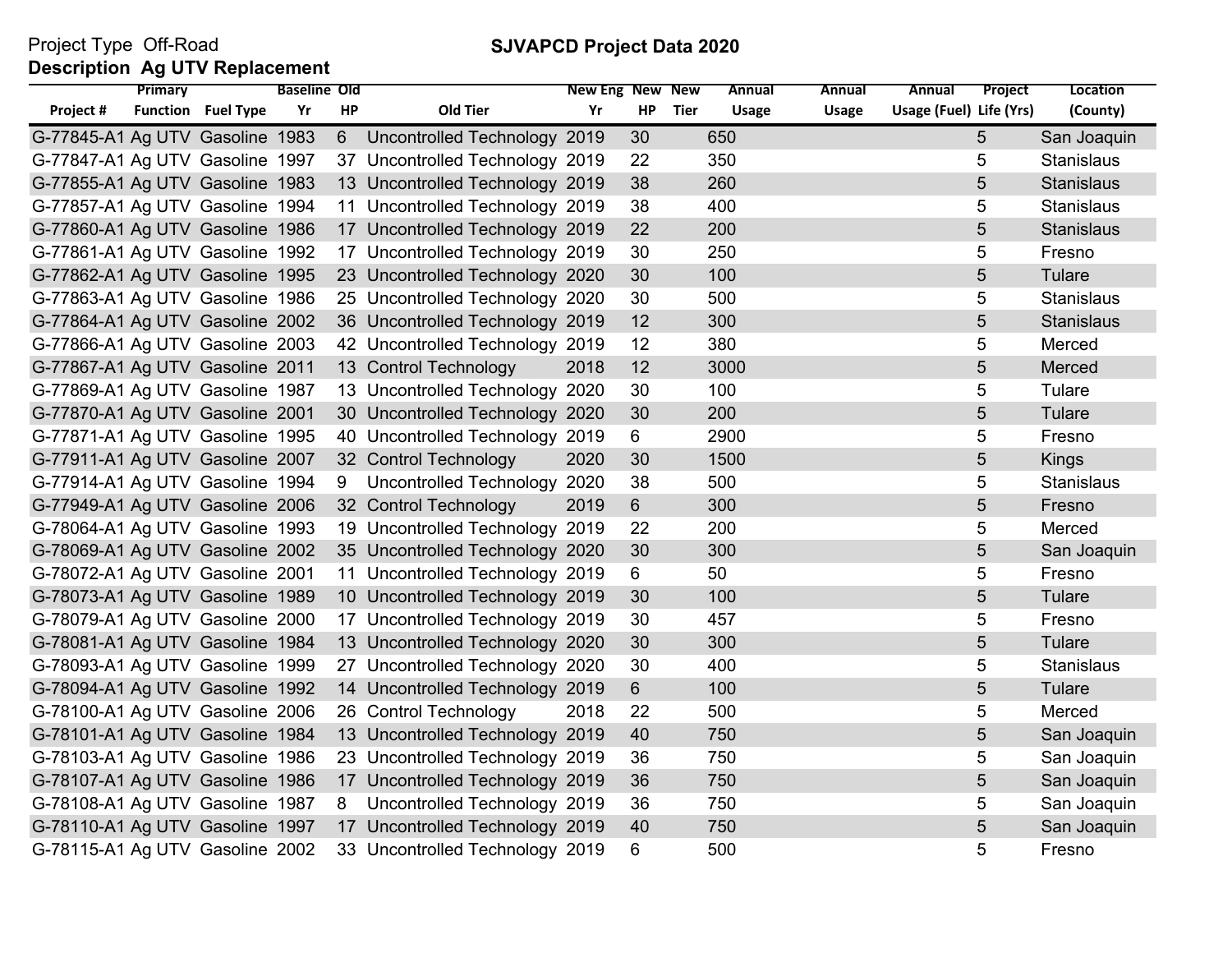# **SJVAPCD Project Data 2020**

|                                 | Primary |                           | <b>Baseline Old</b> |            |                                 | New Eng New New |                |      | Annual       | <b>Annual</b> | Annual                  | Project | Location          |
|---------------------------------|---------|---------------------------|---------------------|------------|---------------------------------|-----------------|----------------|------|--------------|---------------|-------------------------|---------|-------------------|
| Project #                       |         | <b>Function</b> Fuel Type | Yr                  | HP         | Old Tier                        | Yr              | <b>HP</b>      | Tier | <b>Usage</b> | <b>Usage</b>  | Usage (Fuel) Life (Yrs) |         | (County)          |
| G-78116-A1 Ag UTV Gasoline 1997 |         |                           |                     |            | 10 Uncontrolled Technology 2019 |                 | $6\phantom{1}$ |      | 250          |               |                         | 5       | Fresno            |
| G-78117-A1 Ag UTV Gasoline 2007 |         |                           |                     |            | 15 Control Technology           | 2019            | 6              |      | 250          |               |                         | 5       | Fresno            |
| G-78118-A1 Ag UTV Gasoline 2001 |         |                           |                     |            | 17 Uncontrolled Technology 2019 |                 | 6              |      | 550          |               |                         | 5       | Fresno            |
| G-78119-A1 Ag UTV Gasoline 1992 |         |                           |                     |            | 22 Uncontrolled Technology 2019 |                 | 4              |      | 500          |               |                         | 5       | Kern              |
| G-78120-A1 Ag UTV Gasoline 2001 |         |                           |                     |            | 19 Uncontrolled Technology 2019 |                 | 22             |      | 550          |               |                         | 5       | Kern              |
| G-78121-A1 Ag UTV Gasoline 2003 |         |                           |                     |            | 20 Uncontrolled Technology 2020 |                 | 30             |      | 200          |               |                         | 5       | <b>Stanislaus</b> |
| G-78122-A1 Ag UTV Gasoline 2002 |         |                           |                     |            | 20 Uncontrolled Technology 2020 |                 | 30             |      | 200          |               |                         | 5       | <b>Stanislaus</b> |
| G-78128-A1 Ag UTV Gasoline 1989 |         |                           |                     |            | 19 Uncontrolled Technology 2019 |                 | 38             |      | 200          |               |                         | 5       | <b>Stanislaus</b> |
| G-78129-A1 Ag UTV Gasoline 2007 |         |                           |                     |            | 44 Control Technology           | 2019            | 30             |      | 700          |               |                         | 5       | San Joaquin       |
| G-78130-A1 Ag UTV Gasoline 1986 |         |                           |                     |            | 18 Uncontrolled Technology 2020 |                 | 30             |      | 50           |               |                         | 5       | <b>Stanislaus</b> |
| G-78132-A1 Ag UTV Gasoline 1985 |         |                           |                     |            | 30 Uncontrolled Technology 2019 |                 | 30             |      | 500          |               |                         | 5       | Tulare            |
| G-78133-A1 Ag UTV Gasoline 2005 |         |                           |                     |            | 30 Control Technology           | 2019            | 30             |      | 92           |               |                         | 5       | <b>Stanislaus</b> |
| G-78169-A1 Ag UTV Gasoline 1997 |         |                           |                     |            | 19 Uncontrolled Technology 2019 |                 | 30             |      | 100          |               |                         | 5       | Fresno            |
| G-78182-A1 Ag UTV Gasoline 2007 |         |                           |                     | $7\degree$ | <b>Control Technology</b>       | 2019            | 30             |      | 100          |               |                         | 5       | Fresno            |
| G-78188-A1 Ag UTV Diesel        |         |                           | 2009                |            | 22 Tier 4 Interim               | 2020            | 30             |      | 400          |               |                         | 5       | Fresno            |
| G-78325-A1 Ag UTV Gasoline 1983 |         |                           |                     |            | 12 Uncontrolled Technology      | 2020            | 30             |      | 300          |               |                         | 5       | <b>Stanislaus</b> |
| G-78328-A1 Ag UTV Gasoline 2006 |         |                           |                     |            | 45 Control Technology           | 2019            | 30             |      | 650          |               |                         | 5       | <b>Stanislaus</b> |
| G-78338-A1 Ag UTV Gasoline 2009 |         |                           |                     |            | 12 Control Technology           | 2019            | 40             |      | 500          |               |                         | 5       | Fresno            |
| G-78367-A1 Ag UTV Gasoline 2014 |         |                           |                     |            | 22 Control Technology           | 2020            | 22             |      | 550          |               |                         | 5       | Kern              |
| G-78368-A1 Ag UTV Gasoline 2012 |         |                           |                     |            | 19 Control Technology           | 2020            | 22             |      | 650          |               |                         | 5       | Kern              |
| G-78371-A1 Ag UTV Diesel        |         |                           | 2009                |            | 22 Tier 4 Interim               | 2019            | 30             |      | 425          |               |                         | 5       | Fresno            |
| G-78378-A1 Ag UTV Gasoline 1994 |         |                           |                     |            | 25 Uncontrolled Technology 2019 |                 | 30             |      | 800          |               |                         | 5       | <b>Stanislaus</b> |
| G-78385-A1 Ag UTV Gasoline 2003 |         |                           |                     |            | 41 Uncontrolled Technology 2019 |                 | 22             |      | 300          |               |                         | 5       | Merced            |
| G-78387-A1 Ag UTV Gasoline 2006 |         |                           |                     |            | 17 Control Technology           | 2019            | 22             |      | 300          |               |                         | 5       | Merced            |
| G-78388-A1 Ag UTV Gasoline 2001 |         |                           |                     |            | 25 Uncontrolled Technology 2019 |                 | 30             |      | 200          |               |                         | 5       | San Joaquin       |
| G-78389-A1 Ag UTV Gasoline 1993 |         |                           |                     |            | 20 Uncontrolled Technology 2019 |                 | 30             |      | 140          |               |                         | 5       | <b>Stanislaus</b> |
| G-78399-A1 Ag UTV Gasoline 2011 |         |                           |                     |            | 20 Control Technology           | 2019            | 8              |      | 1500         |               |                         | 5       | Merced            |
| G-78400-A1 Ag UTV Gasoline 2011 |         |                           |                     |            | 15 Control Technology           | 2019            | 30             |      | 300          |               |                         | 5       | Fresno            |
| G-78419-A1 Ag UTV Gasoline 2017 |         |                           |                     |            | 20 Uncontrolled Technology 2020 |                 | 30             |      | 300          |               |                         | 5       | Fresno            |
| G-78425-A1 Ag UTV Gasoline 1999 |         |                           |                     |            | 30 Uncontrolled Technology 2020 |                 | 30             |      | 1380         |               |                         | 5       | Tulare            |
| G-78427-A1 Ag UTV Gasoline 2002 |         |                           |                     |            | 14 Uncontrolled Technology 2020 |                 | 30             |      | 300          |               |                         | 5       | <b>Stanislaus</b> |
| G-78429-A1 Ag UTV Gasoline 2001 |         |                           |                     |            | 10 Uncontrolled Technology 2020 |                 | 30             |      | 500          |               |                         | 5       | Madera            |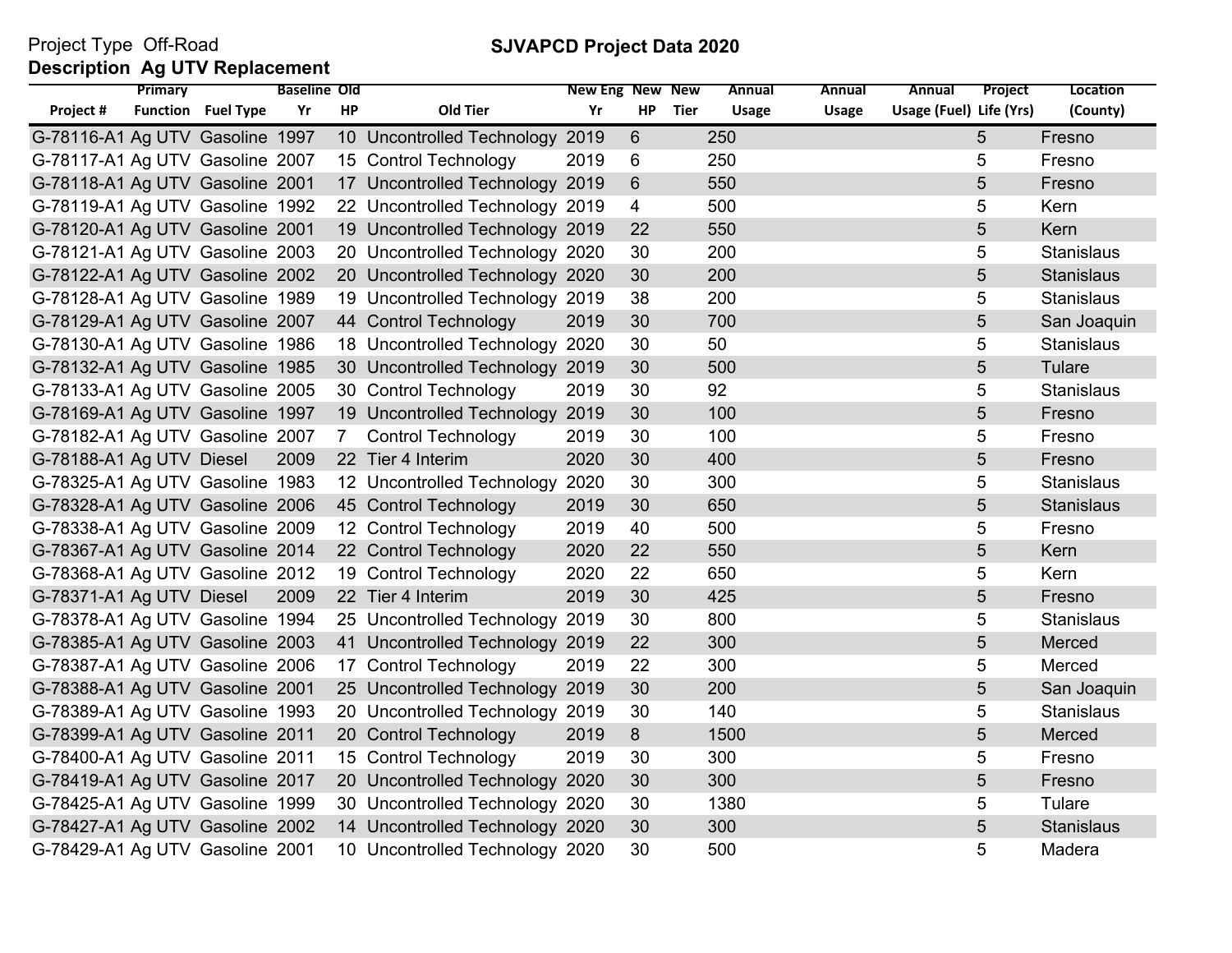# **SJVAPCD Project Data 2020**

|                                 | <b>Primary</b> |                           | <b>Baseline Old</b> |                |                                 | New Eng New New |                  |      | Annual       | Annual       | Annual                  | <b>Project</b> | Location          |
|---------------------------------|----------------|---------------------------|---------------------|----------------|---------------------------------|-----------------|------------------|------|--------------|--------------|-------------------------|----------------|-------------------|
| Project #                       |                | <b>Function</b> Fuel Type | Yr                  | HP             | Old Tier                        | Yr              | HP               | Tier | <b>Usage</b> | <b>Usage</b> | Usage (Fuel) Life (Yrs) |                | (County)          |
| G-78430-A1 Ag UTV Gasoline 1996 |                |                           |                     |                | 10 Uncontrolled Technology 2019 |                 | $6 \overline{6}$ |      | 450          |              |                         | 5.             | Madera            |
| G-78432-A1 Ag UTV Gasoline 1982 |                |                           |                     |                | 10 Uncontrolled Technology 2019 |                 | 6                |      | 520          |              |                         | 5              | Fresno            |
| G-78435-A1 Ag UTV Gasoline 2004 |                |                           |                     |                | 17 Uncontrolled Technology 2019 |                 | 6                |      | 3500         |              |                         | 5              | San Joaquin       |
| G-78436-A1 Ag UTV Gasoline 2002 |                |                           |                     | 9              | Uncontrolled Technology 2019    |                 | 22               |      | 200          |              |                         | 5              | <b>Stanislaus</b> |
| G-78437-A1 Ag UTV Gasoline 2013 |                |                           |                     |                | 28 Control Technology           | 2019            | 22               |      | 92           |              |                         | 5              | San Joaquin       |
| G-78440-A1 Ag UTV Diesel        |                |                           | 2007                |                | 41 Tier 4 Interim               | 2019            | 6                |      | 300          |              |                         | 5              | Fresno            |
| G-78441-A1 Ag UTV Gasoline 2007 |                |                           |                     |                | 13 Control Technology           | 2019            | 22               |      | 400          |              |                         | 5              | <b>Stanislaus</b> |
| G-78442-A1 Ag UTV Gasoline 2003 |                |                           |                     |                | 24 Uncontrolled Technology 2019 |                 | 22               |      | 164          |              |                         | 5              | San Joaquin       |
| G-78443-A1 Ag UTV Gasoline 2004 |                |                           |                     |                | 18 Uncontrolled Technology 2019 |                 | 22               |      | 89           |              |                         | 5              | San Joaquin       |
| G-78444-A1 Ag UTV Gasoline 2004 |                |                           |                     |                | 18 Uncontrolled Technology 2019 |                 | 22               |      | 91           |              |                         | 5              | San Joaquin       |
| G-78445-A1 Ag UTV Gasoline 2001 |                |                           |                     |                | 13 Uncontrolled Technology 2019 |                 | 22               |      | 98           |              |                         | 5              | San Joaquin       |
| G-78446-A1 Ag UTV Gasoline 1991 |                |                           |                     |                | 19 Uncontrolled Technology 2019 |                 | 22               |      | 66           |              |                         | 5              | San Joaquin       |
| G-78455-A1 Ag UTV Gasoline 2010 |                |                           |                     |                | 28 Control Technology           | 2019            | 22               |      | 87           |              |                         | 5              | San Joaquin       |
| G-78456-A1 Ag UTV Gasoline 2003 |                |                           |                     | 7 <sup>7</sup> | Uncontrolled Technology         | 2019            | 22               |      | 68           |              |                         | 5              | San Joaquin       |
| G-78457-A1 Ag UTV Gasoline 2007 |                |                           |                     |                | 14 Control Technology           | 2019            | 22               |      | 399          |              |                         | 5              | San Joaquin       |
| G-78458-A1 Ag UTV Gasoline 2006 |                |                           |                     |                | 14 Control Technology           | 2019            | 22               |      | 739          |              |                         | 5              | San Joaquin       |
| G-78459-A1 Ag UTV Gasoline 2007 |                |                           |                     |                | 14 Control Technology           | 2019            | 22               |      | 207          |              |                         | 5              | San Joaquin       |
| G-78460-A1 Ag UTV Gasoline 2004 |                |                           |                     |                | 14 Control Technology           | 2019            | 22               |      | 259          |              |                         | 5              | San Joaquin       |
| G-78461-A1 Ag UTV Gasoline 2007 |                |                           |                     |                | 14 Control Technology           | 2019            | 22               |      | 259          |              |                         | 5              | San Joaquin       |
| G-78462-A1 Ag UTV Gasoline 1998 |                |                           |                     |                | 14 Uncontrolled Technology 2019 |                 | 22               |      | 162          |              |                         | 5              | San Joaquin       |
| G-78505-A1 Ag UTV Gasoline 1999 |                |                           |                     |                | 33 Uncontrolled Technology 2019 |                 | $6 \overline{6}$ |      | 1000         |              |                         | 5              | Fresno            |
| G-78523-A1 Ag UTV Gasoline 2001 |                |                           |                     |                | 33 Uncontrolled Technology 2019 |                 | 40               |      | 200          |              |                         | 5              | Merced            |
| G-78783-A1 Ag UTV Gasoline 2005 |                |                           |                     |                | 23 Uncontrolled Technology 2019 |                 | $6\phantom{.}6$  |      | 800          |              |                         | 5              | Merced            |
| G-78784-A1 Ag UTV Gasoline 1998 |                |                           |                     |                | 14 Uncontrolled Technology 2019 |                 | 6                |      | 800          |              |                         | 5              | Merced            |
| G-78785-A1 Ag UTV Gasoline 2002 |                |                           |                     |                | 40 Uncontrolled Technology 2019 |                 | 30               |      | 580          |              |                         | 5              | <b>Stanislaus</b> |
| G-78788-A1 Ag UTV Gasoline 2016 |                |                           |                     |                | 18 Control Technology           | 2019            | 4                |      | 800          |              |                         | 5              | Fresno            |
| G-78848-A1 Ag UTV Gasoline 2014 |                |                           |                     |                | 40 Control Technology           | 2019            | $\,6$            |      | 1000         |              |                         | 5              | Fresno            |
| G-78849-A1 Ag UTV Gasoline 1985 |                |                           |                     |                | 16 Uncontrolled Technology 2019 |                 | 36               |      | 400          |              |                         | 5              | San Joaquin       |
| G-78851-A1 Ag UTV Gasoline 1985 |                |                           |                     |                | 16 Uncontrolled Technology 2019 |                 | 36               |      | 400          |              |                         | 5              | San Joaquin       |
| G-78854-A1 Ag UTV Gasoline 2006 |                |                           |                     |                | 26 Control Technology           | 2020            | 36               |      | 1040         |              |                         | 5              | San Joaquin       |
| G-78865-A1 Ag UTV Gasoline 2001 |                |                           |                     |                | 17 Uncontrolled Technology 2019 |                 | $6\phantom{1}$   |      | 3000         |              |                         | 5              | San Joaquin       |
| G-78870-A1 Ag UTV Gasoline 1984 |                |                           |                     | 8              | Uncontrolled Technology 2019    |                 | 22               |      | 500          |              |                         | 5              | San Joaquin       |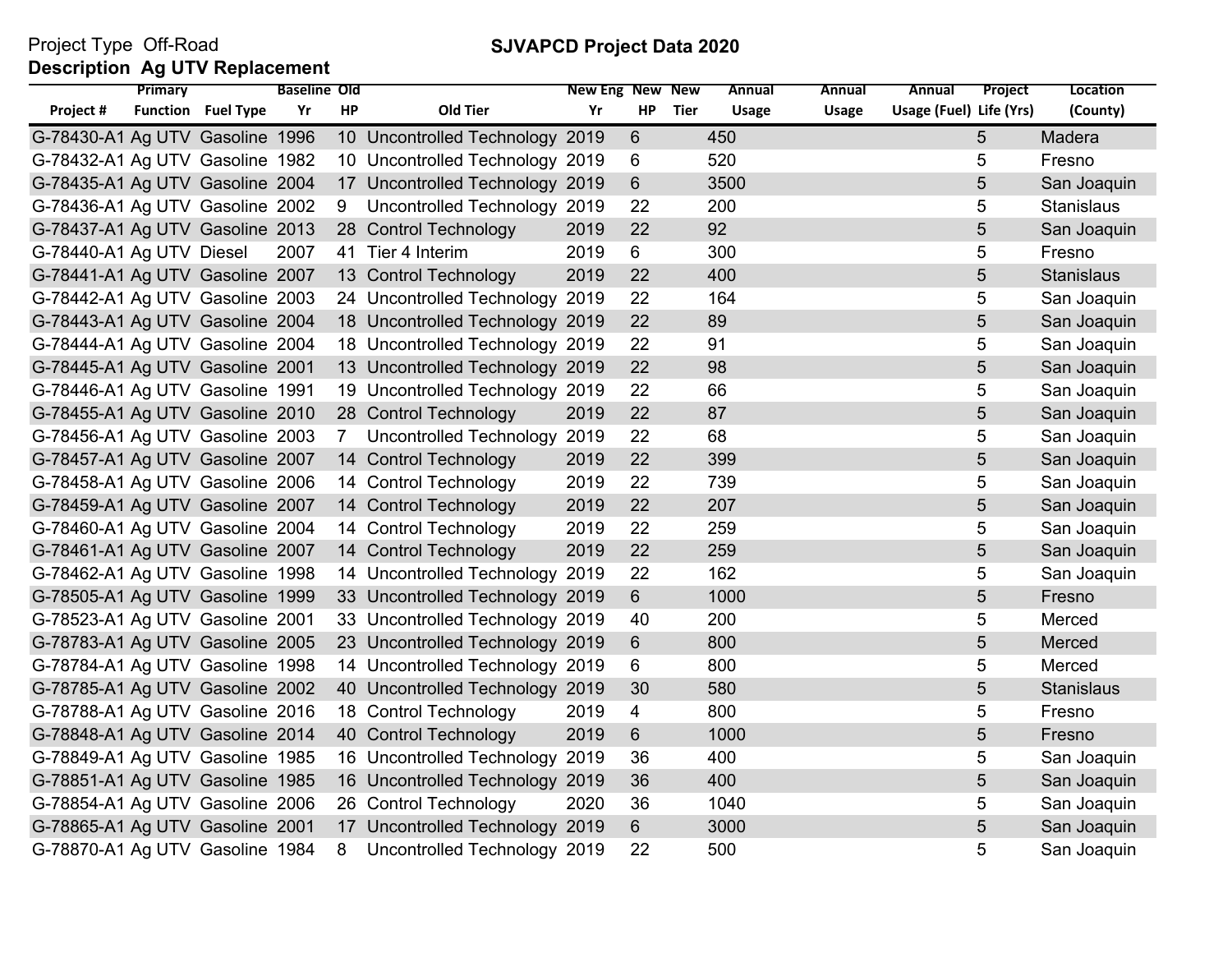# **SJVAPCD Project Data 2020**

|                                 | <b>Primary</b> |                           | <b>Baseline Old</b> |                 |                                 | <b>New Eng New New</b> |                |      | <b>Annual</b> | Annual       | Annual                  | Project | <b>Location</b>   |
|---------------------------------|----------------|---------------------------|---------------------|-----------------|---------------------------------|------------------------|----------------|------|---------------|--------------|-------------------------|---------|-------------------|
| Project #                       |                | <b>Function</b> Fuel Type | Yr                  | HP              | <b>Old Tier</b>                 | Yr                     | HP             | Tier | <b>Usage</b>  | <b>Usage</b> | Usage (Fuel) Life (Yrs) |         | (County)          |
| G-78877-A1 Ag UTV Gasoline 1985 |                |                           |                     |                 | 7 Uncontrolled Technology 2019  |                        | 36             |      | 550           |              |                         | 5       | San Joaquin       |
| G-78885-A1 Ag UTV Gasoline 1992 |                |                           |                     |                 | 10 Uncontrolled Technology 2020 |                        | 16             |      | 1000          |              |                         | 5       | Fresno            |
| G-78891-A1 Ag UTV Diesel        |                |                           | 2011                |                 | 16 Tier 4 Interim               | 2019                   | 36             |      | 2251          |              |                         | 5       | San Joaquin       |
| G-78893-A1 Ag UTV Diesel        |                |                           | 2006                |                 | 18 Tier 2                       | 2020                   | 30             |      | 3644          |              |                         | 5       | Merced            |
| G-78896-A1 Ag UTV Diesel        |                |                           | 2006                |                 | 21 Tier 2                       | 2020                   | 30             |      | 150           |              |                         | 5       | Tulare            |
| G-78898-A1 Ag UTV Gasoline 1986 |                |                           |                     |                 | 15 Uncontrolled Technology 2018 |                        | 38             |      | 100           |              |                         | 5       | Tulare            |
| G-78901-A1 Ag UTV Gasoline 2011 |                |                           |                     |                 | 28 Control Technology           | 2020                   | 30             |      | 1000          |              |                         | 5       | Fresno            |
| G-78904-A1 Ag UTV Gasoline 2004 |                |                           |                     |                 | 20 Uncontrolled Technology 2019 |                        | 40             |      | 1000          |              |                         | 5       | San Joaquin       |
| G-78908-A1 Ag UTV Gasoline 1990 |                |                           |                     |                 | 38 Uncontrolled Technology 2020 |                        | 30             |      | 1095          |              |                         | 5       | Tulare            |
| G-78913-A1 Ag UTV Gasoline 1989 |                |                           |                     |                 | 8 Uncontrolled Technology 2019  |                        | 30             |      | 450           |              |                         | 5       | Fresno            |
| G-78919-A1 Ag UTV Gasoline 2008 |                |                           |                     |                 | 15 Control Technology           | 2019                   | 30             |      | 350           |              |                         | 5       | Merced            |
| G-78921-A1 Ag UTV Gasoline 2001 |                |                           |                     |                 | 16 Uncontrolled Technology      | 2020                   | 30             |      | 350           |              |                         | 5       | Merced            |
| G-78924-A1 Ag UTV Gasoline 2008 |                |                           |                     |                 | 14 Control Technology           | 2019                   | 30             |      | 300           |              |                         | 5       | Merced            |
| G-78927-A1 Ag UTV Gasoline 2008 |                |                           |                     |                 | 14 Control Technology           | 2019                   | 30             |      | 300           |              |                         | 5       | Merced            |
| G-78929-A1 Ag UTV Gasoline 1989 |                |                           |                     |                 | 13 Uncontrolled Technology      | 2020                   | 30             |      | 250           |              |                         | 5       | Kern              |
| G-78948-A1 Ag UTV Gasoline 2015 |                |                           |                     |                 | 22 Control Technology           | 2019                   | 30             |      | 730           |              |                         | 5       | Fresno            |
| G-78953-A1 Ag UTV Gasoline 1987 |                |                           |                     |                 | 10 Uncontrolled Technology      | 2020                   | 30             |      | 120           |              |                         | 5       | San Joaquin       |
| G-78955-A1 Ag UTV Gasoline 1993 |                |                           |                     |                 | 15 Uncontrolled Technology 2020 |                        | 30             |      | 1000          |              |                         | 5       | Stanislaus        |
| G-78956-A1 Ag UTV Gasoline 2004 |                |                           |                     | $7\overline{ }$ | <b>Control Technology</b>       | 2020                   | 30             |      | 400           |              |                         | 5       | <b>Stanislaus</b> |
| G-78961-A1 Ag UTV Gasoline 2009 |                |                           |                     |                 | 23 Control Technology           | 2019                   | 22             |      | 250           |              |                         | 5       | Merced            |
| G-78969-A1 Ag UTV Gasoline 2004 |                |                           |                     | 9               | Uncontrolled Technology         | 2019                   | 30             |      | 300           |              |                         | 5       | <b>Kings</b>      |
| G-78987-A1 Ag UTV Gasoline 2005 |                |                           |                     | 6               | <b>Control Technology</b>       | 2020                   | 30             |      | 500           |              |                         | 5       | Fresno            |
| G-78991-A1 Ag UTV Diesel        |                |                           | 2005                |                 | 22 Tier 2                       | 2020                   | 30             |      | 1800          |              |                         | 5       | Madera            |
| G-79003-A1 Ag UTV Gasoline 2002 |                |                           |                     |                 | 10 Uncontrolled Technology      | 2020                   | 30             |      | 1500          |              |                         | 5       | Madera            |
| G-79008-A1 Ag UTV Gasoline 2009 |                |                           |                     |                 | 14 Control Technology           | 2020                   | 30             |      | 1500          |              |                         | 5       | Madera            |
| G-79019-A1 Ag UTV Gasoline 2003 |                |                           |                     |                 | 18 Uncontrolled Technology 2019 |                        | 22             |      | 150           |              |                         | 5       | San Joaquin       |
| G-79020-A1 Ag UTV Gasoline 2007 |                |                           |                     |                 | 10 Control Technology           | 2020                   | 30             |      | 25            |              |                         | 5       | <b>Stanislaus</b> |
| G-79022-A1 Ag UTV Gasoline 2005 |                |                           |                     |                 | 33 Uncontrolled Technology 2019 |                        | 30             |      | 200           |              |                         | 5       | Fresno            |
| G-79025-A1 Ag UTV Gasoline 2001 |                |                           |                     |                 | 10 Uncontrolled Technology 2019 |                        | $6\phantom{.}$ |      | 75            |              |                         | 5       | Tulare            |
| G-79030-A1 Ag UTV Gasoline 2007 |                |                           |                     | 7 <sup>1</sup>  | <b>Control Technology</b>       | 2020                   | 30             |      | 2800          |              |                         | 5       | Stanislaus        |
| G-79031-A1 Ag UTV Gasoline 2007 |                |                           |                     | $7^{\circ}$     | <b>Control Technology</b>       | 2020                   | 30             |      | 360           |              |                         | 5       | <b>Stanislaus</b> |
| G-79033-A1 Ag UTV Diesel        |                |                           | 2012                |                 | 52 Tier 4 Interim               | 2019                   | 6              |      | 300           |              |                         | 5       | Fresno            |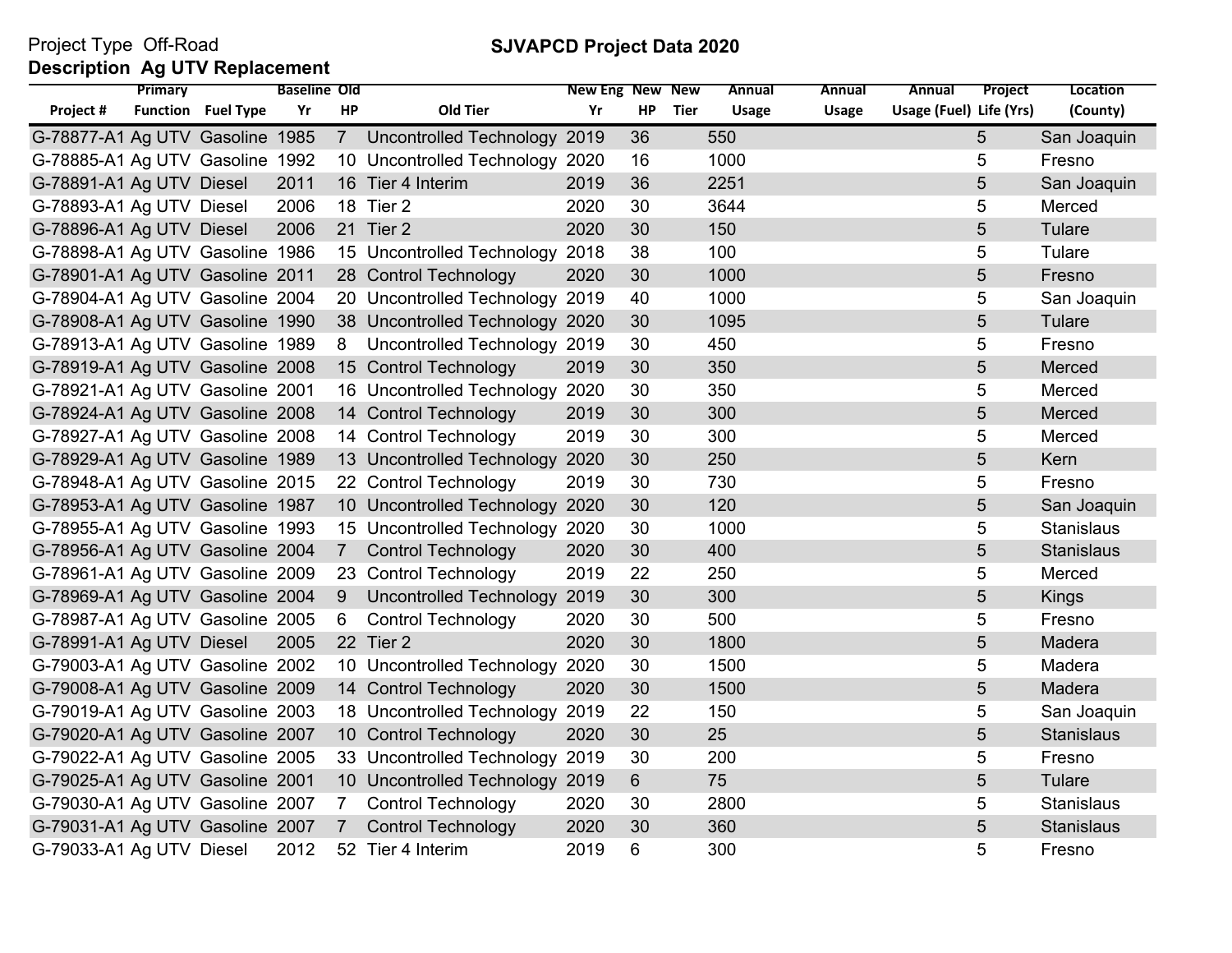# **SJVAPCD Project Data 2020**

|                                 | <b>Primary</b> |                           | <b>Baseline Old</b> |                |                                 | New Eng New New |                 |      | Annual       | <b>Annual</b> | Annual                  | Project | <b>Location</b>   |
|---------------------------------|----------------|---------------------------|---------------------|----------------|---------------------------------|-----------------|-----------------|------|--------------|---------------|-------------------------|---------|-------------------|
| Project #                       |                | <b>Function</b> Fuel Type | Yr                  | HP             | Old Tier                        | Yr              | <b>HP</b>       | Tier | <b>Usage</b> | <b>Usage</b>  | Usage (Fuel) Life (Yrs) |         | (County)          |
| G-79038-A1 Ag UTV Gasoline 2005 |                |                           |                     |                | 23 Control Technology           | 2019            | $6\phantom{.}$  |      | 120          |               |                         | 5       | Tulare            |
| G-79039-A1 Ag UTV Gasoline 2012 |                |                           |                     |                | 40 Control Technology           | 2019            | $\,6$           |      | 300          |               |                         | 5       | Madera            |
| G-79073-A1 Ag UTV Gasoline 1982 |                |                           |                     |                | 10 Uncontrolled Technology 2019 |                 | 6               |      | 200          |               |                         | 5       | Fresno            |
| G-79074-A1 Ag UTV Gasoline 1986 |                |                           |                     | 8              | Uncontrolled Technology 2019    |                 | 30              |      | 800          |               |                         | 5       | Fresno            |
| G-79093-A1 Ag UTV Gasoline 1992 |                |                           |                     |                | 32 Uncontrolled Technology 2020 |                 | 30              |      | 300          |               |                         | 5       | <b>Stanislaus</b> |
| G-79094-A1 Ag UTV Gasoline 2017 |                |                           |                     | $7^{\circ}$    | Uncontrolled Technology 2019    |                 | 30              |      | 400          |               |                         | 5       | Fresno            |
| G-79095-A1 Ag UTV Gasoline 2013 |                |                           |                     | 8              | <b>Control Technology</b>       | 2020            | 30              |      | 500          |               |                         | 5       | Stanislaus        |
| G-79097-A1 Ag UTV Diesel        |                |                           | 2005                | 20             | Tier 1                          | 2020            | 30              |      | 500          |               |                         | 5       | <b>Stanislaus</b> |
| G-79100-A1 Ag UTV Diesel        |                |                           | 2012                |                | 22 Tier 2                       | 2018            | 30              |      | 1229         |               |                         | 5       | Kern              |
| G-79103-A1 Ag UTV Gasoline 1987 |                |                           |                     | 7 <sup>7</sup> | Uncontrolled Technology 2019    |                 | 30              |      | 1095         |               |                         | 5       | Tulare            |
| G-79106-A1 Ag UTV Gasoline 1987 |                |                           |                     | $7^{\circ}$    | Uncontrolled Technology 2019    |                 | 30              |      | 1095         |               |                         | 5       | Tulare            |
| G-79108-A1 Ag UTV Gasoline 2007 |                |                           |                     |                | 10 Control Technology           | 2019            | 6               |      | 200          |               |                         | 5       | Fresno            |
| G-79110-A1 Ag UTV Gasoline 2007 |                |                           |                     |                | 23 Control Technology           | 2019            | 6               |      | 200          |               |                         | 5       | Fresno            |
| G-79112-A1 Ag UTV Gasoline 2005 |                |                           |                     |                | 41 Control Technology           | 2019            | 6               |      | 200          |               |                         | 5       | Fresno            |
| G-79120-A1 Ag UTV Gasoline 1996 |                |                           |                     |                | 20 Uncontrolled Technology 2020 |                 | 30              |      | 500          |               |                         | 5       | San Joaquin       |
| G-79128-A1 Ag UTV Gasoline 1982 |                |                           |                     |                | 13 Uncontrolled Technology 2020 |                 | 30              |      | 100          |               |                         | 5       | Tulare            |
| G-79140-A1 Ag UTV Gasoline 2003 |                |                           |                     |                | 18 Uncontrolled Technology 2019 |                 | 38              |      | 500          |               |                         | 5       | Merced            |
| G-79142-A1 Ag UTV Gasoline 1998 |                |                           |                     |                | 36 Uncontrolled Technology 2019 |                 | 38              |      | 500          |               |                         | 5       | Merced            |
| G-79143-A1 Ag UTV Gasoline 2002 |                |                           |                     |                | 12 Uncontrolled Technology 2020 |                 | 30              |      | 300          |               |                         | 5       | Tulare            |
| G-79145-A1 Ag UTV Gasoline 2013 |                |                           |                     |                | 13 Control Technology           | 2019            | $6\overline{6}$ |      | 600          |               |                         | 5       | Madera            |
| G-79146-A1 Ag UTV Gasoline 2001 |                |                           |                     |                | 20 Uncontrolled Technology 2020 |                 | 30              |      | 100          |               |                         | 5       | <b>Kings</b>      |
| G-79148-A1 Ag UTV Gasoline 2014 |                |                           |                     |                | 57 Control Technology           | 2020            | 30              |      | 100          |               |                         | 5       | Kings             |
| G-79150-A1 Ag UTV Gasoline 1986 |                |                           |                     |                | 25 Uncontrolled Technology 2020 |                 | 30              |      | 250          |               |                         | 5       | San Joaquin       |
| G-79154-A1 Ag UTV Gasoline 1994 |                |                           |                     |                | 38 Uncontrolled Technology 2020 |                 | 40              |      | 1000         |               |                         | 5       | San Joaquin       |
| G-79155-A1 Ag UTV Gasoline 2005 |                |                           |                     |                | 10 Control Technology           | 2020            | 30              |      | 250          |               |                         | 5       | <b>Stanislaus</b> |
| G-79165-A1 Ag UTV Gasoline 1984 |                |                           |                     |                | 13 Uncontrolled Technology      | 2019            | 30              |      | 1825         |               |                         | 5       | <b>Stanislaus</b> |
| G-79166-A1 Ag UTV Gasoline 2010 |                |                           |                     |                | 10 Control Technology           | 2019            | 22              |      | 300          |               |                         | 5       | <b>Stanislaus</b> |
| G-79167-A1 Ag UTV Gasoline 2007 |                |                           |                     |                | 25 Control Technology           | 2020            | 40              |      | 1000         |               |                         | 5       | San Joaquin       |
| G-79168-A1 Ag UTV Gasoline 1994 |                |                           |                     |                | 10 Uncontrolled Technology 2020 |                 | 40              |      | 500          |               |                         | 5       | San Joaquin       |
| G-79170-A1 Ag UTV Gasoline 2005 |                |                           |                     | $7^{\circ}$    | <b>Control Technology</b>       | 2019            | 36              |      | 500          |               |                         | 5       | Kern              |
| G-79193-A1 Ag UTV Gasoline 1998 |                |                           |                     |                | 15 Uncontrolled Technology 2019 |                 | $6^{\circ}$     |      | 200          |               |                         | 5       | Merced            |
| G-79197-A1 Ag UTV Gasoline 1997 |                |                           |                     |                | 12 Uncontrolled Technology 2020 |                 | 30              |      | 300          |               |                         | 5       | Tulare            |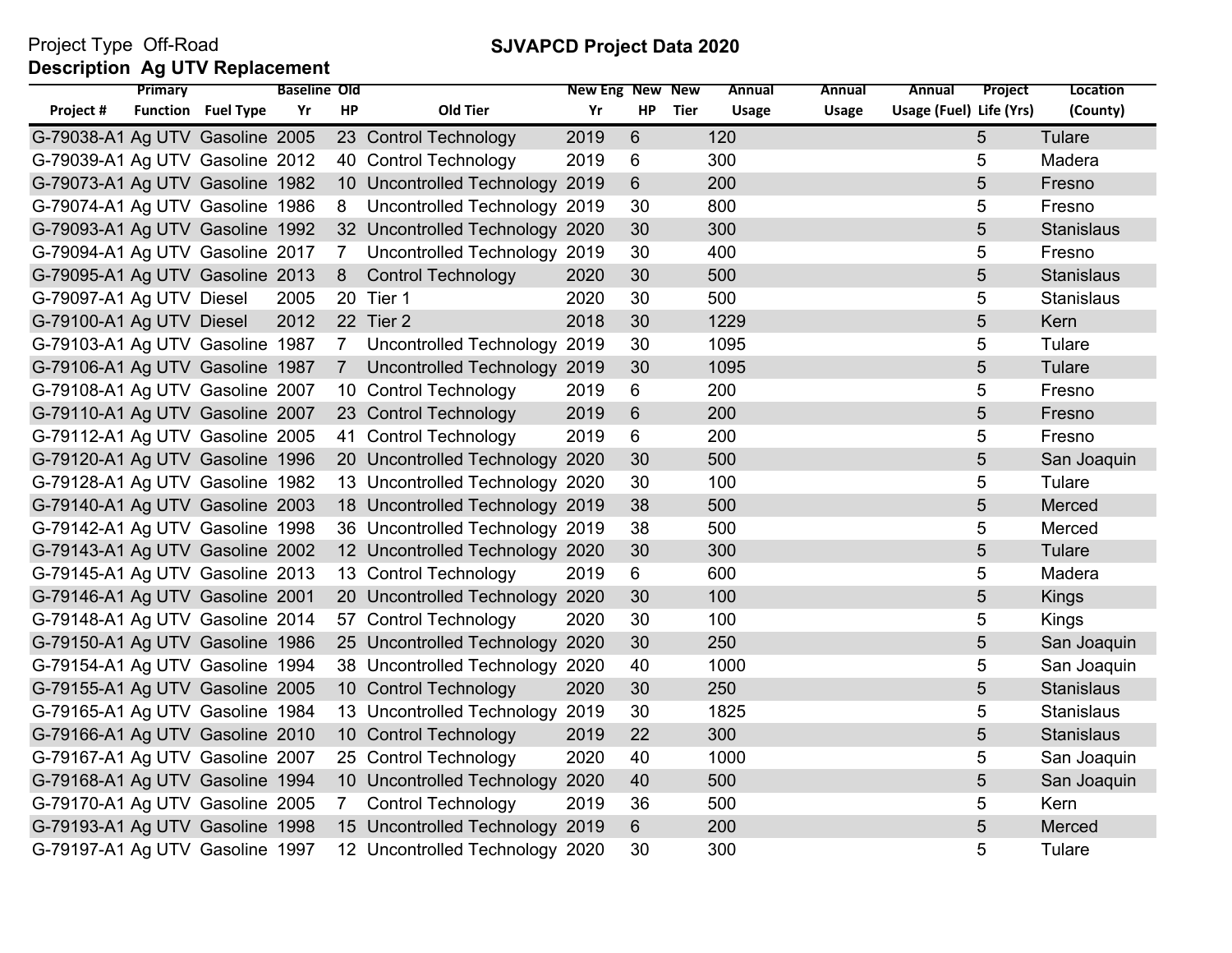### Project Type Off-Road

# **SJVAPCD Project Data 2020**

#### **Description Ag UTV Replacement**

|                                 | Primary |                           | <b>Baseline Old</b> |    |                                 | <b>New Eng New New</b> |                |      | <b>Annual</b> | <b>Annual</b> | Annual                  | Project | <b>Location</b>   |
|---------------------------------|---------|---------------------------|---------------------|----|---------------------------------|------------------------|----------------|------|---------------|---------------|-------------------------|---------|-------------------|
| <b>Project #</b>                |         | <b>Function</b> Fuel Type | Yr                  | HP | Old Tier                        | Yr                     | HP             | Tier | <b>Usage</b>  | <b>Usage</b>  | Usage (Fuel) Life (Yrs) |         | (County)          |
| G-79204-A1 Ag UTV Gasoline 2004 |         |                           |                     |    | 25 Uncontrolled Technology 2020 |                        | 30             |      | 150           |               |                         | 5       | <b>Stanislaus</b> |
| G-79208-A1 Ag UTV Gasoline 1997 |         |                           |                     |    | 22 Uncontrolled Technology 2019 |                        | 30             |      | 40            |               |                         | 5       | Fresno            |
| G-79209-A1 Ag UTV Diesel        |         |                           | 2010                |    | 21 Tier 3                       | 2019                   | 22             |      | 300           |               |                         | 5       | <b>Stanislaus</b> |
| G-79213-A1 Ag UTV Diesel        |         |                           | 2012                |    | 22 Tier 0                       | 2019                   | 6              |      | 1000          |               |                         | 5       | Fresno            |
| G-79214-A1 Ag UTV Diesel        |         |                           | 2006                |    | 22 Tier 0                       | 2019                   | $6\phantom{1}$ |      | 1000          |               |                         | 5       | Fresno            |
| G-79215-A1 Ag UTV Gasoline 2006 |         |                           |                     |    | 32 Control Technology           | 2020                   | 30             |      | 90            |               |                         | 5       | Tulare            |
| G-79216-A1 Ag UTV Diesel        |         |                           | 2007                |    | 22 Tier 2                       | 2019                   | $6\phantom{.}$ |      | 100           |               |                         | 5       | Tulare            |
| G-79220-A1 Ag UTV Gasoline 2010 |         |                           |                     |    | 16 Control Technology           | 2020                   | 30             |      | 200           |               |                         | 5       | Merced            |
| G-79222-A1 Ag UTV Gasoline 1988 |         |                           |                     |    | 20 Uncontrolled Technology      | 2019                   | 30             |      | 500           |               |                         | 5       | Madera            |
| G-79223-A1 Ag UTV Gasoline 2005 |         |                           |                     |    | 17 Control Technology           | 2020                   | 36             |      | 2190          |               |                         | 5       | <b>Stanislaus</b> |
| G-79225-A1 Ag UTV Gasoline 1984 |         |                           |                     | 8  | Uncontrolled Technology 2020    |                        | 30             |      | 25            |               |                         | 5       | <b>Stanislaus</b> |
| G-79232-A1 Ag UTV Gasoline 1989 |         |                           |                     | 8  | Uncontrolled Technology 2019    |                        | 6              |      | 400           |               |                         | 5       | San Joaquin       |
| G-79233-A1 Ag UTV Diesel        |         |                           | 2009                |    | 20 Tier 0                       | 2020                   | 30             |      | 750           |               |                         | 5       | Kings             |
| G-79235-A1 Ag UTV Gasoline 1992 |         |                           |                     | 9  | Uncontrolled Technology 2019    |                        | 6              |      | 400           |               |                         | 5       | San Joaquin       |
| G-79238-A1 Ag UTV Gasoline 2001 |         |                           |                     |    | 20 Uncontrolled Technology 2020 |                        | 30             |      | 300           |               |                         | 5       | <b>Stanislaus</b> |
| G-79239-A1 Ag UTV Diesel        |         |                           | 1997                |    | 19 Tier 0                       | 2019                   | 6              |      | 800           |               |                         | 5       | Fresno            |
| G-79240-A1 Ag UTV Gasoline 2006 |         |                           |                     |    | 17 Control Technology           | 2020                   | 38             |      | 1200          |               |                         | 5       | Kern              |
| G-79242-A1 Ag UTV Diesel        |         |                           | 2007                |    | 22 Tier 2                       | 2019                   | 6              |      | 75            |               |                         | 5       | Tulare            |
| G-79246-A1 Ag UTV Gasoline 1991 |         |                           |                     |    | 20 Uncontrolled Technology 2019 |                        | 40             |      | 500           |               |                         | 5       | Kern              |
| G-79247-A1 Ag UTV Gasoline 1987 |         |                           |                     | 8  | Uncontrolled Technology 2019    |                        | 30             |      | 200           |               |                         | 5       | Fresno            |
| G-79248-A1 Ag UTV Gasoline 1985 |         |                           |                     | 8  | Uncontrolled Technology 2020    |                        | 30             |      | 100           |               |                         | 5       | <b>Stanislaus</b> |
| G-79249-A1 Ag UTV Gasoline 2006 |         |                           |                     |    | 46 Control Technology           | 2020                   | 30             |      | 250           |               |                         | 5       | Tulare            |
| G-79250-A1 Ag UTV Gasoline 1996 |         |                           |                     |    | 30 Uncontrolled Technology 2020 |                        | 30             |      | 200           |               |                         | 5       | San Joaquin       |
| G-79252-A1 Ag UTV Gasoline 2007 |         |                           |                     |    | 25 Uncontrolled Technology 2020 |                        | 30             |      | 400           |               |                         | 5       | San Joaquin       |
| G-79253-A1 Ag UTV Gasoline 2007 |         |                           |                     |    | 13 Control Technology           | 2019                   | 36             |      | 500           |               |                         | 5       | San Joaquin       |
| G-79254-A1 Ag UTV Gasoline 1990 |         |                           |                     |    | 20 Uncontrolled Technology      | 2020                   | 30             |      | 760           |               |                         | 5       | <b>Stanislaus</b> |
| G-79256-A1 Ag UTV Gasoline 2011 |         |                           |                     | 8  | <b>Control Technology</b>       | 2020                   | 30             |      | 600           |               |                         | 5       | <b>Stanislaus</b> |
| G-79258-A1 Ag UTV Gasoline 2007 |         |                           |                     |    | 10 Control Technology           | 2019                   | $\overline{4}$ |      | 300           |               |                         | 5       | Kings             |
| G-79259-A1 Ag UTV Diesel        |         |                           | 2007                |    | 20 Tier 1                       | 2019                   | 22             |      | 400           |               |                         | 5       | Merced            |
| G-79260-A1 Ag UTV Gasoline 1992 |         |                           |                     |    | 16 Uncontrolled Technology 2019 |                        | 30             |      | 800           |               |                         | 5       | Fresno            |
| G-79281-A1 Ag UTV Gasoline 2002 |         |                           |                     |    | 10 Uncontrolled Technology 2019 |                        | 22             |      | 1000          |               |                         | 5       | Merced            |
| G-79299-A1 Ag UTV Gasoline 2006 |         |                           |                     |    | 41 Control Technology           | 2020                   | 30             |      | 1000          |               |                         | 5       | <b>Stanislaus</b> |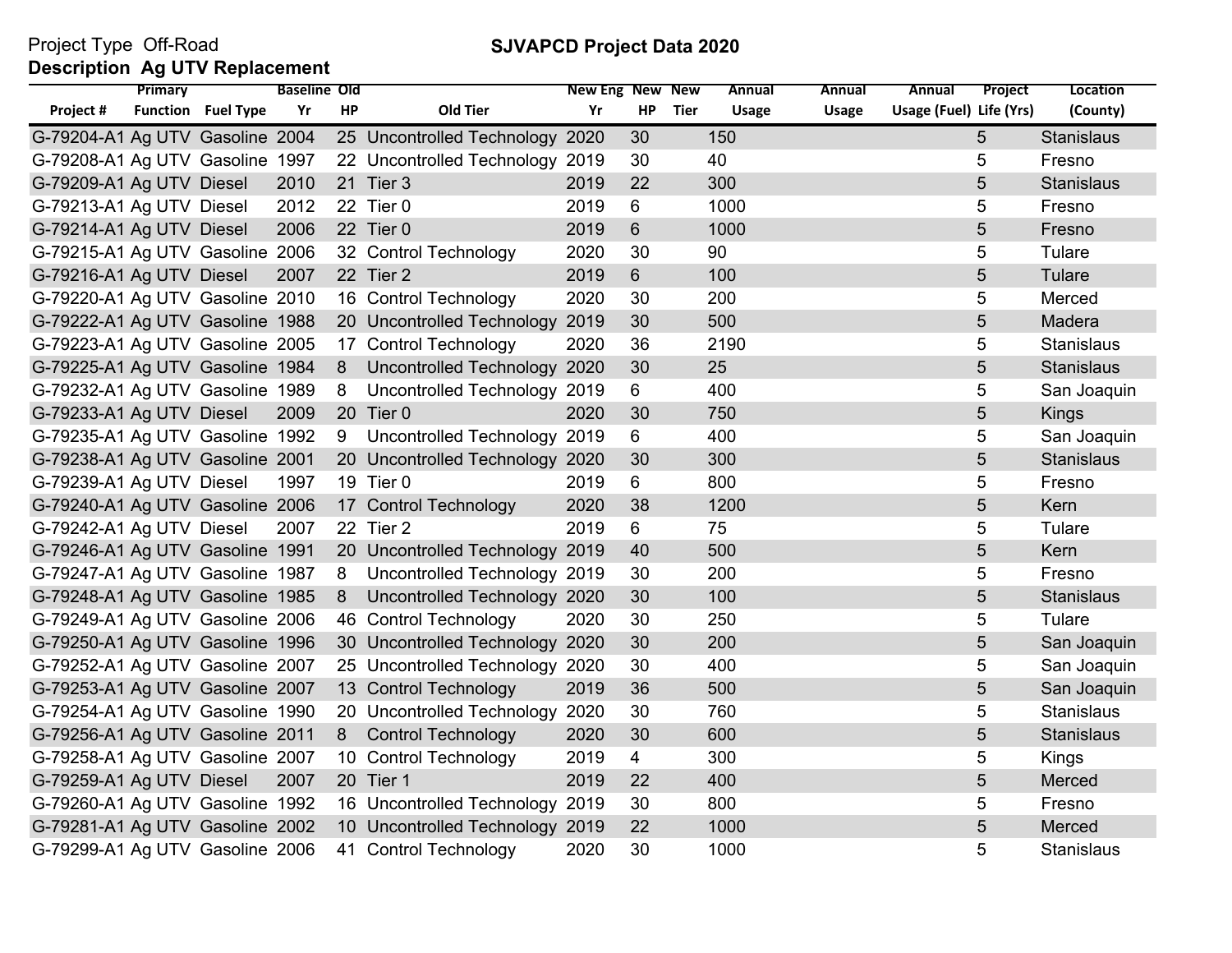### Project Type Off-Road

# **SJVAPCD Project Data 2020**

#### **Description Ag UTV Replacement**

|                                 | Primary |                           | <b>Baseline Old</b> |                |                                 | New Eng New New |           |      | Annual       | <b>Annual</b> | <b>Annual</b>           | Project | <b>Location</b>   |
|---------------------------------|---------|---------------------------|---------------------|----------------|---------------------------------|-----------------|-----------|------|--------------|---------------|-------------------------|---------|-------------------|
| Project #                       |         | <b>Function</b> Fuel Type | Yr                  | HP             | Old Tier                        | Yr              | <b>HP</b> | Tier | <b>Usage</b> | <b>Usage</b>  | Usage (Fuel) Life (Yrs) |         | (County)          |
| G-79465-A1 Ag UTV Gasoline 2002 |         |                           |                     |                | 15 Uncontrolled Technology 2020 |                 | 36        |      | 245          |               |                         | 5       | Kern              |
| G-79466-A1 Ag UTV Gasoline 1995 |         |                           |                     |                | 10 Uncontrolled Technology 2019 |                 | 36        |      | 400          |               |                         | 5       | San Joaquin       |
| G-79468-A1 Ag UTV Gasoline 1984 |         |                           |                     | 8 <sup>1</sup> | Uncontrolled Technology 2019    |                 | 22        |      | 50           |               |                         | 5       | <b>Stanislaus</b> |
| G-79469-A1 Ag UTV Gasoline 1994 |         |                           |                     |                | 19 Uncontrolled Technology 2020 |                 | 30        |      | 250          |               |                         | 5       | Fresno            |
| G-79506-A1 Ag UTV Gasoline 2007 |         |                           |                     |                | 23 Control Technology           | 2020            | 30        |      | 900          |               |                         | 5       | Merced            |
| G-79507-A1 Ag UTV Gasoline 2007 |         |                           |                     |                | 31 Control Technology           | 2020            | 36        |      | 208          |               |                         | 5       | San Joaquin       |
| G-79508-A1 Ag UTV Gasoline 1995 |         |                           |                     |                | 29 Uncontrolled Technology      | 2020            | 36        |      | 260          |               |                         | 5       | San Joaquin       |
| G-79511-A1 Ag UTV Gasoline 2004 |         |                           |                     |                | 12 Control Technology           | 2019            | 22        |      | 500          |               |                         | 5       | <b>Stanislaus</b> |
| G-79518-A1 Ag UTV Gasoline 2005 |         |                           |                     |                | 28 Control Technology           | 2020            | 30        |      | 900          |               |                         | 5       | Merced            |
| G-79519-A1 Ag UTV Gasoline 1986 |         |                           |                     | 8              | Uncontrolled Technology 2019    |                 | 22        |      | 300          |               |                         | 5       | <b>Stanislaus</b> |
| G-79520-A1 Ag UTV Gasoline 1988 |         |                           |                     | 8              | Uncontrolled Technology 2019    |                 | 22        |      | 300          |               |                         | 5       | <b>Stanislaus</b> |
| G-79522-A1 Ag UTV Gasoline 2007 |         |                           |                     |                | 25 Control Technology           | 2019            | 38        |      | 800          |               |                         | 5       | Merced            |
| G-79524-A1 Ag UTV Diesel        |         |                           | 1998                |                | 33 Tier 1                       | 2020            | 30        |      | 150          |               |                         | 5       | San Joaquin       |
| G-79526-A1 Ag UTV Gasoline 1999 |         |                           |                     |                | 12 Uncontrolled Technology 2020 |                 | 12        |      | 480          |               |                         | 5       | Merced            |
| G-79546-A1 Ag UTV Gasoline 2000 |         |                           |                     |                | 12 Uncontrolled Technology 2019 |                 | 6         |      | 400          |               |                         | 5       | Madera            |
| G-79595-A1 Ag UTV Gasoline 1985 |         |                           |                     |                | 13 Uncontrolled Technology 2019 |                 | 6         |      | 350          |               |                         | 5       | Fresno            |
| G-79611-A1 Ag UTV Gasoline 1996 |         |                           |                     |                | 27 Uncontrolled Technology 2019 |                 | 30        |      | 170          |               |                         | 5       | Fresno            |
| G-79630-A1 Ag UTV Gasoline 1989 |         |                           |                     |                | 11 Uncontrolled Technology 2019 |                 | 6         |      | 400          |               |                         | 5       | San Joaquin       |
| G-79654-A1 Ag UTV Gasoline 1998 |         |                           |                     |                | 41 Uncontrolled Technology 2019 |                 | 30        |      | 250          |               |                         | 5       | Madera            |
| G-79655-A1 Ag UTV Gasoline 1986 |         |                           |                     |                | 23 Uncontrolled Technology 2019 |                 | 30        |      | 250          |               |                         | 5       | Madera            |
| G-79661-A1 Ag UTV Gasoline 2000 |         |                           |                     |                | 23 Uncontrolled Technology 2019 |                 | 30        |      | 250          |               |                         | 5       | Madera            |
| G-79662-A1 Ag UTV Gasoline 1994 |         |                           |                     |                | 41 Uncontrolled Technology 2019 |                 | 30        |      | 250          |               |                         | 5       | Madera            |
| G-79663-A1 Ag UTV Diesel        |         |                           | 2004                |                | 18 Tier 1                       | 2019            | 30        |      | 250          |               |                         | 5       | Madera            |
| G-79670-A1 Ag UTV Diesel        |         |                           | 2004                |                | 18 Tier 1                       | 2019            | 30        |      | 250          |               |                         | 5       | Madera            |
| G-79671-A1 Ag UTV Gasoline 2004 |         |                           |                     |                | 44 Uncontrolled Technology 2020 |                 | 36        |      | 400          |               |                         | 5       | Merced            |
| G-79672-A1 Ag UTV Gasoline 1994 |         |                           |                     |                | 19 Uncontrolled Technology 2020 |                 | 22        |      | 50           |               |                         | 5       | Stanislaus        |
| G-79673-A1 Ag UTV Gasoline 1979 |         |                           |                     | 6 <sup>1</sup> | Uncontrolled Technology 2020    |                 | 22        |      | 50           |               |                         | 5       | San Joaquin       |
| G-79677-A1 Ag UTV Gasoline 2001 |         |                           |                     |                | 13 Uncontrolled Technology 2019 |                 | 6         |      | 100          |               |                         | 5       | Tulare            |
| G-79678-A1 Ag UTV Gasoline 2005 |         |                           |                     |                | 32 Control Technology           | 2020            | 30        |      | 300          |               |                         | 5       | Fresno            |
| G-79679-A1 Ag UTV Gasoline 1996 |         |                           |                     |                | 20 Uncontrolled Technology 2019 |                 | 22        |      | 120          |               |                         | 5       | San Joaquin       |
| G-79680-A1 Ag UTV Gasoline 2009 |         |                           |                     |                | 35 Control Technology           | 2019            | 38        |      | 100          |               |                         | 5       | Tulare            |
| G-79682-A1 Ag UTV Gasoline 2006 |         |                           |                     |                | 14 Control Technology           | 2019            | 36        |      | 800          |               |                         | 5       | Kern              |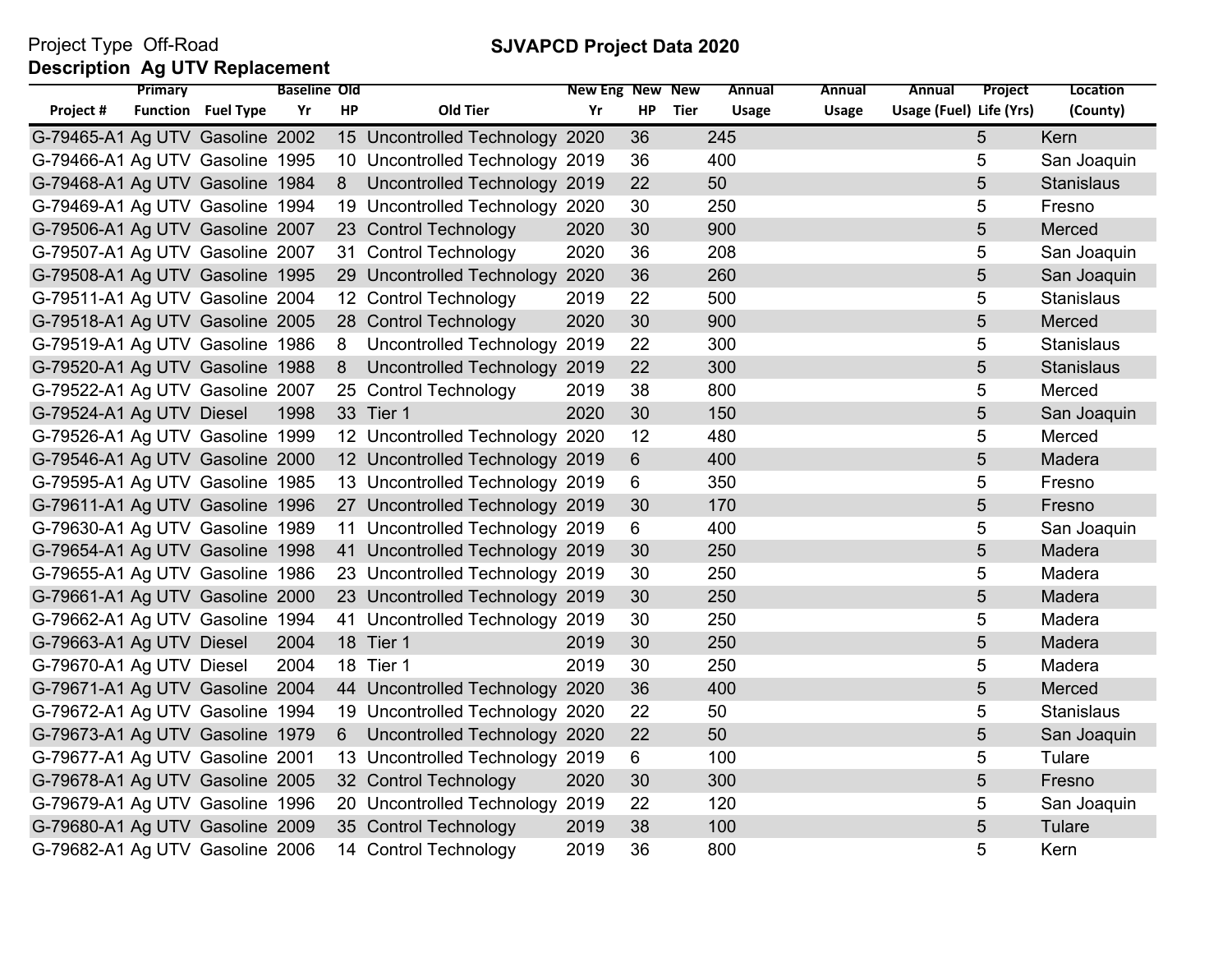### Project Type Off-Road

# **SJVAPCD Project Data 2020**

#### **Description Ag UTV Replacement**

|                                 | Primary |                           | <b>Baseline Old</b> |           |                                 | <b>New Eng New New</b> |    |      | Annual       | Annual       | Annual                  | Project        | Location          |
|---------------------------------|---------|---------------------------|---------------------|-----------|---------------------------------|------------------------|----|------|--------------|--------------|-------------------------|----------------|-------------------|
| Project #                       |         | <b>Function</b> Fuel Type | Yr                  | <b>HP</b> | Old Tier                        | Yr                     | HP | Tier | <b>Usage</b> | <b>Usage</b> | Usage (Fuel) Life (Yrs) |                | (County)          |
| G-79683-A1 Ag UTV Gasoline 2000 |         |                           |                     |           | 35 Uncontrolled Technology 2020 |                        | 30 |      | 310          |              |                         | 5              | <b>Stanislaus</b> |
| G-79684-A1 Ag UTV Gasoline 1983 |         |                           |                     |           | 13 Uncontrolled Technology 2020 |                        | 30 |      | 100          |              |                         | 5              | Fresno            |
| G-79685-A1 Ag UTV Gasoline 1983 |         |                           |                     |           | 13 Uncontrolled Technology 2020 |                        | 30 |      | 50           |              |                         | 5 <sup>5</sup> | Madera            |
| G-79687-A1 Ag UTV Gasoline 1983 |         |                           |                     |           | 13 Uncontrolled Technology 2019 |                        | 30 |      | 250          |              |                         | 5              | Fresno            |
| G-79689-A1 Ag UTV Gasoline 1983 |         |                           |                     |           | 13 Uncontrolled Technology 2019 |                        | 30 |      | 150          |              |                         | 5              | <b>Stanislaus</b> |
| G-79698-A1 Ag UTV Gasoline 2005 |         |                           |                     |           | 43 Control Technology           | 2019                   | 38 |      | 50           |              |                         | 5              | Merced            |
| G-79700-A1 Ag UTV Gasoline 2000 |         |                           |                     |           | 21 Uncontrolled Technology 2020 |                        | 30 |      | 175          |              |                         | 5              | <b>Stanislaus</b> |
| G-79702-A1 Ag UTV Gasoline 1991 |         |                           |                     |           | 37 Uncontrolled Technology 2020 |                        | 36 |      | 250          |              |                         | 5              | San Joaquin       |
| G-79851-A1 Ag UTV Gasoline 1992 |         |                           |                     |           | 20 Uncontrolled Technology 2019 |                        | 30 |      | 500          |              |                         | 5              | Fresno            |
| G-79857-A1 Ag UTV Gasoline 2008 |         |                           |                     |           | 14 Control Technology           | 2020                   | 23 |      | 1200         |              |                         | 5              | Kern              |
| G-79868-A1 Ag UTV Gasoline 1993 |         |                           |                     |           | 28 Uncontrolled Technology      | 2019                   | 23 |      | 1000         |              |                         | 5 <sup>5</sup> | Kern              |
| G-79871-A1 Ag UTV Gasoline 2005 |         |                           |                     |           | 16 Control Technology           | 2019                   | 23 |      | 600          |              |                         | 5              | <b>Stanislaus</b> |
| G-79873-A1 Ag UTV Gasoline 1983 |         |                           |                     |           | 16 Uncontrolled Technology      | 2019                   | 30 |      | 250          |              |                         | 5 <sup>5</sup> | Fresno            |
| G-79879-A1 Ag UTV Gasoline 2012 |         |                           |                     |           | 16 Control Technology           | 2019                   | 40 |      | 350          |              |                         | 5              | San Joaquin       |
| G-79885-A1 Ag UTV Gasoline 2016 |         |                           |                     |           | 16 Control Technology           | 2020                   | 40 |      | 400          |              |                         | 5 <sup>5</sup> | San Joaquin       |
| G-79887-A1 Ag UTV Gasoline 2001 |         |                           |                     |           | 14 Uncontrolled Technology      | 2019                   | 23 |      | 225          |              |                         | 5              | <b>Stanislaus</b> |
| G-79890-A1 Ag UTV Gasoline 2011 |         |                           |                     |           | 26 Control Technology           | 2019                   | 23 |      | 225          |              |                         | 5              | <b>Stanislaus</b> |
| G-79912-A1 Ag UTV Gasoline 2007 |         |                           |                     | 3         | <b>Control Technology</b>       | 2020                   | 30 |      | 150          |              |                         | 5              | <b>Stanislaus</b> |
| G-79920-A1 Ag UTV Gasoline 2003 |         |                           |                     |           | 11 Uncontrolled Technology      | 2020                   | 30 |      | 225          |              |                         | 5              | Merced            |
| G-80168-A1 Ag UTV Gasoline 1993 |         |                           |                     | 8         | Uncontrolled Technology         | 2019                   | 6  |      | 275          |              |                         | 5              | Fresno            |
| G-80839-A1 Ag UTV Gasoline 2016 |         |                           |                     |           | 16 Control Technology           | 2019                   | 40 |      | 360          |              |                         | 5              | San Joaquin       |
| G-81806-A1 Ag UTV Gasoline 2008 |         |                           |                     |           | 31 Control Technology           | 2020                   | 30 |      | 257          |              |                         | 5              | Tulare            |
| G-83218-A1 Ag UTV Gasoline 1988 |         |                           |                     |           | 10 Uncontrolled Technology      | 2020                   | 30 |      | 1000         |              |                         | 5 <sup>5</sup> | <b>Tulare</b>     |
| G-83926-A1 Ag UTV Gasoline 2007 |         |                           |                     | 6.        | <b>Control Technology</b>       | 2019                   | 6  |      | 300          |              |                         | 5              | <b>Stanislaus</b> |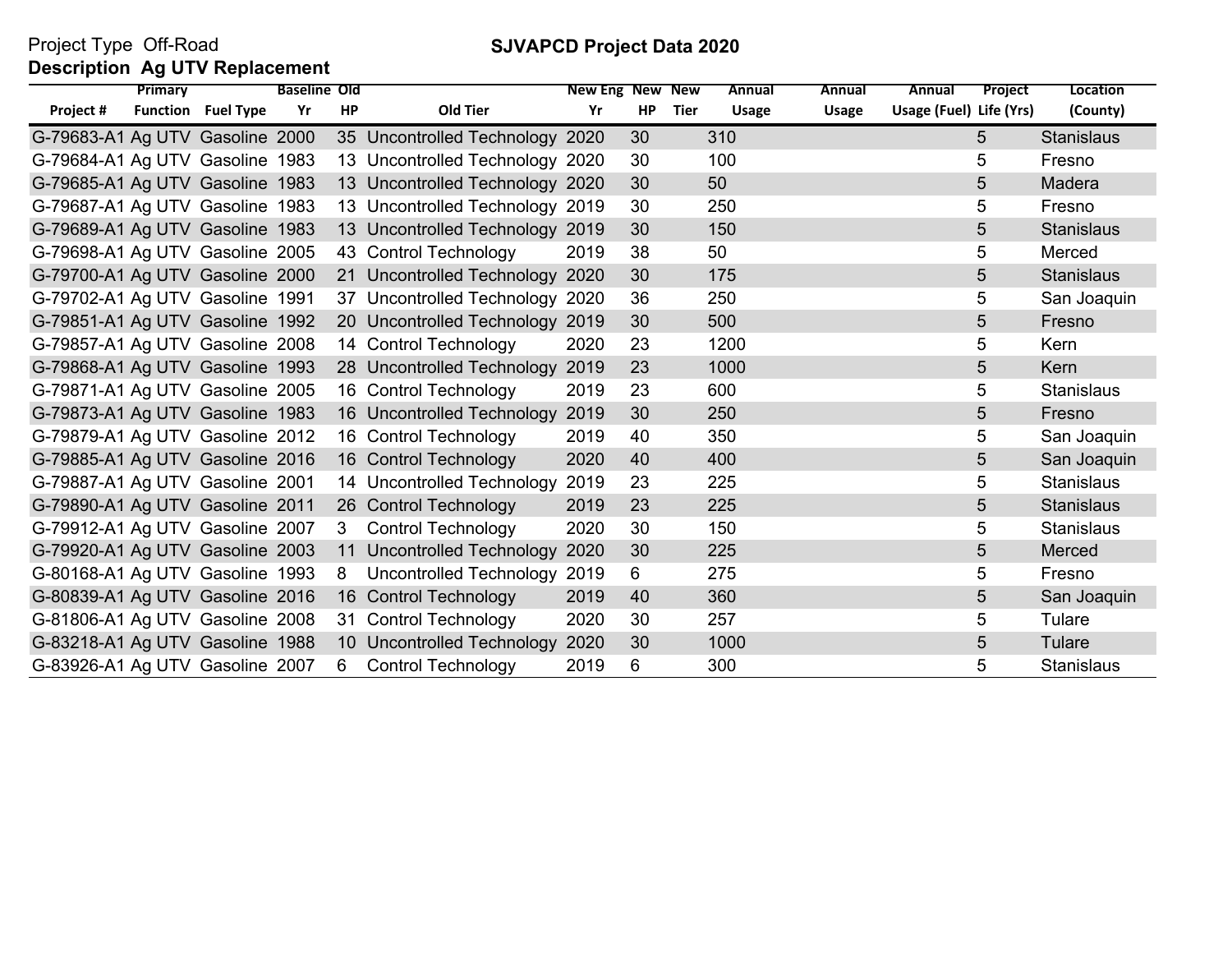This page intentionally blank.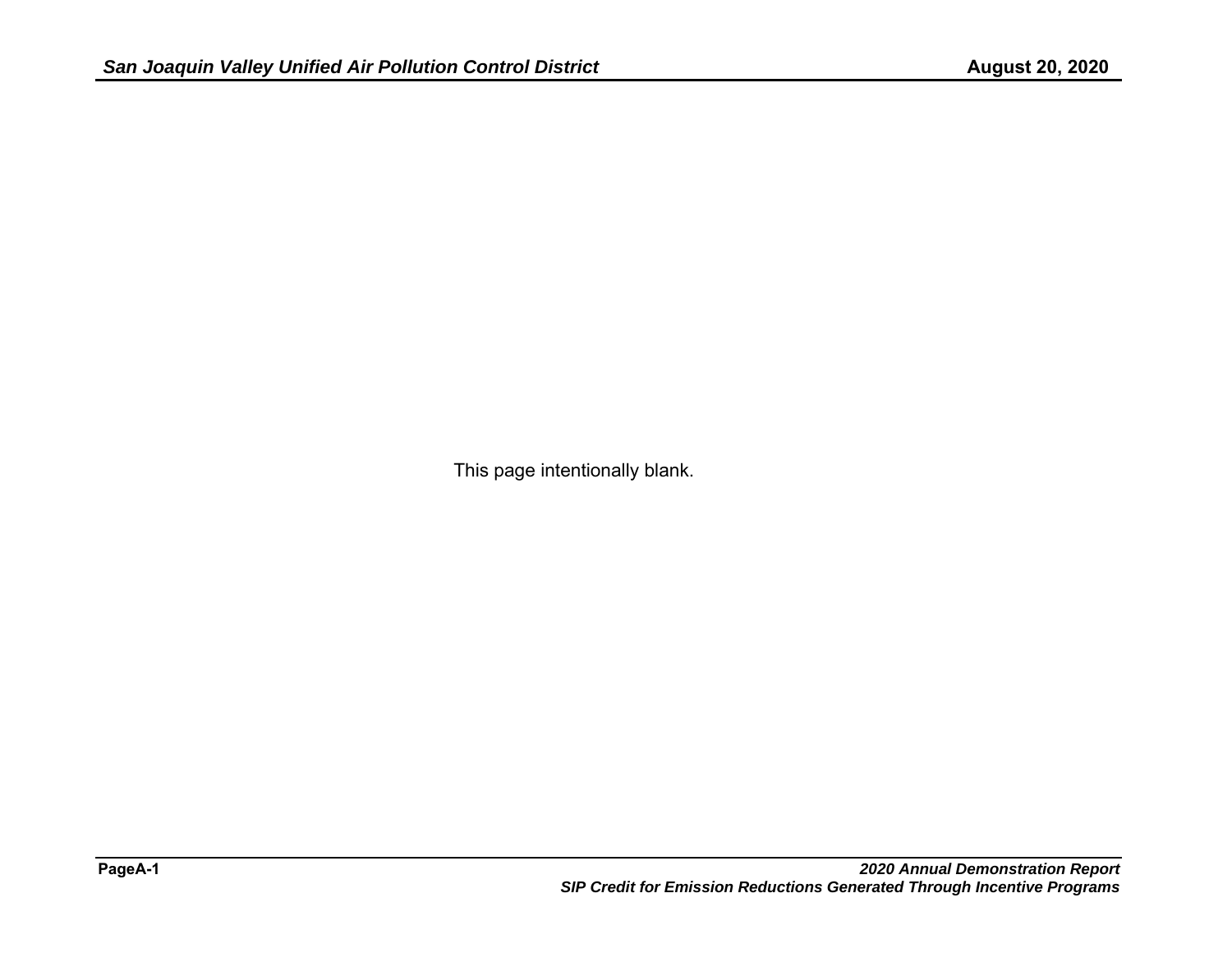**Appendix B NRCS Combustion System Improvement Program Project Information**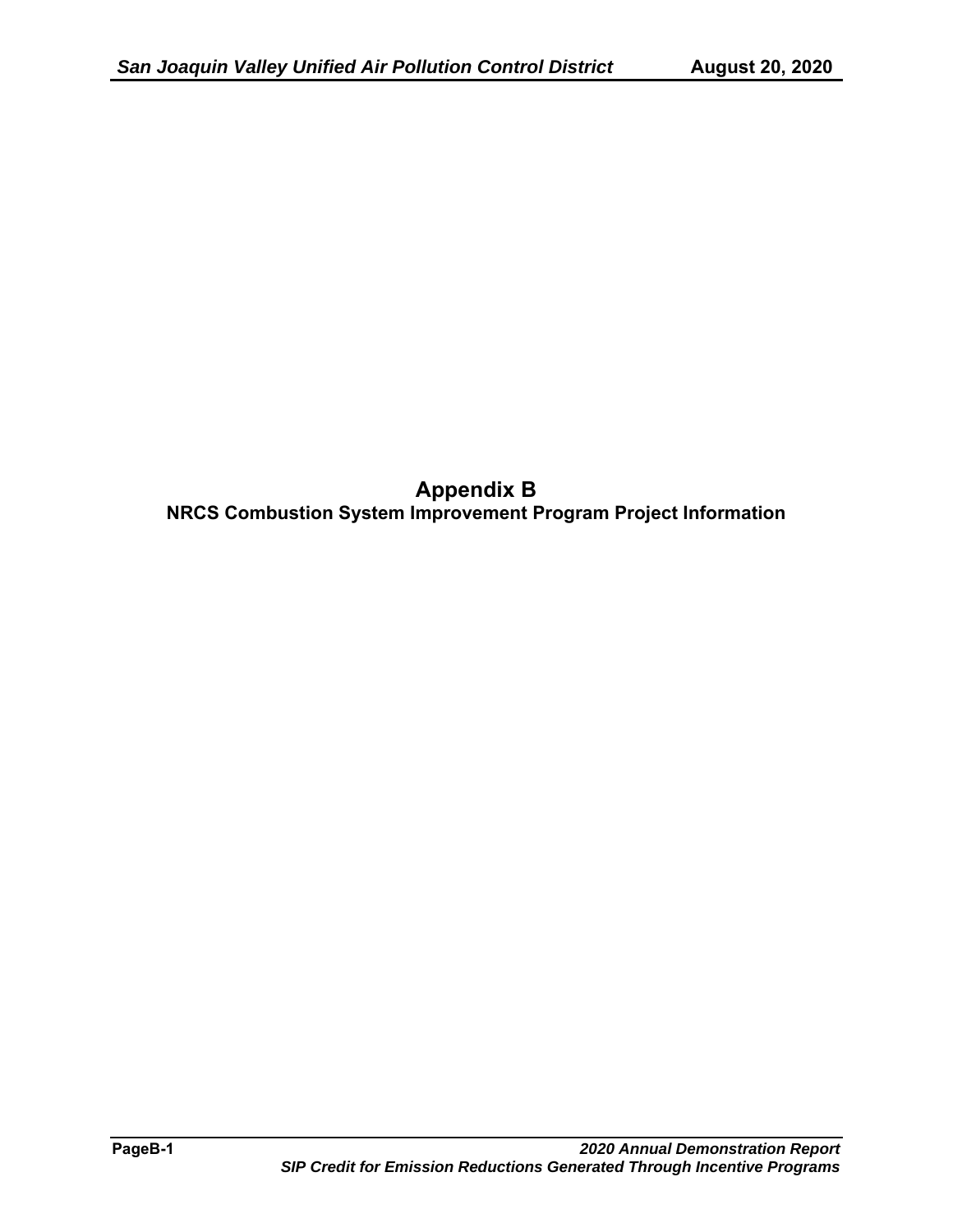# Project Type NRCS EQIP

### **NRCS Project Data 2020**

|           | <b>Description Vehicle Replacement</b> |                     |                       |        |                   |                      |                  |                     |                                          |                                   |                                         |                              |                          |
|-----------|----------------------------------------|---------------------|-----------------------|--------|-------------------|----------------------|------------------|---------------------|------------------------------------------|-----------------------------------|-----------------------------------------|------------------------------|--------------------------|
| Project # | <b>Primary Function</b>                | Fuel<br><b>Type</b> | <b>Baseline</b><br>Yr | Old HP | Old Tier          | <b>New</b><br>Eng Yr | <b>New</b><br>HP | <b>New Tier</b>     | <b>Annual</b><br><b>Usage</b><br>(Hours) | Annual<br><b>Usage</b><br>(Miles) | <b>Annual</b><br><b>Usage</b><br>(Fuel) | <b>Project Life</b><br>(Yrs) | <b>Location (County)</b> |
| 3130      | Tractor                                | <b>Diesel</b>       | 1977                  | 75     | Tier <sub>0</sub> | 2017                 | 90               | <b>Tier 4 Final</b> | 900                                      |                                   |                                         | 10                           | San Joaquin              |
| 3131      | Tractor                                | Diesel 1974         |                       | 80     | Tier <sub>0</sub> | 2018                 | 61               | <b>Tier 4 Final</b> | 900                                      |                                   |                                         | 10                           | San Joaquin              |
| 3132      | Tractor                                | Diesel 1976         |                       | 50     | Tier <sub>0</sub> | 2018                 | 63               | <b>Tier 4 Final</b> | 350                                      |                                   |                                         | 10                           | San Joaquin              |
| 3133      | Tractor                                | Diesel              | 2003                  | 92     | Tier 1            | 2016                 | 70               | <b>Tier 4 Final</b> | 1,000                                    |                                   |                                         | 10                           | San Joaquin              |
| 3134      | Tractor                                | Diesel 1982         |                       | 47     | Tier <sub>0</sub> | 2018                 | 54               | <b>Tier 4 Final</b> | 100                                      |                                   |                                         | 10                           | San Joaquin              |
| 3135      | <b>Skid Steer Loader</b>               | Diesel              | 2004                  | 81     | Tier <sub>2</sub> | 2017                 | 74               | <b>Tier 4 Final</b> | 900                                      |                                   |                                         | 10                           | San Joaquin              |
| 3136      | Tractor                                | <b>Diesel</b>       | 1996                  | 80     | Tier <sub>0</sub> | 2019                 | 74               | <b>Tier 4 Final</b> | 1,000                                    |                                   |                                         | 10                           | San Joaquin              |
| 3137      | Forage Harvester                       | Diesel              | 2007                  | 782    | Tier <sub>2</sub> | 2018                 | 775              | <b>Tier 4 Final</b> | 350                                      |                                   |                                         | 10                           | San Joaquin              |
| 3138      | Tractor                                | Diesel 1995         |                       | 350    | Tier <sub>0</sub> | 2018                 | 420              | <b>Tier 4 Final</b> | 1,000                                    |                                   |                                         | 10                           | San Joaquin              |
| 3139      | Tractor                                | Diesel              | 1989                  | 96     | Tier <sub>0</sub> | 2016                 | 98               | <b>Tier 4 Final</b> | 1,000                                    |                                   |                                         | 10                           | San Joaquin              |
| 3140      | Tractor                                | Diesel              | 1988                  | 70     | Tier <sub>0</sub> | 2018                 | 74               | <b>Tier 4 Final</b> | 585                                      |                                   |                                         | 10                           | San Joaquin              |
| 3141      | Tractor                                | Diesel 1975         |                       | 47     | Tier <sub>0</sub> | 2018                 | 54               | <b>Tier 4 Final</b> | 375                                      |                                   |                                         | 10                           | San Joaquin              |
| 3142      | Tractor                                | Diesel 1988         |                       | 101    | Tier <sub>0</sub> | 2018                 | 74               | <b>Tier 4 Final</b> | 344                                      |                                   |                                         | 10                           | San Joaquin              |
| 3143      | Tractor                                | Diesel 1957         |                       | 48     | Tier <sub>0</sub> | 2018                 | 57               | <b>Tier 4 Final</b> | 178                                      |                                   |                                         | 10                           | San Joaquin              |
| 3144      | Loader                                 | Diesel 2004         |                       | 148    | Tier 2            | 2017                 | 158              | <b>Tier 4 Final</b> | 800                                      |                                   |                                         | 10                           | San Joaquin              |
| 3145      | Tractor                                | Diesel 1978         |                       | 98     | Tier <sub>0</sub> | 2018                 | 114              | <b>Tier 4 Final</b> | 250                                      |                                   |                                         | 10                           | San Joaquin              |
| 3146      | Tractor                                | Diesel 2006         |                       | 96     | Tier 2            | 2018                 | 108              | <b>Tier 4 Final</b> | 600                                      |                                   |                                         | 10                           | San Joaquin              |
| 3147      | Tractor                                | Diesel              | 1996                  | 100    | Tier <sub>0</sub> | 2018                 | 120              | <b>Tier 4 Final</b> | 800                                      |                                   |                                         | 10                           | San Joaquin              |
| 3148      | Tractor                                | Diesel 1957         |                       | 48     | Tier <sub>0</sub> | 2018                 | 57               | <b>Tier 4 Final</b> | 200                                      |                                   |                                         | 10                           | San Joaquin              |
| 3149      | Tractor                                | Diesel 1993         |                       | 86     | Tier <sub>0</sub> | 2018                 | 100              | <b>Tier 4 Final</b> | 700                                      |                                   |                                         | 10                           | Madera                   |
| 3150      | Tractor                                | Diesel 1976         |                       | 50     | Tier <sub>0</sub> | 2018                 | 55               | <b>Tier 4 Final</b> | 550                                      |                                   |                                         | 10                           | Fresno                   |
| 3151      | Tractor                                | Diesel 1987         |                       | 69     | Tier <sub>0</sub> | 2018                 | 65               | <b>Tier 4 Final</b> | 800                                      |                                   |                                         | 10                           | Fresno                   |
| 3152      | Tractor                                | Diesel 1980         |                       | 84     | Tier <sub>0</sub> | 2019                 | 100              | <b>Tier 4 Final</b> | 800                                      |                                   |                                         | 10                           | Fresno                   |
| 3153      | Tractor                                | Diesel              | 1996                  | 45     | Tier <sub>0</sub> | 2015                 | 54               | <b>Tier 4 Final</b> | 1,000                                    |                                   |                                         | 10                           | Fresno                   |
| 3154      | Tractor                                | <b>Diesel</b>       | 2003                  | 110    | Tier <sub>2</sub> | 2018                 | 113              | <b>Tier 4 Final</b> | 1,500                                    |                                   |                                         | 10                           | Fresno                   |
| 3155      | Tractor                                | Diesel 1972         |                       | 58     | Tier <sub>0</sub> | 2018                 | 65               | <b>Tier 4 Final</b> | 200                                      |                                   |                                         | 10                           | Fresno                   |
| 3156      | Tractor                                | Diesel 1982         |                       | 84     | Tier <sub>0</sub> | 2018                 | 74               | <b>Tier 4 Final</b> | 400                                      |                                   |                                         | 10                           | San Joaquin              |
| 3157      | Tractor                                | <b>Diesel</b>       | 1965                  | 130    | Tier <sub>0</sub> | 2018                 | 115              | <b>Tier 4 Final</b> | 250                                      |                                   |                                         | 10                           | San Joaquin              |
| 3158      | Tractor                                | Diesel 1970         |                       | 61     | Tier <sub>0</sub> | 2016                 | 57               | <b>Tier 4 Final</b> | 600                                      |                                   |                                         | 10                           | San Joaquin              |

3159 Tractor Diesel 1994 360 Tier 0 2018 420 Tier 4 Final 1,500 10 Madera 3160 Tractor Diesel 1980 31 Tier 0 2016 36 Tier 4 Final 550 10 Madera 3161 Tractor Diesel 1979 48 Tier 0 2017 60 Tier 4 Final 553 10 Madera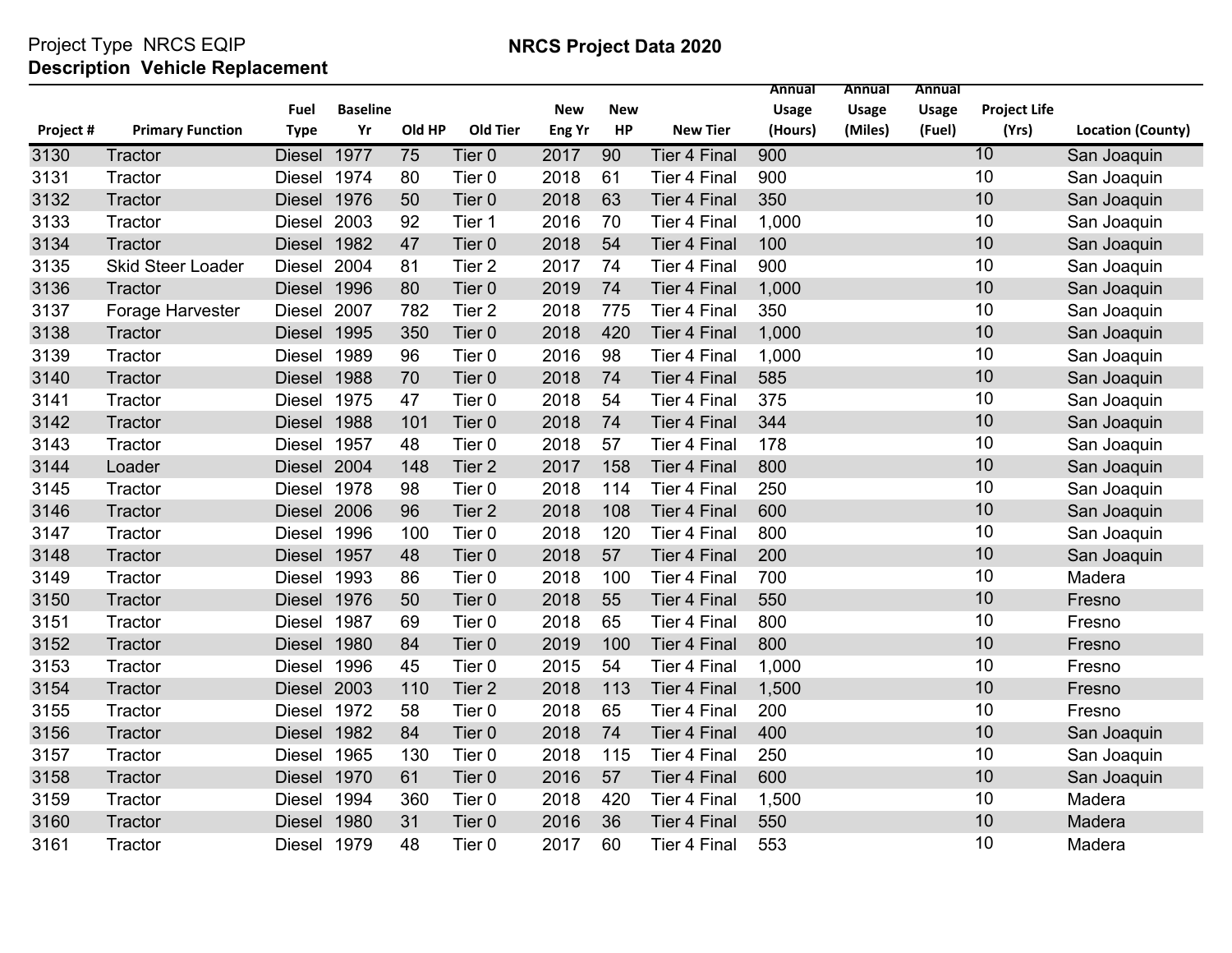|           |                         |               |                 |        |                   |        |            |                     | Annual       | Annual  | Annual       |                     |                          |
|-----------|-------------------------|---------------|-----------------|--------|-------------------|--------|------------|---------------------|--------------|---------|--------------|---------------------|--------------------------|
|           |                         | Fuel          | <b>Baseline</b> |        |                   | New    | <b>New</b> |                     | <b>Usage</b> | Usage   | <b>Usage</b> | <b>Project Life</b> |                          |
| Project # | <b>Primary Function</b> | <b>Type</b>   | Yr              | Old HP | <b>Old Tier</b>   | Eng Yr | HP         | <b>New Tier</b>     | (Hours)      | (Miles) | (Fuel)       | (Yrs)               | <b>Location (County)</b> |
| 3162      | Tractor                 | Diesel 2005   |                 | 99     | Tier <sub>2</sub> | 2019   | 100        | <b>Tier 4 Final</b> | 800          |         |              | 10                  | Fresno                   |
| 3163      | Tractor                 | Diesel 1977   |                 | 180    | Tier <sub>0</sub> | 2018   | 120        | <b>Tier 4 Final</b> | 200          |         |              | 10                  | Fresno                   |
| 3164      | Tractor                 | Diesel 1971   |                 | 116    | Tier <sub>0</sub> | 2017   | 114        | <b>Tier 4 Final</b> | 1,000        |         |              | 10                  | Fresno                   |
| 3165      | Tractor                 | Diesel 1960   |                 | 37     | Tier <sub>0</sub> | 2019   | 37         | <b>Tier 4 Final</b> | 300          |         |              | 10                  | Merced                   |
| 3166      | Tractor                 | <b>Diesel</b> | 1988            | 97     | Tier <sub>0</sub> | 2018   | 115        | <b>Tier 4 Final</b> | 500          |         |              | 10                  | Merced                   |
| 3167      | Tractor                 | <b>Diesel</b> | 1975            | 58     | Tier <sub>0</sub> | 2018   | 73         | <b>Tier 4 Final</b> | 500          |         |              | 10                  | Merced                   |
| 3168      | Tractor                 | <b>Diesel</b> | 1975            | 68     | Tier <sub>0</sub> | 2017   | 85         | <b>Tier 4 Final</b> | 300          |         |              | 10                  | Merced                   |
| 3169      | Shaker                  | Diesel        | 2007            | 155    | Tier <sub>2</sub> | 2019   | 174        | <b>Tier 4 Final</b> | 250          |         |              | 10                  | Madera                   |
| 3170      | <b>Tractor</b>          | Diesel 1966   |                 | 104    | Tier <sub>0</sub> | 2019   | 115        | <b>Tier 4 Final</b> | 700          |         |              | 10                  | Tulare                   |
| 3171      | Tractor                 | <b>Diesel</b> | 1962            | 220    | Tier <sub>0</sub> | 2018   | 270        | <b>Tier 4 Final</b> | 800          |         |              | 10                  | Tulare                   |
| 3172      | Tractor                 | <b>Diesel</b> | 1985            | 60     | Tier <sub>0</sub> | 2017   | 74         | <b>Tier 4 Final</b> | 200          |         |              | 10                  | Tulare                   |
| 3173      | Tractor                 | Diesel        | 1968            | 84     | Tier 0            | 2019   | 100        | <b>Tier 4 Final</b> | 200          |         |              | 10                  | Tulare                   |
| 3174      | Tractor                 | <b>Diesel</b> | 1987            | 92     | Tier <sub>0</sub> | 2017   | 106        | <b>Tier 4 Final</b> | 1,800        |         |              | 10                  | <b>Tulare</b>            |
| 3175      | Tractor                 | Diesel 1999   |                 | 122    | Tier 1            | 2019   | 112        | <b>Tier 4 Final</b> | 2,000        |         |              | 10                  | Tulare                   |
| 3176      | <b>Tractor</b>          | Diesel 1977   |                 | 97     | Tier <sub>0</sub> | 2017   | 106        | <b>Tier 4 Final</b> | 2,000        |         |              | 10                  | Tulare                   |
| 3177      | Tractor                 | Diesel        | 2004            | 108    | Tier <sub>2</sub> | 2018   | 114        | <b>Tier 4 Final</b> | 2,000        |         |              | 10                  | Tulare                   |
| 3178      | Tractor                 | <b>Diesel</b> | 1999            | 120    | Tier 1            | 2017   | 92         | <b>Tier 4 Final</b> | 2,000        |         |              | 10                  | Tulare                   |
| 3179      | Tractor                 | Diesel        | 1996            | 88     | Tier <sub>0</sub> | 2017   | 92         | <b>Tier 4 Final</b> | 2,000        |         |              | 10                  | Tulare                   |
| 3180      | Tractor                 | <b>Diesel</b> | 1984            | 128    | Tier <sub>0</sub> | 2016   | 155        | <b>Tier 4 Final</b> | 1,200        |         |              | 10                  | Tulare                   |
| 3181      | Tractor                 | Diesel        | 2000            | 53     | Tier 1            | 2018   | 55         | <b>Tier 4 Final</b> | 1,200        |         |              | 10                  | Tulare                   |
| 3182      | <b>Tractor</b>          | Diesel 2000   |                 | 53     | Tier 1            | 2018   | 55         | <b>Tier 4 Final</b> | 1,200        |         |              | 10                  | Tulare                   |
| 3183      | Tractor                 | Diesel 1987   |                 | 73     | Tier <sub>0</sub> | 2018   | 70         | <b>Tier 4 Final</b> | 150          |         |              | 10                  | Tulare                   |
| 3184      | Tractor                 | <b>Diesel</b> | 1974            | 140    | Tier <sub>0</sub> | 2017   | 107        | <b>Tier 4 Final</b> | 200          |         |              | 10                  | Tulare                   |
| 3185      | Tractor                 | <b>Diesel</b> | 1990            | 95     | Tier <sub>0</sub> | 2018   | 108        | <b>Tier 4 Final</b> | 200          |         |              | 10                  | Tulare                   |
| 3186      | Tractor                 | <b>Diesel</b> | 2001            | 105    | Tier 1            | 2017   | 115        | <b>Tier 4 Final</b> | 450          |         |              | 10                  | Tulare                   |
| 3187      | Catch-All               | Diesel 1960   |                 | 125    | Tier <sub>0</sub> | 2017   | 130        | Tier 3              | 200          |         |              | 10                  | Tulare                   |
| 3188      | Catch-All               | Diesel 1960   |                 | 125    | Tier <sub>0</sub> | 2017   | 130        | Tier 3              | 200          |         |              | 10                  | Tulare                   |
| 3189      | Tractor                 | Diesel 1999   |                 | 98     | Tier 1            | 2018   | 90         | <b>Tier 4 Final</b> | 200          |         |              | 10                  | Tulare                   |
| 3190      | Tractor                 | <b>Diesel</b> | 1961            | 49     | Tier <sub>0</sub> | 2017   | 53         | <b>Tier 4 Final</b> | 200          |         |              | 10                  | Fresno                   |
| 3191      | Tractor                 | Diesel        | 1979            | 84     | Tier <sub>0</sub> | 2017   | 94         | Tier 4 Final        | 500          |         |              | 10                  | Fresno                   |
| 3192      | Tractor                 | <b>Diesel</b> | 1969            | 100    | Tier <sub>0</sub> | 2018   | 115        | <b>Tier 4 Final</b> | 400          |         |              | 10                  | Fresno                   |
| 3193      | Tractor                 | Diesel        | 1989            | 95     | Tier <sub>0</sub> | 2018   | 100        | <b>Tier 4 Final</b> | 600          |         |              | 10                  | Fresno                   |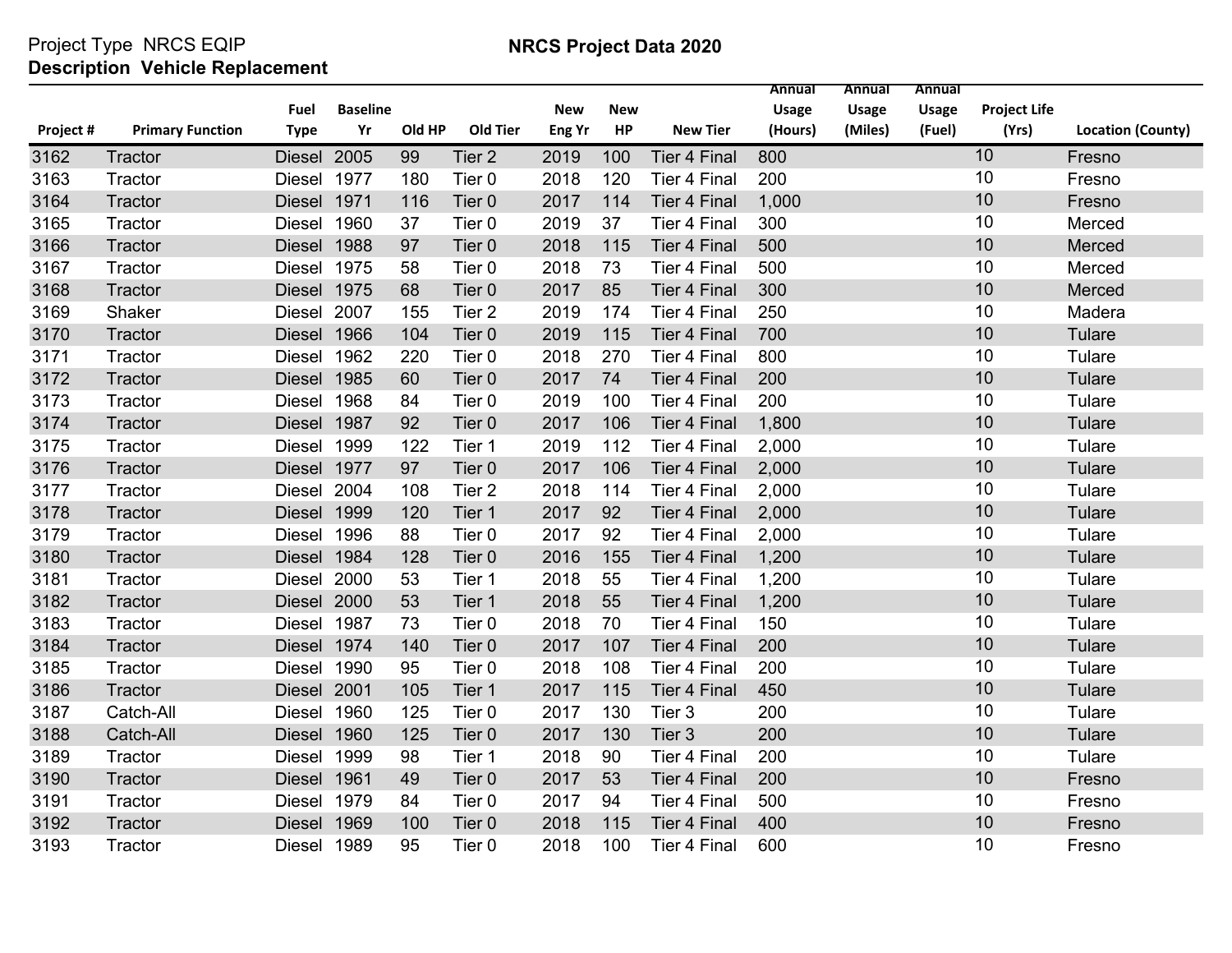|           |                               |               |                 |        |                   |            |     |                     | Annual  | Annual  | <b>Annual</b> |                     |                          |
|-----------|-------------------------------|---------------|-----------------|--------|-------------------|------------|-----|---------------------|---------|---------|---------------|---------------------|--------------------------|
|           |                               | Fuel          | <b>Baseline</b> |        |                   | <b>New</b> | New |                     | Usage   | Usage   | <b>Usage</b>  | <b>Project Life</b> |                          |
| Project # | <b>Primary Function</b>       | <b>Type</b>   | Yr              | Old HP | Old Tier          | Eng Yr     | HP  | <b>New Tier</b>     | (Hours) | (Miles) | (Fuel)        | (Yrs)               | <b>Location (County)</b> |
| 3194      | Tractor                       | Diesel 1999   |                 | 95     | Tier 1            | 2017       | 115 | <b>Tier 4 Final</b> | 150     |         |               | 10                  | Fresno                   |
| 3195      | Tractor                       | Diesel 1986   |                 | 104    | Tier <sub>0</sub> | 2017       | 115 | <b>Tier 4 Final</b> | 700     |         |               | 10                  | Fresno                   |
| 3196      | Tractor                       | Diesel        | 1991            | 95     | Tier <sub>0</sub> | 2016       | 95  | <b>Tier 4 Final</b> | 500     |         |               | 10                  | Fresno                   |
| 3197      | Tractor                       | <b>Diesel</b> | 1995            | 95     | Tier <sub>0</sub> | 2018       | 106 | <b>Tier 4 Final</b> | 500     |         |               | 10                  | Fresno                   |
| 3198      | Tractor                       | Diesel        | 1984            | 261    | Tier <sub>0</sub> | 2018       | 115 | <b>Tier 4 Final</b> | 400     |         |               | 10                  | Fresno                   |
| 3199      | Tractor                       | <b>Diesel</b> | 1993            | 63     | Tier <sub>0</sub> | 2019       | 75  | <b>Tier 4 Final</b> | 500     |         |               | 10                  | Fresno                   |
| 3200      | Tractor                       | Diesel 2006   |                 | 98     | Tier 2            | 2018       | 107 | <b>Tier 4 Final</b> | 500     |         |               | 10                  | San Joaquin              |
| 3201      | Tractor                       | Diesel        | 2005            | 95     | Tier <sub>2</sub> | 2018       | 107 | <b>Tier 4 Final</b> | 500     |         |               | 10                  | San Joaquin              |
| 3202      | Tractor                       | Diesel        | 1997            | 425    | Tier 1            | 2018       | 450 | <b>Tier 4 Final</b> | 500     |         |               | 10                  | San Joaquin              |
| 3203      | Tractor                       | <b>Diesel</b> | 1990            | 375    | Tier <sub>0</sub> | 2018       | 470 | <b>Tier 4 Final</b> | 1,100   |         |               | 10                  | San Joaquin              |
| 3204      | Tractor                       | <b>Diesel</b> | 1981            | 62     | Tier <sub>0</sub> | 2018       | 73  | <b>Tier 4 Final</b> | 500     |         |               | 10                  | San Joaquin              |
| 3205      | Rough Terrain Forklift Diesel |               | 1978            | 58     | Tier <sub>0</sub> | 2018       | 74  | <b>Tier 4 Final</b> | 300     |         |               | 10                  | San Joaquin              |
| 3206      | Tractor                       | Diesel 1983   |                 | 65     | Tier <sub>0</sub> | 2018       | 75  | <b>Tier 4 Final</b> | 300     |         |               | 10                  | San Joaquin              |
| 3207      | Tractor                       | Diesel 1998   |                 | 84     | Tier 1            | 2017       | 101 | <b>Tier 4 Final</b> | 800     |         |               | 10                  | San Joaquin              |
| 3208      | Tractor                       | Diesel        | 1999            | 110    | Tier 1            | 2017       | 115 | <b>Tier 4 Final</b> | 250     |         |               | 10                  | Tulare                   |
| 3209      | Rough Terrain Forklift Diesel |               | 1982            | 63     | Tier <sub>0</sub> | 2018       | 74  | <b>Tier 4 Final</b> | 120     |         |               | 10                  | Tulare                   |
| 3210      | Tractor                       | <b>Diesel</b> | 1999            | 104    | Tier 1            | 2019       | 125 | <b>Tier 4 Final</b> | 1,200   |         |               | 10                  | Madera                   |
| 3211      | Tractor                       | <b>Diesel</b> | 1994            | 33     | Tier <sub>0</sub> | 2017       | 32  | <b>Tier 4 Final</b> | 1,000   |         |               | 10                  | Madera                   |
| 3212      | Tractor                       | Diesel 1979   |                 | 32     | Tier <sub>0</sub> | 2016       | 32  | <b>Tier 4 Final</b> | 600     |         |               | 10                  | Madera                   |
| 3213      | Tractor                       | Diesel 2009   |                 | 95     | Tier 3            | 2018       | 115 | <b>Tier 4 Final</b> | 800     |         |               | 10                  | Fresno                   |
| 3214      | Tractor                       | Diesel        | 1972            | 114    | Tier <sub>0</sub> | 2018       | 100 | <b>Tier 4 Final</b> | 150     |         |               | 10                  | Fresno                   |
| 3215      | Tractor                       | Diesel        | 1994            | 36     | Tier <sub>0</sub> | 2017       | 33  | <b>Tier 4 Final</b> | 1,000   |         |               | 10                  | Madera                   |
| 3216      | Tractor                       | Diesel        | 2000            | 96     | Tier 1            | 2019       | 115 | <b>Tier 4 Final</b> | 1,000   |         |               | 10                  | Fresno                   |
| 3217      | Tractor                       | Diesel        | 1987            | 81     | Tier 0            | 2019       | 100 | <b>Tier 4 Final</b> | 500     |         |               | 10                  | Fresno                   |
| 3218      | Tractor                       | Diesel 1979   |                 | 31     | Tier <sub>0</sub> | 2016       | 32  | <b>Tier 4 Final</b> | 600     |         |               | 10                  | Madera                   |
| 3219      | Tractor                       | Diesel        | 1979            | 32     | Tier <sub>0</sub> | 2016       | 32  | <b>Tier 4 Final</b> | 600     |         |               | 10                  | Madera                   |
| 3220      | Tractor                       | Diesel 2000   |                 | 88     | Tier 1            | 2016       | 107 | <b>Tier 4 Final</b> | 500     |         |               | 10                  | Madera                   |
| 3221      | Tractor                       | Diesel 2006   |                 | 102    | Tier 2            | 2018       | 120 | <b>Tier 4 Final</b> | 600     |         |               | 10                  | Fresno                   |
| 3222      | Tractor                       | Diesel        | 1994            | 102    | Tier <sub>0</sub> | 2018       | 115 | <b>Tier 4 Final</b> | 700     |         |               | 10                  | Tulare                   |
| 3223      | Tractor                       | <b>Diesel</b> | 1990            | 103    | Tier <sub>0</sub> | 2017       | 100 | <b>Tier 4 Final</b> | 200     |         |               | 10                  | Tulare                   |
| 3224      | <b>Backhoe Loader</b>         | <b>Diesel</b> | 1990            | 104    | Tier <sub>0</sub> | 2019       | 107 | <b>Tier 4 Final</b> | 320     |         |               | 10                  | Tulare                   |
| 3225      | Tractor                       | <b>Diesel</b> | 1978            | 81     | Tier <sub>0</sub> | 2019       | 93  | <b>Tier 4 Final</b> | 250     |         |               | 10                  | Tulare                   |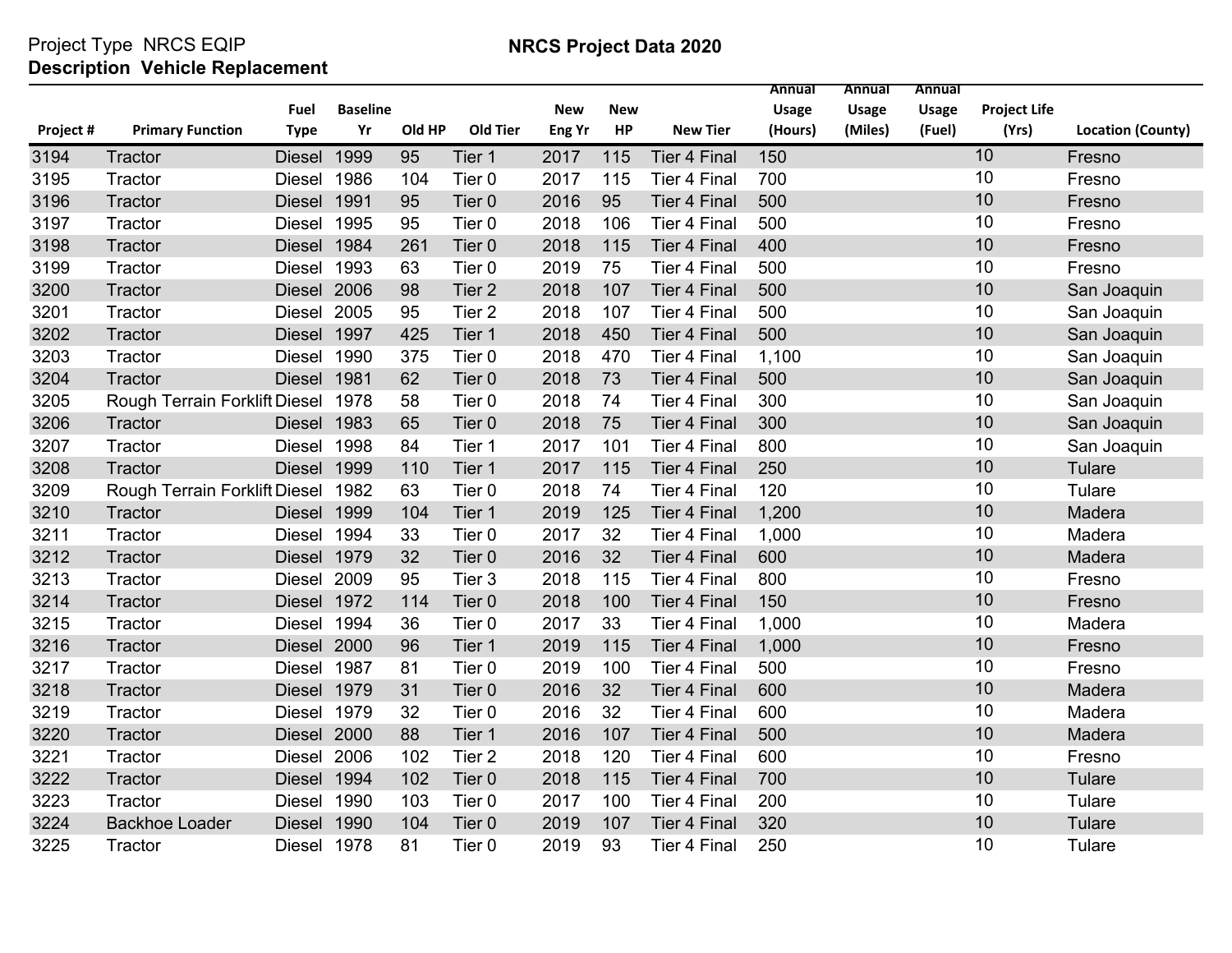|          |                         |               |                 |        |                   |            |            |                     | Annual       | Annual  | Annual       |                     |                          |
|----------|-------------------------|---------------|-----------------|--------|-------------------|------------|------------|---------------------|--------------|---------|--------------|---------------------|--------------------------|
|          |                         | Fuel          | <b>Baseline</b> |        |                   | <b>New</b> | <b>New</b> |                     | <b>Usage</b> | Usage   | <b>Usage</b> | <b>Project Life</b> |                          |
| Project# | <b>Primary Function</b> | <b>Type</b>   | Yr              | Old HP | Old Tier          | Eng Yr     | <b>HP</b>  | <b>New Tier</b>     | (Hours)      | (Miles) | (Fuel)       | (Yrs)               | <b>Location (County)</b> |
| 3226     | Tractor                 | Diesel 1996   |                 | 110    | Tier <sub>0</sub> | 2018       | 130        | <b>Tier 4 Final</b> | 500          |         |              | 10                  | Fresno                   |
| 3227     | Tractor                 | Diesel 2006   |                 | 102    | Tier 2            | 2018       | 75         | <b>Tier 4 Final</b> | 600          |         |              | 10                  | Fresno                   |
| 3228     | Tractor                 | Diesel 1980   |                 | 48     | Tier <sub>0</sub> | 2016       | 60         | <b>Tier 4 Final</b> | 300          |         |              | 10                  | Fresno                   |
| 3229     | Shredder                | Diesel        | 1989            | 380    | Tier <sub>0</sub> | 2017       | 450        | Tier <sub>3</sub>   | 800          |         |              | 10                  | Tulare                   |
| 3230     | Forklift                | <b>Diesel</b> | 1969            | 90     | Tier <sub>0</sub> | 2017       | 75         | Tier 4 Interim 800  |              |         |              | 10                  | Tulare                   |
| 3231     | Tractor                 | <b>Diesel</b> | 1991            | 25     | Tier <sub>0</sub> | 2018       | 33         | <b>Tier 4 Final</b> | 500          |         |              | 10                  | Tulare                   |
| 3232     | Tractor                 | Diesel 1991   |                 | 25     | Tier <sub>0</sub> | 2018       | 33         | <b>Tier 4 Final</b> | 500          |         |              | 10                  | Tulare                   |
| 3233     | Tractor                 | <b>Diesel</b> | 1992            | 80     | Tier <sub>0</sub> | 2017       | 100        | <b>Tier 4 Final</b> | 800          |         |              | 10                  | Tulare                   |
| 3234     | Tractor                 | Diesel 1991   |                 | 25     | Tier <sub>0</sub> | 2018       | 33         | <b>Tier 4 Final</b> | 500          |         |              | 10                  | Tulare                   |
| 3235     | Forklift                | <b>Diesel</b> | 1999            | 75     | Tier 1            | 2017       | 74         | Tier 4 Interim 800  |              |         |              | 10                  | Tulare                   |
| 3236     | Tractor                 | <b>Diesel</b> | 1994            | 25     | Tier <sub>0</sub> | 2017       | 33         | <b>Tier 4 Final</b> | 500          |         |              | 10                  | Tulare                   |
| 3237     | Tractor                 | <b>Diesel</b> | 1999            | 89     | Tier 1            | 2017       | 100        | <b>Tier 4 Final</b> | 400          |         |              | 10                  | Tulare                   |
| 3238     | Tractor                 | <b>Diesel</b> | 1979            | 85     | Tier <sub>0</sub> | 2018       | 100        | <b>Tier 4 Final</b> | 300          |         |              | $10$                | Fresno                   |
| 3239     | Tractor                 | Diesel 1977   |                 | 55     | Tier <sub>0</sub> | 2018       | 65         | <b>Tier 4 Final</b> | 300          |         |              | 10                  | Tulare                   |
| 3240     | Tractor                 | Diesel 1984   |                 | 144    | Tier <sub>0</sub> | 2017       | 117        | <b>Tier 4 Final</b> | 600          |         |              | 10                  | Tulare                   |
| 3241     | Tractor                 | <b>Diesel</b> | 1969            | 116    | Tier <sub>0</sub> | 2018       | 125        | <b>Tier 4 Final</b> | 600          |         |              | 10                  | Tulare                   |
| 3242     | Tractor                 | Diesel        | 2006            | 105    | Tier <sub>2</sub> | 2018       | 125        | <b>Tier 4 Final</b> | 500          |         |              | 10                  | Tulare                   |
| 3243     | Tractor                 | Diesel        | 1979            | 60     | Tier <sub>0</sub> | 2018       | 74         | <b>Tier 4 Final</b> | 350          |         |              | 10                  | Fresno                   |
| 3244     | Shaker                  | <b>Diesel</b> | 1981            | 175    | Tier <sub>0</sub> | 2018       | 185        | <b>Tier 4 Final</b> | 300          |         |              | 10                  | Fresno                   |
| 3245     | Tractor                 | Diesel 1982   |                 | 30     | Tier <sub>0</sub> | 2018       | 38         | <b>Tier 4 Final</b> | 350          |         |              | 10                  | Fresno                   |
| 3246     | <b>Shaker</b>           | Diesel 2003   |                 | 155    | Tier <sub>2</sub> | 2019       | 174        | <b>Tier 4 Final</b> | 300          |         |              | 10                  | Fresno                   |
| 3247     | Tractor                 | <b>Diesel</b> | 1982            | 187    | Tier <sub>0</sub> | 2018       | 114        | <b>Tier 4 Final</b> | 500          |         |              | 10                  | Fresno                   |
| 3248     | Tractor                 | Diesel 1978   |                 | 80     | Tier <sub>0</sub> | 2019       | 92         | <b>Tier 4 Final</b> | 500          |         |              | 10                  | Fresno                   |
| 3249     | Tractor                 | Diesel        | 1980            | 80     | Tier <sub>0</sub> | 2017       | 100        | <b>Tier 4 Final</b> | 800          |         |              | 10                  | Fresno                   |
| 3250     | Tractor                 | <b>Diesel</b> | 1978            | 88     | Tier <sub>0</sub> | 2017       | 107        | <b>Tier 4 Final</b> | 150          |         |              | 10                  | Fresno                   |
| 3251     | Sweeper                 | Diesel 1994   |                 | 40     | Tier <sub>0</sub> | 2018       | 48         | <b>Tier 4 Final</b> | 400          |         |              | 10                  | Merced                   |
| 3252     | Tractor                 | Diesel 1992   |                 | 46     | Tier <sub>0</sub> | 2017       | 53         | <b>Tier 4 Final</b> | 300          |         |              | 10                  | Merced                   |
| 3253     | Tractor                 | <b>Diesel</b> | 1963            | 57     | Tier <sub>0</sub> | 2017       | 71         | <b>Tier 4 Final</b> | 150          |         |              | 10                  | Merced                   |
| 3254     | Tractor                 | Diesel 1986   |                 | 81     | Tier <sub>0</sub> | 2018       | 86         | <b>Tier 4 Final</b> | 300          |         |              | 10                  | Merced                   |
| 3255     | Shaker                  | <b>Diesel</b> | 2003            | 39     | Tier 1            | 2018       | 48         | <b>Tier 4 Final</b> | 300          |         |              | 10                  | Merced                   |
| 3256     | Tractor                 | <b>Diesel</b> | 1970            | 103    | Tier <sub>0</sub> | 2018       | 106        | <b>Tier 4 Final</b> | 200          |         |              | 10                  | Madera                   |
| 3257     | Tractor                 | Diesel        | 1998            | 95     | Tier 1            | 2016       | 86         | <b>Tier 4 Final</b> | 400          |         |              | 10                  | Madera                   |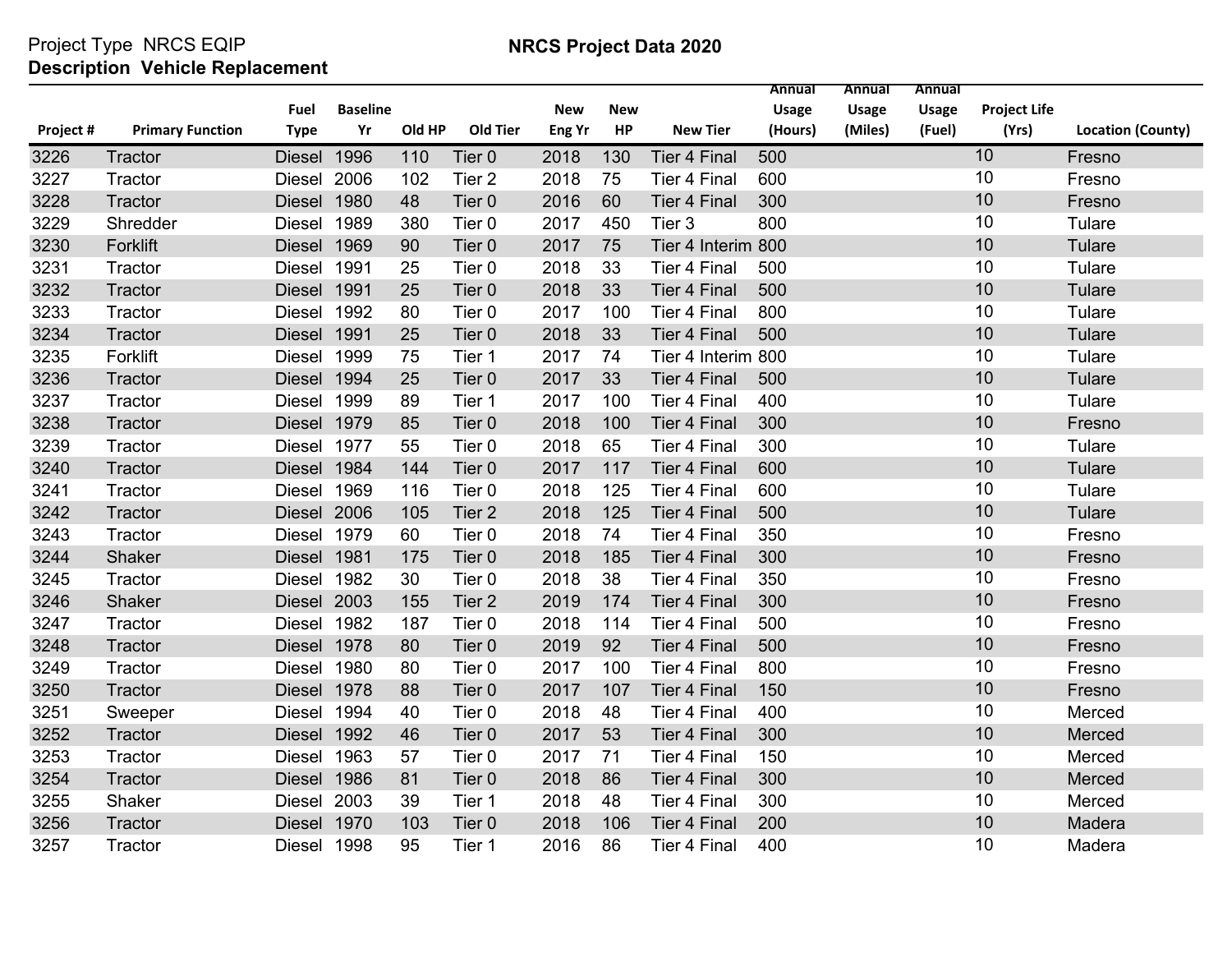|           |                         |               |                 |        |                   |            |            |                     | Annual       | <b>Annual</b> | Annual       |                     |                          |
|-----------|-------------------------|---------------|-----------------|--------|-------------------|------------|------------|---------------------|--------------|---------------|--------------|---------------------|--------------------------|
|           |                         | Fuel          | <b>Baseline</b> |        |                   | <b>New</b> | <b>New</b> |                     | <b>Usage</b> | <b>Usage</b>  | <b>Usage</b> | <b>Project Life</b> |                          |
| Project # | <b>Primary Function</b> | <b>Type</b>   | Yr              | Old HP | Old Tier          | Eng Yr     | <b>HP</b>  | <b>New Tier</b>     | (Hours)      | (Miles)       | (Fuel)       | (Yrs)               | <b>Location (County)</b> |
| 3258      | Tractor                 | <b>Diesel</b> | 1996            | 78     | Tier <sub>0</sub> | 2018       | 59         | <b>Tier 4 Final</b> | 300          |               |              | 10                  | Merced                   |
| 3259      | Tractor                 | Diesel        | 1976            | 280    | Tier <sub>0</sub> | 2018       | 310        | <b>Tier 4 Final</b> | 300          |               |              | 10                  | Merced                   |
| 3260      | Tractor                 | <b>Diesel</b> | 1992            | 120    | Tier <sub>0</sub> | 2018       | 100        | <b>Tier 4 Final</b> | 300          |               |              | 10                  | <b>Stanislaus</b>        |
| 3261      | Tractor                 | <b>Diesel</b> | 1978            | 98     | Tier <sub>0</sub> | 2019       | 100        | <b>Tier 4 Final</b> | 400          |               |              | 10                  | <b>Stanislaus</b>        |
| 3262      | Tractor                 | <b>Diesel</b> | 1993            | 104    | Tier <sub>0</sub> | 2018       | 117        | <b>Tier 4 Final</b> | 400          |               |              | 10                  | <b>Stanislaus</b>        |
| 3263      | Tractor                 | <b>Diesel</b> | 1978            | 160    | Tier <sub>0</sub> | 2019       | 125        | <b>Tier 4 Final</b> | 350          |               |              | 10                  | <b>Stanislaus</b>        |
| 3264      | Tractor                 | Diesel        | 1982            | 109    | Tier <sub>0</sub> | 2019       | 125        | <b>Tier 4 Final</b> | 325          |               |              | 10                  | <b>Stanislaus</b>        |
| 3265      | Tractor                 | <b>Diesel</b> | 1988            | 102    | Tier <sub>0</sub> | 2018       | 117        | <b>Tier 4 Final</b> | 500          |               |              | 10                  | <b>Stanislaus</b>        |
| 3266      | Tractor                 | <b>Diesel</b> | 1968            | 110    | Tier <sub>0</sub> | 2019       | 114        | <b>Tier 4 Final</b> | 360          |               |              | 10                  | Fresno                   |
| 3267      | Tractor                 | <b>Diesel</b> | 1973            | 67     | Tier <sub>0</sub> | 2017       | 61         | <b>Tier 4 Final</b> | 1,500        |               |              | 10                  | Fresno                   |
| 3268      | Tractor                 | <b>Diesel</b> | 1975            | 52     | Tier <sub>0</sub> | 2019       | 55         | <b>Tier 4 Final</b> | 280          |               |              | 10                  | Fresno                   |
| 3269      | Tractor                 | Diesel        | 1979            | 47     | Tier <sub>0</sub> | 2018       | 58         | <b>Tier 4 Final</b> | 650          |               |              | 10                  | Fresno                   |
| 3270      | Tractor                 | Diesel        | 1979            | 73     | Tier <sub>0</sub> | 2018       | 74         | <b>Tier 4 Final</b> | 650          |               |              | 10                  | Fresno                   |
| 3271      | Tractor                 | <b>Diesel</b> | 1985            | 102    | Tier <sub>0</sub> | 2018       | 107        | <b>Tier 4 Final</b> | 800          |               |              | 10                  | Fresno                   |
| 3272      | Tractor                 | <b>Diesel</b> | 1981            | 97     | Tier <sub>0</sub> | 2019       | 115        | <b>Tier 4 Final</b> | 250          |               |              | 10                  | Fresno                   |
| 3273      | Tractor                 | <b>Diesel</b> | 1975            | 102    | Tier <sub>0</sub> | 2019       | 125        | <b>Tier 4 Final</b> | 500          |               |              | 10                  | Fresno                   |
| 3274      | Tractor                 | <b>Diesel</b> | 2005            | 102    | Tier <sub>2</sub> | 2019       | 125        | <b>Tier 4 Final</b> | 500          |               |              | 10                  | Fresno                   |
| 3275      | Tractor                 | <b>Diesel</b> | 1985            | 73     | Tier <sub>0</sub> | 2019       | 90         | <b>Tier 4 Final</b> | 350          |               |              | 10                  | Fresno                   |
| 3276      | Tractor                 | <b>Diesel</b> | 1998            | 104    | Tier 1            | 2019       | 115        | <b>Tier 4 Final</b> | 240          |               |              | 10                  | Fresno                   |
| 3277      | Tractor                 | <b>Diesel</b> | 1977            | 97     | Tier <sub>0</sub> | 2018       | 115        | <b>Tier 4 Final</b> | 300          |               |              | 10                  | Fresno                   |
| 3278      | Tractor                 | Diesel        | 1960            | 45     | Tier <sub>0</sub> | 2018       | 40         | <b>Tier 4 Final</b> | 140          |               |              | 10                  | Madera                   |
| 3279      | Tractor                 | <b>Diesel</b> | 1978            | 67     | Tier <sub>0</sub> | 2019       | 74         | <b>Tier 4 Final</b> | 300          |               |              | 10                  | Madera                   |
| 3280      | Tractor                 | <b>Diesel</b> | 1986            | 68     | Tier <sub>0</sub> | 2019       | 90         | <b>Tier 4 Final</b> | 300          |               |              | 10                  | Madera                   |
| 3281      | Tractor                 | <b>Diesel</b> | 1996            | 108    | Tier <sub>0</sub> | 2019       | 125        | <b>Tier 4 Final</b> | 450          |               |              | 10                  | Madera                   |
| 3282      | Shaker                  | <b>Diesel</b> | 1998            | 125    | Tier 1            | 2018       | 74         | <b>Tier 4 Final</b> | 300          |               |              | 10                  | Madera                   |
| 3283      | Tractor                 | <b>Diesel</b> | 1975            | 151    | Tier <sub>0</sub> | 2018       | 117        | <b>Tier 4 Final</b> | 500          |               |              | 10                  | San Joaquin              |
| 3284      | Tractor                 | <b>Diesel</b> | 1983            | 72     | Tier <sub>0</sub> | 2019       | 77         | <b>Tier 4 Final</b> | 400          |               |              | 10                  | San Joaquin              |
| 3285      | Tractor                 | <b>Diesel</b> | 1997            | 360    | Tier 1            | 2017       | 370        | <b>Tier 4 Final</b> | 1,100        |               |              | 10                  | San Joaquin              |
| 3286      | Tractor                 | <b>Diesel</b> | 1967            | 93     | Tier <sub>0</sub> | 2019       | 115        | <b>Tier 4 Final</b> | 750          |               |              | 10                  | San Joaquin              |
| 3287      | <b>Backhoe Loader</b>   | <b>Diesel</b> | 1970            | 58     | Tier <sub>0</sub> | 2016       | 47         | <b>Tier 4 Final</b> | 225          |               |              | 10                  | San Joaquin              |
| 3288      | Tractor                 | <b>Diesel</b> | 1998            | 100    | Tier 1            | 2018       | 117        | <b>Tier 4 Final</b> | 750          |               |              | 10                  | San Joaquin              |
| 3289      | Tractor                 | <b>Diesel</b> | 1980            | 84     | Tier <sub>0</sub> | 2017       | 105        | <b>Tier 4 Final</b> | 400          |               |              | 10                  | San Joaquin              |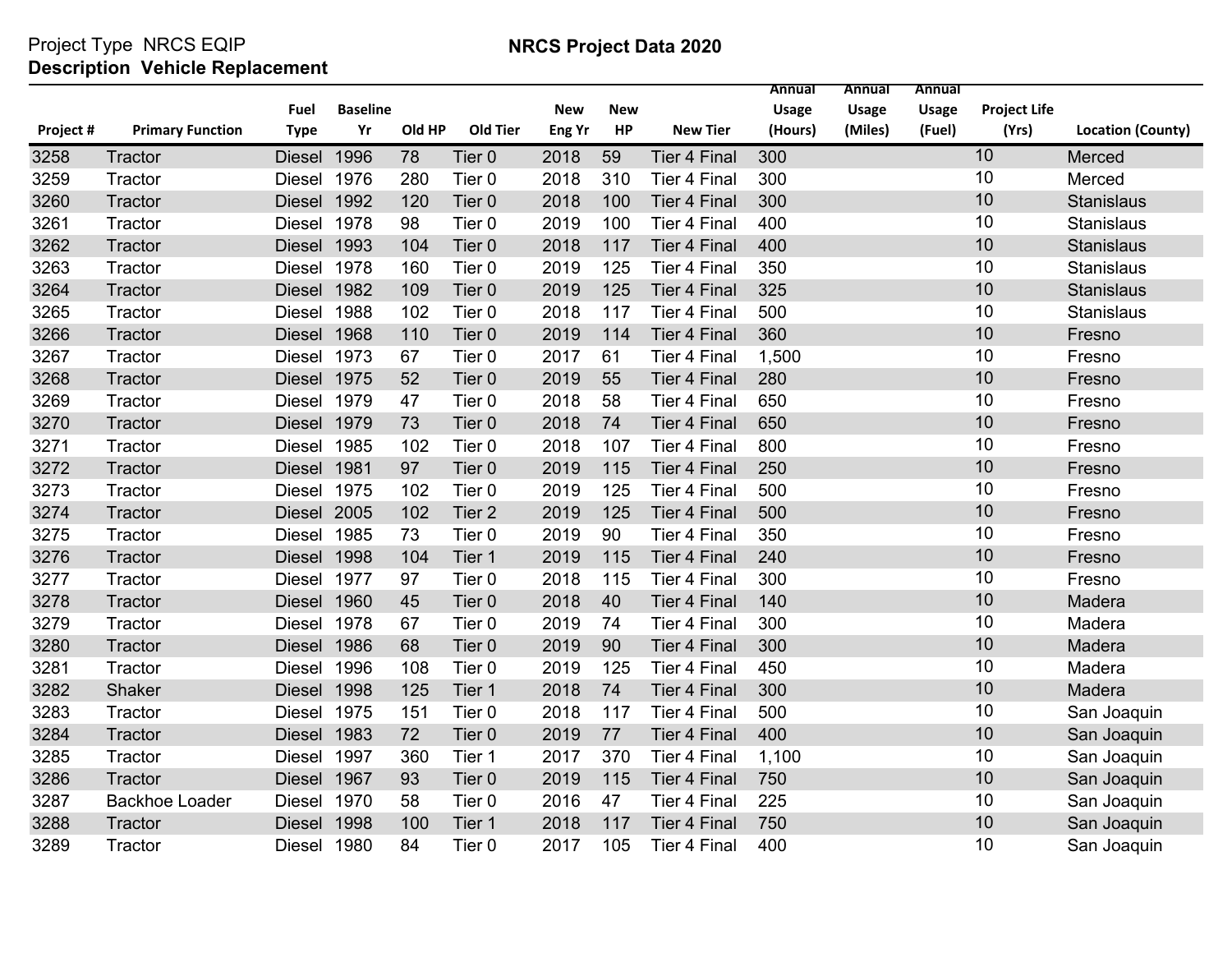|           |                         |               |                 |        |                   |               |            |                     | Annual       | Annual  | Annual       |                     |                          |
|-----------|-------------------------|---------------|-----------------|--------|-------------------|---------------|------------|---------------------|--------------|---------|--------------|---------------------|--------------------------|
|           |                         | Fuel          | <b>Baseline</b> |        |                   | <b>New</b>    | <b>New</b> |                     | <b>Usage</b> | Usage   | <b>Usage</b> | <b>Project Life</b> |                          |
| Project # | <b>Primary Function</b> | <b>Type</b>   | Yr              | Old HP | Old Tier          | <b>Eng Yr</b> | HP         | <b>New Tier</b>     | (Hours)      | (Miles) | (Fuel)       | (Yrs)               | <b>Location (County)</b> |
| 3290      | Tractor                 | Diesel 1983   |                 | 201    | Tier <sub>0</sub> | 2017          | 195        | <b>Tier 4 Final</b> | 1,000        |         |              | 10                  | San Joaquin              |
| 3291      | Tractor                 | Diesel        | 1988            | 71     | Tier <sub>0</sub> | 2018          | 74         | <b>Tier 4 Final</b> | 500          |         |              | 10                  | San Joaquin              |
| 3292      | Tractor                 | <b>Diesel</b> | 2002            | 87     | Tier 1            | 2019          | 107        | <b>Tier 4 Final</b> | 600          |         |              | 10                  | San Joaquin              |
| 3293      | Tractor                 | Diesel        | 1990            | 88     | Tier <sub>0</sub> | 2017          | 105        | <b>Tier 4 Final</b> | 650          |         |              | 10                  | San Joaquin              |
| 3294      | Tractor                 | <b>Diesel</b> | 1974            | 76     | Tier <sub>0</sub> | 2019          | 74         | <b>Tier 4 Final</b> | 150          |         |              | 10                  | San Joaquin              |
| 3295      | Tractor                 | <b>Diesel</b> | 1964            | 114    | Tier <sub>0</sub> | 2018          | 100        | <b>Tier 4 Final</b> | 450          |         |              | 10                  | San Joaquin              |
| 3296      | Tractor                 | <b>Diesel</b> | 1970            | 60     | Tier <sub>0</sub> | 2019          | 63         | <b>Tier 4 Final</b> | 125          |         |              | 10                  | San Joaquin              |
| 3297      | Tractor                 | Diesel        | 1998            | 72     | Tier 1            | 2018          | 84         | <b>Tier 4 Final</b> | 315          |         |              | 10                  | San Joaquin              |
| 3298      | <b>Tractor</b>          | <b>Diesel</b> | 1992            | 88     | Tier <sub>0</sub> | 2018          | 110        | <b>Tier 4 Final</b> | 400          |         |              | 10                  | San Joaquin              |
| 3299      | Tractor                 | <b>Diesel</b> | 1984            | 290    | Tier <sub>0</sub> | 2017          | 360        | <b>Tier 4 Final</b> | 1,000        |         |              | 10                  | San Joaquin              |
| 3300      | Tractor                 | <b>Diesel</b> | 2000            | 43     | Tier 1            | 2017          | 48         | <b>Tier 4 Final</b> | 1,000        |         |              | 10                  | San Joaquin              |
| 3301      | Tractor                 | <b>Diesel</b> | 1980            | 84     | Tier <sub>0</sub> | 2018          | 105        | <b>Tier 4 Final</b> | 1,000        |         |              | 10                  | San Joaquin              |
| 3302      | Tractor                 | <b>Diesel</b> | 1980            | 76     | Tier <sub>0</sub> | 2019          | 93         | <b>Tier 4 Final</b> | 300          |         |              | 10                  | San Joaquin              |
| 3303      | Tractor                 | Diesel        | 2006            | 90     | Tier 2            | 2018          | 84         | <b>Tier 4 Final</b> | 350          |         |              | 10                  | San Joaquin              |
| 3304      | <b>Tractor</b>          | Diesel 1999   |                 | 33     | Tier 1            | 2018          | 38         | <b>Tier 4 Final</b> | 245          |         |              | 10                  | San Joaquin              |
| 3305      | Tractor                 | Diesel        | 1986            | 81     | Tier <sub>0</sub> | 2018          | 92         | <b>Tier 4 Final</b> | 350          |         |              | 10                  | San Joaquin              |
| 3306      | Tractor                 | <b>Diesel</b> | 1991            | 79     | Tier <sub>0</sub> | 2018          | 95         | <b>Tier 4 Final</b> | 500          |         |              | 10                  | San Joaquin              |
| 3307      | Tractor                 | Diesel        | 1979            | 130    | Tier <sub>0</sub> | 2019          | 130        | <b>Tier 4 Final</b> | 1,000        |         |              | 10                  | San Joaquin              |
| 3308      | Tractor                 | <b>Diesel</b> | 1975            | 163    | Tier <sub>0</sub> | 2016          | 108        | <b>Tier 4 Final</b> | 200          |         |              | 10                  | San Joaquin              |
| 3309      | Tractor                 | Diesel        | 1984            | 67     | Tier <sub>0</sub> | 2019          | 75         | <b>Tier 4 Final</b> | 500          |         |              | 10                  | Fresno                   |
| 3310      | <b>Tractor</b>          | Diesel 1972   |                 | 53     | Tier <sub>0</sub> | 2018          | 65         | <b>Tier 4 Final</b> | 100          |         |              | 10                  | Fresno                   |
| 3311      | Tractor                 | <b>Diesel</b> | 1998            | 71     | Tier 1            | 2018          | 70         | <b>Tier 4 Final</b> | 500          |         |              | 10                  | Fresno                   |
| 3312      | Tractor                 | <b>Diesel</b> | 1975            | 63     | Tier <sub>0</sub> | 2018          | 74         | <b>Tier 4 Final</b> | 500          |         |              | 10                  | Fresno                   |
| 3313      | Combine/Chopper         | <b>Diesel</b> | 2005            | 185    | Tier <sub>2</sub> | 2018          | 197        | <b>Tier 4 Final</b> | 650          |         |              | 10                  | Tulare                   |
| 3314      | Swather                 | <b>Diesel</b> | 2005            | 185    | Tier 2            | 2018          | 197        | <b>Tier 4 Final</b> | 800          |         |              | 10                  | <b>Tulare</b>            |
| 3315      | Loader                  | Diesel 1980   |                 | 63     | Tier <sub>0</sub> | 2017          | 63         | <b>Tier 4 Final</b> | 500          |         |              | 10                  | San Joaquin              |
| 3316      | <b>Tractor</b>          | Diesel 1975   |                 | 84     | Tier <sub>0</sub> | 2019          | 99         | <b>Tier 4 Final</b> | 700          |         |              | 10                  | San Joaquin              |
| 3317      | Tractor                 | <b>Diesel</b> | 1990            | 79     | Tier <sub>0</sub> | 2019          | 74         | <b>Tier 4 Final</b> | 200          |         |              | 10                  | San Joaquin              |
| 3318      | Loader                  | <b>Diesel</b> | 1995            | 83     | Tier <sub>0</sub> | 2017          | 90         | <b>Tier 4 Final</b> | 450          |         |              | 10                  | Kern                     |
| 3319      | Loader                  | <b>Diesel</b> | 1993            | 27     | Tier <sub>0</sub> | 2017          | 33         | <b>Tier 4 Final</b> | 400          |         |              | 10                  | Kern                     |
| 3320      | Catch-All               | <b>Diesel</b> | 1960            | 125    | Tier <sub>0</sub> | 2018          | 142        | <b>Tier 4 Final</b> | 200          |         |              | 10                  | <b>Tulare</b>            |
| 3321      | Tractor                 | Diesel 1978   |                 | 42     | Tier <sub>0</sub> | 2019          | 52         | <b>Tier 4 Final</b> | 600          |         |              | 10                  | Tulare                   |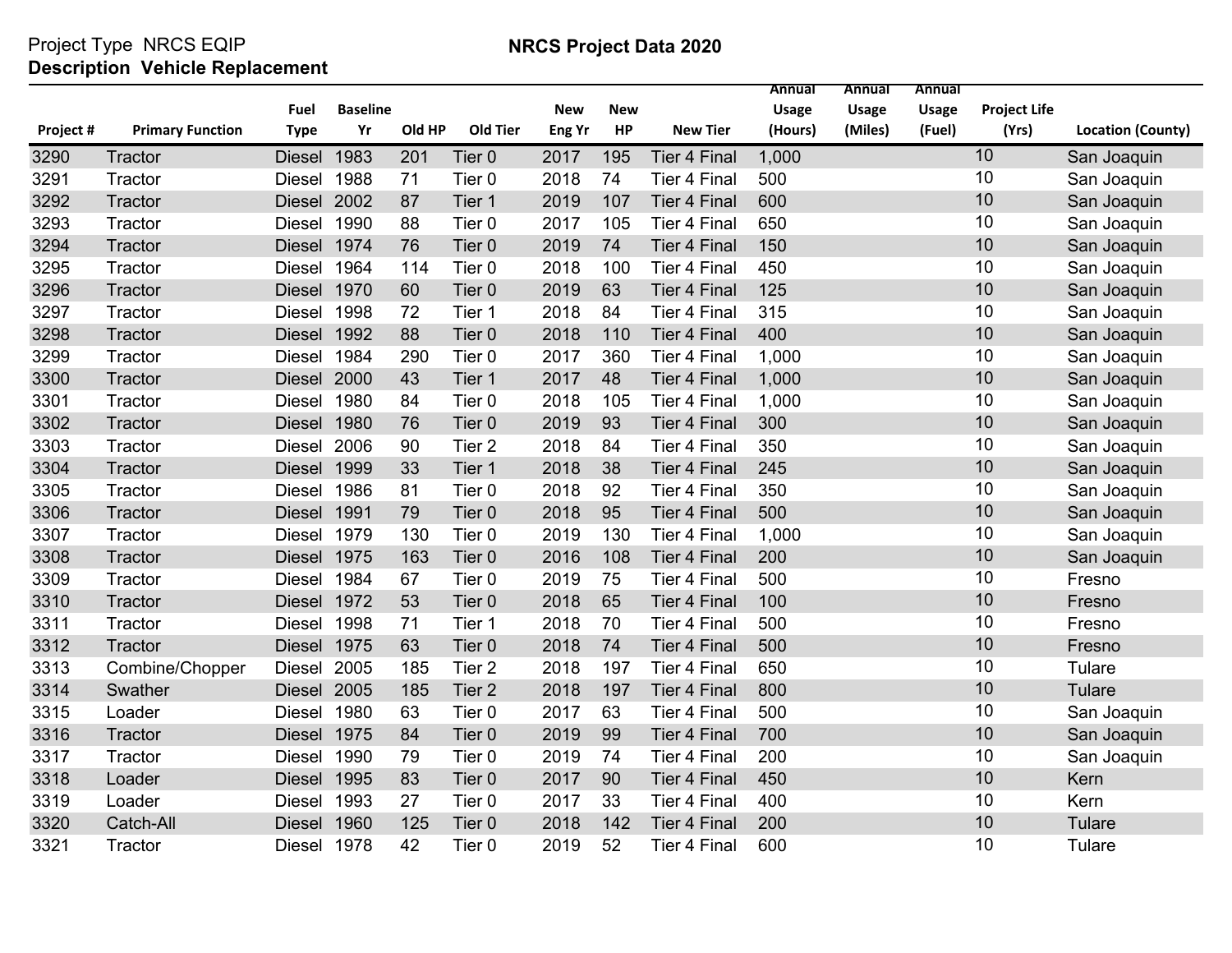|          |                               |               |                 |        |                   |            |            |                     | Annual       | Annual  | Annual       |                     |                          |
|----------|-------------------------------|---------------|-----------------|--------|-------------------|------------|------------|---------------------|--------------|---------|--------------|---------------------|--------------------------|
|          |                               | Fuel          | <b>Baseline</b> |        |                   | <b>New</b> | <b>New</b> |                     | <b>Usage</b> | Usage   | <b>Usage</b> | <b>Project Life</b> |                          |
| Project# | <b>Primary Function</b>       | <b>Type</b>   | Yr              | Old HP | Old Tier          | Eng Yr     | <b>HP</b>  | <b>New Tier</b>     | (Hours)      | (Miles) | (Fuel)       | (Yrs)               | <b>Location (County)</b> |
| 3322     | Tractor                       | Diesel 2008   |                 | 80     | Tier <sub>2</sub> | 2019       | 100        | <b>Tier 4 Final</b> | 500          |         |              | 10                  | Tulare                   |
| 3323     | Tractor                       | Diesel 1998   |                 | 225    | Tier 1            | 2018       | 230        | <b>Tier 4 Final</b> | 1,000        |         |              | 10                  | Tulare                   |
| 3324     | Tractor                       | Diesel 1997   |                 | 120    | Tier 1            | 2019       | 135        | <b>Tier 4 Final</b> | 580          |         |              | 10                  | Tulare                   |
| 3325     | Tractor                       | Diesel 1995   |                 | 86     | Tier <sub>0</sub> | 2019       | 100        | <b>Tier 4 Final</b> | 550          |         |              | 10                  | Tulare                   |
| 3326     | Tractor                       | Diesel 2003   |                 | 92     | Tier 1            | 2019       | 100        | <b>Tier 4 Final</b> | 1,000        |         |              | 10                  | Tulare                   |
| 3327     | Catch-All                     | <b>Diesel</b> | 1979            | 115    | Tier <sub>0</sub> | 2018       | 142        | <b>Tier 4 Final</b> | 300          |         |              | 10                  | Tulare                   |
| 3328     | Tractor                       | Diesel 1963   |                 | 96     | Tier <sub>0</sub> | 2019       | 115        | <b>Tier 4 Final</b> | 300          |         |              | $10$                | Tulare                   |
| 3329     | Sprayer                       | <b>Diesel</b> | 1981            | 68     | Tier <sub>0</sub> | 2018       | 74         | <b>Tier 4 Final</b> | 300          |         |              | 10                  | Tulare                   |
| 3330     | Sprayer                       | Diesel 1974   |                 | 69     | Tier <sub>0</sub> | 2018       | 74         | <b>Tier 4 Final</b> | 300          |         |              | 10                  | Tulare                   |
| 3331     | Rough Terrain Forklift Diesel |               | 1983            | 70     | Tier <sub>0</sub> | 2018       | 74         | <b>Tier 4 Final</b> | 150          |         |              | 10                  | Tulare                   |
| 3332     | Tractor                       | <b>Diesel</b> | 1977            | 77     | Tier <sub>0</sub> | 2019       | 90         | <b>Tier 4 Final</b> | 520          |         |              | 10                  | Tulare                   |
| 3333     | Tractor                       | Diesel        | 1988            | 97     | Tier <sub>0</sub> | 2016       | 114        | <b>Tier 4 Final</b> | 1,000        |         |              | 10                  | Tulare                   |
| 3334     | Tractor                       | Diesel 1964   |                 | 45     | Tier <sub>0</sub> | 2019       | 55         | <b>Tier 4 Final</b> | 800          |         |              | 10                  | Fresno                   |
| 3335     | Tractor                       | Diesel 1991   |                 | 28     | Tier <sub>0</sub> | 2018       | 35         | <b>Tier 4 Final</b> | 150          |         |              | 10                  | Fresno                   |
| 3336     | <b>Tractor</b>                | Diesel 1997   |                 | 102    | Tier 1            | 2019       | 110        | <b>Tier 4 Final</b> | 600          |         |              | 10                  | Fresno                   |
| 3337     | Tractor                       | <b>Diesel</b> | 1967            | 115    | Tier <sub>0</sub> | 2018       | 125        | <b>Tier 4 Final</b> | 550          |         |              | 10                  | Fresno                   |
| 3338     | Tractor                       | <b>Diesel</b> | 1989            | 90     | Tier <sub>0</sub> | 2019       | 100        | <b>Tier 4 Final</b> | 800          |         |              | 10                  | Fresno                   |
| 3339     | Tractor                       | <b>Diesel</b> | 1993            | 65     | Tier <sub>0</sub> | 2019       | 75         | <b>Tier 4 Final</b> | 400          |         |              | 10                  | Fresno                   |
| 3340     | Tractor                       | <b>Diesel</b> | 1990            | 72     | Tier <sub>0</sub> | 2018       | 65         | <b>Tier 4 Final</b> | 500          |         |              | 10                  | Fresno                   |
| 3341     | Tractor                       | Diesel 1991   |                 | 97     | Tier <sub>0</sub> | 2018       | 115        | <b>Tier 4 Final</b> | 300          |         |              | 10                  | Fresno                   |
| 3342     | Tractor                       | Diesel 1976   |                 | 48     | Tier <sub>0</sub> | 2018       | 55         | <b>Tier 4 Final</b> | 200          |         |              | 10                  | Fresno                   |
| 3343     | Tractor                       | <b>Diesel</b> | 1975            | 179    | Tier <sub>0</sub> | 2012       | 200        | Tier 4 In-Alt N400  |              |         |              | 10                  | <b>Stanislaus</b>        |
| 3344     | Tractor                       | Diesel        | 1988            | 96     | Tier <sub>0</sub> | 2019       | 115        | <b>Tier 4 Final</b> | 800          |         |              | 10                  | Fresno                   |
| 3345     | <b>Skid Steer Loader</b>      | <b>Diesel</b> | 1980            | 72     | Tier <sub>0</sub> | 2019       | 74         | <b>Tier 4 Final</b> | 400          |         |              | 10                  | <b>Stanislaus</b>        |
| 3346     | Tractor                       | <b>Diesel</b> | 1987            | 54     | Tier <sub>0</sub> | 2019       | 66         | <b>Tier 4 Final</b> | 1,000        |         |              | 10                  | <b>Stanislaus</b>        |
| 3347     | Tractor                       | <b>Diesel</b> | 1974            | 87     | Tier <sub>0</sub> | 2018       | 75         | <b>Tier 4 Final</b> | 1,000        |         |              | 10                  | Merced                   |
| 3348     | Tractor                       | Diesel 1981   |                 | 56     | Tier <sub>0</sub> | 2019       | 67         | <b>Tier 4 Final</b> | 500          |         |              | 10                  | Merced                   |
| 3349     | Tractor                       | Diesel        | 1984            | 77     | Tier 0            | 2018       | 90         | <b>Tier 4 Final</b> | 200          |         |              | 10                  | Merced                   |
| 3350     | Tractor                       | Diesel        | 1985            | 95     | Tier <sub>0</sub> | 2018       | 100        | <b>Tier 4 Final</b> | 300          |         |              | 10                  | Merced                   |
| 3351     | Tractor                       | <b>Diesel</b> | 1975            | 72     | Tier <sub>0</sub> | 2019       | 73         | <b>Tier 4 Final</b> | 200          |         |              | 10                  | Merced                   |
| 3352     | Tractor                       | <b>Diesel</b> | 2001            | 110    | Tier 1            | 2019       | 132        | <b>Tier 4 Final</b> | 1,460        |         |              | 10                  | Merced                   |
| 3353     | Tractor                       | Diesel        | 1977            | 52     | Tier <sub>0</sub> | 2019       | 50         | <b>Tier 4 Final</b> | 800          |         |              | 10                  | Merced                   |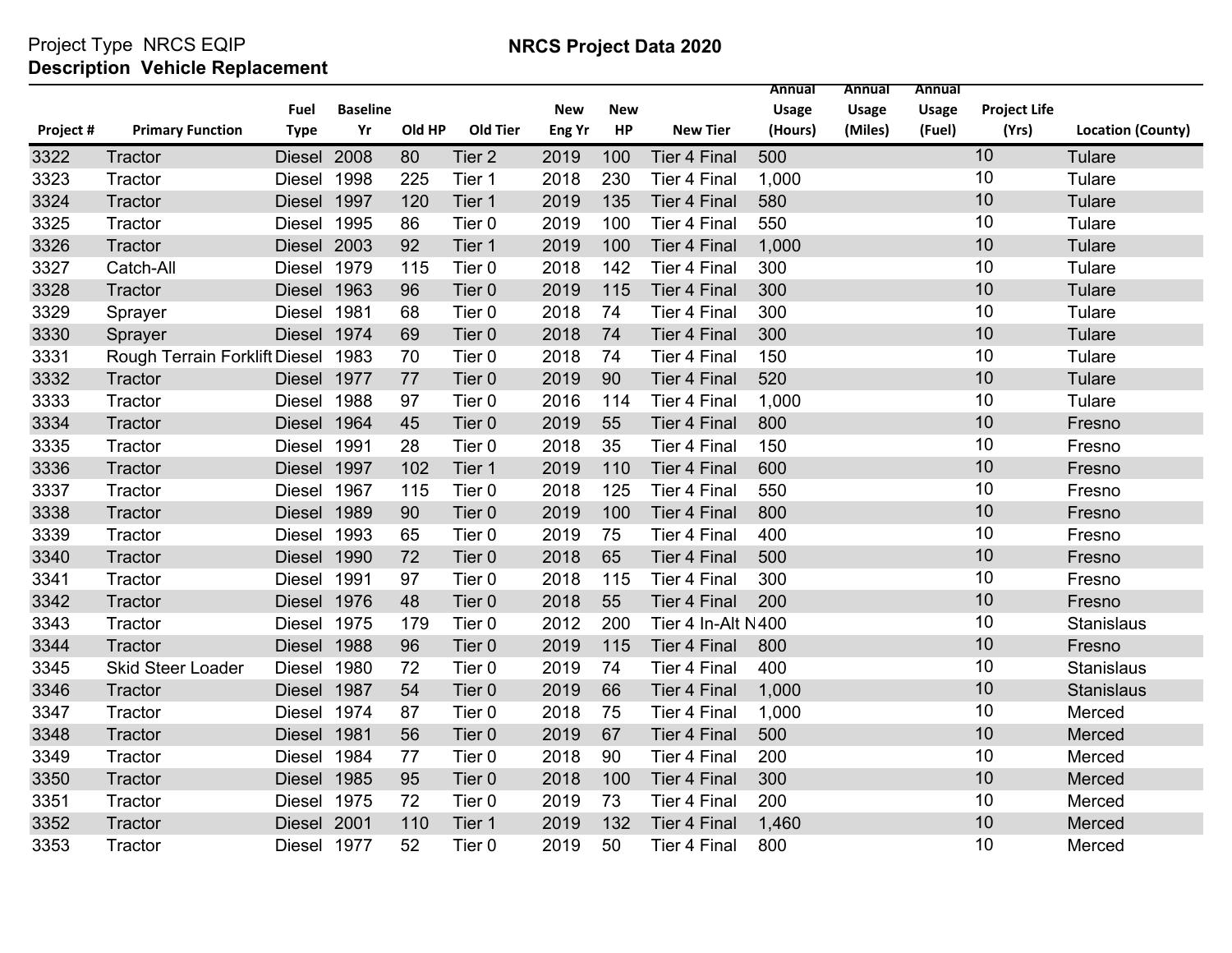|           |                         |               |                       |        |                   |                             |                  |                     | <b>Annual</b>           | Annual                  | Annual          |                              |                          |
|-----------|-------------------------|---------------|-----------------------|--------|-------------------|-----------------------------|------------------|---------------------|-------------------------|-------------------------|-----------------|------------------------------|--------------------------|
| Project # | <b>Primary Function</b> | Fuel<br>Type  | <b>Baseline</b><br>Yr | Old HP | Old Tier          | <b>New</b><br><b>Eng Yr</b> | <b>New</b><br>HP | <b>New Tier</b>     | <b>Usage</b><br>(Hours) | <b>Usage</b><br>(Miles) | Usage<br>(Fuel) | <b>Project Life</b><br>(Yrs) | <b>Location (County)</b> |
| 3354      | Tractor                 | <b>Diesel</b> | 1982                  | 79     | Tier <sub>0</sub> | 2018                        | 55               | Tier 4 Final        | 800                     |                         |                 | 10                           | Merced                   |
| 3355      | Tractor                 | <b>Diesel</b> | 1995                  | 100    | Tier 0            | 2019                        | 115              | Tier 4 Final        | 1,000                   |                         |                 | 10                           | Merced                   |
| 3356      | Tractor                 | <b>Diesel</b> | 1998                  | 89     | Tier 1            | 2018                        | 100              | Tier 4 Final        | 300                     |                         |                 | 10                           | Merced                   |
| 3357      | Tractor                 | Diesel        | 1993                  | 104    | Tier 0            | 2016                        | 99               | Tier 4 Final        | 200                     |                         |                 | 10                           | Merced                   |
| 3358      | Tractor                 | <b>Diesel</b> | 1993                  | 120    | Tier 0            | 2019                        | 145              | Tier 4 Final        | 1,000                   |                         |                 | 10                           | Merced                   |
| 3359      | Tractor                 | Diesel        | 1992                  | 120    | Tier 0            | 2019                        | 145              | Tier 4 Final        | 1,200                   |                         |                 | 10                           | Merced                   |
| 3360      | Shaker                  | <b>Diesel</b> | 1998                  | 125    | Tier 1            | 2016                        | 148              | Tier 4 Final        | 600                     |                         |                 | 10                           | <b>Stanislaus</b>        |
| 3361      | Tractor                 | Diesel        | 1998                  | 100    | Tier 1            | 2019                        | 115              | Tier 4 Final        | 400                     |                         |                 | 10                           | Kings                    |
| 3362      | Tractor                 | Diesel        | 1965                  | 71     | Tier 0            | 2018                        | 74               | <b>Tier 4 Final</b> | 800                     |                         |                 | 10                           | <b>Kings</b>             |
| 3363      | Tractor                 | Diesel        | 1999                  | 100    | Tier 1            | 2018                        | 125              | Tier 4 Final        | 500                     |                         |                 | 10                           | <b>Kings</b>             |
| 3364      | Tractor                 | <b>Diesel</b> | 1989                  | 43     | Tier 0            | 2018                        | 45               | Tier 4 Final        | 500                     |                         |                 | 10                           | <b>Kings</b>             |
| 3365      | Tractor                 | Diesel        | 1984                  | 93     | Tier 0            | 2019                        | 115              | Tier 4 Final        | 150                     |                         |                 | 10                           | <b>Kings</b>             |
| 3366      | Tractor                 | Diesel        | 1997                  | 97     | Tier 0            | 2019                        | 114              | Tier 4 Final        | 400                     |                         |                 | 10                           | <b>Kings</b>             |
| 3367      | Loader                  | Diesel        | 1967                  | 75     | Tier 0            | 2019                        | 74               | Tier 4 Final        | 156                     |                         |                 | 10                           | Kings                    |